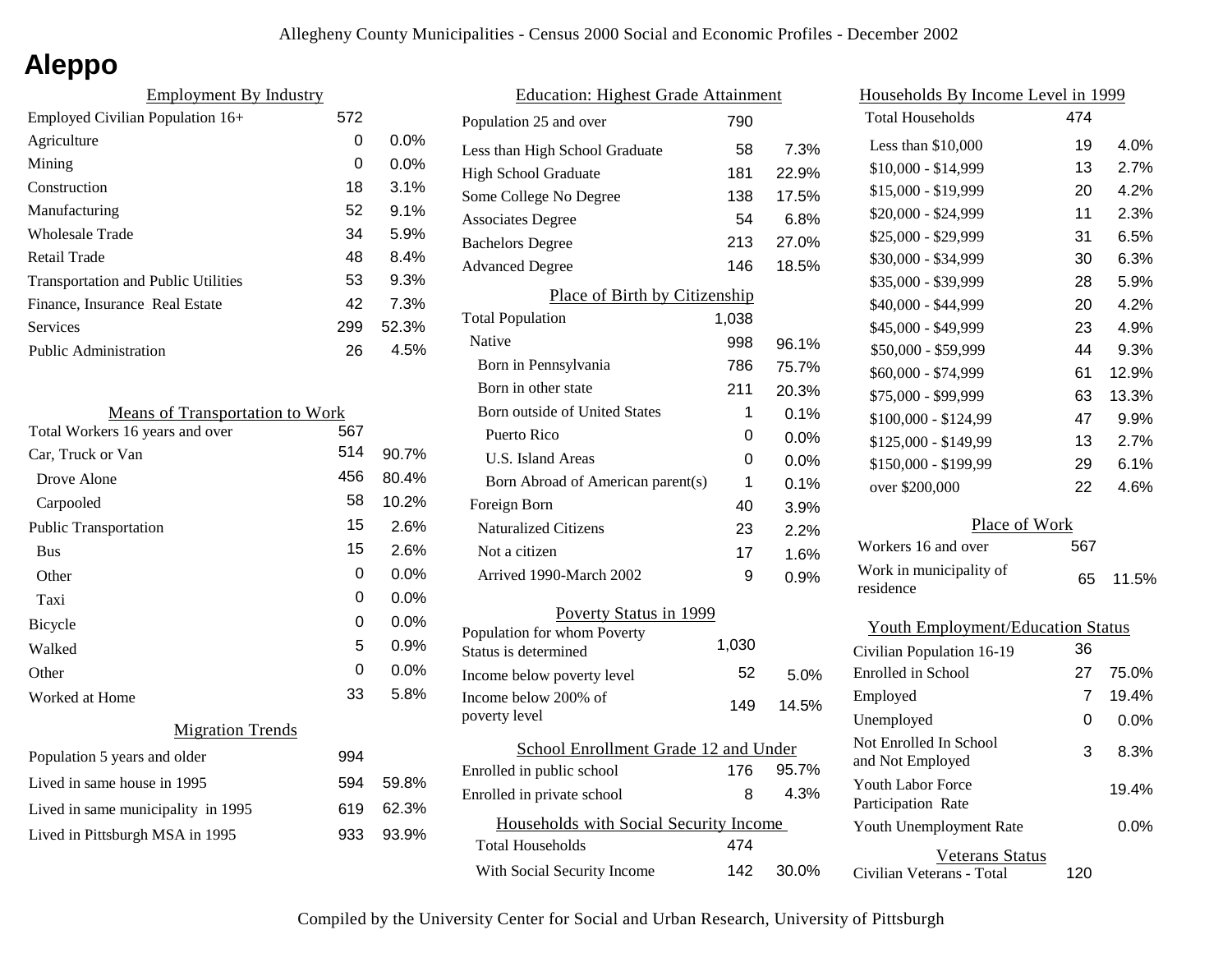# **Aspinwall**

| <b>Employment By Industry</b>              |       |         |
|--------------------------------------------|-------|---------|
| Employed Civilian Population 16+           | 1,570 |         |
| Agriculture                                | 0     | $0.0\%$ |
| Mining                                     | 0     | $0.0\%$ |
| Construction                               | 73    | 4.6%    |
| Manufacturing                              | 147   | 9.4%    |
| Wholesale Trade                            | 51    | 3.2%    |
| Retail Trade                               | 190   | 12.1%   |
| <b>Transportation and Public Utilities</b> | 64    | $4.1\%$ |
| Finance, Insurance Real Estate             | 125   | 8.0%    |
| Services                                   | 875   | 55.7%   |
| Public Administration                      | 45    | 2.9%    |

| <b>Means of Transportation to Work</b> |       |       |
|----------------------------------------|-------|-------|
| Total Workers 16 years and over        | 1,550 |       |
| Car, Truck or Van                      | 1,409 | 90.9% |
| Drove Alone                            | 1,259 | 81.2% |
| Carpooled                              | 150   | 9.7%  |
| <b>Public Transportation</b>           | 64    | 4.1%  |
| <b>Bus</b>                             | 64    | 4.1%  |
| Other                                  | 0     | 0.0%  |
| Taxi                                   | 0     | 0.0%  |
| Bicycle                                | 0     | 0.0%  |
| Walked                                 | 58    | 3.7%  |
| Other                                  | 0     | 0.0%  |
| Worked at Home                         | 19    | 1.2%  |
| <b>Migration Trends</b>                |       |       |
| Population 5 years and older           | 2,797 |       |
| Lived in same house in 1995            | 1,726 | 61.7% |
| Lived in same municipality in 1995     | 1,893 | 67.7% |
| Lived in Pittsburgh MSA in 1995        | 2,566 | 91.7% |
|                                        |       |       |

| <b>Education: Highest Grade Attainment</b>                 |       |       |
|------------------------------------------------------------|-------|-------|
| Population 25 and over                                     | 2,279 |       |
| Less than High School Graduate                             | 167   | 7.3%  |
| <b>High School Graduate</b>                                | 547   | 24.0% |
| Some College No Degree                                     | 315   | 13.8% |
| <b>Associates Degree</b>                                   | 91    | 4.0%  |
| <b>Bachelors Degree</b>                                    | 689   | 30.2% |
| <b>Advanced Degree</b>                                     | 470   | 20.6% |
| Place of Birth by Citizenship                              |       |       |
| <b>Total Population</b>                                    | 2,960 |       |
| Native                                                     | 2,725 | 92.1% |
| Born in Pennsylvania                                       | 2,204 | 74.5% |
| Born in other state                                        | 489   | 16.5% |
| <b>Born outside of United States</b>                       | 32    | 1.1%  |
| Puerto Rico                                                | 0     | 0.0%  |
| <b>U.S. Island Areas</b>                                   | 0     | 0.0%  |
| Born Abroad of American parent(s)                          | 32    | 1.1%  |
| Foreign Born                                               | 235   | 7.9%  |
| <b>Naturalized Citizens</b>                                | 148   | 5.0%  |
| Not a citizen                                              | 87    | 2.9%  |
| Arrived 1990-March 2002                                    | 153   | 5.2%  |
| <b>Poverty Status in 1999</b>                              |       |       |
| Population for whom Poverty                                | 2,960 |       |
| Status is determined                                       | 176   |       |
| Income below poverty level<br>Income below 200% of         |       | 5.9%  |
| poverty level                                              | 610   | 20.6% |
| School Enrollment Grade 12 and Under                       |       |       |
| Enrolled in public school                                  | 389   | 90.3% |
| Enrolled in private school                                 | 42    | 9.7%  |
|                                                            |       |       |
| Households with Social Security Income<br>Total Households | 1,506 |       |
|                                                            |       |       |
| With Social Security Income                                | 360   | 23.9% |

| <u>Households By Income Level in 1999</u>  |       |         |
|--------------------------------------------|-------|---------|
| <b>Total Households</b>                    | 1,506 |         |
| Less than \$10,000                         | 108   | 7.2%    |
| \$10,000 - \$14,999                        | 80    | 5.3%    |
| \$15,000 - \$19,999                        | 85    | 5.6%    |
| \$20,000 - \$24,999                        | 134   | 8.9%    |
| \$25,000 - \$29,999                        | 109   | 7.2%    |
| \$30,000 - \$34,999                        | 108   | 7.2%    |
| \$35,000 - \$39,999                        | 74    | 4.9%    |
| \$40,000 - \$44,999                        | 95    | 6.3%    |
| \$45,000 - \$49,999                        | 50    | 3.3%    |
| \$50,000 - \$59,999                        | 100   | 6.6%    |
| \$60,000 - \$74,999                        | 166   | 11.0%   |
| \$75,000 - \$99,999                        | 156   | 10.4%   |
| \$100,000 - \$124,99                       | 105   | 7.0%    |
| \$125,000 - \$149,99                       | 25    | 1.7%    |
| \$150,000 - \$199,99                       | 34    | 2.3%    |
| over \$200,000                             | 77    | 5.1%    |
| Place of Work                              |       |         |
| Workers 16 and over                        | 1,550 |         |
| Work in municipality of<br>residence       | 99    | 6.4%    |
| <b>Youth Employment/Education Status</b>   |       |         |
| Civilian Population 16-19                  | 120   |         |
| Enrolled in School                         | 108   | 90.0%   |
| Employed                                   | 34    | 28.3%   |
| Unemployed                                 | 0     | 0.0%    |
| Not Enrolled In School<br>and Not Employed | 3     | 2.5%    |
| Youth Labor Force<br>Participation Rate    |       | 28.3%   |
| Youth Unemployment Rate                    |       | $0.0\%$ |

Veterans Status

236

Civilian Veterans - Total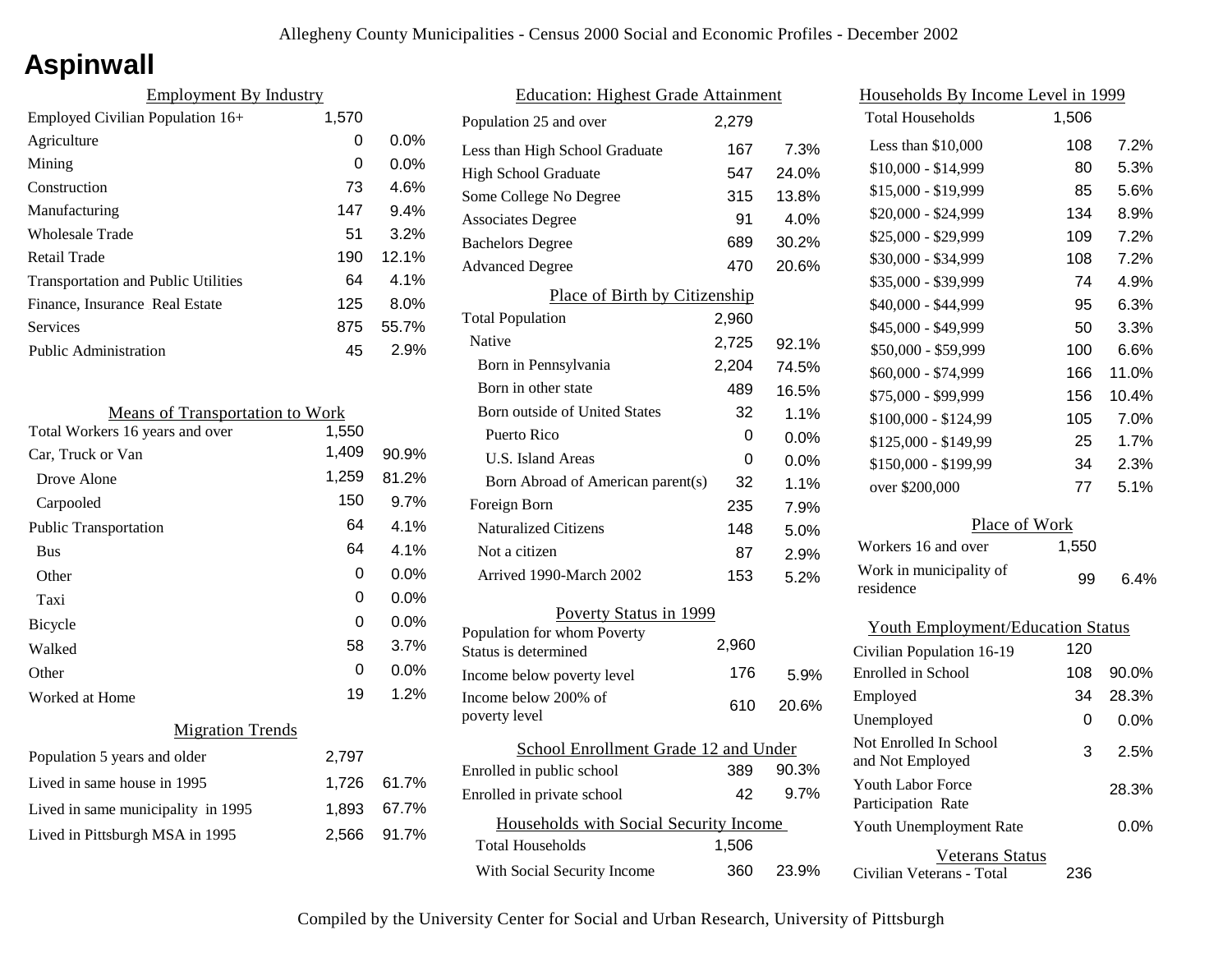# **Avalon**

| <b>Employment By Industry</b>              |       |         |
|--------------------------------------------|-------|---------|
| Employed Civilian Population 16+           | 2,535 |         |
| Agriculture                                | 0     | $0.0\%$ |
| Mining                                     | 0     | $0.0\%$ |
| Construction                               | 102   | 4.0%    |
| Manufacturing                              | 206   | 8.1%    |
| Wholesale Trade                            | 81    | 3.2%    |
| Retail Trade                               | 319   | 12.6%   |
| <b>Transportation and Public Utilities</b> | 162   | 6.4%    |
| Finance, Insurance Real Estate             | 164   | 6.5%    |
| Services                                   | 1.408 | 55.5%   |
| <b>Public Administration</b>               | 93    | 3.7%    |

| <b>Means of Transportation to Work</b> |       |       |
|----------------------------------------|-------|-------|
| Total Workers 16 years and over        | 2,481 |       |
| Car, Truck or Van                      | 2,009 | 81.0% |
| Drove Alone                            | 1,768 | 71.3% |
| Carpooled                              | 241   | 9.7%  |
| <b>Public Transportation</b>           | 319   | 12.9% |
| <b>Bus</b>                             | 307   | 12.4% |
| Other                                  | 12    | 0.5%  |
| Taxi                                   | 0     | 0.0%  |
| Bicycle                                | 5     | 0.2%  |
| Walked                                 | 103   | 4.2%  |
| Other                                  | 17    | 0.7%  |
| Worked at Home                         | 28    | 1.1%  |
| <b>Migration Trends</b>                |       |       |
| Population 5 years and older           | 5,030 |       |
| Lived in same house in 1995            | 2,899 | 57.6% |
| Lived in same municipality in 1995     | 3,498 | 69.5% |
| Lived in Pittsburgh MSA in 1995        | 4,672 | 92.9% |
|                                        |       |       |

| <b>Education: Highest Grade Attainment</b>          |       |       |
|-----------------------------------------------------|-------|-------|
| Population 25 and over                              | 3.870 |       |
| Less than High School Graduate                      | 597   | 15.4% |
| <b>High School Graduate</b>                         | 1,595 | 41.2% |
| Some College No Degree                              | 726   | 18.8% |
| <b>Associates Degree</b>                            | 283   | 7.3%  |
| <b>Bachelors Degree</b>                             | 461   | 11.9% |
| <b>Advanced Degree</b>                              | 208   | 5.4%  |
| Place of Birth by Citizenship                       |       |       |
| <b>Total Population</b>                             | 5,294 |       |
| Native                                              | 5,194 | 98.1% |
| Born in Pennsylvania                                | 4,703 | 88.8% |
| Born in other state                                 | 473   | 8.9%  |
| <b>Born outside of United States</b>                | 18    | 0.3%  |
| Puerto Rico                                         | 0     | 0.0%  |
| U.S. Island Areas                                   | 0     | 0.0%  |
| Born Abroad of American parent(s)                   | 18    | 0.3%  |
| Foreign Born                                        | 100   | 1.9%  |
| <b>Naturalized Citizens</b>                         | 42    | 0.8%  |
| Not a citizen                                       | 58    | 1.1%  |
| Arrived 1990-March 2002                             | 33    | 0.6%  |
| Poverty Status in 1999                              |       |       |
| Population for whom Poverty<br>Status is determined | 5.257 |       |
| Income below poverty level                          | 595   | 11.3% |
| Income below 200% of<br>poverty level               | 1,546 | 29.4% |
| School Enrollment Grade 12 and Under                |       |       |
| Enrolled in public school                           | 696   | 90.7% |
| Enrolled in private school                          | 71    | 9.3%  |
| Households with Social Security Income              |       |       |
| Total Households                                    | 2,636 |       |
| With Social Security Income                         | 1,000 | 37.9% |

| <u>Households By Income Level in 1999</u>  |       |         |
|--------------------------------------------|-------|---------|
| <b>Total Households</b>                    | 2,636 |         |
| Less than \$10,000                         | 318   | 12.1%   |
| \$10,000 - \$14,999                        | 234   | 8.9%    |
| \$15,000 - \$19,999                        | 271   | 10.3%   |
| \$20,000 - \$24,999                        | 270   | 10.2%   |
| \$25,000 - \$29,999                        | 262   | 9.9%    |
| \$30,000 - \$34,999                        | 210   | 8.0%    |
| \$35,000 - \$39,999                        | 124   | 4.7%    |
| \$40,000 - \$44,999                        | 211   | 8.0%    |
| \$45,000 - \$49,999                        | 53    | 2.0%    |
| \$50,000 - \$59,999                        | 240   | 9.1%    |
| \$60,000 - \$74,999                        | 234   | 8.9%    |
| \$75,000 - \$99,999                        | 134   | 5.1%    |
| \$100,000 - \$124,99                       | 36    | 1.4%    |
| \$125,000 - \$149,99                       | 27    | $1.0\%$ |
| \$150,000 - \$199,99                       | 0     | 0.0%    |
| over \$200,000                             | 12    | 0.5%    |
| Place of Work                              |       |         |
| Workers 16 and over                        | 2,481 |         |
| Work in municipality of<br>residence       | 175   | 7.0%    |
| <b>Youth Employment/Education Status</b>   |       |         |
| Civilian Population 16-19                  | 147   |         |
| <b>Enrolled</b> in School                  | 118   | 80.3%   |
| Employed                                   | 64    | 43.5%   |
| Unemployed                                 | 0     | 0.0%    |
| Not Enrolled In School<br>and Not Employed | 21    | 14.3%   |
| Youth Labor Force<br>Participation Rate    |       | 43.5%   |
| Youth Unemployment Rate                    |       | 0.0%    |

Civilian Veterans - Total Veterans Status 690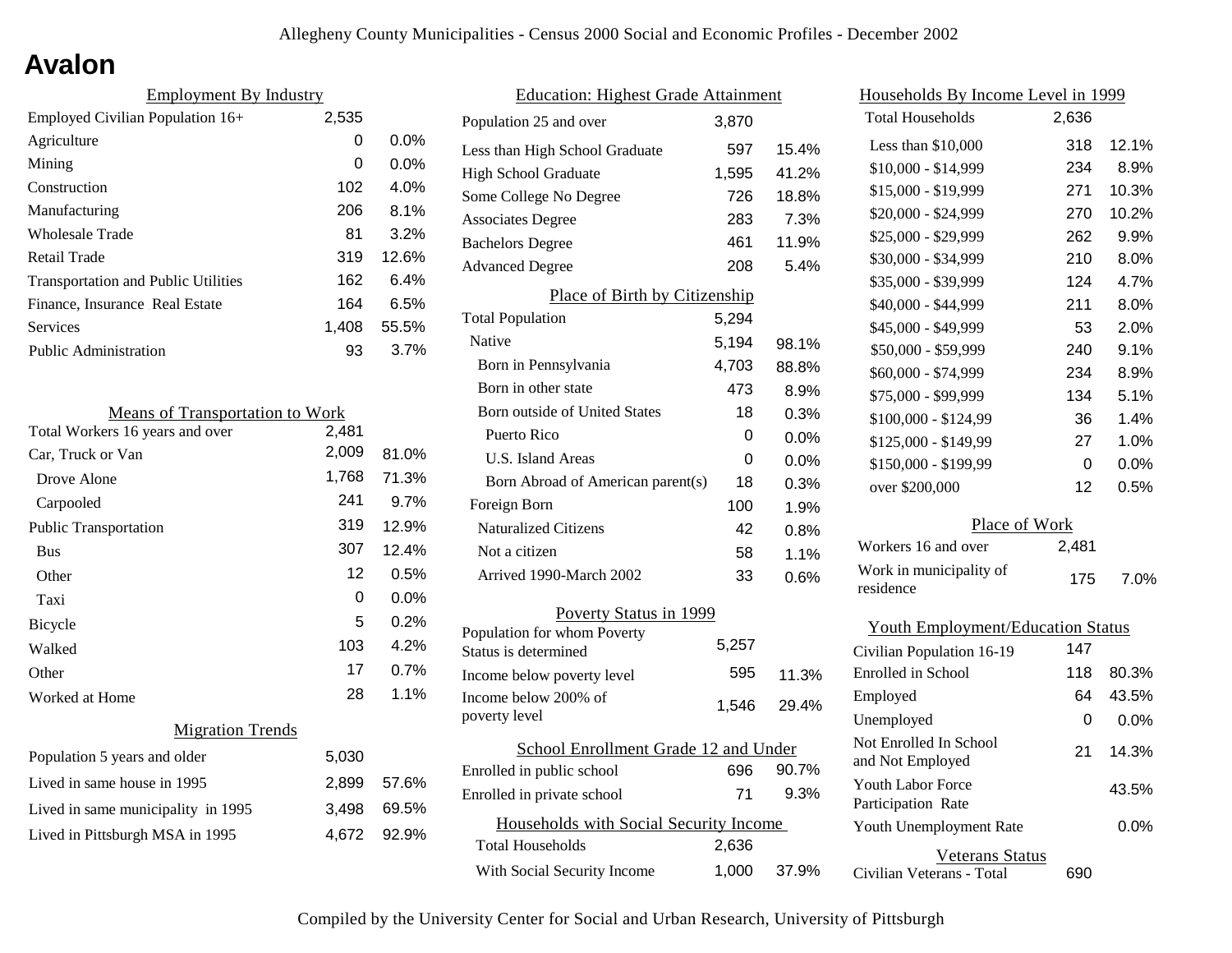## **Baldwin**

| <b>Employment By Industry</b>              |       |          |
|--------------------------------------------|-------|----------|
| Employed Civilian Population 16+           | 9,465 |          |
| Agriculture                                | 6     | $0.1\%$  |
| Mining                                     | 14    | $0.1\%$  |
| Construction                               | 770   | 8.1%     |
| Manufacturing                              | 699   | 7.4%     |
| Wholesale Trade                            | 401   | 4.2%     |
| Retail Trade                               | 1,296 | 13.7%    |
| <b>Transportation and Public Utilities</b> | 632   | 6.7%     |
| Finance, Insurance Real Estate             | 957   | $10.1\%$ |
| Services                                   | 4.444 | 47.0%    |
| Public Administration                      | 246   | 2.6%     |

| <b>Means of Transportation to Work</b> |                                  |
|----------------------------------------|----------------------------------|
| 9,324                                  |                                  |
| 8,144                                  | 87.3%                            |
| 7,094                                  | 76.1%                            |
| 1,050                                  | 11.3%                            |
| 884                                    | 9.5%                             |
| 817                                    | 8.8%                             |
| 67                                     | 0.7%                             |
| 0                                      | $0.0\%$                          |
| 0                                      | $0.0\%$                          |
| 158                                    | 1.7%                             |
| 20                                     | 0.2%                             |
| 118                                    | 1.3%                             |
|                                        |                                  |
| 19,027                                 |                                  |
|                                        |                                  |
|                                        | 83.0%                            |
|                                        | 97.7%                            |
|                                        | 14,107 74.1%<br>15,789<br>18,585 |

| <b>Education: Highest Grade Attainment</b>          |        |       |
|-----------------------------------------------------|--------|-------|
| Population 25 and over                              | 14,391 |       |
| Less than High School Graduate                      | 1,751  | 12.2% |
| <b>High School Graduate</b>                         | 6,336  | 44.0% |
| Some College No Degree                              | 2,587  | 18.0% |
| <b>Associates Degree</b>                            | 1,178  | 8.2%  |
| <b>Bachelors Degree</b>                             | 1,824  | 12.7% |
| <b>Advanced Degree</b>                              | 715    | 5.0%  |
| Place of Birth by Citizenship                       |        |       |
| <b>Total Population</b>                             | 19,999 |       |
| Native                                              | 19,545 | 97.7% |
| Born in Pennsylvania                                | 18,324 | 91.6% |
| Born in other state                                 | 1,174  | 5.9%  |
| Born outside of United States                       | 47     | 0.2%  |
| Puerto Rico                                         | 13     | 0.1%  |
| <b>U.S. Island Areas</b>                            | 0      | 0.0%  |
| Born Abroad of American parent(s)                   | 34     | 0.2%  |
| Foreign Born                                        | 454    | 2.3%  |
| <b>Naturalized Citizens</b>                         | 251    | 1.3%  |
| Not a citizen                                       | 203    | 1.0%  |
| Arrived 1990-March 2002                             | 191    | 1.0%  |
| Poverty Status in 1999                              |        |       |
| Population for whom Poverty<br>Status is determined | 19,834 |       |
| Income below poverty level                          | 1,055  | 5.3%  |
| Income below 200% of<br>poverty level               | 4,206  | 21.2% |
| School Enrollment Grade 12 and Under                |        |       |
| Enrolled in public school                           | 3,038  | 84.1% |
| Enrolled in private school                          | 573    | 15.9% |
| Households with Social Security Income              |        |       |
| <b>Total Households</b>                             | 8,192  |       |
| With Social Security Income                         | 3,055  | 37.3% |

| Households By Income Level in 1999             |       |       |  |
|------------------------------------------------|-------|-------|--|
| <b>Total Households</b>                        | 8,192 |       |  |
| Less than $$10,000$                            | 448   | 5.5%  |  |
| \$10,000 - \$14,999                            | 609   | 7.4%  |  |
| \$15,000 - \$19,999                            | 576   | 7.0%  |  |
| \$20,000 - \$24,999                            | 629   | 7.7%  |  |
| \$25,000 - \$29,999                            | 680   | 8.3%  |  |
| \$30,000 - \$34,999                            | 572   | 7.0%  |  |
| \$35,000 - \$39,999                            | 496   | 6.1%  |  |
| \$40,000 - \$44,999                            | 580   | 7.1%  |  |
| \$45,000 - \$49,999                            | 500   | 6.1%  |  |
| \$50,000 - \$59,999                            | 736   | 9.0%  |  |
| \$60,000 - \$74,999                            | 885   | 10.8% |  |
| \$75,000 - \$99,999                            | 1,023 | 12.5% |  |
| \$100,000 - \$124,99                           | 262   | 3.2%  |  |
| \$125,000 - \$149,99                           | 119   | 1.5%  |  |
| \$150,000 - \$199,99                           | 53    | 0.6%  |  |
| over \$200,000                                 | 24    | 0.3%  |  |
| Place of Work                                  |       |       |  |
| Workers 16 and over                            | 9,324 |       |  |
| Work in municipality of<br>residence           | 801   | 10.4% |  |
| <b>Youth Employment/Education Status</b>       |       |       |  |
| Civilian Population 16-19                      | 857   |       |  |
| <b>Enrolled</b> in School                      | 772   | 90.1% |  |
| Employed                                       | 285   | 33.3% |  |
| Unemployed                                     | 126   | 14.7% |  |
| Not Enrolled In School<br>and Not Employed     | 20    | 2.3%  |  |
| <b>Youth Labor Force</b><br>Participation Rate |       | 48.0% |  |

Veterans Status 2,547 30.7%

Civilian Veterans - Total

Youth Unemployment Rate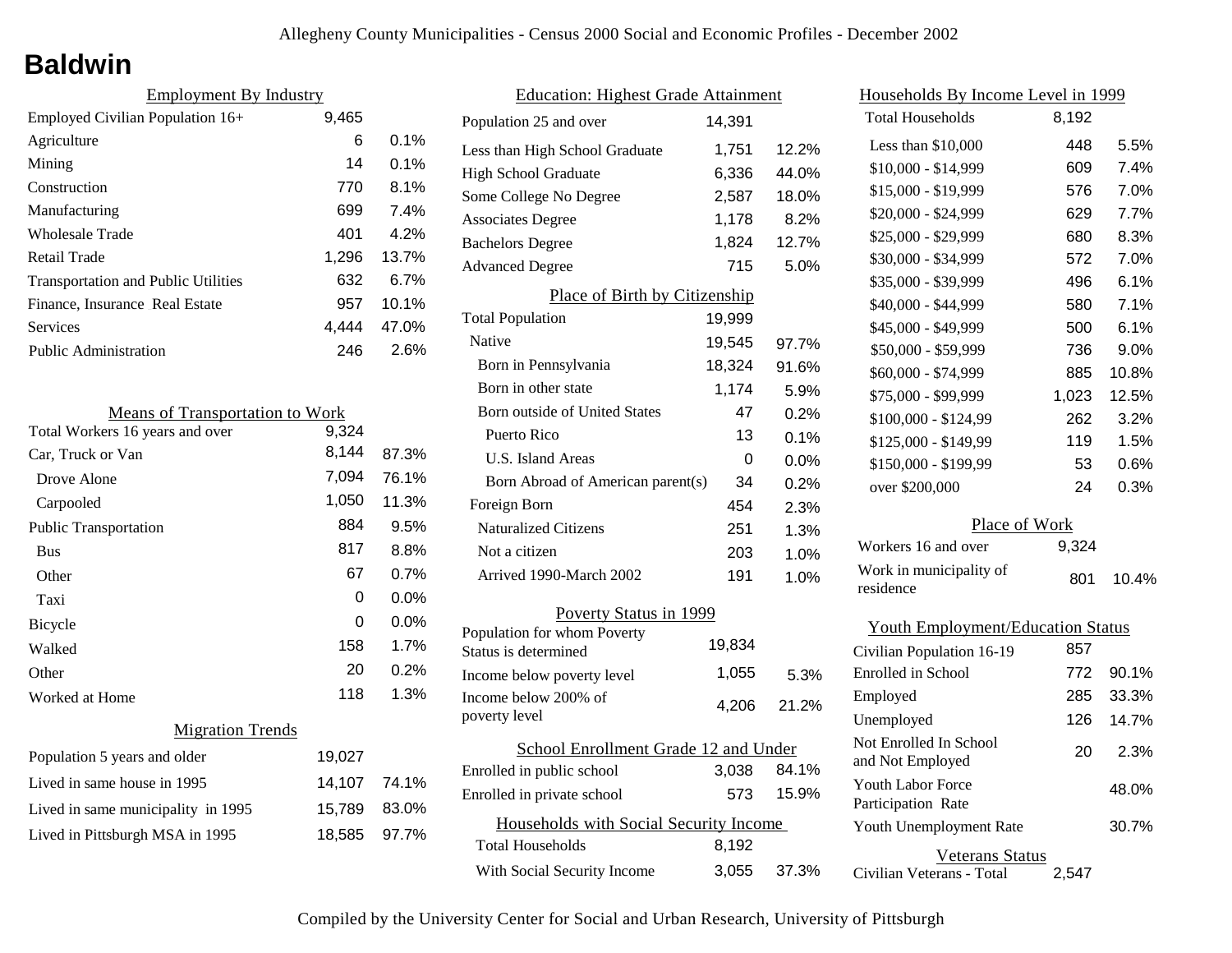# **Baldwin 2**

| <b>Employment By Industry</b>              |       |         |
|--------------------------------------------|-------|---------|
| Employed Civilian Population 16+           | 1,068 |         |
| Agriculture                                | 0     | $0.0\%$ |
| Mining                                     | 0     | 0.0%    |
| Construction                               | 104   | 9.7%    |
| Manufacturing                              | 74    | 6.9%    |
| Wholesale Trade                            | 66    | 6.2%    |
| Retail Trade                               | 131   | 12.3%   |
| <b>Transportation and Public Utilities</b> | 76    | 7.1%    |
| Finance, Insurance Real Estate             | 88    | 8.2%    |
| Services                                   | 495   | 46.3%   |
| Public Administration                      | 34    | $3.2\%$ |
|                                            |       |         |

| <b>Means of Transportation to Work</b> |       |         |  |
|----------------------------------------|-------|---------|--|
| Total Workers 16 years and over        | 1,039 |         |  |
| Car, Truck or Van                      | 912   | 87.8%   |  |
| Drove Alone                            | 765   | 73.6%   |  |
| Carpooled                              | 147   | 14.1%   |  |
| <b>Public Transportation</b>           | 71    | 6.8%    |  |
| <b>Bus</b>                             | 63    | 6.1%    |  |
| Other                                  | 8     | 0.8%    |  |
| Taxi                                   | 0     | $0.0\%$ |  |
| Bicycle                                | 0     | $0.0\%$ |  |
| Walked                                 | 19    | 1.8%    |  |
| Other                                  | 8     | 0.8%    |  |
| Worked at Home                         | 29    | 2.8%    |  |
| <b>Migration Trends</b>                |       |         |  |
| Population 5 years and older           | 2,098 |         |  |
| Lived in same house in 1995            | 1,653 | 78.8%   |  |
| Lived in same municipality in 1995     | 1,812 | 86.4%   |  |
| Lived in Pittsburgh MSA in 1995        | 2,012 | 95.9%   |  |
|                                        |       |         |  |

| <b>Education: Highest Grade Attainment</b>          |       |         |  |
|-----------------------------------------------------|-------|---------|--|
| Population 25 and over                              | 1.639 |         |  |
| Less than High School Graduate                      | 184   | 11.2%   |  |
| <b>High School Graduate</b>                         | 630   | 38.4%   |  |
| Some College No Degree                              | 342   | 20.9%   |  |
| <b>Associates Degree</b>                            | 170   | 10.4%   |  |
| <b>Bachelors Degree</b>                             | 221   | 13.5%   |  |
| <b>Advanced Degree</b>                              | 92    | 5.6%    |  |
| Place of Birth by Citizenship                       |       |         |  |
| <b>Total Population</b>                             | 2,244 |         |  |
| Native                                              | 2,229 | 99.3%   |  |
| Born in Pennsylvania                                | 2,059 | 91.8%   |  |
| Born in other state                                 | 170   | 7.6%    |  |
| <b>Born outside of United States</b>                | 0     | $0.0\%$ |  |
| Puerto Rico                                         | 0     | 0.0%    |  |
| U.S. Island Areas                                   | 0     | $0.0\%$ |  |
| Born Abroad of American parent(s)                   | 0     | 0.0%    |  |
| Foreign Born                                        | 15    | 0.7%    |  |
| <b>Naturalized Citizens</b>                         | 12    | 0.5%    |  |
| Not a citizen                                       | 3     | 0.1%    |  |
| Arrived 1990-March 2002                             | 3     | 0.1%    |  |
| Poverty Status in 1999                              |       |         |  |
| Population for whom Poverty<br>Status is determined | 2,170 |         |  |
| Income below poverty level                          | 103   | 4.7%    |  |
| Income below 200% of<br>poverty level               | 400   | 18.4%   |  |
| School Enrollment Grade 12 and Under                |       |         |  |
| Enrolled in public school                           | 326   | 85.3%   |  |
| Enrolled in private school                          | 56    | 14.7%   |  |
| Households with Social Security Income              |       |         |  |
| <b>Total Households</b>                             | 868   |         |  |
| With Social Security Income                         | 293   | 33.8%   |  |
|                                                     |       |         |  |

| Households By Income Level in 1999         |       |         |  |
|--------------------------------------------|-------|---------|--|
| <b>Total Households</b>                    | 868   |         |  |
| Less than $$10,000$                        | 35    | 4.0%    |  |
| \$10,000 - \$14,999                        | 53    | 6.1%    |  |
| \$15,000 - \$19,999                        | 53    | 6.1%    |  |
| \$20,000 - \$24,999                        | 69    | 7.9%    |  |
| \$25,000 - \$29,999                        | 59    | 6.8%    |  |
| \$30,000 - \$34,999                        | 43    | 5.0%    |  |
| \$35,000 - \$39,999                        | 57    | 6.6%    |  |
| \$40,000 - \$44,999                        | 64    | 7.4%    |  |
| \$45,000 - \$49,999                        | 47    | 5.4%    |  |
| \$50,000 - \$59,999                        | 90    | 10.4%   |  |
| \$60,000 - \$74,999                        | 129   | 14.9%   |  |
| \$75,000 - \$99,999                        | 66    | 7.6%    |  |
| \$100,000 - \$124,99                       | 64    | 7.4%    |  |
| \$125,000 - \$149,99                       | 18    | 2.1%    |  |
| \$150,000 - \$199,99                       | 15    | 1.7%    |  |
| over \$200,000                             | 6     | 0.7%    |  |
| Place of Work                              |       |         |  |
| Workers 16 and over                        | 1,039 |         |  |
| Work in municipality of<br>residence       | 95    | 9.1%    |  |
| <b>Youth Employment/Education Status</b>   |       |         |  |
| Civilian Population 16-19                  | 54    |         |  |
| <b>Enrolled</b> in School                  | 54    | 100.0%  |  |
| Employed                                   | 24    | 44.4%   |  |
| Unemployed                                 | 0     | $0.0\%$ |  |
| Not Enrolled In School<br>and Not Employed | 0     | 0.0%    |  |
| Youth Labor Force<br>Participation Rate    |       | 44.4%   |  |
| Youth Unemployment Rate                    |       | 0.0%    |  |

Civilian Veterans - Total Veterans Status 291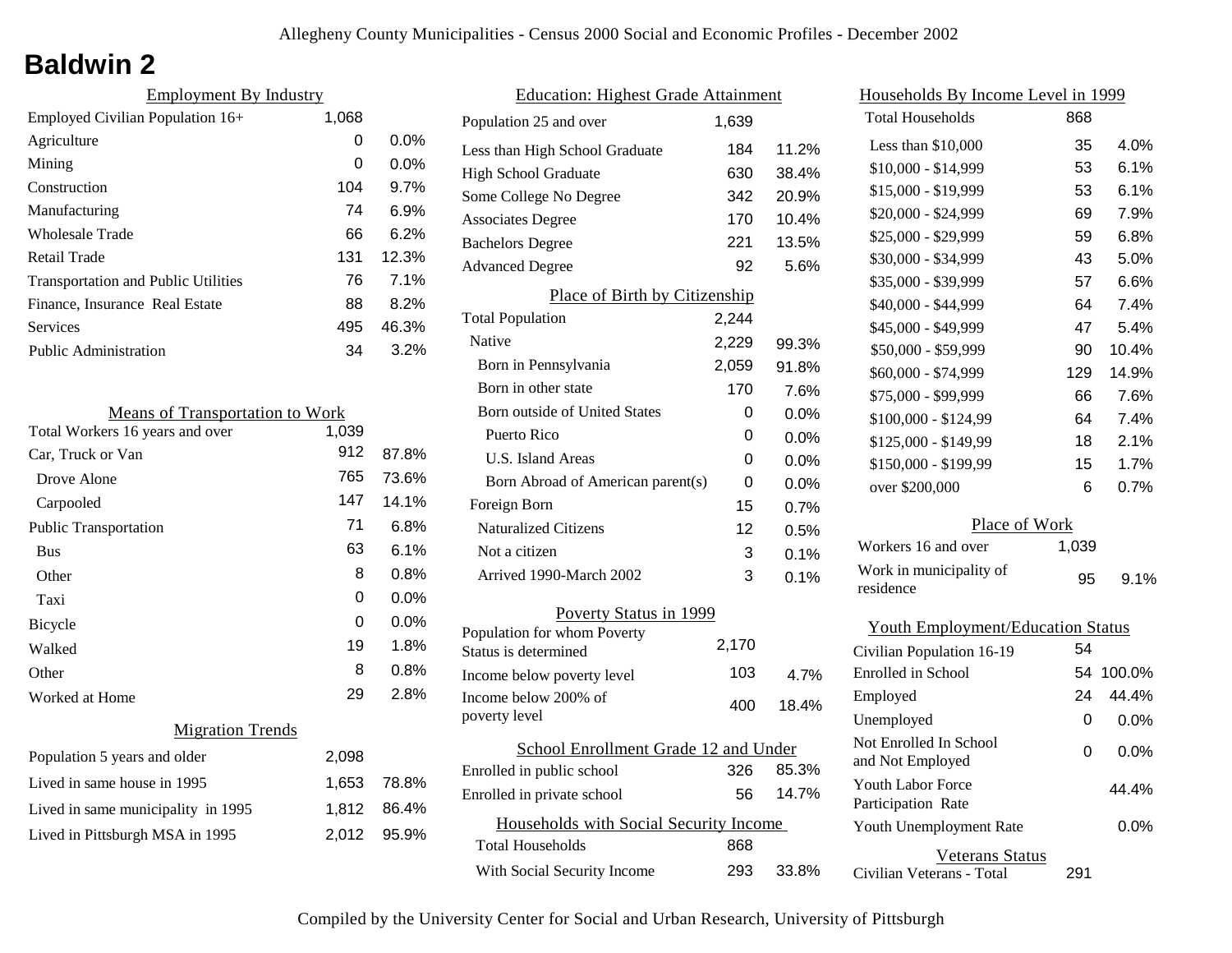## **Bell Acres**

| <b>Employment By Industry</b>              |     |         |
|--------------------------------------------|-----|---------|
| Employed Civilian Population 16+           | 646 |         |
| Agriculture                                | 0   | $0.0\%$ |
| Mining                                     | 0   | $0.0\%$ |
| Construction                               | 53  | 8.2%    |
| Manufacturing                              | 76  | 11.8%   |
| <b>Wholesale Trade</b>                     | 27  | 4.2%    |
| Retail Trade                               | 68  | 10.5%   |
| <b>Transportation and Public Utilities</b> | 68  | 10.5%   |
| Finance, Insurance Real Estate             | 51  | 7.9%    |
| Services                                   | 294 | 45.5%   |
| Public Administration                      | 9   | 1.4%    |

| <b>Means of Transportation to Work</b> |       |         |
|----------------------------------------|-------|---------|
| Total Workers 16 years and over        | 641   |         |
| Car, Truck or Van                      | 591   | 92.2%   |
| Drove Alone                            | 554   | 86.4%   |
| Carpooled                              | 37    | 5.8%    |
| <b>Public Transportation</b>           | 11    | 1.7%    |
| <b>Bus</b>                             | 11    | 1.7%    |
| Other                                  | 0     | 0.0%    |
| Taxi                                   | 0     | $0.0\%$ |
| Bicycle                                | 2     | 0.3%    |
| Walked                                 | 3     | 0.5%    |
| Other                                  | 0     | 0.0%    |
| Worked at Home                         | 34    | 5.3%    |
| <b>Migration Trends</b>                |       |         |
| Population 5 years and older           | 1,322 |         |
| Lived in same house in 1995            | 961   | 72.7%   |
| Lived in same municipality in 1995     | 990   | 74.9%   |
| Lived in Pittsburgh MSA in 1995        | 1,233 | 93.3%   |
|                                        |       |         |

| <b>Education: Highest Grade Attainment</b>          |       |       |
|-----------------------------------------------------|-------|-------|
| Population 25 and over                              | 988   |       |
| Less than High School Graduate                      | 82    | 8.3%  |
| <b>High School Graduate</b>                         | 326   | 33.0% |
| Some College No Degree                              | 156   | 15.8% |
| <b>Associates Degree</b>                            | 56    | 5.7%  |
| <b>Bachelors Degree</b>                             | 202   | 20.4% |
| <b>Advanced Degree</b>                              | 166   | 16.8% |
| Place of Birth by Citizenship                       |       |       |
| <b>Total Population</b>                             | 1,382 |       |
| Native                                              | 1,317 | 95.3% |
| Born in Pennsylvania                                | 1,059 | 76.6% |
| Born in other state                                 | 255   | 18.5% |
| <b>Born outside of United States</b>                | 3     | 0.2%  |
| Puerto Rico                                         | 0     | 0.0%  |
| <b>U.S. Island Areas</b>                            | 0     | 0.0%  |
| Born Abroad of American parent(s)                   | 3     | 0.2%  |
| Foreign Born                                        | 65    | 4.7%  |
| <b>Naturalized Citizens</b>                         | 31    | 2.2%  |
| Not a citizen                                       | 34    | 2.5%  |
| Arrived 1990-March 2002                             | 26    | 1.9%  |
| Poverty Status in 1999                              |       |       |
| Population for whom Poverty<br>Status is determined | 1,382 |       |
| Income below poverty level                          | 43    | 3.1%  |
| Income below 200% of<br>poverty level               | 180   | 13.0% |
| School Enrollment Grade 12 and Under                |       |       |
| Enrolled in public school                           | 219   | 74.7% |
| Enrolled in private school                          | 74    | 25.3% |
| Households with Social Security Income              |       |       |
| <b>Total Households</b>                             | 526   |       |
| With Social Security Income                         | 188   | 35.7% |
|                                                     |       |       |

| <u>Households By Income Level in 1999</u>  |     |         |
|--------------------------------------------|-----|---------|
| <b>Total Households</b>                    | 526 |         |
| Less than $$10,000$                        | 16  | 3.0%    |
| \$10,000 - \$14,999                        | 29  | 5.5%    |
| \$15,000 - \$19,999                        | 38  | 7.2%    |
| \$20,000 - \$24,999                        | 30  | 5.7%    |
| \$25,000 - \$29,999                        | 26  | 4.9%    |
| \$30,000 - \$34,999                        | 15  | 2.9%    |
| \$35,000 - \$39,999                        | 18  | 3.4%    |
| \$40,000 - \$44,999                        | 27  | 5.1%    |
| \$45,000 - \$49,999                        | 27  | 5.1%    |
| \$50,000 - \$59,999                        | 30  | 5.7%    |
| \$60,000 - \$74,999                        | 69  | 13.1%   |
| \$75,000 - \$99,999                        | 47  | 8.9%    |
| \$100,000 - \$124,99                       | 19  | 3.6%    |
| \$125,000 - \$149,99                       | 21  | 4.0%    |
| \$150,000 - \$199,99                       | 31  | 5.9%    |
| over \$200,000                             | 83  | 15.8%   |
| Place of Work                              |     |         |
| Workers 16 and over                        | 641 |         |
| Work in municipality of<br>residence       | 51  | $8.0\%$ |
| <b>Youth Employment/Education Status</b>   |     |         |
| Civilian Population 16-19                  | 79  |         |
| Enrolled in School                         | 70  | 88.6%   |
| Employed                                   | 17  | 21.5%   |
| Unemployed                                 | 3   | 3.8%    |
| Not Enrolled In School<br>and Not Employed | 3   | 3.8%    |
| Youth Labor Force<br>Participation Rate    |     | 25.3%   |
| Youth Unemployment Rate                    |     | 15.0%   |

Civilian Veterans - Total

Veterans Status

181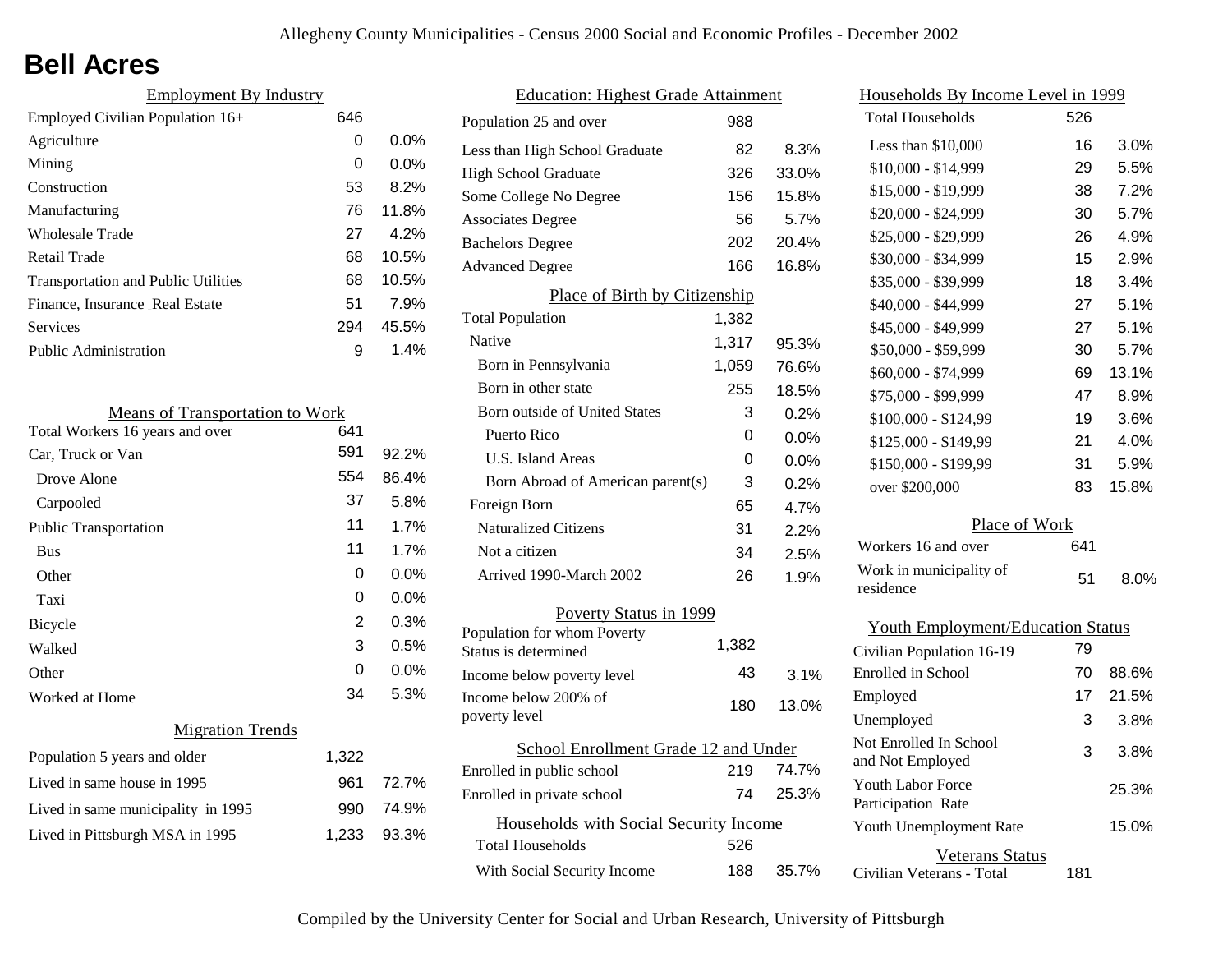### **Bellevue**

| <b>Employment By Industry</b>              |       |          |  |  |  |
|--------------------------------------------|-------|----------|--|--|--|
| 4,598<br>Employed Civilian Population 16+  |       |          |  |  |  |
| Agriculture                                | 6     | $0.1\%$  |  |  |  |
| Mining                                     | 0     | $0.0\%$  |  |  |  |
| Construction                               | 260   | 5.7%     |  |  |  |
| Manufacturing                              | 287   | 6.2%     |  |  |  |
| <b>Wholesale Trade</b>                     | 136   | $3.0\%$  |  |  |  |
| Retail Trade                               | 620   | 13.5%    |  |  |  |
| <b>Transportation and Public Utilities</b> | 279   | 6.1%     |  |  |  |
| Finance, Insurance Real Estate             | 464   | $10.1\%$ |  |  |  |
| Services                                   | 2.408 | 52.4%    |  |  |  |
| Public Administration                      | 138   | $3.0\%$  |  |  |  |

| <b>Means of Transportation to Work</b> |       |       |  |
|----------------------------------------|-------|-------|--|
| Total Workers 16 years and over        | 4,544 |       |  |
| Car, Truck or Van                      | 3,579 | 78.8% |  |
| Drove Alone                            | 3,080 | 67.8% |  |
| Carpooled                              | 499   | 11.0% |  |
| Public Transportation                  | 693   | 15.3% |  |
| <b>Bus</b>                             | 683   | 15.0% |  |
| Other                                  | 0     | 0.0%  |  |
| Taxi                                   | 10    | 0.2%  |  |
| <b>Bicycle</b>                         | 8     | 0.2%  |  |
| Walked                                 | 236   | 5.2%  |  |
| Other                                  | 4     | 0.1%  |  |
| Worked at Home                         | 24    | 0.5%  |  |
| <b>Migration Trends</b>                |       |       |  |
| Population 5 years and older           | 8,388 |       |  |
| Lived in same house in 1995            | 4,210 | 50.2% |  |
| Lived in same municipality in 1995     | 5,752 | 68.6% |  |
| Lived in Pittsburgh MSA in 1995        | 7,826 | 93.3% |  |
|                                        |       |       |  |

| <b>Education: Highest Grade Attainment</b>          |       |         |  |  |
|-----------------------------------------------------|-------|---------|--|--|
| Population 25 and over                              | 6.315 |         |  |  |
| Less than High School Graduate                      | 731   | 11.6%   |  |  |
| <b>High School Graduate</b>                         | 2,237 | 35.4%   |  |  |
| Some College No Degree                              | 1,200 | 19.0%   |  |  |
| <b>Associates Degree</b>                            | 671   | 10.6%   |  |  |
| <b>Bachelors Degree</b>                             | 1,020 | 16.2%   |  |  |
| <b>Advanced Degree</b>                              | 456   | 7.2%    |  |  |
| Place of Birth by Citizenship                       |       |         |  |  |
| <b>Total Population</b>                             | 8,770 |         |  |  |
| Native                                              | 8,607 | 98.1%   |  |  |
| Born in Pennsylvania                                | 7,296 | 83.2%   |  |  |
| Born in other state                                 | 1,252 | 14.3%   |  |  |
| <b>Born outside of United States</b>                | 59    | 0.7%    |  |  |
| Puerto Rico                                         | 0     | $0.0\%$ |  |  |
| U.S. Island Areas                                   | 0     | $0.0\%$ |  |  |
| Born Abroad of American parent(s)                   | 59    | 0.7%    |  |  |
| Foreign Born                                        | 163   | 1.9%    |  |  |
| <b>Naturalized Citizens</b>                         | 39    | 0.4%    |  |  |
| Not a citizen                                       | 124   | 1.4%    |  |  |
| Arrived 1990-March 2002                             | 80    | $0.9\%$ |  |  |
| Poverty Status in 1999                              |       |         |  |  |
| Population for whom Poverty<br>Status is determined | 8,752 |         |  |  |
| Income below poverty level                          | 1,073 | 12.3%   |  |  |
| Income below 200% of<br>poverty level               | 2,900 | 33.1%   |  |  |
| School Enrollment Grade 12 and Under                |       |         |  |  |
| Enrolled in public school                           | 1,269 | 83.6%   |  |  |
| Enrolled in private school                          | 249   | 16.4%   |  |  |
| Households with Social Security Income              |       |         |  |  |
| <b>Total Households</b>                             | 4,389 |         |  |  |
| With Social Security Income                         | 1,232 | 28.1%   |  |  |

| Households By Income Level in 1999             |       |         |  |  |
|------------------------------------------------|-------|---------|--|--|
| <b>Total Households</b>                        | 4,389 |         |  |  |
| Less than \$10,000                             | 529   | 12.1%   |  |  |
| \$10,000 - \$14,999                            | 379   | 8.6%    |  |  |
| \$15,000 - \$19,999                            | 417   | 9.5%    |  |  |
| \$20,000 - \$24,999                            | 403   | 9.2%    |  |  |
| \$25,000 - \$29,999                            | 364   | 8.3%    |  |  |
| \$30,000 - \$34,999                            | 342   | 7.8%    |  |  |
| \$35,000 - \$39,999                            | 382   | 8.7%    |  |  |
| \$40,000 - \$44,999                            | 245   | 5.6%    |  |  |
| \$45,000 - \$49,999                            | 153   | 3.5%    |  |  |
| \$50,000 - \$59,999                            | 437   | 10.0%   |  |  |
| \$60,000 - \$74,999                            | 367   | 8.4%    |  |  |
| \$75,000 - \$99,999                            | 220   | 5.0%    |  |  |
| \$100,000 - \$124,99                           | 87    | 2.0%    |  |  |
| \$125,000 - \$149,99                           | 43    | 1.0%    |  |  |
| \$150,000 - \$199,99                           | 6     | 0.1%    |  |  |
| over \$200,000                                 | 15    | 0.3%    |  |  |
| Place of Work                                  |       |         |  |  |
| Workers 16 and over                            | 4,544 |         |  |  |
| Work in municipality of<br>residence           | 442   | $9.3\%$ |  |  |
| <b>Youth Employment/Education Status</b>       |       |         |  |  |
| Civilian Population 16-19                      | 424   |         |  |  |
| Enrolled in School                             | 336   | 79.2%   |  |  |
| Employed                                       | 133   | 31.4%   |  |  |
| Unemployed                                     | 38    | $9.0\%$ |  |  |
| Not Enrolled In School<br>and Not Employed     | 20    | 4.7%    |  |  |
| <b>Youth Labor Force</b><br>Participation Rate |       | 40.3%   |  |  |
| Youth Unemployment Rate                        |       | 22.2%   |  |  |

Civilian Veterans - Total Veterans Status 985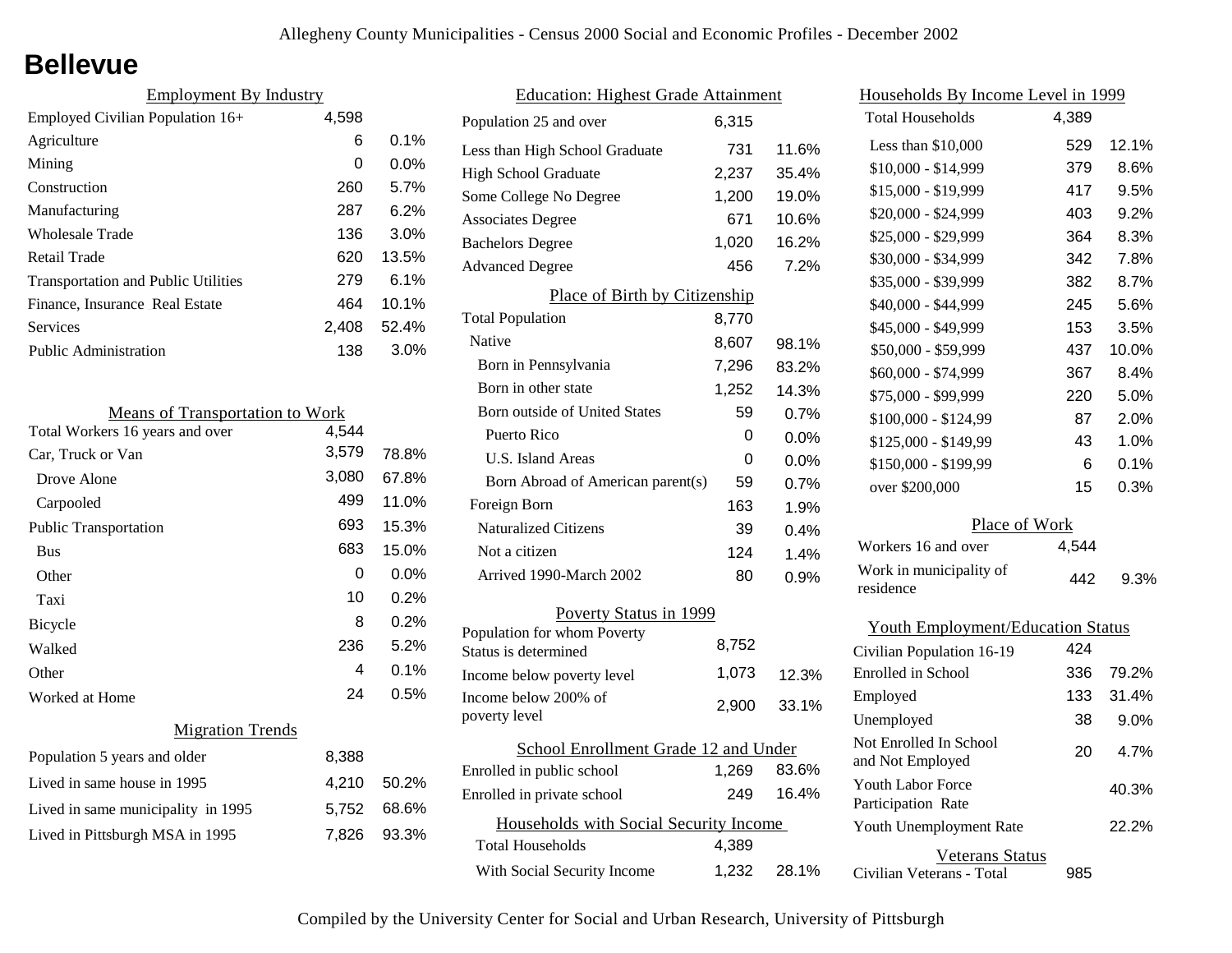## **Ben Avon**

| <b>Employment By Industry</b>              |       |         |  |
|--------------------------------------------|-------|---------|--|
| Employed Civilian Population 16+           | 1,047 |         |  |
| Agriculture                                | 0     | $0.0\%$ |  |
| Mining                                     | 0     | $0.0\%$ |  |
| Construction                               | 85    | 8.1%    |  |
| Manufacturing                              | 74    | 7.1%    |  |
| Wholesale Trade                            | 27    | 2.6%    |  |
| Retail Trade                               | 134   | 12.8%   |  |
| <b>Transportation and Public Utilities</b> | 44    | 4.2%    |  |
| Finance, Insurance Real Estate             | 92    | 8.8%    |  |
| Services                                   | 576   | 55.0%   |  |
| <b>Public Administration</b>               | 15    | 1.4%    |  |

| <b>Means of Transportation to Work</b> |       |         |  |
|----------------------------------------|-------|---------|--|
| Total Workers 16 years and over        | 1,029 |         |  |
| Car, Truck or Van                      | 856   | 83.2%   |  |
| Drove Alone                            | 749   | 72.8%   |  |
| Carpooled                              | 107   | 10.4%   |  |
| <b>Public Transportation</b>           | 114   | 11.1%   |  |
| <b>Bus</b>                             | 114   | 11.1%   |  |
| Other                                  | 0     | 0.0%    |  |
| Taxi                                   | 0     | 0.0%    |  |
| Bicycle                                | 0     | $0.0\%$ |  |
| Walked                                 | 14    | 1.4%    |  |
| Other                                  | 4     | 0.4%    |  |
| Worked at Home                         | 41    | 4.0%    |  |
| <b>Migration Trends</b>                |       |         |  |
| Population 5 years and older           | 1,772 |         |  |
| Lived in same house in 1995            | 1,217 | 68.7%   |  |
| Lived in same municipality in 1995     | 1,364 | 77.0%   |  |
| Lived in Pittsburgh MSA in 1995        | 1,658 | 93.6%   |  |
|                                        |       |         |  |

| <b>Education: Highest Grade Attainment</b>          |       |         |  |  |
|-----------------------------------------------------|-------|---------|--|--|
| Population 25 and over                              | 1.334 |         |  |  |
| Less than High School Graduate                      | 49    | $3.7\%$ |  |  |
| <b>High School Graduate</b>                         | 323   | 24.2%   |  |  |
| Some College No Degree                              | 262   | 19.6%   |  |  |
| <b>Associates Degree</b>                            | 69    | 5.2%    |  |  |
| <b>Bachelors Degree</b>                             | 366   | 27.4%   |  |  |
| <b>Advanced Degree</b>                              | 265   | 19.9%   |  |  |
| Place of Birth by Citizenship                       |       |         |  |  |
| <b>Total Population</b>                             | 1,917 |         |  |  |
| Native                                              | 1,905 | 99.4%   |  |  |
| Born in Pennsylvania                                | 1,564 | 81.6%   |  |  |
| Born in other state                                 | 323   | 16.8%   |  |  |
| <b>Born outside of United States</b>                | 18    | 0.9%    |  |  |
| Puerto Rico                                         | 6     | 0.3%    |  |  |
| <b>U.S. Island Areas</b>                            | 0     | 0.0%    |  |  |
| Born Abroad of American parent(s)                   | 12    | 0.6%    |  |  |
| Foreign Born                                        | 12    | 0.6%    |  |  |
| <b>Naturalized Citizens</b>                         | 12    | 0.6%    |  |  |
| Not a citizen                                       | 0     | 0.0%    |  |  |
| Arrived 1990-March 2002                             | 0     | $0.0\%$ |  |  |
| Poverty Status in 1999                              |       |         |  |  |
| Population for whom Poverty<br>Status is determined | 1,909 |         |  |  |
| Income below poverty level                          | 86    | 4.5%    |  |  |
| Income below 200% of<br>poverty level               | 248   | 13.0%   |  |  |
| School Enrollment Grade 12 and Under                |       |         |  |  |
| Enrolled in public school                           | 308   | 82.4%   |  |  |
| Enrolled in private school                          | 66    | 17.6%   |  |  |
| Households with Social Security Income              |       |         |  |  |
| Total Households                                    | 789   |         |  |  |
| With Social Security Income                         | 186   | 23.6%   |  |  |

| <u>Households By Income Level in 1999</u>      |       |         |  |  |
|------------------------------------------------|-------|---------|--|--|
| <b>Total Households</b>                        | 789   |         |  |  |
| Less than $$10,000$                            | 36    | 4.6%    |  |  |
| $$10,000 - $14,999$                            | 16    | 2.0%    |  |  |
| \$15,000 - \$19,999                            | 32    | 4.1%    |  |  |
| \$20,000 - \$24,999                            | 47    | 6.0%    |  |  |
| \$25,000 - \$29,999                            | 56    | 7.1%    |  |  |
| \$30,000 - \$34,999                            | 30    | 3.8%    |  |  |
| \$35,000 - \$39,999                            | 60    | 7.6%    |  |  |
| \$40,000 - \$44,999                            | 40    | 5.1%    |  |  |
| \$45,000 - \$49,999                            | 43    | 5.4%    |  |  |
| \$50,000 - \$59,999                            | 53    | 6.7%    |  |  |
| \$60,000 - \$74,999                            | 117   | 14.8%   |  |  |
| \$75,000 - \$99,999                            | 95    | 12.0%   |  |  |
| \$100,000 - \$124,99                           | 106   | 13.4%   |  |  |
| \$125,000 - \$149,99                           | 16    | 2.0%    |  |  |
| \$150,000 - \$199,99                           | 42    | 5.3%    |  |  |
| over \$200,000                                 | 0     | 0.0%    |  |  |
| Place of Work                                  |       |         |  |  |
| Workers 16 and over                            | 1,029 |         |  |  |
| Work in municipality of<br>residence           | 79    | 7.7%    |  |  |
| <b>Youth Employment/Education Status</b>       |       |         |  |  |
| Civilian Population 16-19                      | 94    |         |  |  |
| Enrolled in School                             | 94    | 100.0%  |  |  |
| Employed                                       | 41    | 43.6%   |  |  |
| Unemployed                                     | 0     | $0.0\%$ |  |  |
| Not Enrolled In School<br>and Not Employed     | 0     | 0.0%    |  |  |
| <b>Youth Labor Force</b><br>Participation Rate |       | 43.6%   |  |  |
| Youth Unemployment Rate                        |       | $0.0\%$ |  |  |
| <b>Veterans Status</b>                         |       |         |  |  |

Civilian Veterans - Total

203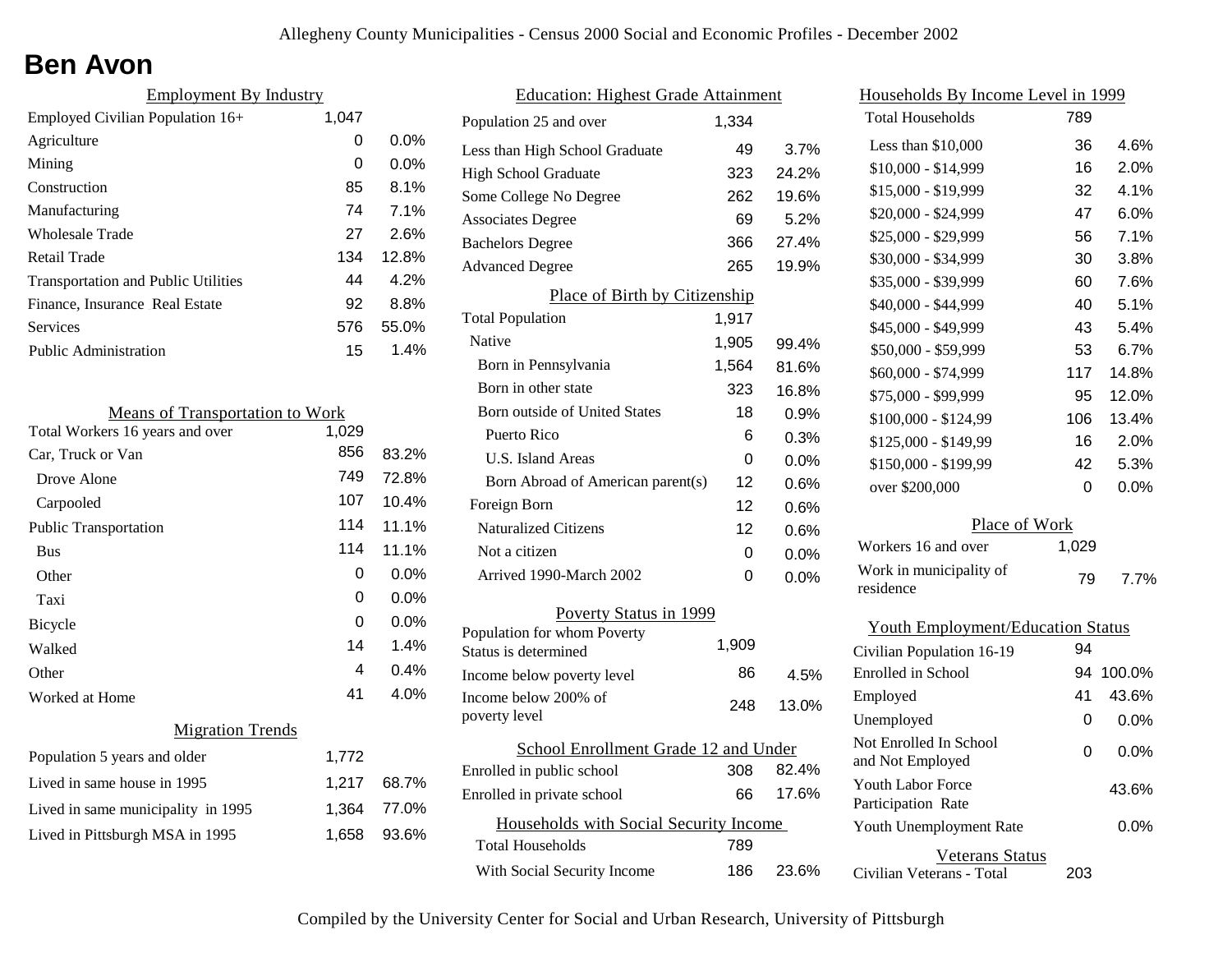## **Ben Avon Heights**

| <b>Employment By Industry</b>                                             |                |       | <b>Education: Highest Grade Attainment</b>                       |                |
|---------------------------------------------------------------------------|----------------|-------|------------------------------------------------------------------|----------------|
| Employed Civilian Population 16+                                          | 169            |       | Population 25 and over                                           | 258            |
| Agriculture                                                               | 0              | 0.0%  | Less than High School Graduate                                   | 3              |
| Mining                                                                    | $\mathbf 0$    | 0.0%  | <b>High School Graduate</b>                                      | 29             |
| Construction                                                              | 4              | 2.4%  | Some College No Degree                                           | 20             |
| Manufacturing                                                             | 10             | 5.9%  | <b>Associates Degree</b>                                         | 15             |
| <b>Wholesale Trade</b>                                                    | $\overline{2}$ | 1.2%  | <b>Bachelors Degree</b>                                          | 96             |
| Retail Trade                                                              | 14             | 8.3%  | <b>Advanced Degree</b>                                           | 95             |
| <b>Transportation and Public Utilities</b>                                | 13             | 7.7%  |                                                                  |                |
| Finance, Insurance Real Estate                                            | 19             | 11.2% | Place of Birth by Citizenship                                    |                |
| Services                                                                  | 104            | 61.5% | <b>Total Population</b><br>Native                                | 385            |
| Public Administration                                                     | 3              | 1.8%  |                                                                  | 380            |
|                                                                           |                |       | Born in Pennsylvania                                             | 317            |
|                                                                           |                |       | Born in other state                                              | 63             |
| <b>Means of Transportation to Work</b><br>Total Workers 16 years and over | 163            |       | Born outside of United States                                    | 0              |
| Car, Truck or Van                                                         | 140            | 85.9% | Puerto Rico                                                      | $\pmb{0}$      |
| Drove Alone                                                               | 124            | 76.1% | U.S. Island Areas                                                | $\mathbf 0$    |
| Carpooled                                                                 | 16             | 9.8%  | Born Abroad of American parent(s)                                | $\mathbf 0$    |
| <b>Public Transportation</b>                                              | 1              | 0.6%  | Foreign Born<br>Naturalized Citizens                             | 5              |
| <b>Bus</b>                                                                | 1              | 0.6%  | Not a citizen                                                    | $\pmb{0}$      |
|                                                                           | 0              | 0.0%  |                                                                  | 5              |
| Other                                                                     |                | 0.0%  | Arrived 1990-March 2002                                          | 3              |
| Taxi                                                                      | 0              |       | Poverty Status in 1999                                           |                |
| Bicycle                                                                   | 0              | 0.0%  | Population for whom Poverty                                      | 385            |
| Walked                                                                    | 7              | 4.3%  | Status is determined                                             |                |
| Other                                                                     | 4              | 2.5%  | Income below poverty level                                       | $\overline{7}$ |
| Worked at Home                                                            | 11             | 6.7%  | Income below 200% of<br>poverty level                            | 21             |
| <b>Migration Trends</b>                                                   |                |       | School Enrollment Grade 12 and U                                 |                |
| Population 5 years and older                                              | 349            |       | Enrolled in public school                                        | 56             |
| Lived in same house in 1995                                               | 247            | 70.8% | Enrolled in private school                                       | 44             |
| Lived in same municipality in 1995                                        | 282            | 80.8% |                                                                  |                |
| Lived in Pittsburgh MSA in 1995                                           | 329            | 94.3% | Households with Social Security Inco.<br><b>Total Households</b> | 137            |

| nment          |                  | Households By Income Level in 1999                  |                |        |
|----------------|------------------|-----------------------------------------------------|----------------|--------|
| 58             |                  | <b>Total Households</b>                             | 137            |        |
| 3              | 1.2%             | Less than \$10,000                                  | $\overline{2}$ | 1.5%   |
| 29             | 11.2%            | $$10,000 - $14,999$                                 | 6              | 4.4%   |
| 20             | 7.8%             | \$15,000 - \$19,999                                 | 2              | 1.5%   |
| 15             | 5.8%             | \$20,000 - \$24,999                                 | 3              | 2.2%   |
| 96             | 37.2%            | \$25,000 - \$29,999                                 | 0              | 0.0%   |
| 95             | 36.8%            | \$30,000 - \$34,999                                 | 6              | 4.4%   |
|                |                  | \$35,000 - \$39,999                                 | 3              | 2.2%   |
| <u>iip</u>     |                  | \$40,000 - \$44,999                                 | 5              | 3.6%   |
| 85             |                  | \$45,000 - \$49,999                                 | 1              | 0.7%   |
| 80             | 98.7%            | \$50,000 - \$59,999                                 | $\overline{2}$ | 1.5%   |
| 17             | 82.3%            | \$60,000 - \$74,999                                 | 11             | 8.0%   |
| 63             | 16.4%            | \$75,000 - \$99,999                                 | 22             | 16.1%  |
| 0              | 0.0%             | \$100,000 - \$124,99                                | 22             | 16.1%  |
| $\overline{0}$ | 0.0%             | \$125,000 - \$149,99                                | 11             | 8.0%   |
| 0              | 0.0%             | \$150,000 - \$199,99                                | 16             | 11.7%  |
| $\mathbf 0$    | 0.0%             | over \$200,000                                      | 25             | 18.2%  |
| 5              | 1.3%             |                                                     |                |        |
| 0              | 0.0%             | Place of Work                                       |                |        |
| 5              | 1.3%             | Workers 16 and over                                 | 163            |        |
| 3              | 0.8%             | Work in municipality of<br>residence                | 24             | 14.7%  |
|                |                  | <b>Youth Employment/Education Status</b>            |                |        |
| 85             |                  | Civilian Population 16-19                           | 12             |        |
| 7              | 1.8%             | Enrolled in School                                  | 12             | 100.0% |
|                | 5.5%             | Employed                                            | 1              | 8.3%   |
| 21             |                  | Unemployed                                          | 2              | 16.7%  |
| 56             | d Under<br>56.0% | Not Enrolled In School<br>and Not Employed          | 0              | 0.0%   |
| 44             | 44.0%            | Youth Labor Force<br>Participation Rate             |                | 25.0%  |
| ncome          |                  | Youth Unemployment Rate                             |                | 66.7%  |
| 37<br>30       | 21.9%            | <b>Veterans Status</b><br>Civilian Veterans - Total | 32             |        |
|                |                  |                                                     |                |        |

Compiled by the University Center for Social and Urban Research, University of Pittsburgh

With Social Security Income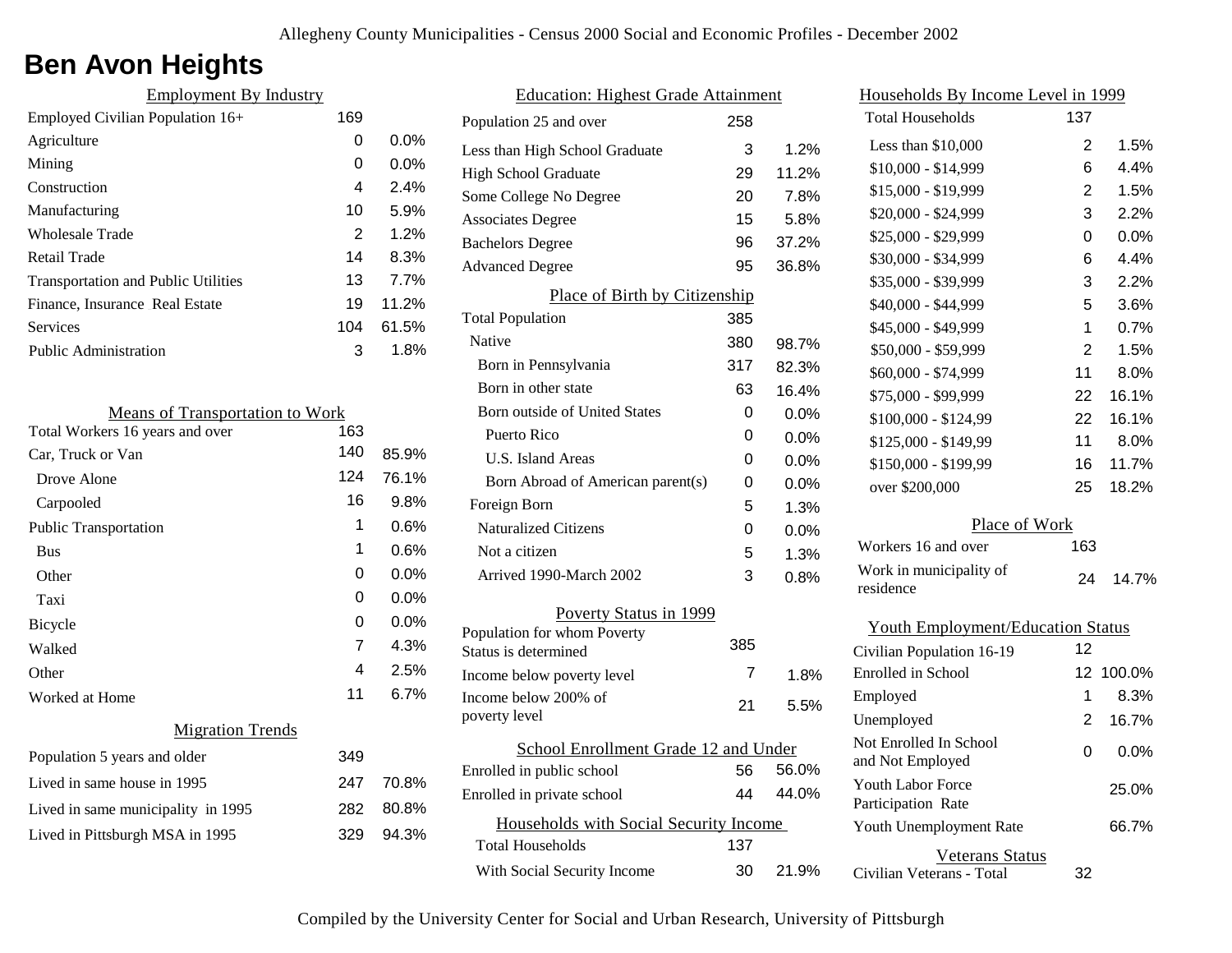## **Bethel Park**

| <b>Employment By Industry</b>              |         |  |  |  |  |
|--------------------------------------------|---------|--|--|--|--|
| 16,319<br>Employed Civilian Population 16+ |         |  |  |  |  |
| 15                                         | $0.1\%$ |  |  |  |  |
| 90                                         | 0.6%    |  |  |  |  |
| 883                                        | 5.4%    |  |  |  |  |
| 1,461                                      | 9.0%    |  |  |  |  |
| 688                                        | 4.2%    |  |  |  |  |
| 2.042                                      | 12.5%   |  |  |  |  |
| 892                                        | 5.5%    |  |  |  |  |
| 1,948                                      | 11.9%   |  |  |  |  |
| 7,755                                      | 47.5%   |  |  |  |  |
| 545                                        | 3.3%    |  |  |  |  |
|                                            |         |  |  |  |  |

| <b>Means of Transportation to Work</b> |        |       |  |
|----------------------------------------|--------|-------|--|
| Total Workers 16 years and over        | 16,140 |       |  |
| Car, Truck or Van                      | 13,688 | 84.8% |  |
| Drove Alone                            | 12,646 | 78.4% |  |
| Carpooled                              | 1,042  | 6.5%  |  |
| <b>Public Transportation</b>           | 1,687  | 10.5% |  |
| <b>Bus</b>                             | 774    | 4.8%  |  |
| Other                                  | 913    | 5.7%  |  |
| Taxi                                   | 0      | 0.0%  |  |
| Bicycle                                | 11     | 0.1%  |  |
| Walked                                 | 180    | 1.1%  |  |
| Other                                  | 115    | 0.7%  |  |
| Worked at Home                         | 459    | 2.8%  |  |
| <b>Migration Trends</b>                |        |       |  |
| Population 5 years and older           | 31,769 |       |  |
| Lived in same house in 1995            | 23,023 | 72.5% |  |
| Lived in same municipality in 1995     | 24,184 | 76.1% |  |
| Lived in Pittsburgh MSA in 1995        | 30,380 | 95.6% |  |
|                                        |        |       |  |

| <b>Education: Highest Grade Attainment</b> |        |         |
|--------------------------------------------|--------|---------|
| Population 25 and over                     | 23,980 |         |
| Less than High School Graduate             | 1,705  | 7.1%    |
| <b>High School Graduate</b>                | 7,031  | 29.3%   |
| Some College No Degree                     | 4,123  | 17.2%   |
| <b>Associates Degree</b>                   | 2,054  | 8.6%    |
| <b>Bachelors Degree</b>                    | 6,228  | 26.0%   |
| <b>Advanced Degree</b>                     | 2,839  | 11.8%   |
| Place of Birth by Citizenship              |        |         |
| <b>Total Population</b>                    | 33,556 |         |
| Native                                     | 32,575 | 97.1%   |
| Born in Pennsylvania                       | 27,491 | 81.9%   |
| Born in other state                        | 5,006  | 14.9%   |
| Born outside of United States              | 78     | 0.2%    |
| Puerto Rico                                | 6      | 0.0%    |
| U.S. Island Areas                          | 0      | $0.0\%$ |
| Born Abroad of American parent(s)          | 72     | 0.2%    |
| Foreign Born                               | 981    | 2.9%    |
| <b>Naturalized Citizens</b>                | 599    | 1.8%    |
| Not a citizen                              | 382    | 1.1%    |
| Arrived 1990-March 2002                    | 343    | 1.0%    |
| Poverty Status in 1999                     |        |         |
| Population for whom Poverty                | 33,236 |         |
| Status is determined                       | 1,230  |         |
| Income below poverty level                 |        | 3.7%    |
| Income below 200% of<br>poverty level      | 3,845  | 11.6%   |
| School Enrollment Grade 12 and Under       |        |         |
| Enrolled in public school                  | 5,568  | 81.3%   |
| Enrolled in private school                 | 1,277  | 18.7%   |
| Households with Social Security Income     |        |         |
| <b>Total Households</b>                    | 13,421 |         |
| With Social Security Income                | 4,531  | 33.8%   |

| Households By Income Level in 1999         |        |       |
|--------------------------------------------|--------|-------|
| <b>Total Households</b>                    | 13,421 |       |
| Less than \$10,000                         | 607    | 4.5%  |
| \$10,000 - \$14,999                        | 521    | 3.9%  |
| \$15,000 - \$19,999                        | 676    | 5.0%  |
| \$20,000 - \$24,999                        | 713    | 5.3%  |
| \$25,000 - \$29,999                        | 732    | 5.5%  |
| \$30,000 - \$34,999                        | 790    | 5.9%  |
| \$35,000 - \$39,999                        | 811    | 6.0%  |
| \$40,000 - \$44,999                        | 799    | 6.0%  |
| \$45,000 - \$49,999                        | 653    | 4.9%  |
| \$50,000 - \$59,999                        | 1,150  | 8.6%  |
| \$60,000 - \$74,999                        | 1,727  | 12.9% |
| \$75,000 - \$99,999                        | 2,125  | 15.8% |
| \$100,000 - \$124,99                       | 1,027  | 7.7%  |
| \$125,000 - \$149,99                       | 443    | 3.3%  |
| \$150,000 - \$199,99                       | 434    | 3.2%  |
| over \$200,000                             | 213    | 1.6%  |
| Place of Work                              |        |       |
| Workers 16 and over                        | 16,140 |       |
| Work in municipality of<br>residence       | 3,487  | 14.5% |
| <b>Youth Employment/Education Status</b>   |        |       |
| Civilian Population 16-19                  | 1,484  |       |
| Enrolled in School                         | 1,393  | 93.9% |
| Employed                                   | 639    | 43.1% |
| Unemployed                                 | 28     | 1.9%  |
| Not Enrolled In School<br>and Not Employed | 34     | 2.3%  |
| Youth Labor Force<br>Participation Rate    |        | 44.9% |
| Youth Unemployment Rate                    |        | 4.2%  |

Veterans Status 3,818

Civilian Veterans - Total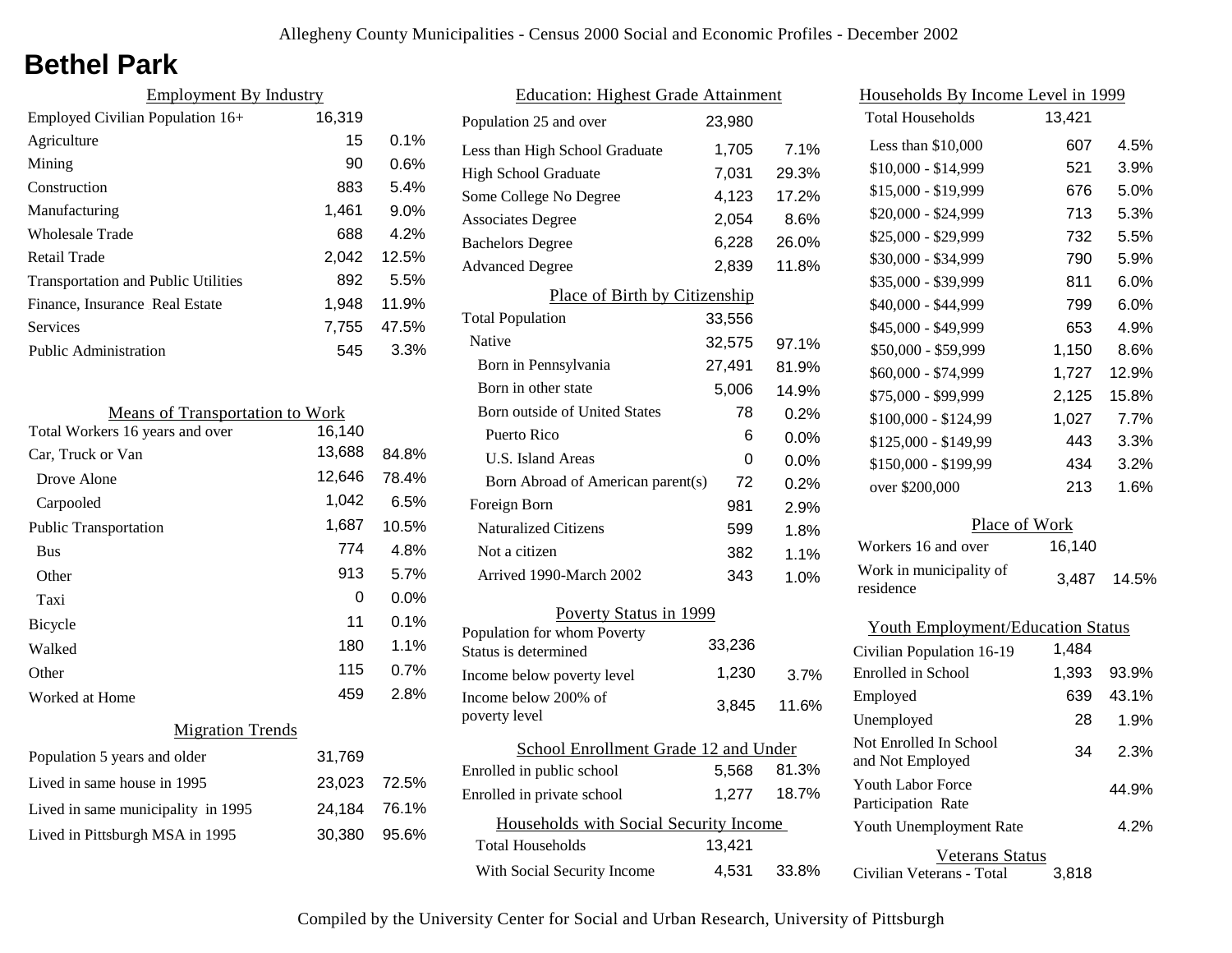### **Blawnox**

| <b>Employment By Industry</b>              |     |         |
|--------------------------------------------|-----|---------|
| Employed Civilian Population 16+           | 814 |         |
| Agriculture                                | 3   | $0.4\%$ |
| Mining                                     | 0   | $0.0\%$ |
| Construction                               | 24  | 2.9%    |
| Manufacturing                              | 105 | 12.9%   |
| Wholesale Trade                            | 41  | 5.0%    |
| Retail Trade                               | 121 | 14.9%   |
| <b>Transportation and Public Utilities</b> | 17  | 2.1%    |
| Finance, Insurance Real Estate             | 36  | $4.4\%$ |
| Services                                   | 439 | 53.9%   |
| Public Administration                      | 28  | 3.4%    |

| <b>Means of Transportation to Work</b> |       |         |
|----------------------------------------|-------|---------|
| Total Workers 16 years and over        | 794   |         |
| Car, Truck or Van                      | 632   | 79.6%   |
| Drove Alone                            | 561   | 70.7%   |
| Carpooled                              | 71    | 8.9%    |
| <b>Public Transportation</b>           | 74    | 9.3%    |
| <b>Bus</b>                             | 68    | 8.6%    |
| Other                                  | 6     | 0.8%    |
| Taxi                                   | 0     | $0.0\%$ |
| Bicycle                                | 0     | $0.0\%$ |
| Walked                                 | 57    | 7.2%    |
| Other                                  | 0     | 0.0%    |
| Worked at Home                         | 31    | 3.9%    |
| <b>Migration Trends</b>                |       |         |
| Population 5 years and older           | 1,477 |         |
| Lived in same house in 1995            | 860   | 58.2%   |
| Lived in same municipality in 1995     | 954   | 64.6%   |
| Lived in Pittsburgh MSA in 1995        | 1,366 | 92.5%   |
|                                        |       |         |

| <b>Education: Highest Grade Attainment</b>          |       |       |
|-----------------------------------------------------|-------|-------|
| Population 25 and over                              | 1,195 |       |
| Less than High School Graduate                      | 203   | 17.0% |
| <b>High School Graduate</b>                         | 439   | 36.7% |
| Some College No Degree                              | 173   | 14.5% |
| <b>Associates Degree</b>                            | 88    | 7.4%  |
| <b>Bachelors Degree</b>                             | 142   | 11.9% |
| <b>Advanced Degree</b>                              | 150   | 12.6% |
| Place of Birth by Citizenship                       |       |       |
| <b>Total Population</b>                             | 1,539 |       |
| Native                                              | 1,412 | 91.7% |
| Born in Pennsylvania                                | 1,251 | 81.3% |
| Born in other state                                 | 153   | 9.9%  |
| Born outside of United States                       | 8     | 0.5%  |
| Puerto Rico                                         | 0     | 0.0%  |
| U.S. Island Areas                                   | 0     | 0.0%  |
| Born Abroad of American parent(s)                   | 8     | 0.5%  |
| Foreign Born                                        | 127   | 8.3%  |
| <b>Naturalized Citizens</b>                         | 24    | 1.6%  |
| Not a citizen                                       | 103   | 6.7%  |
| Arrived 1990-March 2002                             | 74    | 4.8%  |
| Poverty Status in 1999                              |       |       |
| Population for whom Poverty<br>Status is determined | 1,539 |       |
| Income below poverty level                          | 134   | 8.7%  |
| Income below 200% of<br>poverty level               | 458   | 29.8% |
| School Enrollment Grade 12 and Under                |       |       |
| Enrolled in public school                           | 161   | 84.3% |
| Enrolled in private school                          | 30    | 15.7% |
| Households with Social Security Income              |       |       |
| <b>Total Households</b>                             | 830   |       |
| With Social Security Income                         | 296   | 35.7% |
|                                                     |       |       |

| <u>Households By Income Level in 1999</u>  |     |       |  |
|--------------------------------------------|-----|-------|--|
| <b>Total Households</b>                    | 830 |       |  |
| Less than \$10,000                         | 92  | 11.1% |  |
| \$10,000 - \$14,999                        | 98  | 11.8% |  |
| \$15,000 - \$19,999                        | 84  | 10.1% |  |
| \$20,000 - \$24,999                        | 79  | 9.5%  |  |
| \$25,000 - \$29,999                        | 59  | 7.1%  |  |
| \$30,000 - \$34,999                        | 62  | 7.5%  |  |
| \$35,000 - \$39,999                        | 67  | 8.1%  |  |
| \$40,000 - \$44,999                        | 51  | 6.1%  |  |
| \$45,000 - \$49,999                        | 35  | 4.2%  |  |
| \$50,000 - \$59,999                        | 74  | 8.9%  |  |
| \$60,000 - \$74,999                        | 47  | 5.7%  |  |
| \$75,000 - \$99,999                        | 54  | 6.5%  |  |
| \$100,000 - \$124,99                       | 10  | 1.2%  |  |
| \$125,000 - \$149,99                       | 10  | 1.2%  |  |
| \$150,000 - \$199,99                       | 4   | 0.5%  |  |
| over \$200,000                             | 4   | 0.5%  |  |
| Place of Work                              |     |       |  |
| Workers 16 and over                        | 794 |       |  |
| Work in municipality of<br>residence       | 134 | 16.9% |  |
| <b>Youth Employment/Education Status</b>   |     |       |  |
| Civilian Population 16-19                  | 65  |       |  |
| Enrolled in School                         | 51  | 78.5% |  |
| Employed                                   | 21  | 32.3% |  |
| Unemployed                                 | 4   | 6.2%  |  |
| Not Enrolled In School<br>and Not Employed | 5   | 7.7%  |  |
| Youth Labor Force<br>Participation Rate    |     | 38.5% |  |
| Youth Unemployment Rate                    |     | 16.0% |  |

Civilian Veterans - Total

Veterans Status

208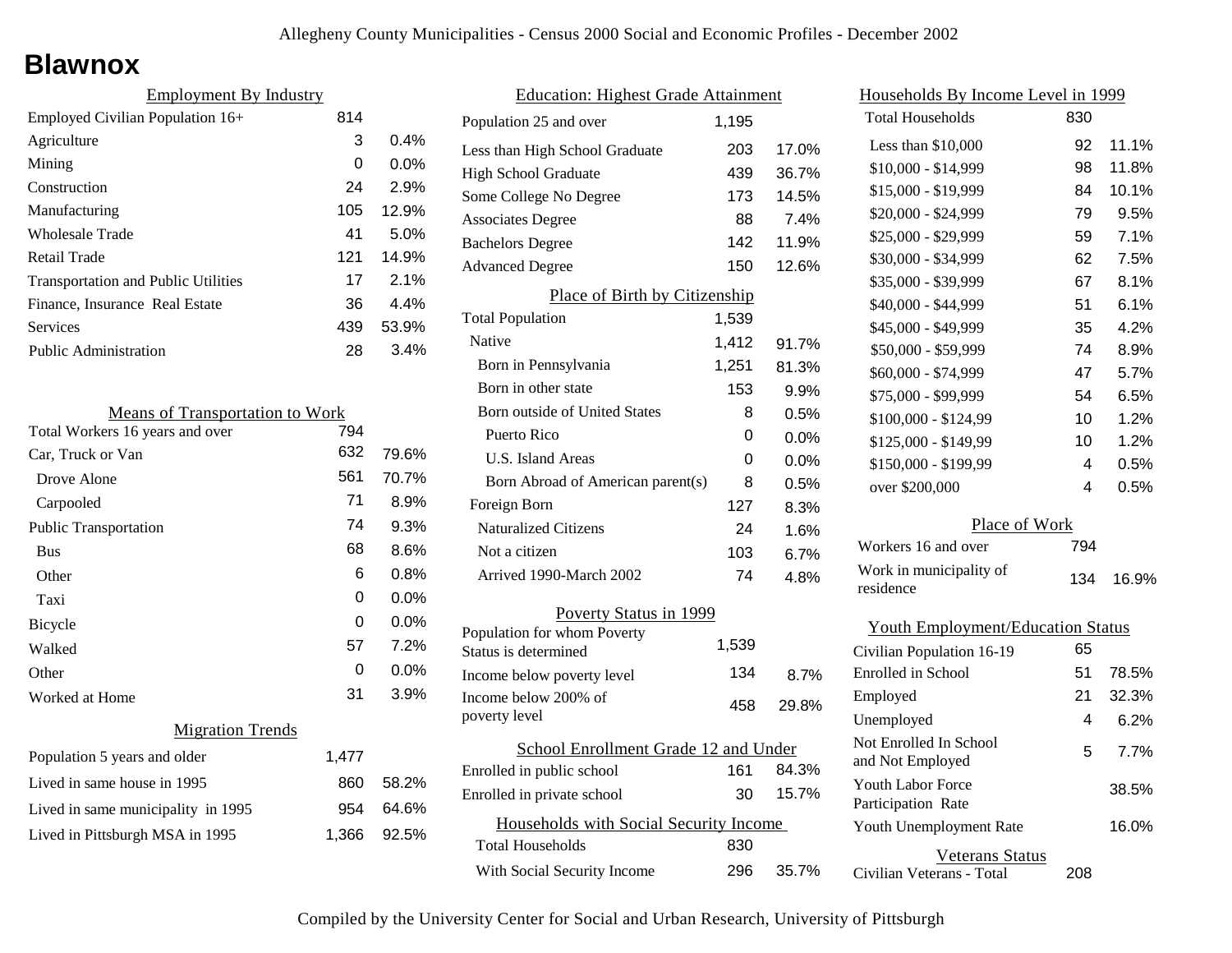# **Brackenridge**

| <b>Employment By Industry</b>              |       |         |
|--------------------------------------------|-------|---------|
| Employed Civilian Population 16+           | 1,605 |         |
| Agriculture                                | 9     | 0.6%    |
| Mining                                     | 0     | $0.0\%$ |
| Construction                               | 61    | 3.8%    |
| Manufacturing                              | 320   | 19.9%   |
| Wholesale Trade                            | 29    | 1.8%    |
| Retail Trade                               | 220   | 13.7%   |
| <b>Transportation and Public Utilities</b> | 103   | 6.4%    |
| Finance, Insurance Real Estate             | 52    | 3.2%    |
| Services                                   | 775   | 48.3%   |
| Public Administration                      | 36    | 2.2%    |

| <b>Means of Transportation to Work</b> |       |         |
|----------------------------------------|-------|---------|
| Total Workers 16 years and over        | 1,582 |         |
| Car, Truck or Van                      | 1,419 | 89.7%   |
| Drove Alone                            | 1,212 | 76.6%   |
| Carpooled                              | 207   | 13.1%   |
| <b>Public Transportation</b>           | 42    | 2.7%    |
| <b>Bus</b>                             | 42    | 2.7%    |
| Other                                  | 0     | $0.0\%$ |
| Taxi                                   | 0     | $0.0\%$ |
| <b>Bicycle</b>                         | 0     | $0.0\%$ |
| Walked                                 | 74    | 4.7%    |
| Other                                  | 11    | 0.7%    |
| Worked at Home                         | 36    | 2.3%    |
| <b>Migration Trends</b>                |       |         |
| Population 5 years and older           | 3,360 |         |
| Lived in same house in 1995            | 2,211 | 65.8%   |
| Lived in same municipality in 1995     | 2,352 | 70.0%   |
| Lived in Pittsburgh MSA in 1995        | 3,261 | 97.1%   |
|                                        |       |         |

| <b>Education: Highest Grade Attainment</b> |       |       |
|--------------------------------------------|-------|-------|
| Population 25 and over                     | 2.548 |       |
| Less than High School Graduate             | 433   | 17.0% |
| <b>High School Graduate</b>                | 1,190 | 46.7% |
| Some College No Degree                     | 469   | 18.4% |
| <b>Associates Degree</b>                   | 184   | 7.2%  |
| <b>Bachelors Degree</b>                    | 146   | 5.7%  |
| <b>Advanced Degree</b>                     | 126   | 4.9%  |
| Place of Birth by Citizenship              |       |       |
| <b>Total Population</b>                    | 3,543 |       |
| Native                                     | 3,510 | 99.1% |
| Born in Pennsylvania                       | 3,252 | 91.8% |
| Born in other state                        | 244   | 6.9%  |
| <b>Born outside of United States</b>       | 14    | 0.4%  |
| <b>Puerto Rico</b>                         | 0     | 0.0%  |
| U.S. Island Areas                          | 0     | 0.0%  |
| Born Abroad of American parent(s)          | 14    | 0.4%  |
| Foreign Born                               | 33    | 0.9%  |
| <b>Naturalized Citizens</b>                | 21    | 0.6%  |
| Not a citizen                              | 12    | 0.3%  |
| Arrived 1990-March 2002                    | 12    | 0.3%  |
| Poverty Status in 1999                     |       |       |
| Population for whom Poverty                | 3.418 |       |
| Status is determined                       |       |       |
| Income below poverty level                 | 322   | 9.4%  |
| Income below 200% of<br>poverty level      | 1,213 | 35.5% |
| School Enrollment Grade 12 and Under       |       |       |
| Enrolled in public school                  | 572   | 93.6% |
| Enrolled in private school                 | 39    | 6.4%  |
| Households with Social Security Income     |       |       |
| <b>Total Households</b>                    | 1,517 |       |
| With Social Security Income                | 539   | 35.5% |

| <u>Households By Income Level in 1999</u>  |       |         |
|--------------------------------------------|-------|---------|
| <b>Total Households</b>                    | 1,517 |         |
| Less than \$10,000                         | 165   | 10.9%   |
| \$10,000 - \$14,999                        | 140   | 9.2%    |
| \$15,000 - \$19,999                        | 161   | 10.6%   |
| \$20,000 - \$24,999                        | 185   | 12.2%   |
| \$25,000 - \$29,999                        | 106   | 7.0%    |
| \$30,000 - \$34,999                        | 108   | 7.1%    |
| \$35,000 - \$39,999                        | 44    | 2.9%    |
| \$40,000 - \$44,999                        | 113   | 7.4%    |
| \$45,000 - \$49,999                        | 95    | 6.3%    |
| \$50,000 - \$59,999                        | 139   | 9.2%    |
| \$60,000 - \$74,999                        | 130   | 8.6%    |
| \$75,000 - \$99,999                        | 57    | 3.8%    |
| \$100,000 - \$124,99                       | 48    | 3.2%    |
| \$125,000 - \$149,99                       | 0     | $0.0\%$ |
| \$150,000 - \$199,99                       | 0     | $0.0\%$ |
| over \$200,000                             | 26    | 1.7%    |
| Place of Work                              |       |         |
| Workers 16 and over                        | 1,582 |         |
| Work in municipality of<br>residence       | 234   | 14.8%   |
| <b>Youth Employment/Education Status</b>   |       |         |
| Civilian Population 16-19                  | 166   |         |
| <b>Enrolled</b> in School                  | 166   | 100.0%  |
| Employed                                   | 77    | 46.4%   |
| Unemployed                                 | 0     | $0.0\%$ |
| Not Enrolled In School<br>and Not Employed | 0     | 0.0%    |
| Youth Labor Force<br>Participation Rate    |       | 46.4%   |
| Youth Unemployment Rate                    |       | 0.0%    |

Civilian Veterans - Total Veterans Status 466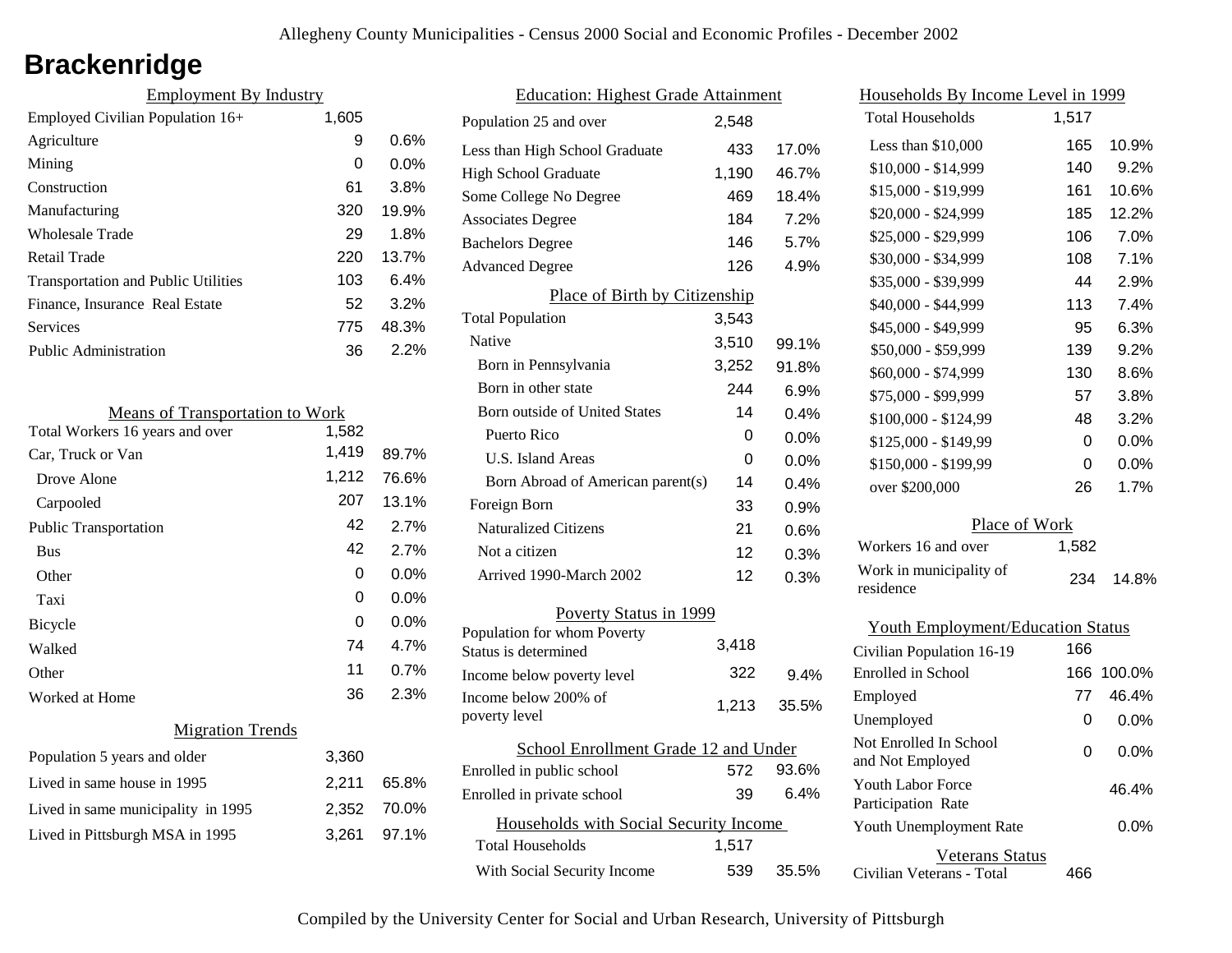## **Braddock**

| <b>Employment By Industry</b>              |     |         |
|--------------------------------------------|-----|---------|
| Employed Civilian Population 16+           | 832 |         |
| Agriculture                                | 0   | $0.0\%$ |
| Mining                                     | 0   | $0.0\%$ |
| Construction                               | 31  | 3.7%    |
| Manufacturing                              | 55  | 6.6%    |
| Wholesale Trade                            | 0   | $0.0\%$ |
| Retail Trade                               | 172 | 20.7%   |
| <b>Transportation and Public Utilities</b> | 34  | $4.1\%$ |
| Finance, Insurance Real Estate             | 105 | 12.6%   |
| Services                                   | 397 | 47.7%   |
| Public Administration                      | 38  | 4.6%    |

| <b>Means of Transportation to Work</b> |          |         |
|----------------------------------------|----------|---------|
| Total Workers 16 years and over        | 795      |         |
| Car, Truck or Van                      | 454      | 57.1%   |
| Drove Alone                            | 334      | 42.0%   |
| Carpooled                              | 120      | 15.1%   |
| Public Transportation                  | 225      | 28.3%   |
| <b>Bus</b>                             | 225      | 28.3%   |
| Other                                  | 0        | $0.0\%$ |
| Taxi                                   | 0        | 0.0%    |
| Bicycle                                | $\Omega$ | 0.0%    |
| Walked                                 | 97       | 12.2%   |
| Other                                  | 0        | $0.0\%$ |
| Worked at Home                         | 19       | 2.4%    |
| <b>Migration Trends</b>                |          |         |
| Population 5 years and older           | 2,695    |         |
| Lived in same house in 1995            | 1,642    | 60.9%   |
| Lived in same municipality in 1995     | 1,779    | 66.0%   |
| Lived in Pittsburgh MSA in 1995        | 2,569    | 95.3%   |
|                                        |          |         |

| <b>Education: Highest Grade Attainment</b>          |       |         |  |
|-----------------------------------------------------|-------|---------|--|
| Population 25 and over                              | 1.826 |         |  |
| Less than High School Graduate                      | 403   | 22.1%   |  |
| <b>High School Graduate</b>                         | 843   | 46.2%   |  |
| Some College No Degree                              | 323   | 17.7%   |  |
| <b>Associates Degree</b>                            | 97    | 5.3%    |  |
| <b>Bachelors Degree</b>                             | 99    | 5.4%    |  |
| <b>Advanced Degree</b>                              | 61    | 3.3%    |  |
| Place of Birth by Citizenship                       |       |         |  |
| <b>Total Population</b>                             | 2,912 |         |  |
| Native                                              | 2,841 | 97.6%   |  |
| Born in Pennsylvania                                | 2,489 | 85.5%   |  |
| Born in other state                                 | 352   | 12.1%   |  |
| Born outside of United States                       | 0     | 0.0%    |  |
| Puerto Rico                                         | 0     | $0.0\%$ |  |
| U.S. Island Areas                                   | 0     | $0.0\%$ |  |
| Born Abroad of American parent(s)                   | 0     | $0.0\%$ |  |
| Foreign Born                                        | 71    | 2.4%    |  |
| <b>Naturalized Citizens</b>                         | 25    | 0.9%    |  |
| Not a citizen                                       | 46    | 1.6%    |  |
| Arrived 1990-March 2002                             | 7     | 0.2%    |  |
| Poverty Status in 1999                              |       |         |  |
| Population for whom Poverty<br>Status is determined | 2,855 |         |  |
| Income below poverty level                          | 998   | 35.0%   |  |
| Income below 200% of<br>poverty level               | 1,738 | 60.9%   |  |
| School Enrollment Grade 12 and Under                |       |         |  |
| Enrolled in public school                           | 721   | 98.1%   |  |
| Enrolled in private school                          | 14    | 1.9%    |  |
| Households with Social Security Income              |       |         |  |
| <b>Total Households</b>                             | 1,160 |         |  |
| With Social Security Income                         | 494   | 42.6%   |  |

| Households By Income Level in 1999         |       |         |  |  |
|--------------------------------------------|-------|---------|--|--|
| <b>Total Households</b>                    | 1,160 |         |  |  |
| Less than $$10,000$                        | 255   | 22.0%   |  |  |
| $$10,000 - $14,999$                        | 165   | 14.2%   |  |  |
| \$15,000 - \$19,999                        | 229   | 19.7%   |  |  |
| \$20,000 - \$24,999                        | 85    | 7.3%    |  |  |
| \$25,000 - \$29,999                        | 113   | 9.7%    |  |  |
| \$30,000 - \$34,999                        | 44    | 3.8%    |  |  |
| \$35,000 - \$39,999                        | 33    | 2.8%    |  |  |
| \$40,000 - \$44,999                        | 25    | 2.2%    |  |  |
| \$45,000 - \$49,999                        | 40    | 3.4%    |  |  |
| \$50,000 - \$59,999                        | 53    | 4.6%    |  |  |
| \$60,000 - \$74,999                        | 54    | 4.7%    |  |  |
| \$75,000 - \$99,999                        | 49    | 4.2%    |  |  |
| \$100,000 - \$124,99                       | 6     | 0.5%    |  |  |
| \$125,000 - \$149,99                       | 0     | $0.0\%$ |  |  |
| \$150,000 - \$199,99                       | 0     | 0.0%    |  |  |
| over \$200,000                             | 9     | 0.8%    |  |  |
| Place of Work                              |       |         |  |  |
| Workers 16 and over                        | 795   |         |  |  |
| Work in municipality of<br>residence       | 168   | 21.1%   |  |  |
| <b>Youth Employment/Education Status</b>   |       |         |  |  |
| Civilian Population 16-19                  | 143   |         |  |  |
| Enrolled in School                         | 105   | 73.4%   |  |  |
| Employed                                   | 45    | 31.5%   |  |  |
| Unemployed                                 | 14    | 9.8%    |  |  |
| Not Enrolled In School<br>and Not Employed | 32    | 22.4%   |  |  |

Civilian Veterans - Total

Youth Unemployment Rate

Youth Labor Force Participation Rate

Veterans Status

274

23.7%

41.3%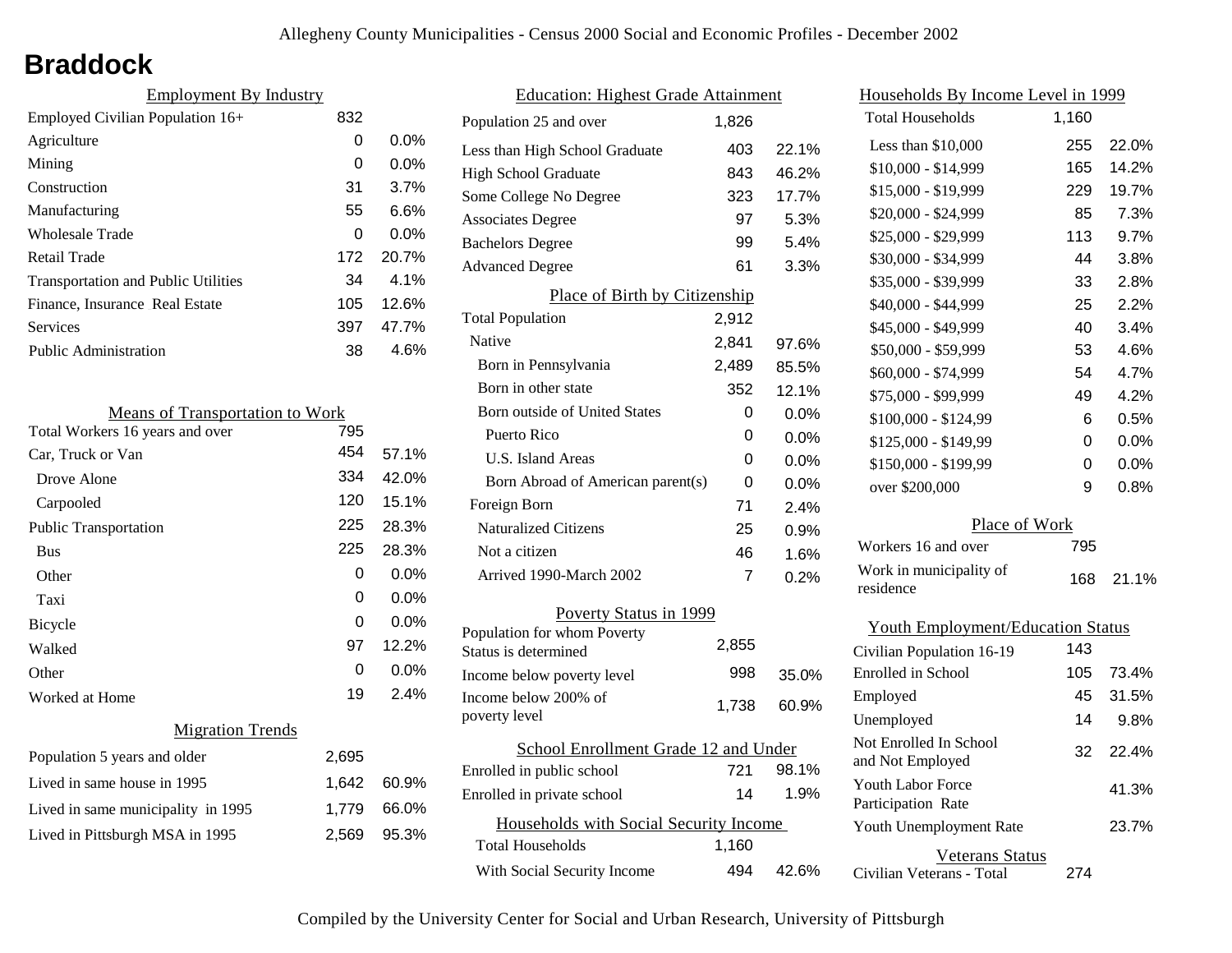# **Braddock Hills**

| <b>Employment By Industry</b>              |     |         |
|--------------------------------------------|-----|---------|
| Employed Civilian Population 16+           | 784 |         |
| Agriculture                                | 0   | $0.0\%$ |
| Mining                                     | 0   | $0.0\%$ |
| Construction                               | 37  | 4.7%    |
| Manufacturing                              | 96  | 12.2%   |
| Wholesale Trade                            | 20  | 2.6%    |
| Retail Trade                               | 93  | 11.9%   |
| <b>Transportation and Public Utilities</b> | 51  | 6.5%    |
| Finance, Insurance Real Estate             | 66  | 8.4%    |
| Services                                   | 403 | 51.4%   |
| Public Administration                      | 18  | 2.3%    |

| <b>Means of Transportation to Work</b> |       |         |
|----------------------------------------|-------|---------|
| Total Workers 16 years and over        | 770   |         |
| Car, Truck or Van                      | 652   | 84.7%   |
| Drove Alone                            | 587   | 76.2%   |
| Carpooled                              | 65    | 8.4%    |
| <b>Public Transportation</b>           | 89    | 11.6%   |
| <b>Bus</b>                             | 89    | 11.6%   |
| Other                                  | 0     | 0.0%    |
| Taxi                                   | 0     | 0.0%    |
| Bicycle                                | 0     | $0.0\%$ |
| Walked                                 | 10    | 1.3%    |
| Other                                  | 6     | 0.8%    |
| Worked at Home                         | 13    | 1.7%    |
| <b>Migration Trends</b>                |       |         |
| Population 5 years and older           | 1,887 |         |
| Lived in same house in 1995            | 1,214 | 64.3%   |
| Lived in same municipality in 1995     | 1,384 | 73.3%   |
| Lived in Pittsburgh MSA in 1995        | 1,869 | 99.0%   |
|                                        |       |         |

| <b>Education: Highest Grade Attainment</b> |       |       |
|--------------------------------------------|-------|-------|
| Population 25 and over                     | 1,506 |       |
| Less than High School Graduate             | 263   | 17.5% |
| <b>High School Graduate</b>                | 652   | 43.3% |
| Some College No Degree                     | 247   | 16.4% |
| <b>Associates Degree</b>                   | 88    | 5.8%  |
| <b>Bachelors Degree</b>                    | 174   | 11.6% |
| <b>Advanced Degree</b>                     | 82    | 5.4%  |
| Place of Birth by Citizenship              |       |       |
| <b>Total Population</b>                    | 1,998 |       |
| Native                                     | 1,965 | 98.3% |
| Born in Pennsylvania                       | 1,781 | 89.1% |
| Born in other state                        | 175   | 8.8%  |
| Born outside of United States              | 9     | 0.5%  |
| Puerto Rico                                | 6     | 0.3%  |
| U.S. Island Areas                          | 0     | 0.0%  |
| Born Abroad of American parent(s)          | 3     | 0.2%  |
| Foreign Born                               | 33    | 1.7%  |
| <b>Naturalized Citizens</b>                | 20    | 1.0%  |
| Not a citizen                              | 13    | 0.7%  |
| Arrived 1990-March 2002                    | 0     | 0.0%  |
| Poverty Status in 1999                     |       |       |
| Population for whom Poverty                | 1,982 |       |
| Status is determined                       |       |       |
| Income below poverty level                 | 259   | 13.1% |
| Income below 200% of<br>poverty level      | 580   | 29.3% |
| School Enrollment Grade 12 and Under       |       |       |
| Enrolled in public school                  | 243   | 77.9% |
| Enrolled in private school                 | 69    | 22.1% |
| Households with Social Security Income     |       |       |
| <b>Total Households</b>                    | 1,018 |       |
| With Social Security Income                | 466   | 45.8% |
|                                            |       |       |

| <u>Households By Income Level in 1999</u>  |       |       |
|--------------------------------------------|-------|-------|
| <b>Total Households</b>                    | 1,018 |       |
| Less than \$10,000                         | 161   | 15.8% |
| \$10,000 - \$14,999                        | 137   | 13.5% |
| \$15,000 - \$19,999                        | 80    | 7.9%  |
| \$20,000 - \$24,999                        | 76    | 7.5%  |
| \$25,000 - \$29,999                        | 44    | 4.3%  |
| \$30,000 - \$34,999                        | 101   | 9.9%  |
| \$35,000 - \$39,999                        | 62    | 6.1%  |
| \$40,000 - \$44,999                        | 54    | 5.3%  |
| \$45,000 - \$49,999                        | 41    | 4.0%  |
| \$50,000 - \$59,999                        | 115   | 11.3% |
| \$60,000 - \$74,999                        | 84    | 8.3%  |
| \$75,000 - \$99,999                        | 44    | 4.3%  |
| \$100,000 - \$124,99                       | 11    | 1.1%  |
| \$125,000 - \$149,99                       | 0     | 0.0%  |
| \$150,000 - \$199,99                       | 0     | 0.0%  |
| over \$200,000                             | 8     | 0.8%  |
| Place of Work                              |       |       |
| Workers 16 and over                        | 770   |       |
| Work in municipality of<br>residence       | 75    | 9.7%  |
| <b>Youth Employment/Education Status</b>   |       |       |
| Civilian Population 16-19                  | 85    |       |
| Enrolled in School                         | 66    | 77.6% |
| Employed                                   | 29    | 34.1% |
| Unemployed                                 | 20    | 23.5% |
| Not Enrolled In School<br>and Not Employed | 12    | 14.1% |
| Youth Labor Force<br>Participation Rate    |       | 57.6% |
| Youth Unemployment Rate                    |       | 40.8% |

Civilian Veterans - Total

Veterans Status

278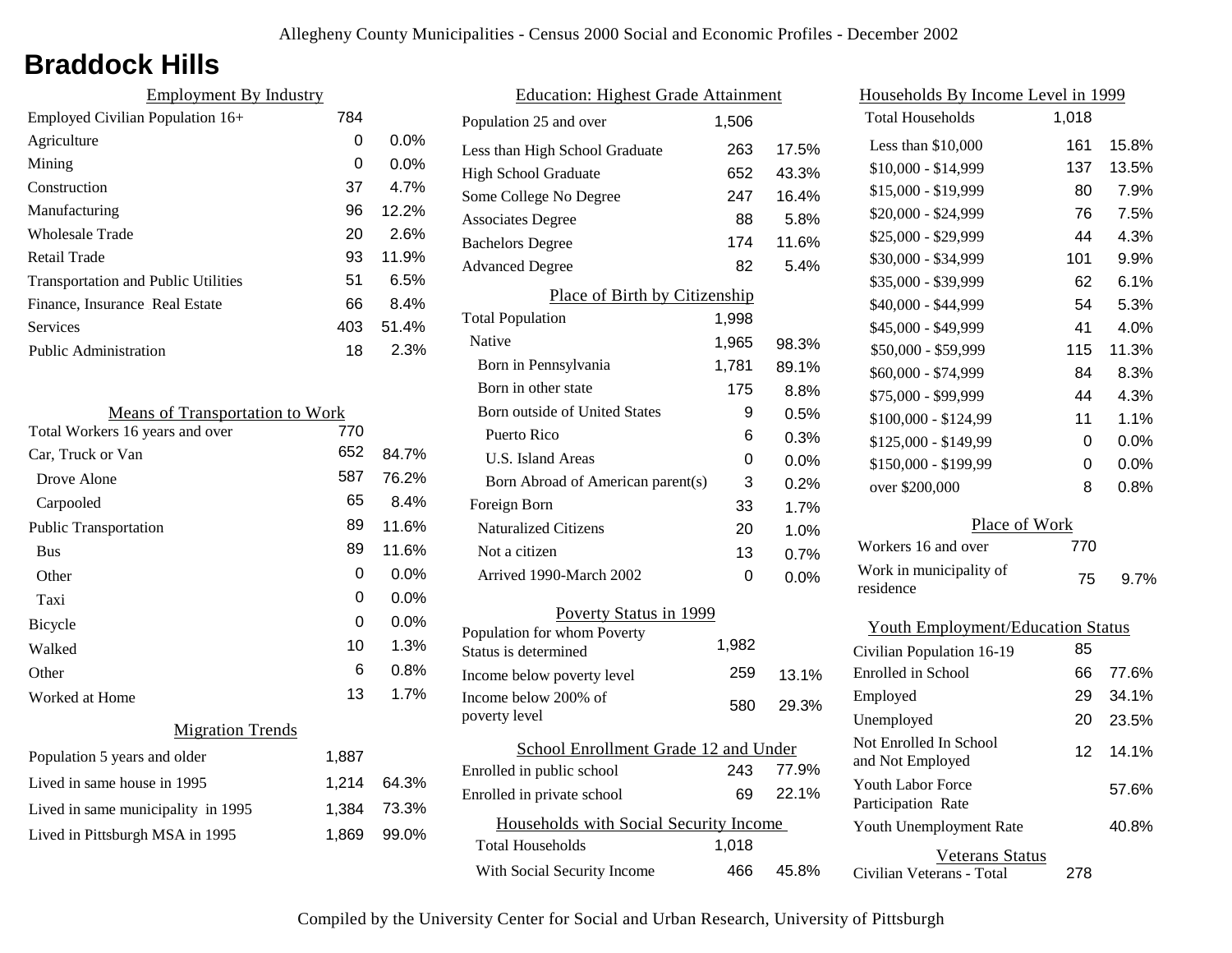## **Bradfordwoods**

| 625 |         |
|-----|---------|
| 2   | 0.3%    |
| 0   | $0.0\%$ |
| 43  | 6.9%    |
| 60  | $9.6\%$ |
| 41  | 6.6%    |
| 53  | 8.5%    |
| 10  | 1.6%    |
| 74  | 11.8%   |
| 318 | 50.9%   |
| 24  | 3.8%    |
|     |         |

| <b>Means of Transportation to Work</b> |       |         |
|----------------------------------------|-------|---------|
| Total Workers 16 years and over        | 617   |         |
| Car, Truck or Van                      | 566   | 91.7%   |
| Drove Alone                            | 510   | 82.7%   |
| Carpooled                              | 56    | 9.1%    |
| Public Transportation                  | 8     | 1.3%    |
| <b>Bus</b>                             | 8     | 1.3%    |
| Other                                  | 0     | $0.0\%$ |
| Taxi                                   | 0     | $0.0\%$ |
| <b>Bicycle</b>                         | 0     | $0.0\%$ |
| Walked                                 | 3     | 0.5%    |
| Other                                  | 2     | 0.3%    |
| Worked at Home                         | 38    | 6.2%    |
| <b>Migration Trends</b>                |       |         |
| Population 5 years and older           | 1,094 |         |
| Lived in same house in 1995            | 862   | 78.8%   |
| Lived in same municipality in 1995     | 900   | 82.3%   |
| Lived in Pittsburgh MSA in 1995        | 1,039 | 95.0%   |
|                                        |       |         |

| <b>Education: Highest Grade Attainment</b> |                                                     |       |       |
|--------------------------------------------|-----------------------------------------------------|-------|-------|
|                                            | Population 25 and over                              | 867   |       |
|                                            | Less than High School Graduate                      | 27    | 3.1%  |
|                                            | <b>High School Graduate</b>                         | 152   | 17.5% |
|                                            | Some College No Degree                              | 115   | 13.3% |
|                                            | <b>Associates Degree</b>                            | 59    | 6.8%  |
|                                            | <b>Bachelors Degree</b>                             | 313   | 36.1% |
|                                            | <b>Advanced Degree</b>                              | 201   | 23.2% |
|                                            | Place of Birth by Citizenship                       |       |       |
|                                            | <b>Total Population</b>                             | 1,149 |       |
|                                            | Native                                              | 1,113 | 96.9% |
|                                            | Born in Pennsylvania                                | 858   | 74.7% |
|                                            | Born in other state                                 | 253   | 22.0% |
|                                            | <b>Born outside of United States</b>                | 2     | 0.2%  |
|                                            | Puerto Rico                                         | 0     | 0.0%  |
|                                            | U.S. Island Areas                                   | 0     | 0.0%  |
|                                            | Born Abroad of American parent(s)                   | 2     | 0.2%  |
|                                            | Foreign Born                                        | 36    | 3.1%  |
|                                            | <b>Naturalized Citizens</b>                         | 18    | 1.6%  |
|                                            | Not a citizen                                       | 18    | 1.6%  |
|                                            | Arrived 1990-March 2002                             | 12    | 1.0%  |
|                                            | Poverty Status in 1999                              |       |       |
|                                            | Population for whom Poverty<br>Status is determined | 1,149 |       |
|                                            | Income below poverty level                          | 16    | 1.4%  |
|                                            | Income below 200% of                                |       |       |
|                                            | poverty level                                       | 95    | 8.3%  |
| School Enrollment Grade 12 and Under       |                                                     |       |       |
|                                            | Enrolled in public school                           | 172   | 87.3% |
|                                            | Enrolled in private school                          | 25    | 12.7% |
| Households with Social Security Income     |                                                     |       |       |
|                                            | <b>Total Households</b>                             | 459   |       |
|                                            | With Social Security Income                         | 112   | 24.4% |
|                                            |                                                     |       |       |

| Households By Income Level in 1999             |     |         |  |
|------------------------------------------------|-----|---------|--|
| <b>Total Households</b>                        | 459 |         |  |
| Less than \$10,000                             | 11  | 2.4%    |  |
| \$10,000 - \$14,999                            | 17  | 3.7%    |  |
| \$15,000 - \$19,999                            | 14  | 3.1%    |  |
| \$20,000 - \$24,999                            | 11  | 2.4%    |  |
| \$25,000 - \$29,999                            | 7   | 1.5%    |  |
| \$30,000 - \$34,999                            | 14  | 3.1%    |  |
| \$35,000 - \$39,999                            | 10  | 2.2%    |  |
| \$40,000 - \$44,999                            | 16  | 3.5%    |  |
| \$45,000 - \$49,999                            | 17  | 3.7%    |  |
| \$50,000 - \$59,999                            | 18  | 3.9%    |  |
| \$60,000 - \$74,999                            | 40  | 8.7%    |  |
| \$75,000 - \$99,999                            | 78  | 17.0%   |  |
| \$100,000 - \$124,99                           | 64  | 13.9%   |  |
| \$125,000 - \$149,99                           | 34  | 7.4%    |  |
| \$150,000 - \$199,99                           | 41  | 8.9%    |  |
| over \$200,000                                 | 67  | 14.6%   |  |
| Place of Work                                  |     |         |  |
| Workers 16 and over                            | 617 |         |  |
| Work in municipality of<br>residence           | 60  | $9.7\%$ |  |
| <b>Youth Employment/Education Status</b>       |     |         |  |
| Civilian Population 16-19                      | 64  |         |  |
| Enrolled in School                             | 62  | 96.9%   |  |
| Employed                                       | 29  | 45.3%   |  |
| Unemployed                                     | 1   | 1.6%    |  |
| Not Enrolled In School<br>and Not Employed     | 0   | 0.0%    |  |
| <b>Youth Labor Force</b><br>Participation Rate |     | 46.9%   |  |
| Youth Unemployment Rate                        |     | 3.3%    |  |

Civilian Veterans - Total

Veterans Status

134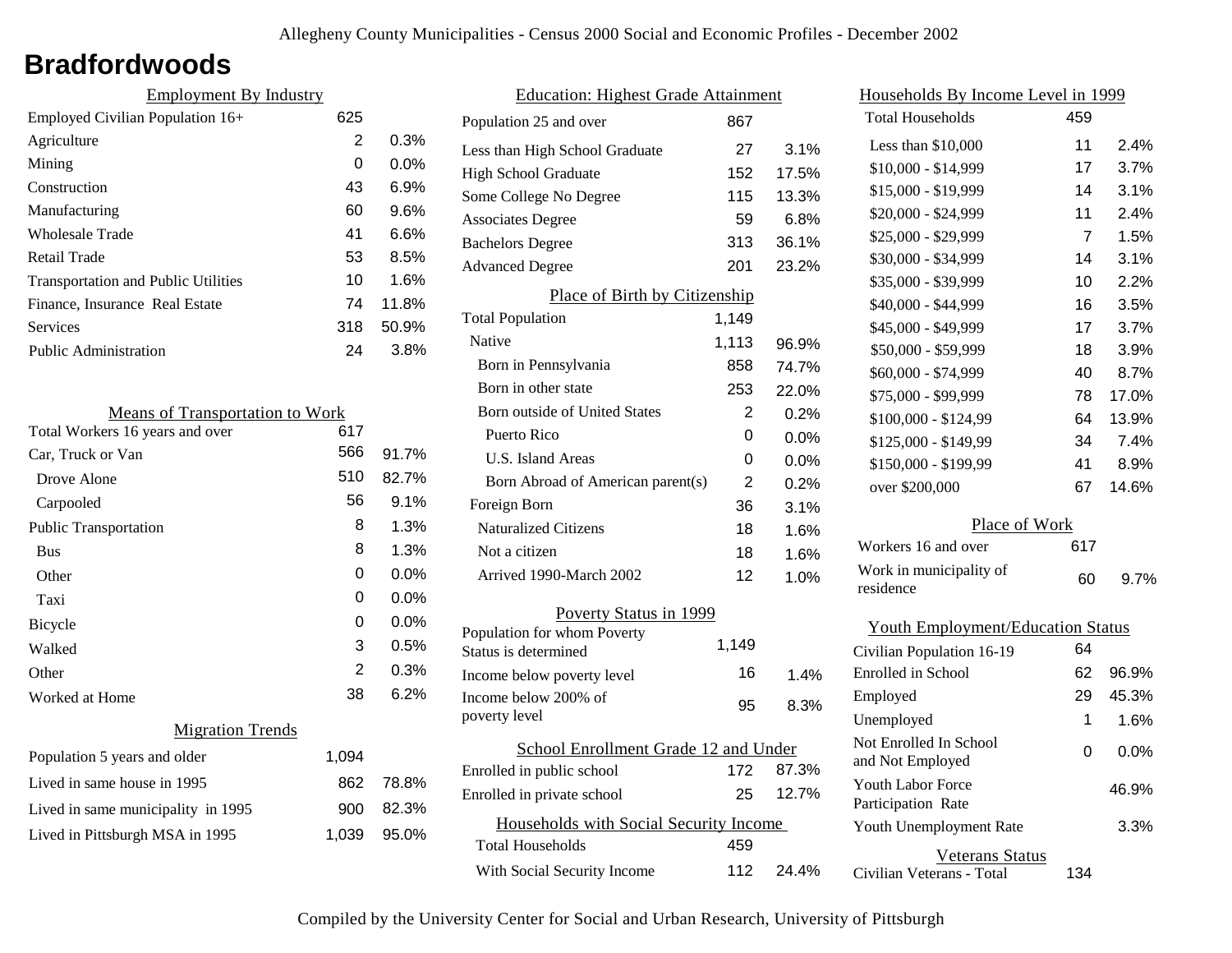## **Brentwood**

| <b>Employment By Industry</b> |         |  |
|-------------------------------|---------|--|
| 5,509                         |         |  |
| 20                            | $0.4\%$ |  |
| 27                            | 0.5%    |  |
| 321                           | 5.8%    |  |
| 351                           | 6.4%    |  |
| 190                           | 3.4%    |  |
| 765                           | 13.9%   |  |
| 463                           | 8.4%    |  |
| 457                           | 8.3%    |  |
| 2.725                         | 49.5%   |  |
| 190                           | 3.4%    |  |
|                               |         |  |

| <b>Means of Transportation to Work</b> |       |       |
|----------------------------------------|-------|-------|
| Total Workers 16 years and over        | 5,418 |       |
| Car, Truck or Van                      | 4,354 | 80.4% |
| Drove Alone                            | 3,737 | 69.0% |
| Carpooled                              | 617   | 11.4% |
| <b>Public Transportation</b>           | 780   | 14.4% |
| <b>Bus</b>                             | 772   | 14.2% |
| Other                                  | 8     | 0.1%  |
| Taxi                                   | 0     | 0.0%  |
| <b>Bicycle</b>                         | 8     | 0.1%  |
| Walked                                 | 157   | 2.9%  |
| Other                                  | 32    | 0.6%  |
| Worked at Home                         | 87    | 1.6%  |
| <b>Migration Trends</b>                |       |       |
| Population 5 years and older           | 9,908 |       |
| Lived in same house in 1995            | 6,220 | 62.8% |
| Lived in same municipality in 1995     | 7,766 | 78.4% |
| Lived in Pittsburgh MSA in 1995        | 9,553 | 96.4% |
|                                        |       |       |

| <b>Education: Highest Grade Attainment</b>          |        |         |
|-----------------------------------------------------|--------|---------|
| Population 25 and over                              | 7,478  |         |
| Less than High School Graduate                      | 847    | 11.3%   |
| <b>High School Graduate</b>                         | 2,946  | 39.4%   |
| Some College No Degree                              | 1,375  | 18.4%   |
| <b>Associates Degree</b>                            | 658    | 8.8%    |
| <b>Bachelors Degree</b>                             | 1,242  | 16.6%   |
| <b>Advanced Degree</b>                              | 410    | 5.5%    |
| Place of Birth by Citizenship                       |        |         |
| <b>Total Population</b>                             | 10,466 |         |
| Native                                              | 10,178 | 97.2%   |
| Born in Pennsylvania                                | 9,334  | 89.2%   |
| Born in other state                                 | 793    | 7.6%    |
| <b>Born outside of United States</b>                | 51     | 0.5%    |
| Puerto Rico                                         | 0      | 0.0%    |
| U.S. Island Areas                                   | U      | $0.0\%$ |
| Born Abroad of American parent(s)                   | 51     | 0.5%    |
| Foreign Born                                        | 288    | 2.8%    |
| <b>Naturalized Citizens</b>                         | 209    | 2.0%    |
| Not a citizen                                       | 79     | 0.8%    |
| Arrived 1990-March 2002                             | 31     | 0.3%    |
| Poverty Status in 1999                              |        |         |
| Population for whom Poverty<br>Status is determined | 10,447 |         |
| Income below poverty level                          | 635    | 6.1%    |
| Income below 200% of<br>poverty level               | 2,575  | 24.6%   |
| School Enrollment Grade 12 and Under                |        |         |
| Enrolled in public school                           | 1,480  | 84.1%   |
| Enrolled in private school                          | 279    | 15.9%   |
| Households with Social Security Income              |        |         |
| <b>Total Households</b>                             | 4,658  |         |
| With Social Security Income                         | 1,519  | 32.6%   |

| Households By Income Level in 1999         |       |       |
|--------------------------------------------|-------|-------|
| <b>Total Households</b>                    | 4,658 |       |
| Less than \$10,000                         | 290   | 6.2%  |
| $$10,000 - $14,999$                        | 457   | 9.8%  |
| \$15,000 - \$19,999                        | 484   | 10.4% |
| \$20,000 - \$24,999                        | 332   | 7.1%  |
| \$25,000 - \$29,999                        | 338   | 7.3%  |
| \$30,000 - \$34,999                        | 337   | 7.2%  |
| \$35,000 - \$39,999                        | 229   | 4.9%  |
| \$40,000 - \$44,999                        | 252   | 5.4%  |
| \$45,000 - \$49,999                        | 332   | 7.1%  |
| \$50,000 - \$59,999                        | 482   | 10.3% |
| \$60,000 - \$74,999                        | 440   | 9.4%  |
| \$75,000 - \$99,999                        | 389   | 8.4%  |
| \$100,000 - \$124,99                       | 148   | 3.2%  |
| \$125,000 - \$149,99                       | 68    | 1.5%  |
| \$150,000 - \$199,99                       | 46    | 1.0%  |
| over \$200,000                             | 34    | 0.7%  |
| Place of Work                              |       |       |
| Workers 16 and over                        | 5,418 |       |
| Work in municipality of<br>residence       | 619   | 10.1% |
| <b>Youth Employment/Education Status</b>   |       |       |
| Civilian Population 16-19                  | 458   |       |
| Enrolled in School                         | 377   | 82.3% |
| Employed                                   | 184   | 40.2% |
| Unemployed                                 | 31    | 6.8%  |
| Not Enrolled In School<br>and Not Employed | 35    | 7.6%  |
| Youth Labor Force<br>Participation Rate    |       | 46.9% |
| Youth Unemployment Rate                    |       | 14.4% |

| Veterans Status           |       |
|---------------------------|-------|
| Civilian Veterans - Total | 1,238 |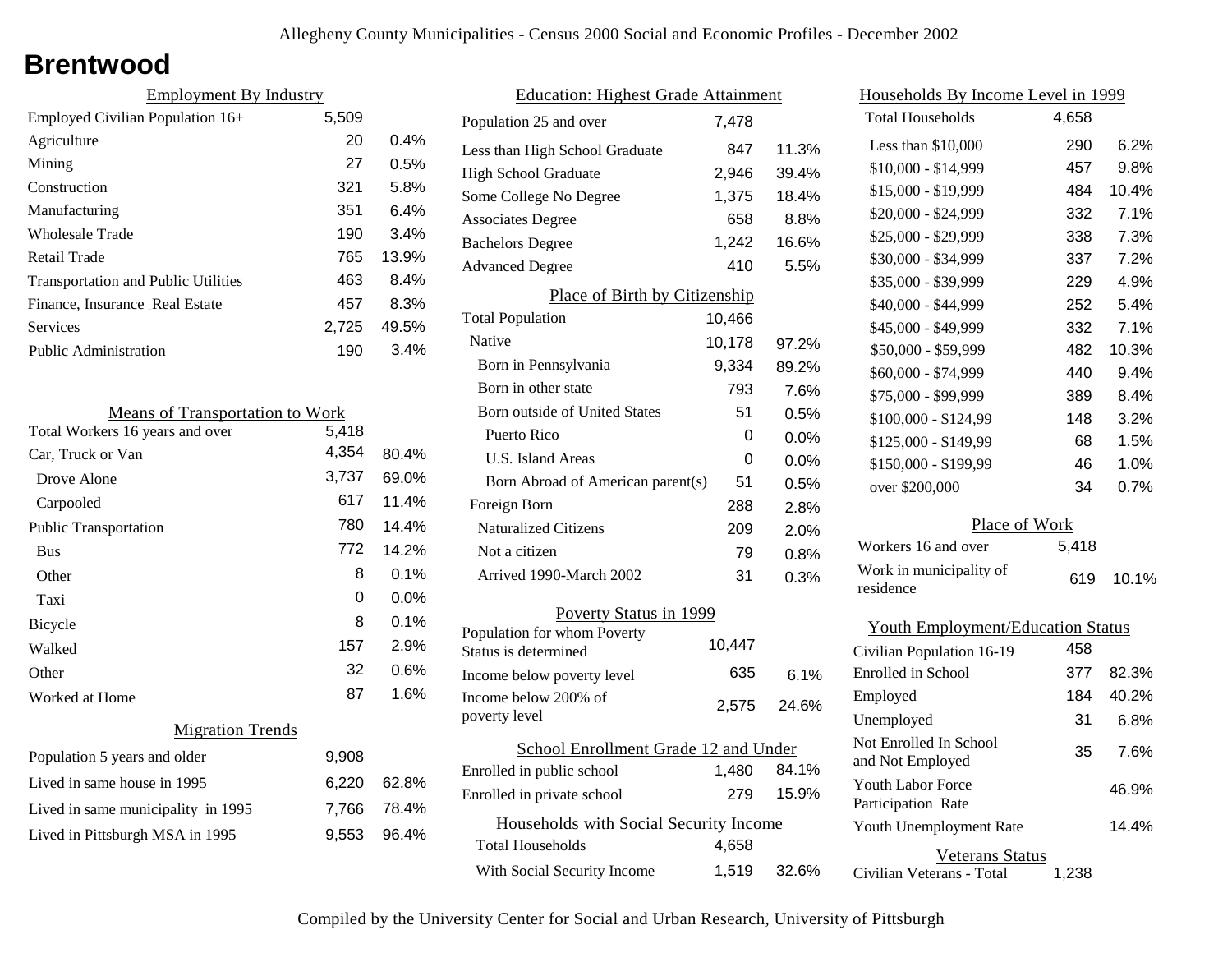# **Bridgeville**

| <b>Employment By Industry</b>              |       |         |
|--------------------------------------------|-------|---------|
| Employed Civilian Population 16+           | 2,502 |         |
| Agriculture                                | 6     | 0.2%    |
| Mining                                     | 0     | $0.0\%$ |
| Construction                               | 195   | 7.8%    |
| Manufacturing                              | 222   | 8.9%    |
| Wholesale Trade                            | 112   | 4.5%    |
| Retail Trade                               | 383   | 15.3%   |
| <b>Transportation and Public Utilities</b> | 169   | 6.8%    |
| Finance, Insurance Real Estate             | 164   | 6.6%    |
| Services                                   | 1.194 | 47.7%   |
| Public Administration                      | 57    | 2.3%    |

| <b>Means of Transportation to Work</b> |       |         |
|----------------------------------------|-------|---------|
| Total Workers 16 years and over        | 2,454 |         |
| Car, Truck or Van                      | 2,169 | 88.4%   |
| Drove Alone                            | 1,880 | 76.6%   |
| Carpooled                              | 289   | 11.8%   |
| <b>Public Transportation</b>           | 108   | 4.4%    |
| <b>Bus</b>                             | 94    | 3.8%    |
| Other                                  | 14    | $0.6\%$ |
| Taxi                                   | 0     | $0.0\%$ |
| <b>Bicycle</b>                         | 14    | 0.6%    |
| Walked                                 | 89    | 3.6%    |
| Other                                  | 16    | 0.7%    |
| Worked at Home                         | 58    | 2.4%    |
| <b>Migration Trends</b>                |       |         |
| Population 5 years and older           | 5,078 |         |
| Lived in same house in 1995            | 3,455 | 68.0%   |
| Lived in same municipality in 1995     | 3,652 | 71.9%   |
| Lived in Pittsburgh MSA in 1995        | 4,826 | 95.0%   |

| <b>Education: Highest Grade Attainment</b>          |       |       |
|-----------------------------------------------------|-------|-------|
| Population 25 and over                              | 4.097 |       |
| Less than High School Graduate                      | 676   | 16.5% |
| <b>High School Graduate</b>                         | 1,767 | 43.1% |
| Some College No Degree                              | 651   | 15.9% |
| <b>Associates Degree</b>                            | 266   | 6.5%  |
| <b>Bachelors Degree</b>                             | 586   | 14.3% |
| <b>Advanced Degree</b>                              | 151   | 3.7%  |
| Place of Birth by Citizenship                       |       |       |
| <b>Total Population</b>                             | 5,341 |       |
| Native                                              | 5,258 | 98.4% |
| Born in Pennsylvania                                | 4,746 | 88.9% |
| Born in other state                                 | 505   | 9.5%  |
| Born outside of United States                       | 7     | 0.1%  |
| Puerto Rico                                         | 0     | 0.0%  |
| U.S. Island Areas                                   | 0     | 0.0%  |
| Born Abroad of American parent(s)                   | 7     | 0.1%  |
| Foreign Born                                        | 83    | 1.6%  |
| <b>Naturalized Citizens</b>                         | 73    | 1.4%  |
| Not a citizen                                       | 10    | 0.2%  |
| Arrived 1990-March 2002                             | 0     | 0.0%  |
| Poverty Status in 1999                              |       |       |
| Population for whom Poverty<br>Status is determined | 5,301 |       |
| Income below poverty level                          | 412   | 7.8%  |
| Income below 200% of<br>poverty level               | 1,166 | 22.0% |
| School Enrollment Grade 12 and Under                |       |       |
| Enrolled in public school                           | 621   | 81.0% |
| Enrolled in private school                          | 146   | 19.0% |
| Households with Social Security Income              |       |       |
| Total Households                                    | 2,540 |       |
| With Social Security Income                         | 1,016 | 40.0% |

| <u>Households By Income Level in 1999</u>  |       |         |
|--------------------------------------------|-------|---------|
| <b>Total Households</b>                    | 2,540 |         |
| Less than $$10,000$                        | 244   | 9.6%    |
| \$10,000 - \$14,999                        | 215   | 8.5%    |
| \$15,000 - \$19,999                        | 215   | 8.5%    |
| \$20,000 - \$24,999                        | 277   | 10.9%   |
| \$25,000 - \$29,999                        | 166   | 6.5%    |
| \$30,000 - \$34,999                        | 156   | $6.1\%$ |
| \$35,000 - \$39,999                        | 219   | 8.6%    |
| \$40,000 - \$44,999                        | 141   | 5.6%    |
| \$45,000 - \$49,999                        | 130   | 5.1%    |
| \$50,000 - \$59,999                        | 227   | 8.9%    |
| \$60,000 - \$74,999                        | 205   | 8.1%    |
| \$75,000 - \$99,999                        | 210   | 8.3%    |
| \$100,000 - \$124,99                       | 92    | 3.6%    |
| \$125,000 - \$149,99                       | 36    | 1.4%    |
| \$150,000 - \$199,99                       | 0     | $0.0\%$ |
| over \$200,000                             | 7     | 0.3%    |
| Place of Work                              |       |         |
| Workers 16 and over                        | 2,454 |         |
| Work in municipality of<br>residence       | 390   | 16.0%   |
| <b>Youth Employment/Education Status</b>   |       |         |
| Civilian Population 16-19                  | 177   |         |
| Enrolled in School                         | 151   | 85.3%   |
| Employed                                   | 107   | 60.5%   |
| Unemployed                                 | 0     | 0.0%    |
| Not Enrolled In School<br>and Not Employed | 19    | 10.7%   |
| Youth Labor Force<br>Participation Rate    |       | 60.5%   |
| Youth Unemployment Rate                    |       | 0.0%    |

Civilian Veterans - Total Veterans Status 714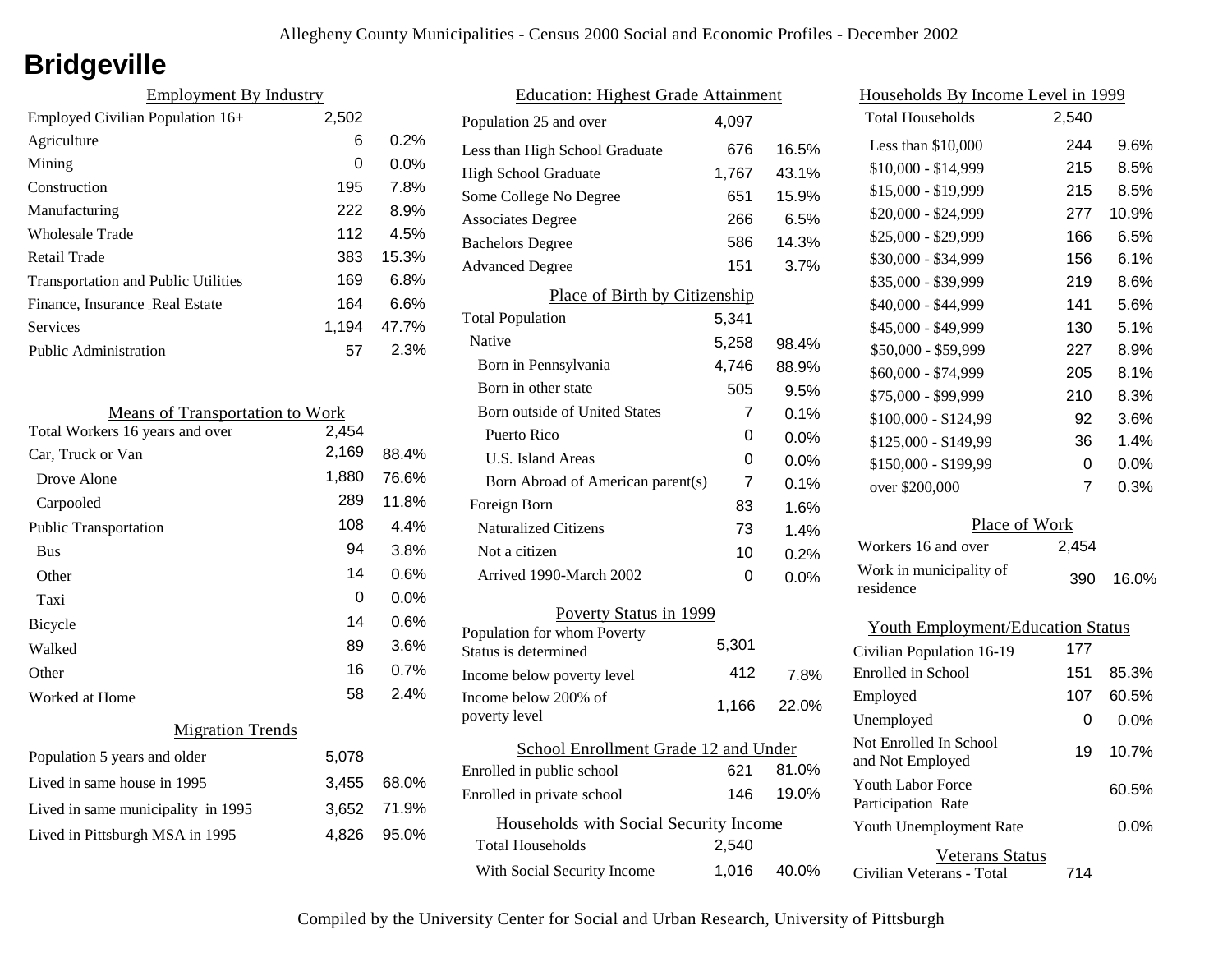# **Carnegie**

| <b>Employment By Industry</b>              |       |         |
|--------------------------------------------|-------|---------|
| Employed Civilian Population 16+           | 4,170 |         |
| Agriculture                                | 0     | $0.0\%$ |
| Mining                                     | 6     | $0.1\%$ |
| Construction                               | 334   | 8.0%    |
| Manufacturing                              | 457   | 11.0%   |
| Wholesale Trade                            | 209   | 5.0%    |
| Retail Trade                               | 456   | 10.9%   |
| <b>Transportation and Public Utilities</b> | 244   | 5.9%    |
| Finance, Insurance Real Estate             | 473   | 11.3%   |
| Services                                   | 1.824 | 43.7%   |
| Public Administration                      | 167   | 4.0%    |

| <b>Means of Transportation to Work</b> |       |       |
|----------------------------------------|-------|-------|
| Total Workers 16 years and over        | 4,136 |       |
| Car, Truck or Van                      | 3,589 | 86.8% |
| Drove Alone                            | 3,089 | 74.7% |
| Carpooled                              | 500   | 12.1% |
| <b>Public Transportation</b>           | 354   | 8.6%  |
| <b>Bus</b>                             | 329   | 8.0%  |
| Other                                  | 7     | 0.2%  |
| Taxi                                   | 18    | 0.4%  |
| <b>Bicycle</b>                         | 0     | 0.0%  |
| Walked                                 | 86    | 2.1%  |
| Other                                  | 46    | 1.1%  |
| Worked at Home                         | 61    | 1.5%  |
| <b>Migration Trends</b>                |       |       |
| Population 5 years and older           | 7,907 |       |
| Lived in same house in 1995            | 5,085 | 64.3% |
| Lived in same municipality in 1995     | 5,671 | 71.7% |
| Lived in Pittsburgh MSA in 1995        | 7,575 | 95.8% |
|                                        |       |       |

| <b>Education: Highest Grade Attainment</b> |       |       |
|--------------------------------------------|-------|-------|
| Population 25 and over                     | 6,043 |       |
| Less than High School Graduate             | 1,097 | 18.2% |
| <b>High School Graduate</b>                | 2,213 | 36.6% |
| Some College No Degree                     | 1,217 | 20.1% |
| <b>Associates Degree</b>                   | 462   | 7.6%  |
| <b>Bachelors Degree</b>                    | 769   | 12.7% |
| <b>Advanced Degree</b>                     | 285   | 4.7%  |
| Place of Birth by Citizenship              |       |       |
| <b>Total Population</b>                    | 8,389 |       |
| Native                                     | 8,101 | 96.6% |
| Born in Pennsylvania                       | 7,267 | 86.6% |
| Born in other state                        | 804   | 9.6%  |
| <b>Born outside of United States</b>       | 30    | 0.4%  |
| Puerto Rico                                | 24    | 0.3%  |
| <b>U.S. Island Areas</b>                   | 0     | 0.0%  |
| Born Abroad of American parent(s)          | 6     | 0.1%  |
| Foreign Born                               | 288   | 3.4%  |
| <b>Naturalized Citizens</b>                | 136   | 1.6%  |
| Not a citizen                              | 152   | 1.8%  |
| Arrived 1990-March 2002                    | 148   | 1.8%  |
| Poverty Status in 1999                     |       |       |
| Population for whom Poverty                | 8,373 |       |
| Status is determined                       | 959   |       |
| Income below poverty level                 |       | 11.5% |
| Income below 200% of<br>poverty level      | 2,431 | 29.0% |
| School Enrollment Grade 12 and Under       |       |       |
| Enrolled in public school                  | 1,110 | 85.0% |
| Enrolled in private school                 | 196   | 15.0% |
| Households with Social Security Income     |       |       |
| <b>Total Households</b>                    | 3,951 |       |
| With Social Security Income                | 1,379 | 34.9% |

| <u>Households By Income Level in 1999</u> |       |       |
|-------------------------------------------|-------|-------|
| <b>Total Households</b>                   | 3,951 |       |
| Less than $$10,000$                       | 441   | 11.2% |
| $$10,000 - $14,999$                       | 318   | 8.0%  |
| \$15,000 - \$19,999                       | 348   | 8.8%  |
| \$20,000 - \$24,999                       | 334   | 8.5%  |
| \$25,000 - \$29,999                       | 335   | 8.5%  |
| \$30,000 - \$34,999                       | 321   | 8.1%  |
| \$35,000 - \$39,999                       | 258   | 6.5%  |
| \$40,000 - \$44,999                       | 283   | 7.2%  |
| \$45,000 - \$49,999                       | 202   | 5.1%  |
| \$50,000 - \$59,999                       | 268   | 6.8%  |
| \$60,000 - \$74,999                       | 314   | 7.9%  |
| \$75,000 - \$99,999                       | 246   | 6.2%  |
| \$100,000 - \$124,99                      | 118   | 3.0%  |
| \$125,000 - \$149,99                      | 58    | 1.5%  |
| \$150,000 - \$199,99                      | 40    | 1.0%  |
| over \$200,000                            | 67    | 1.7%  |
| Place of Work                             |       |       |
| Workers 16 and over                       | 4,136 |       |
| Work in municipality of<br>residence      | 518   | 18.9% |
| <b>Youth Employment/Education Status</b>  |       |       |
| Civilian Population 16-19                 | 375   |       |
| Enrolled in School                        | 272   | 72.5% |
| Employed                                  | 131   | 34.9% |

| Employed                                     | 131 | 34.9% |
|----------------------------------------------|-----|-------|
| Unemployed                                   | 20  | 5.3%  |
| Not Enrolled In School<br>and Not Employed   | 32  | 8.5%  |
| Youth Labor Force<br>Participation Rate      |     | 40.3% |
| Youth Unemployment Rate                      |     | 13.2% |
| Veterans Status<br>Civilian Veterans - Total | 937 |       |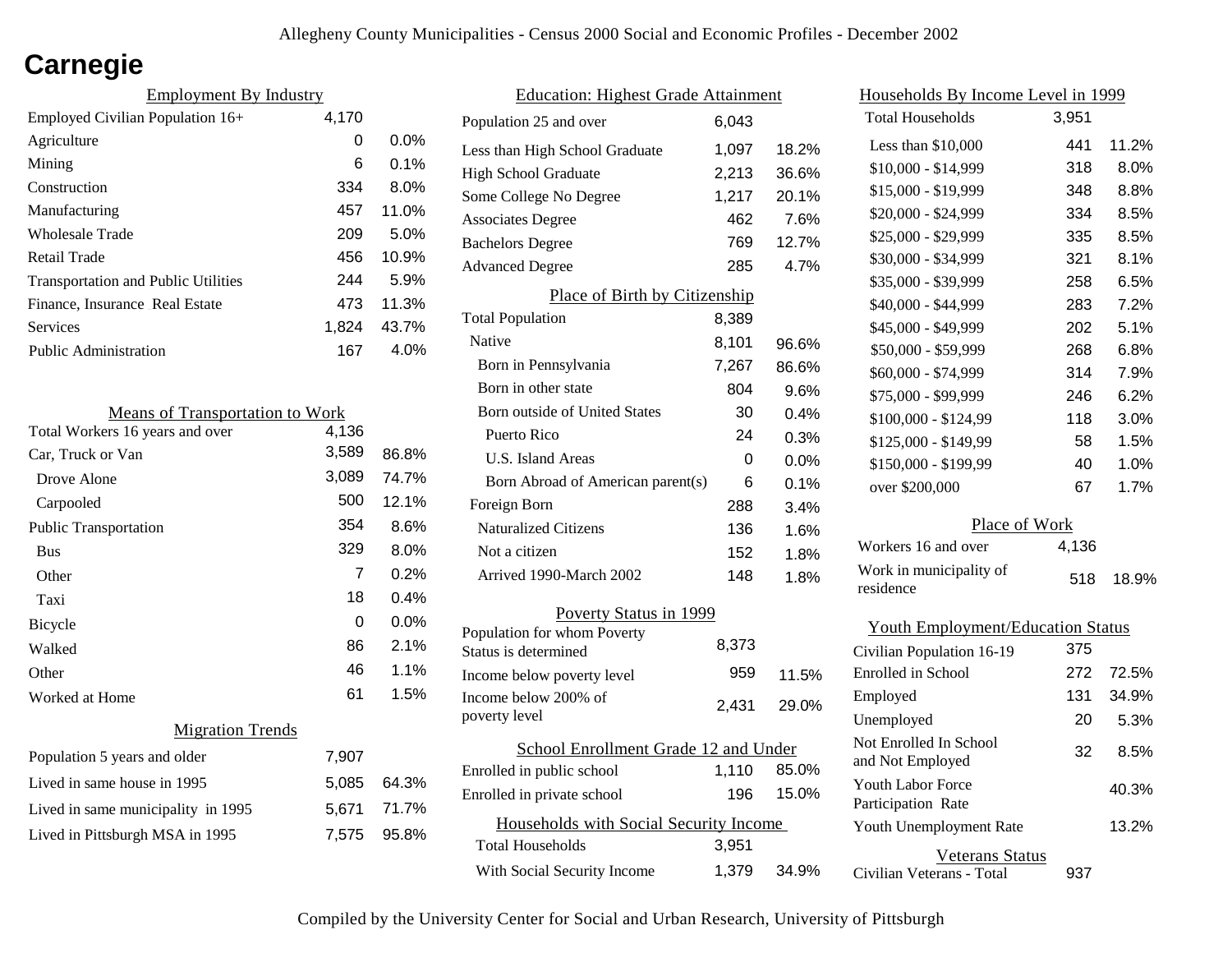## **Castle Shannon**

| <b>Employment By Industry</b>              |       |         |
|--------------------------------------------|-------|---------|
| Employed Civilian Population 16+           | 4,506 |         |
| Agriculture                                | 20    | $0.4\%$ |
| Mining                                     | 14    | 0.3%    |
| Construction                               | 322   | 7.1%    |
| Manufacturing                              | 274   | $6.1\%$ |
| Wholesale Trade                            | 151   | 3.4%    |
| Retail Trade                               | 690   | 15.3%   |
| <b>Transportation and Public Utilities</b> | 270   | $6.0\%$ |
| Finance, Insurance Real Estate             | 477   | 10.6%   |
| Services                                   | 2,161 | 48.0%   |
| Public Administration                      | 127   | 2.8%    |

| <b>Means of Transportation to Work</b> |       |         |
|----------------------------------------|-------|---------|
| Total Workers 16 years and over        | 4,446 |         |
| Car, Truck or Van                      | 3,702 | 83.3%   |
| Drove Alone                            | 3,337 | 75.1%   |
| Carpooled                              | 365   | 8.2%    |
| <b>Public Transportation</b>           | 527   | 11.9%   |
| <b>Bus</b>                             | 358   | 8.1%    |
| Other                                  | 169   | 3.8%    |
| Taxi                                   | 0     | $0.0\%$ |
| <b>Bicycle</b>                         | 0     | $0.0\%$ |
| Walked                                 | 99    | 2.2%    |
| Other                                  | 19    | 0.4%    |
| Worked at Home                         | 99    | 2.2%    |
| <b>Migration Trends</b>                |       |         |
| Population 5 years and older           | 8,124 |         |
| Lived in same house in 1995            | 5,113 | 62.9%   |
| Lived in same municipality in 1995     | 5,903 | 72.7%   |
| Lived in Pittsburgh MSA in 1995        | 7.815 | 96.2%   |
|                                        |       |         |

| <b>Education: Highest Grade Attainment</b>          |       |       |
|-----------------------------------------------------|-------|-------|
| Population 25 and over                              | 6,273 |       |
| Less than High School Graduate                      | 601   | 9.6%  |
| <b>High School Graduate</b>                         | 2,482 | 39.6% |
| Some College No Degree                              | 1,160 | 18.5% |
| <b>Associates Degree</b>                            | 542   | 8.6%  |
| <b>Bachelors Degree</b>                             | 1,043 | 16.6% |
| <b>Advanced Degree</b>                              | 445   | 7.1%  |
| Place of Birth by Citizenship                       |       |       |
| <b>Total Population</b>                             | 8,556 |       |
| <b>Native</b>                                       | 8,248 | 96.4% |
| Born in Pennsylvania                                | 7,361 | 86.0% |
| Born in other state                                 | 873   | 10.2% |
| <b>Born outside of United States</b>                | 14    | 0.2%  |
| Puerto Rico                                         | 0     | 0.0%  |
| U.S. Island Areas                                   | 0     | 0.0%  |
| Born Abroad of American parent(s)                   | 14    | 0.2%  |
| Foreign Born                                        | 308   | 3.6%  |
| <b>Naturalized Citizens</b>                         | 143   | 1.7%  |
| Not a citizen                                       | 165   | 1.9%  |
| Arrived 1990-March 2002                             | 164   | 1.9%  |
| Poverty Status in 1999                              |       |       |
| Population for whom Poverty<br>Status is determined | 8,534 |       |
| Income below poverty level                          | 657   | 7.7%  |
| Income below 200% of<br>poverty level               | 2,160 | 25.3% |
| School Enrollment Grade 12 and Under                |       |       |
| Enrolled in public school                           | 1,122 | 79.5% |
| Enrolled in private school                          | 289   | 20.5% |
| Households with Social Security Income              |       |       |
| <b>Total Households</b>                             | 3,871 |       |
| With Social Security Income                         | 1,229 | 31.7% |

| Households By Income Level in 1999             |       |       |
|------------------------------------------------|-------|-------|
| <b>Total Households</b>                        | 3,871 |       |
| Less than \$10,000                             | 304   | 7.9%  |
| $$10,000 - $14,999$                            | 260   | 6.7%  |
| \$15,000 - \$19,999                            | 328   | 8.5%  |
| \$20,000 - \$24,999                            | 277   | 7.2%  |
| \$25,000 - \$29,999                            | 231   | 6.0%  |
| \$30,000 - \$34,999                            | 323   | 8.3%  |
| \$35,000 - \$39,999                            | 334   | 8.6%  |
| \$40,000 - \$44,999                            | 180   | 4.6%  |
| \$45,000 - \$49,999                            | 236   | 6.1%  |
| \$50,000 - \$59,999                            | 413   | 10.7% |
| \$60,000 - \$74,999                            | 406   | 10.5% |
| \$75,000 - \$99,999                            | 375   | 9.7%  |
| \$100,000 - \$124,99                           | 146   | 3.8%  |
| \$125,000 - \$149,99                           | 35    | 0.9%  |
| \$150,000 - \$199,99                           | 12    | 0.3%  |
| over \$200,000                                 | 11    | 0.3%  |
| Place of Work                                  |       |       |
| Workers 16 and over                            | 4,446 |       |
| Work in municipality of<br>residence           | 390   | 7.7%  |
| <b>Youth Employment/Education Status</b>       |       |       |
| Civilian Population 16-19                      | 274   |       |
| Enrolled in School                             | 239   | 87.2% |
| Employed                                       | 138   | 50.4% |
| Unemployed                                     | 37    | 13.5% |
| Not Enrolled In School<br>and Not Employed     | 0     | 0.0%  |
| <b>Youth Labor Force</b><br>Participation Rate |       | 63.9% |
| Youth Unemployment Rate                        |       | 21.1% |

Veterans Status 1,172

Civilian Veterans - Total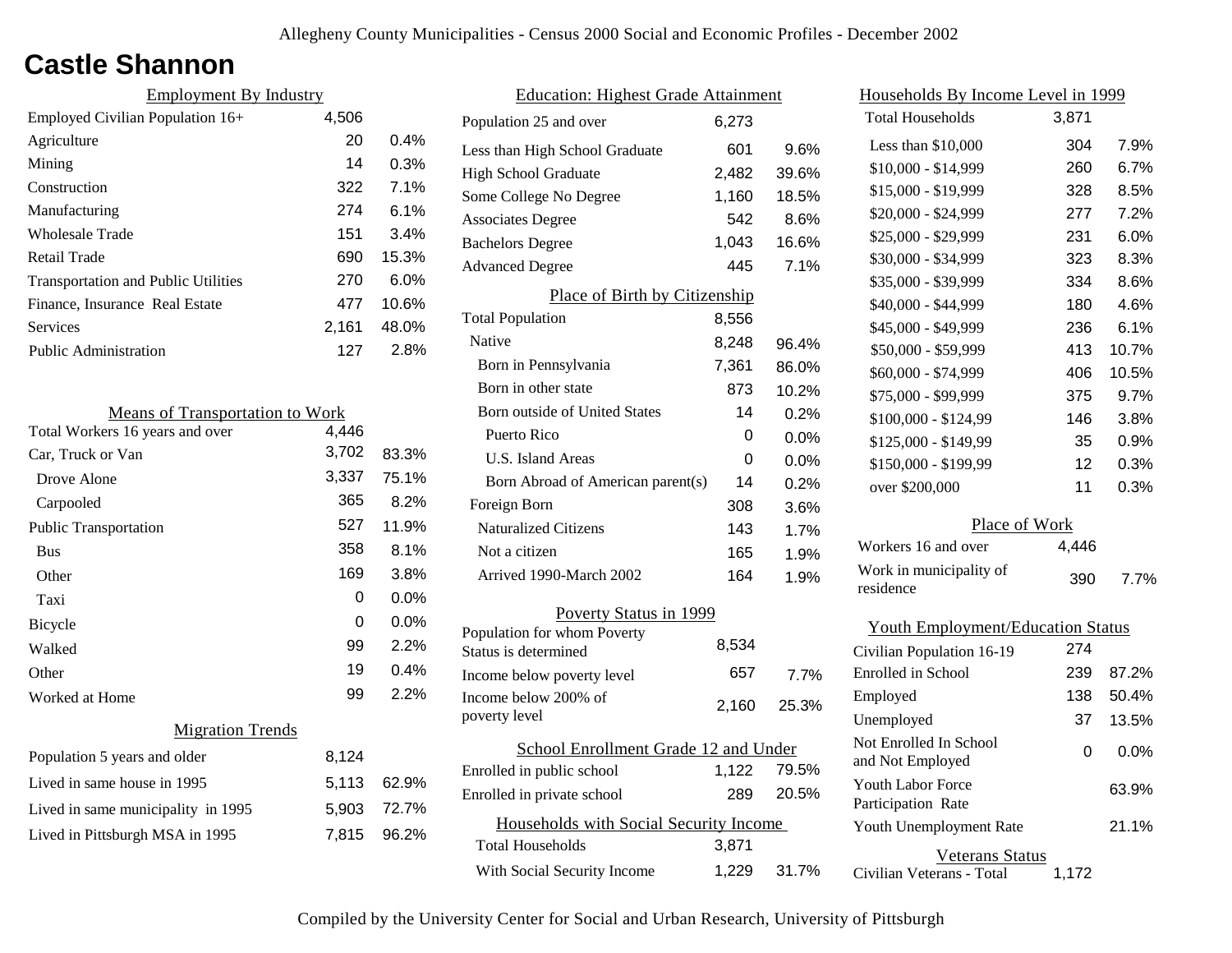# **Chalfant**

| <b>Employment By Industry</b>              |     |         |
|--------------------------------------------|-----|---------|
| Employed Civilian Population 16+           | 463 |         |
| Agriculture                                | 0   | 0.0%    |
| Mining                                     | 0   | $0.0\%$ |
| Construction                               | 32  | 6.9%    |
| Manufacturing                              | 28  | 6.0%    |
| Wholesale Trade                            | 5   | 1.1%    |
| Retail Trade                               | 60  | 13.0%   |
| <b>Transportation and Public Utilities</b> | 31  | 6.7%    |
| Finance, Insurance Real Estate             | 37  | 8.0%    |
| Services                                   | 248 | 53.6%   |
| <b>Public Administration</b>               | 22  | 4.8%    |
|                                            |     |         |

| <b>Means of Transportation to Work</b> |     |         |
|----------------------------------------|-----|---------|
| Total Workers 16 years and over        | 457 |         |
| Car, Truck or Van                      | 395 | 86.4%   |
| Drove Alone                            | 360 | 78.8%   |
| Carpooled                              | 35  | 7.7%    |
| <b>Public Transportation</b>           | 38  | 8.3%    |
| <b>Bus</b>                             | 36  | 7.9%    |
| Other                                  | 0   | 0.0%    |
| Taxi                                   | 2   | 0.4%    |
| <b>Bicycle</b>                         | 0   | $0.0\%$ |
| Walked                                 | 20  | 4.4%    |
| Other                                  | 0   | 0.0%    |
| Worked at Home                         | 4   | 0.9%    |
| <b>Migration Trends</b>                |     |         |
| Population 5 years and older           | 828 |         |
| Lived in same house in 1995            | 585 | 70.7%   |
| Lived in same municipality in 1995     | 595 | 71.9%   |
| Lived in Pittsburgh MSA in 1995        | 810 | 97.8%   |
|                                        |     |         |

| <b>Education: Highest Grade Attainment</b>         |                |         |
|----------------------------------------------------|----------------|---------|
| Population 25 and over                             | 638            |         |
| Less than High School Graduate                     | 87             | 13.6%   |
| <b>High School Graduate</b>                        | 297            | 46.6%   |
| Some College No Degree                             | 95             | 14.9%   |
| <b>Associates Degree</b>                           | 43             | 6.7%    |
| <b>Bachelors Degree</b>                            | 84             | 13.2%   |
| <b>Advanced Degree</b>                             | 32             | 5.0%    |
| Place of Birth by Citizenship                      |                |         |
| <b>Total Population</b>                            | 870            |         |
| Native                                             | 854            | 98.2%   |
| Born in Pennsylvania                               | 791            | 90.9%   |
| Born in other state                                | 61             | 7.0%    |
| Born outside of United States                      | 2              | 0.2%    |
| Puerto Rico                                        | 0              | $0.0\%$ |
| U.S. Island Areas                                  | 0              | 0.0%    |
| Born Abroad of American parent(s)                  | $\overline{2}$ | 0.2%    |
| Foreign Born                                       | 16             | 1.8%    |
| <b>Naturalized Citizens</b>                        | 12             | 1.4%    |
| Not a citizen                                      | 4              | $0.5\%$ |
| Arrived 1990-March 2002                            | 0              | 0.0%    |
| Poverty Status in 1999                             |                |         |
| Population for whom Poverty                        | 870            |         |
| Status is determined                               | 79             |         |
| Income below poverty level<br>Income below 200% of |                | 9.1%    |
| poverty level                                      | 239            | 27.5%   |
| School Enrollment Grade 12 and Under               |                |         |
| Enrolled in public school                          | 96             | 70.6%   |
| Enrolled in private school                         | 40             | 29.4%   |
| Households with Social Security Income             |                |         |
| <b>Total Households</b>                            | 405            |         |
| With Social Security Income                        | 125            | 30.9%   |

| Households By Income Level in 1999             |                |         |
|------------------------------------------------|----------------|---------|
| <b>Total Households</b>                        | 405            |         |
| Less than \$10,000                             | 36             | 8.9%    |
| $$10,000 - $14,999$                            | 35             | 8.6%    |
| \$15,000 - \$19,999                            | 41             | 10.1%   |
| \$20,000 - \$24,999                            | 44             | 10.9%   |
| \$25,000 - \$29,999                            | 24             | 5.9%    |
| \$30,000 - \$34,999                            | 30             | 7.4%    |
| \$35,000 - \$39,999                            | 26             | 6.4%    |
| \$40,000 - \$44,999                            | 21             | 5.2%    |
| \$45,000 - \$49,999                            | 28             | 6.9%    |
| \$50,000 - \$59,999                            | 50             | 12.3%   |
| \$60,000 - \$74,999                            | 28             | 6.9%    |
| \$75,000 - \$99,999                            | 33             | 8.1%    |
| $$100,000 - $124,99$                           | 2              | 0.5%    |
| \$125,000 - \$149,99                           | 5              | 1.2%    |
| \$150,000 - \$199,99                           | $\overline{2}$ | 0.5%    |
| over \$200,000                                 | 0              | 0.0%    |
| Place of Work                                  |                |         |
| Workers 16 and over                            | 457            |         |
| Work in municipality of<br>residence           | 21             | 4.6%    |
| <b>Youth Employment/Education Status</b>       |                |         |
| Civilian Population 16-19                      | 41             |         |
| Enrolled in School                             | 33             | 80.5%   |
| Employed                                       | 13             | 31.7%   |
| Unemployed                                     | 4              | $9.8\%$ |
| Not Enrolled In School<br>and Not Employed     | 6              | 14.6%   |
| <b>Youth Labor Force</b><br>Participation Rate |                | 41.5%   |
| Youth Unemployment Rate                        |                | 23.5%   |

Civilian Veterans - Total

Veterans Status

108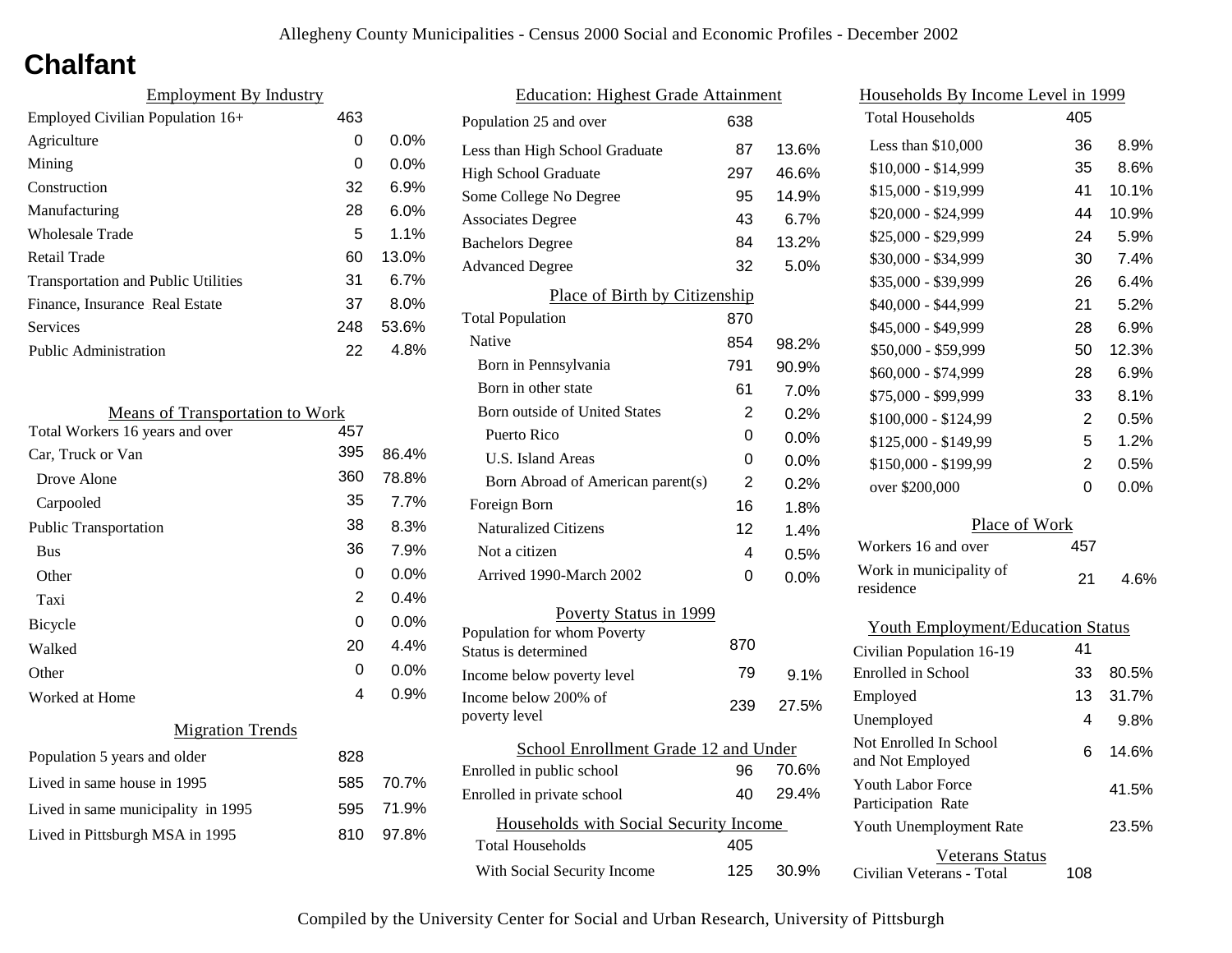## **Cheswick**

| <b>Employment By Industry</b>              |     |         |
|--------------------------------------------|-----|---------|
| Employed Civilian Population 16+           | 831 |         |
| Agriculture                                | 0   | $0.0\%$ |
| Mining                                     | 0   | $0.0\%$ |
| Construction                               | 63  | 7.6%    |
| Manufacturing                              | 117 | 14.1%   |
| Wholesale Trade                            | 16  | 1.9%    |
| Retail Trade                               | 125 | 15.0%   |
| <b>Transportation and Public Utilities</b> | 55  | 6.6%    |
| Finance, Insurance Real Estate             | 44  | 5.3%    |
| Services                                   | 389 | 46.8%   |
| <b>Public Administration</b>               | 22  | 2.6%    |

| <b>Means of Transportation to Work</b> |       |       |
|----------------------------------------|-------|-------|
| Total Workers 16 years and over        | 818   |       |
| Car, Truck or Van                      | 736   | 90.0% |
| Drove Alone                            | 640   | 78.2% |
| Carpooled                              | 96    | 11.7% |
| <b>Public Transportation</b>           | 46    | 5.6%  |
| <b>Bus</b>                             | 46    | 5.6%  |
| Other                                  | 0     | 0.0%  |
| Taxi                                   | 0     | 0.0%  |
| <b>Bicycle</b>                         | 0     | 0.0%  |
| Walked                                 | 12    | 1.5%  |
| Other                                  | 0     | 0.0%  |
| Worked at Home                         | 24    | 2.9%  |
| <b>Migration Trends</b>                |       |       |
| Population 5 years and older           | 1,819 |       |
| Lived in same house in 1995            | 1,408 | 77.4% |
| Lived in same municipality in 1995     | 1,454 | 79.9% |
| Lived in Pittsburgh MSA in 1995        | 1,802 | 99.1% |
|                                        |       |       |

| <b>Education: Highest Grade Attainment</b> |       |       |
|--------------------------------------------|-------|-------|
| Population 25 and over                     | 1.488 |       |
| Less than High School Graduate             | 129   | 8.7%  |
| <b>High School Graduate</b>                | 602   | 40.5% |
| Some College No Degree                     | 246   | 16.5% |
| <b>Associates Degree</b>                   | 169   | 11.4% |
| <b>Bachelors Degree</b>                    | 251   | 16.9% |
| <b>Advanced Degree</b>                     | 91    | 6.1%  |
| Place of Birth by Citizenship              |       |       |
| <b>Total Population</b>                    | 1,899 |       |
| Native                                     | 1,854 | 97.6% |
| Born in Pennsylvania                       | 1,690 | 89.0% |
| Born in other state                        | 155   | 8.2%  |
| Born outside of United States              | 9     | 0.5%  |
| Puerto Rico                                | 0     | 0.0%  |
| U.S. Island Areas                          | 0     | 0.0%  |
| Born Abroad of American parent(s)          | 9     | 0.5%  |
| Foreign Born                               | 45    | 2.4%  |
| <b>Naturalized Citizens</b>                | 39    | 2.1%  |
| Not a citizen                              | 6     | 0.3%  |
| Arrived 1990-March 2002                    | 0     | 0.0%  |
| Poverty Status in 1999                     |       |       |
| Population for whom Poverty                | 1,896 |       |
| Status is determined                       |       |       |
| Income below poverty level                 | 70    | 3.7%  |
| Income below 200% of<br>poverty level      | 385   | 20.3% |
|                                            |       |       |
| School Enrollment Grade 12 and Under       |       |       |
| Enrolled in public school                  | 251   | 82.6% |
| Enrolled in private school                 | 53    | 17.4% |
| Households with Social Security Income     |       |       |
| <b>Total Households</b>                    | 857   |       |
| With Social Security Income                | 352   | 41.1% |

| Households By Income Level in 1999         |     |         |
|--------------------------------------------|-----|---------|
| <b>Total Households</b>                    | 857 |         |
| Less than \$10,000                         | 74  | 8.6%    |
| \$10,000 - \$14,999                        | 52  | 6.1%    |
| \$15,000 - \$19,999                        | 62  | 7.2%    |
| \$20,000 - \$24,999                        | 64  | 7.5%    |
| \$25,000 - \$29,999                        | 49  | 5.7%    |
| \$30,000 - \$34,999                        | 56  | 6.5%    |
| \$35,000 - \$39,999                        | 63  | 7.4%    |
| \$40,000 - \$44,999                        | 69  | 8.1%    |
| \$45,000 - \$49,999                        | 35  | 4.1%    |
| \$50,000 - \$59,999                        | 79  | 9.2%    |
| \$60,000 - \$74,999                        | 119 | 13.9%   |
| \$75,000 - \$99,999                        | 65  | 7.6%    |
| \$100,000 - \$124,99                       | 33  | 3.9%    |
| \$125,000 - \$149,99                       | 8   | 0.9%    |
| \$150,000 - \$199,99                       | 9   | 1.1%    |
| over \$200,000                             | 20  | 2.3%    |
| Place of Work                              |     |         |
| Workers 16 and over                        | 818 |         |
| Work in municipality of<br>residence       | 77  | 9.4%    |
| <b>Youth Employment/Education Status</b>   |     |         |
| Civilian Population 16-19                  | 85  |         |
| Enrolled in School                         | 73  | 85.9%   |
| Employed                                   | 19  | 22.4%   |
| Unemployed                                 | 0   | 0.0%    |
| Not Enrolled In School<br>and Not Employed | 0   | $0.0\%$ |
| Youth Labor Force<br>Participation Rate    |     | 22.4%   |
| Youth Unemployment Rate                    |     | 0.0%    |

Civilian Veterans - Total

Veterans Status

262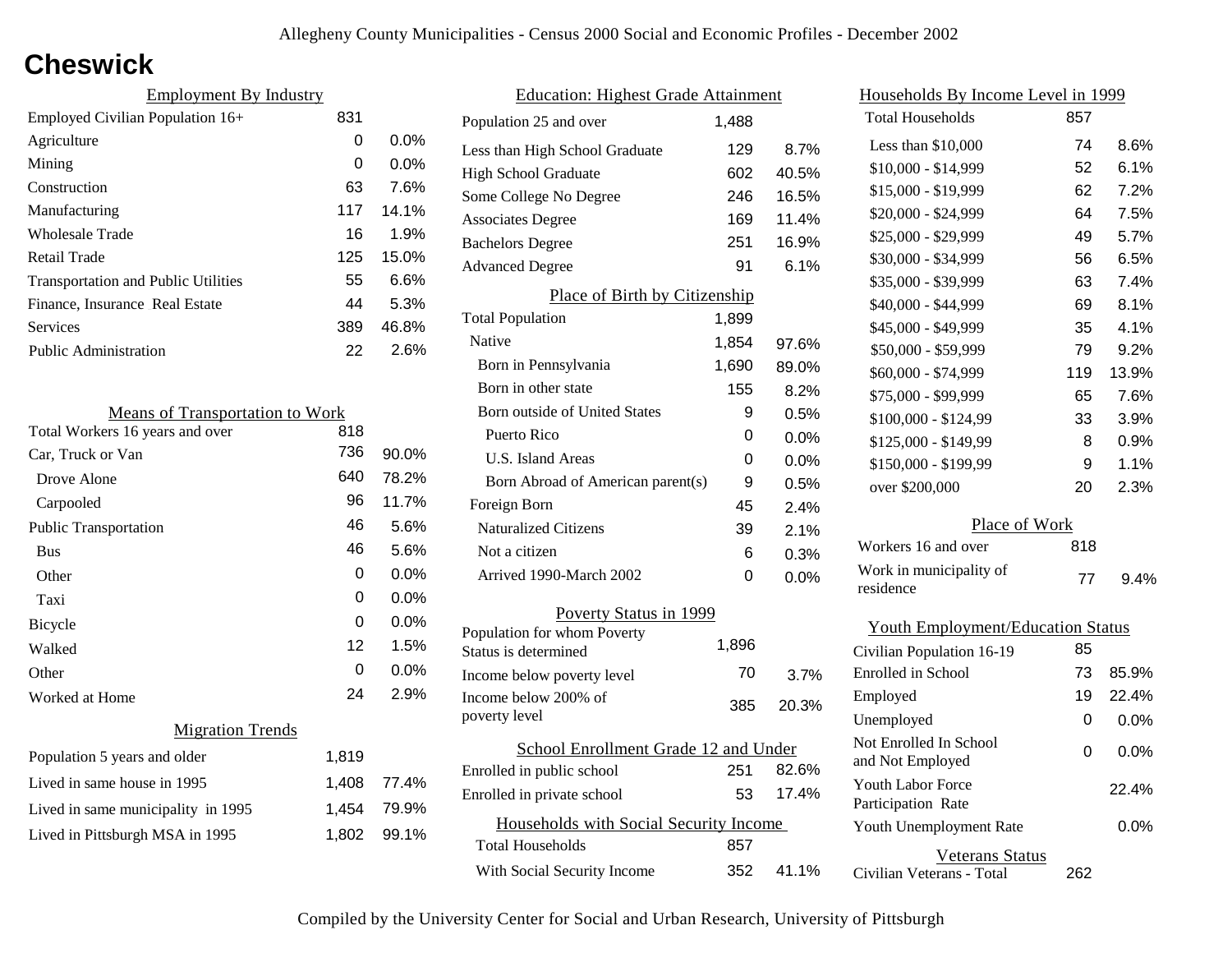# **Churchill**

| <b>Employment By Industry</b>              |       |         |
|--------------------------------------------|-------|---------|
| Employed Civilian Population 16+           | 1,830 |         |
| Agriculture                                | 0     | $0.0\%$ |
| Mining                                     | 0     | $0.0\%$ |
| Construction                               | 37    | 2.0%    |
| Manufacturing                              | 174   | 9.5%    |
| <b>Wholesale Trade</b>                     | 108   | 5.9%    |
| Retail Trade                               | 244   | 13.3%   |
| <b>Transportation and Public Utilities</b> | 61    | 3.3%    |
| Finance, Insurance Real Estate             | 175   | 9.6%    |
| Services                                   | 990   | 54.1%   |
| <b>Public Administration</b>               | 41    | $2.2\%$ |

| <b>Means of Transportation to Work</b> |       |       |
|----------------------------------------|-------|-------|
| Total Workers 16 years and over        | 1,793 |       |
| Car, Truck or Van                      | 1,600 | 89.2% |
| Drove Alone                            | 1,424 | 79.4% |
| Carpooled                              | 176   | 9.8%  |
| <b>Public Transportation</b>           | 104   | 5.8%  |
| <b>Bus</b>                             | 104   | 5.8%  |
| Other                                  | 0     | 0.0%  |
| Taxi                                   | 0     | 0.0%  |
| Bicycle                                | 8     | 0.4%  |
| Walked                                 | 11    | 0.6%  |
| Other                                  | 0     | 0.0%  |
| Worked at Home                         | 70    | 3.9%  |
| <b>Migration Trends</b>                |       |       |
| Population 5 years and older           | 3,393 |       |
| Lived in same house in 1995            | 2,416 | 71.2% |
| Lived in same municipality in 1995     | 2,710 | 79.9% |
| Lived in Pittsburgh MSA in 1995        | 3,291 | 97.0% |
|                                        |       |       |

| <b>Education: Highest Grade Attainment</b>          |       |         |  |  |
|-----------------------------------------------------|-------|---------|--|--|
| Population 25 and over                              | 2,822 |         |  |  |
| Less than High School Graduate                      | 63    | 2.2%    |  |  |
| <b>High School Graduate</b>                         | 522   | 18.5%   |  |  |
| Some College No Degree                              | 441   | 15.6%   |  |  |
| <b>Associates Degree</b>                            | 222   | 7.9%    |  |  |
| <b>Bachelors Degree</b>                             | 826   | 29.3%   |  |  |
| <b>Advanced Degree</b>                              | 748   | 26.5%   |  |  |
| Place of Birth by Citizenship                       |       |         |  |  |
| <b>Total Population</b>                             | 3,566 |         |  |  |
| Native                                              | 3,406 | 95.5%   |  |  |
| Born in Pennsylvania                                | 2,833 | 79.4%   |  |  |
| Born in other state                                 | 542   | 15.2%   |  |  |
| <b>Born outside of United States</b>                | 31    | 0.9%    |  |  |
| Puerto Rico                                         | 6     | 0.2%    |  |  |
| <b>U.S. Island Areas</b>                            | 0     | 0.0%    |  |  |
| Born Abroad of American parent(s)                   | 25    | 0.7%    |  |  |
| Foreign Born                                        | 160   | 4.5%    |  |  |
| <b>Naturalized Citizens</b>                         | 112   | $3.1\%$ |  |  |
| Not a citizen                                       | 48    | 1.3%    |  |  |
| Arrived 1990-March 2002                             | 24    | 0.7%    |  |  |
| Poverty Status in 1999                              |       |         |  |  |
| Population for whom Poverty<br>Status is determined | 3,550 |         |  |  |
| Income below poverty level                          | 110   | 3.1%    |  |  |
| Income below 200% of<br>poverty level               | 347   | 9.8%    |  |  |
| School Enrollment Grade 12 and Under                |       |         |  |  |
| Enrolled in public school                           | 158   | 30.9%   |  |  |
| Enrolled in private school                          | 353   | 69.1%   |  |  |
| Households with Social Security Income              |       |         |  |  |
| Total Households                                    | 1,521 |         |  |  |
| With Social Security Income                         | 611   | 40.2%   |  |  |

| <u>Households By Income Level in 1999</u>  |       |       |
|--------------------------------------------|-------|-------|
| <b>Total Households</b>                    | 1,521 |       |
| Less than \$10,000                         | 32    | 2.1%  |
| $$10,000 - $14,999$                        | 64    | 4.2%  |
| \$15,000 - \$19,999                        | 23    | 1.5%  |
| \$20,000 - \$24,999                        | 86    | 5.7%  |
| \$25,000 - \$29,999                        | 69    | 4.5%  |
| \$30,000 - \$34,999                        | 46    | 3.0%  |
| \$35,000 - \$39,999                        | 53    | 3.5%  |
| \$40,000 - \$44,999                        | 51    | 3.4%  |
| \$45,000 - \$49,999                        | 64    | 4.2%  |
| \$50,000 - \$59,999                        | 165   | 10.8% |
| \$60,000 - \$74,999                        | 190   | 12.5% |
| \$75,000 - \$99,999                        | 260   | 17.1% |
| \$100,000 - \$124,99                       | 143   | 9.4%  |
| \$125,000 - \$149,99                       | 95    | 6.2%  |
| \$150,000 - \$199,99                       | 99    | 6.5%  |
| over \$200,000                             | 81    | 5.3%  |
| Place of Work                              |       |       |
| Workers 16 and over                        | 1,793 |       |
| Work in municipality of<br>residence       | 175   | 9.8%  |
| <b>Youth Employment/Education Status</b>   |       |       |
| Civilian Population 16-19                  | 114   |       |
| Enrolled in School                         | 105   | 92.1% |
| Employed                                   | 27    | 23.7% |
| Unemployed                                 | 0     | 0.0%  |
| Not Enrolled In School<br>and Not Employed | 9     | 7.9%  |
| <b>Youth Labor Force</b>                   |       | 23.7% |

Civilian Veterans - Total

Youth Unemployment Rate

Participation Rate

Veterans Status

516

0.0%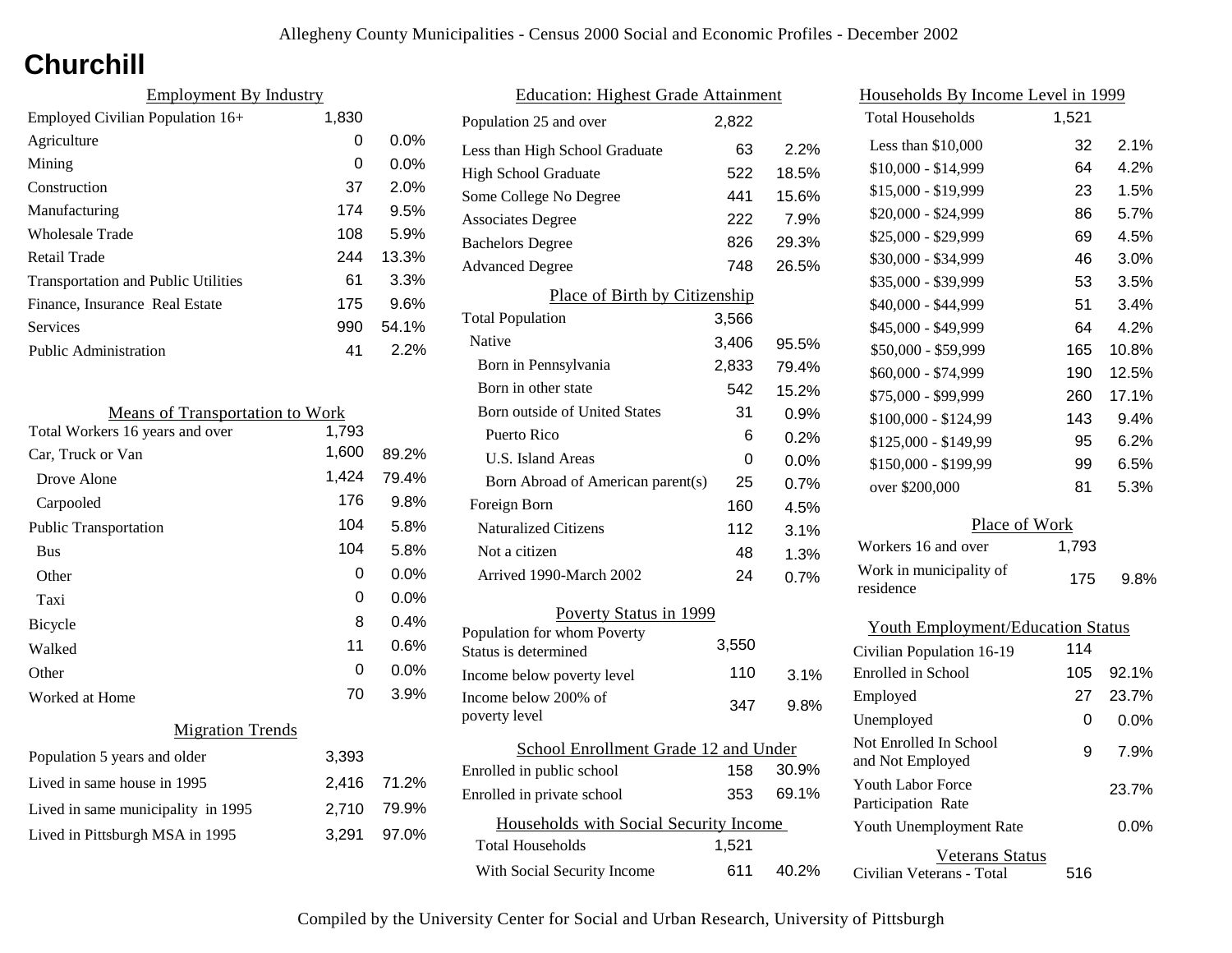# **Clairton**

| <b>Employment By Industry</b>              |       |         |
|--------------------------------------------|-------|---------|
| Employed Civilian Population 16+           | 3,261 |         |
| Agriculture                                | 0     | $0.0\%$ |
| Mining                                     | 0     | $0.0\%$ |
| Construction                               | 182   | 5.6%    |
| Manufacturing                              | 411   | 12.6%   |
| Wholesale Trade                            | 49    | 1.5%    |
| Retail Trade                               | 511   | 15.7%   |
| <b>Transportation and Public Utilities</b> | 190   | 5.8%    |
| Finance, Insurance Real Estate             | 210   | 6.4%    |
| Services                                   | 1,580 | 48.5%   |
| <b>Public Administration</b>               | 128   | 3.9%    |

| <b>Means of Transportation to Work</b> |       |       |
|----------------------------------------|-------|-------|
| Total Workers 16 years and over        | 3,153 |       |
| Car, Truck or Van                      | 2,540 | 80.6% |
| Drove Alone                            | 2,042 | 64.8% |
| Carpooled                              | 498   | 15.8% |
| <b>Public Transportation</b>           | 427   | 13.5% |
| <b>Bus</b>                             | 419   | 13.3% |
| Other                                  | 0     | 0.0%  |
| Taxi                                   | 8     | 0.3%  |
| Bicycle                                | 0     | 0.0%  |
| Walked                                 | 112   | 3.6%  |
| Other                                  | 21    | 0.7%  |
| Worked at Home                         | 53    | 1.7%  |
| <b>Migration Trends</b>                |       |       |
| Population 5 years and older           | 8,022 |       |
| Lived in same house in 1995            | 5,704 | 71.1% |
| Lived in same municipality in 1995     | 5,923 | 73.8% |
| Lived in Pittsburgh MSA in 1995        | 7,761 | 96.7% |
|                                        |       |       |

| <b>Education: Highest Grade Attainment</b>          |       |         |  |
|-----------------------------------------------------|-------|---------|--|
| Population 25 and over                              | 6,045 |         |  |
| Less than High School Graduate                      | 1,114 | 18.4%   |  |
| <b>High School Graduate</b>                         | 2,757 | 45.6%   |  |
| Some College No Degree                              | 1,112 | 18.4%   |  |
| <b>Associates Degree</b>                            | 496   | 8.2%    |  |
| <b>Bachelors Degree</b>                             | 342   | 5.7%    |  |
| <b>Advanced Degree</b>                              | 224   | 3.7%    |  |
| Place of Birth by Citizenship                       |       |         |  |
| <b>Total Population</b>                             | 8,491 |         |  |
| <b>Native</b>                                       | 8,316 | 97.9%   |  |
| Born in Pennsylvania                                | 7,468 | 88.0%   |  |
| Born in other state                                 | 791   | 9.3%    |  |
| Born outside of United States                       | 57    | 0.7%    |  |
| Puerto Rico                                         | 9     | 0.1%    |  |
| U.S. Island Areas                                   | 0     | $0.0\%$ |  |
| Born Abroad of American parent(s)                   | 48    | 0.6%    |  |
| Foreign Born                                        | 175   | 2.1%    |  |
| <b>Naturalized Citizens</b>                         | 102   | 1.2%    |  |
| Not a citizen                                       | 73    | 0.9%    |  |
| Arrived 1990-March 2002                             | 36    | 0.4%    |  |
| Poverty Status in 1999                              |       |         |  |
| Population for whom Poverty<br>Status is determined | 8,283 |         |  |
| Income below poverty level                          | 1,613 | 19.5%   |  |
| Income below 200% of<br>poverty level               | 3,445 | 41.6%   |  |
| School Enrollment Grade 12 and Under                |       |         |  |
| Enrolled in public school                           | 1,349 | 85.3%   |  |
| Enrolled in private school                          | 233   | 14.7%   |  |
| Households with Social Security Income              |       |         |  |
| Total Households                                    | 3,721 |         |  |
| With Social Security Income                         | 1,560 | 41.9%   |  |

| Households By Income Level in 1999       |       |       |  |  |
|------------------------------------------|-------|-------|--|--|
| <b>Total Households</b>                  | 3,721 |       |  |  |
| Less than \$10,000                       | 641   | 17.2% |  |  |
| $$10,000 - $14,999$                      | 424   | 11.4% |  |  |
| \$15,000 - \$19,999                      | 386   | 10.4% |  |  |
| \$20,000 - \$24,999                      | 368   | 9.9%  |  |  |
| \$25,000 - \$29,999                      | 351   | 9.4%  |  |  |
| \$30,000 - \$34,999                      | 211   | 5.7%  |  |  |
| \$35,000 - \$39,999                      | 201   | 5.4%  |  |  |
| \$40,000 - \$44,999                      | 219   | 5.9%  |  |  |
| \$45,000 - \$49,999                      | 199   | 5.3%  |  |  |
| \$50,000 - \$59,999                      | 245   | 6.6%  |  |  |
| \$60,000 - \$74,999                      | 223   | 6.0%  |  |  |
| \$75,000 - \$99,999                      | 155   | 4.2%  |  |  |
| \$100,000 - \$124,99                     | 51    | 1.4%  |  |  |
| \$125,000 - \$149,99                     | 19    | 0.5%  |  |  |
| \$150,000 - \$199,99                     | 15    | 0.4%  |  |  |
| over \$200,000                           | 13    | 0.3%  |  |  |
| Place of Work                            |       |       |  |  |
| Workers 16 and over                      | 3,153 |       |  |  |
| Work in municipality of<br>residence     | 618   | 16.6% |  |  |
| <b>Youth Employment/Education Status</b> |       |       |  |  |
| Civilian Population 16-19                | 341   |       |  |  |
| Enrolled in School                       | 295   | 86.5% |  |  |
| Employed                                 | 78    | 22.9% |  |  |
| Unemployed                               | 21    | 6.2%  |  |  |

Civilian Veterans - Total

Youth Unemployment Rate

Youth Labor Force Participation Rate

Not Enrolled In School

Veterans Status

Not Employed 22 6.5%

956

21.2%

29.0%

|  |  | Compiled by the University Center for Social and Urban Research, University of Pittsburgh |  |  |  |
|--|--|-------------------------------------------------------------------------------------------|--|--|--|
|  |  |                                                                                           |  |  |  |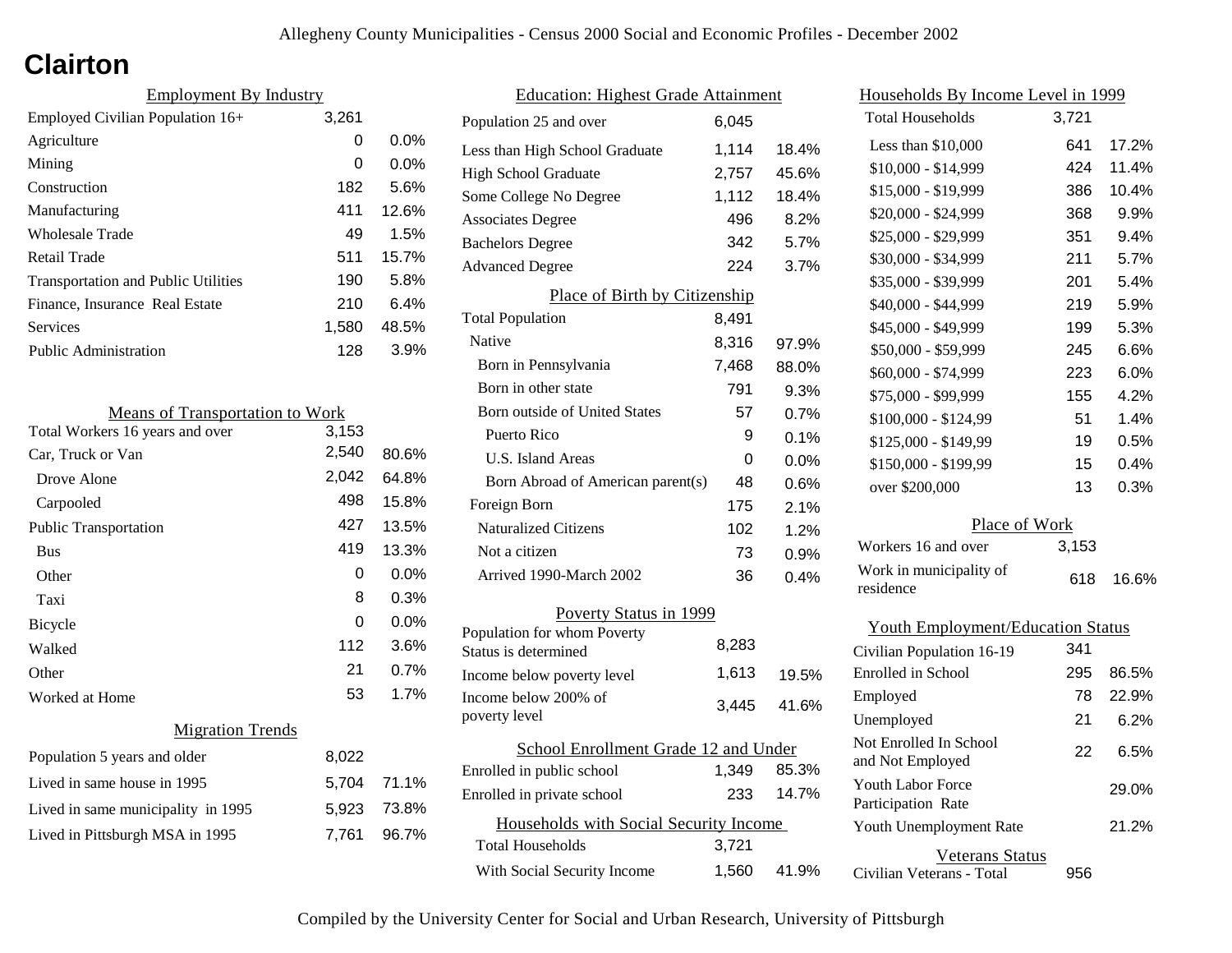# **Collier**

| <b>Employment By Industry</b>              |       |         |
|--------------------------------------------|-------|---------|
| Employed Civilian Population 16+           | 2,336 |         |
| Agriculture                                | 0     | 0.0%    |
| Mining                                     | 0     | $0.0\%$ |
| Construction                               | 193   | 8.3%    |
| Manufacturing                              | 248   | 10.6%   |
| Wholesale Trade                            | 102   | 4.4%    |
| Retail Trade                               | 312   | 13.4%   |
| <b>Transportation and Public Utilities</b> | 221   | 9.5%    |
| Finance, Insurance Real Estate             | 220   | 9.4%    |
| Services                                   | 989   | 42.3%   |
| <b>Public Administration</b>               | 51    | $2.2\%$ |

| <b>Means of Transportation to Work</b> |       |         |
|----------------------------------------|-------|---------|
| Total Workers 16 years and over        | 2,275 |         |
| Car, Truck or Van                      | 2,092 | 92.0%   |
| Drove Alone                            | 1,936 | 85.1%   |
| Carpooled                              | 156   | 6.9%    |
| <b>Public Transportation</b>           | 70    | 3.1%    |
| <b>Bus</b>                             | 70    | 3.1%    |
| Other                                  | 0     | $0.0\%$ |
| Taxi                                   | 0     | $0.0\%$ |
| Bicycle                                | 0     | $0.0\%$ |
| Walked                                 | 28    | 1.2%    |
| Other                                  | 28    | 1.2%    |
| Worked at Home                         | 57    | 2.5%    |
| <b>Migration Trends</b>                |       |         |
| Population 5 years and older           | 5,054 |         |
| Lived in same house in 1995            | 3,715 | 73.5%   |
| Lived in same municipality in 1995     | 3,980 | 78.7%   |
| Lived in Pittsburgh MSA in 1995        | 4,851 | 96.0%   |

| <b>Education: Highest Grade Attainment</b>          |       |       |  |  |
|-----------------------------------------------------|-------|-------|--|--|
| Population 25 and over                              | 3.985 |       |  |  |
| Less than High School Graduate                      | 650   | 16.3% |  |  |
| <b>High School Graduate</b>                         | 1,650 | 41.4% |  |  |
| Some College No Degree                              | 594   | 14.9% |  |  |
| <b>Associates Degree</b>                            | 222   | 5.6%  |  |  |
| <b>Bachelors Degree</b>                             | 647   | 16.2% |  |  |
| <b>Advanced Degree</b>                              | 222   | 5.6%  |  |  |
| Place of Birth by Citizenship                       |       |       |  |  |
| <b>Total Population</b>                             | 5,265 |       |  |  |
| <b>Native</b>                                       | 5,200 | 98.8% |  |  |
| Born in Pennsylvania                                | 4,682 | 88.9% |  |  |
| Born in other state                                 | 502   | 9.5%  |  |  |
| Born outside of United States                       | 16    | 0.3%  |  |  |
| Puerto Rico                                         | 8     | 0.2%  |  |  |
| U.S. Island Areas                                   | 0     | 0.0%  |  |  |
| Born Abroad of American parent(s)                   | 8     | 0.2%  |  |  |
| Foreign Born                                        | 65    | 1.2%  |  |  |
| <b>Naturalized Citizens</b>                         | 45    | 0.9%  |  |  |
| Not a citizen                                       | 20    | 0.4%  |  |  |
| Arrived 1990-March 2002                             | 10    | 0.2%  |  |  |
| Poverty Status in 1999                              |       |       |  |  |
| Population for whom Poverty<br>Status is determined | 5,246 |       |  |  |
| Income below poverty level                          | 337   | 6.4%  |  |  |
| Income below 200% of<br>poverty level               | 994   | 18.9% |  |  |
| School Enrollment Grade 12 and Under                |       |       |  |  |
| Enrolled in public school                           | 823   | 88.4% |  |  |
| Enrolled in private school                          | 108   | 11.6% |  |  |
| Households with Social Security Income              |       |       |  |  |
| Total Households                                    | 2,219 |       |  |  |
| With Social Security Income                         | 988   | 44.5% |  |  |

| <u>Households By Income Level in 1999</u>  |       |       |
|--------------------------------------------|-------|-------|
| <b>Total Households</b>                    | 2,219 |       |
| Less than \$10,000                         | 125   | 5.6%  |
| $$10,000 - $14,999$                        | 132   | 5.9%  |
| \$15,000 - \$19,999                        | 186   | 8.4%  |
| \$20,000 - \$24,999                        | 149   | 6.7%  |
| \$25,000 - \$29,999                        | 170   | 7.7%  |
| \$30,000 - \$34,999                        | 154   | 6.9%  |
| \$35,000 - \$39,999                        | 176   | 7.9%  |
| \$40,000 - \$44,999                        | 76    | 3.4%  |
| \$45,000 - \$49,999                        | 129   | 5.8%  |
| \$50,000 - \$59,999                        | 178   | 8.0%  |
| \$60,000 - \$74,999                        | 239   | 10.8% |
| \$75,000 - \$99,999                        | 209   | 9.4%  |
| \$100,000 - \$124,99                       | 65    | 2.9%  |
| \$125,000 - \$149,99                       | 120   | 5.4%  |
| \$150,000 - \$199,99                       | 51    | 2.3%  |
| over \$200,000                             | 60    | 2.7%  |
| Place of Work                              |       |       |
| Workers 16 and over                        | 2,275 |       |
| Work in municipality of<br>residence       | 303   | 13.3% |
| <b>Youth Employment/Education Status</b>   |       |       |
| Civilian Population 16-19                  | 255   |       |
| Enrolled in School                         | 245   | 96.1% |
| Employed                                   | 117   | 45.9% |
| Unemployed                                 | 48    | 18.8% |
| Not Enrolled In School<br>and Not Employed | 10    | 3.9%  |
| Youth Labor Force<br>Participation Rate    |       | 64.7% |
| Youth Unemployment Rate                    |       | 29.1% |
| Veterans Status                            |       |       |

Civilian Veterans - Total

716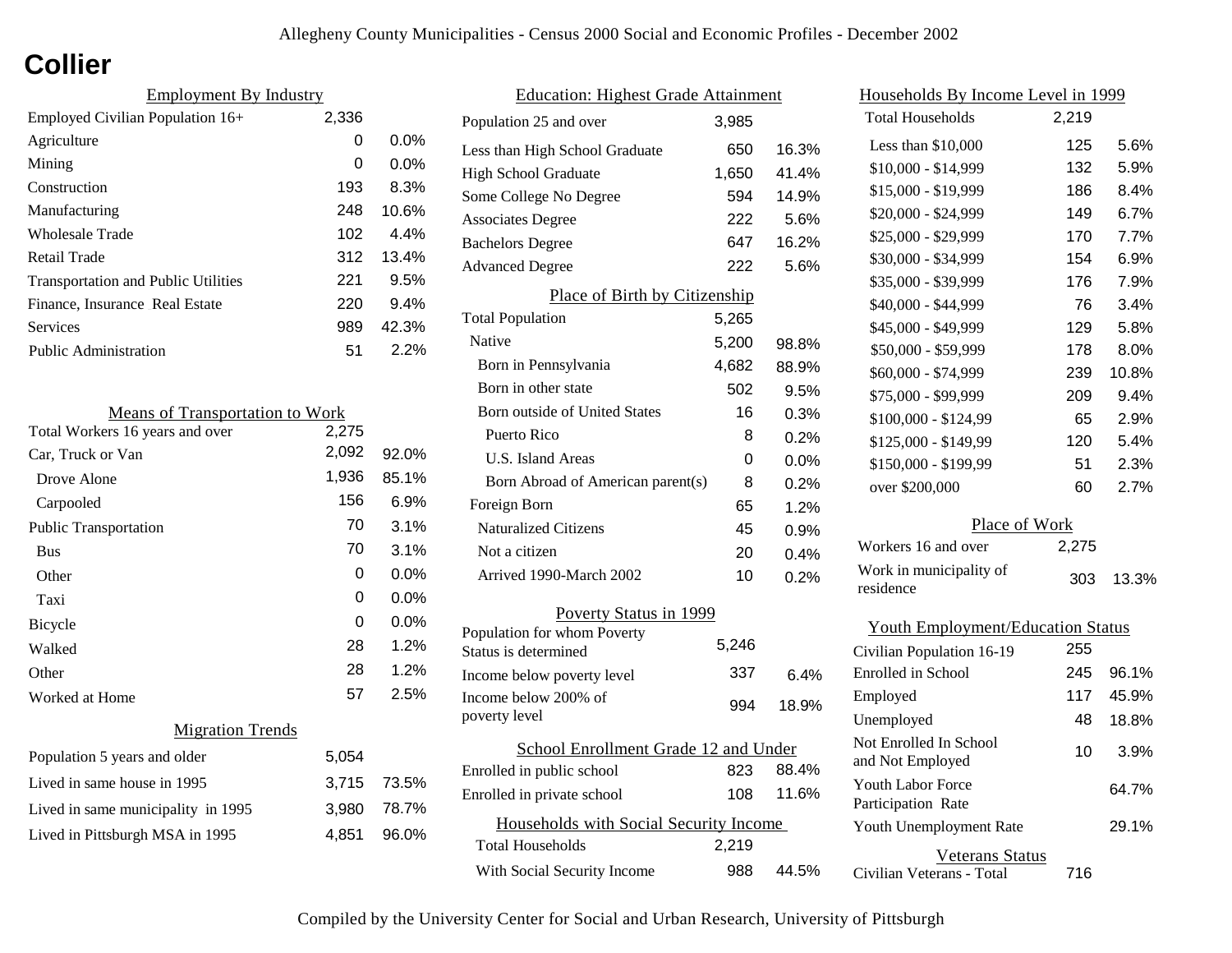## **Coraopolis**

| <b>Employment By Industry</b>              |       |         |
|--------------------------------------------|-------|---------|
| Employed Civilian Population 16+           | 2,936 |         |
| Agriculture                                | 0     | $0.0\%$ |
| Mining                                     | 0     | $0.0\%$ |
| Construction                               | 142   | 4.8%    |
| Manufacturing                              | 247   | 8.4%    |
| Wholesale Trade                            | 115   | 3.9%    |
| Retail Trade                               | 329   | 11.2%   |
| <b>Transportation and Public Utilities</b> | 382   | 13.0%   |
| Finance, Insurance Real Estate             | 179   | 6.1%    |
| Services                                   | 1,438 | 49.0%   |
| Public Administration                      | 104   | 3.5%    |

| <b>Means of Transportation to Work</b> |       |       |
|----------------------------------------|-------|-------|
| Total Workers 16 years and over        | 2,871 |       |
| Car, Truck or Van                      | 2,440 | 85.0% |
| Drove Alone                            | 2,258 | 78.6% |
| Carpooled                              | 182   | 6.3%  |
| <b>Public Transportation</b>           | 178   | 6.2%  |
| <b>Bus</b>                             | 178   | 6.2%  |
| Other                                  | 0     | 0.0%  |
| Taxi                                   | 0     | 0.0%  |
| Bicycle                                | 0     | 0.0%  |
| Walked                                 | 162   | 5.6%  |
| Other                                  | 30    | 1.0%  |
| Worked at Home                         | 61    | 2.1%  |
| <b>Migration Trends</b>                |       |       |
| Population 5 years and older           | 5,764 |       |
| Lived in same house in 1995            | 3,864 | 67.0% |
| Lived in same municipality in 1995     | 3,993 | 69.3% |
| Lived in Pittsburgh MSA in 1995        | 5,522 | 95.8% |
|                                        |       |       |

| <b>Education: Highest Grade Attainment</b> |       |       |
|--------------------------------------------|-------|-------|
| Population 25 and over                     | 4,532 |       |
| Less than High School Graduate             | 810   | 17.9% |
| <b>High School Graduate</b>                | 1,736 | 38.3% |
| Some College No Degree                     | 889   | 19.6% |
| <b>Associates Degree</b>                   | 311   | 6.9%  |
| <b>Bachelors Degree</b>                    | 600   | 13.2% |
| <b>Advanced Degree</b>                     | 186   | 4.1%  |
| Place of Birth by Citizenship              |       |       |
| <b>Total Population</b>                    | 6,121 |       |
| Native                                     | 5,858 | 95.7% |
| Born in Pennsylvania                       | 4,960 | 81.0% |
| Born in other state                        | 859   | 14.0% |
| <b>Born outside of United States</b>       | 39    | 0.6%  |
| Puerto Rico                                | 16    | 0.3%  |
| U.S. Island Areas                          | 0     | 0.0%  |
| Born Abroad of American parent(s)          | 23    | 0.4%  |
| Foreign Born                               | 263   | 4.3%  |
| <b>Naturalized Citizens</b>                | 224   | 3.7%  |
| Not a citizen                              | 39    | 0.6%  |
| Arrived 1990-March 2002                    | 17    | 0.3%  |
| Poverty Status in 1999                     |       |       |
| Population for whom Poverty                | 6,047 |       |
| Status is determined                       |       |       |
| Income below poverty level                 | 587   | 9.7%  |
| Income below 200% of<br>poverty level      | 1,863 | 30.8% |
|                                            |       |       |
| School Enrollment Grade 12 and Under       |       |       |
| Enrolled in public school                  | 647   | 71.0% |
| Enrolled in private school                 | 264   | 29.0% |
| Households with Social Security Income     |       |       |
| <b>Total Households</b>                    | 2,898 |       |
| With Social Security Income                | 985   | 34.0% |

| Households By Income Level in 1999             |       |         |
|------------------------------------------------|-------|---------|
| <b>Total Households</b>                        | 2,898 |         |
| Less than \$10,000                             | 402   | 13.9%   |
| \$10,000 - \$14,999                            | 236   | 8.1%    |
| \$15,000 - \$19,999                            | 168   | 5.8%    |
| \$20,000 - \$24,999                            | 286   | 9.9%    |
| \$25,000 - \$29,999                            | 240   | 8.3%    |
| \$30,000 - \$34,999                            | 266   | 9.2%    |
| \$35,000 - \$39,999                            | 234   | 8.1%    |
| \$40,000 - \$44,999                            | 180   | 6.2%    |
| \$45,000 - \$49,999                            | 178   | $6.1\%$ |
| \$50,000 - \$59,999                            | 208   | 7.2%    |
| \$60,000 - \$74,999                            | 250   | 8.6%    |
| \$75,000 - \$99,999                            | 172   | 5.9%    |
| \$100,000 - \$124,99                           | 45    | 1.6%    |
| \$125,000 - \$149,99                           | 22    | 0.8%    |
| \$150,000 - \$199,99                           | 5     | 0.2%    |
| over \$200,000                                 | 6     | 0.2%    |
| Place of Work                                  |       |         |
| Workers 16 and over                            | 2,871 |         |
| Work in municipality of<br>residence           | 554   | 20.8%   |
| <b>Youth Employment/Education Status</b>       |       |         |
| Civilian Population 16-19                      | 232   |         |
| Enrolled in School                             | 172   | 74.1%   |
| Employed                                       | 70    | 30.2%   |
| Unemployed                                     | 22    | 9.5%    |
| Not Enrolled In School<br>and Not Employed     | 16    | 6.9%    |
| <b>Youth Labor Force</b><br>Participation Rate |       | 39.7%   |
| Youth Unemployment Rate                        |       | 23.9%   |

Civilian Veterans - Total

Veterans Status

769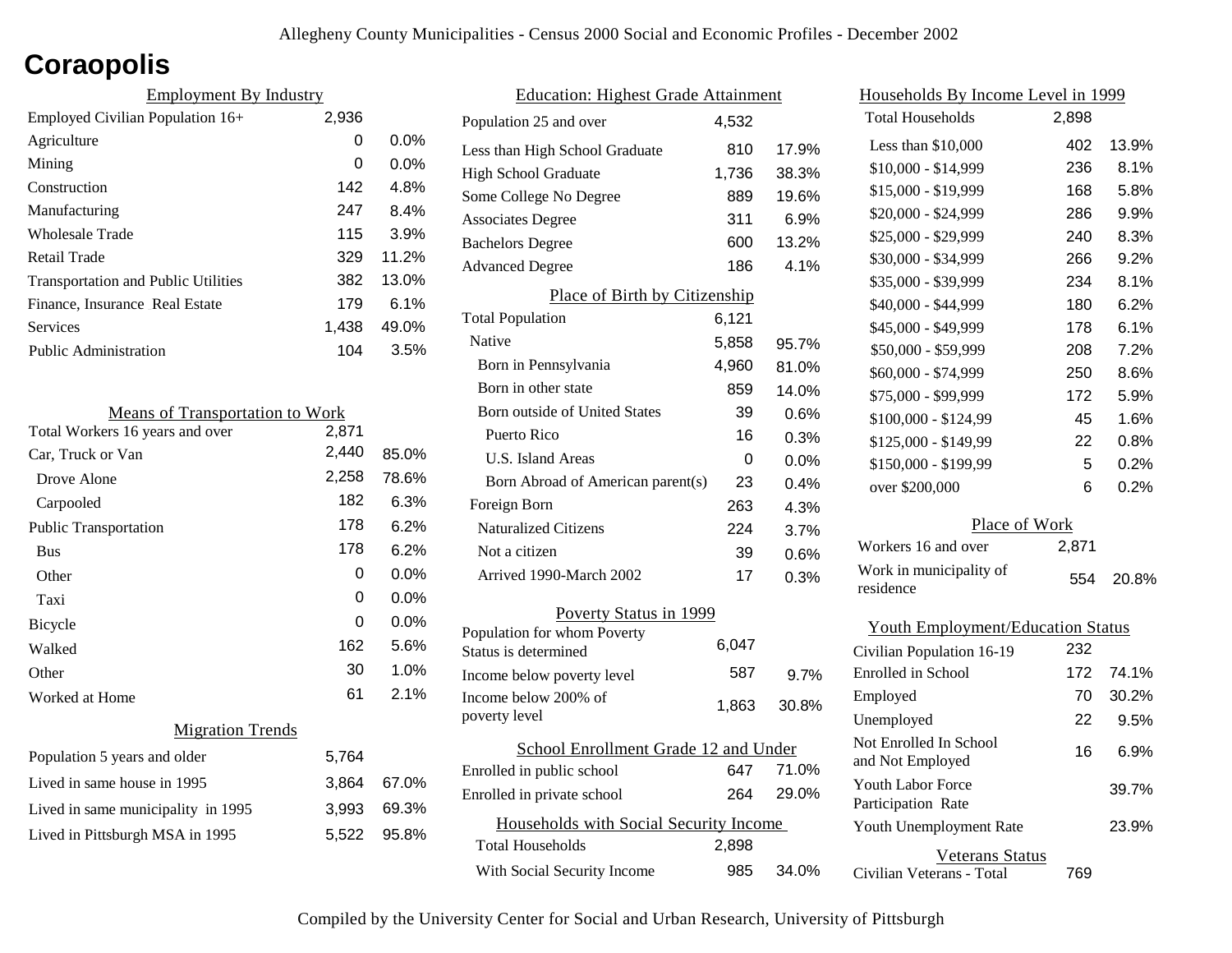## **Crafton**

| <b>Employment By Industry</b>              |       |         |
|--------------------------------------------|-------|---------|
| Employed Civilian Population 16+           | 3,551 |         |
| Agriculture                                | 0     | $0.0\%$ |
| Mining                                     | 0     | $0.0\%$ |
| Construction                               | 246   | 6.9%    |
| Manufacturing                              | 335   | 9.4%    |
| Wholesale Trade                            | 156   | 4.4%    |
| Retail Trade                               | 388   | 10.9%   |
| <b>Transportation and Public Utilities</b> | 273   | 7.7%    |
| Finance, Insurance Real Estate             | 297   | 8.4%    |
| Services                                   | 1.770 | 49.8%   |
| <b>Public Administration</b>               | 86    | $2.4\%$ |

| <b>Means of Transportation to Work</b> |       |       |
|----------------------------------------|-------|-------|
| Total Workers 16 years and over        | 3,496 |       |
| Car, Truck or Van                      | 2,912 | 83.3% |
| Drove Alone                            | 2,435 | 69.7% |
| Carpooled                              | 477   | 13.6% |
| <b>Public Transportation</b>           | 323   | 9.2%  |
| <b>Bus</b>                             | 323   | 9.2%  |
| Other                                  | 0     | 0.0%  |
| Taxi                                   | 0     | 0.0%  |
| Bicycle                                | 0     | 0.0%  |
| Walked                                 | 140   | 4.0%  |
| Other                                  | 41    | 1.2%  |
| Worked at Home                         | 80    | 2.3%  |
| <b>Migration Trends</b>                |       |       |
| Population 5 years and older           | 6,322 |       |
| Lived in same house in 1995            | 4,142 | 65.5% |
| Lived in same municipality in 1995     | 4,891 | 77.4% |
| Lived in Pittsburgh MSA in 1995        | 6,044 | 95.6% |
|                                        |       |       |

| <b>Education: Highest Grade Attainment</b>          |       |         |
|-----------------------------------------------------|-------|---------|
| Population 25 and over                              | 4,675 |         |
| Less than High School Graduate                      | 477   | 10.2%   |
| <b>High School Graduate</b>                         | 1,664 | 35.6%   |
| Some College No Degree                              | 789   | 16.9%   |
| <b>Associates Degree</b>                            | 450   | 9.6%    |
| <b>Bachelors Degree</b>                             | 921   | 19.7%   |
| <b>Advanced Degree</b>                              | 374   | 8.0%    |
| Place of Birth by Citizenship                       |       |         |
| <b>Total Population</b>                             | 6,706 |         |
| <b>Native</b>                                       | 6,590 | 98.3%   |
| Born in Pennsylvania                                | 5,753 | 85.8%   |
| Born in other state                                 | 814   | 12.1%   |
| <b>Born outside of United States</b>                | 23    | 0.3%    |
| Puerto Rico                                         | 6     | 0.1%    |
| U.S. Island Areas                                   | 0     | 0.0%    |
| Born Abroad of American parent(s)                   | 17    | 0.3%    |
| Foreign Born                                        | 116   | 1.7%    |
| <b>Naturalized Citizens</b>                         | 68    | 1.0%    |
| Not a citizen                                       | 48    | 0.7%    |
| Arrived 1990-March 2002                             | 37    | 0.6%    |
| Poverty Status in 1999                              |       |         |
| Population for whom Poverty<br>Status is determined | 6,665 |         |
| Income below poverty level                          | 462   | $6.9\%$ |
| Income below 200% of<br>poverty level               | 1,531 | 23.0%   |
| School Enrollment Grade 12 and Under                |       |         |
| Enrolled in public school                           | 876   | 69.9%   |
| Enrolled in private school                          | 377   | 30.1%   |
| Households with Social Security Income              |       |         |
| <b>Total Households</b>                             | 3,095 |         |
| With Social Security Income                         | 905   | 29.2%   |

| Households By Income Level in 1999         |       |       |
|--------------------------------------------|-------|-------|
| <b>Total Households</b>                    | 3,095 |       |
| Less than \$10,000                         | 270   | 8.7%  |
| $$10,000 - $14,999$                        | 196   | 6.3%  |
| \$15,000 - \$19,999                        | 263   | 8.5%  |
| \$20,000 - \$24,999                        | 267   | 8.6%  |
| \$25,000 - \$29,999                        | 249   | 8.0%  |
| \$30,000 - \$34,999                        | 186   | 6.0%  |
| \$35,000 - \$39,999                        | 199   | 6.4%  |
| \$40,000 - \$44,999                        | 210   | 6.8%  |
| \$45,000 - \$49,999                        | 147   | 4.7%  |
| \$50,000 - \$59,999                        | 264   | 8.5%  |
| \$60,000 - \$74,999                        | 326   | 10.5% |
| \$75,000 - \$99,999                        | 313   | 10.1% |
| \$100,000 - \$124,99                       | 90    | 2.9%  |
| \$125,000 - \$149,99                       | 62    | 2.0%  |
| \$150,000 - \$199,99                       | 43    | 1.4%  |
| over \$200,000                             | 10    | 0.3%  |
| Place of Work                              |       |       |
| Workers 16 and over                        | 3,496 |       |
| Work in municipality of<br>residence       | 405   | 14.3% |
| <b>Youth Employment/Education Status</b>   |       |       |
| Civilian Population 16-19                  | 338   |       |
| <b>Enrolled</b> in School                  | 304   | 89.9% |
| Employed                                   | 132   | 39.1% |
| Unemployed                                 | 22    | 6.5%  |
| Not Enrolled In School<br>and Not Employed | 6     | 1.8%  |

Civilian Veterans - Total

Youth Unemployment Rate

Youth Labor Force Participation Rate

Veterans Status

678

14.3%

45.6%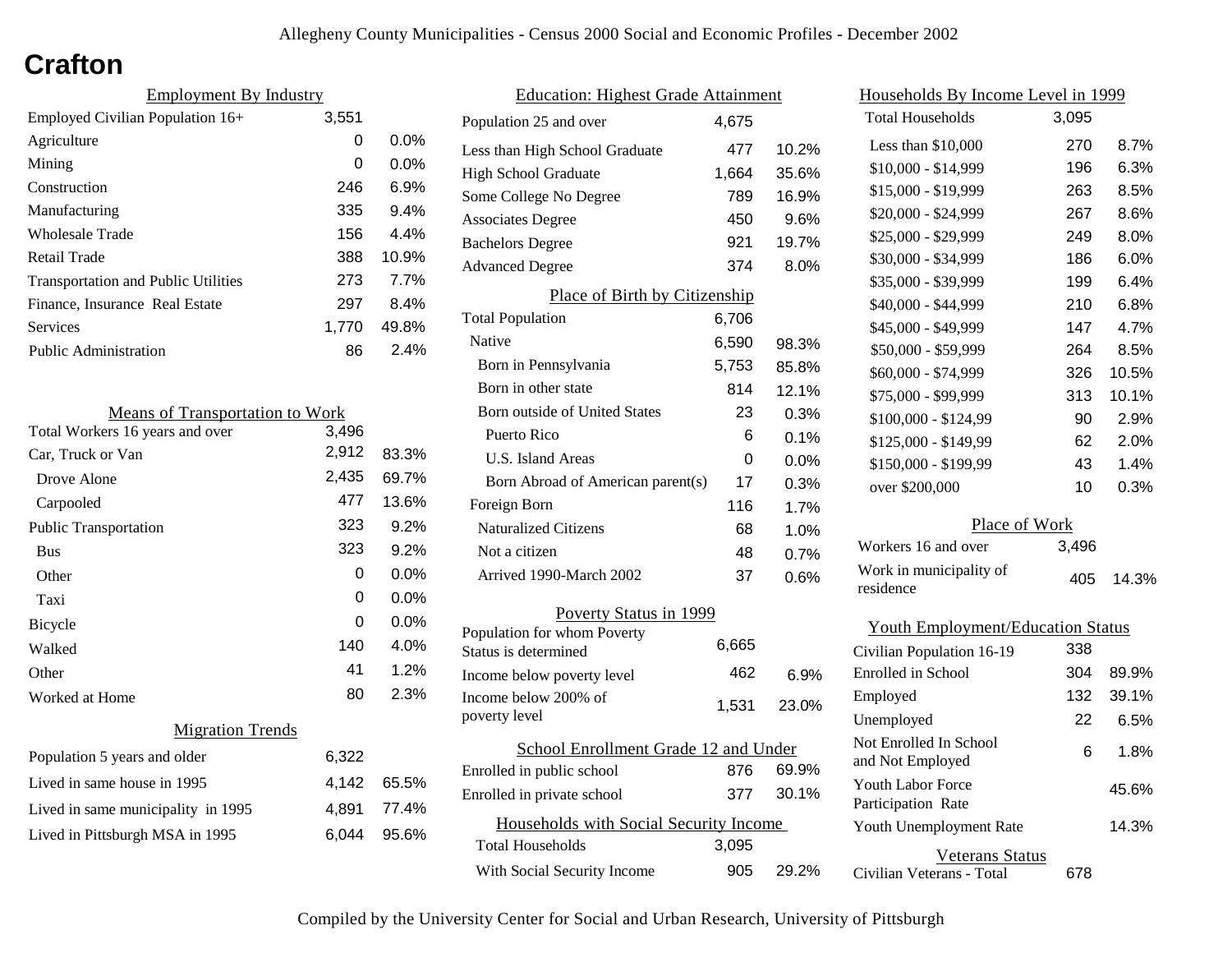## **Crescent**

| <b>Employment By Industry</b>              |       |         |
|--------------------------------------------|-------|---------|
| Employed Civilian Population 16+           | 1,125 |         |
| Agriculture                                | 0     | $0.0\%$ |
| Mining                                     | 0     | $0.0\%$ |
| Construction                               | 98    | 8.7%    |
| Manufacturing                              | 123   | 10.9%   |
| <b>Wholesale Trade</b>                     | 30    | 2.7%    |
| Retail Trade                               | 147   | 13.1%   |
| <b>Transportation and Public Utilities</b> | 172   | 15.3%   |
| Finance, Insurance Real Estate             | 52    | 4.6%    |
| Services                                   | 480   | 42.7%   |
| Public Administration                      | 23    | 2.0%    |

| <b>Means of Transportation to Work</b> |       |         |
|----------------------------------------|-------|---------|
| Total Workers 16 years and over        | 1,113 |         |
| Car, Truck or Van                      | 1,054 | 94.7%   |
| Drove Alone                            | 983   | 88.3%   |
| Carpooled                              | 71    | 6.4%    |
| Public Transportation                  | 26    | 2.3%    |
| <b>Bus</b>                             | 26    | 2.3%    |
| Other                                  | 0     | 0.0%    |
| Taxi                                   | 0     | 0.0%    |
| Bicycle                                | 0     | 0.0%    |
| Walked                                 | 6     | 0.5%    |
| Other                                  | 0     | $0.0\%$ |
| Worked at Home                         | 27    | 2.4%    |
| <b>Migration Trends</b>                |       |         |
| Population 5 years and older           | 2,200 |         |
| Lived in same house in 1995            | 1,468 | 66.7%   |
| Lived in same municipality in 1995     | 1,526 | 69.4%   |
| Lived in Pittsburgh MSA in 1995        | 2,063 | 93.8%   |
|                                        |       |         |

| <b>Education: Highest Grade Attainment</b>          |       |       |
|-----------------------------------------------------|-------|-------|
| Population 25 and over                              | 1.595 |       |
| Less than High School Graduate                      | 246   | 15.4% |
| <b>High School Graduate</b>                         | 707   | 44.3% |
| Some College No Degree                              | 298   | 18.7% |
| <b>Associates Degree</b>                            | 120   | 7.5%  |
| <b>Bachelors Degree</b>                             | 134   | 8.4%  |
| <b>Advanced Degree</b>                              | 90    | 5.6%  |
| Place of Birth by Citizenship                       |       |       |
| <b>Total Population</b>                             | 2,324 |       |
| Native                                              | 2,239 | 96.3% |
| Born in Pennsylvania                                | 1,750 | 75.3% |
| Born in other state                                 | 446   | 19.2% |
| <b>Born outside of United States</b>                | 43    | 1.9%  |
| Puerto Rico                                         | 0     | 0.0%  |
| U.S. Island Areas                                   | 6     | 0.3%  |
| Born Abroad of American parent(s)                   | 37    | 1.6%  |
| Foreign Born                                        | 85    | 3.7%  |
| <b>Naturalized Citizens</b>                         | 39    | 1.7%  |
| Not a citizen                                       | 46    | 2.0%  |
| Arrived 1990-March 2002                             | 59    | 2.5%  |
| Poverty Status in 1999                              |       |       |
| Population for whom Poverty<br>Status is determined | 2,307 |       |
| Income below poverty level                          | 118   | 5.1%  |
| Income below 200% of<br>poverty level               | 441   | 19.1% |
| School Enrollment Grade 12 and Under                |       |       |
| Enrolled in public school                           | 490   | 97.0% |
| Enrolled in private school                          | 15    | 3.0%  |
| Households with Social Security Income              |       |       |
| <b>Total Households</b>                             | 868   |       |
| With Social Security Income                         | 296   | 34.1% |

| <u>Households By Income Level in 1999</u>  |       |       |
|--------------------------------------------|-------|-------|
| <b>Total Households</b>                    | 868   |       |
| Less than $$10,000$                        | 36    | 4.1%  |
| \$10,000 - \$14,999                        | 62    | 7.1%  |
| \$15,000 - \$19,999                        | 56    | 6.5%  |
| \$20,000 - \$24,999                        | 64    | 7.4%  |
| \$25,000 - \$29,999                        | 63    | 7.3%  |
| \$30,000 - \$34,999                        | 61    | 7.0%  |
| \$35,000 - \$39,999                        | 23    | 2.6%  |
| \$40,000 - \$44,999                        | 51    | 5.9%  |
| \$45,000 - \$49,999                        | 20    | 2.3%  |
| \$50,000 - \$59,999                        | 139   | 16.0% |
| \$60,000 - \$74,999                        | 117   | 13.5% |
| \$75,000 - \$99,999                        | 102   | 11.8% |
| \$100,000 - \$124,99                       | 38    | 4.4%  |
| \$125,000 - \$149,99                       | 32    | 3.7%  |
| \$150,000 - \$199,99                       | 4     | 0.5%  |
| over \$200,000                             | 0     | 0.0%  |
| Place of Work                              |       |       |
| Workers 16 and over                        | 1,113 |       |
| Work in municipality of<br>residence       | 88    | 7.9%  |
| <b>Youth Employment/Education Status</b>   |       |       |
| Civilian Population 16-19                  | 89    |       |
| <b>Enrolled</b> in School                  | 81    | 91.0% |
| Employed                                   | 28    | 31.5% |
| Unemployed                                 | 0     | 0.0%  |
| Not Enrolled In School<br>and Not Employed | 0     | 0.0%  |
| Youth Labor Force<br>Participation Rate    |       | 31.5% |
| Youth Unemployment Rate                    |       | 0.0%  |

#### Veterans Status

288

Civilian Veterans - Total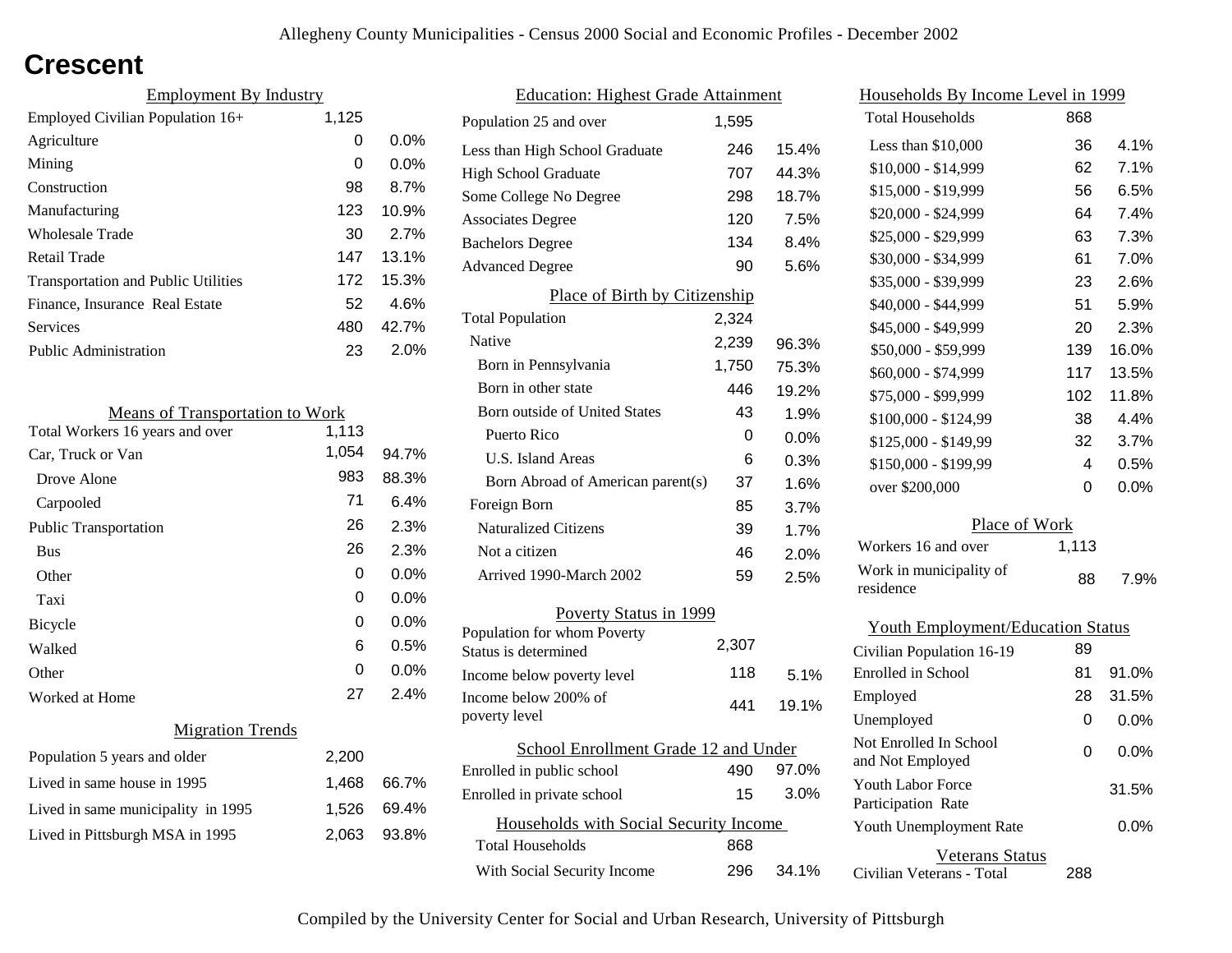## **Dormont**

| <b>Employment By Industry</b>              |       |         |
|--------------------------------------------|-------|---------|
| Employed Civilian Population 16+           | 4,962 |         |
| Agriculture                                | 0     | $0.0\%$ |
| Mining                                     | 8     | 0.2%    |
| Construction                               | 270   | 5.4%    |
| Manufacturing                              | 319   | 6.4%    |
| Wholesale Trade                            | 135   | 2.7%    |
| Retail Trade                               | 590   | 11.9%   |
| <b>Transportation and Public Utilities</b> | 213   | 4.3%    |
| Finance, Insurance Real Estate             | 539   | 10.9%   |
| Services                                   | 2,780 | 56.0%   |
| Public Administration                      | 108   | 2.2%    |

| <b>Means of Transportation to Work</b> |       |       |
|----------------------------------------|-------|-------|
| Total Workers 16 years and over        | 4,922 |       |
| Car, Truck or Van                      | 3,532 | 71.8% |
| Drove Alone                            | 3,116 | 63.3% |
| Carpooled                              | 416   | 8.5%  |
| <b>Public Transportation</b>           | 1,081 | 22.0% |
| <b>Bus</b>                             | 629   | 12.8% |
| Other                                  | 452   | 9.2%  |
| Taxi                                   | 0     | 0.0%  |
| Bicycle                                | 8     | 0.2%  |
| Walked                                 | 167   | 3.4%  |
| Other                                  | 34    | 0.7%  |
| Worked at Home                         | 100   | 2.0%  |
| <b>Migration Trends</b>                |       |       |
| Population 5 years and older           | 8,761 |       |
| Lived in same house in 1995            | 5,710 | 65.2% |
| Lived in same municipality in 1995     | 6,732 | 76.8% |
| Lived in Pittsburgh MSA in 1995        | 8,286 | 94.6% |
|                                        |       |       |

| <b>Education: Highest Grade Attainment</b>          |       |       |
|-----------------------------------------------------|-------|-------|
| Population 25 and over                              | 6,448 |       |
| Less than High School Graduate                      | 719   | 11.2% |
| <b>High School Graduate</b>                         | 2,199 | 34.1% |
| Some College No Degree                              | 1,260 | 19.5% |
| <b>Associates Degree</b>                            | 533   | 8.3%  |
| <b>Bachelors Degree</b>                             | 1,188 | 18.4% |
| <b>Advanced Degree</b>                              | 549   | 8.5%  |
| Place of Birth by Citizenship                       |       |       |
| <b>Total Population</b>                             | 9,305 |       |
| Native                                              | 8,898 | 95.6% |
| Born in Pennsylvania                                | 7,573 | 81.4% |
| Born in other state                                 | 1,280 | 13.8% |
| <b>Born outside of United States</b>                | 45    | 0.5%  |
| Puerto Rico                                         | 17    | 0.2%  |
| U.S. Island Areas                                   | 0     | 0.0%  |
| Born Abroad of American parent(s)                   | 28    | 0.3%  |
| Foreign Born                                        | 407   | 4.4%  |
| <b>Naturalized Citizens</b>                         | 217   | 2.3%  |
| Not a citizen                                       | 190   | 2.0%  |
| Arrived 1990-March 2002                             | 133   | 1.4%  |
| Poverty Status in 1999                              |       |       |
| Population for whom Poverty<br>Status is determined | 9,291 |       |
| Income below poverty level                          | 751   | 8.1%  |
| Income below 200% of<br>poverty level               | 2,311 | 24.9% |
| School Enrollment Grade 12 and Under                |       |       |
| Enrolled in public school                           | 1,336 | 86.1% |
| Enrolled in private school                          | 215   | 13.9% |
| Households with Social Security Income              |       |       |
| Total Households                                    | 4,089 |       |
| With Social Security Income                         | 1,147 | 28.1% |

| Households By Income Level in 1999             |                |       |
|------------------------------------------------|----------------|-------|
| <b>Total Households</b>                        | 4,089          |       |
| Less than \$10,000                             | 286            | 7.0%  |
| \$10,000 - \$14,999                            | 266            | 6.5%  |
| \$15,000 - \$19,999                            | 328            | 8.0%  |
| \$20,000 - \$24,999                            | 354            | 8.7%  |
| \$25,000 - \$29,999                            | 297            | 7.3%  |
| \$30,000 - \$34,999                            | 295            | 7.2%  |
| \$35,000 - \$39,999                            | 291            | 7.1%  |
| \$40,000 - \$44,999                            | 230            | 5.6%  |
| \$45,000 - \$49,999                            | 164            | 4.0%  |
| \$50,000 - \$59,999                            | 482            | 11.8% |
| \$60,000 - \$74,999                            | 424            | 10.4% |
| \$75,000 - \$99,999                            | 445            | 10.9% |
| \$100,000 - \$124,99                           | 127            | 3.1%  |
| \$125,000 - \$149,99                           | 67             | 1.6%  |
| \$150,000 - \$199,99                           | 26             | 0.6%  |
| over \$200,000                                 | $\overline{7}$ | 0.2%  |
| Place of Work                                  |                |       |
| Workers 16 and over                            | 4,922          |       |
| Work in municipality of<br>residence           | 439            | 8.4%  |
| <b>Youth Employment/Education Status</b>       |                |       |
| Civilian Population 16-19                      | 465            |       |
| <b>Enrolled</b> in School                      | 389            | 83.7% |
| Employed                                       | 138            | 29.7% |
| Unemployed                                     | 26             | 5.6%  |
| Not Enrolled In School<br>and Not Employed     | 12             | 2.6%  |
| <b>Youth Labor Force</b><br>Participation Rate |                | 35.3% |
| Youth Unemployment Rate                        |                | 15.9% |

Veterans Status

946

Civilian Veterans - Total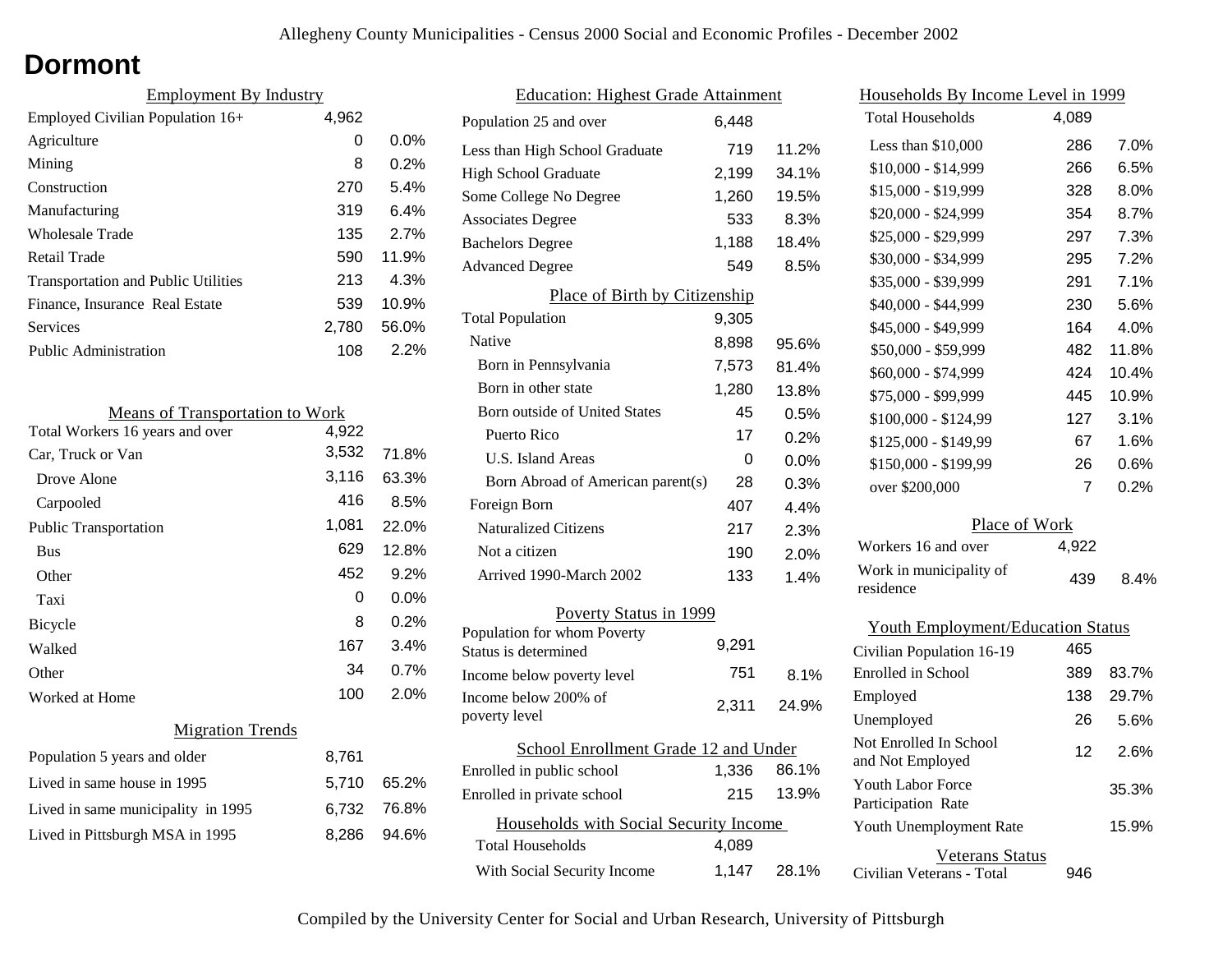## **Dravosburg**

| <b>Employment By Industry</b>              |     |         |
|--------------------------------------------|-----|---------|
| Employed Civilian Population 16+           | 983 |         |
| Agriculture                                | 0   | $0.0\%$ |
| Mining                                     | 5   | 0.5%    |
| Construction                               | 81  | 8.2%    |
| Manufacturing                              | 93  | 9.5%    |
| <b>Wholesale Trade</b>                     | 39  | 4.0%    |
| Retail Trade                               | 114 | 11.6%   |
| <b>Transportation and Public Utilities</b> | 107 | 10.9%   |
| Finance, Insurance Real Estate             | 70  | 7.1%    |
| Services                                   | 424 | 43.1%   |
| <b>Public Administration</b>               | 50  | 5.1%    |

| <b>Means of Transportation to Work</b> |          |         |
|----------------------------------------|----------|---------|
| Total Workers 16 years and over        | 951      |         |
| Car, Truck or Van                      | 853      | 89.7%   |
| Drove Alone                            | 739      | 77.7%   |
| Carpooled                              | 114      | 12.0%   |
| <b>Public Transportation</b>           | 52       | 5.5%    |
| <b>Bus</b>                             | 45       | 4.7%    |
| Other                                  | $\Omega$ | 0.0%    |
| Taxi                                   | 7        | 0.7%    |
| Bicycle                                | 0        | $0.0\%$ |
| Walked                                 | 24       | 2.5%    |
| Other                                  | 0        | 0.0%    |
| Worked at Home                         | 22       | 2.3%    |
| <b>Migration Trends</b>                |          |         |
| Population 5 years and older           | 1,901    |         |
| Lived in same house in 1995            | 1,464    | 77.0%   |
| Lived in same municipality in 1995     | 1,521    | 80.0%   |
| Lived in Pittsburgh MSA in 1995        | 1,877    | 98.7%   |

| <b>Education: Highest Grade Attainment</b>          |       |         |
|-----------------------------------------------------|-------|---------|
| Population 25 and over                              | 1,499 |         |
| Less than High School Graduate                      | 158   | 10.5%   |
| High School Graduate                                | 770   | 51.4%   |
| Some College No Degree                              | 307   | 20.5%   |
| <b>Associates Degree</b>                            | 114   | 7.6%    |
| <b>Bachelors Degree</b>                             | 114   | 7.6%    |
| <b>Advanced Degree</b>                              | 36    | 2.4%    |
| <b>Place of Birth by Citizenship</b>                |       |         |
| <b>Total Population</b>                             | 2,015 |         |
| Native                                              | 1,994 | 99.0%   |
| Born in Pennsylvania                                | 1,853 | 92.0%   |
| Born in other state                                 | 137   | $6.8\%$ |
| Born outside of United States                       | 4     | 0.2%    |
| Puerto Rico                                         | 4     | 0.2%    |
| U.S. Island Areas                                   | 0     | 0.0%    |
| Born Abroad of American parent(s)                   | 0     | 0.0%    |
| Foreign Born                                        | 21    | 1.0%    |
| <b>Naturalized Citizens</b>                         | 21    | 1.0%    |
| Not a citizen                                       | 0     | 0.0%    |
| Arrived 1990-March 2002                             | 0     | 0.0%    |
| Poverty Status in 1999                              |       |         |
| Population for whom Poverty<br>Status is determined | 2,015 |         |
| Income below poverty level                          | 253   | 12.6%   |
| Income below 200% of<br>poverty level               | 614   | 30.5%   |
| School Enrollment Grade 12 and Under                |       |         |
| Enrolled in public school                           | 208   | 72.7%   |
| Enrolled in private school                          | 78    | 27.3%   |
| Households with Social Security Income              |       |         |
| <b>Total Households</b>                             | 954   |         |
| With Social Security Income                         | 338   | 35.4%   |
|                                                     |       |         |

| <u>Households By Income Level in 1999</u>  |     |         |
|--------------------------------------------|-----|---------|
| <b>Total Households</b>                    | 954 |         |
| Less than \$10,000                         | 114 | 11.9%   |
| $$10,000 - $14,999$                        | 91  | 9.5%    |
| \$15,000 - \$19,999                        | 106 | 11.1%   |
| \$20,000 - \$24,999                        | 96  | 10.1%   |
| \$25,000 - \$29,999                        | 63  | 6.6%    |
| \$30,000 - \$34,999                        | 75  | 7.9%    |
| \$35,000 - \$39,999                        | 76  | 8.0%    |
| \$40,000 - \$44,999                        | 47  | 4.9%    |
| \$45,000 - \$49,999                        | 38  | 4.0%    |
| \$50,000 - \$59,999                        | 104 | 10.9%   |
| \$60,000 - \$74,999                        | 74  | 7.8%    |
| \$75,000 - \$99,999                        | 55  | 5.8%    |
| \$100,000 - \$124,99                       | 0   | 0.0%    |
| \$125,000 - \$149,99                       | 0   | 0.0%    |
| \$150,000 - \$199,99                       | 6   | 0.6%    |
| over \$200,000                             | 9   | 0.9%    |
| Place of Work                              |     |         |
| Workers 16 and over                        | 951 |         |
| Work in municipality of<br>residence       | 111 | 11.7%   |
| <b>Youth Employment/Education Status</b>   |     |         |
| Civilian Population 16-19                  | 89  |         |
| Enrolled in School                         | 81  | 91.0%   |
| Employed                                   | 16  | 18.0%   |
| Unemployed                                 | 12  | 13.5%   |
| Not Enrolled In School<br>and Not Employed | 0   | $0.0\%$ |

Civilian Veterans - Total

Youth Unemployment Rate

Youth Labor Force Participation Rate

Veterans Status

294

42.9%

31.5%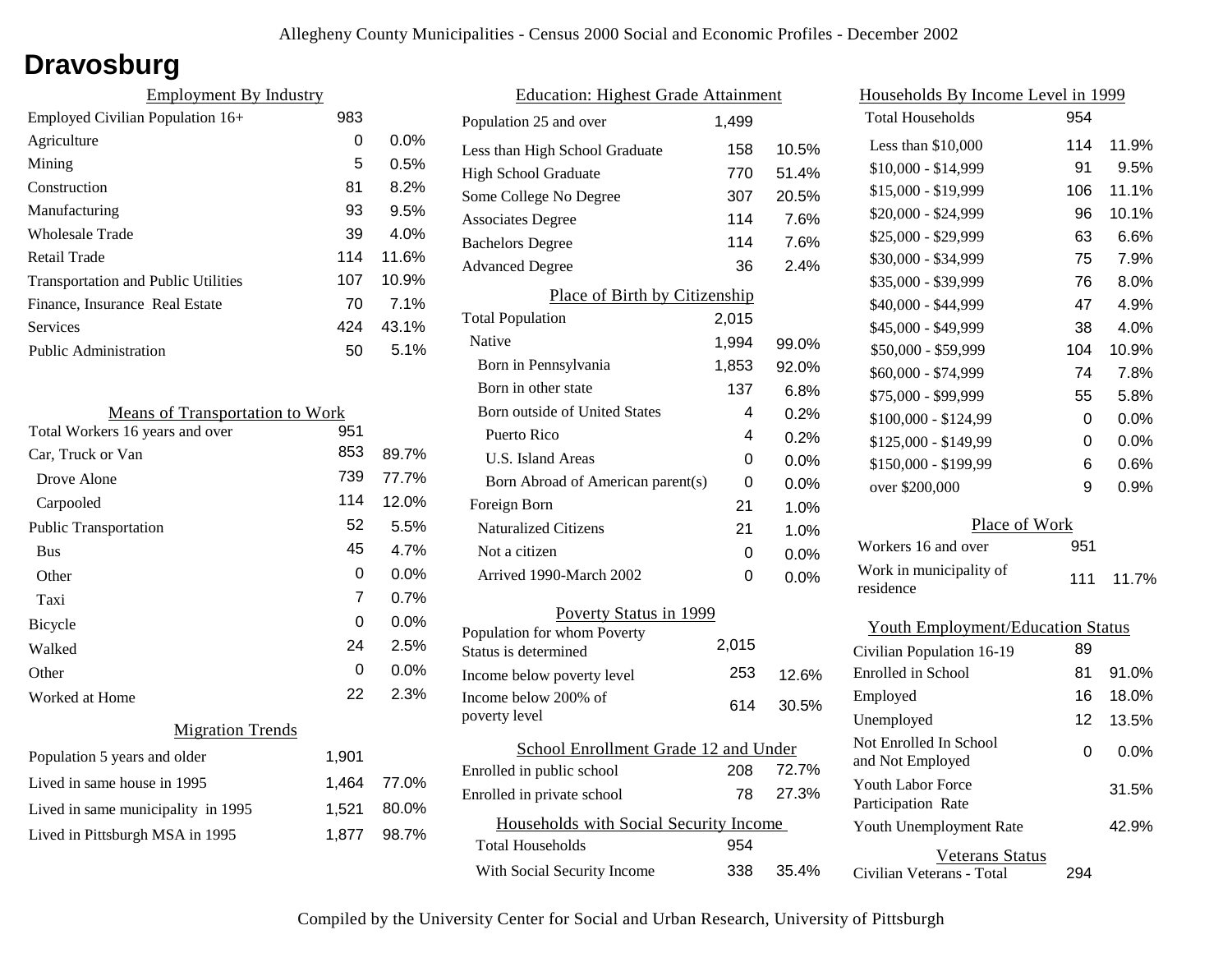### **Duquesne**

| <b>Employment By Industry</b>              |       |         |
|--------------------------------------------|-------|---------|
| Employed Civilian Population 16+           | 2,510 |         |
| Agriculture                                | 0     | $0.0\%$ |
| Mining                                     | 0     | $0.0\%$ |
| Construction                               | 127   | 5.1%    |
| Manufacturing                              | 177   | 7.1%    |
| Wholesale Trade                            | 66    | 2.6%    |
| Retail Trade                               | 432   | 17.2%   |
| <b>Transportation and Public Utilities</b> | 100   | 4.0%    |
| Finance, Insurance Real Estate             | 143   | 5.7%    |
| Services                                   | 1,370 | 54.6%   |
| Public Administration                      | 95    | 3.8%    |

| <b>Means of Transportation to Work</b> |       |
|----------------------------------------|-------|
| 2,419                                  |       |
| 1,749                                  | 72.3% |
| 1,418                                  | 58.6% |
| 331                                    | 13.7% |
| 452                                    | 18.7% |
| 443                                    | 18.3% |
| 0                                      | 0.0%  |
| 9                                      | 0.4%  |
| 9                                      | 0.4%  |
| 129                                    | 5.3%  |
| 48                                     | 2.0%  |
| 32                                     | 1.3%  |
|                                        |       |
| 6,703                                  |       |
| 4,080                                  | 60.9% |
| 4,377                                  | 65.3% |
| 6,475                                  | 96.6% |
|                                        |       |

| <b>Education: Highest Grade Attainment</b>          |       |       |
|-----------------------------------------------------|-------|-------|
| Population 25 and over                              | 4,511 |       |
| Less than High School Graduate                      | 983   | 21.8% |
| <b>High School Graduate</b>                         | 2,091 | 46.4% |
| Some College No Degree                              | 792   | 17.6% |
| <b>Associates Degree</b>                            | 278   | 6.2%  |
| <b>Bachelors Degree</b>                             | 281   | 6.2%  |
| <b>Advanced Degree</b>                              | 86    | 1.9%  |
| Place of Birth by Citizenship                       |       |       |
| <b>Total Population</b>                             | 7,332 |       |
| Native                                              | 7,191 | 98.1% |
| Born in Pennsylvania                                | 6,430 | 87.7% |
| Born in other state                                 | 739   | 10.1% |
| <b>Born outside of United States</b>                | 22    | 0.3%  |
| Puerto Rico                                         | 6     | 0.1%  |
| U.S. Island Areas                                   | 0     | 0.0%  |
| Born Abroad of American parent(s)                   | 16    | 0.2%  |
| Foreign Born                                        | 141   | 1.9%  |
| <b>Naturalized Citizens</b>                         | 104   | 1.4%  |
| Not a citizen                                       | 37    | 0.5%  |
| Arrived 1990-March 2002                             | 32    | 0.4%  |
| Poverty Status in 1999                              |       |       |
| Population for whom Poverty<br>Status is determined | 7,274 |       |
| Income below poverty level                          | 2,523 | 34.7% |
| Income below 200% of<br>poverty level               | 4,124 | 56.7% |
| School Enrollment Grade 12 and Under                |       |       |
| Enrolled in public school                           | 1,161 | 77.6% |
| Enrolled in private school                          | 335   | 22.4% |
| Households with Social Security Income              |       |       |
| <b>Total Households</b>                             | 3,182 |       |
| With Social Security Income                         | 1,157 | 36.4% |

| <u>Households By Income Level in 1999</u> |       |         |
|-------------------------------------------|-------|---------|
| <b>Total Households</b>                   | 3,182 |         |
| Less than \$10,000                        | 884   | 27.8%   |
| $$10,000 - $14,999$                       | 418   | 13.1%   |
| \$15,000 - \$19,999                       | 298   | 9.4%    |
| \$20,000 - \$24,999                       | 317   | 10.0%   |
| \$25,000 - \$29,999                       | 218   | 6.9%    |
| \$30,000 - \$34,999                       | 117   | 3.7%    |
| \$35,000 - \$39,999                       | 166   | 5.2%    |
| \$40,000 - \$44,999                       | 153   | 4.8%    |
| \$45,000 - \$49,999                       | 136   | 4.3%    |
| \$50,000 - \$59,999                       | 180   | 5.7%    |
| \$60,000 - \$74,999                       | 159   | 5.0%    |
| \$75,000 - \$99,999                       | 76    | 2.4%    |
| \$100,000 - \$124,99                      | 49    | 1.5%    |
| \$125,000 - \$149,99                      | 0     | 0.0%    |
| \$150,000 - \$199,99                      | 0     | $0.0\%$ |
| over \$200,000                            | 11    | 0.3%    |
| Place of Work                             |       |         |
| Workers 16 and over                       | 2,419 |         |
| Work in municipality of<br>residence      | 409   | 21.7%   |
| <b>Youth Employment/Education Status</b>  |       |         |
| Civilian Population 16-19                 | 408   |         |
| Enrolled in School                        | 237   | 58.1%   |
| Employed                                  | 82    | 20.1%   |
| Unemployed                                | 29    | 7.1%    |
|                                           |       |         |

Civilian Veterans - Total

Youth Unemployment Rate

Youth Labor Force Participation Rate

Not Enrolled In School

Veterans Status

Not Employed 79 19.4%

862

26.1%

27.2%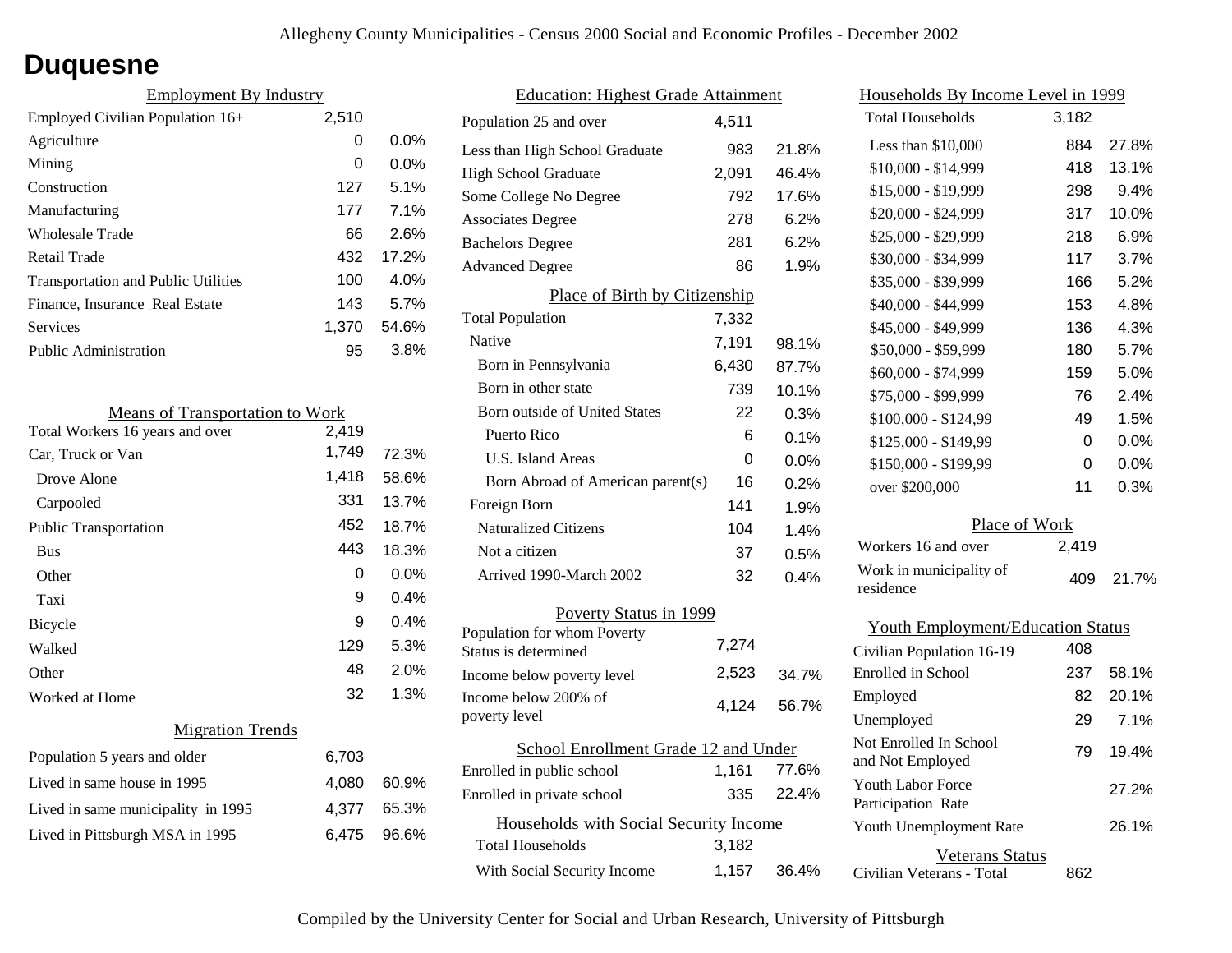## **East Deer**

| <b>Employment By Industry</b>              |     |         |
|--------------------------------------------|-----|---------|
| Employed Civilian Population 16+           | 654 |         |
| Agriculture                                | 0   | $0.0\%$ |
| Mining                                     | 0   | $0.0\%$ |
| Construction                               | 42  | 6.4%    |
| Manufacturing                              | 127 | 19.4%   |
| Wholesale Trade                            | 16  | 2.4%    |
| Retail Trade                               | 95  | 14.5%   |
| <b>Transportation and Public Utilities</b> | 34  | 5.2%    |
| Finance, Insurance Real Estate             | 29  | 4.4%    |
| Services                                   | 294 | 45.0%   |
| <b>Public Administration</b>               | 17  | 2.6%    |

| <b>Means of Transportation to Work</b> |       |         |
|----------------------------------------|-------|---------|
| Total Workers 16 years and over        | 640   |         |
| Car, Truck or Van                      | 586   | 91.6%   |
| Drove Alone                            | 528   | 82.5%   |
| Carpooled                              | 58    | 9.1%    |
| <b>Public Transportation</b>           | 13    | 2.0%    |
| <b>Bus</b>                             | 13    | 2.0%    |
| Other                                  | 0     | $0.0\%$ |
| Taxi                                   | 0     | 0.0%    |
| Bicycle                                | 0     | 0.0%    |
| Walked                                 | 25    | 3.9%    |
| Other                                  | 6     | 0.9%    |
| Worked at Home                         | 10    | 1.6%    |
| <b>Migration Trends</b>                |       |         |
| Population 5 years and older           | 1,284 |         |
| Lived in same house in 1995            | 795   | 61.9%   |
| Lived in same municipality in 1995     | 874   | 68.1%   |
| Lived in Pittsburgh MSA in 1995        | 1,254 | 97.7%   |
|                                        |       |         |

| <b>Education: Highest Grade Attainment</b>          |                               |         |
|-----------------------------------------------------|-------------------------------|---------|
| Population 25 and over                              | 1.016                         |         |
| Less than High School Graduate                      | 145                           | 14.3%   |
| <b>High School Graduate</b>                         | 497                           | 48.9%   |
| Some College No Degree                              | 152                           | 15.0%   |
| <b>Associates Degree</b>                            | 94                            | 9.3%    |
| <b>Bachelors Degree</b>                             | 93                            | 9.2%    |
| <b>Advanced Degree</b>                              | 35                            | 3.4%    |
|                                                     | Place of Birth by Citizenship |         |
| <b>Total Population</b>                             | 1,362                         |         |
| Native                                              | 1,342                         | 98.5%   |
| Born in Pennsylvania                                | 1,220                         | 89.6%   |
| Born in other state                                 | 120                           | 8.8%    |
| Born outside of United States                       | 2                             | 0.1%    |
| Puerto Rico                                         | 0                             | 0.0%    |
| U.S. Island Areas                                   | 0                             | 0.0%    |
| Born Abroad of American parent(s)                   | $\overline{2}$                | 0.1%    |
| Foreign Born                                        | 20                            | 1.5%    |
| <b>Naturalized Citizens</b>                         | 15                            | 1.1%    |
| Not a citizen                                       | 5                             | 0.4%    |
| Arrived 1990-March 2002                             | 0                             | $0.0\%$ |
| Poverty Status in 1999                              |                               |         |
| Population for whom Poverty<br>Status is determined | 1,303                         |         |
| Income below poverty level                          | 103                           | 7.9%    |
| Income below 200% of<br>poverty level               | 392                           | 30.1%   |
| School Enrollment Grade 12 and Under                |                               |         |
| Enrolled in public school                           | 157                           | 80.9%   |
| Enrolled in private school                          | 37                            | 19.1%   |
| Households with Social Security Income              |                               |         |
| <b>Total Households</b>                             | 612                           |         |
| With Social Security Income                         | 226                           | 36.9%   |
|                                                     |                               |         |

| <u>Households By Income Level in 1999</u>  |     |         |
|--------------------------------------------|-----|---------|
| <b>Total Households</b>                    | 612 |         |
| Less than \$10,000                         | 52  | 8.5%    |
| $$10,000 - $14,999$                        | 58  | 9.5%    |
| \$15,000 - \$19,999                        | 58  | 9.5%    |
| \$20,000 - \$24,999                        | 74  | 12.1%   |
| \$25,000 - \$29,999                        | 63  | 10.3%   |
| \$30,000 - \$34,999                        | 44  | 7.2%    |
| \$35,000 - \$39,999                        | 39  | 6.4%    |
| \$40,000 - \$44,999                        | 34  | 5.6%    |
| \$45,000 - \$49,999                        | 30  | 4.9%    |
| \$50,000 - \$59,999                        | 52  | 8.5%    |
| \$60,000 - \$74,999                        | 61  | 10.0%   |
| \$75,000 - \$99,999                        | 30  | 4.9%    |
| \$100,000 - \$124,99                       | 15  | 2.5%    |
| \$125,000 - \$149,99                       | 0   | 0.0%    |
| \$150,000 - \$199,99                       | 0   | $0.0\%$ |
| over \$200,000                             | 2   | 0.3%    |
| Place of Work                              |     |         |
| Workers 16 and over                        | 640 |         |
| Work in municipality of<br>residence       | 48  | 7.5%    |
| <b>Youth Employment/Education Status</b>   |     |         |
| Civilian Population 16-19                  | 63  |         |
| Enrolled in School                         | 53  | 84.1%   |
| Employed                                   | 22  | 34.9%   |
| Unemployed                                 | 3   | 4.8%    |
| Not Enrolled In School<br>and Not Employed | 4   | 6.3%    |

Civilian Veterans - Total

Youth Unemployment Rate

Youth Labor Force Participation Rate

Veterans Status

166

12.0%

39.7%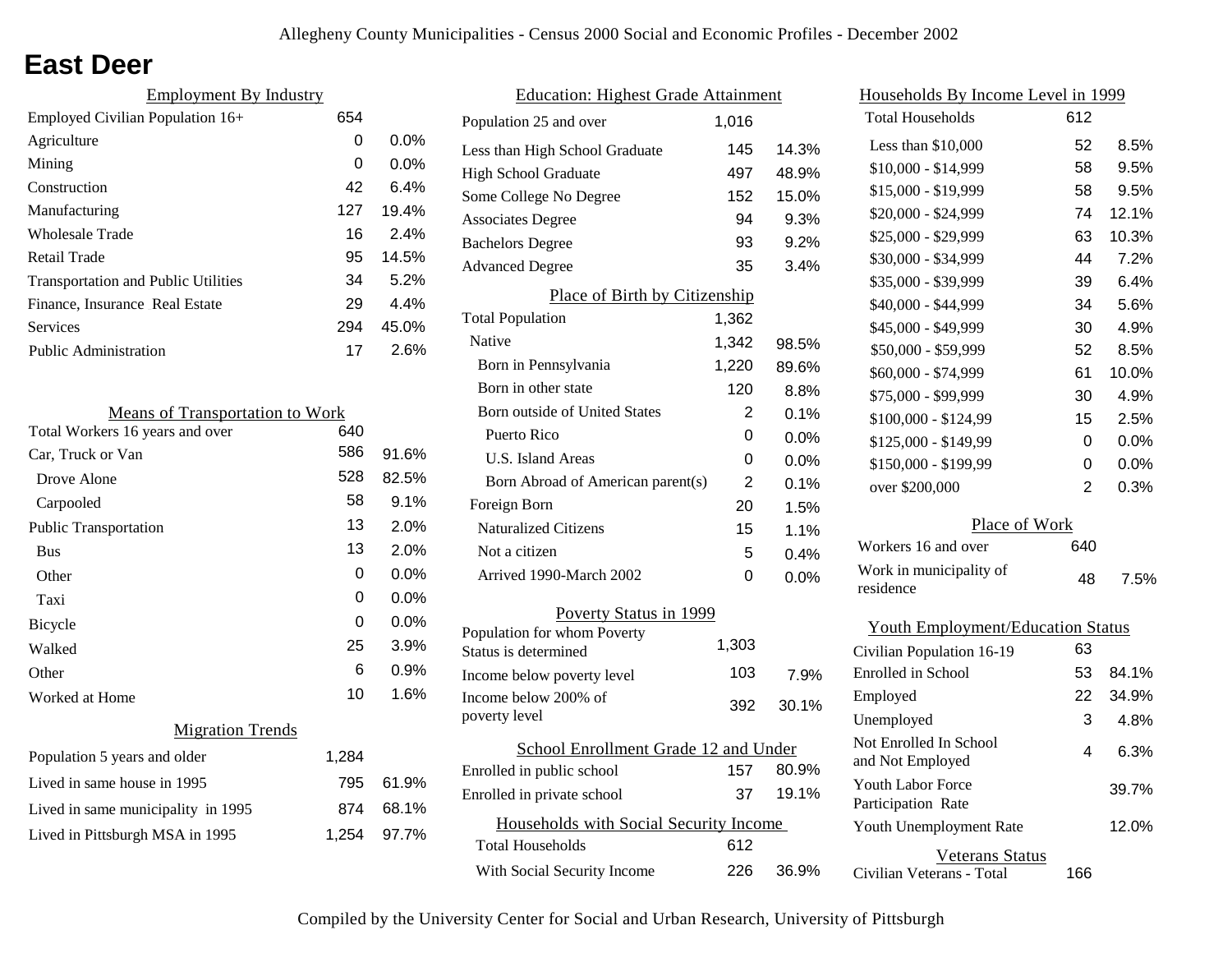# **East McKeesport**

| <b>Employment By Industry</b>              |       |         |
|--------------------------------------------|-------|---------|
| Employed Civilian Population 16+           | 1,118 |         |
| Agriculture                                | 0     | 0.0%    |
| Mining                                     | 0     | $0.0\%$ |
| Construction                               | 59    | 5.3%    |
| Manufacturing                              | 92    | 8.2%    |
| <b>Wholesale Trade</b>                     | 40    | 3.6%    |
| Retail Trade                               | 175   | 15.7%   |
| <b>Transportation and Public Utilities</b> | 99    | 8.9%    |
| Finance, Insurance Real Estate             | 73    | 6.5%    |
| Services                                   | 561   | 50.2%   |
| Public Administration                      | 19    | 1.7%    |

| <b>Means of Transportation to Work</b> |       |       |
|----------------------------------------|-------|-------|
| Total Workers 16 years and over        | 1,096 |       |
| Car, Truck or Van                      | 964   | 88.0% |
| Drove Alone                            | 864   | 78.8% |
| Carpooled                              | 100   | 9.1%  |
| <b>Public Transportation</b>           | 68    | 6.2%  |
| <b>Bus</b>                             | 65    | 5.9%  |
| Other                                  | 0     | 0.0%  |
| Taxi                                   | 3     | 0.3%  |
| Bicycle                                | 0     | 0.0%  |
| Walked                                 | 39    | 3.6%  |
| Other                                  | 8     | 0.7%  |
| Worked at Home                         | 17    | 1.6%  |
| <b>Migration Trends</b>                |       |       |
| Population 5 years and older           | 2,247 |       |
| Lived in same house in 1995            | 1,465 | 65.2% |
| Lived in same municipality in 1995     | 1,516 | 67.5% |
| Lived in Pittsburgh MSA in 1995        | 2,183 | 97.2% |
|                                        |       |       |

| <b>Education: Highest Grade Attainment</b> |          |       |
|--------------------------------------------|----------|-------|
| Population 25 and over                     | 1,707    |       |
| Less than High School Graduate             | 231      | 13.5% |
| <b>High School Graduate</b>                | 818      | 47.9% |
| Some College No Degree                     | 293      | 17.2% |
| <b>Associates Degree</b>                   | 180      | 10.5% |
| <b>Bachelors Degree</b>                    | 135      | 7.9%  |
| <b>Advanced Degree</b>                     | 50       | 2.9%  |
| Place of Birth by Citizenship              |          |       |
| <b>Total Population</b>                    | 2,337    |       |
| Native                                     | 2,273    | 97.3% |
| Born in Pennsylvania                       | 2,132    | 91.2% |
| Born in other state                        | 137      | 5.9%  |
| <b>Born outside of United States</b>       | 4        | 0.2%  |
| Puerto Rico                                | 4        | 0.2%  |
| <b>U.S. Island Areas</b>                   | $\Omega$ | 0.0%  |
| Born Abroad of American parent(s)          | 0        | 0.0%  |
| Foreign Born                               | 64       | 2.7%  |
| <b>Naturalized Citizens</b>                | 54       | 2.3%  |
| Not a citizen                              | 10       | 0.4%  |
| Arrived 1990-March 2002                    | 14       | 0.6%  |
| Poverty Status in 1999                     |          |       |
| Population for whom Poverty                | 2,337    |       |
| Status is determined                       |          |       |
| Income below poverty level                 | 195      | 8.3%  |
| Income below 200% of<br>poverty level      | 681      | 29.1% |
|                                            |          |       |
| School Enrollment Grade 12 and Under       | 323      | 89.2% |
| Enrolled in public school                  | 39       | 10.8% |
| Enrolled in private school                 |          |       |
| Households with Social Security Income     |          |       |
| <b>Total Households</b>                    | 1,103    |       |
| With Social Security Income                | 442      | 40.1% |

| <u>Households By Income Level in 1999</u>      |       |       |
|------------------------------------------------|-------|-------|
| <b>Total Households</b>                        | 1,103 |       |
| Less than \$10,000                             | 152   | 13.8% |
| $$10,000 - $14,999$                            | 114   | 10.3% |
| \$15,000 - \$19,999                            | 92    | 8.3%  |
| \$20,000 - \$24,999                            | 126   | 11.4% |
| \$25,000 - \$29,999                            | 97    | 8.8%  |
| \$30,000 - \$34,999                            | 75    | 6.8%  |
| \$35,000 - \$39,999                            | 90    | 8.2%  |
| \$40,000 - \$44,999                            | 54    | 4.9%  |
| \$45,000 - \$49,999                            | 41    | 3.7%  |
| \$50,000 - \$59,999                            | 100   | 9.1%  |
| \$60,000 - \$74,999                            | 87    | 7.9%  |
| \$75,000 - \$99,999                            | 51    | 4.6%  |
| \$100,000 - \$124,99                           | 8     | 0.7%  |
| \$125,000 - \$149,99                           | 3     | 0.3%  |
| \$150,000 - \$199,99                           | 13    | 1.2%  |
| over \$200,000                                 | 0     | 0.0%  |
| Place of Work                                  |       |       |
| Workers 16 and over                            | 1,096 |       |
| Work in municipality of<br>residence           | 75    | 6.8%  |
| <b>Youth Employment/Education Status</b>       |       |       |
| Civilian Population 16-19                      | 132   |       |
| Enrolled in School                             | 102   | 77.3% |
| Employed                                       | 50    | 37.9% |
| Unemployed                                     | 17    | 12.9% |
| Not Enrolled In School<br>and Not Employed     | 15    | 11.4% |
| <b>Youth Labor Force</b><br>Participation Rate |       | 50.8% |

Civilian Veterans - Total

Youth Unemployment Rate

Veterans Status

319

25.4%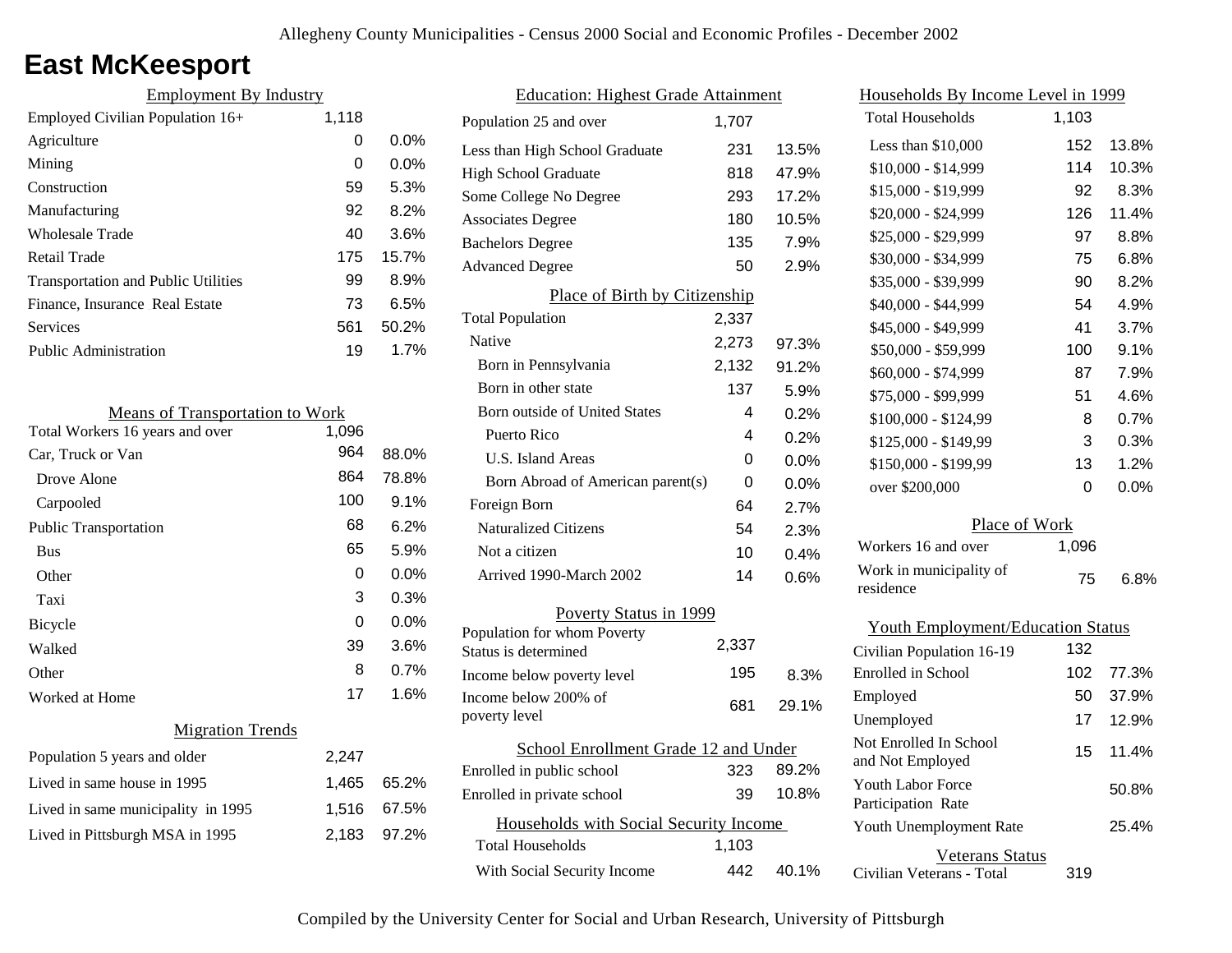# **East Pittsburgh**

| <b>Employment By Industry</b>              |     |         |
|--------------------------------------------|-----|---------|
| Employed Civilian Population 16+           | 878 |         |
| Agriculture                                | 0   | $0.0\%$ |
| Mining                                     | 8   | 0.9%    |
| Construction                               | 47  | 5.4%    |
| Manufacturing                              | 111 | 12.6%   |
| Wholesale Trade                            | 9   | 1.0%    |
| <b>Retail Trade</b>                        | 151 | 17.2%   |
| <b>Transportation and Public Utilities</b> | 48  | 5.5%    |
| Finance, Insurance Real Estate             | 67  | 7.6%    |
| <b>Services</b>                            | 414 | 47.2%   |
| Public Administration                      | 23  | 2.6%    |
|                                            |     |         |

| <b>Means of Transportation to Work</b> |       |         |
|----------------------------------------|-------|---------|
| Total Workers 16 years and over        | 871   |         |
| Car, Truck or Van                      | 621   | 71.3%   |
| Drove Alone                            | 516   | 59.2%   |
| Carpooled                              | 105   | 12.1%   |
| <b>Public Transportation</b>           | 167   | 19.2%   |
| <b>Bus</b>                             | 162   | 18.6%   |
| Other                                  | 0     | $0.0\%$ |
| Taxi                                   | 5     | 0.6%    |
| Bicycle                                | 0     | 0.0%    |
| Walked                                 | 49    | 5.6%    |
| Other                                  | 0     | $0.0\%$ |
| Worked at Home                         | 34    | 3.9%    |
| <b>Migration Trends</b>                |       |         |
| Population 5 years and older           | 1,858 |         |
| Lived in same house in 1995            | 1,026 | 55.2%   |
| Lived in same municipality in 1995     | 1,128 | 60.7%   |
| Lived in Pittsburgh MSA in 1995        | 1,800 | 96.9%   |
|                                        |       |         |

| <b>Education: Highest Grade Attainment</b> |       |         |
|--------------------------------------------|-------|---------|
| Population 25 and over                     | 1,375 |         |
| Less than High School Graduate             | 315   | 22.9%   |
| <b>High School Graduate</b>                | 571   | 41.5%   |
| Some College No Degree                     | 270   | 19.6%   |
| <b>Associates Degree</b>                   | 81    | 5.9%    |
| <b>Bachelors Degree</b>                    | 97    | 7.1%    |
| <b>Advanced Degree</b>                     | 41    | 3.0%    |
| Place of Birth by Citizenship              |       |         |
| <b>Total Population</b>                    | 2,017 |         |
| Native                                     | 1,977 | 98.0%   |
| Born in Pennsylvania                       | 1,825 | 90.5%   |
| Born in other state                        | 132   | 6.5%    |
| Born outside of United States              | 20    | 1.0%    |
| Puerto Rico                                | 0     | $0.0\%$ |
| <b>U.S. Island Areas</b>                   | 4     | 0.2%    |
| Born Abroad of American parent(s)          | 16    | 0.8%    |
| Foreign Born                               | 40    | 2.0%    |
| <b>Naturalized Citizens</b>                | 19    | 0.9%    |
| Not a citizen                              | 21    | 1.0%    |
| Arrived 1990-March 2002                    | 14    | 0.7%    |
| Poverty Status in 1999                     |       |         |
| Population for whom Poverty                | 2,017 |         |
| Status is determined                       |       |         |
| Income below poverty level                 | 444   | 22.0%   |
| Income below 200% of<br>poverty level      | 1,067 | 52.9%   |
| School Enrollment Grade 12 and Under       |       |         |
| Enrolled in public school                  | 351   | 88.2%   |
| Enrolled in private school                 | 47    | 11.8%   |
| Households with Social Security Income     |       |         |
| <b>Total Households</b>                    | 948   |         |
| With Social Security Income                | 301   | 31.8%   |

| Households By Income Level in 1999         |     |         |
|--------------------------------------------|-----|---------|
| <b>Total Households</b>                    | 948 |         |
| Less than \$10,000                         | 169 | 17.8%   |
| \$10,000 - \$14,999                        | 156 | 16.5%   |
| \$15,000 - \$19,999                        | 131 | 13.8%   |
| \$20,000 - \$24,999                        | 60  | 6.3%    |
| \$25,000 - \$29,999                        | 78  | 8.2%    |
| \$30,000 - \$34,999                        | 94  | 9.9%    |
| \$35,000 - \$39,999                        | 38  | 4.0%    |
| \$40,000 - \$44,999                        | 45  | 4.7%    |
| \$45,000 - \$49,999                        | 42  | 4.4%    |
| \$50,000 - \$59,999                        | 33  | 3.5%    |
| \$60,000 - \$74,999                        | 56  | 5.9%    |
| \$75,000 - \$99,999                        | 38  | 4.0%    |
| \$100,000 - \$124,99                       | 8   | 0.8%    |
| $$125,000 - $149,99$                       | 0   | $0.0\%$ |
| \$150,000 - \$199,99                       | 0   | 0.0%    |
| over \$200,000                             | 0   | 0.0%    |
| Place of Work                              |     |         |
| Workers 16 and over                        | 871 |         |
| Work in municipality of<br>residence       | 91  | 10.4%   |
|                                            |     |         |
| <b>Youth Employment/Education Status</b>   |     |         |
| Civilian Population 16-19                  | 78  |         |
| Enrolled in School                         | 50  | 64.1%   |
| Employed                                   | 23  | 29.5%   |
| Unemployed                                 | 3   | 3.8%    |
| Not Enrolled In School<br>and Not Employed | 24  | 30.8%   |
| <b>Youth Labor Force</b>                   |     | 33.3%   |

Civilian Veterans - Total

Youth Unemployment Rate

Participation Rate

Veterans Status

197

11.5%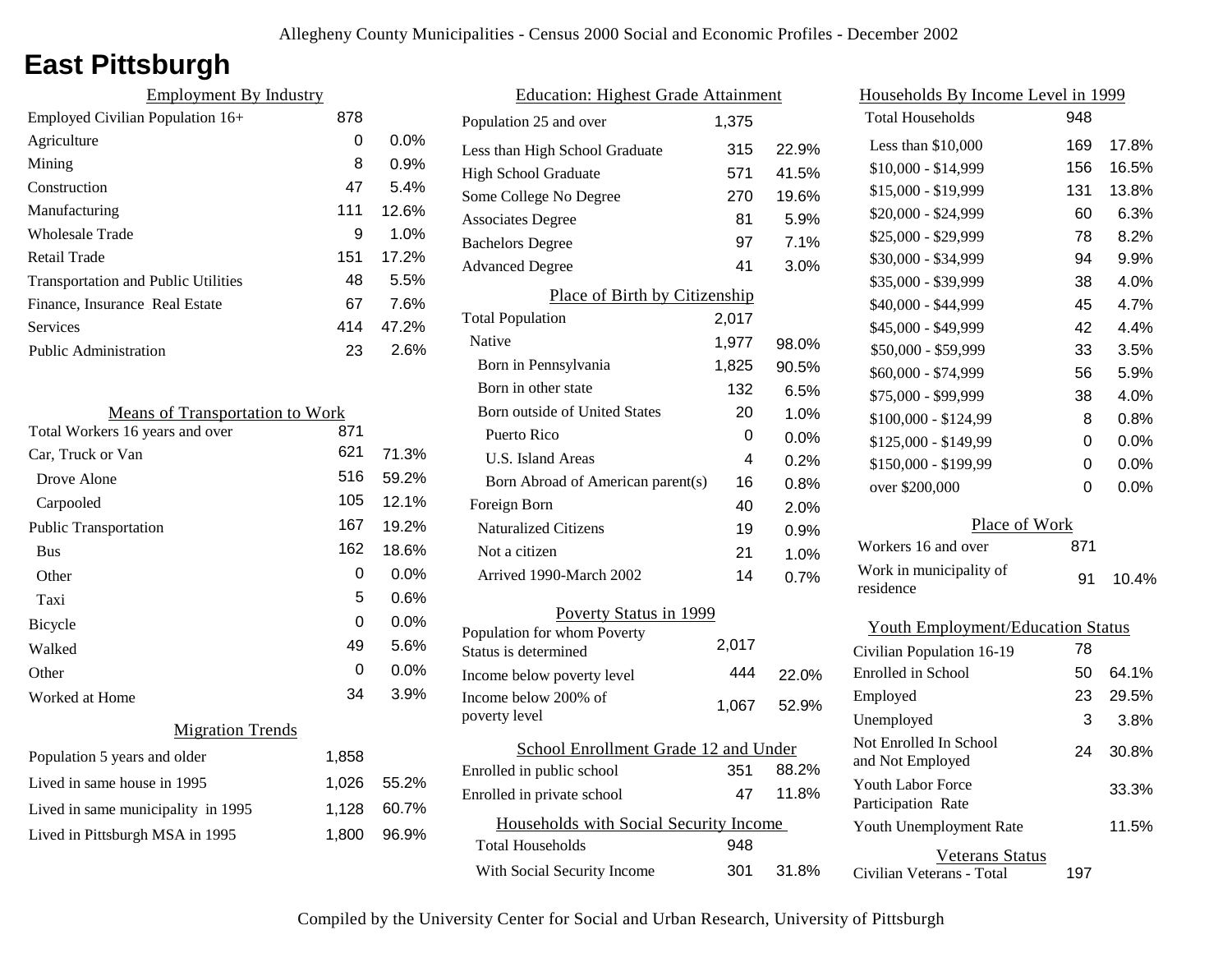# **Edgewood**

| <b>Employment By Industry</b>              |       |         |
|--------------------------------------------|-------|---------|
| Employed Civilian Population 16+           | 1,990 |         |
| Agriculture                                | 6     | 0.3%    |
| Mining                                     | 0     | $0.0\%$ |
| Construction                               | 39    | 2.0%    |
| Manufacturing                              | 100   | 5.0%    |
| Wholesale Trade                            | 39    | 2.0%    |
| Retail Trade                               | 163   | 8.2%    |
| <b>Transportation and Public Utilities</b> | 66    | 3.3%    |
| Finance, Insurance Real Estate             | 213   | 10.7%   |
| Services                                   | 1,316 | 66.1%   |
| Public Administration                      | 48    | 2.4%    |

| <b>Means of Transportation to Work</b> |       |         |
|----------------------------------------|-------|---------|
| Total Workers 16 years and over        | 1,975 |         |
| Car, Truck or Van                      | 1,525 | 77.2%   |
| Drove Alone                            | 1,349 | 68.3%   |
| Carpooled                              | 176   | 8.9%    |
| <b>Public Transportation</b>           | 284   | 14.4%   |
| <b>Bus</b>                             | 284   | 14.4%   |
| Other                                  | 0     | $0.0\%$ |
| Taxi                                   | 0     | 0.0%    |
| Bicycle                                | 0     | 0.0%    |
| Walked                                 | 100   | 5.1%    |
| Other                                  | 13    | 0.7%    |
| Worked at Home                         | 53    | 2.7%    |
| <b>Migration Trends</b>                |       |         |
| Population 5 years and older           | 3,159 |         |
| Lived in same house in 1995            | 1,754 | 55.5%   |
| Lived in same municipality in 1995     | 2,202 | 69.7%   |
| Lived in Pittsburgh MSA in 1995        | 2,907 | 92.0%   |
|                                        |       |         |

| <b>Education: Highest Grade Attainment</b>          |       |         |
|-----------------------------------------------------|-------|---------|
| Population 25 and over                              | 2,572 |         |
| Less than High School Graduate                      | 104   | 4.0%    |
| <b>High School Graduate</b>                         | 405   | 15.7%   |
| Some College No Degree                              | 413   | 16.1%   |
| <b>Associates Degree</b>                            | 205   | $8.0\%$ |
| <b>Bachelors Degree</b>                             | 525   | 20.4%   |
| <b>Advanced Degree</b>                              | 920   | 35.8%   |
| Place of Birth by Citizenship                       |       |         |
| <b>Total Population</b>                             | 3,311 |         |
| Native                                              | 3,182 | 96.1%   |
| Born in Pennsylvania                                | 2,367 | 71.5%   |
| Born in other state                                 | 788   | 23.8%   |
| <b>Born outside of United States</b>                | 27    | 0.8%    |
| Puerto Rico                                         | 0     | $0.0\%$ |
| U.S. Island Areas                                   | 0     | $0.0\%$ |
| Born Abroad of American parent(s)                   | 27    | 0.8%    |
| Foreign Born                                        | 129   | 3.9%    |
| <b>Naturalized Citizens</b>                         | 60    | 1.8%    |
| Not a citizen                                       | 69    | 2.1%    |
| Arrived 1990-March 2002                             | 54    | 1.6%    |
| Poverty Status in 1999                              |       |         |
| Population for whom Poverty<br>Status is determined | 3.269 |         |
| Income below poverty level                          | 156   | 4.8%    |
| Income below 200% of<br>poverty level               | 465   | 14.2%   |
| School Enrollment Grade 12 and Under                |       |         |
| Enrolled in public school                           | 169   | 34.1%   |
| Enrolled in private school                          | 327   | 65.9%   |
| Households with Social Security Income              |       |         |
| Total Households                                    | 1,639 |         |
| With Social Security Income                         | 370   | 22.6%   |

| Households By Income Level in 1999         |       |       |
|--------------------------------------------|-------|-------|
| Total Households                           | 1,639 |       |
| Less than \$10,000                         | 74    | 4.5%  |
| \$10,000 - \$14,999                        | 89    | 5.4%  |
| \$15,000 - \$19,999                        | 98    | 6.0%  |
| \$20,000 - \$24,999                        | 91    | 5.6%  |
| \$25,000 - \$29,999                        | 84    | 5.1%  |
| \$30,000 - \$34,999                        | 98    | 6.0%  |
| \$35,000 - \$39,999                        | 80    | 4.9%  |
| \$40,000 - \$44,999                        | 84    | 5.1%  |
| \$45,000 - \$49,999                        | 75    | 4.6%  |
| \$50,000 - \$59,999                        | 164   | 10.0% |
| \$60,000 - \$74,999                        | 180   | 11.0% |
| \$75,000 - \$99,999                        | 162   | 9.9%  |
| \$100,000 - \$124,99                       | 121   | 7.4%  |
| \$125,000 - \$149,99                       | 43    | 2.6%  |
| \$150,000 - \$199,99                       | 97    | 5.9%  |
| over \$200,000                             | 99    | 6.0%  |
| Place of Work                              |       |       |
| Workers 16 and over                        | 1,975 |       |
| Work in municipality of<br>residence       | 181   | 9.3%  |
| <b>Youth Employment/Education Status</b>   |       |       |
| Civilian Population 16-19                  | 73    |       |
| <b>Enrolled</b> in School                  | 43    | 58.9% |
| Employed                                   | 31    | 42.5% |
| Unemployed                                 | 0     | 0.0%  |
| Not Enrolled In School<br>and Not Employed | 21    | 28.8% |
| Youth Labor Force<br>Participation Rate    |       | 42.5% |
| Youth Unemployment Rate                    |       | 0.0%  |

Civilian Veterans - Total Veterans Status 289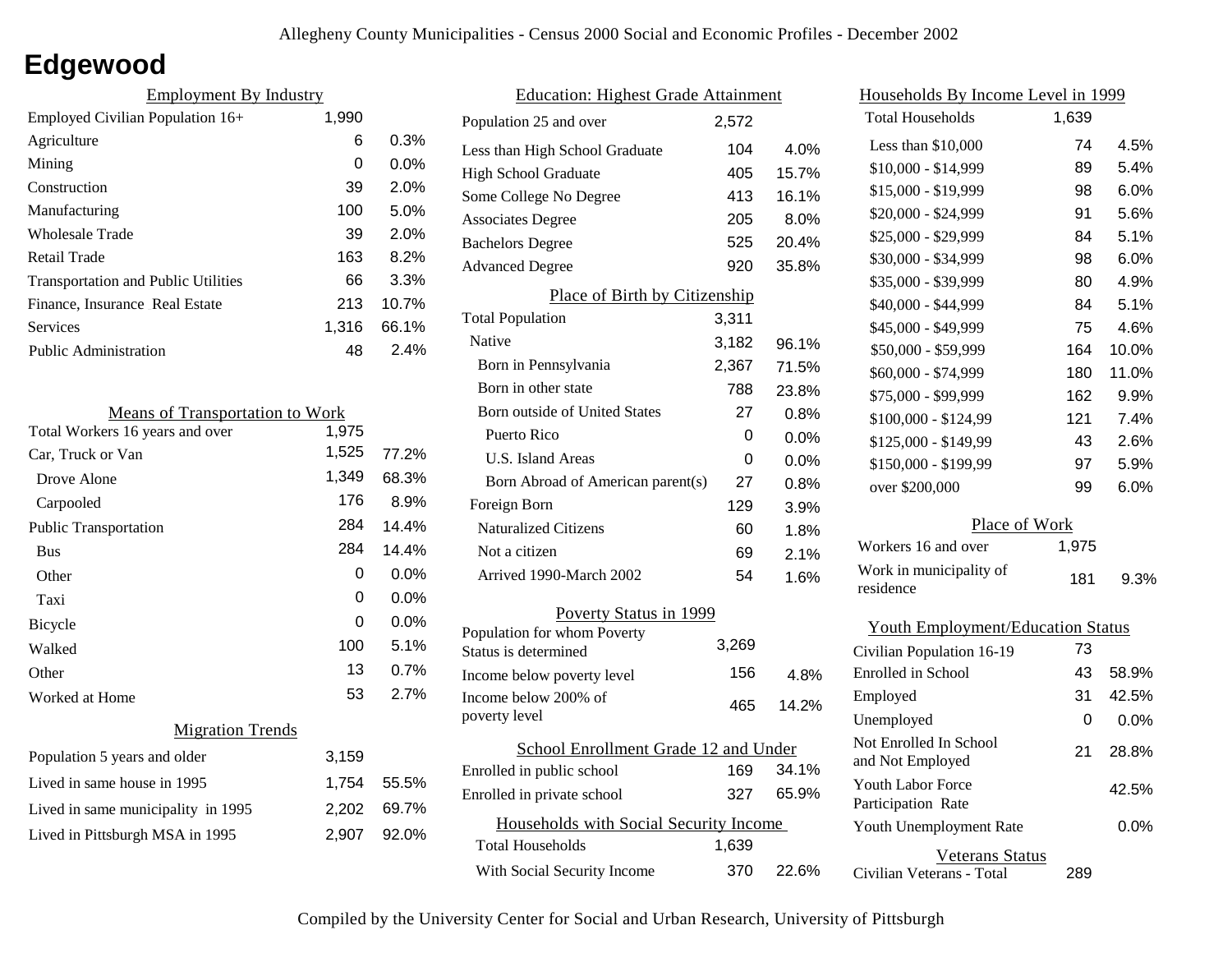# **Edgeworth**

| <b>Employment By Industry</b>              |     |         |
|--------------------------------------------|-----|---------|
| Employed Civilian Population 16+           | 687 |         |
| Agriculture                                | 0   | $0.0\%$ |
| Mining                                     | 0   | $0.0\%$ |
| Construction                               | 9   | 1.3%    |
| Manufacturing                              | 57  | 8.3%    |
| Wholesale Trade                            | 22  | 3.2%    |
| Retail Trade                               | 60  | 8.7%    |
| <b>Transportation and Public Utilities</b> | 48  | 7.0%    |
| Finance, Insurance Real Estate             | 59  | 8.6%    |
| Services                                   | 430 | 62.6%   |
| <b>Public Administration</b>               | 2   | 0.3%    |

| <b>Means of Transportation to Work</b> |       |         |
|----------------------------------------|-------|---------|
| Total Workers 16 years and over        | 681   |         |
| Car, Truck or Van                      | 598   | 87.8%   |
| Drove Alone                            | 548   | 80.5%   |
| Carpooled                              | 50    | 7.3%    |
| Public Transportation                  | 17    | 2.5%    |
| <b>Bus</b>                             | 17    | 2.5%    |
| Other                                  | 0     | 0.0%    |
| Taxi                                   | 0     | 0.0%    |
| Bicycle                                | 0     | $0.0\%$ |
| Walked                                 | 15    | 2.2%    |
| Other                                  | 5     | $0.7\%$ |
| Worked at Home                         | 46    | $6.8\%$ |
| <b>Migration Trends</b>                |       |         |
| Population 5 years and older           | 1,607 |         |
| Lived in same house in 1995            | 992   | 61.7%   |
| Lived in same municipality in 1995     | 1,030 | 64.1%   |
| Lived in Pittsburgh MSA in 1995        | 1,375 | 85.6%   |
|                                        |       |         |

| <b>Education: Highest Grade Attainment</b> |                                                                        |  |
|--------------------------------------------|------------------------------------------------------------------------|--|
| 1,156                                      |                                                                        |  |
| 18                                         | 1.6%                                                                   |  |
| 116                                        | 10.0%                                                                  |  |
| 113                                        | 9.8%                                                                   |  |
| 56                                         | 4.8%                                                                   |  |
| 429                                        | 37.1%                                                                  |  |
| 424                                        | 36.7%                                                                  |  |
|                                            |                                                                        |  |
| 1,730                                      |                                                                        |  |
| 1,648                                      | 95.3%                                                                  |  |
| 930                                        | 53.8%                                                                  |  |
| 690                                        | 39.9%                                                                  |  |
| 28                                         | 1.6%                                                                   |  |
| 0                                          | 0.0%                                                                   |  |
| 2                                          | 0.1%                                                                   |  |
| 26                                         | 1.5%                                                                   |  |
| 82                                         | 4.7%                                                                   |  |
| 38                                         | 2.2%                                                                   |  |
| 44                                         | 2.5%                                                                   |  |
| 35                                         | 2.0%                                                                   |  |
|                                            |                                                                        |  |
|                                            |                                                                        |  |
|                                            |                                                                        |  |
|                                            | 2.1%                                                                   |  |
| 124                                        | 7.2%                                                                   |  |
| School Enrollment Grade 12 and Under       |                                                                        |  |
| 275                                        | 58.5%                                                                  |  |
| 195                                        | 41.5%                                                                  |  |
| Households with Social Security Income     |                                                                        |  |
| 651                                        |                                                                        |  |
|                                            |                                                                        |  |
|                                            | Place of Birth by Citizenship<br>Poverty Status in 1999<br>1,728<br>37 |  |

| <u>Households By Income Level in 1999</u>      |                |       |
|------------------------------------------------|----------------|-------|
| <b>Total Households</b>                        | 651            |       |
| Less than \$10,000                             | 13             | 2.0%  |
| $$10,000 - $14,999$                            | 22             | 3.4%  |
| \$15,000 - \$19,999                            | 23             | 3.5%  |
| \$20,000 - \$24,999                            | 13             | 2.0%  |
| \$25,000 - \$29,999                            | 18             | 2.8%  |
| \$30,000 - \$34,999                            | 21             | 3.2%  |
| \$35,000 - \$39,999                            | 18             | 2.8%  |
| \$40,000 - \$44,999                            | 14             | 2.2%  |
| \$45,000 - \$49,999                            | 15             | 2.3%  |
| \$50,000 - \$59,999                            | 34             | 5.2%  |
| \$60,000 - \$74,999                            | 63             | 9.7%  |
| \$75,000 - \$99,999                            | 74             | 11.4% |
| \$100,000 - \$124,99                           | 64             | 9.8%  |
| \$125,000 - \$149,99                           | 44             | 6.8%  |
| \$150,000 - \$199,99                           | 35             | 5.4%  |
| over \$200,000                                 | 180            | 27.6% |
| Place of Work                                  |                |       |
| Workers 16 and over                            | 681            |       |
| Work in municipality of<br>residence           | 75             | 11.0% |
| <b>Youth Employment/Education Status</b>       |                |       |
| Civilian Population 16-19                      | 86             |       |
| Enrolled in School                             | 80             | 93.0% |
| Employed                                       | 18             | 20.9% |
| Unemployed                                     | 2              | 2.3%  |
| Not Enrolled In School<br>and Not Employed     | $\overline{2}$ | 2.3%  |
| <b>Youth Labor Force</b><br>Participation Rate |                | 23.3% |
| Youth Unemployment Rate                        |                | 10.0% |
| <b>Veterans Status</b>                         |                |       |

Civilian Veterans - Total

186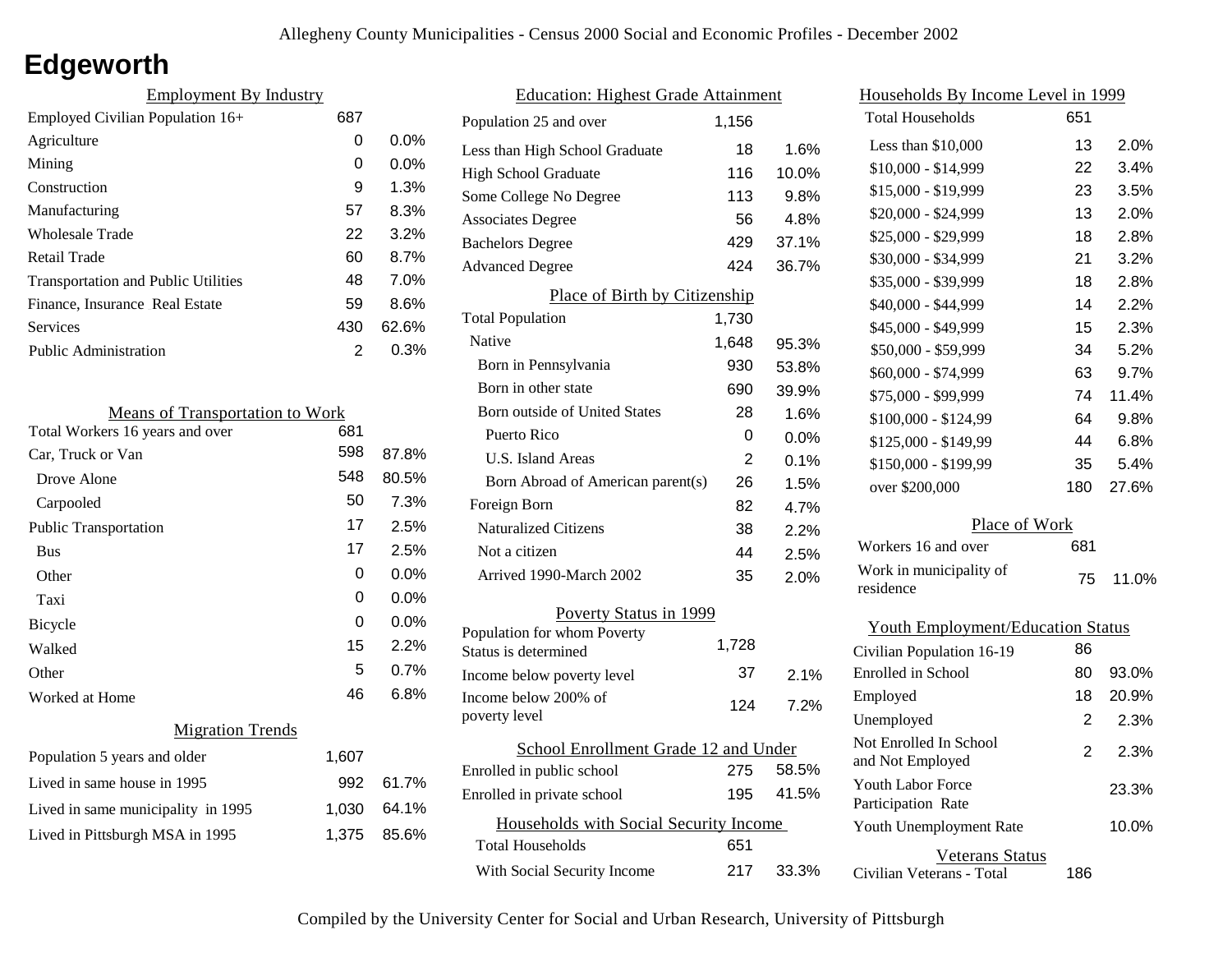## **Elizabeth**

| <b>Employment By Industry</b>              |       |         |
|--------------------------------------------|-------|---------|
| Employed Civilian Population 16+           | 6,428 |         |
| Agriculture                                | 5     | $0.1\%$ |
| Mining                                     | 24    | $0.4\%$ |
| Construction                               | 541   | 8.4%    |
| Manufacturing                              | 842   | 13.1%   |
| Wholesale Trade                            | 159   | 2.5%    |
| Retail Trade                               | 797   | 12.4%   |
| <b>Transportation and Public Utilities</b> | 436   | 6.8%    |
| Finance, Insurance Real Estate             | 372   | 5.8%    |
| Services                                   | 3.042 | 47.3%   |
| <b>Public Administration</b>               | 210   | 3.3%    |

| <b>Means of Transportation to Work</b> |        |         |
|----------------------------------------|--------|---------|
| Total Workers 16 years and over        | 6,372  |         |
| Car, Truck or Van                      | 6,109  | 95.9%   |
| Drove Alone                            | 5,583  | 87.6%   |
| Carpooled                              | 526    | 8.3%    |
| <b>Public Transportation</b>           | 111    | 1.7%    |
| <b>Bus</b>                             | 111    | 1.7%    |
| Other                                  | 0      | $0.0\%$ |
| Taxi                                   | 0      | 0.0%    |
| <b>Bicycle</b>                         | 0      | $0.0\%$ |
| Walked                                 | 74     | 1.2%    |
| Other                                  | 24     | 0.4%    |
| Worked at Home                         | 54     | $0.8\%$ |
| <b>Migration Trends</b>                |        |         |
| Population 5 years and older           | 13,200 |         |
| Lived in same house in 1995            | 9,736  | 73.8%   |
| Lived in same municipality in 1995     | 9,932  | 75.2%   |
| Lived in Pittsburgh MSA in 1995        | 12,920 | 97.9%   |

| <b>Education: Highest Grade Attainment</b>          |        |       |
|-----------------------------------------------------|--------|-------|
| Population 25 and over                              | 10,001 |       |
| Less than High School Graduate                      | 1,051  | 10.5% |
| <b>High School Graduate</b>                         | 4,228  | 42.3% |
| Some College No Degree                              | 1,659  | 16.6% |
| <b>Associates Degree</b>                            | 1,000  | 10.0% |
| <b>Bachelors Degree</b>                             | 1,387  | 13.9% |
| <b>Advanced Degree</b>                              | 676    | 6.8%  |
| Place of Birth by Citizenship                       |        |       |
| <b>Total Population</b>                             | 13,839 |       |
| Native                                              | 13,624 | 98.4% |
| Born in Pennsylvania                                | 12,391 | 89.5% |
| Born in other state                                 | 1,179  | 8.5%  |
| <b>Born outside of United States</b>                | 54     | 0.4%  |
| Puerto Rico                                         | 5      | 0.0%  |
| U.S. Island Areas                                   | 0      | 0.0%  |
| Born Abroad of American parent(s)                   | 49     | 0.4%  |
| Foreign Born                                        | 215    | 1.6%  |
| <b>Naturalized Citizens</b>                         | 148    | 1.1%  |
| Not a citizen                                       | 67     | 0.5%  |
| Arrived 1990-March 2002                             | 54     | 0.4%  |
| Poverty Status in 1999                              |        |       |
| Population for whom Poverty<br>Status is determined | 13,773 |       |
| Income below poverty level                          | 906    | 6.6%  |
| Income below 200% of<br>poverty level               | 2,631  | 19.1% |
| School Enrollment Grade 12 and Under                |        |       |
| Enrolled in public school                           | 2,374  | 88.1% |
| Enrolled in private school                          | 321    | 11.9% |
| Households with Social Security Income              |        |       |
| <b>Total Households</b>                             | 5,484  |       |
| With Social Security Income                         | 2,042  | 37.2% |

| Households By Income Level in 1999       |       |         |  |
|------------------------------------------|-------|---------|--|
| <b>Total Households</b>                  | 5,484 |         |  |
| Less than \$10,000                       | 375   | $6.8\%$ |  |
| $$10,000 - $14,999$                      | 347   | 6.3%    |  |
| \$15,000 - \$19,999                      | 206   | 3.8%    |  |
| \$20,000 - \$24,999                      | 421   | 7.7%    |  |
| \$25,000 - \$29,999                      | 351   | 6.4%    |  |
| \$30,000 - \$34,999                      | 437   | 8.0%    |  |
| \$35,000 - \$39,999                      | 403   | 7.3%    |  |
| \$40,000 - \$44,999                      | 291   | 5.3%    |  |
| \$45,000 - \$49,999                      | 252   | 4.6%    |  |
| \$50,000 - \$59,999                      | 630   | 11.5%   |  |
| \$60,000 - \$74,999                      | 718   | 13.1%   |  |
| \$75,000 - \$99,999                      | 560   | 10.2%   |  |
| \$100,000 - \$124,99                     | 255   | 4.6%    |  |
| \$125,000 - \$149,99                     | 115   | 2.1%    |  |
| \$150,000 - \$199,99                     | 68    | 1.2%    |  |
| over \$200,000                           | 55    | 1.0%    |  |
| Place of Work                            |       |         |  |
| Workers 16 and over                      | 6,372 |         |  |
| Work in municipality of<br>residence     | 797   | 10.4%   |  |
| <b>Youth Employment/Education Status</b> |       |         |  |
| Civilian Population 16-19                | 715   |         |  |
| Enrolled in School                       | 656   | 91.7%   |  |
| Employed                                 | 217   | 30.3%   |  |

130 18.2%

37.5%

48.5%

| Veterans Status           |       |
|---------------------------|-------|
| Civilian Veterans - Total | 1.924 |

Not Employed 22 3.1%

Youth Unemployment Rate

Youth Labor Force Participation Rate

Not Enrolled In School

Unemployed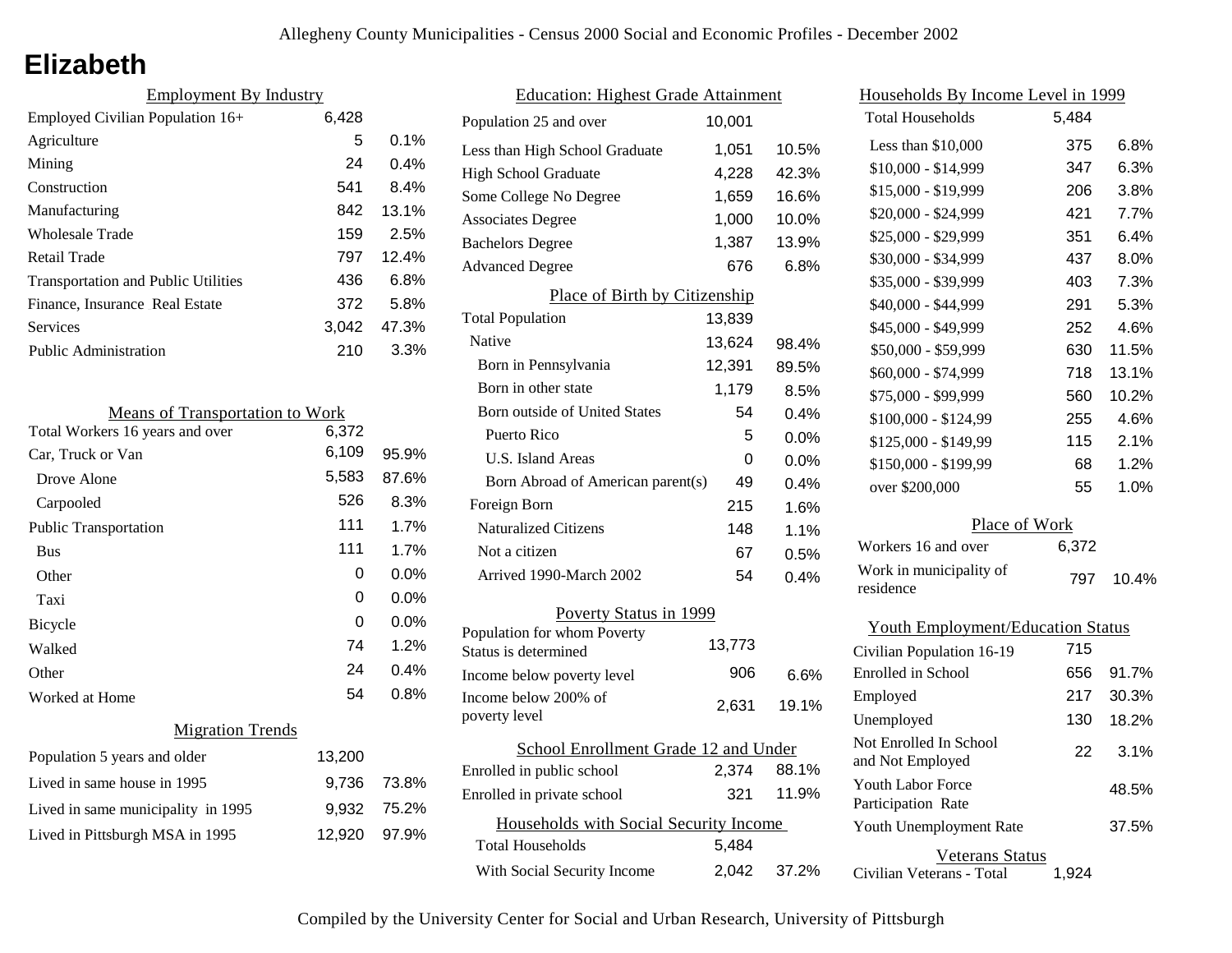# **Elizabeth 2**

| <b>Employment By Industry</b>              |     |         |
|--------------------------------------------|-----|---------|
| Employed Civilian Population 16+           | 683 |         |
| Agriculture                                | 0   | $0.0\%$ |
| Mining                                     | 0   | $0.0\%$ |
| Construction                               | 75  | 11.0%   |
| Manufacturing                              | 79  | 11.6%   |
| Wholesale Trade                            | 25  | 3.7%    |
| Retail Trade                               | 90  | 13.2%   |
| <b>Transportation and Public Utilities</b> | 42  | 6.1%    |
| Finance, Insurance Real Estate             | 59  | 8.6%    |
| Services                                   | 296 | 43.3%   |
| <b>Public Administration</b>               | 17  | 2.5%    |

| <b>Means of Transportation to Work</b> |       |         |
|----------------------------------------|-------|---------|
| Total Workers 16 years and over        | 673   |         |
| Car, Truck or Van                      | 608   | 90.3%   |
| Drove Alone                            | 523   | 77.7%   |
| Carpooled                              | 85    | 12.6%   |
| <b>Public Transportation</b>           | 26    | 3.9%    |
| <b>Bus</b>                             | 26    | 3.9%    |
| Other                                  | 0     | $0.0\%$ |
| Taxi                                   | 0     | $0.0\%$ |
| <b>Bicycle</b>                         | 0     | $0.0\%$ |
| Walked                                 | 32    | 4.8%    |
| Other                                  | 0     | $0.0\%$ |
| Worked at Home                         | 7     | 1.0%    |
| <b>Migration Trends</b>                |       |         |
| Population 5 years and older           | 1,527 |         |
| Lived in same house in 1995            | 999   | 65.4%   |
| Lived in same municipality in 1995     | 1,034 | 67.7%   |
| Lived in Pittsburgh MSA in 1995        | 1,503 | 98.4%   |

| <b>Education: Highest Grade Attainment</b>          |       |         |
|-----------------------------------------------------|-------|---------|
| Population 25 and over                              | 1,131 |         |
| Less than High School Graduate                      | 197   | 17.4%   |
| High School Graduate                                | 504   | 44.6%   |
| Some College No Degree                              | 221   | 19.5%   |
| <b>Associates Degree</b>                            | 84    | 7.4%    |
| <b>Bachelors Degree</b>                             | 96    | 8.5%    |
| <b>Advanced Degree</b>                              | 29    | 2.6%    |
| Place of Birth by Citizenship                       |       |         |
| <b>Total Population</b>                             | 1,609 |         |
| Native                                              | 1,600 | 99.4%   |
| Born in Pennsylvania                                | 1,402 | 87.1%   |
| Born in other state                                 | 185   | 11.5%   |
| <b>Born outside of United States</b>                | 13    | 0.8%    |
| Puerto Rico                                         | 0     | 0.0%    |
| <b>U.S. Island Areas</b>                            | 0     | 0.0%    |
| Born Abroad of American parent(s)                   | 13    | 0.8%    |
| Foreign Born                                        | 9     | 0.6%    |
| <b>Naturalized Citizens</b>                         | 9     | 0.6%    |
| Not a citizen                                       | 0     | $0.0\%$ |
| Arrived 1990-March 2002                             | 0     | 0.0%    |
| Poverty Status in 1999                              |       |         |
| Population for whom Poverty<br>Status is determined | 1,587 |         |
| Income below poverty level                          | 162   | 10.2%   |
| Income below 200% of                                | 533   | 33.6%   |
| poverty level                                       |       |         |
| School Enrollment Grade 12 and Under                |       |         |
| Enrolled in public school                           | 287   | 92.3%   |
| Enrolled in private school                          | 24    | 7.7%    |
| Households with Social Security Income              |       |         |
| <b>Total Households</b>                             | 682   |         |
| With Social Security Income                         | 260   | 38.1%   |

| Households By Income Level in 1999             |     |       |
|------------------------------------------------|-----|-------|
| <b>Total Households</b>                        | 682 |       |
| Less than \$10,000                             | 77  | 11.3% |
| \$10,000 - \$14,999                            | 53  | 7.8%  |
| \$15,000 - \$19,999                            | 57  | 8.4%  |
| \$20,000 - \$24,999                            | 78  | 11.4% |
| \$25,000 - \$29,999                            | 70  | 10.3% |
| \$30,000 - \$34,999                            | 48  | 7.0%  |
| \$35,000 - \$39,999                            | 62  | 9.1%  |
| \$40,000 - \$44,999                            | 59  | 8.7%  |
| \$45,000 - \$49,999                            | 27  | 4.0%  |
| \$50,000 - \$59,999                            | 39  | 5.7%  |
| \$60,000 - \$74,999                            | 47  | 6.9%  |
| \$75,000 - \$99,999                            | 33  | 4.8%  |
| \$100,000 - \$124,99                           | 11  | 1.6%  |
| \$125,000 - \$149,99                           | 15  | 2.2%  |
| \$150,000 - \$199,99                           | 0   | 0.0%  |
| over \$200,000                                 | 6   | 0.9%  |
| Place of Work                                  |     |       |
| Workers 16 and over                            | 673 |       |
| Work in municipality of<br>residence           | 67  | 10.0% |
| <b>Youth Employment/Education Status</b>       |     |       |
| Civilian Population 16-19                      | 84  |       |
| <b>Enrolled</b> in School                      | 63  | 75.0% |
| Employed                                       | 22  | 26.2% |
| Unemployed                                     | 9   | 10.7% |
| Not Enrolled In School<br>and Not Employed     | 7   | 8.3%  |
| <b>Youth Labor Force</b><br>Participation Rate |     | 36.9% |

Civilian Veterans - Total

Youth Unemployment Rate

Veterans Status

154

29.0%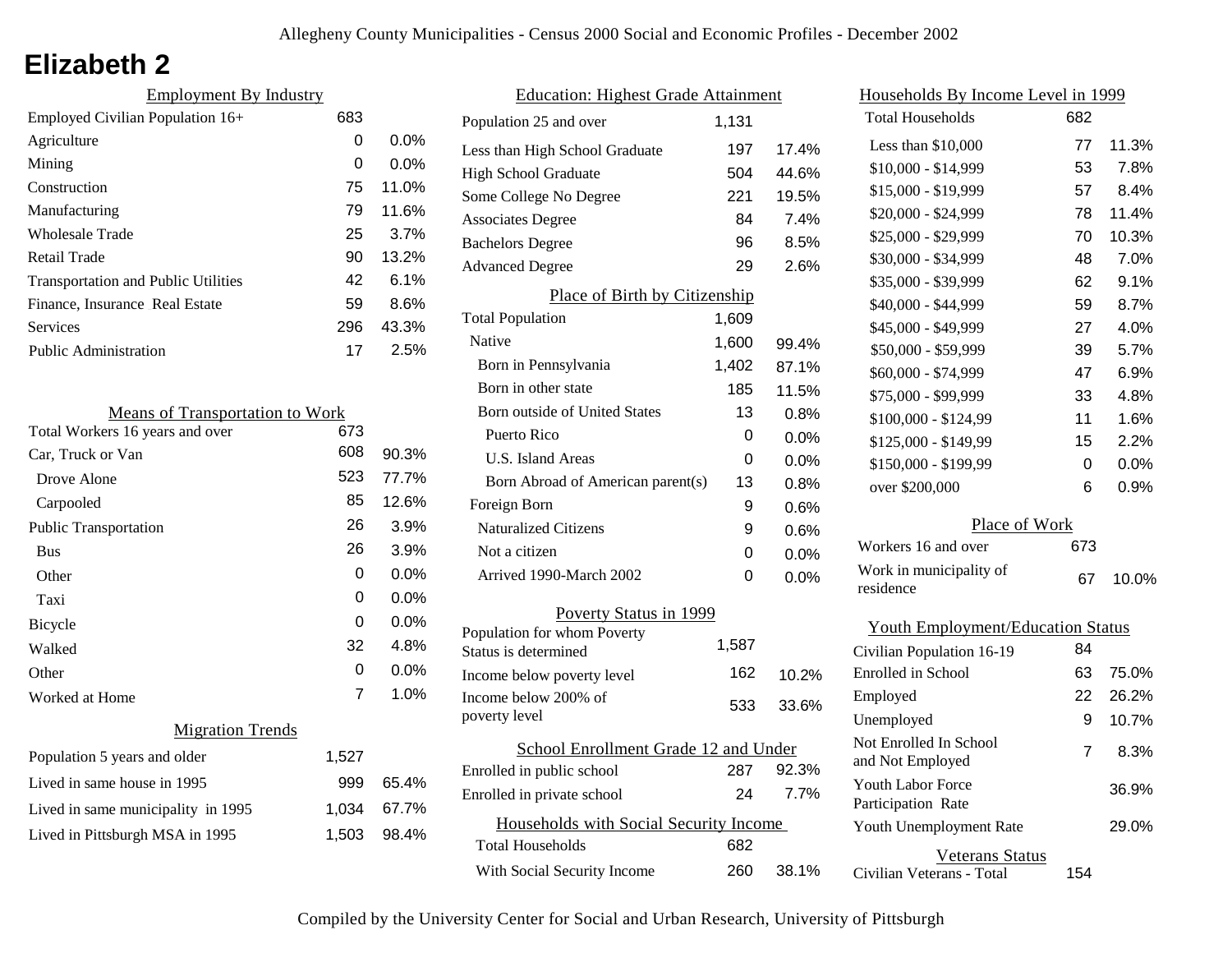# **Emsworth**

| <b>Employment By Industry</b>              |       |         |
|--------------------------------------------|-------|---------|
| Employed Civilian Population 16+           | 1,425 |         |
| Agriculture                                | 0     | $0.0\%$ |
| Mining                                     | 0     | 0.0%    |
| Construction                               | 83    | 5.8%    |
| Manufacturing                              | 84    | 5.9%    |
| Wholesale Trade                            | 60    | 4.2%    |
| <b>Retail Trade</b>                        | 133   | 9.3%    |
| <b>Transportation and Public Utilities</b> | 80    | 5.6%    |
| Finance, Insurance Real Estate             | 133   | 9.3%    |
| Services                                   | 802   | 56.3%   |
| Public Administration                      | 50    | 3.5%    |
|                                            |       |         |

| <b>Means of Transportation to Work</b> |       |         |
|----------------------------------------|-------|---------|
| Total Workers 16 years and over        | 1,425 |         |
| Car, Truck or Van                      | 1,271 | 89.2%   |
| Drove Alone                            | 1,056 | 74.1%   |
| Carpooled                              | 215   | 15.1%   |
| <b>Public Transportation</b>           | 70    | 4.9%    |
| <b>Bus</b>                             | 70    | 4.9%    |
| Other                                  | 0     | $0.0\%$ |
| Taxi                                   | 0     | $0.0\%$ |
| Bicycle                                | 0     | 0.0%    |
| Walked                                 | 65    | 4.6%    |
| Other                                  | 0     | 0.0%    |
| Worked at Home                         | 19    | 1.3%    |
| <b>Migration Trends</b>                |       |         |
| Population 5 years and older           | 2,469 |         |
| Lived in same house in 1995            | 1,560 | 63.2%   |
| Lived in same municipality in 1995     | 1,809 | 73.3%   |
| Lived in Pittsburgh MSA in 1995        | 2,328 | 94.3%   |
|                                        |       |         |

| <b>Education: Highest Grade Attainment</b>          |       |       |
|-----------------------------------------------------|-------|-------|
| Population 25 and over                              | 1,864 |       |
| Less than High School Graduate                      | 184   | 9.9%  |
| <b>High School Graduate</b>                         | 645   | 34.6% |
| Some College No Degree                              | 343   | 18.4% |
| <b>Associates Degree</b>                            | 179   | 9.6%  |
| <b>Bachelors Degree</b>                             | 357   | 19.2% |
| <b>Advanced Degree</b>                              | 156   | 8.4%  |
| Place of Birth by Citizenship                       |       |       |
| <b>Total Population</b>                             | 2,598 |       |
| Native                                              | 2,534 | 97.5% |
| Born in Pennsylvania                                | 2,213 | 85.2% |
| Born in other state                                 | 308   | 11.9% |
| <b>Born outside of United States</b>                | 13    | 0.5%  |
| Puerto Rico                                         | 0     | 0.0%  |
| U.S. Island Areas                                   | 0     | 0.0%  |
| Born Abroad of American parent(s)                   | 13    | 0.5%  |
| Foreign Born                                        | 64    | 2.5%  |
| <b>Naturalized Citizens</b>                         | 59    | 2.3%  |
| Not a citizen                                       | 5     | 0.2%  |
| Arrived 1990-March 2002                             | 20    | 0.8%  |
| Poverty Status in 1999                              |       |       |
| Population for whom Poverty<br>Status is determined | 2,541 |       |
| Income below poverty level                          | 138   | 5.4%  |
| Income below 200% of<br>poverty level               | 536   | 21.1% |
| School Enrollment Grade 12 and Under                |       |       |
| Enrolled in public school                           | 419   | 80.1% |
| Enrolled in private school                          | 104   | 19.9% |
| Households with Social Security Income              |       |       |
| <b>Total Households</b>                             | 1,156 |       |
| With Social Security Income                         | 316   | 27.3% |

| <u>Households By Income Level in 1999</u>  |       |        |
|--------------------------------------------|-------|--------|
| <b>Total Households</b>                    | 1,156 |        |
| Less than \$10,000                         | 58    | 5.0%   |
| $$10,000 - $14,999$                        | 51    | 4.4%   |
| \$15,000 - \$19,999                        | 168   | 14.5%  |
| \$20,000 - \$24,999                        | 62    | 5.4%   |
| \$25,000 - \$29,999                        | 65    | 5.6%   |
| \$30,000 - \$34,999                        | 119   | 10.3%  |
| \$35,000 - \$39,999                        | 69    | 6.0%   |
| \$40,000 - \$44,999                        | 68    | 5.9%   |
| \$45,000 - \$49,999                        | 91    | 7.9%   |
| \$50,000 - \$59,999                        | 109   | 9.4%   |
| \$60,000 - \$74,999                        | 141   | 12.2%  |
| \$75,000 - \$99,999                        | 85    | 7.4%   |
| \$100,000 - \$124,99                       | 59    | 5.1%   |
| $$125,000 - $149,99$                       | 8     | 0.7%   |
| \$150,000 - \$199,99                       | 3     | 0.3%   |
| over \$200,000                             | 0     | 0.0%   |
| Place of Work                              |       |        |
| Workers 16 and over                        | 1,425 |        |
| Work in municipality of<br>residence       | 164   | 11.5%  |
| <b>Youth Employment/Education Status</b>   |       |        |
| Civilian Population 16-19                  | 102   |        |
| <b>Enrolled</b> in School                  | 102   | 100.0% |
| Employed                                   | 40    | 39.2%  |
| Unemployed                                 | 13    | 12.7%  |
| Not Enrolled In School<br>and Not Employed | 0     | 0.0%   |
| Youth Labor Force<br>Participation Rate    |       | 52.0%  |
| Youth Unemployment Rate                    |       | 24.5%  |
| Veterans Status                            |       |        |

Civilian Veterans - Total

313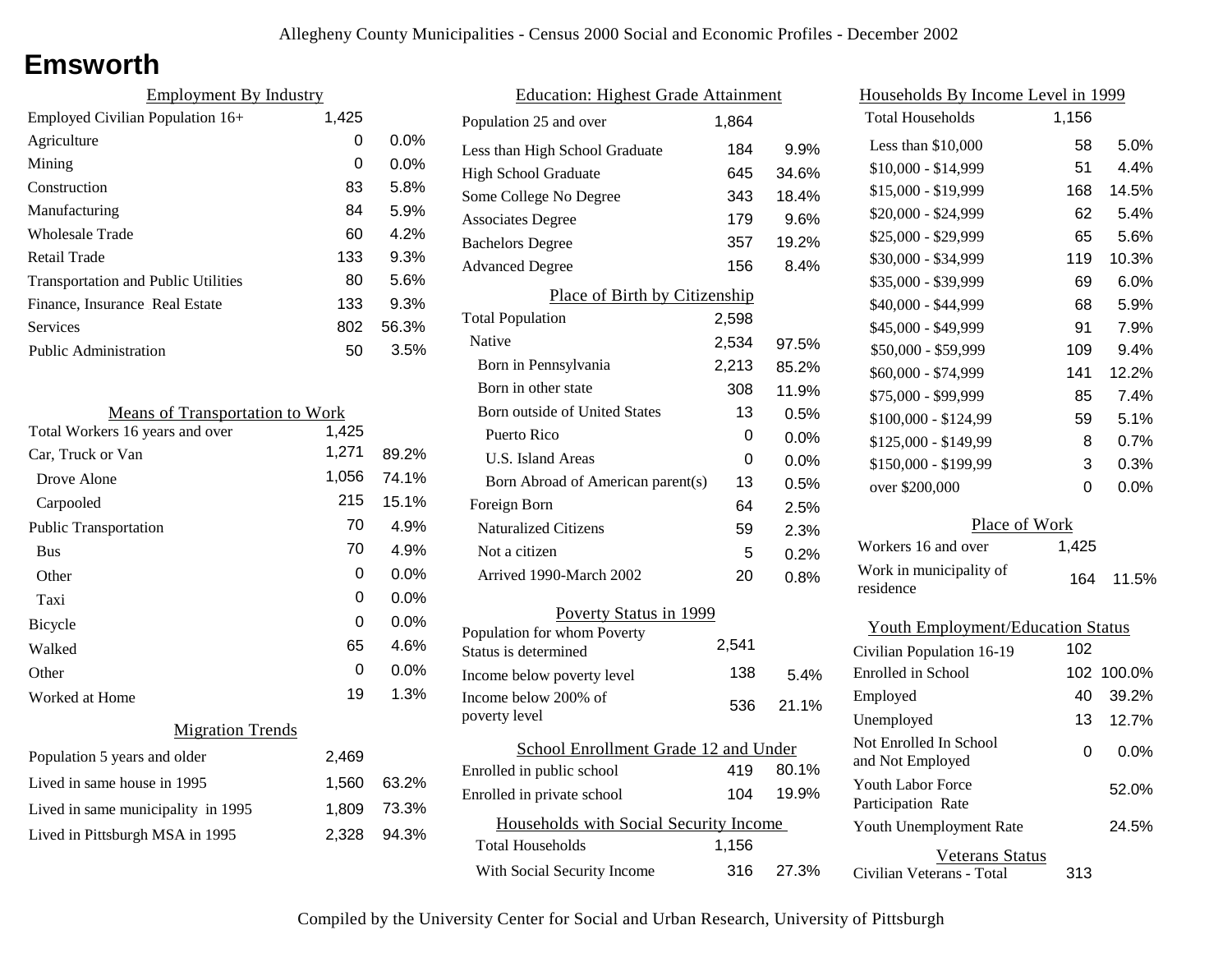# **Etna**

| <b>Employment By Industry</b>              |       |         |
|--------------------------------------------|-------|---------|
| Employed Civilian Population 16+           | 1,986 |         |
| Agriculture                                | 8     | 0.4%    |
| Mining                                     | 0     | $0.0\%$ |
| Construction                               | 161   | 8.1%    |
| Manufacturing                              | 167   | 8.4%    |
| Wholesale Trade                            | 132   | 6.6%    |
| Retail Trade                               | 277   | 13.9%   |
| <b>Transportation and Public Utilities</b> | 112   | 5.6%    |
| Finance, Insurance Real Estate             | 166   | 8.4%    |
| Services                                   | 900   | 45.3%   |
| <b>Public Administration</b>               | 63    | 3.2%    |
|                                            |       |         |

| <b>Means of Transportation to Work</b> |       |         |
|----------------------------------------|-------|---------|
| Total Workers 16 years and over        | 1,974 |         |
| Car, Truck or Van                      | 1,666 | 84.4%   |
| Drove Alone                            | 1,349 | 68.3%   |
| Carpooled                              | 317   | 16.1%   |
| <b>Public Transportation</b>           | 185   | 9.4%    |
| <b>Bus</b>                             | 181   | $9.2\%$ |
| Other                                  | 0     | $0.0\%$ |
| Taxi                                   | 4     | $0.2\%$ |
| <b>Bicycle</b>                         | 0     | $0.0\%$ |
| Walked                                 | 49    | 2.5%    |
| Other                                  | 38    | 1.9%    |
| Worked at Home                         | 36    | 1.8%    |
| <b>Migration Trends</b>                |       |         |
| Population 5 years and older           | 3,700 |         |
| Lived in same house in 1995            | 2,600 | 70.3%   |
| Lived in same municipality in 1995     | 2,955 | 79.9%   |
| Lived in Pittsburgh MSA in 1995        | 3,596 | 97.2%   |

| <b>Education: Highest Grade Attainment</b>          |       |       |
|-----------------------------------------------------|-------|-------|
| Population 25 and over                              | 2,731 |       |
| Less than High School Graduate                      | 464   | 17.0% |
| <b>High School Graduate</b>                         | 1,149 | 42.1% |
| Some College No Degree                              | 465   | 17.0% |
| <b>Associates Degree</b>                            | 193   | 7.1%  |
| <b>Bachelors Degree</b>                             | 351   | 12.9% |
| <b>Advanced Degree</b>                              | 109   | 4.0%  |
| Place of Birth by Citizenship                       |       |       |
| <b>Total Population</b>                             | 3,924 |       |
| Native                                              | 3,868 | 98.6% |
| Born in Pennsylvania                                | 3,615 | 92.1% |
| Born in other state                                 | 230   | 5.9%  |
| <b>Born outside of United States</b>                | 23    | 0.6%  |
| Puerto Rico                                         | 0     | 0.0%  |
| <b>U.S. Island Areas</b>                            | 0     | 0.0%  |
| Born Abroad of American parent(s)                   | 23    | 0.6%  |
| Foreign Born                                        | 56    | 1.4%  |
| <b>Naturalized Citizens</b>                         | 30    | 0.8%  |
| Not a citizen                                       | 26    | 0.7%  |
| Arrived 1990-March 2002                             | 26    | 0.7%  |
| Poverty Status in 1999                              |       |       |
| Population for whom Poverty<br>Status is determined | 3,872 |       |
| Income below poverty level                          | 357   | 9.2%  |
| Income below 200% of<br>poverty level               | 1,058 | 27.3% |
| School Enrollment Grade 12 and Under                |       |       |
| Enrolled in public school                           | 627   | 83.3% |
| Enrolled in private school                          | 126   | 16.7% |
| Households with Social Security Income              |       |       |
| Total Households                                    | 1,750 |       |
| With Social Security Income                         | 533   | 30.5% |

| Households By Income Level in 1999         |       |       |
|--------------------------------------------|-------|-------|
| <b>Total Households</b>                    | 1,750 |       |
| Less than \$10,000                         | 192   | 11.0% |
| \$10,000 - \$14,999                        | 160   | 9.1%  |
| \$15,000 - \$19,999                        | 137   | 7.8%  |
| \$20,000 - \$24,999                        | 206   | 11.8% |
| \$25,000 - \$29,999                        | 117   | 6.7%  |
| \$30,000 - \$34,999                        | 138   | 7.9%  |
| \$35,000 - \$39,999                        | 115   | 6.6%  |
| \$40,000 - \$44,999                        | 113   | 6.5%  |
| \$45,000 - \$49,999                        | 63    | 3.6%  |
| \$50,000 - \$59,999                        | 181   | 10.3% |
| \$60,000 - \$74,999                        | 145   | 8.3%  |
| \$75,000 - \$99,999                        | 131   | 7.5%  |
| \$100,000 - \$124,99                       | 23    | 1.3%  |
| \$125,000 - \$149,99                       | 21    | 1.2%  |
| \$150,000 - \$199,99                       | 0     | 0.0%  |
| over \$200,000                             | 8     | 0.5%  |
| Place of Work                              |       |       |
| Workers 16 and over                        | 1,974 |       |
| Work in municipality of<br>residence       | 137   | 6.9%  |
| <b>Youth Employment/Education Status</b>   |       |       |
| Civilian Population 16-19                  | 233   |       |
| Enrolled in School                         | 208   | 89.3% |
| Employed                                   | 97    | 41.6% |
| Unemployed                                 | 4     | 1.7%  |
| Not Enrolled In School<br>and Not Employed | 0     | 0.0%  |
| Youth Labor Force<br>Participation Rate    |       | 43.3% |
| Youth Unemployment Rate                    |       | 4.0%  |

Civilian Veterans - Total

Veterans Status

464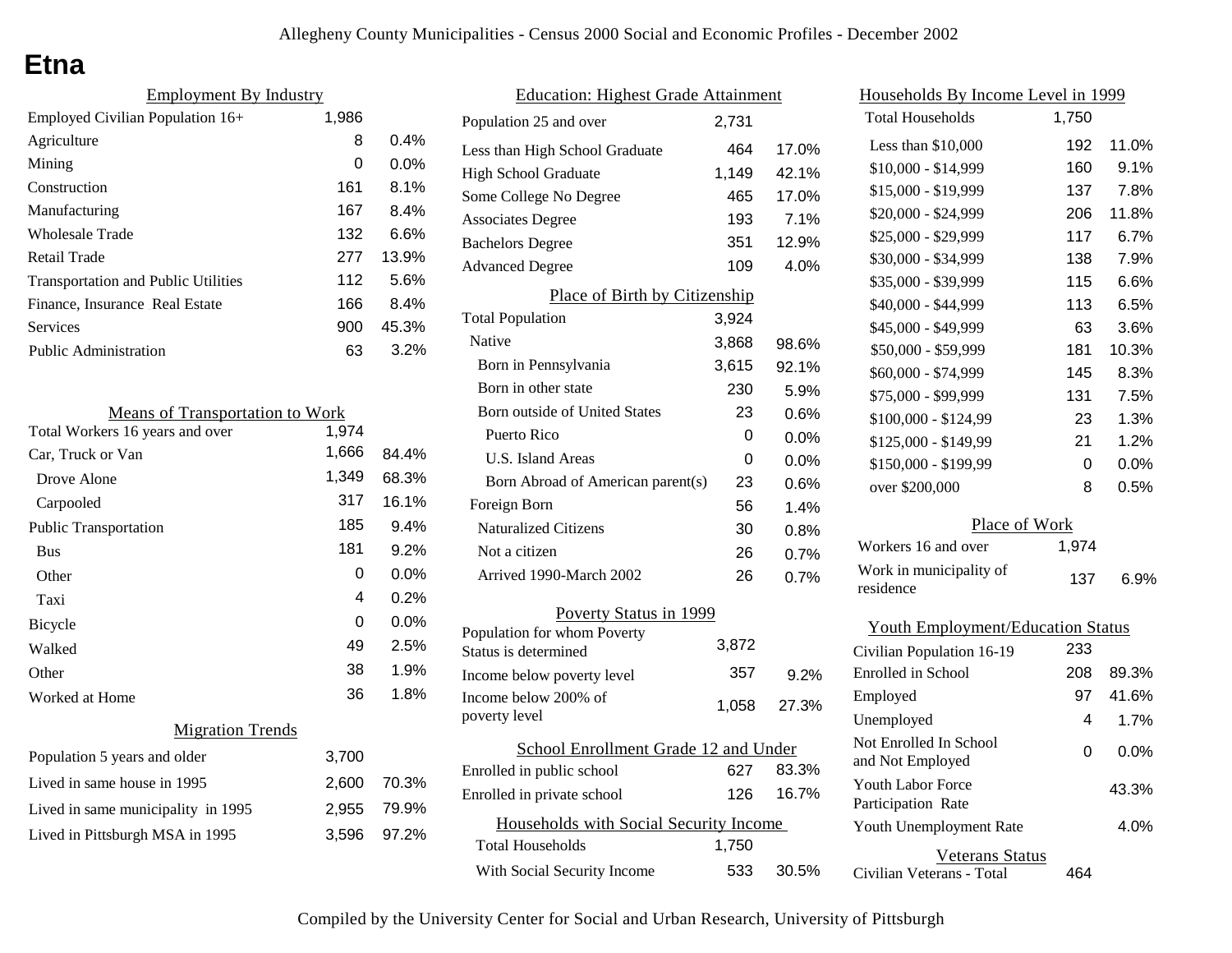## **Fawn**

| <b>Employment By Industry</b>              |       |         |
|--------------------------------------------|-------|---------|
| Employed Civilian Population 16+           | 1,133 |         |
| Agriculture                                | 0     | $0.0\%$ |
| Mining                                     | 0     | $0.0\%$ |
| Construction                               | 68    | 6.0%    |
| Manufacturing                              | 346   | 30.5%   |
| <b>Wholesale Trade</b>                     | 57    | 5.0%    |
| Retail Trade                               | 111   | 9.8%    |
| <b>Transportation and Public Utilities</b> | 59    | 5.2%    |
| Finance, Insurance Real Estate             | 32    | 2.8%    |
| Services                                   | 447   | 39.5%   |
| Public Administration                      | 13    | $1.1\%$ |

| <b>Means of Transportation to Work</b> |       |       |
|----------------------------------------|-------|-------|
| Total Workers 16 years and over        | 1,115 |       |
| Car, Truck or Van                      | 1,025 | 91.9% |
| Drove Alone                            | 962   | 86.3% |
| Carpooled                              | 63    | 5.7%  |
| <b>Public Transportation</b>           | 17    | 1.5%  |
| <b>Bus</b>                             | 17    | 1.5%  |
| Other                                  | 0     | 0.0%  |
| Taxi                                   | 0     | 0.0%  |
| <b>Bicycle</b>                         | 0     | 0.0%  |
| Walked                                 | 17    | 1.5%  |
| Other                                  | 6     | 0.5%  |
| Worked at Home                         | 50    | 4.5%  |
| <b>Migration Trends</b>                |       |       |
| Population 5 years and older           | 2,391 |       |
| Lived in same house in 1995            | 1,959 | 81.9% |
| Lived in same municipality in 1995     | 1,962 | 82.1% |
| Lived in Pittsburgh MSA in 1995        | 2,328 | 97.4% |
|                                        |       |       |

| <b>Education: Highest Grade Attainment</b>          |       |         |
|-----------------------------------------------------|-------|---------|
| Population 25 and over                              | 1,818 |         |
| Less than High School Graduate                      | 284   | 15.6%   |
| <b>High School Graduate</b>                         | 895   | 49.2%   |
| Some College No Degree                              | 241   | 13.3%   |
| <b>Associates Degree</b>                            | 134   | 7.4%    |
| <b>Bachelors Degree</b>                             | 160   | 8.8%    |
| <b>Advanced Degree</b>                              | 104   | 5.7%    |
| Place of Birth by Citizenship                       |       |         |
| <b>Total Population</b>                             | 2,504 |         |
| Native                                              | 2,472 | 98.7%   |
| Born in Pennsylvania                                | 2,294 | 91.6%   |
| Born in other state                                 | 151   | 6.0%    |
| <b>Born outside of United States</b>                | 27    | 1.1%    |
| Puerto Rico                                         | 27    | 1.1%    |
| U.S. Island Areas                                   | 0     | $0.0\%$ |
| Born Abroad of American parent(s)                   | 0     | $0.0\%$ |
| Foreign Born                                        | 32    | 1.3%    |
| <b>Naturalized Citizens</b>                         | 15    | 0.6%    |
| Not a citizen                                       | 17    | 0.7%    |
| Arrived 1990-March 2002                             | 0     | 0.0%    |
| Poverty Status in 1999                              |       |         |
| Population for whom Poverty<br>Status is determined | 2,501 |         |
| Income below poverty level                          | 160   | 6.4%    |
| Income below 200% of<br>poverty level               | 639   | 25.5%   |
| School Enrollment Grade 12 and Under                |       |         |
| Enrolled in public school                           | 438   | 95.2%   |
| Enrolled in private school                          | 22    | 4.8%    |
| Households with Social Security Income              |       |         |
| Total Households                                    | 994   |         |
| With Social Security Income                         | 312   | 31.4%   |

| <u>Households By Income Level in 1999</u>  |                |       |
|--------------------------------------------|----------------|-------|
| <b>Total Households</b>                    | 994            |       |
| Less than \$10,000                         | 72             | 7.2%  |
| $$10,000 - $14,999$                        | 103            | 10.4% |
| \$15,000 - \$19,999                        | 76             | 7.6%  |
| \$20,000 - \$24,999                        | 51             | 5.1%  |
| \$25,000 - \$29,999                        | 88             | 8.9%  |
| \$30,000 - \$34,999                        | 70             | 7.0%  |
| \$35,000 - \$39,999                        | 65             | 6.5%  |
| \$40,000 - \$44,999                        | 53             | 5.3%  |
| \$45,000 - \$49,999                        | 63             | 6.3%  |
| \$50,000 - \$59,999                        | 90             | 9.1%  |
| \$60,000 - \$74,999                        | 113            | 11.4% |
| \$75,000 - \$99,999                        | 92             | 9.3%  |
| \$100,000 - \$124,99                       | 27             | 2.7%  |
| \$125,000 - \$149,99                       | 17             | 1.7%  |
| \$150,000 - \$199,99                       | $\overline{7}$ | 0.7%  |
| over \$200,000                             | $\overline{7}$ | 0.7%  |
| Place of Work                              |                |       |
| Workers 16 and over                        | 1,115          |       |
| Work in municipality of<br>residence       | 111            | 10.0% |
| <b>Youth Employment/Education Status</b>   |                |       |
| Civilian Population 16-19                  | 155            |       |
| <b>Enrolled</b> in School                  | 123            | 79.4% |
| Employed                                   | 40             | 25.8% |
| Unemployed                                 | 0              | 0.0%  |
| Not Enrolled In School<br>and Not Employed | 6              | 3.9%  |

Civilian Veterans - Total

Youth Unemployment Rate

Youth Labor Force Participation Rate

Veterans Status

248

0.0%

25.8%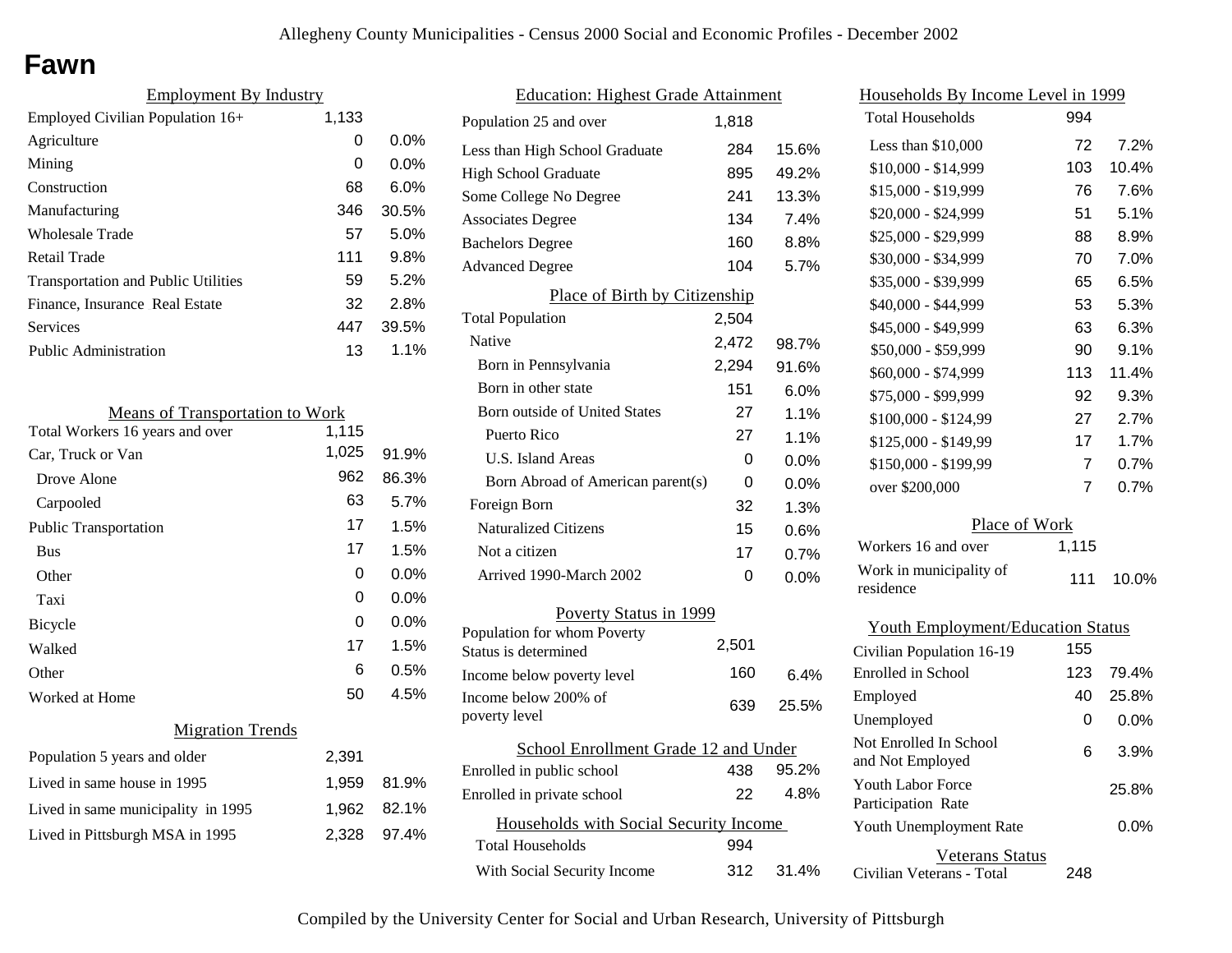# **Findlay**

| <b>Employment By Industry</b>              |       |         |
|--------------------------------------------|-------|---------|
| Employed Civilian Population 16+           | 2,645 |         |
| Agriculture                                | 0     | $0.0\%$ |
| Mining                                     | 0     | $0.0\%$ |
| Construction                               | 199   | 7.5%    |
| Manufacturing                              | 288   | 10.9%   |
| Wholesale Trade                            | 141   | 5.3%    |
| Retail Trade                               | 260   | 9.8%    |
| <b>Transportation and Public Utilities</b> | 424   | 16.0%   |
| Finance, Insurance Real Estate             | 167   | 6.3%    |
| Services                                   | 1.040 | 39.3%   |
| Public Administration                      | 126   | 4.8%    |

| <b>Means of Transportation to Work</b> |       |       |
|----------------------------------------|-------|-------|
| Total Workers 16 years and over        | 2,647 |       |
| Car, Truck or Van                      | 2,532 | 95.7% |
| Drove Alone                            | 2,317 | 87.5% |
| Carpooled                              | 215   | 8.1%  |
| <b>Public Transportation</b>           | 31    | 1.2%  |
| <b>Bus</b>                             | 19    | 0.7%  |
| Other                                  | 12    | 0.5%  |
| Taxi                                   | 0     | 0.0%  |
| <b>Bicycle</b>                         | 0     | 0.0%  |
| Walked                                 | 30    | 1.1%  |
| Other                                  | 7     | 0.3%  |
| Worked at Home                         | 47    | 1.8%  |
| <b>Migration Trends</b>                |       |       |
| Population 5 years and older           | 4,771 |       |
| Lived in same house in 1995            | 3,164 | 66.3% |
| Lived in same municipality in 1995     | 3,331 | 69.8% |
| Lived in Pittsburgh MSA in 1995        | 4,611 | 96.6% |
|                                        |       |       |

| <b>Education: Highest Grade Attainment</b>          |       |       |
|-----------------------------------------------------|-------|-------|
| Population 25 and over                              | 3,514 |       |
| Less than High School Graduate                      | 432   | 12.3% |
| <b>High School Graduate</b>                         | 1,448 | 41.2% |
| Some College No Degree                              | 599   | 17.0% |
| <b>Associates Degree</b>                            | 310   | 8.8%  |
| <b>Bachelors Degree</b>                             | 539   | 15.3% |
| <b>Advanced Degree</b>                              | 186   | 5.3%  |
| Place of Birth by Citizenship                       |       |       |
| <b>Total Population</b>                             | 5,145 |       |
| Native                                              | 5,056 | 98.3% |
| Born in Pennsylvania                                | 4,473 | 86.9% |
| Born in other state                                 | 570   | 11.1% |
| <b>Born outside of United States</b>                | 13    | 0.3%  |
| Puerto Rico                                         | 0     | 0.0%  |
| U.S. Island Areas                                   | 0     | 0.0%  |
| Born Abroad of American parent(s)                   | 13    | 0.3%  |
| Foreign Born                                        | 89    | 1.7%  |
| <b>Naturalized Citizens</b>                         | 23    | 0.4%  |
| Not a citizen                                       | 66    | 1.3%  |
| Arrived 1990-March 2002                             | 54    | 1.0%  |
| Poverty Status in 1999                              |       |       |
| Population for whom Poverty<br>Status is determined | 5,129 |       |
| Income below poverty level                          | 266   | 5.2%  |
| Income below 200% of<br>poverty level               | 944   | 18.4% |
| School Enrollment Grade 12 and Under                |       |       |
| Enrolled in public school                           | 933   | 92.4% |
| Enrolled in private school                          | 77    | 7.6%  |
| Households with Social Security Income              |       |       |
| <b>Total Households</b>                             | 2,039 |       |
| With Social Security Income                         | 438   | 21.5% |

| Households By Income Level in 1999         |       |       |
|--------------------------------------------|-------|-------|
| <b>Total Households</b>                    | 2,039 |       |
| Less than \$10,000                         | 130   | 6.4%  |
| $$10,000 - $14,999$                        | 119   | 5.8%  |
| \$15,000 - \$19,999                        | 140   | 6.9%  |
| \$20,000 - \$24,999                        | 102   | 5.0%  |
| \$25,000 - \$29,999                        | 138   | 6.8%  |
| \$30,000 - \$34,999                        | 99    | 4.9%  |
| \$35,000 - \$39,999                        | 123   | 6.0%  |
| \$40,000 - \$44,999                        | 90    | 4.4%  |
| \$45,000 - \$49,999                        | 126   | 6.2%  |
| \$50,000 - \$59,999                        | 223   | 10.9% |
| \$60,000 - \$74,999                        | 242   | 11.9% |
| \$75,000 - \$99,999                        | 336   | 16.5% |
| \$100,000 - \$124,99                       | 111   | 5.4%  |
| \$125,000 - \$149,99                       | 5     | 0.2%  |
| \$150,000 - \$199,99                       | 42    | 2.1%  |
| over \$200,000                             | 13    | 0.6%  |
| Place of Work                              |       |       |
| Workers 16 and over                        | 2,647 |       |
| Work in municipality of<br>residence       | 500   | 22.7% |
| <b>Youth Employment/Education Status</b>   |       |       |
| Civilian Population 16-19                  | 191   |       |
| Enrolled in School                         | 167   | 87.4% |
| Employed                                   | 52    | 27.2% |
| Unemployed                                 | 0     | 0.0%  |
| Not Enrolled In School<br>and Not Employed | 24    | 12.6% |
| Youth Labor Force<br>Participation Rate    |       | 27.2% |

Civilian Veterans - Total

Youth Unemployment Rate

Veterans Status

523

0.0%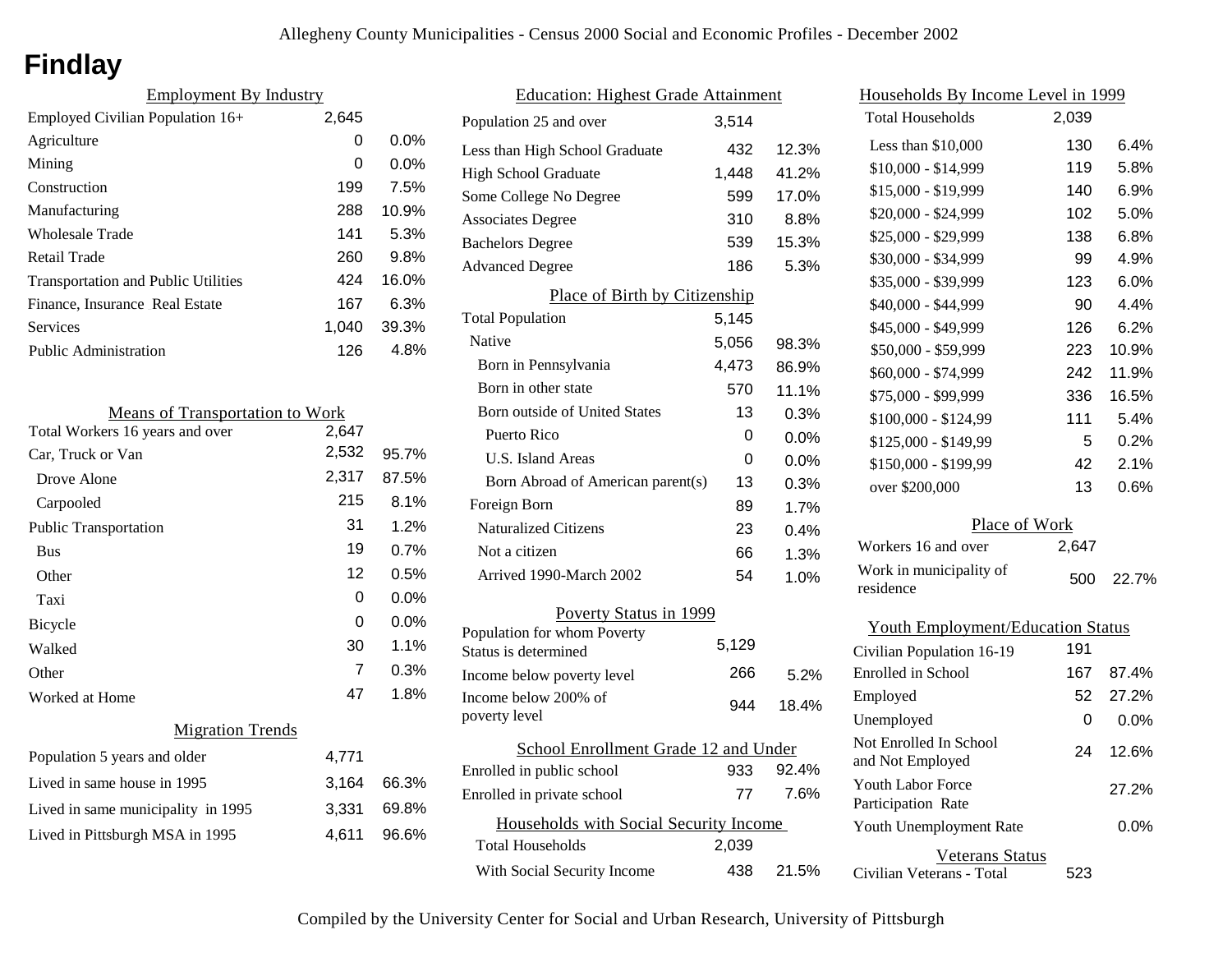# **Forest Hills**

| <b>Employment By Industry</b>              |       |         |
|--------------------------------------------|-------|---------|
| Employed Civilian Population 16+           | 3,379 |         |
| Agriculture                                | 0     | $0.0\%$ |
| Mining                                     | 5     | $0.1\%$ |
| Construction                               | 112   | 3.3%    |
| Manufacturing                              | 316   | 9.4%    |
| Wholesale Trade                            | 89    | 2.6%    |
| Retail Trade                               | 313   | 9.3%    |
| <b>Transportation and Public Utilities</b> | 137   | $4.1\%$ |
| Finance, Insurance Real Estate             | 292   | 8.6%    |
| Services                                   | 2,028 | 60.0%   |
| Public Administration                      | 87    | 2.6%    |

| <b>Means of Transportation to Work</b> |                |         |
|----------------------------------------|----------------|---------|
| Total Workers 16 years and over        | 3,319          |         |
| Car, Truck or Van                      | 2,822          | 85.0%   |
| Drove Alone                            | 2,486          | 74.9%   |
| Carpooled                              | 336            | 10.1%   |
| Public Transportation                  | 270            | 8.1%    |
| <b>Bus</b>                             | 270            | 8.1%    |
| Other                                  | 0              | 0.0%    |
| Taxi                                   | 0              | $0.0\%$ |
| Bicycle                                | $\overline{7}$ | 0.2%    |
| Walked                                 | 71             | 2.1%    |
| Other                                  | 16             | 0.5%    |
| Worked at Home                         | 133            | 4.0%    |
| <b>Migration Trends</b>                |                |         |
| Population 5 years and older           | 6,512          |         |
| Lived in same house in 1995            | 4,994          | 76.7%   |
| Lived in same municipality in 1995     | 5,444          | 83.6%   |
| Lived in Pittsburgh MSA in 1995        | 6,254          | 96.0%   |
|                                        |                |         |

| <b>Education: Highest Grade Attainment</b>          |       |         |
|-----------------------------------------------------|-------|---------|
| Population 25 and over                              | 5,152 |         |
| Less than High School Graduate                      | 435   | 8.4%    |
| <b>High School Graduate</b>                         | 1,183 | 23.0%   |
| Some College No Degree                              | 812   | 15.8%   |
| <b>Associates Degree</b>                            | 354   | 6.9%    |
| <b>Bachelors Degree</b>                             | 1,352 | 26.2%   |
| <b>Advanced Degree</b>                              | 1,016 | 19.7%   |
| Place of Birth by Citizenship                       |       |         |
| <b>Total Population</b>                             | 6,831 |         |
| Native                                              | 6,568 | 96.1%   |
| Born in Pennsylvania                                | 5,722 | 83.8%   |
| Born in other state                                 | 816   | 11.9%   |
| <b>Born outside of United States</b>                | 30    | 0.4%    |
| Puerto Rico                                         | 0     | 0.0%    |
| U.S. Island Areas                                   | 0     | 0.0%    |
| Born Abroad of American parent(s)                   | 30    | $0.4\%$ |
| Foreign Born                                        | 263   | 3.9%    |
| <b>Naturalized Citizens</b>                         | 114   | 1.7%    |
| Not a citizen                                       | 149   | 2.2%    |
| Arrived 1990-March 2002                             | 94    | 1.4%    |
| Poverty Status in 1999                              |       |         |
| Population for whom Poverty<br>Status is determined | 6,831 |         |
| Income below poverty level                          | 381   | 5.6%    |
| Income below 200% of<br>poverty level               | 989   | 14.5%   |
| School Enrollment Grade 12 and Under                |       |         |
| Enrolled in public school                           | 831   | 70.4%   |
| Enrolled in private school                          | 349   | 29.6%   |
| Households with Social Security Income              |       |         |
| <b>Total Households</b>                             | 3,057 |         |
| With Social Security Income                         | 1,065 | 34.8%   |

| <u>Households By Income Level in 1999</u>  |       |       |
|--------------------------------------------|-------|-------|
| <b>Total Households</b>                    | 3,057 |       |
| Less than \$10,000                         | 158   | 5.2%  |
| \$10,000 - \$14,999                        | 142   | 4.6%  |
| \$15,000 - \$19,999                        | 188   | 6.1%  |
| \$20,000 - \$24,999                        | 231   | 7.6%  |
| \$25,000 - \$29,999                        | 175   | 5.7%  |
| \$30,000 - \$34,999                        | 174   | 5.7%  |
| \$35,000 - \$39,999                        | 288   | 9.4%  |
| \$40,000 - \$44,999                        | 175   | 5.7%  |
| \$45,000 - \$49,999                        | 159   | 5.2%  |
| \$50,000 - \$59,999                        | 293   | 9.6%  |
| \$60,000 - \$74,999                        | 348   | 11.4% |
| \$75,000 - \$99,999                        | 319   | 10.4% |
| \$100,000 - \$124,99                       | 155   | 5.1%  |
| \$125,000 - \$149,99                       | 95    | 3.1%  |
| \$150,000 - \$199,99                       | 95    | 3.1%  |
| over \$200,000                             | 62    | 2.0%  |
| Place of Work                              |       |       |
| Workers 16 and over                        | 3,319 |       |
| Work in municipality of<br>residence       | 396   | 12.1% |
| <b>Youth Employment/Education Status</b>   |       |       |
| Civilian Population 16-19                  | 262   |       |
| <b>Enrolled</b> in School                  | 243   | 92.7% |
| Employed                                   | 92    | 35.1% |
| Unemployed                                 | 34    | 13.0% |
| Not Enrolled In School<br>and Not Employed | 8     | 3.1%  |
| <b>Youth Labor Force</b>                   |       | 48.1% |

| TUUTTLAUUTTULU<br>Participation Rate         |     | 48.1% |
|----------------------------------------------|-----|-------|
| Youth Unemployment Rate                      |     | 27.0% |
| Veterans Status<br>Civilian Veterans - Total | 871 |       |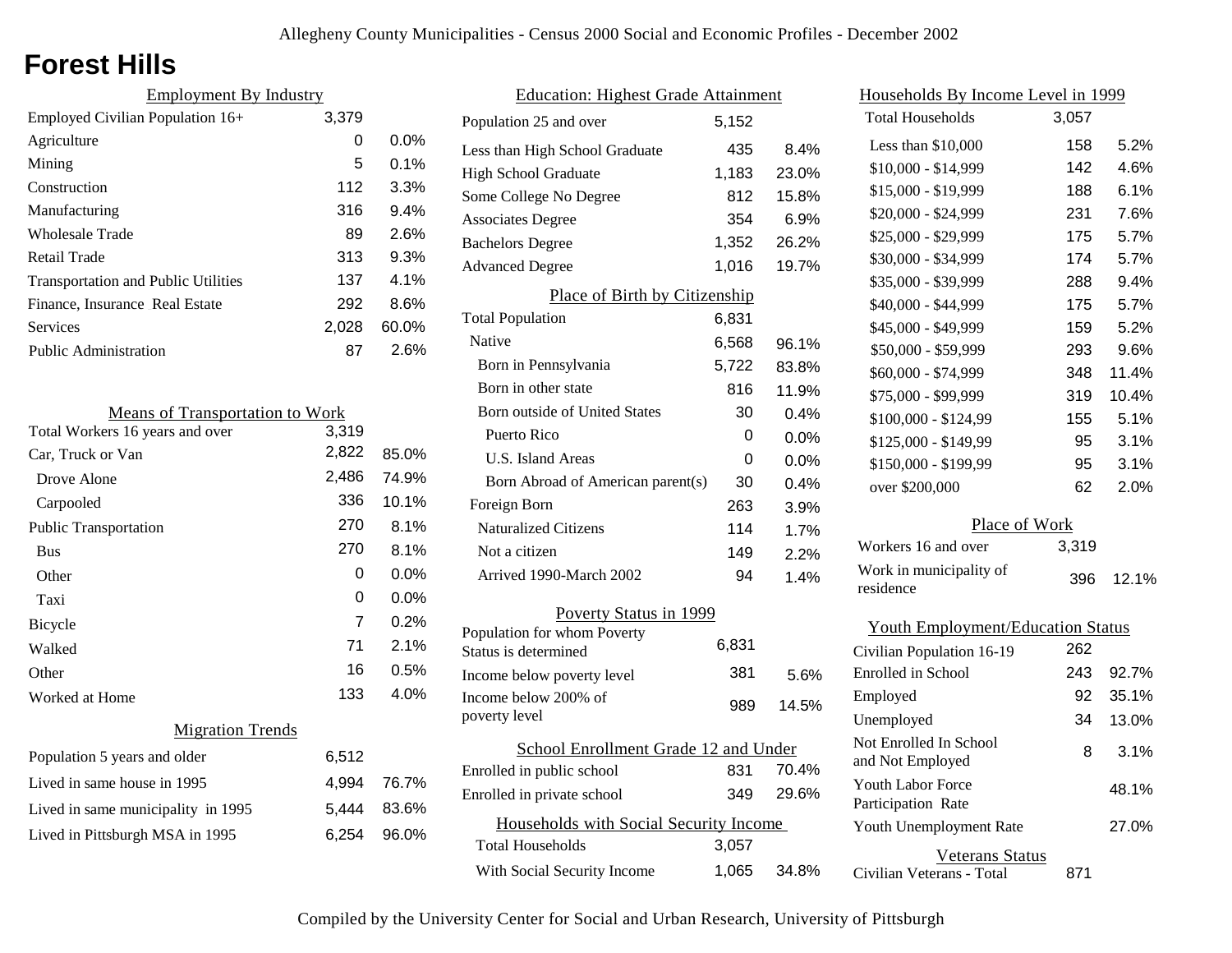# **Forward**

| <b>Employment By Industry</b> |       |  |
|-------------------------------|-------|--|
| 1,761                         |       |  |
| 12                            | 0.7%  |  |
| 13                            | 0.7%  |  |
| 233                           | 13.2% |  |
| 211                           | 12.0% |  |
| 75                            | 4.3%  |  |
| 271                           | 15.4% |  |
| 118                           | 6.7%  |  |
| 95                            | 5.4%  |  |
| 716                           | 40.7% |  |
| 17                            | 1.0%  |  |
|                               |       |  |

| <b>Means of Transportation to Work</b> |       |       |
|----------------------------------------|-------|-------|
| Total Workers 16 years and over        | 1,735 |       |
| Car, Truck or Van                      | 1,637 | 94.4% |
| Drove Alone                            | 1,398 | 80.6% |
| Carpooled                              | 239   | 13.8% |
| <b>Public Transportation</b>           | 0     | 0.0%  |
| <b>Bus</b>                             | 0     | 0.0%  |
| Other                                  | 0     | 0.0%  |
| Taxi                                   | 0     | 0.0%  |
| Bicycle                                | 0     | 0.0%  |
| Walked                                 | 34    | 2.0%  |
| Other                                  | 7     | 0.4%  |
| Worked at Home                         | 57    | 3.3%  |
| <b>Migration Trends</b>                |       |       |
| Population 5 years and older           | 3,603 |       |
| Lived in same house in 1995            | 2,838 | 78.8% |
| Lived in same municipality in 1995     | 2,860 | 79.4% |
| Lived in Pittsburgh MSA in 1995        | 3.567 | 99.0% |
|                                        |       |       |

| <b>Education: Highest Grade Attainment</b>          |       |       |  |
|-----------------------------------------------------|-------|-------|--|
| Population 25 and over                              | 2.717 |       |  |
| Less than High School Graduate                      | 378   | 13.9% |  |
| <b>High School Graduate</b>                         | 1,343 | 49.4% |  |
| Some College No Degree                              | 451   | 16.6% |  |
| <b>Associates Degree</b>                            | 215   | 7.9%  |  |
| <b>Bachelors Degree</b>                             | 218   | 8.0%  |  |
| <b>Advanced Degree</b>                              | 112   | 4.1%  |  |
| Place of Birth by Citizenship                       |       |       |  |
| <b>Total Population</b>                             | 3,771 |       |  |
| Native                                              | 3,689 | 97.8% |  |
| Born in Pennsylvania                                | 3,457 | 91.7% |  |
| Born in other state                                 | 212   | 5.6%  |  |
| Born outside of United States                       | 20    | 0.5%  |  |
| Puerto Rico                                         | 12    | 0.3%  |  |
| U.S. Island Areas                                   | 0     | 0.0%  |  |
| Born Abroad of American parent(s)                   | 8     | 0.2%  |  |
| Foreign Born                                        | 82    | 2.2%  |  |
| Naturalized Citizens                                | 51    | 1.4%  |  |
| Not a citizen                                       | 31    | 0.8%  |  |
| Arrived 1990-March 2002                             | 35    | 0.9%  |  |
| Poverty Status in 1999                              |       |       |  |
| Population for whom Poverty<br>Status is determined | 3,771 |       |  |
| Income below poverty level                          | 452   | 12.0% |  |
| Income below 200% of<br>poverty level               | 1,004 | 26.6% |  |
| School Enrollment Grade 12 and Under                |       |       |  |
| Enrolled in public school                           | 630   | 82.5% |  |
| Enrolled in private school                          | 134   | 17.5% |  |
| Households with Social Security Income              |       |       |  |
| Total Households                                    | 1,487 |       |  |
| With Social Security Income                         | 555   | 37.3% |  |

| <u>Households By Income Level in 1999</u>  |       |         |
|--------------------------------------------|-------|---------|
| <b>Total Households</b>                    | 1,487 |         |
| Less than \$10,000                         | 111   | 7.5%    |
| $$10,000 - $14,999$                        | 76    | 5.1%    |
| \$15,000 - \$19,999                        | 141   | 9.5%    |
| \$20,000 - \$24,999                        | 144   | 9.7%    |
| \$25,000 - \$29,999                        | 95    | $6.4\%$ |
| \$30,000 - \$34,999                        | 86    | 5.8%    |
| \$35,000 - \$39,999                        | 67    | 4.5%    |
| \$40,000 - \$44,999                        | 113   | 7.6%    |
| \$45,000 - \$49,999                        | 54    | 3.6%    |
| \$50,000 - \$59,999                        | 137   | 9.2%    |
| \$60,000 - \$74,999                        | 217   | 14.6%   |
| \$75,000 - \$99,999                        | 116   | 7.8%    |
| \$100,000 - \$124,99                       | 53    | 3.6%    |
| \$125,000 - \$149,99                       | 38    | 2.6%    |
| \$150,000 - \$199,99                       | 17    | 1.1%    |
| over \$200,000                             | 22    | 1.5%    |
| Place of Work                              |       |         |
| Workers 16 and over                        | 1,735 |         |
| Work in municipality of<br>residence       | 151   | 8.7%    |
| <b>Youth Employment/Education Status</b>   |       |         |
| Civilian Population 16-19                  | 161   |         |
| Enrolled in School                         | 142   | 88.2%   |
| Employed                                   | 78    | 48.4%   |
| Unemployed                                 | 0     | $0.0\%$ |
| Not Enrolled In School<br>and Not Employed | 0     | 0.0%    |
| Youth Labor Force<br>Participation Rate    |       | 48.4%   |
| Youth Unemployment Rate                    |       | $0.0\%$ |
| Veterans Status                            |       |         |

Civilian Veterans - Total

508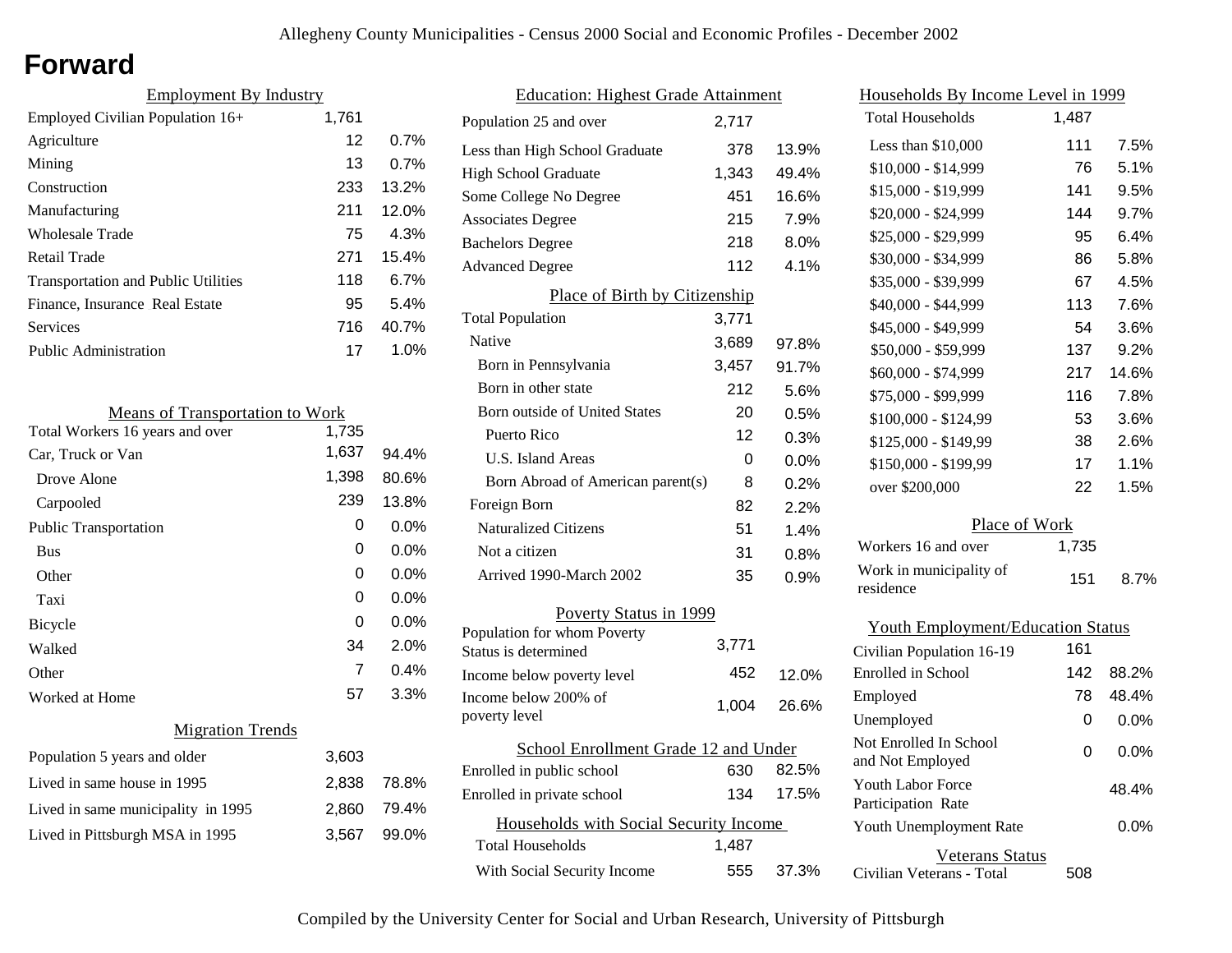# **Fox Chapel**

| <b>Employment By Industry</b>              |       |         |
|--------------------------------------------|-------|---------|
| Employed Civilian Population 16+           | 2,263 |         |
| Agriculture                                | 0     | 0.0%    |
| Mining                                     | 0     | $0.0\%$ |
| Construction                               | 69    | 3.0%    |
| Manufacturing                              | 178   | 7.9%    |
| Wholesale Trade                            | 87    | 3.8%    |
| Retail Trade                               | 116   | 5.1%    |
| <b>Transportation and Public Utilities</b> | 26    | 1.1%    |
| Finance, Insurance Real Estate             | 255   | 11.3%   |
| <b>Services</b>                            | 1,506 | 66.5%   |
| <b>Public Administration</b>               | 26    | 1.1%    |

| <b>Means of Transportation to Work</b> |       |         |
|----------------------------------------|-------|---------|
| Total Workers 16 years and over        | 2,252 |         |
| Car, Truck or Van                      | 2,039 | 90.5%   |
| Drove Alone                            | 1,922 | 85.3%   |
| Carpooled                              | 117   | 5.2%    |
| <b>Public Transportation</b>           | 37    | 1.6%    |
| <b>Bus</b>                             | 37    | 1.6%    |
| Other                                  | 0     | $0.0\%$ |
| Taxi                                   | 0     | $0.0\%$ |
| Bicycle                                | 0     | $0.0\%$ |
| Walked                                 | 37    | 1.6%    |
| Other                                  | 14    | 0.6%    |
| Worked at Home                         | 125   | 5.6%    |
| <b>Migration Trends</b>                |       |         |
| Population 5 years and older           | 5,143 |         |
| Lived in same house in 1995            | 3,632 | 70.6%   |
| Lived in same municipality in 1995     | 4,042 | 78.6%   |
| Lived in Pittsburgh MSA in 1995        | 4,851 | 94.3%   |
|                                        |       |         |

| <b>Education: Highest Grade Attainment</b>          |       |       |  |
|-----------------------------------------------------|-------|-------|--|
| Population 25 and over                              | 3,657 |       |  |
| Less than High School Graduate                      | 53    | 1.4%  |  |
| <b>High School Graduate</b>                         | 164   | 4.5%  |  |
| Some College No Degree                              | 407   | 11.1% |  |
| <b>Associates Degree</b>                            | 127   | 3.5%  |  |
| <b>Bachelors Degree</b>                             | 1,368 | 37.4% |  |
| <b>Advanced Degree</b>                              | 1,538 | 42.1% |  |
| Place of Birth by Citizenship                       |       |       |  |
| <b>Total Population</b>                             | 5,436 |       |  |
| Native                                              | 5,045 | 92.8% |  |
| Born in Pennsylvania                                | 3,507 | 64.5% |  |
| Born in other state                                 | 1,518 | 27.9% |  |
| <b>Born outside of United States</b>                | 20    | 0.4%  |  |
| Puerto Rico                                         | 0     | 0.0%  |  |
| <b>U.S. Island Areas</b>                            | 0     | 0.0%  |  |
| Born Abroad of American parent(s)                   | 20    | 0.4%  |  |
| Foreign Born                                        | 391   | 7.2%  |  |
| <b>Naturalized Citizens</b>                         | 250   | 4.6%  |  |
| Not a citizen                                       | 141   | 2.6%  |  |
| Arrived 1990-March 2002                             | 55    | 1.0%  |  |
| Poverty Status in 1999                              |       |       |  |
| Population for whom Poverty<br>Status is determined | 5,415 |       |  |
| Income below poverty level                          | 258   | 4.8%  |  |
| Income below 200% of<br>poverty level               | 398   | 7.3%  |  |
| School Enrollment Grade 12 and Under                |       |       |  |
| Enrolled in public school                           | 984   | 67.4% |  |
| Enrolled in private school                          | 476   | 32.6% |  |
| Households with Social Security Income              |       |       |  |
| <b>Total Households</b>                             | 1,887 |       |  |
| With Social Security Income                         | 485   | 25.7% |  |

Workers 16 and over 2,252 Work in municipality of residence Place of Work277 12.3%Households By Income Level in 1999 Less than \$10,000 1,887 \$10,000 - \$14,999 \$15,000 - \$19,999 \$20,000 - \$24,999 \$25,000 - \$29,999 \$30,000 - \$34,999 6143371014\$35,000 - \$39,999 60\$40,000 - \$44,999 29\$45,000 - \$49,999 45\$50,000 - \$59,999 4268\$60,000 - \$74,999 53 169\$100,000 - \$124,99 202 \$75,000 - \$99,999 1223.2%Total Households\$125,000 - \$149,99 \$150,000 - \$199,99 117 over \$200,000 2.3%2.0%0.5%0.7%3.2%1.5%2.4%2.2%3.6%2.8%9.0%10.7%6.5%6.2%43.2%Civilian Population 16-19 Unemployed Youth Employment/Education Status Employed 276 276 100.0%51018.5%0.0%Enrolled in School

Civilian Veterans - Total

Youth Unemployment Rate

Youth Labor Force Participation Rate

Not Enrolled In School

Veterans Status

and Not Employed 0 0.0%

529

0.0%

18.5%

| Compiled by the University Center for Social and Urban Research, University of Pittsburgh |  |  |  |
|-------------------------------------------------------------------------------------------|--|--|--|
|                                                                                           |  |  |  |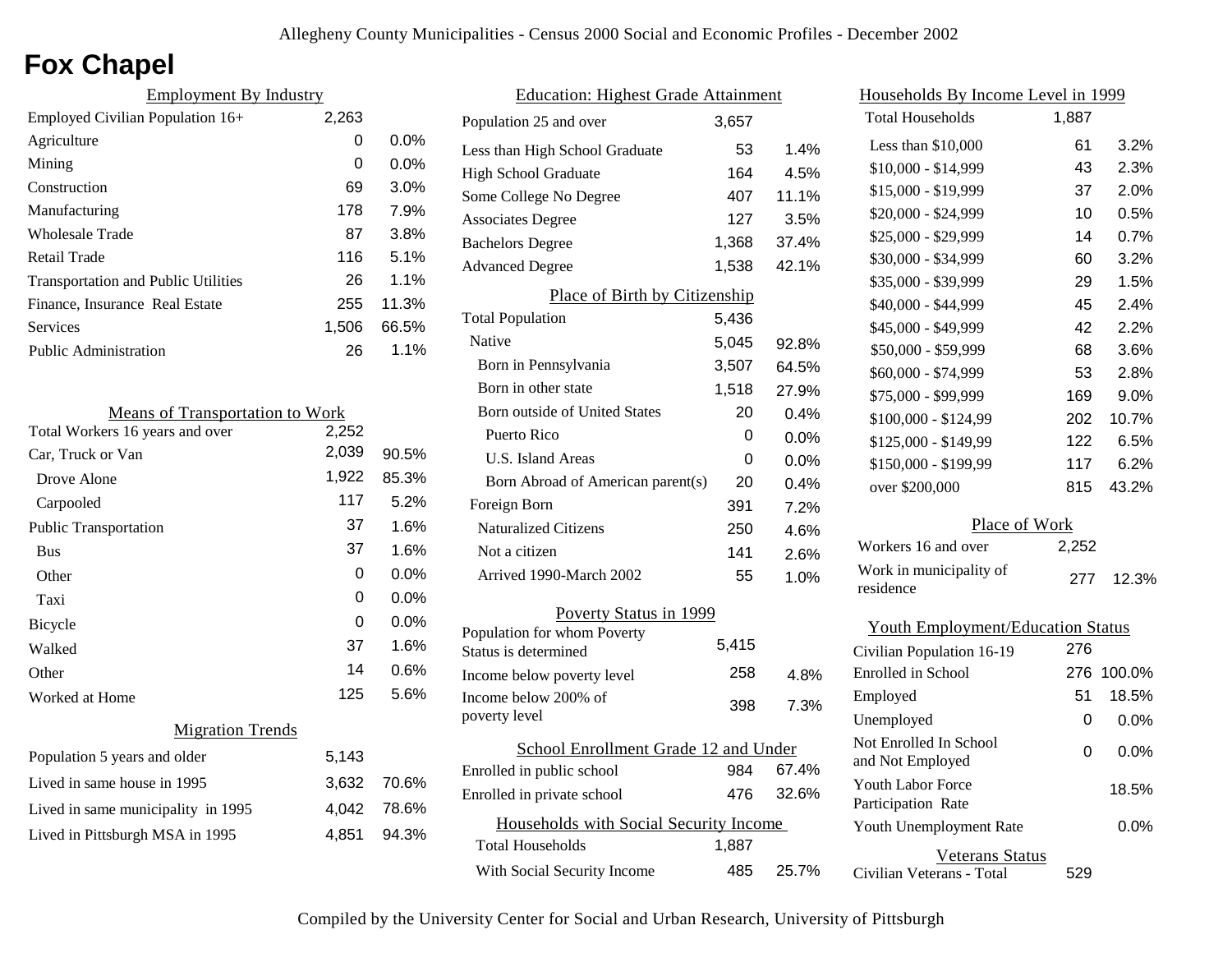# **Franklin Park**

| <b>Employment By Industry</b>              |       |         |
|--------------------------------------------|-------|---------|
| Employed Civilian Population 16+           | 5,457 |         |
| Agriculture                                | 0     | $0.0\%$ |
| Mining                                     | 0     | $0.0\%$ |
| Construction                               | 392   | 7.2%    |
| Manufacturing                              | 636   | 11.7%   |
| <b>Wholesale Trade</b>                     | 248   | 4.5%    |
| Retail Trade                               | 421   | 7.7%    |
| <b>Transportation and Public Utilities</b> | 314   | 5.8%    |
| Finance, Insurance Real Estate             | 670   | 12.3%   |
| Services                                   | 2,634 | 48.3%   |
| Public Administration                      | 142   | 2.6%    |

| <b>Means of Transportation to Work</b> |        |       |
|----------------------------------------|--------|-------|
| Total Workers 16 years and over        | 5,421  |       |
| Car, Truck or Van                      | 4,991  | 92.1% |
| Drove Alone                            | 4,619  | 85.2% |
| Carpooled                              | 372    | 6.9%  |
| Public Transportation                  | 116    | 2.1%  |
| <b>Bus</b>                             | 109    | 2.0%  |
| Other                                  | 7      | 0.1%  |
| Taxi                                   | 0      | 0.0%  |
| Bicycle                                | 0      | 0.0%  |
| Walked                                 | 54     | 1.0%  |
| Other                                  | 32     | 0.6%  |
| Worked at Home                         | 228    | 4.2%  |
| <b>Migration Trends</b>                |        |       |
| Population 5 years and older           | 10,592 |       |
| Lived in same house in 1995            | 7,518  | 71.0% |
| Lived in same municipality in 1995     | 8,325  | 78.6% |
| Lived in Pittsburgh MSA in 1995        | 9,768  | 92.2% |
|                                        |        |       |

| <b>Education: Highest Grade Attainment</b>          |        |       |  |
|-----------------------------------------------------|--------|-------|--|
| Population 25 and over                              | 7,330  |       |  |
| Less than High School Graduate                      | 305    | 4.2%  |  |
| <b>High School Graduate</b>                         | 1,169  | 15.9% |  |
| Some College No Degree                              | 998    | 13.6% |  |
| <b>Associates Degree</b>                            | 461    | 6.3%  |  |
| <b>Bachelors Degree</b>                             | 2,485  | 33.9% |  |
| <b>Advanced Degree</b>                              | 1,912  | 26.1% |  |
| Place of Birth by Citizenship                       |        |       |  |
| <b>Total Population</b>                             | 11,364 |       |  |
| Native                                              | 10,910 | 96.0% |  |
| Born in Pennsylvania                                | 7,930  | 69.8% |  |
| Born in other state                                 | 2,885  | 25.4% |  |
| <b>Born outside of United States</b>                | 95     | 0.8%  |  |
| Puerto Rico                                         | 13     | 0.1%  |  |
| U.S. Island Areas                                   | 4      | 0.0%  |  |
| Born Abroad of American parent(s)                   | 78     | 0.7%  |  |
| Foreign Born                                        | 454    | 4.0%  |  |
| <b>Naturalized Citizens</b>                         | 275    | 2.4%  |  |
| Not a citizen                                       | 179    | 1.6%  |  |
| Arrived 1990-March 2002                             | 159    | 1.4%  |  |
| Poverty Status in 1999                              |        |       |  |
| Population for whom Poverty<br>Status is determined | 11,347 |       |  |
| Income below poverty level                          | 347    | 3.1%  |  |
| Income below 200% of<br>poverty level               | 1,149  | 10.1% |  |
| School Enrollment Grade 12 and Under                |        |       |  |
| Enrolled in public school                           | 2,676  | 85.7% |  |
| Enrolled in private school                          | 448    | 14.3% |  |
| Households with Social Security Income              |        |       |  |
| <b>Total Households</b>                             | 3,868  |       |  |
| With Social Security Income                         | 759    | 19.6% |  |

| Households By Income Level in 1999             |       |       |
|------------------------------------------------|-------|-------|
| <b>Total Households</b>                        | 3,868 |       |
| Less than \$10,000                             | 89    | 2.3%  |
| $$10,000 - $14,999$                            | 85    | 2.2%  |
| \$15,000 - \$19,999                            | 95    | 2.5%  |
| \$20,000 - \$24,999                            | 133   | 3.4%  |
| \$25,000 - \$29,999                            | 86    | 2.2%  |
| \$30,000 - \$34,999                            | 136   | 3.5%  |
| \$35,000 - \$39,999                            | 146   | 3.8%  |
| \$40,000 - \$44,999                            | 171   | 4.4%  |
| \$45,000 - \$49,999                            | 132   | 3.4%  |
| \$50,000 - \$59,999                            | 212   | 5.5%  |
| \$60,000 - \$74,999                            | 332   | 8.6%  |
| \$75,000 - \$99,999                            | 602   | 15.6% |
| \$100,000 - \$124,99                           | 348   | 9.0%  |
| \$125,000 - \$149,99                           | 367   | 9.5%  |
| \$150,000 - \$199,99                           | 409   | 10.6% |
| over \$200,000                                 | 525   | 13.6% |
| Place of Work                                  |       |       |
| Workers 16 and over                            | 5,421 |       |
| Work in municipality of<br>residence           | 492   | 7.6%  |
| <b>Youth Employment/Education Status</b>       |       |       |
| Civilian Population 16-19                      | 652   |       |
| <b>Enrolled</b> in School                      | 626   | 96.0% |
| Employed                                       | 213   | 32.7% |
| Unemployed                                     | 16    | 2.5%  |
| Not Enrolled In School<br>and Not Employed     | 15    | 2.3%  |
| <b>Youth Labor Force</b><br>Participation Rate |       | 35.1% |
| Youth Unemployment Rate                        |       | 7.0%  |

Veterans Status

933

Civilian Veterans - Total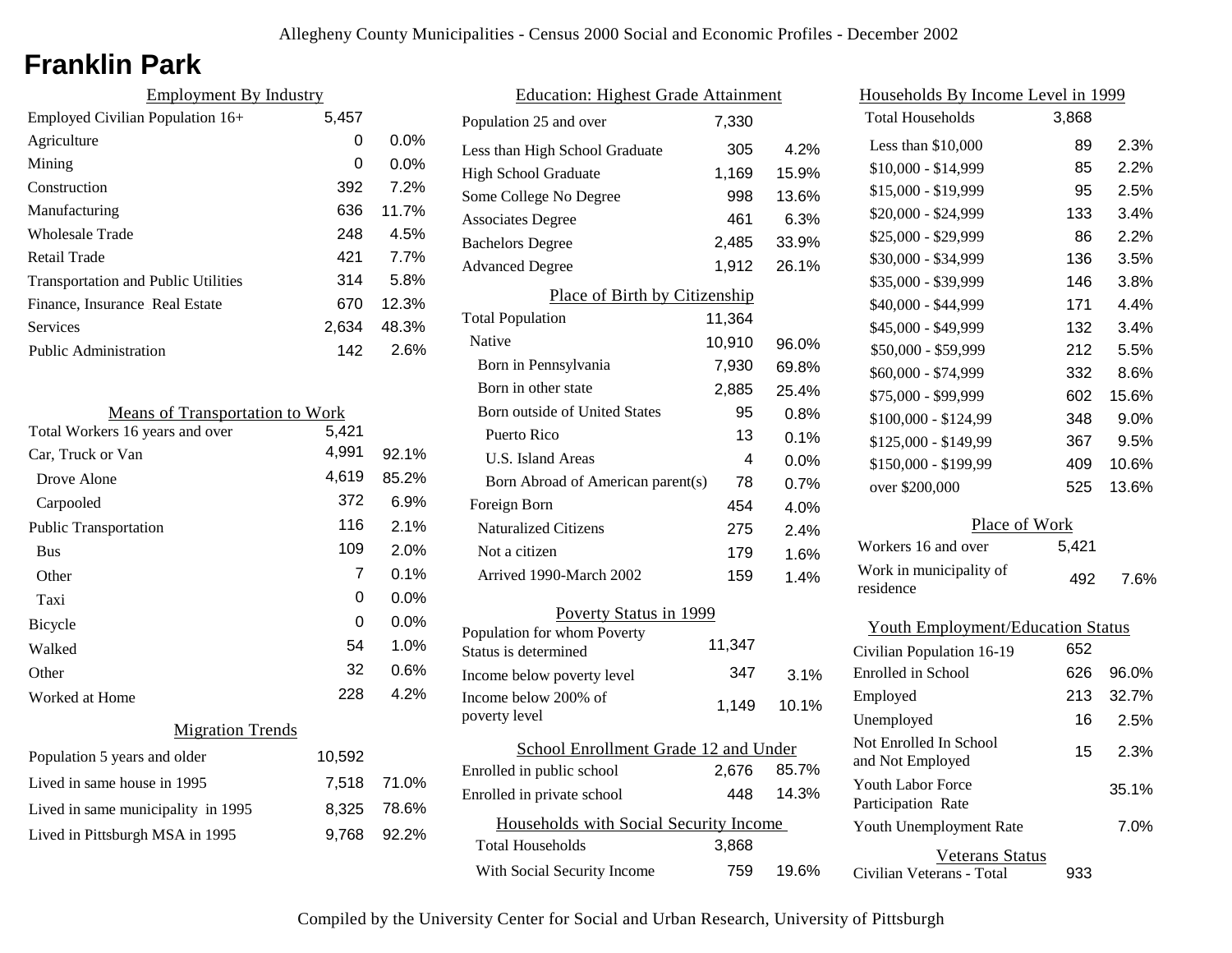## **Frazer**

| <b>Employment By Industry</b>              |     |       |  |
|--------------------------------------------|-----|-------|--|
| Employed Civilian Population 16+           | 649 |       |  |
| Agriculture                                | 2   | 0.3%  |  |
| Mining                                     | 3   | 0.5%  |  |
| Construction                               | 62  | 9.6%  |  |
| Manufacturing                              | 159 | 24.5% |  |
| Wholesale Trade                            | 27  | 4.2%  |  |
| Retail Trade                               | 53  | 8.2%  |  |
| <b>Transportation and Public Utilities</b> | 47  | 7.2%  |  |
| Finance, Insurance Real Estate             | 27  | 4.2%  |  |
| Services                                   | 243 | 37.4% |  |
| <b>Public Administration</b>               | 26  | 4.0%  |  |

| <b>Means of Transportation to Work</b> |       |       |  |
|----------------------------------------|-------|-------|--|
| Total Workers 16 years and over        | 644   |       |  |
| Car, Truck or Van                      | 600   | 93.2% |  |
| Drove Alone                            | 527   | 81.8% |  |
| Carpooled                              | 73    | 11.3% |  |
| <b>Public Transportation</b>           | 8     | 1.2%  |  |
| <b>Bus</b>                             | 8     | 1.2%  |  |
| Other                                  | 0     | 0.0%  |  |
| Taxi                                   | 0     | 0.0%  |  |
| Bicycle                                | 2     | 0.3%  |  |
| Walked                                 | 15    | 2.3%  |  |
| Other                                  | 6     | 0.9%  |  |
| Worked at Home                         | 13    | 2.0%  |  |
| <b>Migration Trends</b>                |       |       |  |
| Population 5 years and older           | 1,234 |       |  |
| Lived in same house in 1995            | 1,029 | 83.4% |  |
| Lived in same municipality in 1995     | 1,050 | 85.1% |  |
| Lived in Pittsburgh MSA in 1995        | 1,207 | 97.8% |  |
|                                        |       |       |  |

| <b>Education: Highest Grade Attainment</b> |       |         |  |
|--------------------------------------------|-------|---------|--|
| Population 25 and over                     | 963   |         |  |
| Less than High School Graduate             | 136   | 14.1%   |  |
| <b>High School Graduate</b>                | 504   | 52.3%   |  |
| Some College No Degree                     | 133   | 13.8%   |  |
| <b>Associates Degree</b>                   | 71    | 7.4%    |  |
| <b>Bachelors Degree</b>                    | 91    | 9.4%    |  |
| <b>Advanced Degree</b>                     | 28    | 2.9%    |  |
| Place of Birth by Citizenship              |       |         |  |
| <b>Total Population</b>                    | 1,286 |         |  |
| Native                                     | 1,276 | 99.2%   |  |
| Born in Pennsylvania                       | 1,204 | 93.6%   |  |
| Born in other state                        | 72    | 5.6%    |  |
| Born outside of United States              | 0     | $0.0\%$ |  |
| Puerto Rico                                | 0     | $0.0\%$ |  |
| U.S. Island Areas                          | 0     | $0.0\%$ |  |
| Born Abroad of American parent(s)          | 0     | 0.0%    |  |
| Foreign Born                               | 10    | 0.8%    |  |
| <b>Naturalized Citizens</b>                | 4     | 0.3%    |  |
| Not a citizen                              | 6     | $0.5\%$ |  |
| Arrived 1990-March 2002                    | 6     | 0.5%    |  |
| Poverty Status in 1999                     |       |         |  |
| Population for whom Poverty                |       |         |  |
| Status is determined                       | 1.284 |         |  |
| Income below poverty level                 | 83    | 6.5%    |  |
| Income below 200% of<br>poverty level      | 249   | 19.4%   |  |
| School Enrollment Grade 12 and Under       |       |         |  |
| Enrolled in public school                  | 174   | 86.6%   |  |
| Enrolled in private school                 | 27    | 13.4%   |  |
| Households with Social Security Income     |       |         |  |
| <b>Total Households</b>                    | 529   |         |  |
| With Social Security Income                | 205   | 38.8%   |  |

| <u>Households By Income Level in 1999</u>  |               |         |  |  |
|--------------------------------------------|---------------|---------|--|--|
| <b>Total Households</b>                    | 529           |         |  |  |
| Less than \$10,000                         | 19            | 3.6%    |  |  |
| $$10,000 - $14,999$                        | 31            | 5.9%    |  |  |
| \$15,000 - \$19,999                        | 53            | 10.0%   |  |  |
| \$20,000 - \$24,999                        | 42            | 7.9%    |  |  |
| \$25,000 - \$29,999                        | 33            | 6.2%    |  |  |
| \$30,000 - \$34,999                        | 42            | 7.9%    |  |  |
| \$35,000 - \$39,999                        | 41            | 7.8%    |  |  |
| \$40,000 - \$44,999                        | 31            | 5.9%    |  |  |
| \$45,000 - \$49,999                        | 34            | 6.4%    |  |  |
| \$50,000 - \$59,999                        | 66            | 12.5%   |  |  |
| \$60,000 - \$74,999                        | 71            | 13.4%   |  |  |
| \$75,000 - \$99,999                        | 31            | 5.9%    |  |  |
| \$100,000 - \$124,99                       | 23            | 4.3%    |  |  |
| \$125,000 - \$149,99                       | 9             | 1.7%    |  |  |
| \$150,000 - \$199,99                       | 1             | 0.2%    |  |  |
| over \$200,000                             | 2             | 0.4%    |  |  |
|                                            | Place of Work |         |  |  |
| Workers 16 and over                        | 644           |         |  |  |
| Work in municipality of<br>residence       | 45            | 7.0%    |  |  |
| <b>Youth Employment/Education Status</b>   |               |         |  |  |
| Civilian Population 16-19                  | 74            |         |  |  |
| Enrolled in School                         | 57            | 77.0%   |  |  |
| Employed                                   | 28            | 37.8%   |  |  |
| Unemployed                                 | 0             | $0.0\%$ |  |  |
| Not Enrolled In School<br>and Not Employed | 5             | 6.8%    |  |  |
| Youth Labor Force<br>Participation Rate    |               | 37.8%   |  |  |

Civilian Veterans - Total

Youth Unemployment Rate

Veterans Status

165

0.0%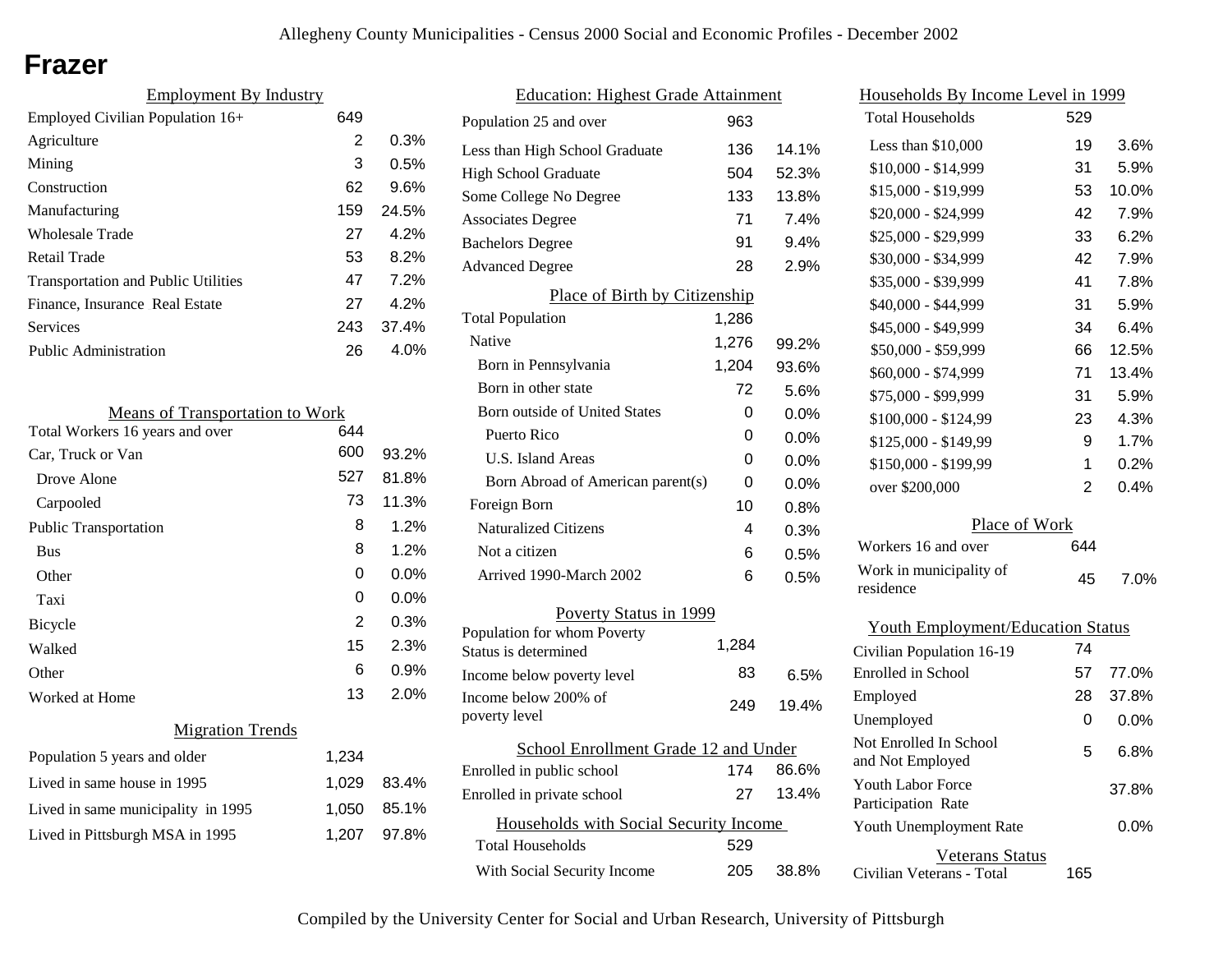# **Glassport**

| <b>Employment By Industry</b>              |       |         |
|--------------------------------------------|-------|---------|
| Employed Civilian Population 16+           | 2,141 |         |
| Agriculture                                | 0     | $0.0\%$ |
| Mining                                     | 0     | $0.0\%$ |
| Construction                               | 127   | 5.9%    |
| Manufacturing                              | 297   | 13.9%   |
| Wholesale Trade                            | 79    | 3.7%    |
| Retail Trade                               | 342   | 16.0%   |
| <b>Transportation and Public Utilities</b> | 112   | 5.2%    |
| Finance, Insurance Real Estate             | 111   | 5.2%    |
| Services                                   | 1.001 | 46.8%   |
| <b>Public Administration</b>               | 72    | 3.4%    |

| <b>Means of Transportation to Work</b> |       |         |
|----------------------------------------|-------|---------|
| Total Workers 16 years and over        | 2,123 |         |
| Car, Truck or Van                      | 1,921 | 90.5%   |
| Drove Alone                            | 1,662 | 78.3%   |
| Carpooled                              | 259   | 12.2%   |
| <b>Public Transportation</b>           | 58    | 2.7%    |
| <b>Bus</b>                             | 58    | 2.7%    |
| Other                                  | 0     | $0.0\%$ |
| Taxi                                   | 0     | $0.0\%$ |
| Bicycle                                | 0     | 0.0%    |
| Walked                                 | 88    | 4.1%    |
| Other                                  | 32    | 1.5%    |
| Worked at Home                         | 24    | 1.1%    |
| <b>Migration Trends</b>                |       |         |
| Population 5 years and older           | 4,757 |         |
| Lived in same house in 1995            | 3,344 | 70.3%   |
| Lived in same municipality in 1995     | 3,375 | 70.9%   |
| Lived in Pittsburgh MSA in 1995        | 4,636 | 97.5%   |

| <b>Education: Highest Grade Attainment</b>          |       |         |  |
|-----------------------------------------------------|-------|---------|--|
| Population 25 and over                              | 3,581 |         |  |
| Less than High School Graduate                      | 810   | 22.6%   |  |
| <b>High School Graduate</b>                         | 1,599 | 44.7%   |  |
| Some College No Degree                              | 626   | 17.5%   |  |
| <b>Associates Degree</b>                            | 261   | 7.3%    |  |
| <b>Bachelors Degree</b>                             | 175   | 4.9%    |  |
| <b>Advanced Degree</b>                              | 110   | 3.1%    |  |
| Place of Birth by Citizenship                       |       |         |  |
| <b>Total Population</b>                             | 4,993 |         |  |
| Native                                              | 4,912 | 98.4%   |  |
| Born in Pennsylvania                                | 4,614 | 92.4%   |  |
| Born in other state                                 | 298   | 6.0%    |  |
| Born outside of United States                       | 0     | 0.0%    |  |
| Puerto Rico                                         | 0     | $0.0\%$ |  |
| <b>U.S. Island Areas</b>                            | 0     | $0.0\%$ |  |
| Born Abroad of American parent(s)                   | 0     | 0.0%    |  |
| Foreign Born                                        | 81    | 1.6%    |  |
| <b>Naturalized Citizens</b>                         | 81    | 1.6%    |  |
| Not a citizen                                       | 0     | $0.0\%$ |  |
| Arrived 1990-March 2002                             | 0     | $0.0\%$ |  |
| Poverty Status in 1999                              |       |         |  |
| Population for whom Poverty<br>Status is determined | 4,968 |         |  |
| Income below poverty level                          | 490   | 9.9%    |  |
| Income below 200% of<br>poverty level               | 1,705 | 34.3%   |  |
| School Enrollment Grade 12 and Under                |       |         |  |
| Enrolled in public school                           | 736   | 84.6%   |  |
| Enrolled in private school                          | 134   | 15.4%   |  |
| Households with Social Security Income              |       |         |  |
| <b>Total Households</b>                             | 2,159 |         |  |
| With Social Security Income                         | 863   | 40.0%   |  |

| <u>Households By Income Level in 1999</u>  |       |         |  |
|--------------------------------------------|-------|---------|--|
| <b>Total Households</b>                    | 2,159 |         |  |
| Less than \$10,000                         | 242   | 11.2%   |  |
| \$10,000 - \$14,999                        | 288   | 13.3%   |  |
| \$15,000 - \$19,999                        | 190   | 8.8%    |  |
| \$20,000 - \$24,999                        | 171   | 7.9%    |  |
| \$25,000 - \$29,999                        | 171   | 7.9%    |  |
| \$30,000 - \$34,999                        | 146   | 6.8%    |  |
| \$35,000 - \$39,999                        | 202   | 9.4%    |  |
| \$40,000 - \$44,999                        | 136   | 6.3%    |  |
| \$45,000 - \$49,999                        | 64    | 3.0%    |  |
| \$50,000 - \$59,999                        | 217   | 10.1%   |  |
| \$60,000 - \$74,999                        | 222   | 10.3%   |  |
| \$75,000 - \$99,999                        | 87    | 4.0%    |  |
| \$100,000 - \$124,99                       | 17    | $0.8\%$ |  |
| \$125,000 - \$149,99                       | 0     | $0.0\%$ |  |
| \$150,000 - \$199,99                       | 0     | $0.0\%$ |  |
| over \$200,000                             | 6     | 0.3%    |  |
| Place of Work                              |       |         |  |
| Workers 16 and over                        | 2,123 |         |  |
| Work in municipality of<br>residence       | 300   | 11.5%   |  |
| <b>Youth Employment/Education Status</b>   |       |         |  |
| Civilian Population 16-19                  | 211   |         |  |
| Enrolled in School                         | 161   | 76.3%   |  |
| Employed                                   | 55    | 26.1%   |  |
| Unemployed                                 | 14    | 6.6%    |  |
| Not Enrolled In School<br>and Not Employed | 11    | 5.2%    |  |
| Youth Labor Force<br>Participation Rate    |       | 32.7%   |  |
| Youth Unemployment Rate                    |       | 20.3%   |  |

Civilian Veterans - Total Veterans Status 595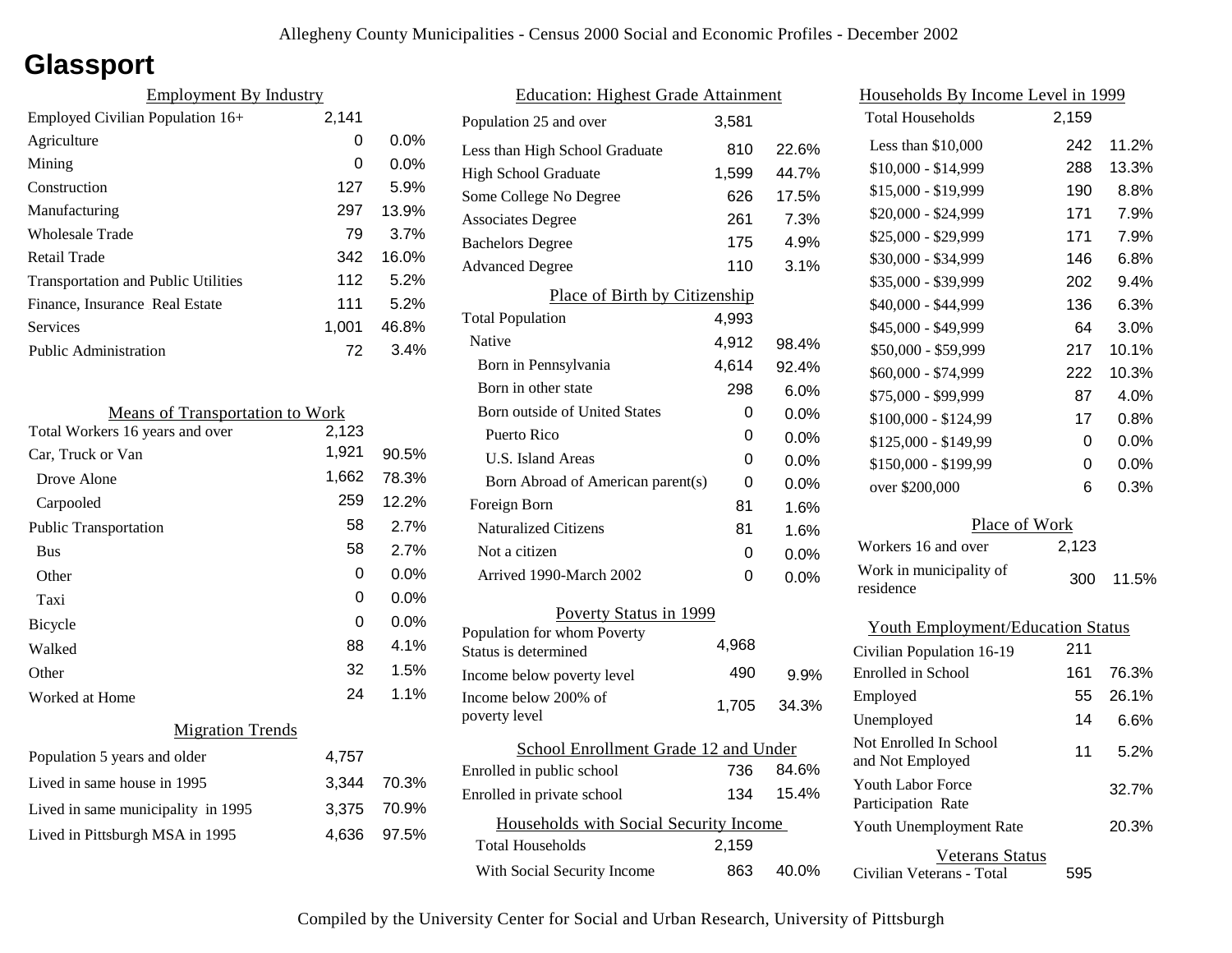## **Glenfield**

| <b>Employment By Industry</b>              |     |         |  |
|--------------------------------------------|-----|---------|--|
| Employed Civilian Population 16+           | 106 |         |  |
| Agriculture                                | 0   | $0.0\%$ |  |
| Mining                                     | 0   | $0.0\%$ |  |
| Construction                               | 3   | 2.8%    |  |
| Manufacturing                              | 13  | 12.3%   |  |
| Wholesale Trade                            | 6   | 5.7%    |  |
| Retail Trade                               | 10  | 9.4%    |  |
| <b>Transportation and Public Utilities</b> | 7   | 6.6%    |  |
| Finance, Insurance Real Estate             | 9   | 8.5%    |  |
| Services                                   | 46  | 43.4%   |  |
| <b>Public Administration</b>               | 12  | 11.3%   |  |

| <b>Means of Transportation to Work</b> |     |       |  |  |
|----------------------------------------|-----|-------|--|--|
| Total Workers 16 years and over        | 105 |       |  |  |
| Car, Truck or Van                      | 95  | 90.5% |  |  |
| Drove Alone                            | 78  | 74.3% |  |  |
| Carpooled                              | 17  | 16.2% |  |  |
| <b>Public Transportation</b>           | 6   | 5.7%  |  |  |
| <b>Bus</b>                             | 6   | 5.7%  |  |  |
| Other                                  | 0   | 0.0%  |  |  |
| Taxi                                   | 0   | 0.0%  |  |  |
| Bicycle                                | 0   | 0.0%  |  |  |
| Walked                                 | 2   | 1.9%  |  |  |
| Other                                  | 0   | 0.0%  |  |  |
| Worked at Home                         | 2   | 1.9%  |  |  |
| <b>Migration Trends</b>                |     |       |  |  |
| Population 5 years and older           | 215 |       |  |  |
| Lived in same house in 1995            | 150 | 69.8% |  |  |
| Lived in same municipality in 1995     | 165 | 76.7% |  |  |
| Lived in Pittsburgh MSA in 1995        | 211 | 98.1% |  |  |

| <b>Education: Highest Grade Attainment</b> |                                        |     |         |
|--------------------------------------------|----------------------------------------|-----|---------|
|                                            | Population 25 and over                 | 150 |         |
|                                            | Less than High School Graduate         | 22  | 14.7%   |
|                                            | High School Graduate                   | 61  | 40.7%   |
|                                            | Some College No Degree                 | 35  | 23.3%   |
|                                            | <b>Associates Degree</b>               | 17  | 11.3%   |
|                                            | <b>Bachelors Degree</b>                | 13  | 8.7%    |
|                                            | <b>Advanced Degree</b>                 | 2   | 1.3%    |
|                                            | Place of Birth by Citizenship          |     |         |
|                                            | <b>Total Population</b>                | 228 |         |
|                                            | Native                                 | 226 | 99.1%   |
|                                            | Born in Pennsylvania                   | 206 | 90.4%   |
|                                            | Born in other state                    | 20  | 8.8%    |
|                                            | Born outside of United States          | 0   | 0.0%    |
|                                            | Puerto Rico                            | 0   | 0.0%    |
|                                            | <b>U.S. Island Areas</b>               | 0   | $0.0\%$ |
|                                            | Born Abroad of American parent(s)      | 0   | 0.0%    |
|                                            | Foreign Born                           | 2   | 0.9%    |
|                                            | <b>Naturalized Citizens</b>            | 0   | 0.0%    |
|                                            | Not a citizen                          | 2   | 0.9%    |
|                                            | Arrived 1990-March 2002                | 0   | 0.0%    |
|                                            | Poverty Status in 1999                 |     |         |
|                                            | Population for whom Poverty            | 228 |         |
|                                            | Status is determined                   |     |         |
|                                            | Income below poverty level             | 11  | 4.8%    |
|                                            | Income below 200% of<br>poverty level  | 37  | 16.2%   |
|                                            |                                        |     |         |
|                                            | School Enrollment Grade 12 and Under   |     |         |
|                                            | Enrolled in public school              | 58  | 93.5%   |
|                                            | Enrolled in private school             | 4   | 6.5%    |
|                                            | Households with Social Security Income |     |         |
|                                            | Total Households                       | 88  |         |
|                                            | With Social Security Income            | 29  | 33.0%   |
|                                            |                                        |     |         |

| Households By Income Level in 1999             |                |       |
|------------------------------------------------|----------------|-------|
| <b>Total Households</b>                        | 88             |       |
| Less than \$10,000                             | 0              | 0.0%  |
| \$10,000 - \$14,999                            | 6              | 6.8%  |
| \$15,000 - \$19,999                            | 4              | 4.5%  |
| \$20,000 - \$24,999                            | 7              | 8.0%  |
| \$25,000 - \$29,999                            | 10             | 11.4% |
| \$30,000 - \$34,999                            | 12             | 13.6% |
| \$35,000 - \$39,999                            | 5              | 5.7%  |
| \$40,000 - \$44,999                            | 7              | 8.0%  |
| \$45,000 - \$49,999                            | 7              | 8.0%  |
| \$50,000 - \$59,999                            | 11             | 12.5% |
| \$60,000 - \$74,999                            | 12             | 13.6% |
| \$75,000 - \$99,999                            | 5              | 5.7%  |
| \$100,000 - \$124,99                           | $\overline{c}$ | 2.3%  |
| \$125,000 - \$149,99                           | 0              | 0.0%  |
| \$150,000 - \$199,99                           | 0              | 0.0%  |
| over \$200,000                                 | 0              | 0.0%  |
| Place of Work                                  |                |       |
| Workers 16 and over                            | 105            |       |
| Work in municipality of                        | 7              | 6.7%  |
| residence                                      |                |       |
| <b>Youth Employment/Education Status</b>       |                |       |
| Civilian Population 16-19                      | 13             |       |
| Enrolled in School                             | 11             | 84.6% |
| Employed                                       | 4              | 30.8% |
| Unemployed                                     | 2              | 15.4% |
| Not Enrolled In School<br>and Not Employed     | 0              | 0.0%  |
| <b>Youth Labor Force</b><br>Participation Rate |                | 46.2% |
| Youth Unemployment Rate                        |                | 33.3% |

Civilian Veterans - Total

Veterans Status

22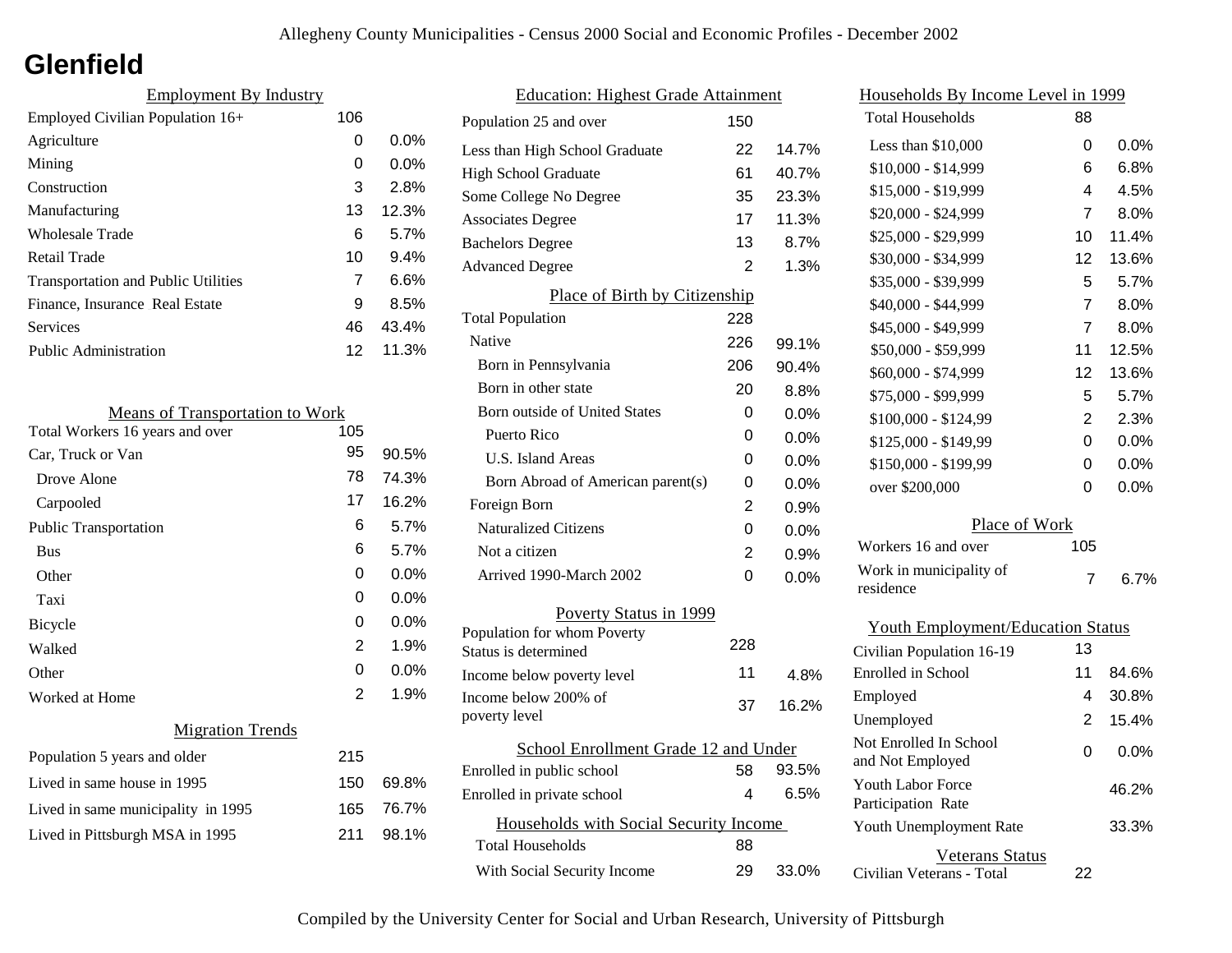## **Green Tree**

| <b>Employment By Industry</b>              |       |          |
|--------------------------------------------|-------|----------|
| Employed Civilian Population 16+           | 2,432 |          |
| Agriculture                                | 0     | $0.0\%$  |
| Mining                                     | 0     | $0.0\%$  |
| Construction                               | 169   | 6.9%     |
| Manufacturing                              | 106   | 4.4%     |
| Wholesale Trade                            | 112   | 4.6%     |
| Retail Trade                               | 297   | 12.2%    |
| <b>Transportation and Public Utilities</b> | 198   | 8.1%     |
| Finance, Insurance Real Estate             | 271   | $11.1\%$ |
| Services                                   | 1,202 | 49.4%    |
| Public Administration                      | 77    | 3.2%     |

| <b>Means of Transportation to Work</b> |       |       |
|----------------------------------------|-------|-------|
| Total Workers 16 years and over        | 2,424 |       |
| Car, Truck or Van                      | 2,059 | 84.9% |
| Drove Alone                            | 1,921 | 79.2% |
| Carpooled                              | 138   | 5.7%  |
| Public Transportation                  | 141   | 5.8%  |
| <b>Bus</b>                             | 128   | 5.3%  |
| Other                                  | 13    | 0.5%  |
| Taxi                                   | 0     | 0.0%  |
| Bicycle                                | 8     | 0.3%  |
| Walked                                 | 42    | 1.7%  |
| Other                                  | 36    | 1.5%  |
| Worked at Home                         | 138   | 5.7%  |
| <b>Migration Trends</b>                |       |       |
| Population 5 years and older           | 4,509 |       |
| Lived in same house in 1995            | 3,335 | 74.0% |
| Lived in same municipality in 1995     | 3,835 | 85.1% |
| Lived in Pittsburgh MSA in 1995        | 4,366 | 96.8% |
|                                        |       |       |

| <b>Education: Highest Grade Attainment</b>          |       |       |  |
|-----------------------------------------------------|-------|-------|--|
| Population 25 and over                              | 3,534 |       |  |
| Less than High School Graduate                      | 323   | 9.1%  |  |
| <b>High School Graduate</b>                         | 1,202 | 34.0% |  |
| Some College No Degree                              | 679   | 19.2% |  |
| <b>Associates Degree</b>                            | 213   | 6.0%  |  |
| <b>Bachelors Degree</b>                             | 705   | 19.9% |  |
| <b>Advanced Degree</b>                              | 412   | 11.7% |  |
| Place of Birth by Citizenship                       |       |       |  |
| <b>Total Population</b>                             | 4,719 |       |  |
| Native                                              | 4,507 | 95.5% |  |
| Born in Pennsylvania                                | 4,109 | 87.1% |  |
| Born in other state                                 | 391   | 8.3%  |  |
| <b>Born outside of United States</b>                | 7     | 0.1%  |  |
| Puerto Rico                                         | 0     | 0.0%  |  |
| U.S. Island Areas                                   | 0     | 0.0%  |  |
| Born Abroad of American parent(s)                   | 7     | 0.1%  |  |
| Foreign Born                                        | 212   | 4.5%  |  |
| Naturalized Citizens                                | 141   | 3.0%  |  |
| Not a citizen                                       | 71    | 1.5%  |  |
| Arrived 1990-March 2002                             | 51    | 1.1%  |  |
| Poverty Status in 1999                              |       |       |  |
| Population for whom Poverty<br>Status is determined | 4,719 |       |  |
| Income below poverty level                          | 134   | 2.8%  |  |
| Income below 200% of<br>poverty level               | 599   | 12.7% |  |
| School Enrollment Grade 12 and Under                |       |       |  |
| Enrolled in public school                           | 609   | 78.5% |  |
| Enrolled in private school                          | 167   | 21.5% |  |
| Households with Social Security Income              |       |       |  |
| <b>Total Households</b>                             | 1,967 |       |  |
| With Social Security Income                         | 724   | 36.8% |  |

| <u>Households By Income Level in 1999</u>  |       |       |
|--------------------------------------------|-------|-------|
| <b>Total Households</b>                    | 1,967 |       |
| Less than \$10,000                         | 68    | 3.5%  |
| \$10,000 - \$14,999                        | 89    | 4.5%  |
| \$15,000 - \$19,999                        | 62    | 3.2%  |
| \$20,000 - \$24,999                        | 119   | 6.0%  |
| \$25,000 - \$29,999                        | 64    | 3.3%  |
| \$30,000 - \$34,999                        | 111   | 5.6%  |
| \$35,000 - \$39,999                        | 143   | 7.3%  |
| \$40,000 - \$44,999                        | 143   | 7.3%  |
| \$45,000 - \$49,999                        | 70    | 3.6%  |
| \$50,000 - \$59,999                        | 236   | 12.0% |
| \$60,000 - \$74,999                        | 276   | 14.0% |
| \$75,000 - \$99,999                        | 321   | 16.3% |
| \$100,000 - \$124,99                       | 105   | 5.3%  |
| \$125,000 - \$149,99                       | 66    | 3.4%  |
| \$150,000 - \$199,99                       | 37    | 1.9%  |
| over \$200,000                             | 57    | 2.9%  |
| Place of Work                              |       |       |
| Workers 16 and over                        | 2,424 |       |
| Work in municipality of<br>residence       | 487   | 20.1% |
| <b>Youth Employment/Education Status</b>   |       |       |
| Civilian Population 16-19                  | 217   |       |
| <b>Enrolled</b> in School                  | 182   | 83.9% |
| Employed                                   | 97    | 44.7% |
| Unemployed                                 | 7     | 3.2%  |
| Not Enrolled In School<br>and Not Employed | 15    | 6.9%  |
| Youth Labor Force<br>Participation Rate    |       | 47.9% |
| Youth Unemployment Rate                    |       | 6.7%  |

Civilian Veterans - Total Veterans Status 608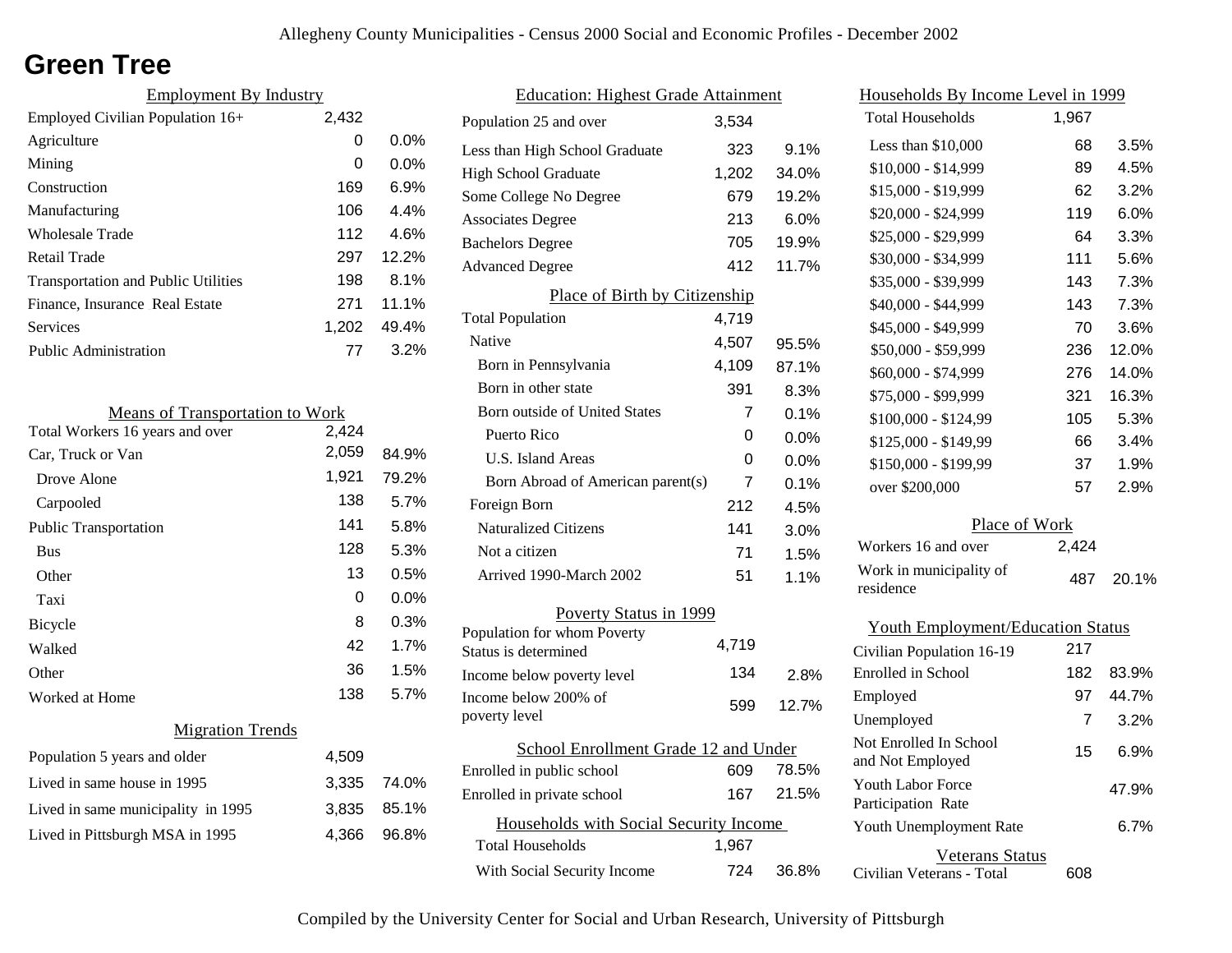# **Hampton**

| <b>Employment By Industry</b>              |       |         |
|--------------------------------------------|-------|---------|
| Employed Civilian Population 16+           | 8,618 |         |
| Agriculture                                | 8     | $0.1\%$ |
| Mining                                     | 12    | $0.1\%$ |
| Construction                               | 491   | 5.7%    |
| Manufacturing                              | 801   | 9.3%    |
| Wholesale Trade                            | 283   | 3.3%    |
| Retail Trade                               | 1,158 | 13.4%   |
| <b>Transportation and Public Utilities</b> | 454   | 5.3%    |
| Finance, Insurance Real Estate             | 793   | 9.2%    |
| Services                                   | 4.406 | 51.1%   |
| <b>Public Administration</b>               | 212   | 2.5%    |

| <b>Means of Transportation to Work</b> |        |       |
|----------------------------------------|--------|-------|
| Total Workers 16 years and over        | 8,526  |       |
| Car, Truck or Van                      | 7,899  | 92.6% |
| Drove Alone                            | 7,211  | 84.6% |
| Carpooled                              | 688    | 8.1%  |
| Public Transportation                  | 284    | 3.3%  |
| <b>Bus</b>                             | 277    | 3.2%  |
| Other                                  | 0      | 0.0%  |
| Taxi                                   | 7      | 0.1%  |
| Bicycle                                | 0      | 0.0%  |
| Walked                                 | 80     | 0.9%  |
| Other                                  | 33     | 0.4%  |
| Worked at Home                         | 230    | 2.7%  |
| <b>Migration Trends</b>                |        |       |
| Population 5 years and older           | 16,383 |       |
| Lived in same house in 1995            | 11,203 | 68.4% |
| Lived in same municipality in 1995     | 11,908 | 72.7% |
| Lived in Pittsburgh MSA in 1995        | 15,301 | 93.4% |
|                                        |        |       |

| <b>Education: Highest Grade Attainment</b>          |        |         |
|-----------------------------------------------------|--------|---------|
| Population 25 and over                              | 11,729 |         |
| Less than High School Graduate                      | 838    | 7.1%    |
| High School Graduate                                | 2,833  | 24.2%   |
| Some College No Degree                              | 2,209  | 18.8%   |
| <b>Associates Degree</b>                            | 963    | 8.2%    |
| <b>Bachelors Degree</b>                             | 2,955  | 25.2%   |
| <b>Advanced Degree</b>                              | 1,931  | 16.5%   |
| Place of Birth by Citizenship                       |        |         |
| <b>Total Population</b>                             | 17,526 |         |
| <b>Native</b>                                       | 17,088 | 97.5%   |
| Born in Pennsylvania                                | 14,289 | 81.5%   |
| Born in other state                                 | 2,758  | 15.7%   |
| Born outside of United States                       | 41     | 0.2%    |
| Puerto Rico                                         | 0      | 0.0%    |
| U.S. Island Areas                                   | 0      | $0.0\%$ |
| Born Abroad of American parent(s)                   | 41     | 0.2%    |
| Foreign Born                                        | 438    | 2.5%    |
| <b>Naturalized Citizens</b>                         | 230    | 1.3%    |
| Not a citizen                                       | 208    | 1.2%    |
| Arrived 1990-March 2002                             | 167    | 1.0%    |
| Poverty Status in 1999                              |        |         |
| Population for whom Poverty<br>Status is determined | 17,432 |         |
| Income below poverty level                          | 621    | 3.6%    |
| Income below 200% of<br>poverty level               | 1,992  | 11.4%   |
| School Enrollment Grade 12 and Under                |        |         |
| Enrolled in public school                           | 3,372  | 78.1%   |
| Enrolled in private school                          | 944    | 21.9%   |
| Households with Social Security Income              |        |         |
| Total Households                                    | 6,260  |         |
| With Social Security Income                         | 1,613  | 25.8%   |

| <u>Households By Income Level in 1999</u>  |       |       |
|--------------------------------------------|-------|-------|
| <b>Total Households</b>                    | 6,260 |       |
| Less than \$10,000                         | 207   | 3.3%  |
| \$10,000 - \$14,999                        | 209   | 3.3%  |
| \$15,000 - \$19,999                        | 293   | 4.7%  |
| \$20,000 - \$24,999                        | 271   | 4.3%  |
| \$25,000 - \$29,999                        | 168   | 2.7%  |
| \$30,000 - \$34,999                        | 291   | 4.6%  |
| \$35,000 - \$39,999                        | 325   | 5.2%  |
| \$40,000 - \$44,999                        | 356   | 5.7%  |
| \$45,000 - \$49,999                        | 330   | 5.3%  |
| \$50,000 - \$59,999                        | 650   | 10.4% |
| \$60,000 - \$74,999                        | 718   | 11.5% |
| \$75,000 - \$99,999                        | 994   | 15.9% |
| \$100,000 - \$124,99                       | 608   | 9.7%  |
| \$125,000 - \$149,99                       | 307   | 4.9%  |
| \$150,000 - \$199,99                       | 212   | 3.4%  |
| over \$200,000                             | 321   | 5.1%  |
| Place of Work                              |       |       |
| Workers 16 and over                        | 8,526 |       |
| Work in municipality of<br>residence       | 1,274 | 15.7% |
| <b>Youth Employment/Education Status</b>   |       |       |
| Civilian Population 16-19                  | 897   |       |
| <b>Enrolled</b> in School                  | 820   | 91.4% |
| Employed                                   | 436   | 48.6% |
| Unemployed                                 | 6     | 0.7%  |
| Not Enrolled In School<br>and Not Employed | 33    | 3.7%  |

| %<br>% | and Not Employed<br><b>Youth Labor Force</b>          | 49.3% |
|--------|-------------------------------------------------------|-------|
|        | Participation Rate<br>Youth Unemployment Rate         | 1.4%  |
| %      | Veterans Status<br>1.770<br>Civilian Veterans - Total |       |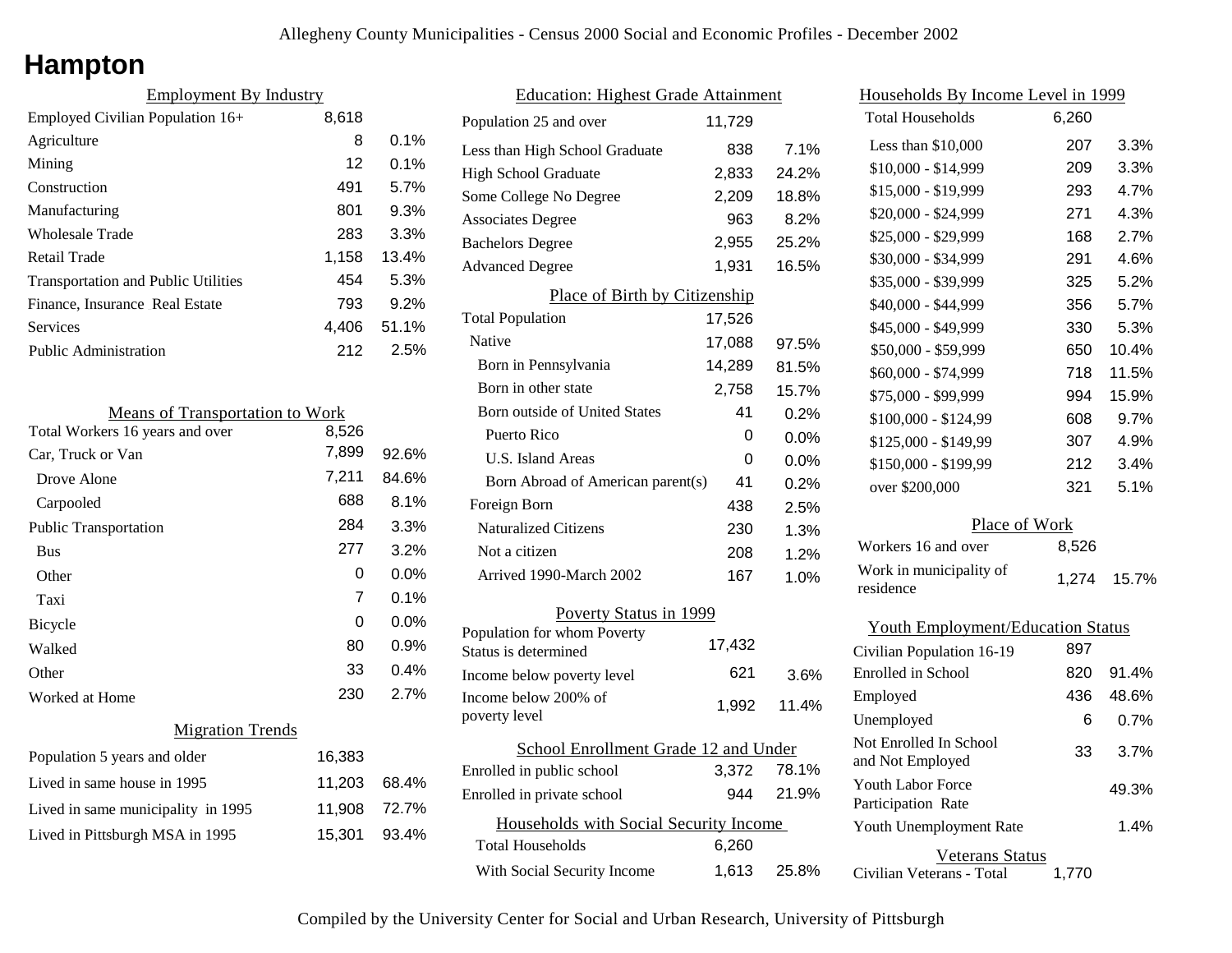## **Harmar**

| <b>Employment By Industry</b>              |       |         |
|--------------------------------------------|-------|---------|
| Employed Civilian Population 16+           | 1,507 |         |
| Agriculture                                | 0     | $0.0\%$ |
| Mining                                     | 0     | $0.0\%$ |
| Construction                               | 112   | 7.4%    |
| Manufacturing                              | 218   | 14.5%   |
| <b>Wholesale Trade</b>                     | 71    | 4.7%    |
| Retail Trade                               | 152   | 10.1%   |
| <b>Transportation and Public Utilities</b> | 74    | 4.9%    |
| Finance, Insurance Real Estate             | 149   | 9.9%    |
| Services                                   | 653   | 43.3%   |
| Public Administration                      | 78    | $5.2\%$ |

| <b>Means of Transportation to Work</b> |       |         |
|----------------------------------------|-------|---------|
| Total Workers 16 years and over        | 1,488 |         |
| Car, Truck or Van                      | 1,358 | 91.3%   |
| Drove Alone                            | 1,179 | 79.2%   |
| Carpooled                              | 179   | 12.0%   |
| <b>Public Transportation</b>           | 51    | 3.4%    |
| <b>Bus</b>                             | 51    | 3.4%    |
| Other                                  | 0     | 0.0%    |
| Taxi                                   | 0     | 0.0%    |
| Bicycle                                | 0     | $0.0\%$ |
| Walked                                 | 27    | 1.8%    |
| Other                                  | 13    | 0.9%    |
| Worked at Home                         | 39    | 2.6%    |
| <b>Migration Trends</b>                |       |         |
| Population 5 years and older           | 3,087 |         |
| Lived in same house in 1995            | 1,827 | 59.2%   |
| Lived in same municipality in 1995     | 2,001 | 64.8%   |
| Lived in Pittsburgh MSA in 1995        | 2,939 | 95.2%   |

| <b>Education: Highest Grade Attainment</b>          |       |         |
|-----------------------------------------------------|-------|---------|
| Population 25 and over                              | 2,543 |         |
| Less than High School Graduate                      | 451   | 17.7%   |
| <b>High School Graduate</b>                         | 982   | 38.6%   |
| Some College No Degree                              | 428   | 16.8%   |
| <b>Associates Degree</b>                            | 174   | 6.8%    |
| <b>Bachelors Degree</b>                             | 293   | 11.5%   |
| <b>Advanced Degree</b>                              | 215   | 8.5%    |
| Place of Birth by Citizenship                       |       |         |
| <b>Total Population</b>                             | 3,242 |         |
| Native                                              | 3,126 | 96.4%   |
| Born in Pennsylvania                                | 2,812 | 86.7%   |
| Born in other state                                 | 298   | 9.2%    |
| <b>Born outside of United States</b>                | 16    | 0.5%    |
| Puerto Rico                                         | 0     | $0.0\%$ |
| <b>U.S. Island Areas</b>                            | 0     | 0.0%    |
| Born Abroad of American parent(s)                   | 16    | 0.5%    |
| Foreign Born                                        | 116   | 3.6%    |
| <b>Naturalized Citizens</b>                         | 84    | 2.6%    |
| Not a citizen                                       | 32    | 1.0%    |
| Arrived 1990-March 2002                             | 18    | 0.6%    |
| Poverty Status in 1999                              |       |         |
| Population for whom Poverty<br>Status is determined | 3.236 |         |
| Income below poverty level                          | 212   | 6.6%    |
| Income below 200% of<br>poverty level               | 526   | 16.3%   |
| School Enrollment Grade 12 and Under                |       |         |
| Enrolled in public school                           | 419   | 88.2%   |
| Enrolled in private school                          | 56    | 11.8%   |
| Households with Social Security Income              |       |         |
| Total Households                                    | 1,509 |         |
| With Social Security Income                         | 557   | 36.9%   |

| <u>Households By Income Level in 1999</u>      |       |       |  |
|------------------------------------------------|-------|-------|--|
| <b>Total Households</b>                        | 1,509 |       |  |
| Less than \$10,000                             | 68    | 4.5%  |  |
| $$10,000 - $14,999$                            | 121   | 8.0%  |  |
| \$15,000 - \$19,999                            | 63    | 4.2%  |  |
| \$20,000 - \$24,999                            | 194   | 12.9% |  |
| \$25,000 - \$29,999                            | 137   | 9.1%  |  |
| \$30,000 - \$34,999                            | 95    | 6.3%  |  |
| \$35,000 - \$39,999                            | 115   | 7.6%  |  |
| \$40,000 - \$44,999                            | 75    | 5.0%  |  |
| \$45,000 - \$49,999                            | 100   | 6.6%  |  |
| \$50,000 - \$59,999                            | 161   | 10.7% |  |
| \$60,000 - \$74,999                            | 159   | 10.5% |  |
| \$75,000 - \$99,999                            | 111   | 7.4%  |  |
| \$100,000 - \$124,99                           | 9     | 0.6%  |  |
| \$125,000 - \$149,99                           | 32    | 2.1%  |  |
| \$150,000 - \$199,99                           | 27    | 1.8%  |  |
| over \$200,000                                 | 42    | 2.8%  |  |
| Place of Work                                  |       |       |  |
| Workers 16 and over                            | 1,488 |       |  |
| Work in municipality of<br>residence           | 154   | 10.3% |  |
| <b>Youth Employment/Education Status</b>       |       |       |  |
| Civilian Population 16-19                      | 111   |       |  |
| Enrolled in School                             | 97    | 87.4% |  |
| Employed                                       | 14    | 12.6% |  |
| Unemployed                                     | 8     | 7.2%  |  |
| Not Enrolled In School<br>and Not Employed     | 7     | 6.3%  |  |
| <b>Youth Labor Force</b><br>Participation Rate |       | 19.8% |  |
| Youth Unemployment Rate                        |       | 36.4% |  |
| Veterans Status                                |       |       |  |

Civilian Veterans - Total

463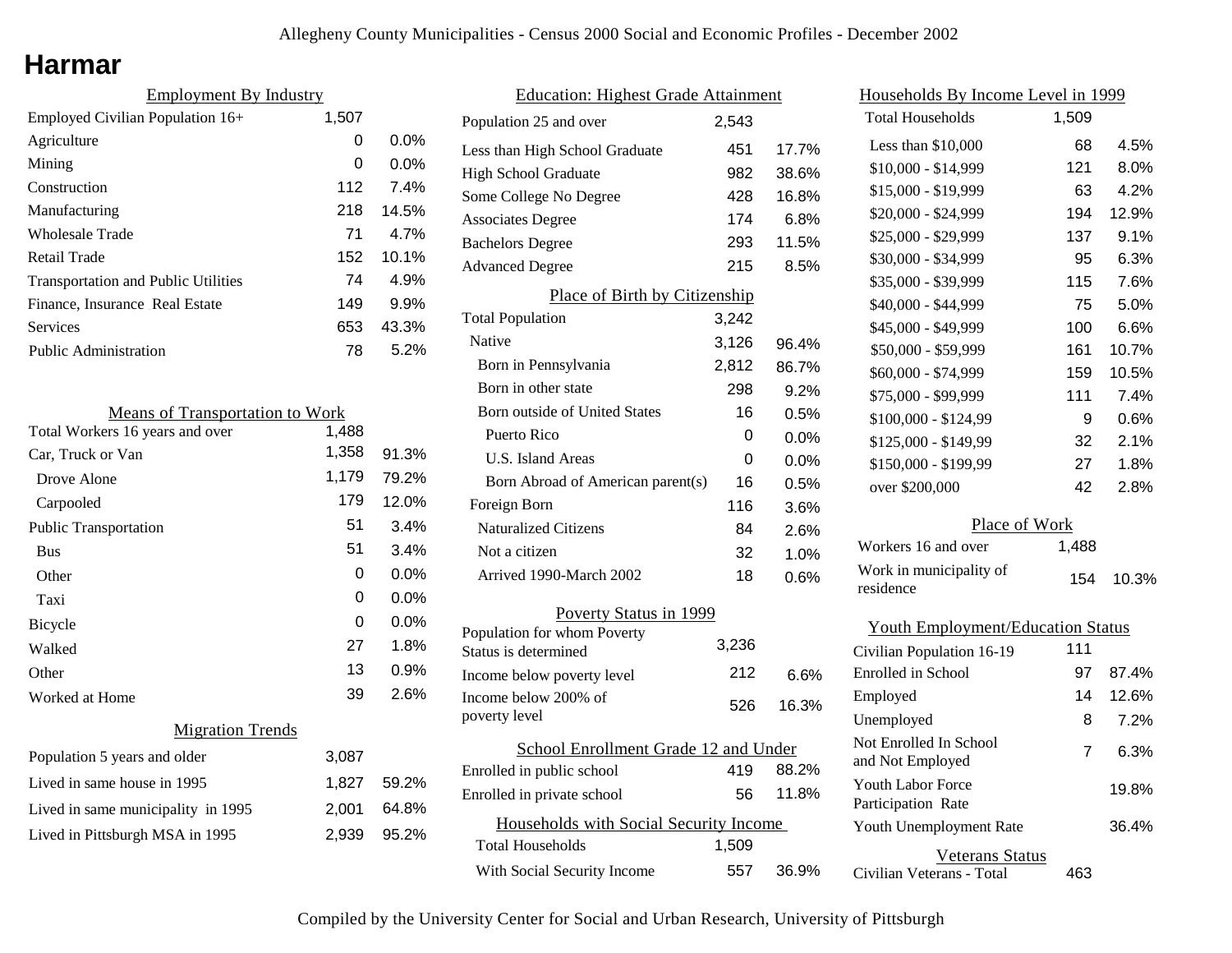## **Harrison**

| <b>Employment By Industry</b> |         |  |
|-------------------------------|---------|--|
| 4,756                         |         |  |
| 0                             | $0.0\%$ |  |
| 0                             | $0.0\%$ |  |
| 266                           | 5.6%    |  |
| 1,068                         | 22.5%   |  |
| 114                           | 2.4%    |  |
| 576                           | 12.1%   |  |
| 279                           | 5.9%    |  |
| 239                           | 5.0%    |  |
| 2,119                         | 44.6%   |  |
| 95                            | 2.0%    |  |
|                               |         |  |

| <b>Means of Transportation to Work</b> |        |         |
|----------------------------------------|--------|---------|
| Total Workers 16 years and over        | 4,647  |         |
| Car, Truck or Van                      | 4,125  | 88.8%   |
| Drove Alone                            | 3,754  | 80.8%   |
| Carpooled                              | 371    | 8.0%    |
| <b>Public Transportation</b>           | 156    | 3.4%    |
| <b>Bus</b>                             | 156    | 3.4%    |
| Other                                  | 0      | $0.0\%$ |
| Taxi                                   | 0      | $0.0\%$ |
| Bicycle                                | 12     | 0.3%    |
| Walked                                 | 244    | 5.3%    |
| Other                                  | 41     | 0.9%    |
| Worked at Home                         | 69     | 1.5%    |
| <b>Migration Trends</b>                |        |         |
| Population 5 years and older           | 10,321 |         |
| Lived in same house in 1995            | 7,202  | 69.8%   |
| Lived in same municipality in 1995     | 7,456  | 72.2%   |
| Lived in Pittsburgh MSA in 1995        | 10,004 | 96.9%   |

| <b>Education: Highest Grade Attainment</b>          |        |       |
|-----------------------------------------------------|--------|-------|
| Population 25 and over                              | 7,910  |       |
| Less than High School Graduate                      | 1,229  | 15.5% |
| <b>High School Graduate</b>                         | 3,466  | 43.8% |
| Some College No Degree                              | 1,288  | 16.3% |
| <b>Associates Degree</b>                            | 607    | 7.7%  |
| <b>Bachelors Degree</b>                             | 881    | 11.1% |
| <b>Advanced Degree</b>                              | 439    | 5.5%  |
| Place of Birth by Citizenship                       |        |       |
| <b>Total Population</b>                             | 10,934 |       |
| <b>Native</b>                                       | 10,798 | 98.8% |
| Born in Pennsylvania                                | 10,067 | 92.1% |
| Born in other state                                 | 717    | 6.6%  |
| <b>Born outside of United States</b>                | 14     | 0.1%  |
| Puerto Rico                                         | 0      | 0.0%  |
| <b>U.S. Island Areas</b>                            | 0      | 0.0%  |
| Born Abroad of American parent(s)                   | 14     | 0.1%  |
| Foreign Born                                        | 136    | 1.2%  |
| <b>Naturalized Citizens</b>                         | 122    | 1.1%  |
| Not a citizen                                       | 14     | 0.1%  |
| Arrived 1990-March 2002                             | 21     | 0.2%  |
| Poverty Status in 1999                              |        |       |
| Population for whom Poverty<br>Status is determined | 10,896 |       |
| Income below poverty level                          | 1,239  | 11.4% |
| Income below 200% of<br>poverty level               | 3,066  | 28.1% |
| School Enrollment Grade 12 and Under                |        |       |
| Enrolled in public school                           | 1,680  | 92.0% |
| Enrolled in private school                          | 147    | 8.0%  |
| Households with Social Security Income              |        |       |
| Total Households                                    | 4,783  |       |
| With Social Security Income                         | 1,924  | 40.2% |

| Households By Income Level in 1999         |       |         |
|--------------------------------------------|-------|---------|
| <b>Total Households</b>                    | 4,783 |         |
| Less than \$10,000                         | 520   | 10.9%   |
| \$10,000 - \$14,999                        | 448   | 9.4%    |
| \$15,000 - \$19,999                        | 408   | 8.5%    |
| \$20,000 - \$24,999                        | 319   | 6.7%    |
| \$25,000 - \$29,999                        | 367   | 7.7%    |
| \$30,000 - \$34,999                        | 437   | 9.1%    |
| \$35,000 - \$39,999                        | 346   | 7.2%    |
| \$40,000 - \$44,999                        | 240   | 5.0%    |
| \$45,000 - \$49,999                        | 258   | $5.4\%$ |
| \$50,000 - \$59,999                        | 460   | 9.6%    |
| \$60,000 - \$74,999                        | 424   | 8.9%    |
| \$75,000 - \$99,999                        | 359   | 7.5%    |
| $$100,000 - $124,99$                       | 108   | 2.3%    |
| \$125,000 - \$149,99                       | 52    | 1.1%    |
| \$150,000 - \$199,99                       | 8     | 0.2%    |
| over \$200,000                             | 29    | 0.6%    |
| <b>Place of Work</b>                       |       |         |
| Workers 16 and over                        | 4,647 |         |
| Work in municipality of<br>residence       | 1,149 | 25.8%   |
| <b>Youth Employment/Education Status</b>   |       |         |
| Civilian Population 16-19                  | 528   |         |
| Enrolled in School                         | 484   | 91.7%   |
| Employed                                   | 199   | 37.7%   |
| Unemployed                                 | 38    | 7.2%    |
| Not Enrolled In School<br>and Not Employed | 18    | 3.4%    |
| Youth Labor Force<br>Participation Rate    |       | 44.9%   |
| Youth Unemployment Rate                    |       | 16.0%   |

Veterans Status

Civilian Veterans - Total 1,387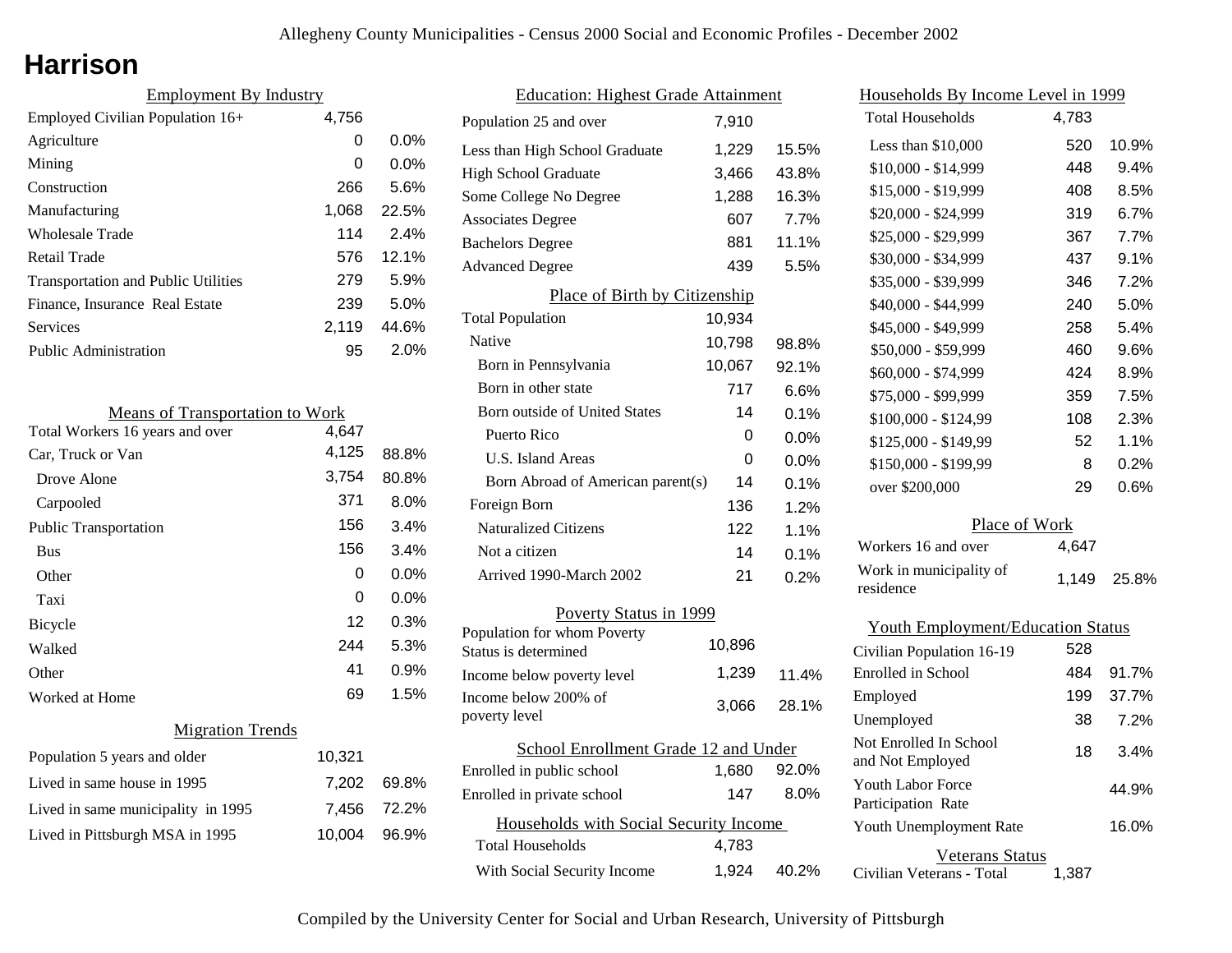# **Haysville**

| <b>Employment By Industry</b>              |    |         |
|--------------------------------------------|----|---------|
| Employed Civilian Population 16+           | 38 |         |
| Agriculture                                | 0  | $0.0\%$ |
| Mining                                     | 0  | $0.0\%$ |
| Construction                               | 0  | $0.0\%$ |
| Manufacturing                              | 0  | 0.0%    |
| Wholesale Trade                            | 7  | 18.4%   |
| Retail Trade                               | 5  | 13.2%   |
| <b>Transportation and Public Utilities</b> | 0  | $0.0\%$ |
| Finance, Insurance Real Estate             | 0  | $0.0\%$ |
| Services                                   | 26 | 68.4%   |
| <b>Public Administration</b>               | O  | $0.0\%$ |

| <b>Means of Transportation to Work</b> |    |           |
|----------------------------------------|----|-----------|
| Total Workers 16 years and over        | 38 |           |
| Car, Truck or Van                      | 30 | 78.9%     |
| Drove Alone                            | 30 | 78.9%     |
| Carpooled                              | 0  | 0.0%      |
| <b>Public Transportation</b>           | 4  | 10.5%     |
| <b>Bus</b>                             | 4  | 10.5%     |
| Other                                  | 0  | $0.0\%$   |
| Taxi                                   | 0  | $0.0\%$   |
| Bicycle                                | 0  | $0.0\%$   |
| Walked                                 | 0  | $0.0\%$   |
| Other                                  | 0  | 0.0%      |
| Worked at Home                         | 4  | 10.5%     |
| <b>Migration Trends</b>                |    |           |
| Population 5 years and older           | 72 |           |
| Lived in same house in 1995            | 58 | 80.6%     |
| Lived in same municipality in 1995     | 60 | 83.3%     |
| Lived in Pittsburgh MSA in 1995        |    | 72 100.0% |
|                                        |    |           |

| <b>Education: Highest Grade Attainment</b> |    |         |
|--------------------------------------------|----|---------|
| Population 25 and over                     | 59 |         |
| Less than High School Graduate             | 14 | 23.7%   |
| <b>High School Graduate</b>                | 21 | 35.6%   |
| Some College No Degree                     | 12 | 20.3%   |
| <b>Associates Degree</b>                   | 3  | 5.1%    |
| <b>Bachelors Degree</b>                    | 9  | 15.3%   |
| <b>Advanced Degree</b>                     | 0  | $0.0\%$ |
| Place of Birth by Citizenship              |    |         |
| <b>Total Population</b>                    | 75 |         |
| Native                                     | 73 | 97.3%   |
| Born in Pennsylvania                       | 64 | 85.3%   |
| Born in other state                        | 9  | 12.0%   |
| <b>Born outside of United States</b>       | 0  | 0.0%    |
| Puerto Rico                                | 0  | 0.0%    |
| U.S. Island Areas                          | 0  | 0.0%    |
| Born Abroad of American parent(s)          | 0  | 0.0%    |
| Foreign Born                               | 2  | 2.7%    |
| <b>Naturalized Citizens</b>                | 2  | 2.7%    |
| Not a citizen                              | 0  | 0.0%    |
| Arrived 1990-March 2002                    | 0  | $0.0\%$ |
| Poverty Status in 1999                     |    |         |
| Population for whom Poverty                | 75 |         |
| Status is determined                       |    |         |
| Income below poverty level                 | 13 | 17.3%   |
| Income below 200% of<br>poverty level      | 24 | 32.0%   |
| School Enrollment Grade 12 and Under       |    |         |
| Enrolled in public school                  | 13 | 100.0%  |
| Enrolled in private school                 | 0  | 0.0%    |
| Households with Social Security Income     |    |         |
| <b>Total Households</b>                    | 38 |         |
| With Social Security Income                | 18 | 47.4%   |
|                                            |    |         |

| Households By Income Level in 1999       |                |       |  |
|------------------------------------------|----------------|-------|--|
| <b>Total Households</b>                  | 38             |       |  |
| Less than \$10,000                       | 10             | 26.3% |  |
| \$10,000 - \$14,999                      | 4              | 10.5% |  |
| \$15,000 - \$19,999                      | $\overline{2}$ | 5.3%  |  |
| \$20,000 - \$24,999                      | 0              | 0.0%  |  |
| \$25,000 - \$29,999                      | 3              | 7.9%  |  |
| \$30,000 - \$34,999                      | 0              | 0.0%  |  |
| \$35,000 - \$39,999                      | $\overline{2}$ | 5.3%  |  |
| \$40,000 - \$44,999                      | $\overline{2}$ | 5.3%  |  |
| \$45,000 - \$49,999                      | $\overline{2}$ | 5.3%  |  |
| \$50,000 - \$59,999                      | 4              | 10.5% |  |
| \$60,000 - \$74,999                      | 4              | 10.5% |  |
| \$75,000 - \$99,999                      | 0              | 0.0%  |  |
| \$100,000 - \$124,99                     | 0              | 0.0%  |  |
| \$125,000 - \$149,99                     | 0              | 0.0%  |  |
| \$150,000 - \$199,99                     | 0              | 0.0%  |  |
| over \$200,000                           | 5              | 13.2% |  |
| Place of Work                            |                |       |  |
| Workers 16 and over                      | 38             |       |  |
| Work in municipality of                  | 4              | 10.5% |  |
| residence                                |                |       |  |
| <b>Youth Employment/Education Status</b> |                |       |  |
| Civilian Population 16-19                | 0              |       |  |
| Enrolled in School                       | 0              | #Num! |  |
| Employed                                 | 0              | #Num! |  |
| Unemployed                               | 0              | #Num! |  |
| Not Enrolled In School                   |                |       |  |
| and Not Employed                         | 0              | #Num! |  |
| Youth Labor Force                        |                | #Num! |  |
| Participation Rate                       |                |       |  |

Civilian Veterans - Total

Youth Unemployment Rate

Veterans Status

8

#Num!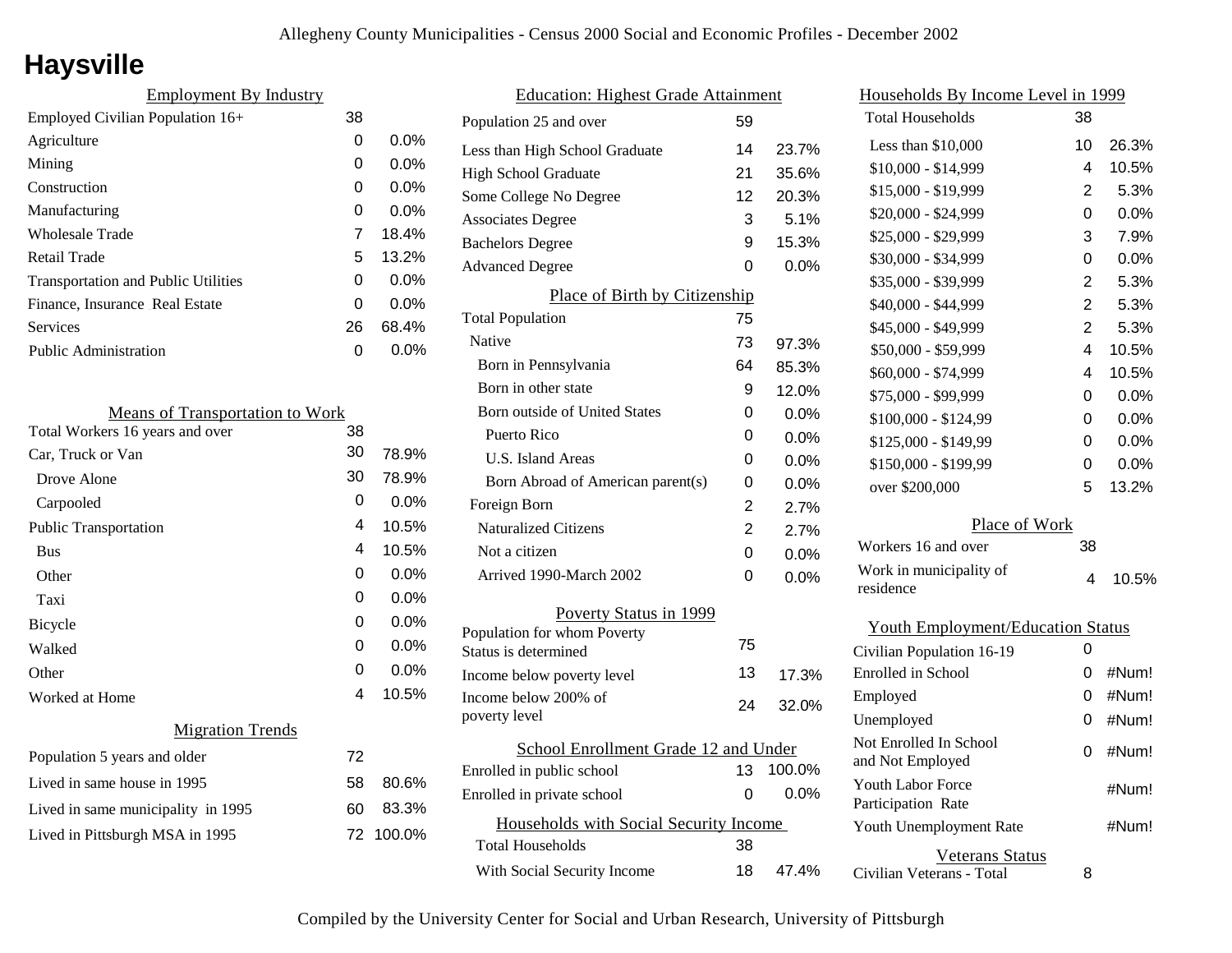# **Heidelberg**

| <b>Employment By Industry</b>              |     |         |
|--------------------------------------------|-----|---------|
| Employed Civilian Population 16+           | 620 |         |
| Agriculture                                | 2   | 0.3%    |
| Mining                                     | 0   | $0.0\%$ |
| Construction                               | 59  | 9.5%    |
| Manufacturing                              | 59  | 9.5%    |
| Wholesale Trade                            | 19  | 3.1%    |
| Retail Trade                               | 75  | 12.1%   |
| <b>Transportation and Public Utilities</b> | 34  | 5.5%    |
| Finance, Insurance Real Estate             | 45  | 7.3%    |
| <b>Services</b>                            | 318 | 51.3%   |
| Public Administration                      | 9   | 1.5%    |
|                                            |     |         |

| <b>Means of Transportation to Work</b> |       |         |
|----------------------------------------|-------|---------|
| Total Workers 16 years and over        | 616   |         |
| Car, Truck or Van                      | 528   | 85.7%   |
| Drove Alone                            | 456   | 74.0%   |
| Carpooled                              | 72    | 11.7%   |
| <b>Public Transportation</b>           | 43    | 7.0%    |
| <b>Bus</b>                             | 43    | 7.0%    |
| Other                                  | 0     | $0.0\%$ |
| Taxi                                   | 0     | $0.0\%$ |
| Bicycle                                | 2     | 0.3%    |
| Walked                                 | 32    | 5.2%    |
| Other                                  | 2     | 0.3%    |
| Worked at Home                         | 9     | 1.5%    |
| <b>Migration Trends</b>                |       |         |
| Population 5 years and older           | 1,161 |         |
| Lived in same house in 1995            | 848   | 73.0%   |
| Lived in same municipality in 1995     | 899   | 77.4%   |
| Lived in Pittsburgh MSA in 1995        | 1,109 | 95.5%   |
|                                        |       |         |

| <b>Education: Highest Grade Attainment</b> |                                       |       |       |
|--------------------------------------------|---------------------------------------|-------|-------|
|                                            | Population 25 and over                | 880   |       |
|                                            | Less than High School Graduate        | 163   | 18.5% |
|                                            | <b>High School Graduate</b>           | 383   | 43.5% |
|                                            | Some College No Degree                | 145   | 16.5% |
|                                            | <b>Associates Degree</b>              | 53    | 6.0%  |
|                                            | <b>Bachelors Degree</b>               | 113   | 12.8% |
|                                            | <b>Advanced Degree</b>                | 23    | 2.6%  |
|                                            | Place of Birth by Citizenship         |       |       |
|                                            | <b>Total Population</b>               | 1,222 |       |
|                                            | Native                                | 1,208 | 98.9% |
|                                            | Born in Pennsylvania                  | 1,081 | 88.5% |
|                                            | Born in other state                   | 123   | 10.1% |
|                                            | Born outside of United States         | 4     | 0.3%  |
|                                            | Puerto Rico                           | 0     | 0.0%  |
|                                            | U.S. Island Areas                     | 0     | 0.0%  |
|                                            | Born Abroad of American parent(s)     | 4     | 0.3%  |
|                                            | Foreign Born                          | 14    | 1.1%  |
|                                            | <b>Naturalized Citizens</b>           | 10    | 0.8%  |
|                                            | Not a citizen                         | 4     | 0.3%  |
|                                            | Arrived 1990-March 2002               | 2     | 0.2%  |
|                                            | Poverty Status in 1999                |       |       |
|                                            | Population for whom Poverty           | 1,219 |       |
|                                            | Status is determined                  |       |       |
|                                            | Income below poverty level            | 119   | 9.8%  |
|                                            | Income below 200% of<br>poverty level | 287   | 23.5% |
| School Enrollment Grade 12 and Under       |                                       |       |       |
|                                            | Enrolled in public school             | 191   | 87.6% |
|                                            | Enrolled in private school            | 27    | 12.4% |
| Households with Social Security Income     |                                       |       |       |
|                                            | <b>Total Households</b>               | 550   |       |
|                                            | With Social Security Income           | 186   | 33.8% |
|                                            |                                       |       |       |

| Households By Income Level in 1999         |                |         |  |  |
|--------------------------------------------|----------------|---------|--|--|
| <b>Total Households</b>                    | 550            |         |  |  |
| Less than $$10,000$                        | 37             | 6.7%    |  |  |
| \$10,000 - \$14,999                        | 51             | 9.3%    |  |  |
| \$15,000 - \$19,999                        | 33             | 6.0%    |  |  |
| \$20,000 - \$24,999                        | 55             | 10.0%   |  |  |
| \$25,000 - \$29,999                        | 51             | 9.3%    |  |  |
| \$30,000 - \$34,999                        | 48             | 8.7%    |  |  |
| \$35,000 - \$39,999                        | 31             | 5.6%    |  |  |
| \$40,000 - \$44,999                        | 38             | 6.9%    |  |  |
| \$45,000 - \$49,999                        | 36             | 6.5%    |  |  |
| \$50,000 - \$59,999                        | 70             | 12.7%   |  |  |
| \$60,000 - \$74,999                        | 42             | 7.6%    |  |  |
| \$75,000 - \$99,999                        | 39             | 7.1%    |  |  |
| \$100,000 - \$124,99                       | 12             | 2.2%    |  |  |
| \$125,000 - \$149,99                       | $\overline{2}$ | 0.4%    |  |  |
| \$150,000 - \$199,99                       | 0              | $0.0\%$ |  |  |
| over \$200,000                             | 5              | 0.9%    |  |  |
| Place of Work                              |                |         |  |  |
| Workers 16 and over                        | 616            |         |  |  |
| Work in municipality of<br>residence       | 41             | 6.7%    |  |  |
| <b>Youth Employment/Education Status</b>   |                |         |  |  |
| Civilian Population 16-19                  | 53             |         |  |  |
| <b>Enrolled</b> in School                  | 44             | 83.0%   |  |  |
| Employed                                   | 31             | 58.5%   |  |  |
| Unemployed                                 | 2              | 3.8%    |  |  |
| Not Enrolled In School<br>and Not Employed | 3              | 5.7%    |  |  |
| Youth Labor Force<br>Participation Rate    |                | 62.3%   |  |  |
| Youth Unemployment Rate                    |                | 6.1%    |  |  |
| Veterans Status                            |                |         |  |  |

Civilian Veterans - Total

168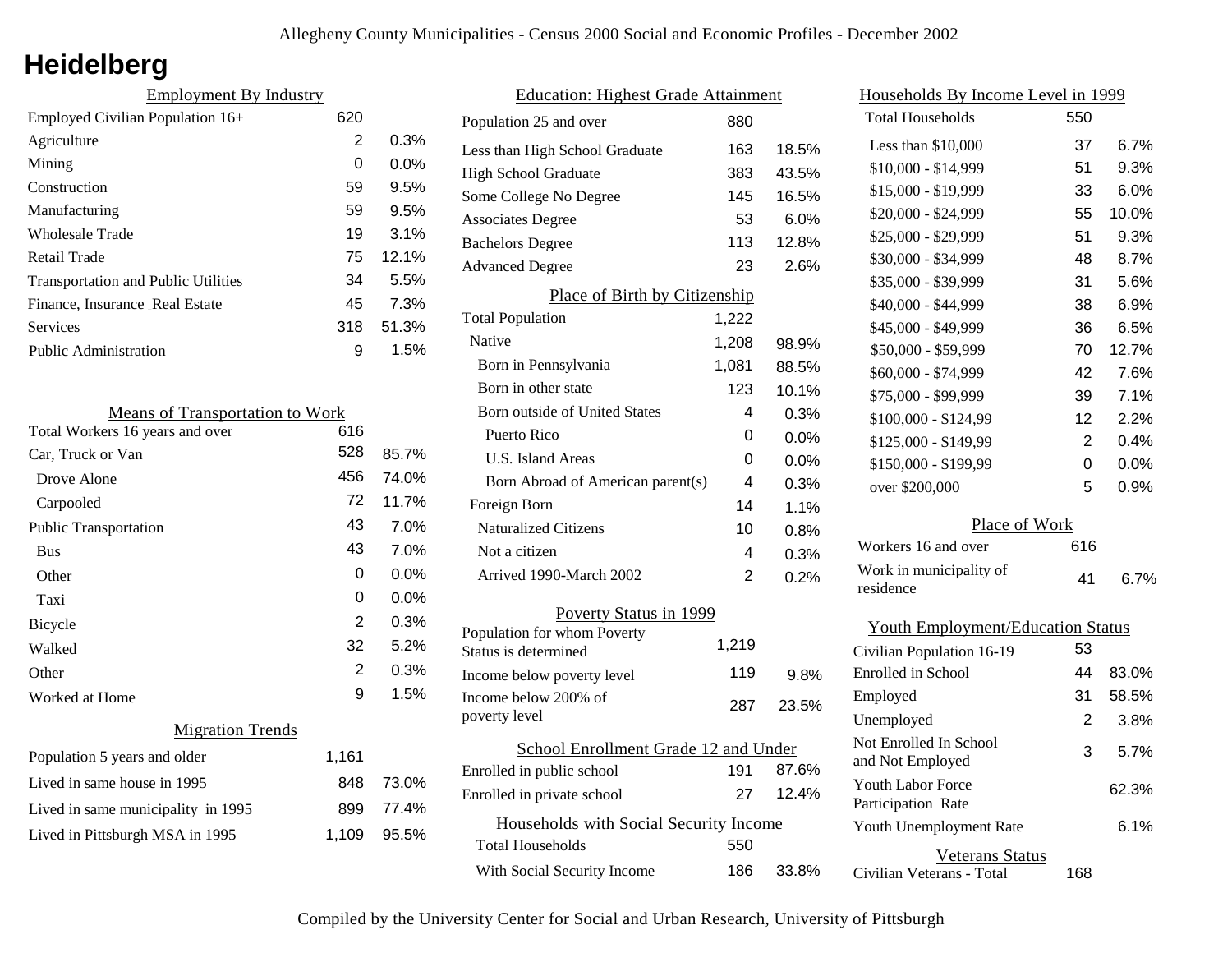## **Homestead**

| <b>Employment By Industry</b>              |       |         |
|--------------------------------------------|-------|---------|
| Employed Civilian Population $16+$         | 1,249 |         |
| Agriculture                                | 0     | $0.0\%$ |
| Mining                                     | 0     | $0.0\%$ |
| Construction                               | 53    | 4.2%    |
| Manufacturing                              | 106   | 8.5%    |
| Wholesale Trade                            | 21    | 1.7%    |
| Retail Trade                               | 252   | 20.2%   |
| <b>Transportation and Public Utilities</b> | 51    | $4.1\%$ |
| Finance, Insurance Real Estate             | 91    | 7.3%    |
| Services                                   | 626   | 50.1%   |
| <b>Public Administration</b>               | 49    | 3.9%    |

| <b>Means of Transportation to Work</b> |       |         |  |
|----------------------------------------|-------|---------|--|
| Total Workers 16 years and over        | 1,229 |         |  |
| Car, Truck or Van                      | 859   | 69.9%   |  |
| Drove Alone                            | 675   | 54.9%   |  |
| Carpooled                              | 184   | 15.0%   |  |
| Public Transportation                  | 242   | 19.7%   |  |
| <b>Bus</b>                             | 242   | 19.7%   |  |
| Other                                  | 0     | 0.0%    |  |
| Taxi                                   | 0     | 0.0%    |  |
| Bicycle                                | 0     | $0.0\%$ |  |
| Walked                                 | 107   | 8.7%    |  |
| Other                                  | 0     | 0.0%    |  |
| Worked at Home                         | 21    | 1.7%    |  |
| <b>Migration Trends</b>                |       |         |  |
| Population 5 years and older           | 3,339 |         |  |
| Lived in same house in 1995            | 2,029 | 60.8%   |  |
| Lived in same municipality in 1995     | 2,398 | 71.8%   |  |
| Lived in Pittsburgh MSA in 1995        | 3,266 | 97.8%   |  |
|                                        |       |         |  |

| <b>Education: Highest Grade Attainment</b>          |       |         |
|-----------------------------------------------------|-------|---------|
| Population 25 and over                              | 2,481 |         |
| Less than High School Graduate                      | 605   | 24.4%   |
| <b>High School Graduate</b>                         | 1,080 | 43.5%   |
| Some College No Degree                              | 441   | 17.8%   |
| <b>Associates Degree</b>                            | 134   | 5.4%    |
| <b>Bachelors Degree</b>                             | 131   | 5.3%    |
| <b>Advanced Degree</b>                              | 90    | 3.6%    |
| Place of Birth by Citizenship                       |       |         |
| <b>Total Population</b>                             | 3,569 |         |
| Native                                              | 3,370 | 94.4%   |
| Born in Pennsylvania                                | 2,842 | 79.6%   |
| Born in other state                                 | 512   | 14.3%   |
| <b>Born outside of United States</b>                | 16    | 0.4%    |
| Puerto Rico                                         | 0     | $0.0\%$ |
| U.S. Island Areas                                   | 9     | 0.3%    |
| Born Abroad of American parent(s)                   | 7     | 0.2%    |
| Foreign Born                                        | 199   | 5.6%    |
| <b>Naturalized Citizens</b>                         | 125   | 3.5%    |
| Not a citizen                                       | 74    | 2.1%    |
| Arrived 1990-March 2002                             | 142   | 4.0%    |
| Poverty Status in 1999                              |       |         |
| Population for whom Poverty<br>Status is determined | 3,556 |         |
| Income below poverty level                          | 946   | 26.6%   |
| Income below 200% of<br>poverty level               | 2,068 | 58.2%   |
| School Enrollment Grade 12 and Under                |       |         |
| Enrolled in public school                           | 706   | 95.7%   |
| Enrolled in private school                          | 32    | 4.3%    |
| Households with Social Security Income              |       |         |
| <b>Total Households</b>                             | 1,616 |         |
| With Social Security Income                         | 618   | 38.2%   |

| <u>Households By Income Level in 1999</u>  |       |       |  |  |
|--------------------------------------------|-------|-------|--|--|
| <b>Total Households</b>                    | 1,616 |       |  |  |
| Less than \$10,000                         | 463   | 28.7% |  |  |
| \$10,000 - \$14,999                        | 245   | 15.2% |  |  |
| \$15,000 - \$19,999                        | 225   | 13.9% |  |  |
| \$20,000 - \$24,999                        | 106   | 6.6%  |  |  |
| \$25,000 - \$29,999                        | 104   | 6.4%  |  |  |
| \$30,000 - \$34,999                        | 54    | 3.3%  |  |  |
| \$35,000 - \$39,999                        | 43    | 2.7%  |  |  |
| \$40,000 - \$44,999                        | 83    | 5.1%  |  |  |
| \$45,000 - \$49,999                        | 58    | 3.6%  |  |  |
| \$50,000 - \$59,999                        | 79    | 4.9%  |  |  |
| \$60,000 - \$74,999                        | 76    | 4.7%  |  |  |
| \$75,000 - \$99,999                        | 51    | 3.2%  |  |  |
| $$100,000 - $124,99$                       | 8     | 0.5%  |  |  |
| \$125,000 - \$149,99                       | 0     | 0.0%  |  |  |
| \$150,000 - \$199,99                       | 10    | 0.6%  |  |  |
| over \$200,000                             | 11    | 0.7%  |  |  |
| Place of Work                              |       |       |  |  |
| Workers 16 and over                        | 1,229 |       |  |  |
| Work in municipality of<br>residence       | 170   | 13.8% |  |  |
| <b>Youth Employment/Education Status</b>   |       |       |  |  |
| Civilian Population 16-19                  | 142   |       |  |  |
| <b>Enrolled</b> in School                  | 129   | 90.8% |  |  |
| Employed                                   | 57    | 40.1% |  |  |
| Unemployed                                 | 9     | 6.3%  |  |  |
| Not Enrolled In School<br>and Not Employed | 6     | 4.2%  |  |  |

Civilian Veterans - Total

Youth Unemployment Rate

Youth Labor Force Participation Rate

Veterans Status

448

13.6%

46.5%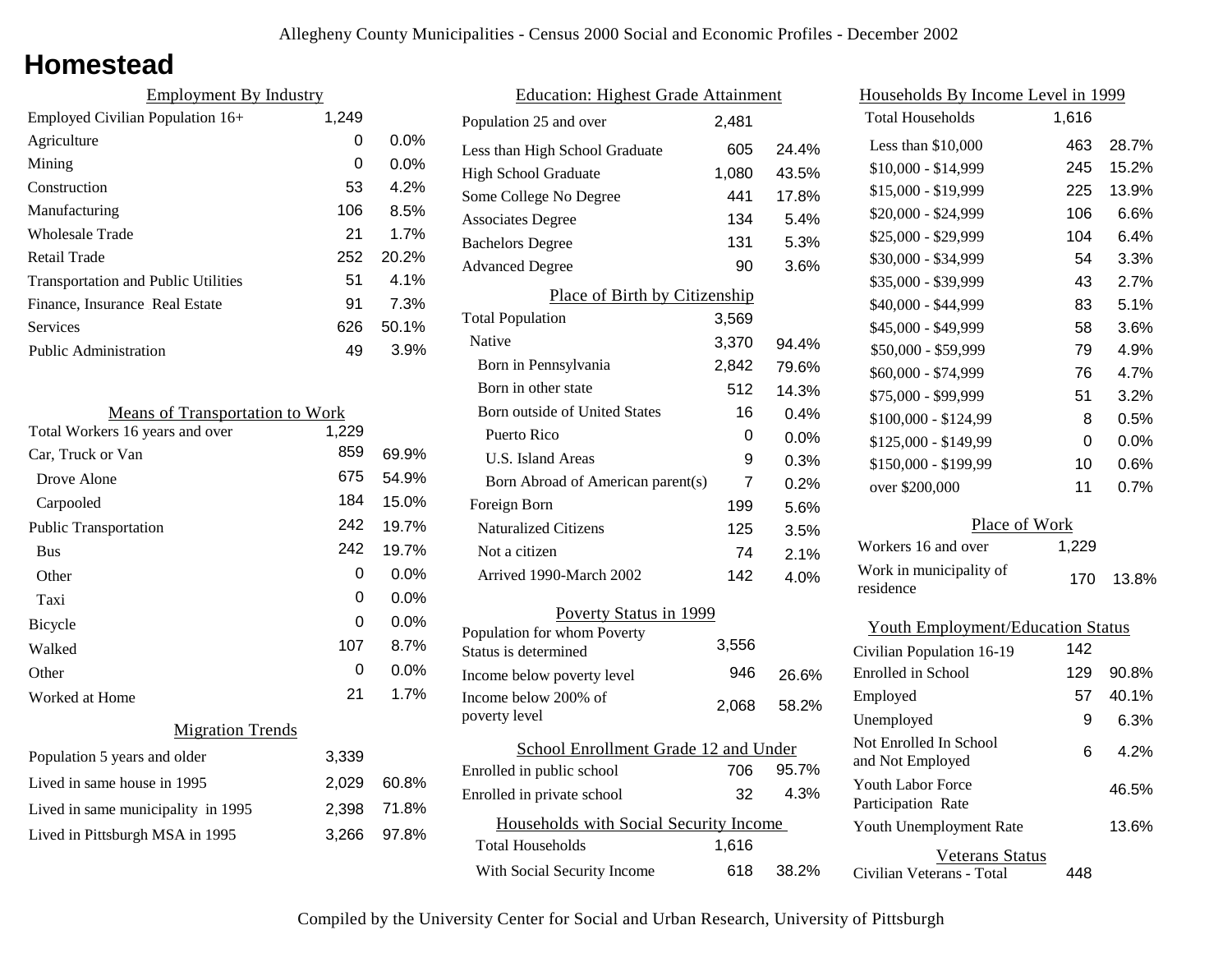## **Indiana**

| <b>Employment By Industry</b>              |       |         |
|--------------------------------------------|-------|---------|
| Employed Civilian Population 16+           | 2,963 |         |
| Agriculture                                | 5     | 0.2%    |
| Mining                                     | 10    | 0.3%    |
| Construction                               | 271   | $9.1\%$ |
| Manufacturing                              | 353   | 11.9%   |
| Wholesale Trade                            | 118   | $4.0\%$ |
| Retail Trade                               | 266   | 9.0%    |
| <b>Transportation and Public Utilities</b> | 89    | $3.0\%$ |
| Finance, Insurance Real Estate             | 277   | 9.3%    |
| Services                                   | 1.474 | 49.7%   |
| <b>Public Administration</b>               | 100   | 3.4%    |

| <b>Means of Transportation to Work</b> |         |  |
|----------------------------------------|---------|--|
| 2,893                                  |         |  |
| 2,673                                  | 92.4%   |  |
| 2,500                                  | 86.4%   |  |
| 173                                    | 6.0%    |  |
| 99                                     | 3.4%    |  |
| 93                                     | 3.2%    |  |
| $\Omega$                               | $0.0\%$ |  |
| 6                                      | 0.2%    |  |
| 0                                      | $0.0\%$ |  |
| 6                                      | 0.2%    |  |
| 11                                     | 0.4%    |  |
| 104                                    | 3.6%    |  |
|                                        |         |  |
| 6,460                                  |         |  |
| 4,614                                  | 71.4%   |  |
| 5,079                                  | 78.6%   |  |
| 6,280                                  | 97.2%   |  |
|                                        |         |  |

| <b>Education: Highest Grade Attainment</b>          |       |         |  |
|-----------------------------------------------------|-------|---------|--|
| Population 25 and over                              | 4,619 |         |  |
| Less than High School Graduate                      | 545   | 11.8%   |  |
| <b>High School Graduate</b>                         | 1,431 | 31.0%   |  |
| Some College No Degree                              | 637   | 13.8%   |  |
| <b>Associates Degree</b>                            | 287   | 6.2%    |  |
| <b>Bachelors Degree</b>                             | 941   | 20.4%   |  |
| <b>Advanced Degree</b>                              | 778   | 16.8%   |  |
| Place of Birth by Citizenship                       |       |         |  |
| <b>Total Population</b>                             | 6,809 |         |  |
| Native                                              | 6,584 | 96.7%   |  |
| Born in Pennsylvania                                | 5,683 | 83.5%   |  |
| Born in other state                                 | 858   | 12.6%   |  |
| Born outside of United States                       | 43    | 0.6%    |  |
| Puerto Rico                                         | 0     | $0.0\%$ |  |
| <b>U.S. Island Areas</b>                            | 0     | $0.0\%$ |  |
| Born Abroad of American parent(s)                   | 43    | 0.6%    |  |
| Foreign Born                                        | 225   | 3.3%    |  |
| <b>Naturalized Citizens</b>                         | 93    | 1.4%    |  |
| Not a citizen                                       | 132   | 1.9%    |  |
| Arrived 1990-March 2002                             | 86    | 1.3%    |  |
| Poverty Status in 1999                              |       |         |  |
| Population for whom Poverty<br>Status is determined | 6,499 |         |  |
| Income below poverty level                          | 416   | 6.4%    |  |
| Income below 200% of<br>poverty level               | 1,130 | 17.4%   |  |
| School Enrollment Grade 12 and Under                |       |         |  |
| Enrolled in public school                           | 1,378 | 82.2%   |  |
| Enrolled in private school                          | 299   | 17.8%   |  |
| Households with Social Security Income              |       |         |  |
| <b>Total Households</b>                             | 2,339 |         |  |
| With Social Security Income                         | 691   | 29.5%   |  |

| Households By Income Level in 1999         |       |       |  |  |
|--------------------------------------------|-------|-------|--|--|
| <b>Total Households</b>                    | 2,339 |       |  |  |
| Less than \$10,000                         | 93    | 4.0%  |  |  |
| $$10,000 - $14,999$                        | 170   | 7.3%  |  |  |
| \$15,000 - \$19,999                        | 100   | 4.3%  |  |  |
| \$20,000 - \$24,999                        | 165   | 7.1%  |  |  |
| \$25,000 - \$29,999                        | 122   | 5.2%  |  |  |
| \$30,000 - \$34,999                        | 111   | 4.7%  |  |  |
| \$35,000 - \$39,999                        | 46    | 2.0%  |  |  |
| \$40,000 - \$44,999                        | 122   | 5.2%  |  |  |
| \$45,000 - \$49,999                        | 114   | 4.9%  |  |  |
| \$50,000 - \$59,999                        | 247   | 10.6% |  |  |
| \$60,000 - \$74,999                        | 262   | 11.2% |  |  |
| \$75,000 - \$99,999                        | 296   | 12.7% |  |  |
| \$100,000 - \$124,99                       | 164   | 7.0%  |  |  |
| \$125,000 - \$149,99                       | 71    | 3.0%  |  |  |
| \$150,000 - \$199,99                       | 116   | 5.0%  |  |  |
| over \$200,000                             | 140   | 6.0%  |  |  |
| Place of Work                              |       |       |  |  |
| Workers 16 and over                        | 2,893 |       |  |  |
| Work in municipality of<br>residence       | 308   | 13.7% |  |  |
| <b>Youth Employment/Education Status</b>   |       |       |  |  |
| Civilian Population 16-19                  | 354   |       |  |  |
| <b>Enrolled</b> in School                  | 341   | 96.3% |  |  |
| Employed                                   | 114   | 32.2% |  |  |
| Unemployed                                 | 23    | 6.5%  |  |  |
| Not Enrolled In School<br>and Not Employed | 8     | 2.3%  |  |  |

Civilian Veterans - Total

Youth Unemployment Rate

Youth Labor Force Participation Rate

Veterans Status

649

16.8%

38.7%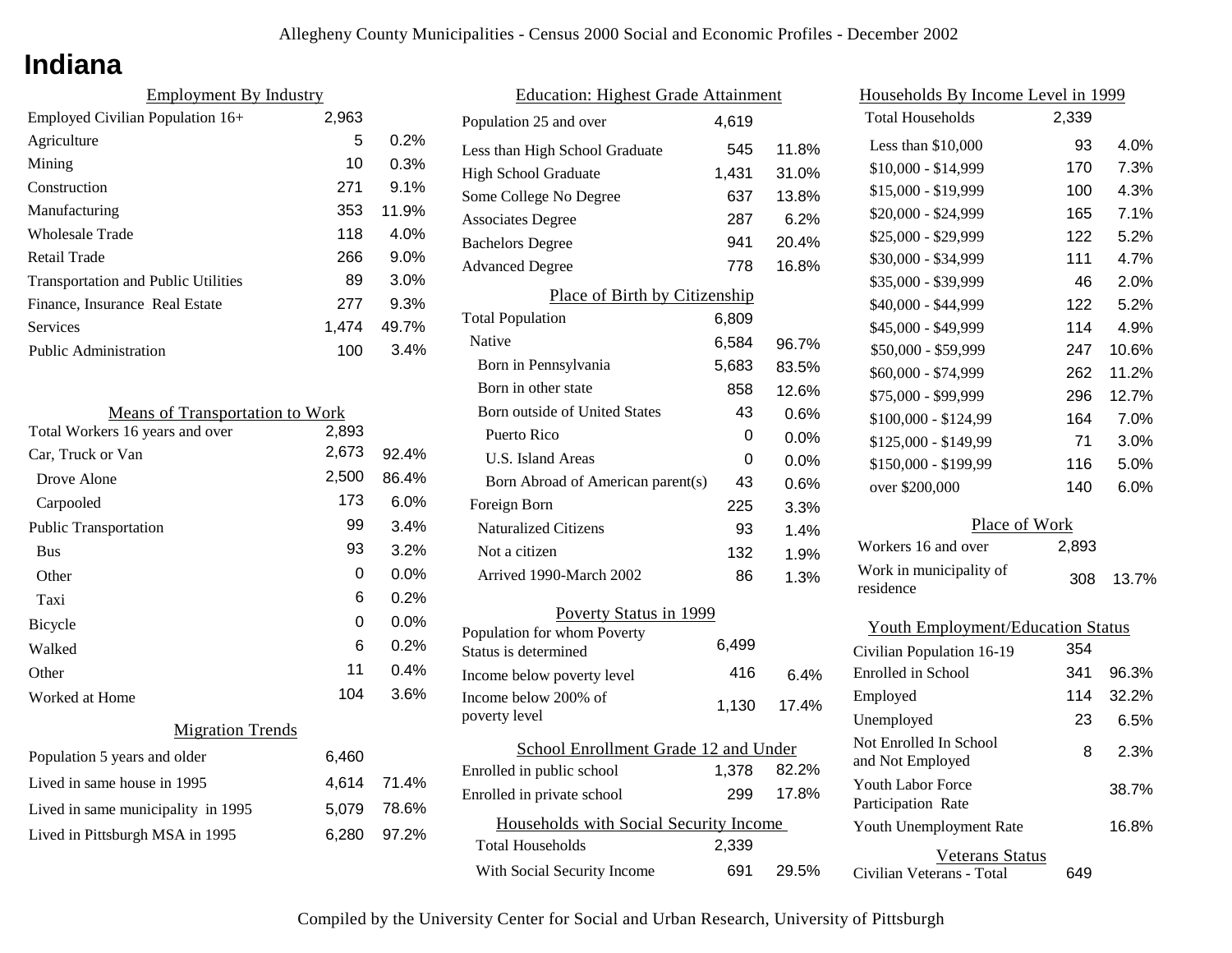## **Ingram**

| <b>Employment By Industry</b>              |       |         |
|--------------------------------------------|-------|---------|
| Employed Civilian Population 16+           | 1,870 |         |
| Agriculture                                | 0     | $0.0\%$ |
| Mining                                     | 0     | $0.0\%$ |
| Construction                               | 168   | 9.0%    |
| Manufacturing                              | 190   | 10.2%   |
| <b>Wholesale Trade</b>                     | 99    | 5.3%    |
| Retail Trade                               | 210   | 11.2%   |
| <b>Transportation and Public Utilities</b> | 136   | 7.3%    |
| Finance, Insurance Real Estate             | 203   | 10.9%   |
| Services                                   | 786   | 42.0%   |
| <b>Public Administration</b>               | 78    | 4.2%    |

| <b>Means of Transportation to Work</b> |       |       |  |
|----------------------------------------|-------|-------|--|
| Total Workers 16 years and over        | 1,842 |       |  |
| Car, Truck or Van                      | 1,551 | 84.2% |  |
| Drove Alone                            | 1,405 | 76.3% |  |
| Carpooled                              | 146   | 7.9%  |  |
| <b>Public Transportation</b>           | 163   | 8.8%  |  |
| <b>Bus</b>                             | 163   | 8.8%  |  |
| Other                                  | 0     | 0.0%  |  |
| Taxi                                   | 0     | 0.0%  |  |
| Bicycle                                | 0     | 0.0%  |  |
| Walked                                 | 62    | 3.4%  |  |
| Other                                  | 10    | 0.5%  |  |
| Worked at Home                         | 56    | 3.0%  |  |
| <b>Migration Trends</b>                |       |       |  |
| Population 5 years and older           | 3,515 |       |  |
| Lived in same house in 1995            | 2,374 | 67.5% |  |
| Lived in same municipality in 1995     | 2,755 | 78.4% |  |
| Lived in Pittsburgh MSA in 1995        | 3,412 | 97.1% |  |
|                                        |       |       |  |

| <b>Education: Highest Grade Attainment</b>         |       |       |  |
|----------------------------------------------------|-------|-------|--|
| Population 25 and over                             | 2,568 |       |  |
| Less than High School Graduate                     | 303   | 11.8% |  |
| <b>High School Graduate</b>                        | 1,145 | 44.6% |  |
| Some College No Degree                             | 394   | 15.3% |  |
| <b>Associates Degree</b>                           | 304   | 11.8% |  |
| <b>Bachelors Degree</b>                            | 301   | 11.7% |  |
| <b>Advanced Degree</b>                             | 121   | 4.7%  |  |
| Place of Birth by Citizenship                      |       |       |  |
| <b>Total Population</b>                            | 3,712 |       |  |
| Native                                             | 3,636 | 98.0% |  |
| Born in Pennsylvania                               | 3,290 | 88.6% |  |
| Born in other state                                | 307   | 8.3%  |  |
| <b>Born outside of United States</b>               | 39    | 1.1%  |  |
| Puerto Rico                                        | 4     | 0.1%  |  |
| U.S. Island Areas                                  | 0     | 0.0%  |  |
| Born Abroad of American parent(s)                  | 35    | 0.9%  |  |
| Foreign Born                                       | 76    | 2.0%  |  |
| <b>Naturalized Citizens</b>                        | 68    | 1.8%  |  |
| Not a citizen                                      | 8     | 0.2%  |  |
| Arrived 1990-March 2002                            | 9     | 0.2%  |  |
| Poverty Status in 1999                             |       |       |  |
| Population for whom Poverty                        | 3,647 |       |  |
| Status is determined                               | 299   |       |  |
| Income below poverty level<br>Income below 200% of |       | 8.2%  |  |
| poverty level                                      | 798   | 21.9% |  |
| School Enrollment Grade 12 and Under               |       |       |  |
| Enrolled in public school                          | 610   | 85.2% |  |
| Enrolled in private school                         | 106   | 14.8% |  |
| Households with Social Security Income             |       |       |  |
| <b>Total Households</b>                            | 1,568 |       |  |
| With Social Security Income                        | 492   | 31.4% |  |

| <u>Households By Income Level in 1999</u>  |                |       |  |
|--------------------------------------------|----------------|-------|--|
| <b>Total Households</b>                    | 1,568          |       |  |
| Less than \$10,000                         | 106            | 6.8%  |  |
| $$10,000 - $14,999$                        | 107            | 6.8%  |  |
| \$15,000 - \$19,999                        | 122            | 7.8%  |  |
| \$20,000 - \$24,999                        | 158            | 10.1% |  |
| \$25,000 - \$29,999                        | 167            | 10.7% |  |
| \$30,000 - \$34,999                        | 115            | 7.3%  |  |
| \$35,000 - \$39,999                        | 126            | 8.0%  |  |
| \$40,000 - \$44,999                        | 40             | 2.6%  |  |
| \$45,000 - \$49,999                        | 83             | 5.3%  |  |
| \$50,000 - \$59,999                        | 144            | 9.2%  |  |
| \$60,000 - \$74,999                        | 179            | 11.4% |  |
| \$75,000 - \$99,999                        | 157            | 10.0% |  |
| \$100,000 - \$124,99                       | 31             | 2.0%  |  |
| \$125,000 - \$149,99                       | 15             | 1.0%  |  |
| \$150,000 - \$199,99                       | $\overline{7}$ | 0.4%  |  |
| over \$200,000                             | 11             | 0.7%  |  |
| Place of Work                              |                |       |  |
| Workers 16 and over                        | 1,842          |       |  |
| Work in municipality of<br>residence       | 154            | 8.4%  |  |
| <b>Youth Employment/Education Status</b>   |                |       |  |
| Civilian Population 16-19                  | 201            |       |  |
| Enrolled in School                         | 179            | 89.1% |  |
| Employed                                   | 83             | 41.3% |  |
| Unemployed                                 | 6              | 3.0%  |  |
| Not Enrolled In School<br>and Not Employed | 6              | 3.0%  |  |
| <b>Youth Labor Force</b>                   |                | 44.3% |  |

Civilian Veterans - Total

Youth Unemployment Rate

Participation Rate

Veterans Status

497

6.7%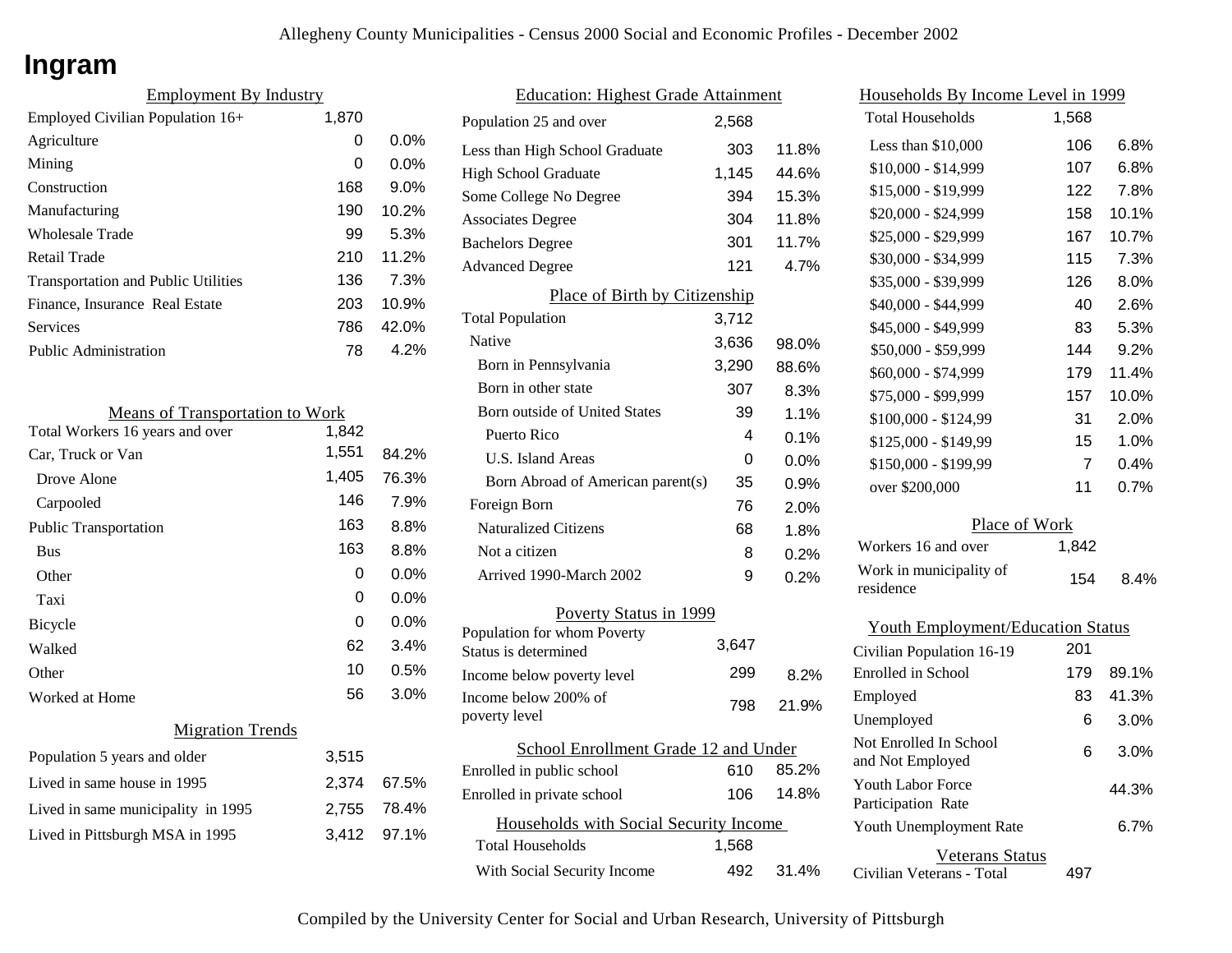## **Jefferson**

| <b>Employment By Industry</b>              |       |         |
|--------------------------------------------|-------|---------|
| Employed Civilian Population 16+           | 4,691 |         |
| Agriculture                                | 0     | $0.0\%$ |
| Mining                                     | 41    | 0.9%    |
| Construction                               | 454   | 9.7%    |
| Manufacturing                              | 448   | 9.6%    |
| <b>Wholesale Trade</b>                     | 179   | 3.8%    |
| Retail Trade                               | 565   | 12.0%   |
| <b>Transportation and Public Utilities</b> | 380   | 8.1%    |
| Finance, Insurance Real Estate             | 372   | 7.9%    |
| Services                                   | 2.091 | 44.6%   |
| Public Administration                      | 161   | 3.4%    |

| <b>Means of Transportation to Work</b> |       |         |
|----------------------------------------|-------|---------|
| Total Workers 16 years and over        | 4,646 |         |
| Car, Truck or Van                      | 4,303 | 92.6%   |
| Drove Alone                            | 3,827 | 82.4%   |
| Carpooled                              | 476   | 10.2%   |
| <b>Public Transportation</b>           | 125   | 2.7%    |
| <b>Bus</b>                             | 125   | 2.7%    |
| Other                                  | 0     | 0.0%    |
| Taxi                                   | 0     | $0.0\%$ |
| Bicycle                                | 0     | 0.0%    |
| Walked                                 | 57    | 1.2%    |
| Other                                  | 54    | 1.2%    |
| Worked at Home                         | 107   | 2.3%    |
| <b>Migration Trends</b>                |       |         |
| Population 5 years and older           | 9,184 |         |
| Lived in same house in 1995            | 6,555 | 71.4%   |
| Lived in same municipality in 1995     | 6,855 | 74.6%   |
| Lived in Pittsburgh MSA in 1995        | 8,733 | 95.1%   |
|                                        |       |         |

| <b>Education: Highest Grade Attainment</b>          |       |         |
|-----------------------------------------------------|-------|---------|
| Population 25 and over                              | 6,747 |         |
| Less than High School Graduate                      | 698   | 10.3%   |
| <b>High School Graduate</b>                         | 2,560 | 37.9%   |
| Some College No Degree                              | 1,156 | 17.1%   |
| <b>Associates Degree</b>                            | 430   | 6.4%    |
| <b>Bachelors Degree</b>                             | 1,293 | 19.2%   |
| <b>Advanced Degree</b>                              | 610   | 9.0%    |
| Place of Birth by Citizenship                       |       |         |
| <b>Total Population</b>                             | 9,666 |         |
| Native                                              | 9,430 | 97.6%   |
| Born in Pennsylvania                                | 8,398 | 86.9%   |
| Born in other state                                 | 982   | 10.2%   |
| <b>Born outside of United States</b>                | 50    | 0.5%    |
| Puerto Rico                                         | 0     | $0.0\%$ |
| <b>U.S. Island Areas</b>                            | 0     | 0.0%    |
| Born Abroad of American parent(s)                   | 50    | 0.5%    |
| Foreign Born                                        | 236   | 2.4%    |
| <b>Naturalized Citizens</b>                         | 126   | 1.3%    |
| Not a citizen                                       | 110   | 1.1%    |
| Arrived 1990-March 2002                             | 74    | 0.8%    |
| Poverty Status in 1999                              |       |         |
| Population for whom Poverty<br>Status is determined | 9,489 |         |
| Income below poverty level                          | 386   | 4.1%    |
| Income below 200% of<br>poverty level               | 1,523 | 16.1%   |
| School Enrollment Grade 12 and Under                |       |         |
| Enrolled in public school                           | 1,779 | 87.9%   |
| Enrolled in private school                          | 245   | 12.1%   |
| Households with Social Security Income              |       |         |
| <b>Total Households</b>                             | 3,752 |         |
| With Social Security Income                         | 1,171 | 31.2%   |

| Households By Income Level in 1999                                                  |       |       |
|-------------------------------------------------------------------------------------|-------|-------|
| <b>Total Households</b>                                                             | 3,752 |       |
| Less than \$10,000                                                                  | 212   | 5.7%  |
| \$10,000 - \$14,999                                                                 | 236   | 6.3%  |
| \$15,000 - \$19,999                                                                 | 214   | 5.7%  |
| \$20,000 - \$24,999                                                                 | 171   | 4.6%  |
| \$25,000 - \$29,999                                                                 | 181   | 4.8%  |
| \$30,000 - \$34,999                                                                 | 221   | 5.9%  |
| \$35,000 - \$39,999                                                                 | 193   | 5.1%  |
| \$40,000 - \$44,999                                                                 | 219   | 5.8%  |
| \$45,000 - \$49,999                                                                 | 197   | 5.3%  |
| \$50,000 - \$59,999                                                                 | 372   | 9.9%  |
| \$60,000 - \$74,999                                                                 | 496   | 13.2% |
| \$75,000 - \$99,999                                                                 | 568   | 15.1% |
| \$100,000 - \$124,99                                                                | 202   | 5.4%  |
| \$125,000 - \$149,99                                                                | 131   | 3.5%  |
| \$150,000 - \$199,99                                                                | 76    | 2.0%  |
| over \$200,000                                                                      | 63    | 1.7%  |
| Place of Work                                                                       |       |       |
| Workers 16 and over                                                                 | 4,646 |       |
| Work in municipality of<br>residence                                                | 520   | 10.6% |
| <b>Youth Employment/Education Status</b>                                            |       |       |
| Civilian Population 16-19                                                           | 466   |       |
| Enrolled in School                                                                  | 438   | 94.0% |
| Employed                                                                            | 128   | 27.5% |
| Unemployed                                                                          | 16    | 3.4%  |
| Not Enrolled In School<br>$1 \, \text{M} \cdot \text{L} \cdot \text{D} \dots 1$ . 1 | 6     | 1.3%  |

| ó | Not Enrolled In School<br>and Not Employed            | 6 | 1.3%  |
|---|-------------------------------------------------------|---|-------|
| ó | Youth Labor Force<br>Participation Rate               |   | 30.9% |
|   | <b>Youth Unemployment Rate</b>                        |   | 11.1% |
| ő | Veterans Status<br>Civilian Veterans - Total<br>1.082 |   |       |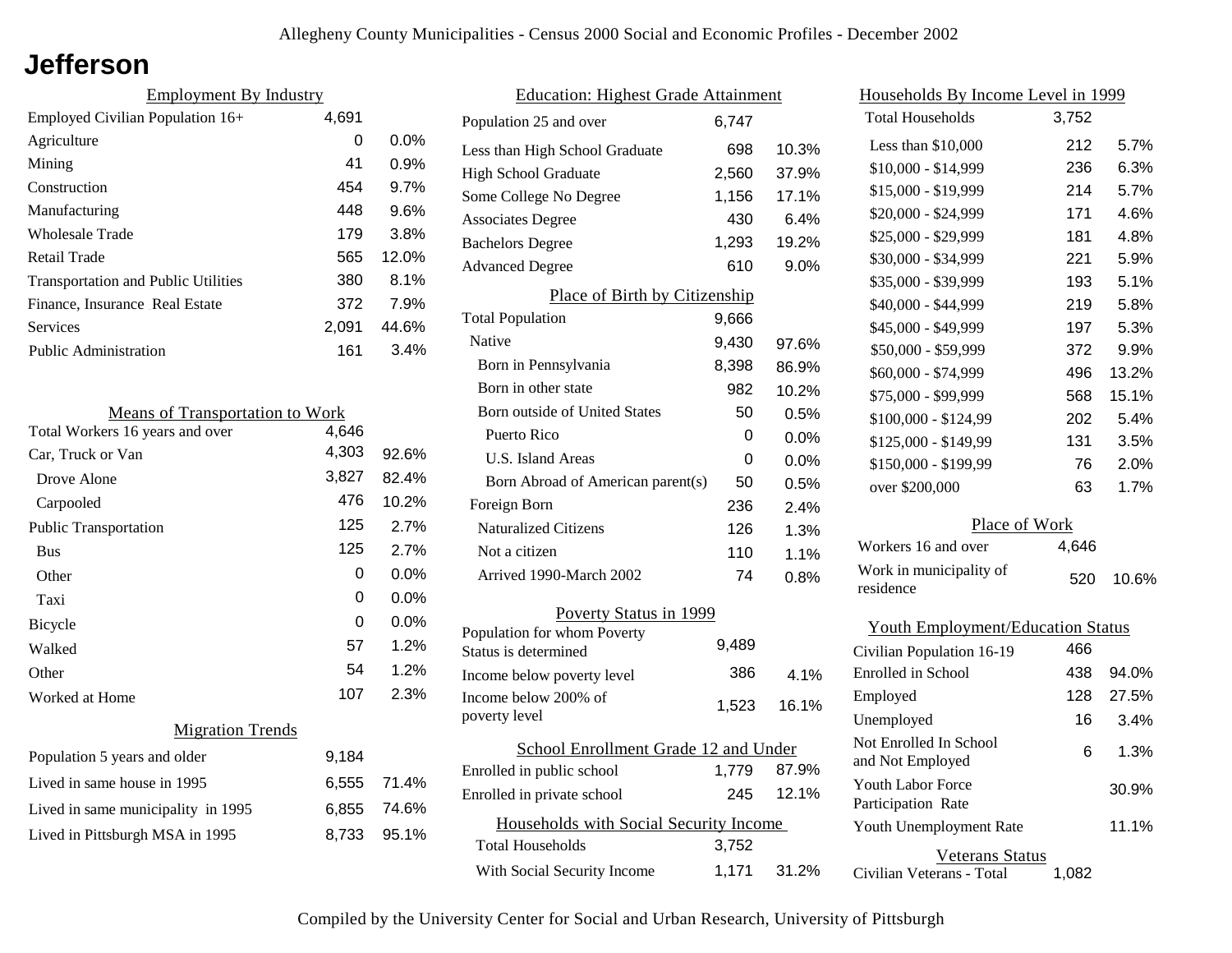# **Kennedy**

| <b>Employment By Industry</b>              |       |       |
|--------------------------------------------|-------|-------|
| Employed Civilian Population 16+           | 3,326 |       |
| Agriculture                                | 5     | 0.2%  |
| Mining                                     | 5     | 0.2%  |
| Construction                               | 206   | 6.2%  |
| Manufacturing                              | 359   | 10.8% |
| Wholesale Trade                            | 140   | 4.2%  |
| Retail Trade                               | 434   | 13.0% |
| <b>Transportation and Public Utilities</b> | 372   | 11.2% |
| Finance, Insurance Real Estate             | 320   | 9.6%  |
| Services                                   | 1.366 | 41.1% |
| <b>Public Administration</b>               | 119   | 3.6%  |

| <b>Means of Transportation to Work</b> |       |       |
|----------------------------------------|-------|-------|
| Total Workers 16 years and over        | 3,256 |       |
| Car, Truck or Van                      | 2,992 | 91.9% |
| Drove Alone                            | 2,751 | 84.5% |
| Carpooled                              | 241   | 7.4%  |
| <b>Public Transportation</b>           | 149   | 4.6%  |
| <b>Bus</b>                             | 149   | 4.6%  |
| Other                                  | 0     | 0.0%  |
| Taxi                                   | 0     | 0.0%  |
| <b>Bicycle</b>                         | 0     | 0.0%  |
| Walked                                 | 33    | 1.0%  |
| Other                                  | 14    | 0.4%  |
| Worked at Home                         | 68    | 2.1%  |
| <b>Migration Trends</b>                |       |       |
| Population 5 years and older           | 7,148 |       |
| Lived in same house in 1995            | 5,386 | 75.3% |
| Lived in same municipality in 1995     | 5,734 | 80.2% |
| Lived in Pittsburgh MSA in 1995        | 7,031 | 98.4% |
|                                        |       |       |

| <b>Education: Highest Grade Attainment</b>          |       |         |
|-----------------------------------------------------|-------|---------|
| Population 25 and over                              | 5,545 |         |
| Less than High School Graduate                      | 745   | 13.4%   |
| <b>High School Graduate</b>                         | 2,371 | 42.8%   |
| Some College No Degree                              | 869   | 15.7%   |
| <b>Associates Degree</b>                            | 357   | 6.4%    |
| <b>Bachelors Degree</b>                             | 798   | 14.4%   |
| <b>Advanced Degree</b>                              | 405   | 7.3%    |
| Place of Birth by Citizenship                       |       |         |
| <b>Total Population</b>                             | 7,504 |         |
| Native                                              | 7,351 | 98.0%   |
| Born in Pennsylvania                                | 6,963 | 92.8%   |
| Born in other state                                 | 347   | 4.6%    |
| <b>Born outside of United States</b>                | 41    | 0.5%    |
| Puerto Rico                                         | 0     | $0.0\%$ |
| <b>U.S. Island Areas</b>                            | 0     | 0.0%    |
| Born Abroad of American parent(s)                   | 41    | 0.5%    |
| Foreign Born                                        | 153   | 2.0%    |
| <b>Naturalized Citizens</b>                         | 142   | 1.9%    |
| Not a citizen                                       | 11    | 0.1%    |
| Arrived 1990-March 2002                             | 7     | 0.1%    |
| Poverty Status in 1999                              |       |         |
| Population for whom Poverty<br>Status is determined | 7,269 |         |
| Income below poverty level                          | 276   | 3.8%    |
| Income below 200% of<br>poverty level               | 1,205 | 16.6%   |
| School Enrollment Grade 12 and Under                |       |         |
| Enrolled in public school                           | 1,142 | 86.6%   |
| Enrolled in private school                          | 177   | 13.4%   |
| Households with Social Security Income              |       |         |
| <b>Total Households</b>                             | 2,921 |         |
| With Social Security Income                         | 1,118 | 38.3%   |

| <u>Households By Income Level in 1999</u>  |       |       |
|--------------------------------------------|-------|-------|
| <b>Total Households</b>                    | 2,921 |       |
| Less than \$10,000                         | 159   | 5.4%  |
| $$10,000 - $14,999$                        | 205   | 7.0%  |
| \$15,000 - \$19,999                        | 122   | 4.2%  |
| \$20,000 - \$24,999                        | 219   | 7.5%  |
| \$25,000 - \$29,999                        | 120   | 4.1%  |
| \$30,000 - \$34,999                        | 188   | 6.4%  |
| \$35,000 - \$39,999                        | 202   | 6.9%  |
| \$40,000 - \$44,999                        | 167   | 5.7%  |
| \$45,000 - \$49,999                        | 150   | 5.1%  |
| \$50,000 - \$59,999                        | 243   | 8.3%  |
| \$60,000 - \$74,999                        | 440   | 15.1% |
| \$75,000 - \$99,999                        | 388   | 13.3% |
| \$100,000 - \$124,99                       | 145   | 5.0%  |
| \$125,000 - \$149,99                       | 74    | 2.5%  |
| \$150,000 - \$199,99                       | 56    | 1.9%  |
| over \$200,000                             | 43    | 1.5%  |
| Place of Work                              |       |       |
| Workers 16 and over                        | 3,256 |       |
| Work in municipality of<br>residence       | 298   | 10.4% |
| <b>Youth Employment/Education Status</b>   |       |       |
| Civilian Population 16-19                  | 366   |       |
| Enrolled in School                         | 337   | 92.1% |
| Employed                                   | 108   | 29.5% |
| Unemployed                                 | 37    | 10.1% |
| Not Enrolled In School<br>and Not Employed | 12    | 3.3%  |

Civilian Veterans - Total

Youth Unemployment Rate

Youth Labor Force Participation Rate

Veterans Status

953

25.5%

39.6%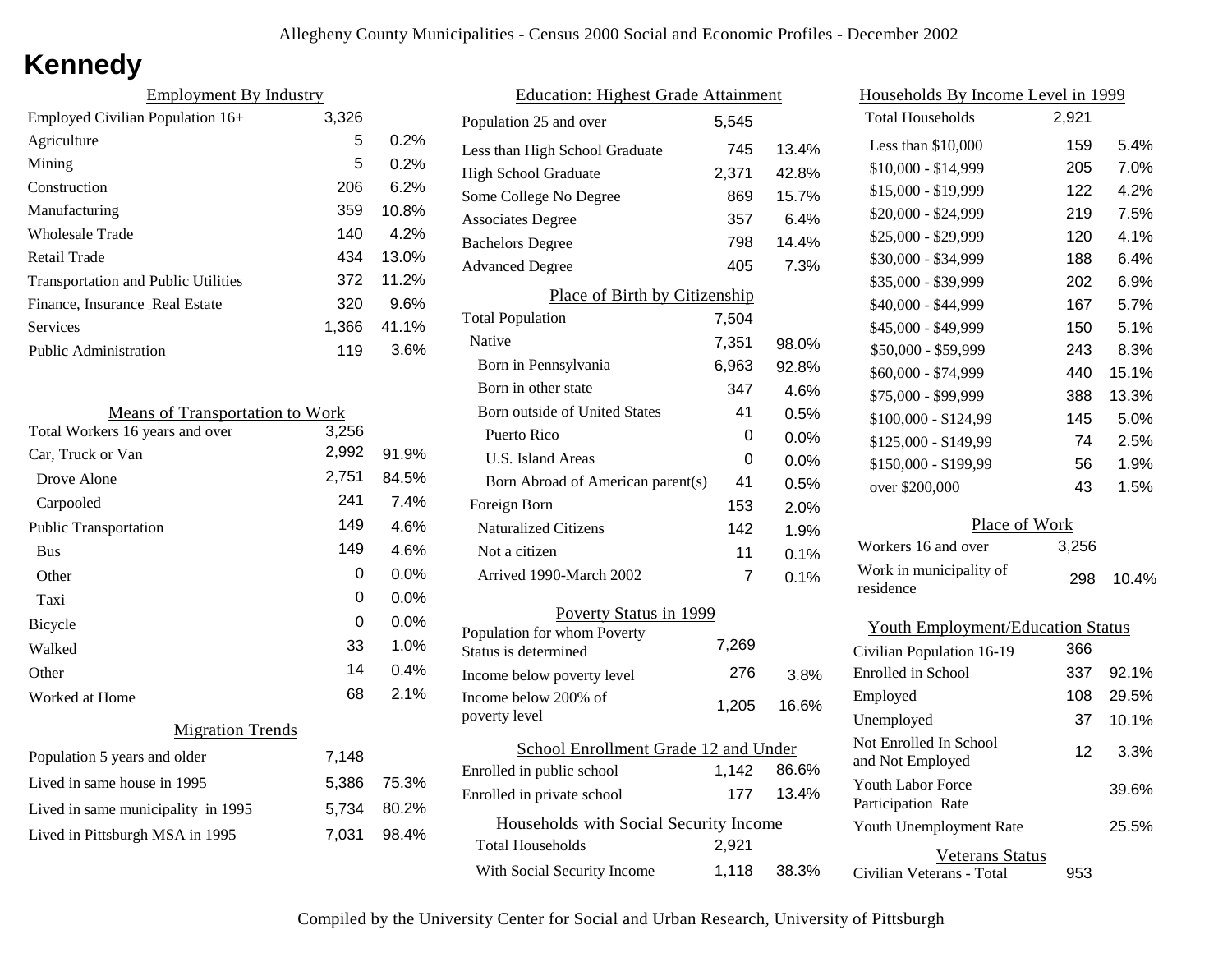# **Kilbuck**

| 374 |         |
|-----|---------|
| 0   | $0.0\%$ |
| 0   | $0.0\%$ |
| 39  | 10.4%   |
| 24  | 6.4%    |
| 25  | 6.7%    |
| 34  | $9.1\%$ |
| 31  | 8.3%    |
| 19  | 5.1%    |
| 192 | 51.3%   |
| 10  | 2.7%    |
|     |         |

| <b>Means of Transportation to Work</b> |     |       |
|----------------------------------------|-----|-------|
| Total Workers 16 years and over        | 370 |       |
| Car, Truck or Van                      | 335 | 90.5% |
| Drove Alone                            | 301 | 81.4% |
| Carpooled                              | 34  | 9.2%  |
| <b>Public Transportation</b>           | 12  | 3.2%  |
| <b>Bus</b>                             | 8   | 2.2%  |
| Other                                  | 0   | 0.0%  |
| Taxi                                   | 4   | 1.1%  |
| <b>Bicycle</b>                         | 0   | 0.0%  |
| Walked                                 | 6   | 1.6%  |
| Other                                  | 2   | 0.5%  |
| Worked at Home                         | 15  | 4.1%  |
| <b>Migration Trends</b>                |     |       |
| Population 5 years and older           | 691 |       |
| Lived in same house in 1995            | 533 | 77.1% |
| Lived in same municipality in 1995     | 598 | 86.5% |
| Lived in Pittsburgh MSA in 1995        | 685 | 99.1% |
|                                        |     |       |

|                                        | <u> Education: Highest Grade Attainment</u> |     |         |
|----------------------------------------|---------------------------------------------|-----|---------|
|                                        | Population 25 and over                      | 563 |         |
|                                        | Less than High School Graduate              | 43  | 7.6%    |
|                                        | <b>High School Graduate</b>                 | 184 | 32.7%   |
|                                        | Some College No Degree                      | 84  | 14.9%   |
|                                        | <b>Associates Degree</b>                    | 40  | 7.1%    |
|                                        | <b>Bachelors Degree</b>                     | 120 | 21.3%   |
|                                        | <b>Advanced Degree</b>                      | 92  | 16.3%   |
|                                        | Place of Birth by Citizenship               |     |         |
|                                        | <b>Total Population</b>                     | 730 |         |
|                                        | Native                                      | 716 | 98.1%   |
|                                        | Born in Pennsylvania                        | 640 | 87.7%   |
|                                        | Born in other state                         | 72  | 9.9%    |
|                                        | <b>Born outside of United States</b>        | 4   | 0.5%    |
|                                        | Puerto Rico                                 | 0   | 0.0%    |
|                                        | U.S. Island Areas                           | 0   | $0.0\%$ |
|                                        | Born Abroad of American parent(s)           | 4   | 0.5%    |
|                                        | Foreign Born                                | 14  | 1.9%    |
|                                        | <b>Naturalized Citizens</b>                 | 7   | 1.0%    |
|                                        | Not a citizen                               | 7   | 1.0%    |
|                                        | Arrived 1990-March 2002                     | 0   | 0.0%    |
|                                        | Poverty Status in 1999                      |     |         |
|                                        | Population for whom Poverty                 |     |         |
|                                        | Status is determined                        | 730 |         |
|                                        | Income below poverty level                  | 45  | 6.2%    |
|                                        | Income below 200% of<br>poverty level       | 148 | 20.3%   |
|                                        | School Enrollment Grade 12 and Under        |     |         |
|                                        | Enrolled in public school                   | 95  | 87.2%   |
|                                        | Enrolled in private school                  | 14  | 12.8%   |
| Households with Social Security Income |                                             |     |         |
|                                        | <b>Total Households</b>                     | 313 |         |
|                                        | With Social Security Income                 | 116 | 37.1%   |
|                                        |                                             |     |         |

| <u>Households By Income Level in 1999</u>  |     |       |  |
|--------------------------------------------|-----|-------|--|
| <b>Total Households</b>                    | 313 |       |  |
| Less than $$10,000$                        | 25  | 8.0%  |  |
| $$10,000 - $14,999$                        | 11  | 3.5%  |  |
| \$15,000 - \$19,999                        | 21  | 6.7%  |  |
| \$20,000 - \$24,999                        | 14  | 4.5%  |  |
| \$25,000 - \$29,999                        | 25  | 8.0%  |  |
| \$30,000 - \$34,999                        | 12  | 3.8%  |  |
| \$35,000 - \$39,999                        | 12  | 3.8%  |  |
| \$40,000 - \$44,999                        | 10  | 3.2%  |  |
| \$45,000 - \$49,999                        | 20  | 6.4%  |  |
| \$50,000 - \$59,999                        | 36  | 11.5% |  |
| \$60,000 - \$74,999                        | 27  | 8.6%  |  |
| \$75,000 - \$99,999                        | 28  | 8.9%  |  |
| $$100,000 - $124,99$                       | 20  | 6.4%  |  |
| \$125,000 - \$149,99                       | 17  | 5.4%  |  |
| \$150,000 - \$199,99                       | 19  | 6.1%  |  |
| over \$200,000                             | 16  | 5.1%  |  |
| Place of Work                              |     |       |  |
| Workers 16 and over                        | 370 |       |  |
| Work in municipality of<br>residence       | 33  | 8.9%  |  |
| <b>Youth Employment/Education Status</b>   |     |       |  |
| Civilian Population 16-19                  | 30  |       |  |
| Enrolled in School                         | 26  | 86.7% |  |
| Employed                                   | 2   | 6.7%  |  |
| Unemployed                                 | 0   | 0.0%  |  |
| Not Enrolled In School<br>and Not Employed | 4   | 13.3% |  |
| Youth Labor Force<br>Participation Rate    |     | 6.7%  |  |
| Youth Unemployment Rate                    |     | 0.0%  |  |

Civilian Veterans - Total Veterans Status 107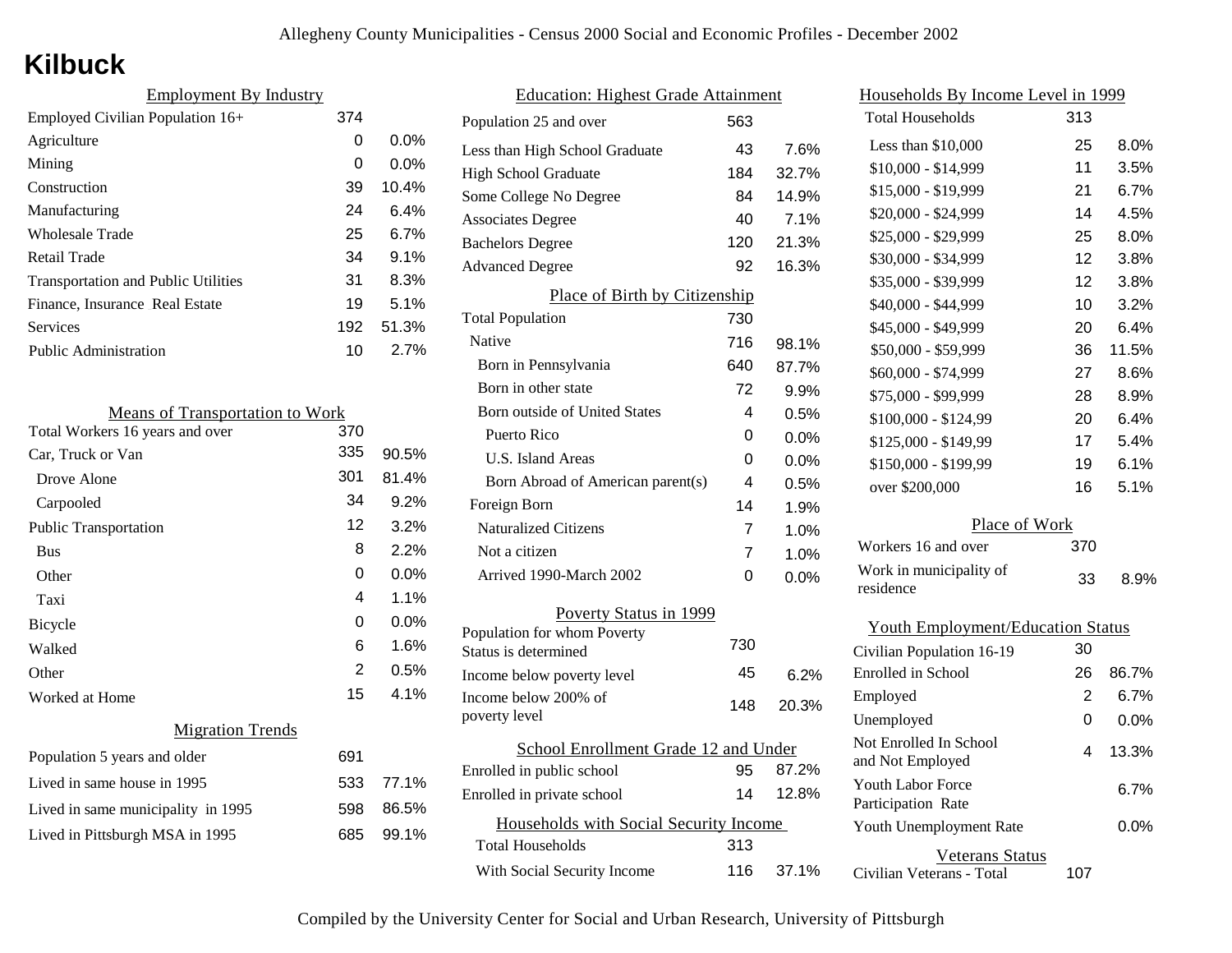## **Leet**

| <b>Employment By Industry</b>              |     |         |
|--------------------------------------------|-----|---------|
| Employed Civilian Population 16+           | 760 |         |
| Agriculture                                | 0   | $0.0\%$ |
| Mining                                     | 0   | $0.0\%$ |
| Construction                               | 33  | 4.3%    |
| Manufacturing                              | 74  | 9.7%    |
| Wholesale Trade                            | 31  | 4.1%    |
| Retail Trade                               | 92  | 12.1%   |
| <b>Transportation and Public Utilities</b> | 78  | 10.3%   |
| Finance, Insurance Real Estate             | 61  | 8.0%    |
| Services                                   | 369 | 48.6%   |
| <b>Public Administration</b>               | 22  | 2.9%    |
|                                            |     |         |

| <b>Means of Transportation to Work</b> |       |       |
|----------------------------------------|-------|-------|
| Total Workers 16 years and over        | 760   |       |
| Car, Truck or Van                      | 696   | 91.6% |
| Drove Alone                            | 639   | 84.1% |
| Carpooled                              | 57    | 7.5%  |
| <b>Public Transportation</b>           | 20    | 2.6%  |
| <b>Bus</b>                             | 20    | 2.6%  |
| Other                                  | 0     | 0.0%  |
| Taxi                                   | 0     | 0.0%  |
| <b>Bicycle</b>                         | 0     | 0.0%  |
| Walked                                 | 9     | 1.2%  |
| Other                                  | 10    | 1.3%  |
| Worked at Home                         | 25    | 3.3%  |
| <b>Migration Trends</b>                |       |       |
| Population 5 years and older           | 1,475 |       |
| Lived in same house in 1995            | 1,099 | 74.5% |
| Lived in same municipality in 1995     | 1,105 | 74.9% |
| Lived in Pittsburgh MSA in 1995        | 1,398 | 94.8% |
|                                        |       |       |

| <b>Education: Highest Grade Attainment</b> |       |         |  |
|--------------------------------------------|-------|---------|--|
| Population 25 and over                     | 1,066 |         |  |
| Less than High School Graduate             | 93    | 8.7%    |  |
| <b>High School Graduate</b>                | 362   | 34.0%   |  |
| Some College No Degree                     | 184   | 17.3%   |  |
| <b>Associates Degree</b>                   | 65    | 6.1%    |  |
| <b>Bachelors Degree</b>                    | 218   | 20.5%   |  |
| <b>Advanced Degree</b>                     | 144   | 13.5%   |  |
| Place of Birth by Citizenship              |       |         |  |
| <b>Total Population</b>                    | 1,568 |         |  |
| Native                                     | 1,480 | 94.4%   |  |
| Born in Pennsylvania                       | 1,175 | 74.9%   |  |
| Born in other state                        | 296   | 18.9%   |  |
| <b>Born outside of United States</b>       | 9     | 0.6%    |  |
| Puerto Rico                                | 0     | 0.0%    |  |
| U.S. Island Areas                          | 0     | $0.0\%$ |  |
| Born Abroad of American parent(s)          | 9     | 0.6%    |  |
| Foreign Born                               | 88    | 5.6%    |  |
| <b>Naturalized Citizens</b>                | 49    | $3.1\%$ |  |
| Not a citizen                              | 39    | 2.5%    |  |
| Arrived 1990-March 2002                    | 34    | 2.2%    |  |
| Poverty Status in 1999                     |       |         |  |
| Population for whom Poverty                | 1,533 |         |  |
| Status is determined                       |       |         |  |
| Income below poverty level                 | 58    | 3.8%    |  |
| Income below 200% of<br>poverty level      | 192   | 12.5%   |  |
| School Enrollment Grade 12 and Under       |       |         |  |
| Enrolled in public school                  | 277   | 81.7%   |  |
| Enrolled in private school                 | 62    | 18.3%   |  |
| Households with Social Security Income     |       |         |  |
| Total Households                           | 573   |         |  |
| With Social Security Income                | 184   | 32.1%   |  |

| Households By Income Level in 1999             |     |       |  |
|------------------------------------------------|-----|-------|--|
| <b>Total Households</b>                        | 573 |       |  |
| Less than \$10,000                             | 23  | 4.0%  |  |
| $$10,000 - $14,999$                            | 30  | 5.2%  |  |
| \$15,000 - \$19,999                            | 23  | 4.0%  |  |
| \$20,000 - \$24,999                            | 21  | 3.7%  |  |
| \$25,000 - \$29,999                            | 23  | 4.0%  |  |
| \$30,000 - \$34,999                            | 44  | 7.7%  |  |
| \$35,000 - \$39,999                            | 30  | 5.2%  |  |
| \$40,000 - \$44,999                            | 39  | 6.8%  |  |
| \$45,000 - \$49,999                            | 24  | 4.2%  |  |
| \$50,000 - \$59,999                            | 60  | 10.5% |  |
| \$60,000 - \$74,999                            | 65  | 11.3% |  |
| \$75,000 - \$99,999                            | 89  | 15.5% |  |
| \$100,000 - \$124,99                           | 35  | 6.1%  |  |
| \$125,000 - \$149,99                           | 25  | 4.4%  |  |
| \$150,000 - \$199,99                           | 22  | 3.8%  |  |
| over \$200,000                                 | 20  | 3.5%  |  |
| Place of Work                                  |     |       |  |
| Workers 16 and over                            | 760 |       |  |
| Work in municipality of<br>residence           | 33  | 4.3%  |  |
| <b>Youth Employment/Education Status</b>       |     |       |  |
| Civilian Population 16-19                      | 87  |       |  |
| Enrolled in School                             | 74  | 85.1% |  |
| Employed                                       | 17  | 19.5% |  |
| Unemployed                                     | 8   | 9.2%  |  |
| Not Enrolled In School<br>and Not Employed     | 6   | 6.9%  |  |
| <b>Youth Labor Force</b><br>Participation Rate |     | 28.7% |  |
| Youth Unemployment Rate                        |     | 32.0% |  |

Civilian Veterans - Total

Veterans Status

208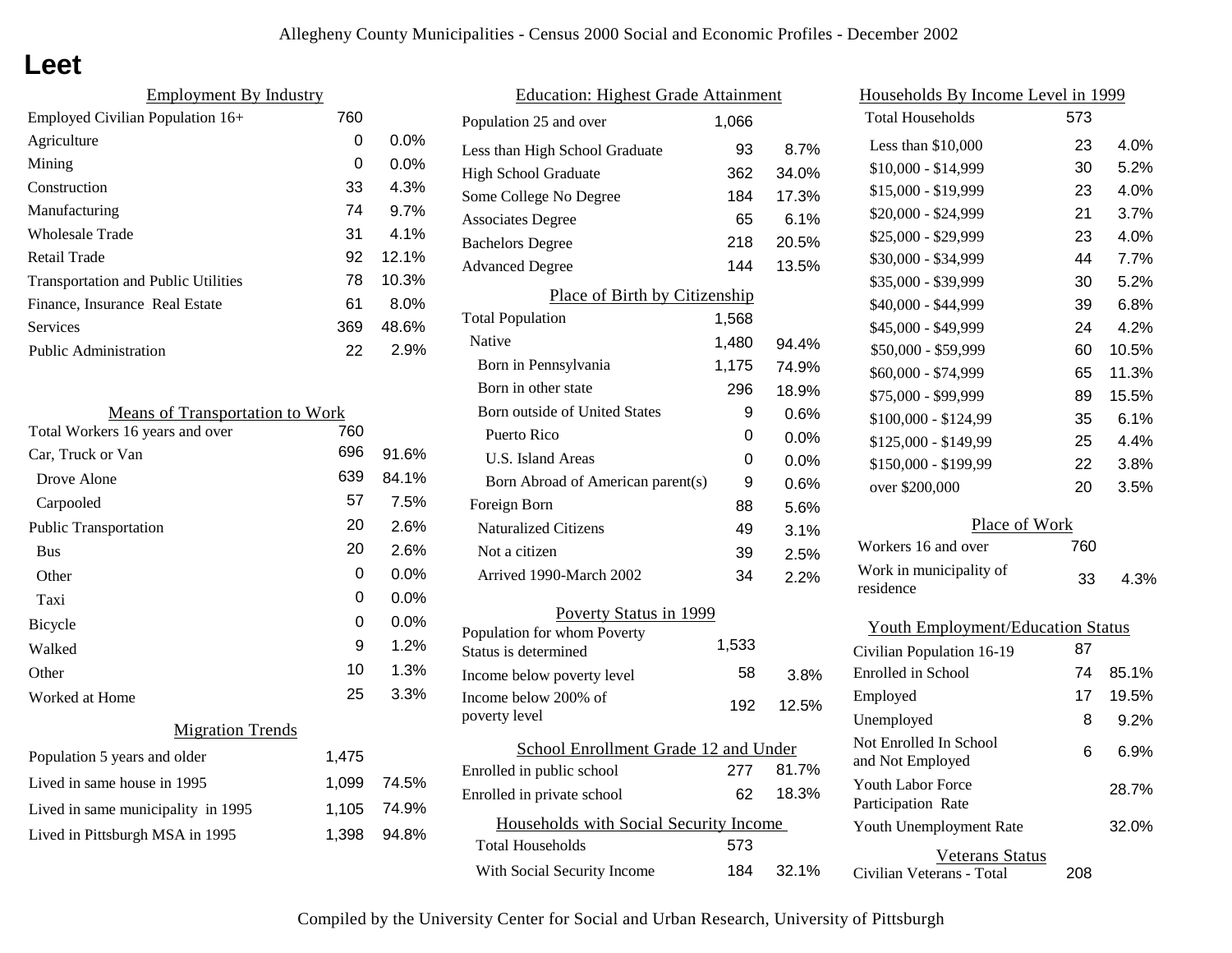## **Leetsdale**

| <b>Employment By Industry</b>              |     |         |  |
|--------------------------------------------|-----|---------|--|
| Employed Civilian Population $16+$         | 521 |         |  |
| Agriculture                                | 0   | $0.0\%$ |  |
| Mining                                     | 0   | $0.0\%$ |  |
| Construction                               | 23  | 4.4%    |  |
| Manufacturing                              | 43  | 8.3%    |  |
| Wholesale Trade                            | 11  | 2.1%    |  |
| Retail Trade                               | 89  | 17.1%   |  |
| <b>Transportation and Public Utilities</b> | 48  | 9.2%    |  |
| Finance, Insurance Real Estate             | 51  | 9.8%    |  |
| Services                                   | 244 | 46.8%   |  |
| <b>Public Administration</b>               | 12  | 2.3%    |  |

| <b>Means of Transportation to Work</b> |                |         |
|----------------------------------------|----------------|---------|
| Total Workers 16 years and over        | 520            |         |
| Car, Truck or Van                      | 434            | 83.5%   |
| Drove Alone                            | 390            | 75.0%   |
| Carpooled                              | 44             | 8.5%    |
| <b>Public Transportation</b>           | 48             | 9.2%    |
| <b>Bus</b>                             | 48             | 9.2%    |
| Other                                  | 0              | $0.0\%$ |
| Taxi                                   | 0              | $0.0\%$ |
| <b>Bicycle</b>                         | 0              | $0.0\%$ |
| Walked                                 | 26             | 5.0%    |
| Other                                  | $\overline{7}$ | 1.3%    |
| Worked at Home                         | 5              | 1.0%    |
| <b>Migration Trends</b>                |                |         |
| Population 5 years and older           | 1,173          |         |
| Lived in same house in 1995            | 786            | 67.0%   |
| Lived in same municipality in 1995     | 810            | 69.1%   |
| Lived in Pittsburgh MSA in 1995        | 1,125          | 95.9%   |
|                                        |                |         |

| <b>Education: Highest Grade Attainment</b>          |                |         |  |
|-----------------------------------------------------|----------------|---------|--|
| Population 25 and over                              | 896            |         |  |
| Less than High School Graduate                      | 162            | 18.1%   |  |
| <b>High School Graduate</b>                         | 328            | 36.6%   |  |
| Some College No Degree                              | 169            | 18.9%   |  |
| <b>Associates Degree</b>                            | 59             | 6.6%    |  |
| <b>Bachelors Degree</b>                             | 110            | 12.3%   |  |
| <b>Advanced Degree</b>                              | 68             | 7.6%    |  |
| Place of Birth by Citizenship                       |                |         |  |
| <b>Total Population</b>                             | 1,232          |         |  |
| Native                                              | 1,203          | 97.6%   |  |
| Born in Pennsylvania                                | 1,018          | 82.6%   |  |
| Born in other state                                 | 175            | 14.2%   |  |
| <b>Born outside of United States</b>                | 10             | 0.8%    |  |
| Puerto Rico                                         | 3              | 0.2%    |  |
| U.S. Island Areas                                   | 0              | $0.0\%$ |  |
| Born Abroad of American parent(s)                   | $\overline{7}$ | 0.6%    |  |
| Foreign Born                                        | 29             | 2.4%    |  |
| <b>Naturalized Citizens</b>                         | 15             | 1.2%    |  |
| Not a citizen                                       | 14             | 1.1%    |  |
| Arrived 1990-March 2002                             | 2              | 0.2%    |  |
| Poverty Status in 1999                              |                |         |  |
| Population for whom Poverty<br>Status is determined | 1,232          |         |  |
| Income below poverty level                          | 158            | 12.8%   |  |
| Income below 200% of<br>poverty level               | 453            | 36.8%   |  |
| School Enrollment Grade 12 and Under                |                |         |  |
| Enrolled in public school                           | 202            | 87.8%   |  |
| Enrolled in private school                          | 28             | 12.2%   |  |
| Households with Social Security Income              |                |         |  |
| Total Households                                    | 573            |         |  |
| With Social Security Income                         | 238            | 41.5%   |  |

| <u>Households By Income Level in 1999</u>  |     |       |  |
|--------------------------------------------|-----|-------|--|
| <b>Total Households</b>                    | 573 |       |  |
| Less than \$10,000                         | 74  | 12.9% |  |
| $$10,000 - $14,999$                        | 69  | 12.0% |  |
| \$15,000 - \$19,999                        | 55  | 9.6%  |  |
| \$20,000 - \$24,999                        | 50  | 8.7%  |  |
| \$25,000 - \$29,999                        | 47  | 8.2%  |  |
| \$30,000 - \$34,999                        | 42  | 7.3%  |  |
| \$35,000 - \$39,999                        | 36  | 6.3%  |  |
| \$40,000 - \$44,999                        | 48  | 8.4%  |  |
| \$45,000 - \$49,999                        | 17  | 3.0%  |  |
| \$50,000 - \$59,999                        | 33  | 5.8%  |  |
| \$60,000 - \$74,999                        | 26  | 4.5%  |  |
| \$75,000 - \$99,999                        | 38  | 6.6%  |  |
| \$100,000 - \$124,99                       | 17  | 3.0%  |  |
| \$125,000 - \$149,99                       | 5   | 0.9%  |  |
| \$150,000 - \$199,99                       | 7   | 1.2%  |  |
| over \$200,000                             | 9   | 1.6%  |  |
| Place of Work                              |     |       |  |
| Workers 16 and over                        | 520 |       |  |
| Work in municipality of<br>residence       | 60  | 11.5% |  |
| <b>Youth Employment/Education Status</b>   |     |       |  |
| Civilian Population 16-19                  | 75  |       |  |
| Enrolled in School                         | 67  | 89.3% |  |
| Employed                                   | 26  | 34.7% |  |
| Unemployed                                 | 3   | 4.0%  |  |
| Not Enrolled In School<br>and Not Employed | 1   | 1.3%  |  |

Civilian Veterans - Total

Youth Unemployment Rate

Youth Labor Force Participation Rate

Veterans Status

134

10.3%

38.7%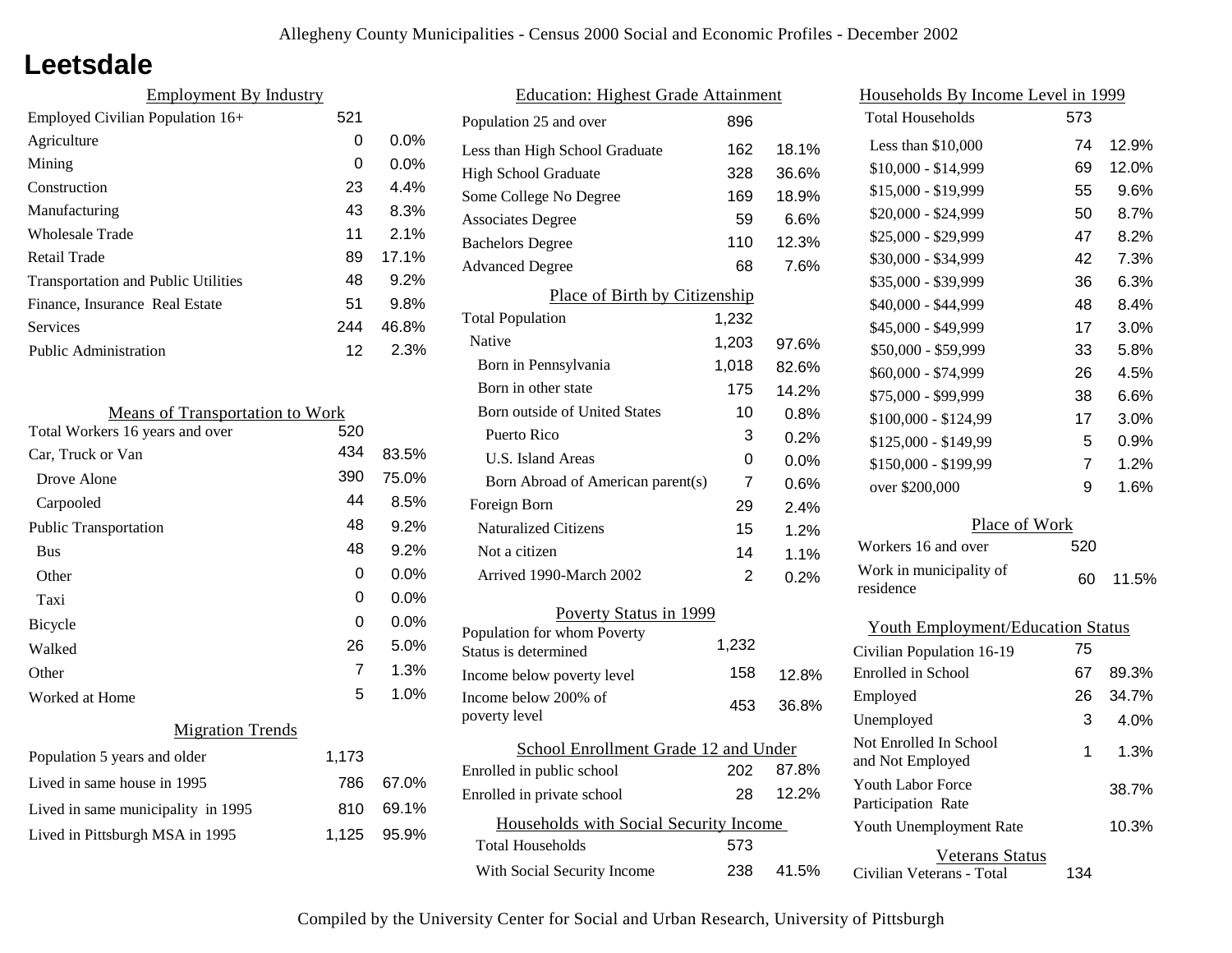# **Liberty**

| <b>Employment By Industry</b>              |       |       |
|--------------------------------------------|-------|-------|
| Employed Civilian Population 16+           | 1,242 |       |
| Agriculture                                | 0     | 0.0%  |
| Mining                                     | 2     | 0.2%  |
| Construction                               | 105   | 8.5%  |
| Manufacturing                              | 181   | 14.6% |
| <b>Wholesale Trade</b>                     | 38    | 3.1%  |
| Retail Trade                               | 176   | 14.2% |
| <b>Transportation and Public Utilities</b> | 59    | 4.8%  |
| Finance, Insurance Real Estate             | 77    | 6.2%  |
| Services                                   | 553   | 44.5% |
| <b>Public Administration</b>               | 51    | 4.1%  |

| <b>Means of Transportation to Work</b> |       |         |
|----------------------------------------|-------|---------|
| Total Workers 16 years and over        | 1,231 |         |
| Car, Truck or Van                      | 1,157 | 94.0%   |
| Drove Alone                            | 1,030 | 83.7%   |
| Carpooled                              | 127   | 10.3%   |
| <b>Public Transportation</b>           | 39    | 3.2%    |
| <b>Bus</b>                             | 33    | 2.7%    |
| Other                                  | 0     | $0.0\%$ |
| Taxi                                   | 6     | 0.5%    |
| <b>Bicycle</b>                         | 0     | $0.0\%$ |
| Walked                                 | 22    | 1.8%    |
| Other                                  | 4     | 0.3%    |
| Worked at Home                         | 9     | 0.7%    |
| <b>Migration Trends</b>                |       |         |
| Population 5 years and older           | 2,575 |         |
| Lived in same house in 1995            | 1,962 | 76.2%   |
| Lived in same municipality in 1995     | 1,971 | 76.5%   |
| Lived in Pittsburgh MSA in 1995        | 2,510 | 97.5%   |

| <b>Education: Highest Grade Attainment</b>          |       |         |
|-----------------------------------------------------|-------|---------|
| Population 25 and over                              | 1,954 |         |
| Less than High School Graduate                      | 270   | 13.8%   |
| <b>High School Graduate</b>                         | 928   | 47.5%   |
| Some College No Degree                              | 361   | 18.5%   |
| <b>Associates Degree</b>                            | 174   | 8.9%    |
| <b>Bachelors Degree</b>                             | 154   | 7.9%    |
| <b>Advanced Degree</b>                              | 67    | 3.4%    |
| Place of Birth by Citizenship                       |       |         |
| <b>Total Population</b>                             | 2,670 |         |
| Native                                              | 2,636 | 98.7%   |
| Born in Pennsylvania                                | 2,469 | 92.5%   |
| Born in other state                                 | 146   | 5.5%    |
| <b>Born outside of United States</b>                | 21    | 0.8%    |
| Puerto Rico                                         | 8     | 0.3%    |
| U.S. Island Areas                                   | 0     | 0.0%    |
| Born Abroad of American parent(s)                   | 13    | 0.5%    |
| Foreign Born                                        | 34    | 1.3%    |
| <b>Naturalized Citizens</b>                         | 34    | 1.3%    |
| Not a citizen                                       | 0     | $0.0\%$ |
| Arrived 1990-March 2002                             | 0     | 0.0%    |
| Poverty Status in 1999                              |       |         |
| Population for whom Poverty<br>Status is determined | 2,644 |         |
| Income below poverty level                          | 200   | 7.6%    |
| Income below 200% of<br>poverty level               | 608   | 23.0%   |
| School Enrollment Grade 12 and Under                |       |         |
| Enrolled in public school                           | 394   | 85.5%   |
| Enrolled in private school                          | 67    | 14.5%   |
| Households with Social Security Income              |       |         |
| Total Households                                    | 1,127 |         |
| With Social Security Income                         | 464   | 41.2%   |

| <u>Households By Income Level in 1999</u>                             |       |         |
|-----------------------------------------------------------------------|-------|---------|
| <b>Total Households</b>                                               | 1,127 |         |
| Less than $$10,000$                                                   | 75    | 6.7%    |
| $$10,000 - $14,999$                                                   | 79    | 7.0%    |
| \$15,000 - \$19,999                                                   | 113   | 10.0%   |
| \$20,000 - \$24,999                                                   | 123   | 10.9%   |
| \$25,000 - \$29,999                                                   | 89    | 7.9%    |
| \$30,000 - \$34,999                                                   | 79    | 7.0%    |
| \$35,000 - \$39,999                                                   | 98    | 8.7%    |
| \$40,000 - \$44,999                                                   | 69    | 6.1%    |
| \$45,000 - \$49,999                                                   | 66    | 5.9%    |
| \$50,000 - \$59,999                                                   | 104   | 9.2%    |
| \$60,000 - \$74,999                                                   | 116   | 10.3%   |
| \$75,000 - \$99,999                                                   | 79    | 7.0%    |
| \$100,000 - \$124,99                                                  | 7     | 0.6%    |
| \$125,000 - \$149,99                                                  | 8     | 0.7%    |
| \$150,000 - \$199,99                                                  | 5     | $0.4\%$ |
| over \$200,000                                                        | 17    | 1.5%    |
| Place of Work                                                         |       |         |
| Workers 16 and over                                                   | 1,231 |         |
| Work in municipality of                                               |       |         |
| residence                                                             | 71    | 5.8%    |
|                                                                       |       |         |
| <b>Youth Employment/Education Status</b><br>Civilian Population 16-19 | 122   |         |
| Enrolled in School                                                    | 97    | 79.5%   |
| Employed                                                              | 35    | 28.7%   |
| Unemployed                                                            | 4     | 3.3%    |
| Not Enrolled In School                                                |       |         |
| and Not Employed                                                      | 5     | 4.1%    |
| <b>Youth Labor Force</b><br>Participation Rate                        |       | 32.0%   |
| Youth Unemployment Rate                                               |       | 10.3%   |
| <b>Veterans Status</b><br>Civilian Veterans - Total                   | 383   |         |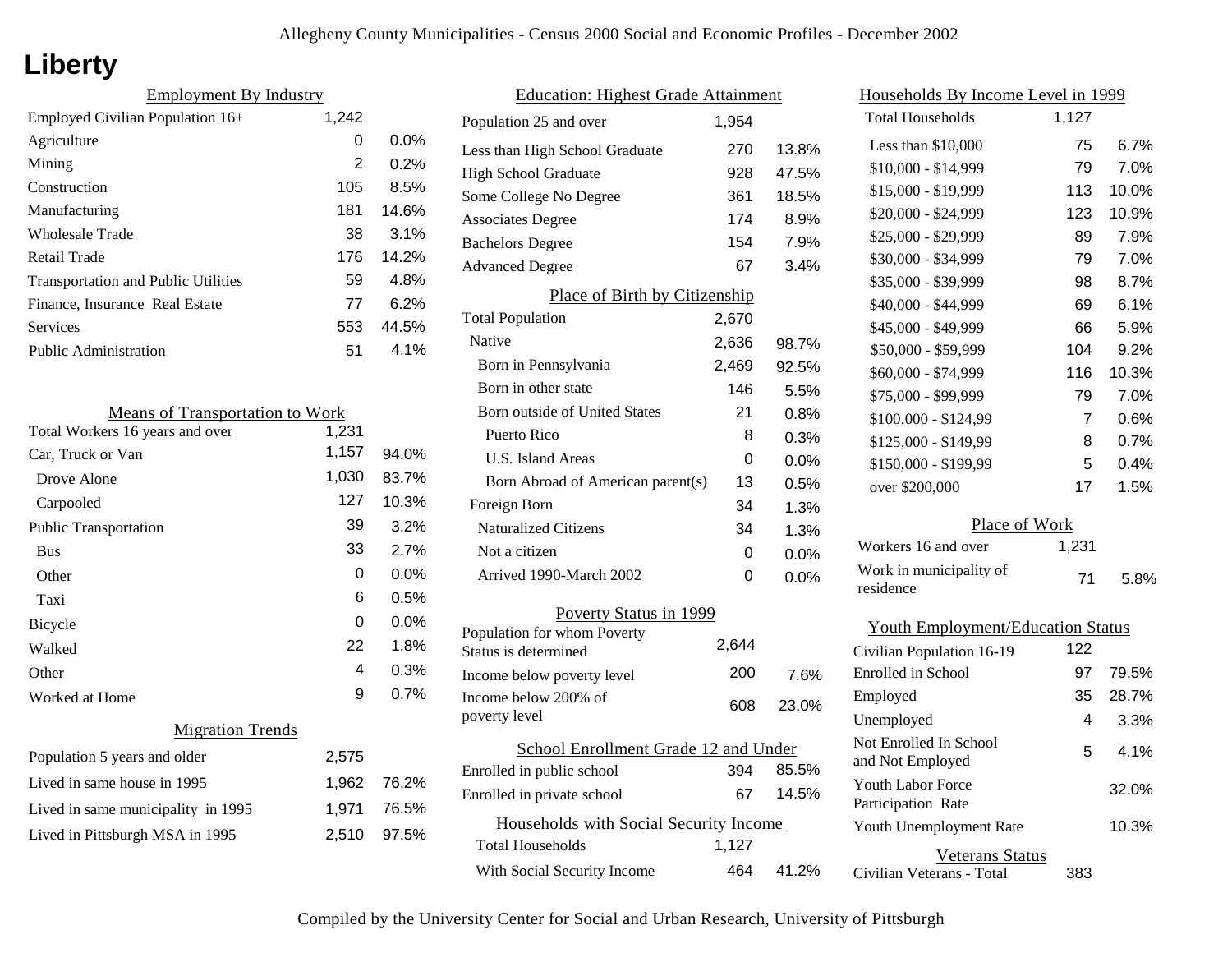# **Lincoln**

| <b>Employment By Industry</b>              |     |         |
|--------------------------------------------|-----|---------|
| Employed Civilian Population 16+           | 547 |         |
| Agriculture                                | 0   | $0.0\%$ |
| Mining                                     | 2   | $0.4\%$ |
| Construction                               | 67  | 12.2%   |
| Manufacturing                              | 75  | 13.7%   |
| <b>Wholesale Trade</b>                     | 12  | 2.2%    |
| Retail Trade                               | 83  | 15.2%   |
| <b>Transportation and Public Utilities</b> | 38  | 6.9%    |
| Finance, Insurance Real Estate             | 21  | 3.8%    |
| Services                                   | 236 | 43.1%   |
| Public Administration                      | 13  | $2.4\%$ |

| <b>Means of Transportation to Work</b> |       |         |
|----------------------------------------|-------|---------|
| Total Workers 16 years and over        | 528   |         |
| Car, Truck or Van                      | 510   | 96.6%   |
| Drove Alone                            | 443   | 83.9%   |
| Carpooled                              | 67    | 12.7%   |
| <b>Public Transportation</b>           | 11    | 2.1%    |
| <b>Bus</b>                             | 11    | 2.1%    |
| Other                                  | 0     | $0.0\%$ |
| Taxi                                   | 0     | $0.0\%$ |
| Bicycle                                | 0     | $0.0\%$ |
| Walked                                 | 0     | 0.0%    |
| Other                                  | 0     | 0.0%    |
| Worked at Home                         | 7     | 1.3%    |
| <b>Migration Trends</b>                |       |         |
| Population 5 years and older           | 1,148 |         |
| Lived in same house in 1995            | 944   | 82.2%   |
| Lived in same municipality in 1995     | 946   | 82.4%   |
| Lived in Pittsburgh MSA in 1995        | 1,137 | 99.0%   |
|                                        |       |         |

| <b>Education: Highest Grade Attainment</b>          |                |       |
|-----------------------------------------------------|----------------|-------|
| Population 25 and over                              | 907            |       |
| Less than High School Graduate                      | 158            | 17.4% |
| <b>High School Graduate</b>                         | 415            | 45.8% |
| Some College No Degree                              | 162            | 17.9% |
| <b>Associates Degree</b>                            | 102            | 11.2% |
| <b>Bachelors Degree</b>                             | 46             | 5.1%  |
| <b>Advanced Degree</b>                              | 24             | 2.6%  |
| Place of Birth by Citizenship                       |                |       |
| <b>Total Population</b>                             | 1,202          |       |
| Native                                              | 1,189          | 98.9% |
| Born in Pennsylvania                                | 1,115          | 92.8% |
| Born in other state                                 | 72             | 6.0%  |
| Born outside of United States                       | $\overline{2}$ | 0.2%  |
| Puerto Rico                                         | 0              | 0.0%  |
| U.S. Island Areas                                   | 0              | 0.0%  |
| Born Abroad of American parent(s)                   | $\overline{2}$ | 0.2%  |
| Foreign Born                                        | 13             | 1.1%  |
| <b>Naturalized Citizens</b>                         | 8              | 0.7%  |
| Not a citizen                                       | 5              | 0.4%  |
| Arrived 1990-March 2002                             | 2              | 0.2%  |
| Poverty Status in 1999                              |                |       |
| Population for whom Poverty<br>Status is determined | 1,202          |       |
| Income below poverty level                          | 109            | 9.1%  |
| Income below 200% of<br>poverty level               | 284            | 23.6% |
| School Enrollment Grade 12 and Under                |                |       |
| Enrolled in public school                           | 175            | 90.2% |
| Enrolled in private school                          | 19             | 9.8%  |
| Households with Social Security Income              |                |       |
| Total Households                                    | 472            |       |
| With Social Security Income                         | 192            | 40.7% |

| <u>Households By Income Level in 1999</u>  |     |       |
|--------------------------------------------|-----|-------|
| <b>Total Households</b>                    | 472 |       |
| Less than $$10,000$                        | 45  | 9.5%  |
| \$10,000 - \$14,999                        | 33  | 7.0%  |
| \$15,000 - \$19,999                        | 24  | 5.1%  |
| \$20,000 - \$24,999                        | 35  | 7.4%  |
| \$25,000 - \$29,999                        | 37  | 7.8%  |
| \$30,000 - \$34,999                        | 35  | 7.4%  |
| \$35,000 - \$39,999                        | 37  | 7.8%  |
| \$40,000 - \$44,999                        | 35  | 7.4%  |
| \$45,000 - \$49,999                        | 33  | 7.0%  |
| \$50,000 - \$59,999                        | 46  | 9.7%  |
| \$60,000 - \$74,999                        | 53  | 11.2% |
| \$75,000 - \$99,999                        | 38  | 8.1%  |
| \$100,000 - \$124,99                       | 11  | 2.3%  |
| \$125,000 - \$149,99                       | 0   | 0.0%  |
| \$150,000 - \$199,99                       | 5   | 1.1%  |
| over \$200,000                             | 5   | 1.1%  |
| Place of Work                              |     |       |
| Workers 16 and over                        | 528 |       |
| Work in municipality of<br>residence       | 14  | 2.7%  |
| <b>Youth Employment/Education Status</b>   |     |       |
| Civilian Population 16-19                  | 52  |       |
| Enrolled in School                         | 38  | 73.1% |
| Employed                                   | 11  | 21.2% |
| Unemployed                                 | 10  | 19.2% |
| Not Enrolled In School<br>and Not Employed | 2   | 3.8%  |
| Youth Labor Force<br>Participation Rate    |     | 40.4% |
| Youth Unemployment Rate                    |     | 47.6% |

Civilian Veterans - Total Veterans Status 194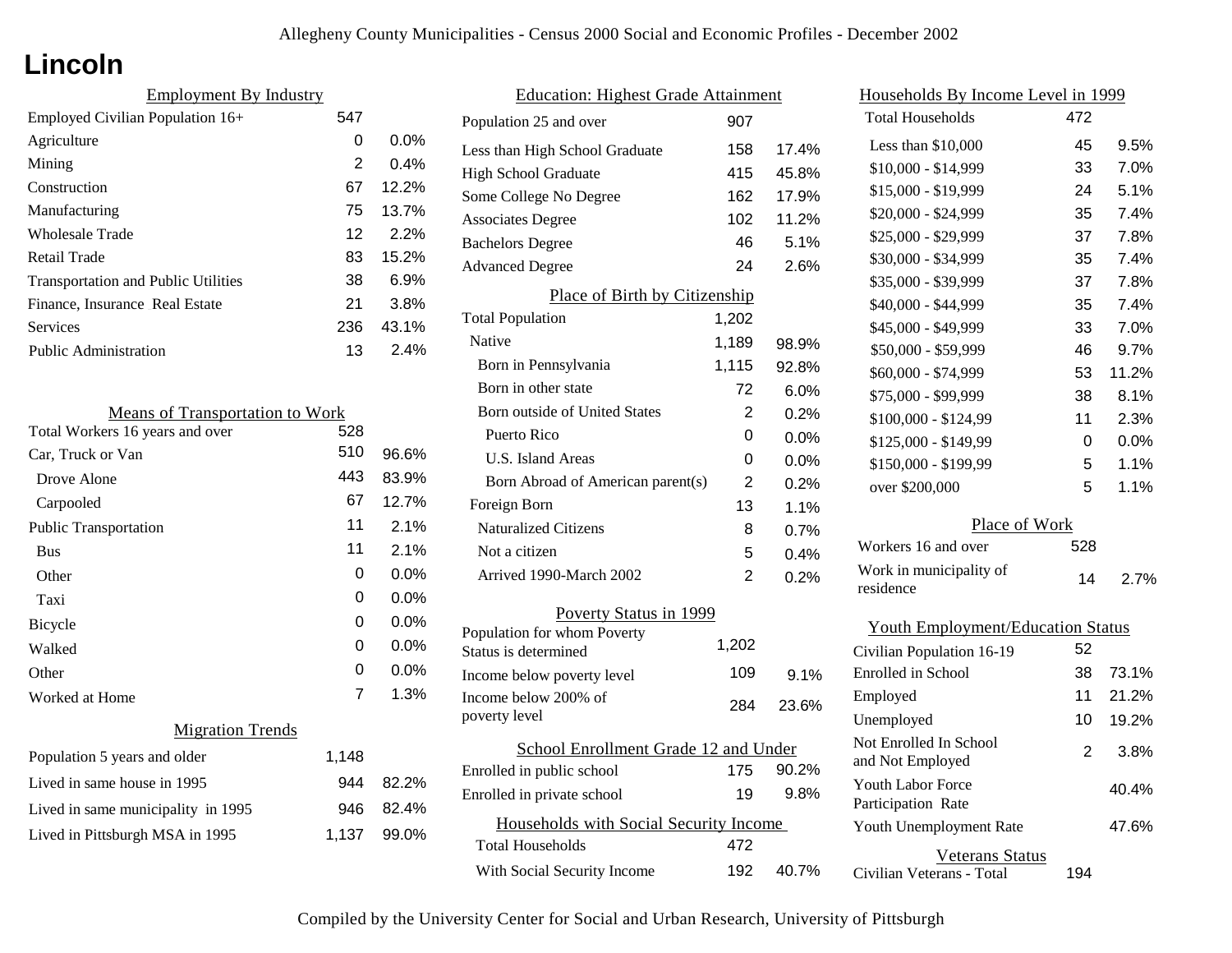## **Marshall**

| <b>Employment By Industry</b>              |       |         |
|--------------------------------------------|-------|---------|
| Employed Civilian Population 16+           | 2,797 |         |
| Agriculture                                | 0     | $0.0\%$ |
| Mining                                     | 0     | $0.0\%$ |
| Construction                               | 111   | $4.0\%$ |
| Manufacturing                              | 332   | 11.9%   |
| Wholesale Trade                            | 173   | 6.2%    |
| Retail Trade                               | 193   | 6.9%    |
| <b>Transportation and Public Utilities</b> | 154   | 5.5%    |
| Finance, Insurance Real Estate             | 284   | 10.2%   |
| Services                                   | 1.516 | 54.2%   |
| <b>Public Administration</b>               | 34    | 1.2%    |

| <b>Means of Transportation to Work</b> |       |       |
|----------------------------------------|-------|-------|
| Total Workers 16 years and over        | 2,774 |       |
| Car, Truck or Van                      | 2,471 | 89.1% |
| Drove Alone                            | 2,292 | 82.6% |
| Carpooled                              | 179   | 6.5%  |
| <b>Public Transportation</b>           | 29    | 1.0%  |
| <b>Bus</b>                             | 29    | 1.0%  |
| Other                                  | 0     | 0.0%  |
| Taxi                                   | 0     | 0.0%  |
| <b>Bicycle</b>                         | 0     | 0.0%  |
| Walked                                 | 58    | 2.1%  |
| Other                                  | 0     | 0.0%  |
| Worked at Home                         | 216   | 7.8%  |
| <b>Migration Trends</b>                |       |       |
| Population 5 years and older           | 5,480 |       |
| Lived in same house in 1995            | 3,348 | 61.1% |
| Lived in same municipality in 1995     | 3,663 | 66.8% |
| Lived in Pittsburgh MSA in 1995        | 4,719 | 86.1% |
|                                        |       |       |

| <b>Education: Highest Grade Attainment</b> |       |         |
|--------------------------------------------|-------|---------|
| Population 25 and over                     | 3,701 |         |
| Less than High School Graduate             | 188   | 5.1%    |
| <b>High School Graduate</b>                | 516   | 13.9%   |
| Some College No Degree                     | 460   | 12.4%   |
| <b>Associates Degree</b>                   | 251   | 6.8%    |
| <b>Bachelors Degree</b>                    | 1,407 | 38.0%   |
| <b>Advanced Degree</b>                     | 879   | 23.8%   |
| Place of Birth by Citizenship              |       |         |
| <b>Total Population</b>                    | 5,996 |         |
| Native                                     | 5,782 | 96.4%   |
| Born in Pennsylvania                       | 3,959 | 66.0%   |
| Born in other state                        | 1,796 | 30.0%   |
| Born outside of United States              | 27    | 0.5%    |
| Puerto Rico                                | 0     | 0.0%    |
| U.S. Island Areas                          | 0     | $0.0\%$ |
| Born Abroad of American parent(s)          | 27    | 0.5%    |
| Foreign Born                               | 214   | 3.6%    |
| <b>Naturalized Citizens</b>                | 129   | 2.2%    |
| Not a citizen                              | 85    | 1.4%    |
| Arrived 1990-March 2002                    | 95    | 1.6%    |
| Poverty Status in 1999                     |       |         |
| Population for whom Poverty                | 5,982 |         |
| Status is determined                       |       |         |
| Income below poverty level                 | 348   | 5.8%    |
| Income below 200% of<br>poverty level      | 688   | 11.5%   |
| School Enrollment Grade 12 and Under       |       |         |
| Enrolled in public school                  | 1,447 | 83.0%   |
| Enrolled in private school                 | 296   | 17.0%   |
| Households with Social Security Income     |       |         |
| Total Households                           | 1,948 |         |
| With Social Security Income                | 303   | 15.6%   |

| <u>Households By Income Level in 1999</u>  |       |       |
|--------------------------------------------|-------|-------|
| <b>Total Households</b>                    | 1,948 |       |
| Less than \$10,000                         | 72    | 3.7%  |
| \$10,000 - \$14,999                        | 63    | 3.2%  |
| \$15,000 - \$19,999                        | 55    | 2.8%  |
| \$20,000 - \$24,999                        | 39    | 2.0%  |
| \$25,000 - \$29,999                        | 76    | 3.9%  |
| \$30,000 - \$34,999                        | 71    | 3.6%  |
| \$35,000 - \$39,999                        | 40    | 2.1%  |
| \$40,000 - \$44,999                        | 50    | 2.6%  |
| \$45,000 - \$49,999                        | 44    | 2.3%  |
| \$50,000 - \$59,999                        | 58    | 3.0%  |
| \$60,000 - \$74,999                        | 185   | 9.5%  |
| \$75,000 - \$99,999                        | 187   | 9.6%  |
| $$100,000 - $124,99$                       | 283   | 14.5% |
| \$125,000 - \$149,99                       | 177   | 9.1%  |
| \$150,000 - \$199,99                       | 172   | 8.8%  |
| over \$200,000                             | 376   | 19.3% |
| Place of Work                              |       |       |
| Workers 16 and over                        | 2,774 |       |
| Work in municipality of<br>residence       | 495   | 17.8% |
| <b>Youth Employment/Education Status</b>   |       |       |
| Civilian Population 16-19                  | 319   |       |
| Enrolled in School                         | 311   | 97.5% |
| Employed                                   | 162   | 50.8% |
| Unemployed                                 | 0     | 0.0%  |
| Not Enrolled In School<br>and Not Employed | 0     | 0.0%  |

| Youth Labor Force         | 50.8%   |
|---------------------------|---------|
| Participation Rate        |         |
| Youth Unemployment Rate   | $0.0\%$ |
|                           |         |
| Veterans Status           |         |
| Civilian Veterans - Total | 370     |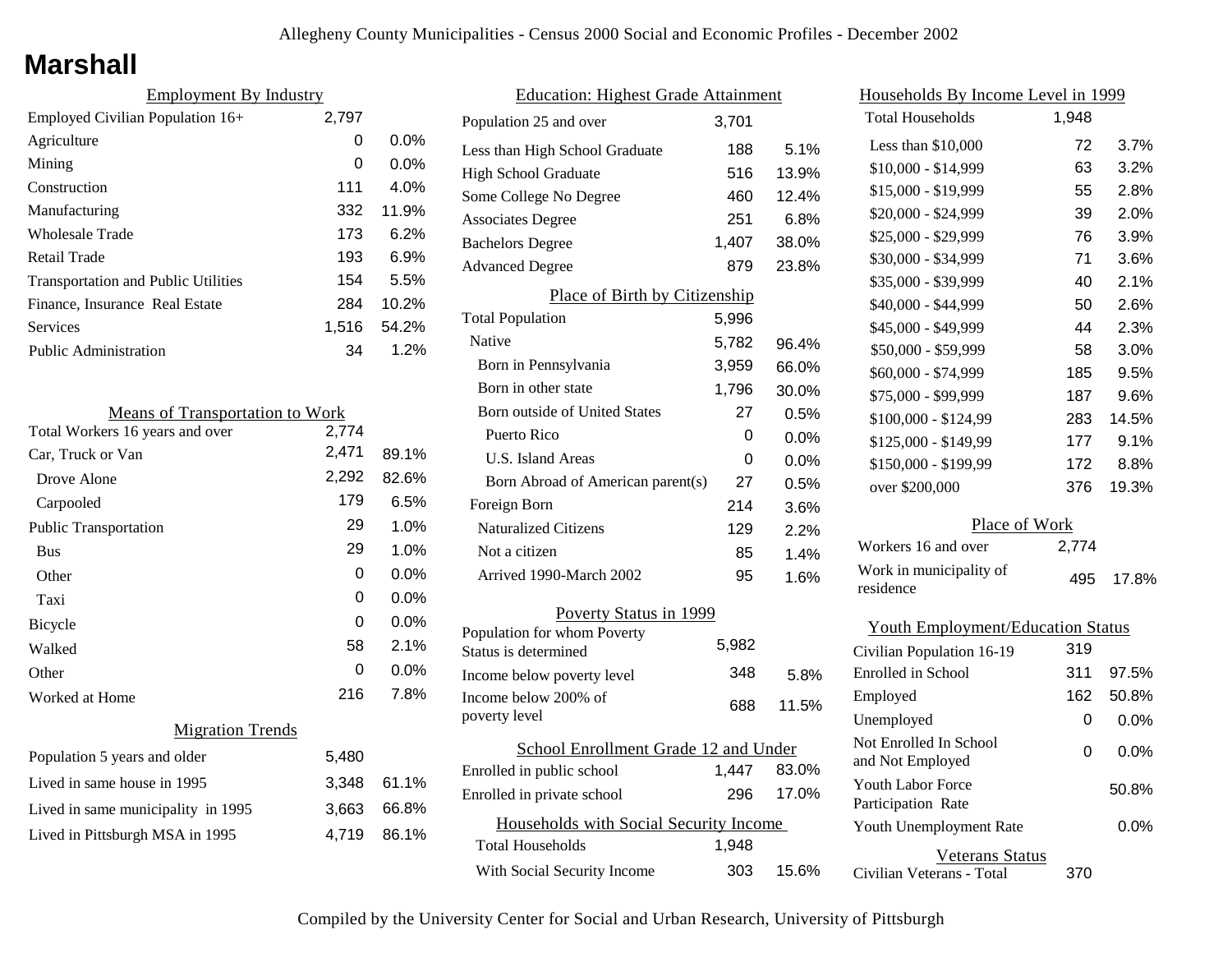## **McCandless**

| <b>Employment By Industry</b>              |        |         |
|--------------------------------------------|--------|---------|
| Employed Civilian Population 16+           | 14,371 |         |
| Agriculture                                | 13     | 0.1%    |
| Mining                                     | 30     | 0.2%    |
| Construction                               | 679    | 4.7%    |
| Manufacturing                              | 1,355  | 9.4%    |
| Wholesale Trade                            | 600    | 4.2%    |
| Retail Trade                               | 1,581  | 11.0%   |
| <b>Transportation and Public Utilities</b> | 585    | $4.1\%$ |
| Finance, Insurance Real Estate             | 1,431  | 10.0%   |
| Services                                   | 7,827  | 54.5%   |
| Public Administration                      | 270    | 1.9%    |

| <b>Means of Transportation to Work</b> |        |         |  |
|----------------------------------------|--------|---------|--|
| Total Workers 16 years and over        | 14,155 |         |  |
| Car, Truck or Van                      | 12,613 | 89.1%   |  |
| Drove Alone                            | 11,568 | 81.7%   |  |
| Carpooled                              | 1,045  | 7.4%    |  |
| <b>Public Transportation</b>           | 581    | 4.1%    |  |
| <b>Bus</b>                             | 515    | 3.6%    |  |
| Other                                  | 33     | 0.2%    |  |
| Taxi                                   | 33     | 0.2%    |  |
| <b>Bicycle</b>                         | 0      | $0.0\%$ |  |
| Walked                                 | 187    | 1.3%    |  |
| Other                                  | 32     | 0.2%    |  |
| Worked at Home                         | 742    | 5.2%    |  |
| <b>Migration Trends</b>                |        |         |  |
| Population 5 years and older           | 27,296 |         |  |
| Lived in same house in 1995            | 17,313 | 63.4%   |  |
| Lived in same municipality in 1995     | 20,055 | 73.5%   |  |
| Lived in Pittsburgh MSA in 1995        | 25,393 | 93.0%   |  |
|                                        |        |         |  |

| <b>Education: Highest Grade Attainment</b>          |        |       |
|-----------------------------------------------------|--------|-------|
| Population 25 and over                              | 20,202 |       |
| Less than High School Graduate                      | 1,223  | 6.1%  |
| <b>High School Graduate</b>                         | 4,454  | 22.0% |
| Some College No Degree                              | 3,220  | 15.9% |
| <b>Associates Degree</b>                            | 1,288  | 6.4%  |
| <b>Bachelors Degree</b>                             | 6,052  | 30.0% |
| <b>Advanced Degree</b>                              | 3,965  | 19.6% |
| Place of Birth by Citizenship                       |        |       |
| <b>Total Population</b>                             | 29,022 |       |
| Native                                              | 27,632 | 95.2% |
| Born in Pennsylvania                                | 22,102 | 76.2% |
| Born in other state                                 | 5,370  | 18.5% |
| <b>Born outside of United States</b>                | 160    | 0.6%  |
| Puerto Rico                                         | 33     | 0.1%  |
| U.S. Island Areas                                   | 4      | 0.0%  |
| Born Abroad of American parent(s)                   | 123    | 0.4%  |
| Foreign Born                                        | 1,390  | 4.8%  |
| <b>Naturalized Citizens</b>                         | 820    | 2.8%  |
| Not a citizen                                       | 570    | 2.0%  |
| Arrived 1990-March 2002                             | 544    | 1.9%  |
| Poverty Status in 1999                              |        |       |
| Population for whom Poverty<br>Status is determined | 28,009 |       |
| Income below poverty level                          | 1,132  | 4.0%  |
| Income below 200% of<br>poverty level               | 3,009  | 10.7% |
| School Enrollment Grade 12 and Under                |        |       |
| Enrolled in public school                           | 4,894  | 84.1% |
| Enrolled in private school                          | 922    | 15.9% |
| Households with Social Security Income              |        |       |
| <b>Total Households</b>                             | 11,198 |       |
| With Social Security Income                         | 2,679  | 23.9% |

| Households By Income Level in 1999                  |        |       |
|-----------------------------------------------------|--------|-------|
| Total Households                                    | 11,198 |       |
| Less than \$10,000                                  | 418    | 3.7%  |
| $$10,000 - $14,999$                                 | 338    | 3.0%  |
| \$15,000 - \$19,999                                 | 517    | 4.6%  |
| \$20,000 - \$24,999                                 | 536    | 4.8%  |
| \$25,000 - \$29,999                                 | 464    | 4.1%  |
| \$30,000 - \$34,999                                 | 527    | 4.7%  |
| \$35,000 - \$39,999                                 | 588    | 5.3%  |
| \$40,000 - \$44,999                                 | 451    | 4.0%  |
| \$45,000 - \$49,999                                 | 545    | 4.9%  |
| \$50,000 - \$59,999                                 | 962    | 8.6%  |
| \$60,000 - \$74,999                                 | 1,408  | 12.6% |
| \$75,000 - \$99,999                                 | 1,652  | 14.8% |
| \$100,000 - \$124,99                                | 1,019  | 9.1%  |
| \$125,000 - \$149,99                                | 600    | 5.4%  |
| \$150,000 - \$199,99                                | 499    | 4.5%  |
| over \$200,000                                      | 674    | 6.0%  |
| Place of Work                                       |        |       |
| Workers 16 and over                                 | 14,155 |       |
| Work in municipality of<br>residence                | 2,704  | 16.6% |
| <b>Youth Employment/Education Status</b>            |        |       |
| Civilian Population 16-19                           | 1,465  |       |
| Enrolled in School                                  | 1,369  | 93.4% |
| Employed                                            | 565    | 38.6% |
| Unemployed                                          | 142    | 9.7%  |
| Not Enrolled In School<br>and Not Employed          | 26     | 1.8%  |
| <b>Youth Labor Force</b><br>Participation Rate      |        | 48.3% |
| Youth Unemployment Rate                             |        | 20.1% |
| <b>Veterans Status</b><br>Civilian Veterans - Total | 2,855  |       |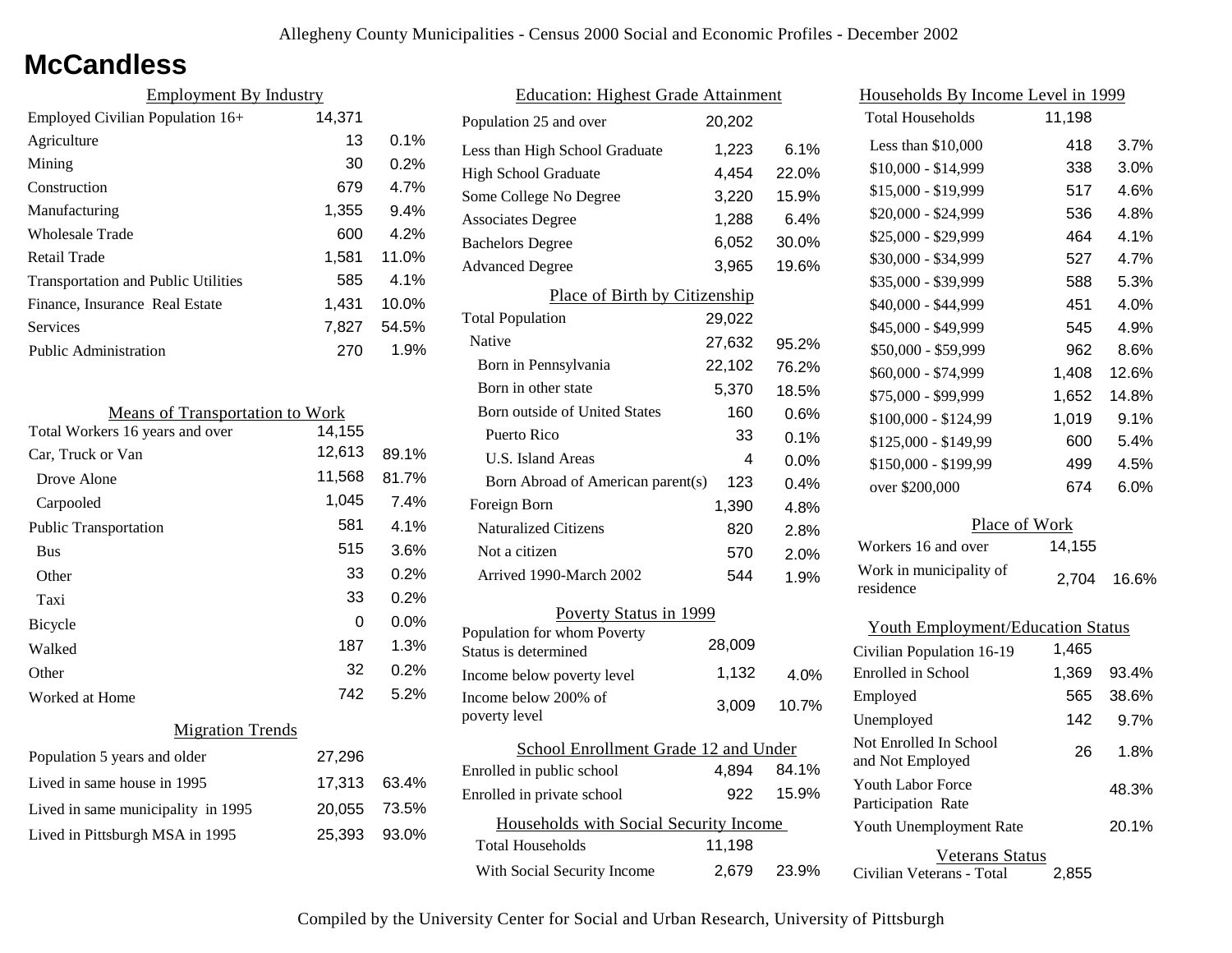# **McDonald**

| <b>Employment By Industry</b>              |     |         |
|--------------------------------------------|-----|---------|
| Employed Civilian Population 16+           | 162 |         |
| Agriculture                                | 0   | $0.0\%$ |
| Mining                                     | 7   | 4.3%    |
| Construction                               | 21  | 13.0%   |
| Manufacturing                              | 21  | 13.0%   |
| Wholesale Trade                            | 3   | 1.9%    |
| Retail Trade                               | 40  | 24.7%   |
| <b>Transportation and Public Utilities</b> | 5   | 3.1%    |
| Finance, Insurance Real Estate             | 14  | 8.6%    |
| Services                                   | 47  | 29.0%   |
| <b>Public Administration</b>               | 4   | 2.5%    |

| <b>Means of Transportation to Work</b> |     |         |  |
|----------------------------------------|-----|---------|--|
| Total Workers 16 years and over        | 162 |         |  |
| Car, Truck or Van                      | 162 | 100.0%  |  |
| Drove Alone                            | 134 | 82.7%   |  |
| Carpooled                              | 28  | 17.3%   |  |
| <b>Public Transportation</b>           | 0   | $0.0\%$ |  |
| <b>Bus</b>                             | 0   | 0.0%    |  |
| Other                                  | 0   | 0.0%    |  |
| Taxi                                   | 0   | 0.0%    |  |
| <b>Bicycle</b>                         | 0   | $0.0\%$ |  |
| Walked                                 | 0   | 0.0%    |  |
| Other                                  | 0   | $0.0\%$ |  |
| Worked at Home                         | 0   | $0.0\%$ |  |
| <b>Migration Trends</b>                |     |         |  |
| Population 5 years and older           | 383 |         |  |
| Lived in same house in 1995            | 351 | 91.6%   |  |
| Lived in same municipality in 1995     | 351 | 91.6%   |  |
| Lived in Pittsburgh MSA in 1995        | 377 | 98.4%   |  |
|                                        |     |         |  |

| <b>Education: Highest Grade Attainment</b> |                                                     |     |         |
|--------------------------------------------|-----------------------------------------------------|-----|---------|
|                                            | Population 25 and over                              | 296 |         |
|                                            | Less than High School Graduate                      | 66  | 22.3%   |
|                                            | <b>High School Graduate</b>                         | 180 | 60.8%   |
|                                            | Some College No Degree                              | 30  | 10.1%   |
|                                            | <b>Associates Degree</b>                            | 17  | 5.7%    |
|                                            | <b>Bachelors Degree</b>                             | 3   | 1.0%    |
|                                            | <b>Advanced Degree</b>                              | 0   | 0.0%    |
|                                            | Place of Birth by Citizenship                       |     |         |
|                                            | <b>Total Population</b>                             | 420 |         |
|                                            | Native                                              | 420 | 100.0%  |
|                                            | Born in Pennsylvania                                | 389 | 92.6%   |
|                                            | Born in other state                                 | 31  | 7.4%    |
|                                            | Born outside of United States                       | 0   | $0.0\%$ |
|                                            | Puerto Rico                                         | 0   | 0.0%    |
|                                            | <b>U.S. Island Areas</b>                            | 0   | 0.0%    |
|                                            | Born Abroad of American parent(s)                   | 0   | 0.0%    |
|                                            | Foreign Born                                        | 0   | 0.0%    |
|                                            | <b>Naturalized Citizens</b>                         | 0   | $0.0\%$ |
|                                            | Not a citizen                                       | 0   | 0.0%    |
|                                            | Arrived 1990-March 2002                             | 0   | 0.0%    |
|                                            | Poverty Status in 1999                              |     |         |
|                                            | Population for whom Poverty<br>Status is determined | 420 |         |
|                                            | Income below poverty level                          | 10  | 2.4%    |
|                                            | Income below 200% of<br>poverty level               | 158 | 37.6%   |
|                                            | School Enrollment Grade 12 and Under                |     |         |
|                                            | Enrolled in public school                           | 66  | 94.3%   |
|                                            | Enrolled in private school                          | 4   | 5.7%    |
|                                            | Households with Social Security Income              |     |         |
|                                            | <b>Total Households</b>                             | 147 |         |
|                                            | With Social Security Income                         | 70  | 47.6%   |
|                                            |                                                     |     |         |

| Households By Income Level in 1999                  |     |         |
|-----------------------------------------------------|-----|---------|
| <b>Total Households</b>                             | 147 |         |
| Less than \$10,000                                  | 8   | 5.4%    |
| \$10,000 - \$14,999                                 | 6   | 4.1%    |
| \$15,000 - \$19,999                                 | 21  | 14.3%   |
| \$20,000 - \$24,999                                 | 32  | 21.8%   |
| \$25,000 - \$29,999                                 | 18  | 12.2%   |
| \$30,000 - \$34,999                                 | 4   | 2.7%    |
| \$35,000 - \$39,999                                 | 11  | 7.5%    |
| \$40,000 - \$44,999                                 | 0   | 0.0%    |
| \$45,000 - \$49,999                                 | 0   | 0.0%    |
| \$50,000 - \$59,999                                 | 14  | 9.5%    |
| \$60,000 - \$74,999                                 | 10  | 6.8%    |
| \$75,000 - \$99,999                                 | 14  | 9.5%    |
| \$100,000 - \$124,99                                | 9   | 6.1%    |
| \$125,000 - \$149,99                                | 0   | $0.0\%$ |
| \$150,000 - \$199,99                                | 0   | $0.0\%$ |
| over \$200,000                                      | 0   | 0.0%    |
| Place of Work                                       |     |         |
| Workers 16 and over                                 | 162 |         |
| Work in municipality of<br>residence                | 0   | $0.0\%$ |
| <b>Youth Employment/Education Status</b>            |     |         |
| Civilian Population 16-19                           | 13  |         |
| <b>Enrolled</b> in School                           | 13  | 100.0%  |
| Employed                                            | 4   | 30.8%   |
| Unemployed                                          | 0   | $0.0\%$ |
| Not Enrolled In School<br>and Not Employed          | 0   | 0.0%    |
| Youth Labor Force<br>Participation Rate             |     | 30.8%   |
| Youth Unemployment Rate                             |     | $0.0\%$ |
| <b>Veterans Status</b><br>Civilian Veterans - Total | 73  |         |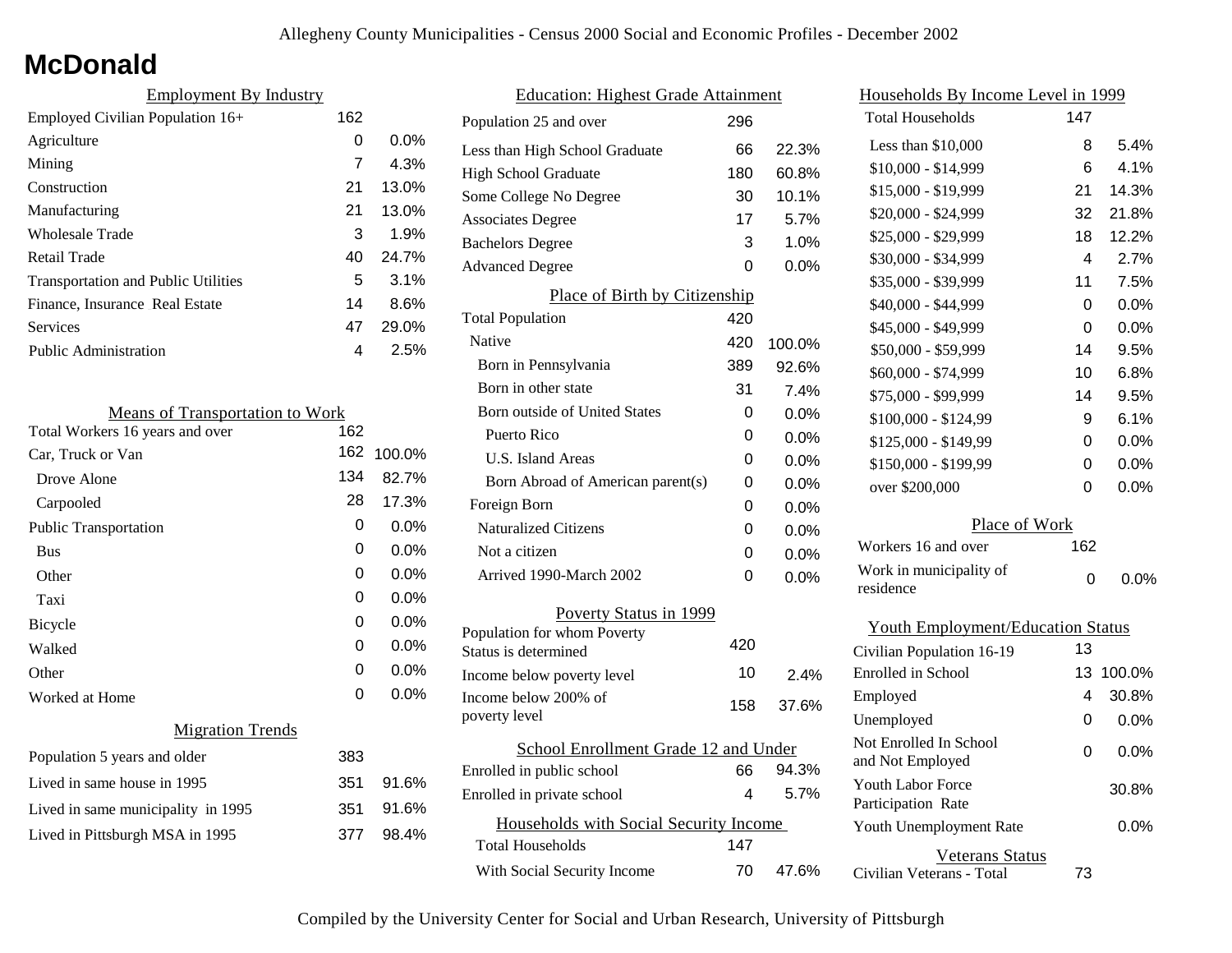# **McKees Rocks**

| <b>Employment By Industry</b>              |       |         |
|--------------------------------------------|-------|---------|
| Employed Civilian Population 16+           | 2,565 |         |
| Agriculture                                | 0     | $0.0\%$ |
| Mining                                     | 8     | 0.3%    |
| Construction                               | 187   | 7.3%    |
| Manufacturing                              | 260   | 10.1%   |
| Wholesale Trade                            | 81    | 3.2%    |
| Retail Trade                               | 287   | 11.2%   |
| <b>Transportation and Public Utilities</b> | 223   | 8.7%    |
| Finance, Insurance Real Estate             | 121   | 4 7%    |
| Services                                   | 1,255 | 48.9%   |
| <b>Public Administration</b>               | 143   | 5.6%    |

| <b>Means of Transportation to Work</b> |       |         |
|----------------------------------------|-------|---------|
| Total Workers 16 years and over        | 2,546 |         |
| Car, Truck or Van                      | 1,940 | 76.2%   |
| Drove Alone                            | 1,489 | 58.5%   |
| Carpooled                              | 451   | 17.7%   |
| Public Transportation                  | 344   | 13.5%   |
| <b>Bus</b>                             | 339   | 13.3%   |
| Other                                  | 5     | 0.2%    |
| Taxi                                   | 0     | 0.0%    |
| Bicycle                                | 0     | $0.0\%$ |
| Walked                                 | 213   | 8.4%    |
| Other                                  | 34    | 1.3%    |
| Worked at Home                         | 15    | $0.6\%$ |
| <b>Migration Trends</b>                |       |         |
| Population 5 years and older           | 6,204 |         |
| Lived in same house in 1995            | 3,599 | 58.0%   |
| Lived in same municipality in 1995     | 4,184 | 67.4%   |
| Lived in Pittsburgh MSA in 1995        | 6,042 | 97.4%   |
|                                        |       |         |

| <b>Education: Highest Grade Attainment</b>          |       |         |  |
|-----------------------------------------------------|-------|---------|--|
| Population 25 and over                              | 4.411 |         |  |
| Less than High School Graduate                      | 1,181 | 26.8%   |  |
| High School Graduate                                | 2,048 | 46.4%   |  |
| Some College No Degree                              | 594   | 13.5%   |  |
| <b>Associates Degree</b>                            | 225   | 5.1%    |  |
| <b>Bachelors Degree</b>                             | 262   | 5.9%    |  |
| <b>Advanced Degree</b>                              | 101   | 2.3%    |  |
| Place of Birth by Citizenship                       |       |         |  |
| <b>Total Population</b>                             | 6,622 |         |  |
| <b>Native</b>                                       | 6,529 | 98.6%   |  |
| Born in Pennsylvania                                | 6,136 | 92.7%   |  |
| Born in other state                                 | 388   | 5.9%    |  |
| Born outside of United States                       | 5     | 0.1%    |  |
| Puerto Rico                                         | 0     | 0.0%    |  |
| U.S. Island Areas                                   | 0     | $0.0\%$ |  |
| Born Abroad of American parent(s)                   | 5     | 0.1%    |  |
| Foreign Born                                        | 93    | 1.4%    |  |
| <b>Naturalized Citizens</b>                         | 59    | 0.9%    |  |
| Not a citizen                                       | 34    | 0.5%    |  |
| Arrived 1990-March 2002                             | 10    | 0.2%    |  |
| Poverty Status in 1999                              |       |         |  |
| Population for whom Poverty<br>Status is determined | 6,544 |         |  |
| Income below poverty level                          | 1,653 | 25.3%   |  |
| Income below 200% of<br>poverty level               | 3,177 | 48.5%   |  |
| School Enrollment Grade 12 and Under                |       |         |  |
| Enrolled in public school                           | 1,155 | 92.0%   |  |
| Enrolled in private school                          | 101   | 8.0%    |  |
| Households with Social Security Income              |       |         |  |
| <b>Total Households</b>                             | 2,917 |         |  |
| With Social Security Income                         | 1,182 | 40.5%   |  |

| Households By Income Level in 1999         |       |       |  |
|--------------------------------------------|-------|-------|--|
| <b>Total Households</b>                    | 2,917 |       |  |
| Less than \$10,000                         | 725   | 24.9% |  |
| $$10,000 - $14,999$                        | 314   | 10.8% |  |
| \$15,000 - \$19,999                        | 291   | 10.0% |  |
| \$20,000 - \$24,999                        | 262   | 9.0%  |  |
| \$25,000 - \$29,999                        | 199   | 6.8%  |  |
| \$30,000 - \$34,999                        | 184   | 6.3%  |  |
| \$35,000 - \$39,999                        | 142   | 4.9%  |  |
| \$40,000 - \$44,999                        | 170   | 5.8%  |  |
| \$45,000 - \$49,999                        | 72    | 2.5%  |  |
| \$50,000 - \$59,999                        | 222   | 7.6%  |  |
| \$60,000 - \$74,999                        | 146   | 5.0%  |  |
| \$75,000 - \$99,999                        | 94    | 3.2%  |  |
| \$100,000 - \$124,99                       | 45    | 1.5%  |  |
| \$125,000 - \$149,99                       | 7     | 0.2%  |  |
| \$150,000 - \$199,99                       | 33    | 1.1%  |  |
| over \$200,000                             | 11    | 0.4%  |  |
| Place of Work                              |       |       |  |
| Workers 16 and over                        | 2,546 |       |  |
| Work in municipality of<br>residence       | 429   | 18.7% |  |
| <b>Youth Employment/Education Status</b>   |       |       |  |
| Civilian Population 16-19                  | 320   |       |  |
| <b>Enrolled</b> in School                  | 187   | 58.4% |  |
| Employed                                   | 59    | 18.4% |  |
| Unemployed                                 | 9     | 2.8%  |  |
| Not Enrolled In School<br>and Not Employed | 75    | 23.4% |  |

Civilian Veterans - Total

Youth Unemployment Rate

Youth Labor Force Participation Rate

Veterans Status

722

13.2%

21.3%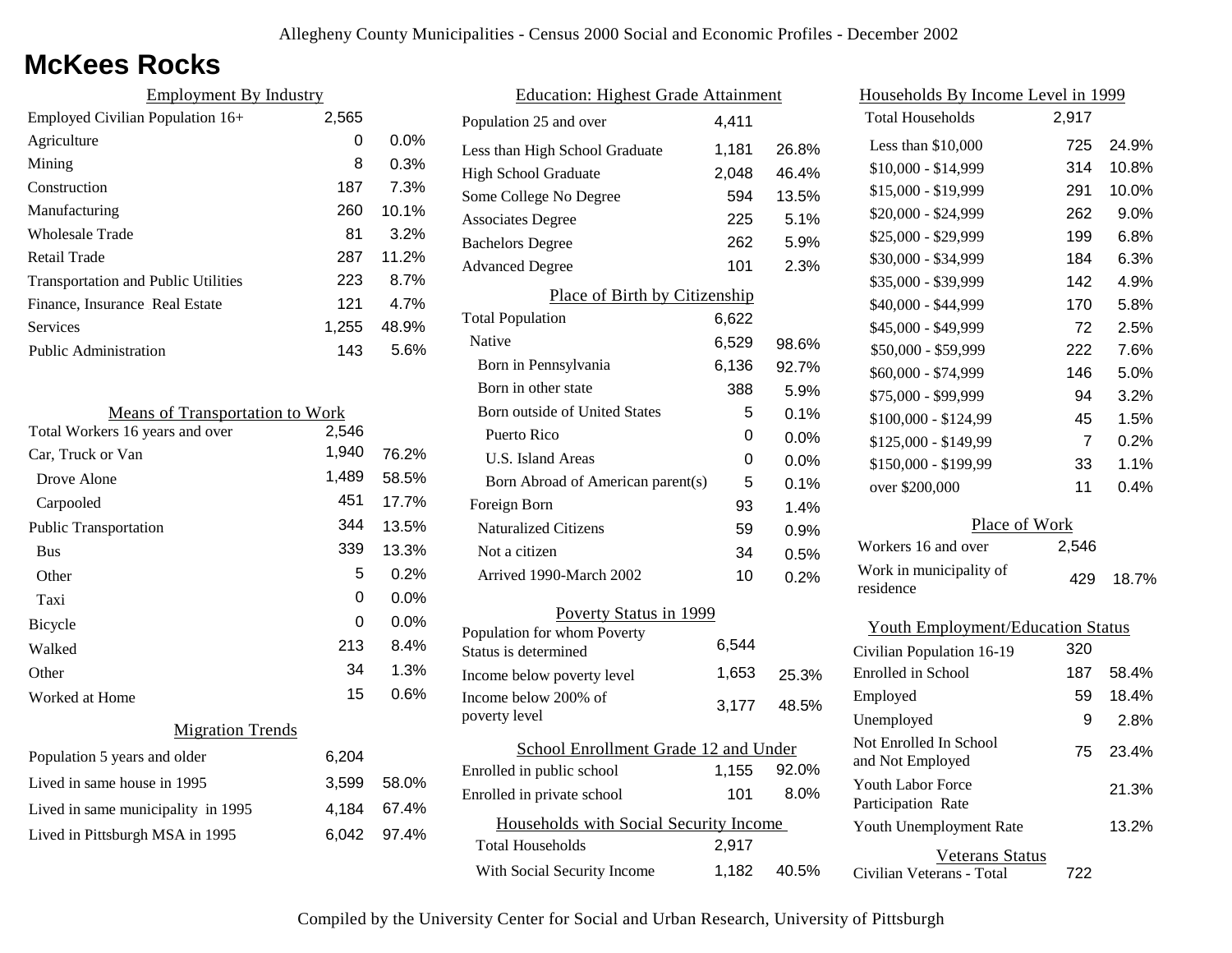# **McKeesport**

| <b>Employment By Industry</b>              |       |         |
|--------------------------------------------|-------|---------|
| Employed Civilian Population 16+           | 8,520 |         |
| Agriculture                                | 8     | $0.1\%$ |
| Mining                                     | 18    | 0.2%    |
| Construction                               | 532   | 6.2%    |
| Manufacturing                              | 689   | 8.1%    |
| Wholesale Trade                            | 242   | 2.8%    |
| Retail Trade                               | 1,316 | 15.4%   |
| <b>Transportation and Public Utilities</b> | 457   | 5.4%    |
| Finance, Insurance Real Estate             | 532   | 6.2%    |
| Services                                   | 4.347 | 51.0%   |
| <b>Public Administration</b>               | 379   | 4.4%    |

| <b>Means of Transportation to Work</b> |        |         |
|----------------------------------------|--------|---------|
| Total Workers 16 years and over        | 8,331  |         |
| Car, Truck or Van                      | 6,943  | 83.3%   |
| Drove Alone                            | 5,792  | 69.5%   |
| Carpooled                              | 1,151  | 13.8%   |
| <b>Public Transportation</b>           | 719    | $8.6\%$ |
| <b>Bus</b>                             | 690    | 8.3%    |
| Other                                  | 0      | $0.0\%$ |
| Taxi                                   | 29     | 0.3%    |
| Bicycle                                | 7      | 0.1%    |
| Walked                                 | 556    | 6.7%    |
| Other                                  | 23     | 0.3%    |
| Worked at Home                         | 83     | 1.0%    |
| <b>Migration Trends</b>                |        |         |
| Population 5 years and older           | 22,363 |         |
| Lived in same house in 1995            | 14,582 | 65.2%   |
| Lived in same municipality in 1995     | 15,206 | 68.0%   |
| Lived in Pittsburgh MSA in 1995        | 21,488 | 96.1%   |

| <b>Education: Highest Grade Attainment</b>          |        |       |
|-----------------------------------------------------|--------|-------|
| Population 25 and over                              | 16,004 |       |
| Less than High School Graduate                      | 3,583  | 22.4% |
| <b>High School Graduate</b>                         | 7,072  | 44.2% |
| Some College No Degree                              | 2,644  | 16.5% |
| <b>Associates Degree</b>                            | 1,016  | 6.3%  |
| <b>Bachelors Degree</b>                             | 1,229  | 7.7%  |
| <b>Advanced Degree</b>                              | 460    | 2.9%  |
| Place of Birth by Citizenship                       |        |       |
| <b>Total Population</b>                             | 24,045 |       |
| Native                                              | 23,620 | 98.2% |
| Born in Pennsylvania                                | 21,411 | 89.0% |
| Born in other state                                 | 2,051  | 8.5%  |
| Born outside of United States                       | 158    | 0.7%  |
| Puerto Rico                                         | 92     | 0.4%  |
| U.S. Island Areas                                   | 0      | 0.0%  |
| Born Abroad of American parent(s)                   | 66     | 0.3%  |
| Foreign Born                                        | 425    | 1.8%  |
| <b>Naturalized Citizens</b>                         | 316    | 1.3%  |
| Not a citizen                                       | 109    | 0.5%  |
| Arrived 1990-March 2002                             | 40     | 0.2%  |
| Poverty Status in 1999                              |        |       |
| Population for whom Poverty<br>Status is determined | 23,088 |       |
| Income below poverty level                          | 5,301  | 23.0% |
| Income below 200% of<br>poverty level               | 11,230 | 48.6% |
| School Enrollment Grade 12 and Under                |        |       |
| Enrolled in public school                           | 4,273  | 91.6% |
| Enrolled in private school                          | 392    | 8.4%  |
| Households with Social Security Income              |        |       |
| Total Households                                    | 9.639  |       |
| With Social Security Income                         | 3,589  | 37.2% |

| Households By Income Level in 1999       |       |               |
|------------------------------------------|-------|---------------|
| <b>Total Households</b>                  | 9,639 |               |
| Less than \$10,000                       | 1,921 | 19.9%         |
| $$10,000 - $14,999$                      | 966   | 10.0%         |
| \$15,000 - \$19,999                      | 998   | 10.4%         |
| \$20,000 - \$24,999                      | 1,153 | 12.0%         |
| \$25,000 - \$29,999                      | 690   | 7.2%          |
| \$30,000 - \$34,999                      | 711   | 7.4%          |
| \$35,000 - \$39,999                      | 440   | 4.6%          |
| \$40,000 - \$44,999                      | 569   | 5.9%          |
| \$45,000 - \$49,999                      | 392   | 4.1%          |
| \$50,000 - \$59,999                      | 552   | 5.7%          |
| \$60,000 - \$74,999                      | 666   | 6.9%          |
| \$75,000 - \$99,999                      | 413   | 4.3%          |
| \$100,000 - \$124,99                     | 101   | 1.0%          |
| \$125,000 - \$149,99                     | 13    | 0.1%          |
| \$150,000 - \$199,99                     | 39    | 0.4%          |
| over \$200,000                           | 15    | 0.2%          |
| Place of Work                            |       |               |
| Workers 16 and over                      | 8,331 |               |
| Work in municipality of<br>residence     |       | 2,302 37.3%   |
| <b>Youth Employment/Education Status</b> |       |               |
| Civilian Population 16-19                | 1,288 |               |
| Enrolled in School                       |       | $902 - 700\%$ |

| Enrolled in School                             | 902   | 70.0% |
|------------------------------------------------|-------|-------|
| Employed                                       | 281   | 21.8% |
| Unemployed                                     | 117   | 9.1%  |
| Not Enrolled In School<br>and Not Employed     | 252   | 19.6% |
| <b>Youth Labor Force</b><br>Participation Rate |       | 30.9% |
| Youth Unemployment Rate                        |       | 29.4% |
| Veterans Status<br>Civilian Veterans - Total   | 2.841 |       |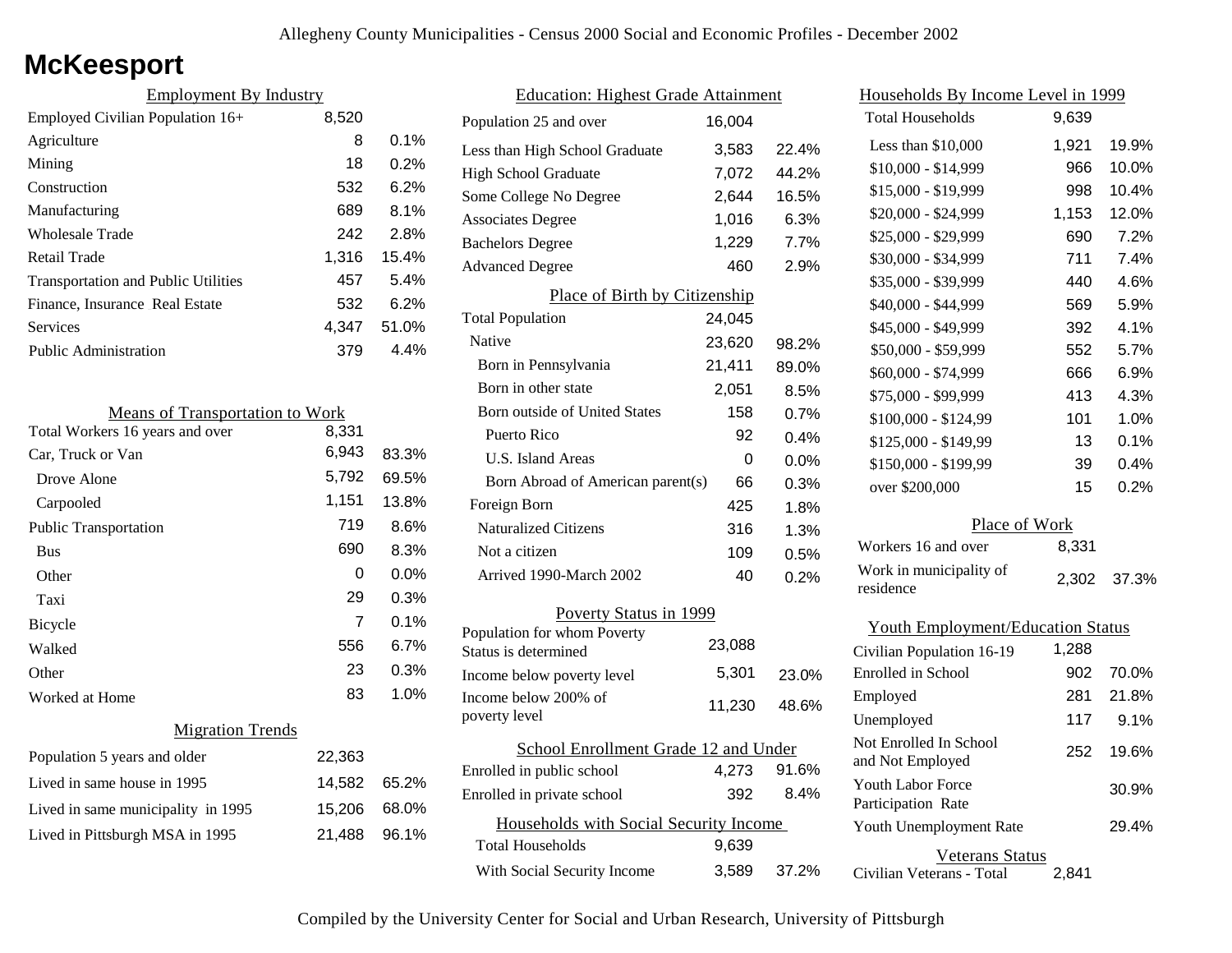## **Millvale**

| <b>Employment By Industry</b>              |       |         |
|--------------------------------------------|-------|---------|
| Employed Civilian Population 16+           | 1,872 |         |
| Agriculture                                | 5     | 0.3%    |
| Mining                                     | 0     | $0.0\%$ |
| Construction                               | 171   | 9.1%    |
| Manufacturing                              | 148   | 7.9%    |
| <b>Wholesale Trade</b>                     | 62    | 3.3%    |
| Retail Trade                               | 311   | 16.6%   |
| <b>Transportation and Public Utilities</b> | 127   | 6.8%    |
| Finance, Insurance Real Estate             | 163   | 8.7%    |
| Services                                   | 833   | 44.5%   |
| <b>Public Administration</b>               | 52    | 2.8%    |

| <b>Means of Transportation to Work</b> |       |             |
|----------------------------------------|-------|-------------|
| Total Workers 16 years and over        | 1,834 |             |
| Car, Truck or Van                      | 1,442 | 78.6%       |
| Drove Alone                            | 1,215 | 66.2%       |
| Carpooled                              | 227   | 12.4%       |
| <b>Public Transportation</b>           | 214   | 11.7%       |
| <b>Bus</b>                             | 214   | 11.7%       |
| Other                                  | 0     | 0.0%        |
| Taxi                                   | 0     | 0.0%        |
| <b>Bicycle</b>                         | 0     | $0.0\%$     |
| Walked                                 | 147   | 8.0%        |
| Other                                  | 5     | 0.3%        |
| Worked at Home                         | 26    | 1.4%        |
| <b>Migration Trends</b>                |       |             |
| Population 5 years and older           | 3,772 |             |
| Lived in same house in 1995            | 2,380 | 63.1%       |
| Lived in same municipality in 1995     |       | 2,812 74.5% |
| Lived in Pittsburgh MSA in 1995        | 3,643 | 96.6%       |
|                                        |       |             |

| <b>Education: Highest Grade Attainment</b>          |       |         |
|-----------------------------------------------------|-------|---------|
| Population 25 and over                              | 2,695 |         |
| Less than High School Graduate                      | 717   | 26.6%   |
| <b>High School Graduate</b>                         | 1,161 | 43.1%   |
| Some College No Degree                              | 418   | 15.5%   |
| <b>Associates Degree</b>                            | 182   | 6.8%    |
| <b>Bachelors Degree</b>                             | 129   | 4.8%    |
| <b>Advanced Degree</b>                              | 88    | 3.3%    |
| Place of Birth by Citizenship                       |       |         |
| <b>Total Population</b>                             | 4,028 |         |
| <b>Native</b>                                       | 3,951 | 98.1%   |
| Born in Pennsylvania                                | 3,633 | 90.2%   |
| Born in other state                                 | 314   | 7.8%    |
| <b>Born outside of United States</b>                | 4     | 0.1%    |
| Puerto Rico                                         | 0     | $0.0\%$ |
| <b>U.S. Island Areas</b>                            | 0     | 0.0%    |
| Born Abroad of American parent(s)                   | 4     | 0.1%    |
| Foreign Born                                        | 77    | 1.9%    |
| <b>Naturalized Citizens</b>                         | 37    | 0.9%    |
| Not a citizen                                       | 40    | 1.0%    |
| Arrived 1990-March 2002                             | 0     | $0.0\%$ |
| Poverty Status in 1999                              |       |         |
| Population for whom Poverty<br>Status is determined | 3,970 |         |
| Income below poverty level                          | 526   | 13.2%   |
| Income below 200% of<br>poverty level               | 1,775 | 44.7%   |
| School Enrollment Grade 12 and Under                |       |         |
| Enrolled in public school                           | 688   | 88.5%   |
| Enrolled in private school                          | 89    | 11.5%   |
| Households with Social Security Income              |       |         |
| Total Households                                    | 1,845 |         |
| With Social Security Income                         | 540   | 29.3%   |

| Households By Income Level in 1999         |       |       |  |
|--------------------------------------------|-------|-------|--|
| <b>Total Households</b>                    | 1,845 |       |  |
| Less than \$10,000                         | 181   | 9.8%  |  |
| \$10,000 - \$14,999                        | 258   | 14.0% |  |
| \$15,000 - \$19,999                        | 196   | 10.6% |  |
| \$20,000 - \$24,999                        | 203   | 11.0% |  |
| \$25,000 - \$29,999                        | 225   | 12.2% |  |
| \$30,000 - \$34,999                        | 163   | 8.8%  |  |
| \$35,000 - \$39,999                        | 108   | 5.9%  |  |
| \$40,000 - \$44,999                        | 114   | 6.2%  |  |
| \$45,000 - \$49,999                        | 85    | 4.6%  |  |
| \$50,000 - \$59,999                        | 122   | 6.6%  |  |
| \$60,000 - \$74,999                        | 120   | 6.5%  |  |
| \$75,000 - \$99,999                        | 45    | 2.4%  |  |
| \$100,000 - \$124,99                       | 17    | 0.9%  |  |
| \$125,000 - \$149,99                       | 0     | 0.0%  |  |
| \$150,000 - \$199,99                       | 3     | 0.2%  |  |
| over \$200,000                             | 5     | 0.3%  |  |
| Place of Work                              |       |       |  |
| Workers 16 and over                        | 1,834 |       |  |
| Work in municipality of<br>residence       | 168   | 9.2%  |  |
| <b>Youth Employment/Education Status</b>   |       |       |  |
| Civilian Population 16-19                  | 204   |       |  |
| Enrolled in School                         | 143   | 70.1% |  |
| Employed                                   | 62    | 30.4% |  |
| Unemployed                                 | 54    | 26.5% |  |
| Not Enrolled In School<br>and Not Employed | 19    | 9.3%  |  |
| Youth Labor Force<br>Participation Rate    |       | 56.9% |  |
| Youth Unemployment Rate                    |       | 46.6% |  |

Veterans Status

468

Civilian Veterans - Total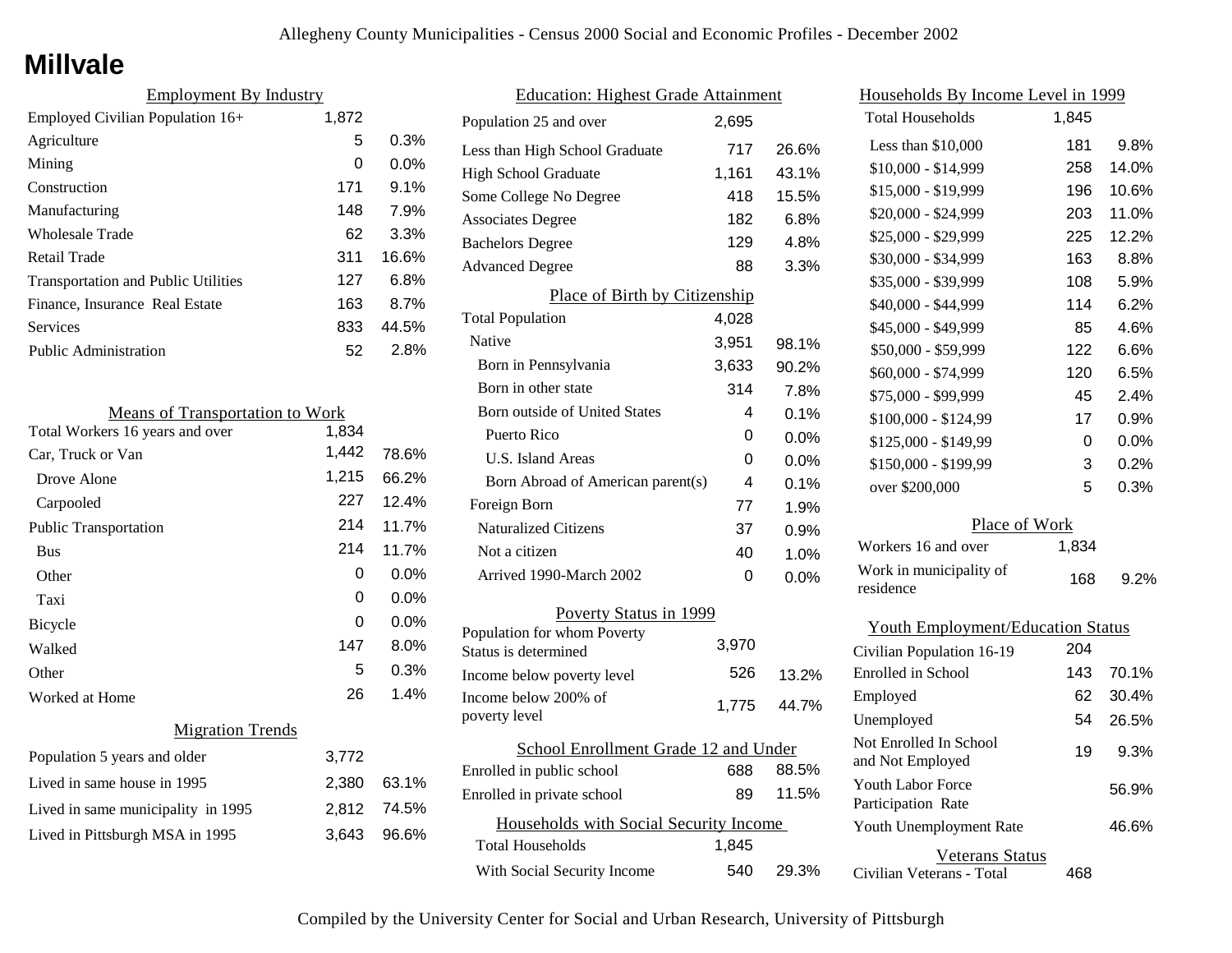## **Monroeville**

| <b>Employment By Industry</b>              |        |         |
|--------------------------------------------|--------|---------|
| Employed Civilian Population 16+           | 14,273 |         |
| Agriculture                                | 0      | $0.0\%$ |
| Mining                                     | 5      | $0.0\%$ |
| Construction                               | 628    | 4.4%    |
| Manufacturing                              | 1,518  | 10.6%   |
| Wholesale Trade                            | 455    | 3.2%    |
| Retail Trade                               | 1,958  | 13.7%   |
| <b>Transportation and Public Utilities</b> | 935    | 6.6%    |
| Finance, Insurance Real Estate             | 1,140  | 8.0%    |
| <b>Services</b>                            | 7,299  | 51.1%   |
| <b>Public Administration</b>               | 335    | 2.3%    |

| <b>Means of Transportation to Work</b> |        |         |
|----------------------------------------|--------|---------|
| Total Workers 16 years and over        | 14,085 |         |
| Car, Truck or Van                      | 12,746 | 90.5%   |
| Drove Alone                            | 11,509 | 81.7%   |
| Carpooled                              | 1,237  | 8.8%    |
| <b>Public Transportation</b>           | 697    | 4.9%    |
| <b>Bus</b>                             | 684    | 4.9%    |
| Other                                  | 7      | $0.0\%$ |
| Taxi                                   | 6      | $0.0\%$ |
| <b>Bicycle</b>                         | 7      | $0.0\%$ |
| Walked                                 | 231    | 1.6%    |
| Other                                  | 34     | 0.2%    |
| Worked at Home                         | 370    | 2.6%    |
| <b>Migration Trends</b>                |        |         |
| Population 5 years and older           | 27,966 |         |
| Lived in same house in 1995            | 18,670 | 66.8%   |
| Lived in same municipality in 1995     | 19,633 | 70.2%   |
| Lived in Pittsburgh MSA in 1995        | 26,396 | 94.4%   |
|                                        |        |         |

| <b>Education: Highest Grade Attainment</b>          |        |       |
|-----------------------------------------------------|--------|-------|
| Population 25 and over                              | 21,605 |       |
| Less than High School Graduate                      | 2,330  | 10.8% |
| <b>High School Graduate</b>                         | 6,061  | 28.1% |
| Some College No Degree                              | 3,820  | 17.7% |
| <b>Associates Degree</b>                            | 1,713  | 7.9%  |
| <b>Bachelors Degree</b>                             | 4,711  | 21.8% |
| <b>Advanced Degree</b>                              | 2,970  | 13.7% |
| Place of Birth by Citizenship                       |        |       |
| <b>Total Population</b>                             | 29,349 |       |
| Native                                              | 27,459 | 93.6% |
| Born in Pennsylvania                                | 22,950 | 78.2% |
| Born in other state                                 | 4,378  | 14.9% |
| Born outside of United States                       | 131    | 0.4%  |
| Puerto Rico                                         | 27     | 0.1%  |
| <b>U.S. Island Areas</b>                            | 23     | 0.1%  |
| Born Abroad of American parent(s)                   | 81     | 0.3%  |
| Foreign Born                                        | 1,890  | 6.4%  |
| <b>Naturalized Citizens</b>                         | 909    | 3.1%  |
| Not a citizen                                       | 981    | 3.3%  |
| Arrived 1990-March 2002                             | 753    | 2.6%  |
| Poverty Status in 1999                              |        |       |
| Population for whom Poverty<br>Status is determined | 28,837 |       |
| Income below poverty level                          | 1,897  | 6.6%  |
| Income below 200% of<br>poverty level               | 5.661  | 19.6% |
|                                                     |        |       |
| School Enrollment Grade 12 and Under                |        |       |
| Enrolled in public school                           | 4,216  | 82.3% |
| Enrolled in private school                          | 907    | 17.7% |
| Households with Social Security Income              |        |       |
| <b>Total Households</b>                             | 12,398 |       |
| With Social Security Income                         | 4,086  | 33.0% |

| Households By Income Level in 1999             |        |         |
|------------------------------------------------|--------|---------|
| <b>Total Households</b>                        | 12,398 |         |
| Less than $$10,000$                            | 844    | 6.8%    |
| $$10,000 - $14,999$                            | 751    | $6.1\%$ |
| \$15,000 - \$19,999                            | 774    | 6.2%    |
| \$20,000 - \$24,999                            | 841    | 6.8%    |
| \$25,000 - \$29,999                            | 762    | 6.1%    |
| \$30,000 - \$34,999                            | 794    | 6.4%    |
| \$35,000 - \$39,999                            | 775    | 6.3%    |
| \$40,000 - \$44,999                            | 705    | 5.7%    |
| \$45,000 - \$49,999                            | 648    | 5.2%    |
| \$50,000 - \$59,999                            | 1,148  | 9.3%    |
| \$60,000 - \$74,999                            | 1,466  | 11.8%   |
| \$75,000 - \$99,999                            | 1,357  | 10.9%   |
| \$100,000 - \$124,99                           | 654    | 5.3%    |
| \$125,000 - \$149,99                           | 383    | 3.1%    |
| \$150,000 - \$199,99                           | 272    | 2.2%    |
| over \$200,000                                 | 224    | 1.8%    |
| Place of Work                                  |        |         |
| Workers 16 and over                            | 14,085 |         |
| Work in municipality of<br>residence           | 4,260  | 28.2%   |
| <b>Youth Employment/Education Status</b>       |        |         |
| Civilian Population 16-19                      | 1,266  |         |
| Enrolled in School                             | 1,078  | 85.2%   |
| Employed                                       | 452    | 35.7%   |
| Unemployed                                     | 88     | 7.0%    |
| Not Enrolled In School<br>and Not Employed     | 53     | 4.2%    |
| <b>Youth Labor Force</b><br>Participation Rate |        | 42.7%   |
| Youth Unemployment Rate                        |        | 16.3%   |

Veterans Status 3,450

Civilian Veterans - Total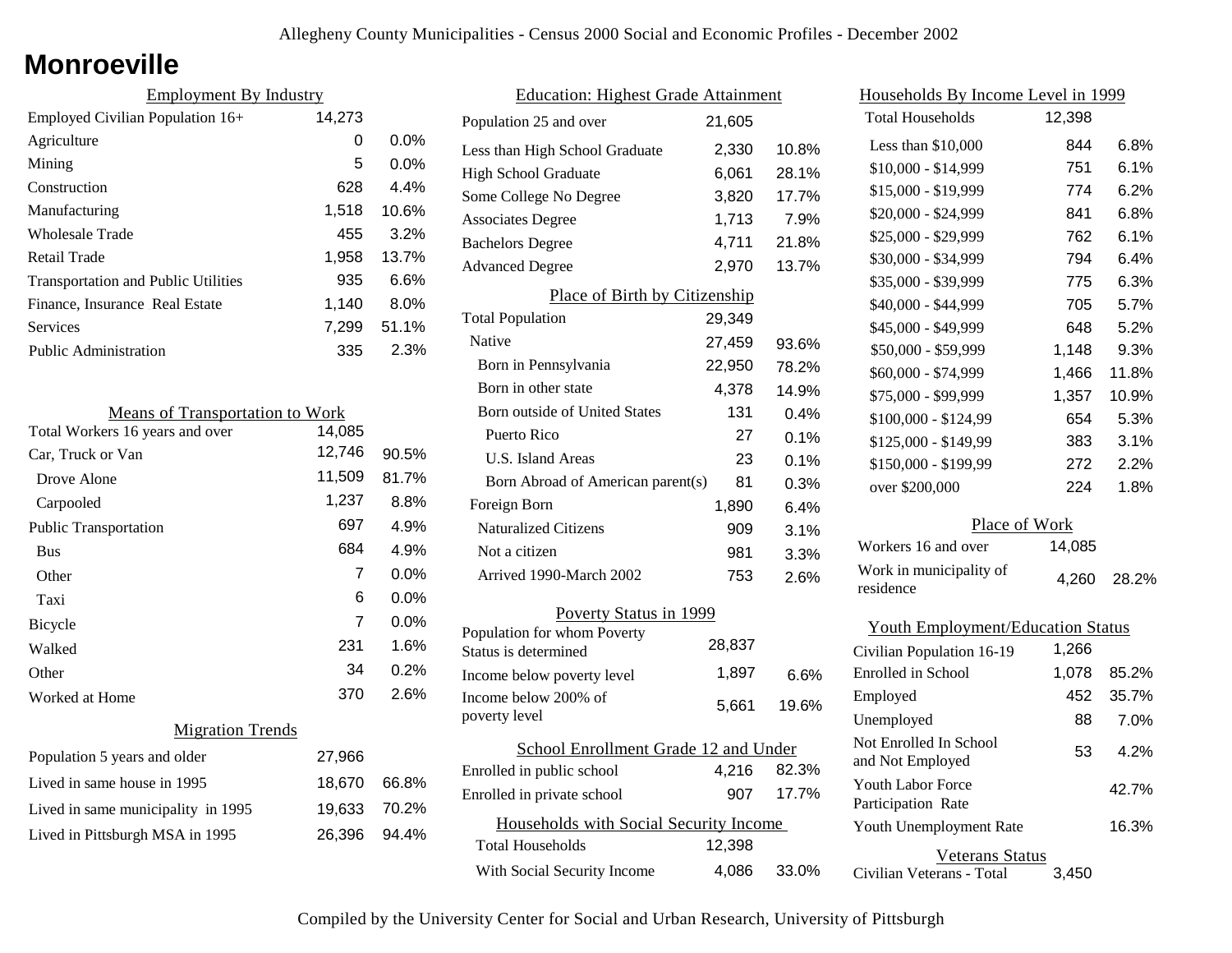## **Moon**

| <b>Employment By Industry</b>              |        |         |  |
|--------------------------------------------|--------|---------|--|
| Employed Civilian Population $16+$         | 11,564 |         |  |
| Agriculture                                | 6      | $0.1\%$ |  |
| Mining                                     | 10     | $0.1\%$ |  |
| Construction                               | 390    | 3.4%    |  |
| Manufacturing                              | 1,413  | 12.2%   |  |
| <b>Wholesale Trade</b>                     | 392    | 3.4%    |  |
| Retail Trade                               | 955    | 8.3%    |  |
| <b>Transportation and Public Utilities</b> | 1,906  | 16.5%   |  |
| Finance, Insurance Real Estate             | 867    | 7.5%    |  |
| Services                                   | 5,249  | 45.4%   |  |
| Public Administration                      | 376    | 3.3%    |  |

| <b>Means of Transportation to Work</b> |        |         |
|----------------------------------------|--------|---------|
| Total Workers 16 years and over        | 11,411 |         |
| Car, Truck or Van                      | 10,381 | 91.0%   |
| Drove Alone                            | 9,656  | 84.6%   |
| Carpooled                              | 725    | 6.4%    |
| <b>Public Transportation</b>           | 300    | 2.6%    |
| <b>Bus</b>                             | 284    | 2.5%    |
| Other                                  | 16     | 0.1%    |
| Taxi                                   | 0      | $0.0\%$ |
| <b>Bicycle</b>                         | 0      | $0.0\%$ |
| Walked                                 | 241    | 2.1%    |
| Other                                  | 137    | 1.2%    |
| Worked at Home                         | 352    | 3.1%    |
| <b>Migration Trends</b>                |        |         |
| Population 5 years and older           | 21,050 |         |
| Lived in same house in 1995            | 12,773 | 60.7%   |
| Lived in same municipality in 1995     | 13.382 | 63.6%   |
| Lived in Pittsburgh MSA in 1995        | 19,157 | 91.0%   |

| <b>Education: Highest Grade Attainment</b>          |        |       |  |
|-----------------------------------------------------|--------|-------|--|
| Population 25 and over                              | 15,001 |       |  |
| Less than High School Graduate                      | 1,093  | 7.3%  |  |
| <b>High School Graduate</b>                         | 3,962  | 26.4% |  |
| Some College No Degree                              | 3,046  | 20.3% |  |
| <b>Associates Degree</b>                            | 1,189  | 7.9%  |  |
| <b>Bachelors Degree</b>                             | 3,859  | 25.7% |  |
| <b>Advanced Degree</b>                              | 1,852  | 12.3% |  |
| Place of Birth by Citizenship                       |        |       |  |
| <b>Total Population</b>                             | 22,290 |       |  |
| Native                                              | 21,270 | 95.4% |  |
| Born in Pennsylvania                                | 16,317 | 73.2% |  |
| Born in other state                                 | 4,809  | 21.6% |  |
| Born outside of United States                       | 144    | 0.6%  |  |
| Puerto Rico                                         | 30     | 0.1%  |  |
| <b>U.S. Island Areas</b>                            | 13     | 0.1%  |  |
| Born Abroad of American parent(s)                   | 101    | 0.5%  |  |
| Foreign Born                                        | 1,020  | 4.6%  |  |
| <b>Naturalized Citizens</b>                         | 499    | 2.2%  |  |
| Not a citizen                                       | 521    | 2.3%  |  |
| Arrived 1990-March 2002                             | 500    | 2.2%  |  |
| Poverty Status in 1999                              |        |       |  |
| Population for whom Poverty<br>Status is determined | 20,745 |       |  |
| Income below poverty level                          | 870    | 4.2%  |  |
| Income below 200% of<br>poverty level               | 2,615  | 12.6% |  |
| School Enrollment Grade 12 and Under                |        |       |  |
| Enrolled in public school                           | 3,614  | 84.4% |  |
| Enrolled in private school                          | 666    | 15.6% |  |
| Households with Social Security Income              |        |       |  |
| <b>Total Households</b>                             | 8,452  |       |  |
| With Social Security Income                         | 1,904  | 22.5% |  |

| <u>Households By Income Level in 1999</u>  |        |       |  |
|--------------------------------------------|--------|-------|--|
| <b>Total Households</b>                    | 8,452  |       |  |
| Less than \$10,000                         | 333    | 3.9%  |  |
| $$10,000 - $14,999$                        | 367    | 4.3%  |  |
| \$15,000 - \$19,999                        | 320    | 3.8%  |  |
| \$20,000 - \$24,999                        | 487    | 5.8%  |  |
| \$25,000 - \$29,999                        | 324    | 3.8%  |  |
| \$30,000 - \$34,999                        | 500    | 5.9%  |  |
| \$35,000 - \$39,999                        | 453    | 5.4%  |  |
| \$40,000 - \$44,999                        | 331    | 3.9%  |  |
| \$45,000 - \$49,999                        | 514    | 6.1%  |  |
| \$50,000 - \$59,999                        | 790    | 9.3%  |  |
| \$60,000 - \$74,999                        | 1,216  | 14.4% |  |
| \$75,000 - \$99,999                        | 1,250  | 14.8% |  |
| $$100,000 - $124,99$                       | 670    | 7.9%  |  |
| \$125,000 - \$149,99                       | 330    | 3.9%  |  |
| \$150,000 - \$199,99                       | 316    | 3.7%  |  |
| over \$200,000                             | 251    | 3.0%  |  |
| Place of Work                              |        |       |  |
| Workers 16 and over                        | 11,411 |       |  |
| Work in municipality of<br>residence       | 3,420  | 32.0% |  |
| <b>Youth Employment/Education Status</b>   |        |       |  |
| Civilian Population 16-19                  | 1,560  |       |  |
| Enrolled in School                         | 1,457  | 93.4% |  |
| Employed                                   | 615    | 39.4% |  |
| Unemployed                                 | 286    | 18.3% |  |
| Not Enrolled In School<br>and Not Employed | 14     | 0.9%  |  |

Civilian Veterans - Total

Youth Unemployment Rate

Youth Labor Force Participation Rate

Veterans Status

2,426

31.7%

57.8%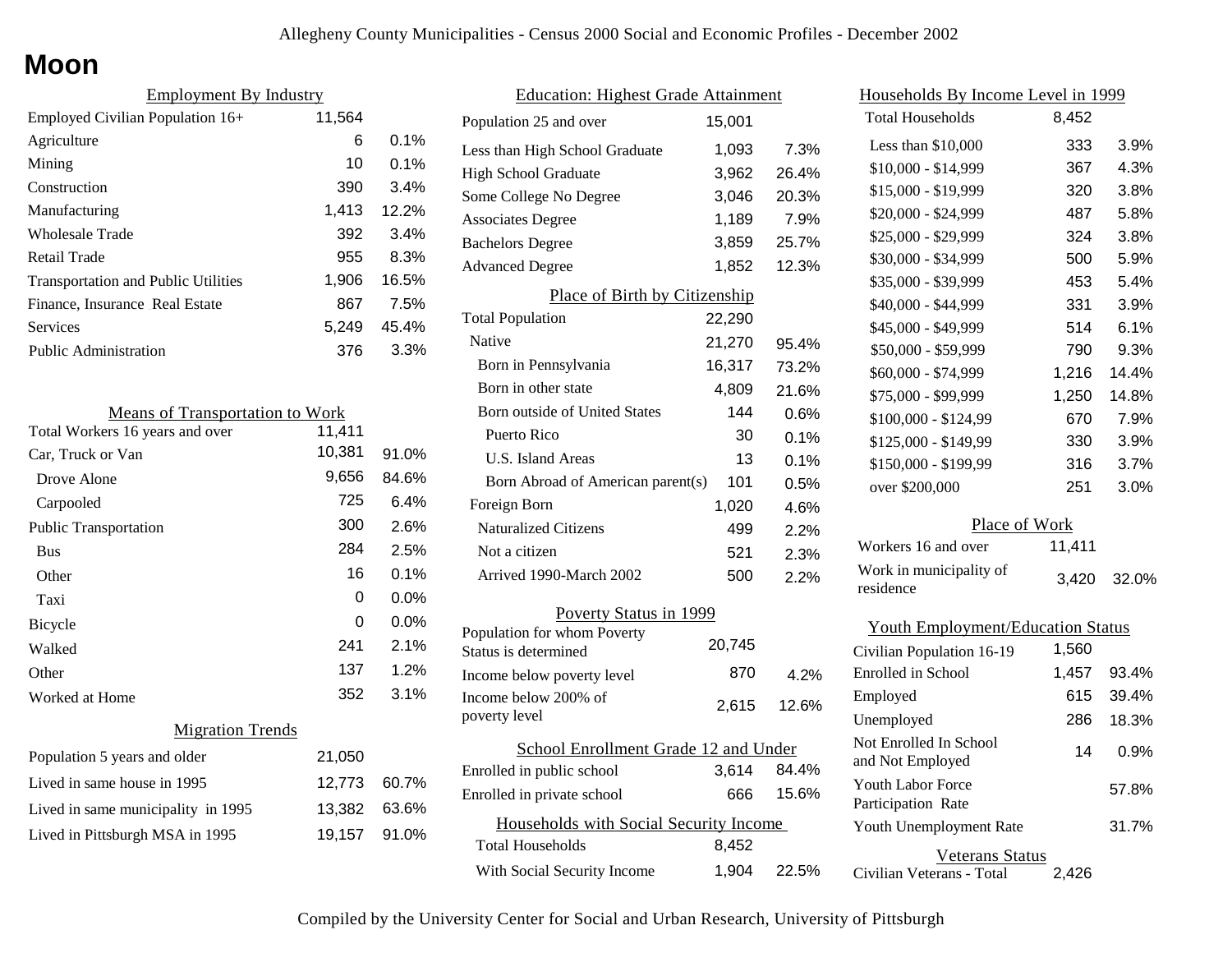### **Mount Lebanon**

| <b>Employment By Industry</b>              |        |         |
|--------------------------------------------|--------|---------|
| Employed Civilian Population 16+           | 15,725 |         |
| Agriculture                                | 14     | $0.1\%$ |
| Mining                                     | 32     | 0.2%    |
| Construction                               | 488    | 3.1%    |
| Manufacturing                              | 1,170  | 7.4%    |
| Wholesale Trade                            | 566    | 3.6%    |
| Retail Trade                               | 1,620  | 10.3%   |
| <b>Transportation and Public Utilities</b> | 523    | 3.3%    |
| Finance, Insurance Real Estate             | 1,813  | 11.5%   |
| Services                                   | 9,056  | 57.6%   |
| <b>Public Administration</b>               | 443    | 2.8%    |

| <b>Means of Transportation to Work</b> |        |       |  |
|----------------------------------------|--------|-------|--|
| Total Workers 16 years and over        | 15,656 |       |  |
| Car, Truck or Van                      | 12,221 | 78.1% |  |
| Drove Alone                            | 10,820 | 69.1% |  |
| Carpooled                              | 1,401  | 8.9%  |  |
| <b>Public Transportation</b>           | 2,201  | 14.1% |  |
| <b>Bus</b>                             | 1,360  | 8.7%  |  |
| Other                                  | 841    | 5.4%  |  |
| Taxi                                   | 0      | 0.0%  |  |
| Bicycle                                | 17     | 0.1%  |  |
| Walked                                 | 441    | 2.8%  |  |
| Other                                  | 48     | 0.3%  |  |
| Worked at Home                         | 728    | 4.6%  |  |
| <b>Migration Trends</b>                |        |       |  |
| Population 5 years and older           | 31,033 |       |  |
| Lived in same house in 1995            | 20,383 | 65.7% |  |
| Lived in same municipality in 1995     | 22,994 | 74.1% |  |
| Lived in Pittsburgh MSA in 1995        | 28,607 | 92.2% |  |
|                                        |        |       |  |

| <b>Education: Highest Grade Attainment</b>          |        |       |
|-----------------------------------------------------|--------|-------|
| Population 25 and over                              | 23,560 |       |
| Less than High School Graduate                      | 1,079  | 4.6%  |
| <b>High School Graduate</b>                         | 3,632  | 15.4% |
| Some College No Degree                              | 3,303  | 14.0% |
| <b>Associates Degree</b>                            | 1,184  | 5.0%  |
| <b>Bachelors Degree</b>                             | 8,258  | 35.1% |
| <b>Advanced Degree</b>                              | 6,104  | 25.9% |
| Place of Birth by Citizenship                       |        |       |
| <b>Total Population</b>                             | 33,017 |       |
| Native                                              | 31,562 | 95.6% |
| Born in Pennsylvania                                | 23,885 | 72.3% |
| Born in other state                                 | 7,418  | 22.5% |
| Born outside of United States                       | 259    | 0.8%  |
| Puerto Rico                                         | 44     | 0.1%  |
| U.S. Island Areas                                   | 11     | 0.0%  |
| Born Abroad of American parent(s)                   | 204    | 0.6%  |
| Foreign Born                                        | 1,455  | 4.4%  |
| <b>Naturalized Citizens</b>                         | 783    | 2.4%  |
| Not a citizen                                       | 672    | 2.0%  |
| Arrived 1990-March 2002                             | 558    | 1.7%  |
| Poverty Status in 1999                              |        |       |
| Population for whom Poverty<br>Status is determined | 32,344 |       |
| Income below poverty level                          | 1,134  | 3.5%  |
| Income below 200% of<br>poverty level               | 3,683  | 11.4% |
| School Enrollment Grade 12 and Under                |        |       |
| Enrolled in public school                           | 5,954  | 83.9% |
| Enrolled in private school                          | 1,144  | 16.1% |
| Households with Social Security Income              |        |       |
| Total Households                                    | 13,598 |       |
| With Social Security Income                         | 3,986  | 29.3% |

| <u>Households By Income Level in 1999</u> |        |       |  |
|-------------------------------------------|--------|-------|--|
| <b>Total Households</b>                   | 13,598 |       |  |
| Less than \$10,000                        | 596    | 4.4%  |  |
| $$10,000 - $14,999$                       | 579    | 4.3%  |  |
| \$15,000 - \$19,999                       | 643    | 4.7%  |  |
| \$20,000 - \$24,999                       | 680    | 5.0%  |  |
| \$25,000 - \$29,999                       | 622    | 4.6%  |  |
| \$30,000 - \$34,999                       | 607    | 4.5%  |  |
| \$35,000 - \$39,999                       | 570    | 4.2%  |  |
| \$40,000 - \$44,999                       | 622    | 4.6%  |  |
| \$45,000 - \$49,999                       | 606    | 4.5%  |  |
| \$50,000 - \$59,999                       | 1,165  | 8.6%  |  |
| \$60,000 - \$74,999                       | 1,484  | 10.9% |  |
| \$75,000 - \$99,999                       | 1,907  | 14.0% |  |
| \$100,000 - \$124,99                      | 1,281  | 9.4%  |  |
| \$125,000 - \$149,99                      | 709    | 5.2%  |  |
| \$150,000 - \$199,99                      | 626    | 4.6%  |  |
| over \$200,000                            | 901    | 6.6%  |  |
| Place of Work                             |        |       |  |
| Workers 16 and over                       | 15,656 |       |  |
| Work in municipality of<br>residence      | 2,865  | 16.4% |  |
| <b>Youth Employment/Education Status</b>  |        |       |  |
| Civilian Population 16-19                 | 1,370  |       |  |
| Enrolled in School                        | 1,230  | 89.8% |  |
| Employed                                  | 412    | 30.1% |  |
| Unemployed                                | 27     | 2.0%  |  |

Civilian Veterans - Total

Youth Unemployment Rate

Youth Labor Force Participation Rate

Not Enrolled In School

Veterans Status

Not Employed 77 5.6%

2,972

6.2%

32.0%

| Compiled by the University Center for Social and Urban Research, University of Pittsburgh |  |
|-------------------------------------------------------------------------------------------|--|
|-------------------------------------------------------------------------------------------|--|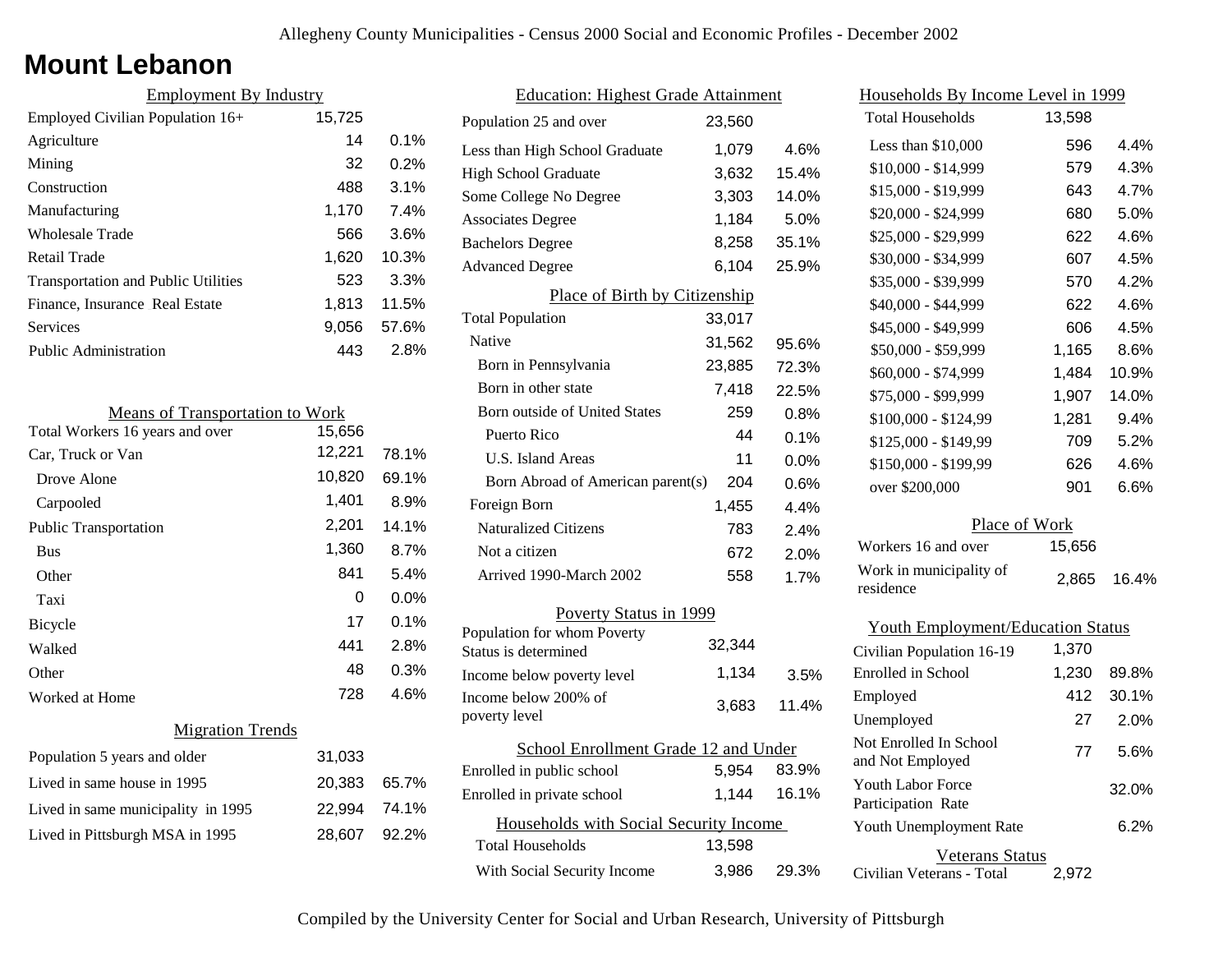## **Mount Oliver**

| <b>Employment By Industry</b>              |       |         |
|--------------------------------------------|-------|---------|
| Employed Civilian Population 16+           | 1,759 |         |
| Agriculture                                | 0     | $0.0\%$ |
| Mining                                     | 0     | $0.0\%$ |
| Construction                               | 182   | 10.3%   |
| Manufacturing                              | 83    | 4.7%    |
| <b>Wholesale Trade</b>                     | 26    | 1.5%    |
| Retail Trade                               | 244   | 13.9%   |
| <b>Transportation and Public Utilities</b> | 140   | $8.0\%$ |
| Finance, Insurance Real Estate             | 151   | 8.6%    |
| Services                                   | 898   | 51.1%   |
| <b>Public Administration</b>               | 35    | 2.0%    |

| <b>Means of Transportation to Work</b> |       |       |
|----------------------------------------|-------|-------|
| Total Workers 16 years and over        | 1,733 |       |
| Car, Truck or Van                      | 1,126 | 65.0% |
| Drove Alone                            | 913   | 52.7% |
| Carpooled                              | 213   | 12.3% |
| <b>Public Transportation</b>           | 459   | 26.5% |
| <b>Bus</b>                             | 453   | 26.1% |
| Other                                  | 6     | 0.3%  |
| Taxi                                   | 0     | 0.0%  |
| <b>Bicycle</b>                         | 0     | 0.0%  |
| Walked                                 | 110   | 6.3%  |
| Other                                  | 32    | 1.8%  |
| Worked at Home                         | 6     | 0.3%  |
| <b>Migration Trends</b>                |       |       |
| Population 5 years and older           | 3,750 |       |
| Lived in same house in 1995            | 2,196 | 58.6% |
| Lived in same municipality in 1995     | 3,326 | 88.7% |
| Lived in Pittsburgh MSA in 1995        | 3,637 | 97.0% |
|                                        |       |       |

| <b>Education: Highest Grade Attainment</b>          |       |       |
|-----------------------------------------------------|-------|-------|
| Population 25 and over                              | 2,605 |       |
| Less than High School Graduate                      | 649   | 24.9% |
| <b>High School Graduate</b>                         | 1,031 | 39.6% |
| Some College No Degree                              | 604   | 23.2% |
| <b>Associates Degree</b>                            | 106   | 4.1%  |
| <b>Bachelors Degree</b>                             | 129   | 5.0%  |
| <b>Advanced Degree</b>                              | 86    | 3.3%  |
| Place of Birth by Citizenship                       |       |       |
| <b>Total Population</b>                             | 3,970 |       |
| Native                                              | 3,916 | 98.6% |
| Born in Pennsylvania                                | 3,650 | 91.9% |
| Born in other state                                 | 248   | 6.2%  |
| <b>Born outside of United States</b>                | 18    | 0.5%  |
| Puerto Rico                                         | 0     | 0.0%  |
| U.S. Island Areas                                   | 0     | 0.0%  |
| Born Abroad of American parent(s)                   | 18    | 0.5%  |
| Foreign Born                                        | 54    | 1.4%  |
| <b>Naturalized Citizens</b>                         | 19    | 0.5%  |
| Not a citizen                                       | 35    | 0.9%  |
| Arrived 1990-March 2002                             | 28    | 0.7%  |
| Poverty Status in 1999                              |       |       |
| Population for whom Poverty<br>Status is determined | 3.964 |       |
| Income below poverty level                          | 764   | 19.3% |
| Income below 200% of<br>poverty level               | 1,603 | 40.4% |
| School Enrollment Grade 12 and Under                |       |       |
| Enrolled in public school                           | 660   | 83.7% |
| Enrolled in private school                          | 129   | 16.3% |
| Households with Social Security Income              |       |       |
| Total Households                                    | 1,684 |       |
| With Social Security Income                         | 543   | 32.2% |

| Households By Income Level in 1999             |       |       |  |
|------------------------------------------------|-------|-------|--|
| <b>Total Households</b>                        | 1,684 |       |  |
| Less than $$10,000$                            | 247   | 14.7% |  |
| \$10,000 - \$14,999                            | 168   | 10.0% |  |
| \$15,000 - \$19,999                            | 155   | 9.2%  |  |
| \$20,000 - \$24,999                            | 187   | 11.1% |  |
| \$25,000 - \$29,999                            | 163   | 9.7%  |  |
| \$30,000 - \$34,999                            | 136   | 8.1%  |  |
| \$35,000 - \$39,999                            | 85    | 5.0%  |  |
| \$40,000 - \$44,999                            | 72    | 4.3%  |  |
| \$45,000 - \$49,999                            | 72    | 4.3%  |  |
| \$50,000 - \$59,999                            | 111   | 6.6%  |  |
| \$60,000 - \$74,999                            | 125   | 7.4%  |  |
| \$75,000 - \$99,999                            | 101   | 6.0%  |  |
| \$100,000 - \$124,99                           | 24    | 1.4%  |  |
| \$125,000 - \$149,99                           | 23    | 1.4%  |  |
| \$150,000 - \$199,99                           | 15    | 0.9%  |  |
| over \$200,000                                 | 0     | 0.0%  |  |
| Place of Work                                  |       |       |  |
| Workers 16 and over                            | 1,733 |       |  |
| Work in municipality of<br>residence           | 85    | 4.9%  |  |
| <b>Youth Employment/Education Status</b>       |       |       |  |
| Civilian Population 16-19                      | 220   |       |  |
| <b>Enrolled</b> in School                      | 147   | 66.8% |  |
| Employed                                       | 57    | 25.9% |  |
| Unemployed                                     | 13    | 5.9%  |  |
| Not Enrolled In School<br>and Not Employed     | 31    | 14.1% |  |
| <b>Youth Labor Force</b><br>Participation Rate |       | 31.8% |  |

Civilian Veterans - Total

Youth Unemployment Rate

Veterans Status

405

18.6%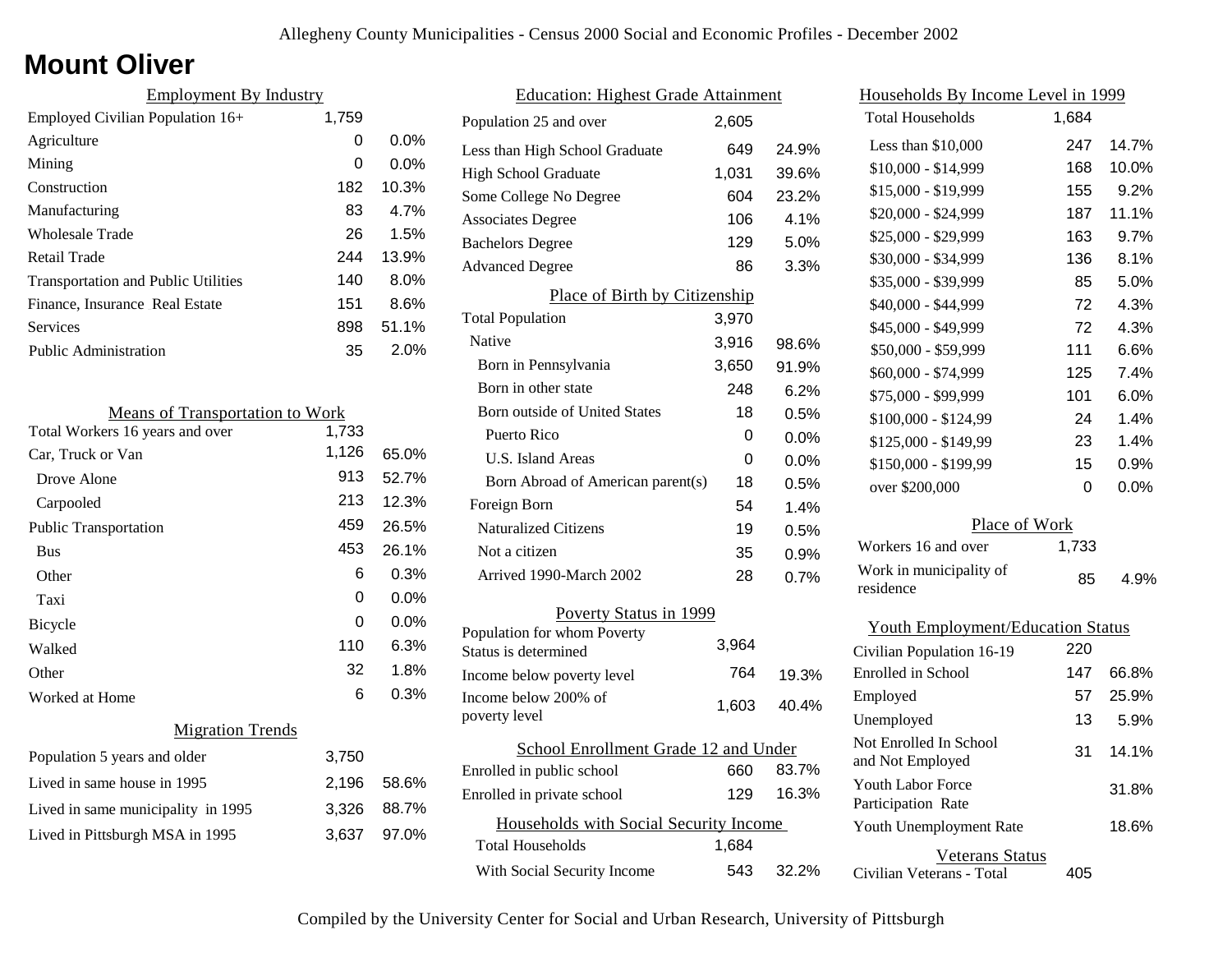## **Munhall**

| <b>Employment By Industry</b>              |       |          |
|--------------------------------------------|-------|----------|
| Employed Civilian Population 16+           | 5,283 |          |
| Agriculture                                | 9     | 0.2%     |
| Mining                                     | 0     | $0.0\%$  |
| Construction                               | 300   | 5.7%     |
| Manufacturing                              | 405   | 7.7%     |
| Wholesale Trade                            | 244   | 4.6%     |
| Retail Trade                               | 647   | $12.2\%$ |
| <b>Transportation and Public Utilities</b> | 332   | 6.3%     |
| Finance, Insurance Real Estate             | 475   | 9.0%     |
| Services                                   | 2,682 | 50.8%    |
| <b>Public Administration</b>               | 189   | 3.6%     |

| <b>Means of Transportation to Work</b> |        |         |
|----------------------------------------|--------|---------|
| Total Workers 16 years and over        | 5,197  |         |
| Car, Truck or Van                      | 4,489  | 86.4%   |
| Drove Alone                            | 3,767  | 72.5%   |
| Carpooled                              | 722    | 13.9%   |
| <b>Public Transportation</b>           | 346    | 6.7%    |
| <b>Bus</b>                             | 340    | 6.5%    |
| Other                                  | 0      | $0.0\%$ |
| Taxi                                   | 6      | 0.1%    |
| <b>Bicycle</b>                         | 0      | $0.0\%$ |
| Walked                                 | 206    | 4.0%    |
| Other                                  | 81     | 1.6%    |
| Worked at Home                         | 75     | 1.4%    |
| <b>Migration Trends</b>                |        |         |
| Population 5 years and older           | 11,603 |         |
| Lived in same house in 1995            | 7,932  | 68.4%   |
| Lived in same municipality in 1995     | 8,545  | 73.6%   |
| Lived in Pittsburgh MSA in 1995        | 11,356 | 97.9%   |

| <b>Education: Highest Grade Attainment</b> |                                                     |        |       |
|--------------------------------------------|-----------------------------------------------------|--------|-------|
|                                            | Population 25 and over                              | 8,899  |       |
|                                            | Less than High School Graduate                      | 1,378  | 15.5% |
|                                            | <b>High School Graduate</b>                         | 4,037  | 45.4% |
|                                            | Some College No Degree                              | 1,620  | 18.2% |
|                                            | <b>Associates Degree</b>                            | 660    | 7.4%  |
|                                            | <b>Bachelors Degree</b>                             | 831    | 9.3%  |
|                                            | <b>Advanced Degree</b>                              | 373    | 4.2%  |
|                                            | Place of Birth by Citizenship                       |        |       |
|                                            | <b>Total Population</b>                             | 12,264 |       |
|                                            | Native                                              | 12,080 | 98.5% |
|                                            | Born in Pennsylvania                                | 11,363 | 92.7% |
|                                            | Born in other state                                 | 663    | 5.4%  |
|                                            | <b>Born outside of United States</b>                | 54     | 0.4%  |
|                                            | Puerto Rico                                         | 29     | 0.2%  |
|                                            | U.S. Island Areas                                   | 0      | 0.0%  |
|                                            | Born Abroad of American parent(s)                   | 25     | 0.2%  |
|                                            | Foreign Born                                        | 184    | 1.5%  |
|                                            | <b>Naturalized Citizens</b>                         | 139    | 1.1%  |
|                                            | Not a citizen                                       | 45     | 0.4%  |
|                                            | Arrived 1990-March 2002                             | 47     | 0.4%  |
| Poverty Status in 1999                     |                                                     |        |       |
|                                            | Population for whom Poverty<br>Status is determined | 12,158 |       |
|                                            | Income below poverty level                          | 1,442  | 11.9% |
|                                            | Income below 200% of<br>poverty level               | 3,869  | 31.8% |
| School Enrollment Grade 12 and Under       |                                                     |        |       |
|                                            | Enrolled in public school                           | 1,739  | 80.1% |
|                                            | Enrolled in private school                          | 431    | 19.9% |
|                                            | Households with Social Security Income              |        |       |
|                                            | <b>Total Households</b>                             | 5,375  |       |
|                                            | With Social Security Income                         | 2,115  | 39.3% |
|                                            |                                                     |        |       |

| <u>Households By Income Level in 1999</u> |       |         |
|-------------------------------------------|-------|---------|
| <b>Total Households</b>                   | 5,375 |         |
| Less than $$10,000$                       | 608   | 11.3%   |
| $$10,000 - $14,999$                       | 530   | 9.9%    |
| \$15,000 - \$19,999                       | 406   | 7.6%    |
| \$20,000 - \$24,999                       | 419   | 7.8%    |
| \$25,000 - \$29,999                       | 472   | 8.8%    |
| \$30,000 - \$34,999                       | 458   | 8.5%    |
| \$35,000 - \$39,999                       | 400   | 7.4%    |
| \$40,000 - \$44,999                       | 330   | 6.1%    |
| \$45,000 - \$49,999                       | 342   | 6.4%    |
| \$50,000 - \$59,999                       | 389   | 7.2%    |
| \$60,000 - \$74,999                       | 483   | $9.0\%$ |
| \$75,000 - \$99,999                       | 329   | 6.1%    |
| \$100,000 - \$124,99                      | 125   | 2.3%    |
| \$125,000 - \$149,99                      | 35    | 0.7%    |
| \$150,000 - \$199,99                      | 0     | $0.0\%$ |
| over \$200,000                            | 49    | 0.9%    |
| Place of Work                             |       |         |
| Workers 16 and over                       | 5,197 |         |
| Work in municipality of<br>residence      | 661   | 11.7%   |
| <b>Youth Employment/Education Status</b>  |       |         |
| Civilian Population 16-19                 | 524   |         |
| <b>Enrolled</b> in School                 | 413   | 78.8%   |
| Employed                                  | 82    | 15.6%   |

33

6.3%

28.7%

21.9%

Civilian Veterans - Total Veterans Status 1,566

and Not Employed 64 12.2%

Youth Unemployment Rate

Youth Labor Force Participation Rate

Not Enrolled In School

Unemployed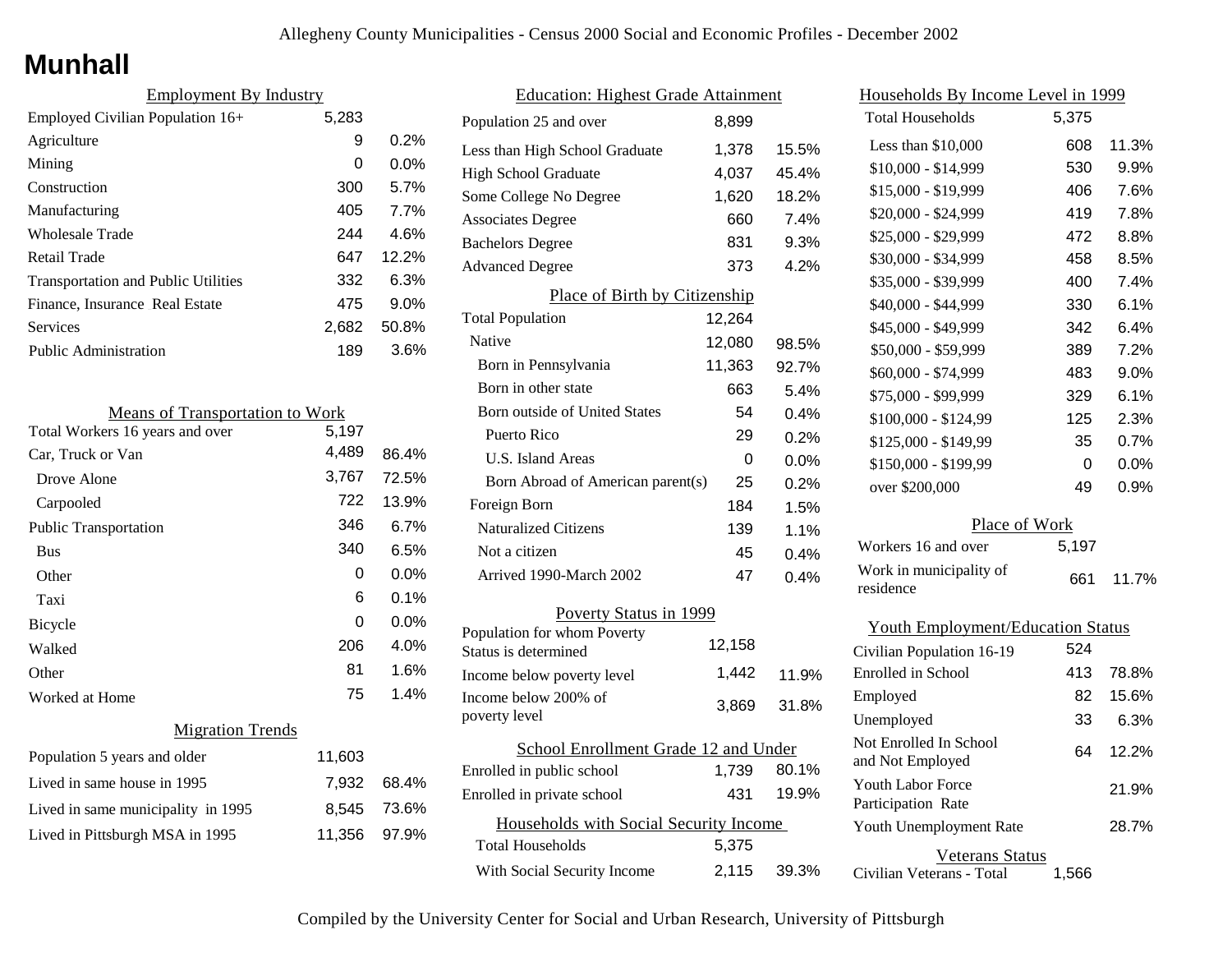# **Neville**

| <b>Employment By Industry</b>              |     |         |
|--------------------------------------------|-----|---------|
| Employed Civilian Population 16+           | 605 |         |
| Agriculture                                | 0   | $0.0\%$ |
| Mining                                     | 0   | $0.0\%$ |
| Construction                               | 42  | 6.9%    |
| Manufacturing                              | 77  | 12.7%   |
| Wholesale Trade                            | 32  | 5.3%    |
| Retail Trade                               | 76  | 12.6%   |
| <b>Transportation and Public Utilities</b> | 65  | 10.7%   |
| Finance, Insurance Real Estate             | 46  | 7.6%    |
| Services                                   | 232 | 38.3%   |
| <b>Public Administration</b>               | 35  | 5.8%    |

| <b>Means of Transportation to Work</b> |       |         |
|----------------------------------------|-------|---------|
| Total Workers 16 years and over        | 604   |         |
| Car, Truck or Van                      | 510   | 84.4%   |
| Drove Alone                            | 461   | 76.3%   |
| Carpooled                              | 49    | 8.1%    |
| <b>Public Transportation</b>           | 45    | 7.5%    |
| <b>Bus</b>                             | 45    | 7.5%    |
| Other                                  | 0     | $0.0\%$ |
| Taxi                                   | 0     | $0.0\%$ |
| Bicycle                                | 2     | 0.3%    |
| Walked                                 | 31    | 5.1%    |
| Other                                  | 12    | 2.0%    |
| Worked at Home                         | 4     | 0.7%    |
| <b>Migration Trends</b>                |       |         |
| Population 5 years and older           | 1,161 |         |
| Lived in same house in 1995            | 728   | 62.7%   |
| Lived in same municipality in 1995     | 788   | 67.9%   |
| Lived in Pittsburgh MSA in 1995        | 1,103 | 95.0%   |
|                                        |       |         |

| <b>Education: Highest Grade Attainment</b>         |       |       |
|----------------------------------------------------|-------|-------|
| Population 25 and over                             | 892   |       |
| Less than High School Graduate                     | 145   | 16.3% |
| <b>High School Graduate</b>                        | 422   | 47.3% |
| Some College No Degree                             | 152   | 17.0% |
| <b>Associates Degree</b>                           | 59    | 6.6%  |
| <b>Bachelors Degree</b>                            | 92    | 10.3% |
| <b>Advanced Degree</b>                             | 22    | 2.5%  |
| Place of Birth by Citizenship                      |       |       |
| <b>Total Population</b>                            | 1,229 |       |
| Native                                             | 1,213 | 98.7% |
| Born in Pennsylvania                               | 1,056 | 85.9% |
| Born in other state                                | 150   | 12.2% |
| Born outside of United States                      | 7     | 0.6%  |
| Puerto Rico                                        | 0     | 0.0%  |
| U.S. Island Areas                                  | 0     | 0.0%  |
| Born Abroad of American parent(s)                  | 7     | 0.6%  |
| Foreign Born                                       | 16    | 1.3%  |
| <b>Naturalized Citizens</b>                        | 12    | 1.0%  |
| Not a citizen                                      | 4     | 0.3%  |
| Arrived 1990-March 2002                            | 4     | 0.3%  |
| Poverty Status in 1999                             |       |       |
| Population for whom Poverty                        | 1,229 |       |
| Status is determined<br>Income below poverty level | 119   | 9.7%  |
| Income below 200% of                               |       |       |
| poverty level                                      | 375   | 30.5% |
| School Enrollment Grade 12 and Under               |       |       |
| Enrolled in public school                          | 123   | 73.7% |
| Enrolled in private school                         | 44    | 26.3% |
| Households with Social Security Income             |       |       |
| <b>Total Households</b>                            | 644   |       |
| With Social Security Income                        | 191   | 29.7% |
|                                                    |       |       |

| <u>Households By Income Level in 1999</u>      |     |       |
|------------------------------------------------|-----|-------|
| <b>Total Households</b>                        | 644 |       |
| Less than \$10,000                             | 65  | 10.1% |
| $$10,000 - $14,999$                            | 67  | 10.4% |
| \$15,000 - \$19,999                            | 57  | 8.9%  |
| \$20,000 - \$24,999                            | 86  | 13.4% |
| \$25,000 - \$29,999                            | 40  | 6.2%  |
| \$30,000 - \$34,999                            | 43  | 6.7%  |
| \$35,000 - \$39,999                            | 47  | 7.3%  |
| \$40,000 - \$44,999                            | 48  | 7.5%  |
| \$45,000 - \$49,999                            | 28  | 4.3%  |
| \$50,000 - \$59,999                            | 56  | 8.7%  |
| \$60,000 - \$74,999                            | 62  | 9.6%  |
| \$75,000 - \$99,999                            | 22  | 3.4%  |
| \$100,000 - \$124,99                           | 16  | 2.5%  |
| \$125,000 - \$149,99                           | 3   | 0.5%  |
| \$150,000 - \$199,99                           | 0   | 0.0%  |
| over \$200,000                                 | 4   | 0.6%  |
| Place of Work                                  |     |       |
| Workers 16 and over                            | 604 |       |
| Work in municipality of<br>residence           | 129 | 21.4% |
| <b>Youth Employment/Education Status</b>       |     |       |
| Civilian Population 16-19                      | 39  |       |
| Enrolled in School                             | 28  | 71.8% |
| Employed                                       | 17  | 43.6% |
| Unemployed                                     | 0   | 0.0%  |
| Not Enrolled In School<br>and Not Employed     | 0   | 0.0%  |
| <b>Youth Labor Force</b><br>Participation Rate |     | 43.6% |

Civilian Veterans - Total

Youth Unemployment Rate

Veterans Status

176

0.0%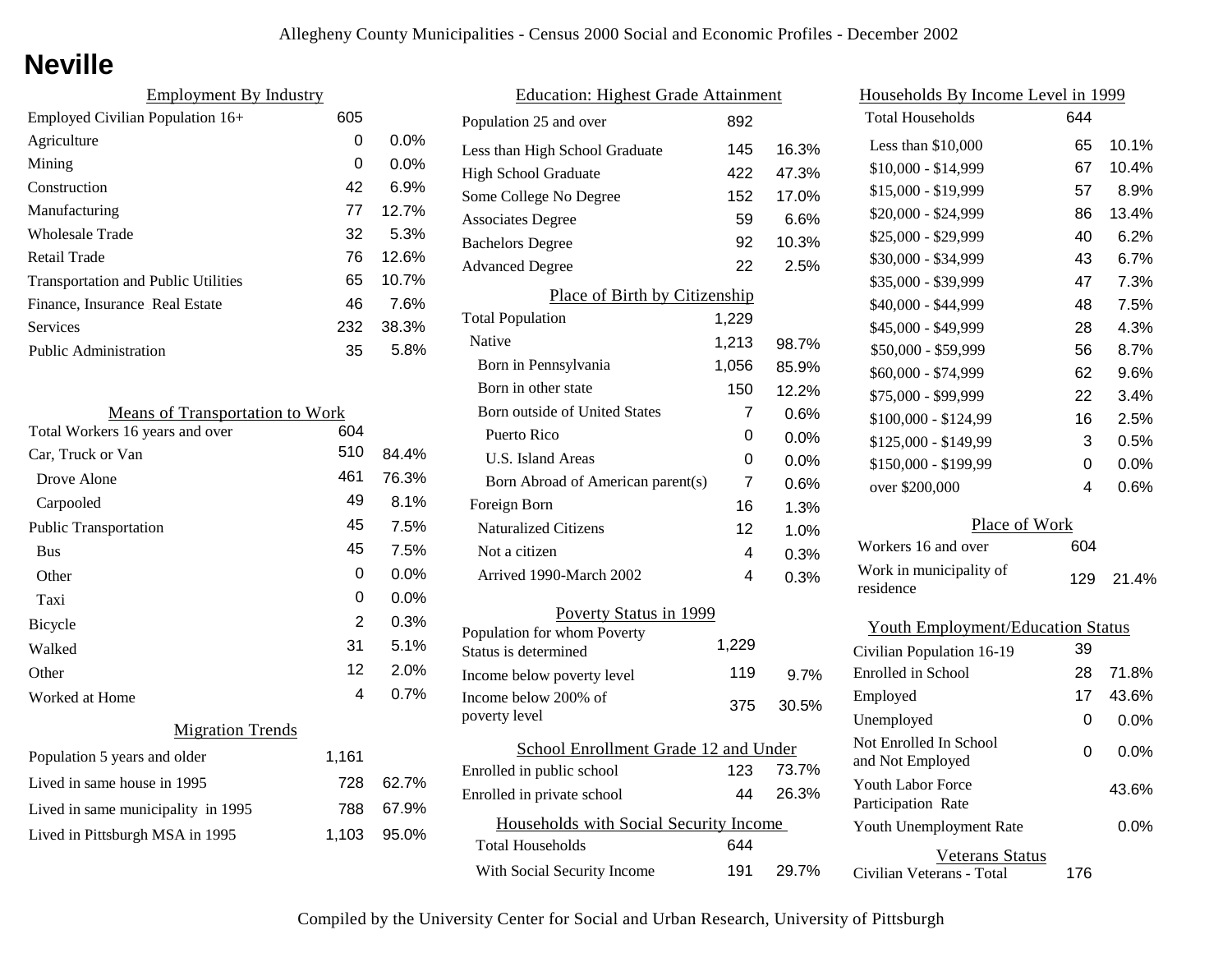# **North Braddock**

| 2,557 |                               |
|-------|-------------------------------|
| 7     | 0.3%                          |
| 0     | $0.0\%$                       |
| 142   | 5.6%                          |
| 264   | 10.3%                         |
| 100   | 3.9%                          |
| 283   | 11.1%                         |
| 186   | 7.3%                          |
| 194   | 7.6%                          |
| 1,309 | 51.2%                         |
| 72    | 2.8%                          |
|       | <b>Employment By Industry</b> |

| <b>Means of Transportation to Work</b> |       |         |
|----------------------------------------|-------|---------|
| Total Workers 16 years and over        | 2,478 |         |
| Car, Truck or Van                      | 1,938 | 78.2%   |
| Drove Alone                            | 1,615 | 65.2%   |
| Carpooled                              | 323   | 13.0%   |
| <b>Public Transportation</b>           | 457   | 18.4%   |
| <b>Bus</b>                             | 457   | 18.4%   |
| Other                                  | 0     | $0.0\%$ |
| Taxi                                   | 0     | $0.0\%$ |
| Bicycle                                | 0     | $0.0\%$ |
| Walked                                 | 63    | 2.5%    |
| Other                                  | 12    | 0.5%    |
| Worked at Home                         | 8     | 0.3%    |
| <b>Migration Trends</b>                |       |         |
| Population 5 years and older           | 6,028 |         |
| Lived in same house in 1995            | 4,029 | 66.8%   |
| Lived in same municipality in 1995     | 4,485 | 74.4%   |
| Lived in Pittsburgh MSA in 1995        | 5,877 | 97.5%   |

| <b>Education: Highest Grade Attainment</b>          |       |       |
|-----------------------------------------------------|-------|-------|
| Population 25 and over                              | 4,243 |       |
| Less than High School Graduate                      | 936   | 22.1% |
| <b>High School Graduate</b>                         | 1,996 | 47.0% |
| Some College No Degree                              | 734   | 17.3% |
| <b>Associates Degree</b>                            | 214   | 5.0%  |
| <b>Bachelors Degree</b>                             | 310   | 7.3%  |
| <b>Advanced Degree</b>                              | 53    | 1.2%  |
| Place of Birth by Citizenship                       |       |       |
| <b>Total Population</b>                             | 6,410 |       |
| Native                                              | 6,356 | 99.2% |
| Born in Pennsylvania                                | 5,758 | 89.8% |
| Born in other state                                 | 570   | 8.9%  |
| Born outside of United States                       | 28    | 0.4%  |
| Puerto Rico                                         | 5     | 0.1%  |
| <b>U.S. Island Areas</b>                            | 0     | 0.0%  |
| Born Abroad of American parent(s)                   | 23    | 0.4%  |
| Foreign Born                                        | 54    | 0.8%  |
| <b>Naturalized Citizens</b>                         | 16    | 0.2%  |
| Not a citizen                                       | 38    | 0.6%  |
| Arrived 1990-March 2002                             | 33    | 0.5%  |
| Poverty Status in 1999                              |       |       |
| Population for whom Poverty<br>Status is determined | 6,410 |       |
| Income below poverty level                          | 1,457 | 22.7% |
| Income below 200% of<br>poverty level               | 3,162 | 49.3% |
| School Enrollment Grade 12 and Under                |       |       |
| Enrolled in public school                           | 1,266 | 92.5% |
| Enrolled in private school                          | 103   | 7.5%  |
| Households with Social Security Income              |       |       |
| <b>Total Households</b>                             | 2,634 |       |
| With Social Security Income                         | 1,047 | 39.7% |

| Households By Income Level in 1999         |                |       |
|--------------------------------------------|----------------|-------|
| <b>Total Households</b>                    | 2,634          |       |
| Less than $$10,000$                        | 487            | 18.5% |
| \$10,000 - \$14,999                        | 277            | 10.5% |
| \$15,000 - \$19,999                        | 342            | 13.0% |
| \$20,000 - \$24,999                        | 248            | 9.4%  |
| \$25,000 - \$29,999                        | 156            | 5.9%  |
| \$30,000 - \$34,999                        | 188            | 7.1%  |
| \$35,000 - \$39,999                        | 155            | 5.9%  |
| \$40,000 - \$44,999                        | 88             | 3.3%  |
| \$45,000 - \$49,999                        | 112            | 4.3%  |
| \$50,000 - \$59,999                        | 183            | 6.9%  |
| \$60,000 - \$74,999                        | 213            | 8.1%  |
| \$75,000 - \$99,999                        | 125            | 4.7%  |
| \$100,000 - \$124,99                       | 29             | 1.1%  |
| \$125,000 - \$149,99                       | $\overline{7}$ | 0.3%  |
| \$150,000 - \$199,99                       | 7              | 0.3%  |
| over \$200,000                             | 17             | 0.6%  |
| Place of Work                              |                |       |
| Workers 16 and over                        | 2,478          |       |
| Work in municipality of<br>residence       | 127            | 6.2%  |
| <b>Youth Employment/Education Status</b>   |                |       |
| Civilian Population 16-19                  | 348            |       |
| Enrolled in School                         | 273            | 78.4% |
| Employed                                   | 121            | 34.8% |
| Unemployed                                 | 12             | 3.4%  |
| Not Enrolled In School<br>and Not Employed | 22             | 6.3%  |
| Youth Labor Force<br>Participation Rate    |                | 38.2% |

Veterans Status

780

9.0%

Civilian Veterans - Total

Youth Unemployment Rate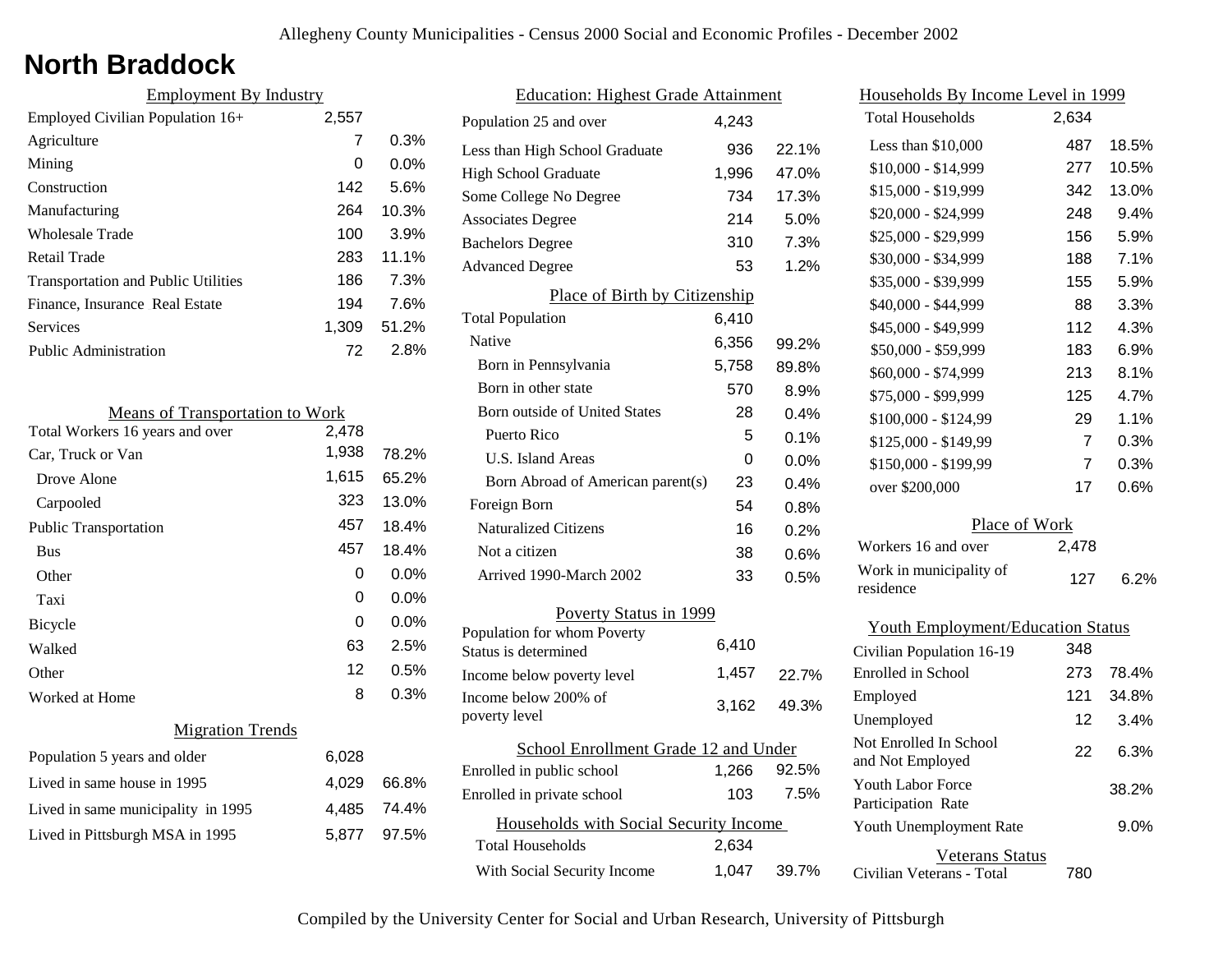# **North Fayette**

| <b>Employment By Industry</b>              |       |         |
|--------------------------------------------|-------|---------|
| Employed Civilian Population 16+           | 6,616 |         |
| Agriculture                                | 9     | $0.1\%$ |
| Mining                                     | 7     | $0.1\%$ |
| Construction                               | 422   | 6.4%    |
| Manufacturing                              | 872   | 13.2%   |
| Wholesale Trade                            | 309   | 4.7%    |
| Retail Trade                               | 648   | 9.8%    |
| <b>Transportation and Public Utilities</b> | 938   | 14.2%   |
| Finance, Insurance Real Estate             | 523   | 7.9%    |
| Services                                   | 2.784 | 42.1%   |
| Public Administration                      | 104   | 1.6%    |

| <b>Means of Transportation to Work</b> |        |         |
|----------------------------------------|--------|---------|
| Total Workers 16 years and over        | 6,601  |         |
| Car, Truck or Van                      | 6,073  | 92.0%   |
| Drove Alone                            | 5,487  | 83.1%   |
| Carpooled                              | 586    | 8.9%    |
| <b>Public Transportation</b>           | 212    | 3.2%    |
| <b>Bus</b>                             | 212    | 3.2%    |
| Other                                  | 0      | $0.0\%$ |
| Taxi                                   | 0      | $0.0\%$ |
| <b>Bicycle</b>                         | 0      | $0.0\%$ |
| Walked                                 | 32     | 0.5%    |
| Other                                  | 71     | 1.1%    |
| Worked at Home                         | 213    | 3.2%    |
| <b>Migration Trends</b>                |        |         |
| Population 5 years and older           | 11,396 |         |
| Lived in same house in 1995            | 6,404  | 56.2%   |
| Lived in same municipality in 1995     | 6,804  | 59.7%   |
| Lived in Pittsburgh MSA in 1995        | 10,162 | 89.2%   |

| <b>Education: Highest Grade Attainment</b>          |        |       |
|-----------------------------------------------------|--------|-------|
| Population 25 and over                              | 8.463  |       |
| Less than High School Graduate                      | 814    | 9.6%  |
| <b>High School Graduate</b>                         | 2,900  | 34.3% |
| Some College No Degree                              | 1,402  | 16.6% |
| <b>Associates Degree</b>                            | 751    | 8.9%  |
| <b>Bachelors Degree</b>                             | 1,898  | 22.4% |
| <b>Advanced Degree</b>                              | 698    | 8.2%  |
| Place of Birth by Citizenship                       |        |       |
| <b>Total Population</b>                             | 12,249 |       |
| Native                                              | 11,797 | 96.3% |
| Born in Pennsylvania                                | 9,465  | 77.3% |
| Born in other state                                 | 2,247  | 18.3% |
| <b>Born outside of United States</b>                | 85     | 0.7%  |
| Puerto Rico                                         | 0      | 0.0%  |
| U.S. Island Areas                                   | 0      | 0.0%  |
| Born Abroad of American parent(s)                   | 85     | 0.7%  |
| Foreign Born                                        | 452    | 3.7%  |
| <b>Naturalized Citizens</b>                         | 147    | 1.2%  |
| Not a citizen                                       | 305    | 2.5%  |
| Arrived 1990-March 2002                             | 288    | 2.4%  |
| Poverty Status in 1999                              |        |       |
| Population for whom Poverty<br>Status is determined | 12,235 |       |
| Income below poverty level                          | 778    | 6.4%  |
| Income below 200% of                                | 2,093  | 17.1% |
| poverty level                                       |        |       |
| School Enrollment Grade 12 and Under                |        |       |
| Enrolled in public school                           | 2,136  | 89.1% |
| Enrolled in private school                          | 261    | 10.9% |
| Households with Social Security Income              |        |       |
| <b>Total Households</b>                             | 4,999  |       |
| With Social Security Income                         | 940    | 18.8% |

| Households By Income Level in 1999         |       |       |  |
|--------------------------------------------|-------|-------|--|
| <b>Total Households</b>                    | 4,999 |       |  |
| Less than $$10,000$                        | 231   | 4.6%  |  |
| \$10,000 - \$14,999                        | 184   | 3.7%  |  |
| \$15,000 - \$19,999                        | 227   | 4.5%  |  |
| \$20,000 - \$24,999                        | 273   | 5.5%  |  |
| \$25,000 - \$29,999                        | 269   | 5.4%  |  |
| \$30,000 - \$34,999                        | 245   | 4.9%  |  |
| \$35,000 - \$39,999                        | 318   | 6.4%  |  |
| \$40,000 - \$44,999                        | 322   | 6.4%  |  |
| \$45,000 - \$49,999                        | 325   | 6.5%  |  |
| \$50,000 - \$59,999                        | 566   | 11.3% |  |
| \$60,000 - \$74,999                        | 664   | 13.3% |  |
| \$75,000 - \$99,999                        | 674   | 13.5% |  |
| \$100,000 - \$124,99                       | 336   | 6.7%  |  |
| $$125,000 - $149,99$                       | 212   | 4.2%  |  |
| \$150,000 - \$199,99                       | 81    | 1.6%  |  |
| over \$200,000                             | 72    | 1.4%  |  |
| Place of Work                              |       |       |  |
| Workers 16 and over                        | 6,601 |       |  |
| Work in municipality of<br>residence       | 926   | 26.4% |  |
| <b>Youth Employment/Education Status</b>   |       |       |  |
| Civilian Population 16-19                  | 512   |       |  |
| Enrolled in School                         | 478   | 93.4% |  |
| Employed                                   | 241   | 47.1% |  |
| Unemployed                                 | 37    | 7.2%  |  |
| Not Enrolled In School<br>and Not Employed | 18    | 3.5%  |  |
| Youth Labor Force<br>Participation Rate    |       | 54.3% |  |
| Youth Unemployment Rate                    |       | 13.3% |  |

Veterans Status

Civilian Veterans - Total 1,111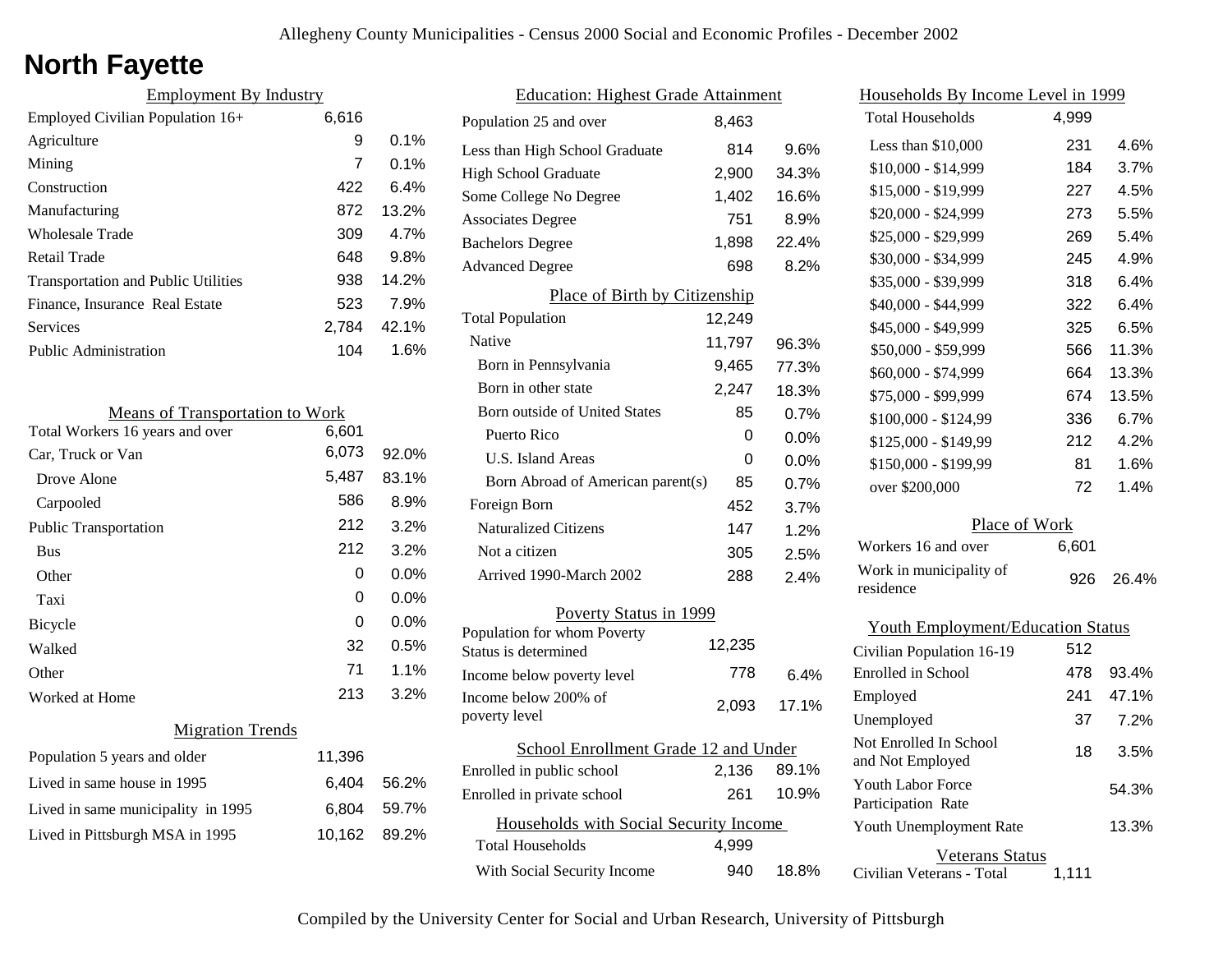### **North Versailles**

| <b>Employment By Industry</b>              |       |         |
|--------------------------------------------|-------|---------|
| Employed Civilian Population 16+           | 5,063 |         |
| Agriculture                                | 6     | $0.1\%$ |
| Mining                                     | 0     | $0.0\%$ |
| Construction                               | 309   | $6.1\%$ |
| Manufacturing                              | 658   | 13.0%   |
| <b>Wholesale Trade</b>                     | 202   | $4.0\%$ |
| Retail Trade                               | 832   | 16.4%   |
| <b>Transportation and Public Utilities</b> | 315   | 6.2%    |
| Finance, Insurance Real Estate             | 283   | 5.6%    |
| <b>Services</b>                            | 2.313 | 45.7%   |
| <b>Public Administration</b>               | 145   | 2.9%    |

| <b>Means of Transportation to Work</b> |        |         |
|----------------------------------------|--------|---------|
| Total Workers 16 years and over        | 4,964  |         |
| Car, Truck or Van                      | 4,487  | 90.4%   |
| Drove Alone                            | 3,970  | 80.0%   |
| Carpooled                              | 517    | 10.4%   |
| <b>Public Transportation</b>           | 233    | 4.7%    |
| <b>Bus</b>                             | 222    | 4.5%    |
| Other                                  | 0      | $0.0\%$ |
| Taxi                                   | 11     | 0.2%    |
| <b>Bicycle</b>                         | 0      | $0.0\%$ |
| Walked                                 | 143    | 2.9%    |
| Other                                  | 12     | 0.2%    |
| Worked at Home                         | 89     | 1.8%    |
| <b>Migration Trends</b>                |        |         |
| Population 5 years and older           | 10,516 |         |
| Lived in same house in 1995            | 7,422  | 70.6%   |
| Lived in same municipality in 1995     | 7,621  | 72.5%   |
| Lived in Pittsburgh MSA in 1995        | 10,269 | 97.7%   |

|                        | <b>Education: Highest Grade Attainment</b>          |        |       |
|------------------------|-----------------------------------------------------|--------|-------|
|                        | Population 25 and over                              | 8,064  |       |
|                        | Less than High School Graduate                      | 1,267  | 15.7% |
|                        | <b>High School Graduate</b>                         | 3,719  | 46.1% |
|                        | Some College No Degree                              | 1,461  | 18.1% |
|                        | <b>Associates Degree</b>                            | 714    | 8.9%  |
|                        | <b>Bachelors Degree</b>                             | 683    | 8.5%  |
|                        | <b>Advanced Degree</b>                              | 220    | 2.7%  |
|                        | Place of Birth by Citizenship                       |        |       |
|                        | <b>Total Population</b>                             | 11,113 |       |
|                        | Native                                              | 10,933 | 98.4% |
|                        | Born in Pennsylvania                                | 9,919  | 89.3% |
|                        | Born in other state                                 | 984    | 8.9%  |
|                        | Born outside of United States                       | 30     | 0.3%  |
|                        | Puerto Rico                                         | 0      | 0.0%  |
|                        | U.S. Island Areas                                   | 0      | 0.0%  |
|                        | Born Abroad of American parent(s)                   | 30     | 0.3%  |
|                        | Foreign Born                                        | 180    | 1.6%  |
|                        | <b>Naturalized Citizens</b>                         | 121    | 1.1%  |
|                        | Not a citizen                                       | 59     | 0.5%  |
|                        | Arrived 1990-March 2002                             | 53     | 0.5%  |
| Poverty Status in 1999 |                                                     |        |       |
|                        | Population for whom Poverty<br>Status is determined | 10,953 |       |
|                        | Income below poverty level                          | 1,073  | 9.8%  |
|                        | Income below 200% of<br>poverty level               | 3,503  | 32.0% |
|                        | School Enrollment Grade 12 and Under                |        |       |
|                        | Enrolled in public school                           | 1,544  | 89.7% |
|                        | Enrolled in private school                          | 177    | 10.3% |
|                        | Households with Social Security Income              |        |       |
|                        | <b>Total Households</b>                             | 4,847  |       |
|                        | With Social Security Income                         | 1,748  | 36.1% |
|                        |                                                     |        |       |

| <u>Households By Income Level in 1999</u> |       |       |  |
|-------------------------------------------|-------|-------|--|
| <b>Total Households</b>                   | 4,847 |       |  |
| Less than $$10,000$                       | 460   | 9.5%  |  |
| $$10,000 - $14,999$                       | 472   | 9.7%  |  |
| \$15,000 - \$19,999                       | 469   | 9.7%  |  |
| \$20,000 - \$24,999                       | 531   | 11.0% |  |
| \$25,000 - \$29,999                       | 433   | 8.9%  |  |
| \$30,000 - \$34,999                       | 349   | 7.2%  |  |
| \$35,000 - \$39,999                       | 351   | 7.2%  |  |
| \$40,000 - \$44,999                       | 291   | 6.0%  |  |
| \$45,000 - \$49,999                       | 251   | 5.2%  |  |
| \$50,000 - \$59,999                       | 316   | 6.5%  |  |
| \$60,000 - \$74,999                       | 461   | 9.5%  |  |
| \$75,000 - \$99,999                       | 294   | 6.1%  |  |
| \$100,000 - \$124,99                      | 89    | 1.8%  |  |
| \$125,000 - \$149,99                      | 27    | 0.6%  |  |
| \$150,000 - \$199,99                      | 46    | 0.9%  |  |
| over \$200,000                            | 7     | 0.1%  |  |
| Place of Work                             |       |       |  |
| Workers 16 and over                       | 4,964 |       |  |
| Work in municipality of<br>residence      | 775   | 16.4% |  |
|                                           |       |       |  |
| <b>Youth Employment/Education Status</b>  |       |       |  |
| Civilian Population 16-19                 | 461   |       |  |
| Enrolled in School                        | 355   | 77.0% |  |

| Enrolled in School                             |     | 355 77.0% |
|------------------------------------------------|-----|-----------|
| Employed                                       | 108 | 23.4%     |
| Unemployed                                     | 20  | 4.3%      |
| Not Enrolled In School<br>and Not Employed     | 34  | 7.4%      |
| <b>Youth Labor Force</b><br>Participation Rate |     | 27.8%     |
| Youth Unemployment Rate                        |     | 15.6%     |
| Veterans Status                                |     |           |

Civilian Veterans - Total 1,530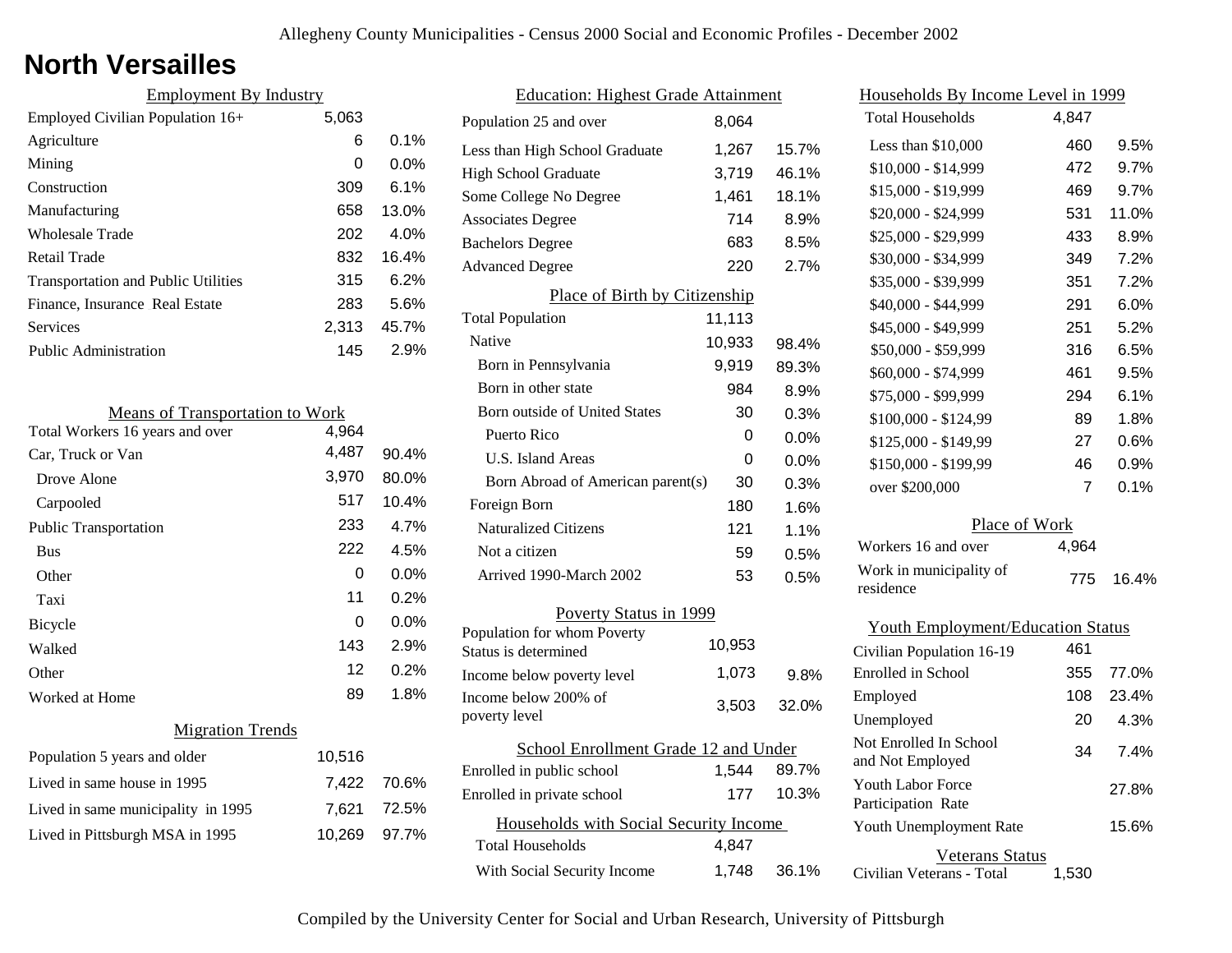### **Oakdale**

| <b>Employment By Industry</b>              |     |         |
|--------------------------------------------|-----|---------|
| Employed Civilian Population 16+           | 843 |         |
| Agriculture                                | 0   | $0.0\%$ |
| Mining                                     | 0   | $0.0\%$ |
| Construction                               | 92  | 10.9%   |
| Manufacturing                              | 130 | 15.4%   |
| <b>Wholesale Trade</b>                     | 35  | 4.2%    |
| Retail Trade                               | 90  | 10.7%   |
| <b>Transportation and Public Utilities</b> | 77  | 9.1%    |
| Finance, Insurance Real Estate             | 65  | 7.7%    |
| Services                                   | 331 | 39.3%   |
| Public Administration                      | 23  | 2.7%    |

| <b>Means of Transportation to Work</b> |       |       |
|----------------------------------------|-------|-------|
| Total Workers 16 years and over        | 830   |       |
| Car, Truck or Van                      | 786   | 94.7% |
| Drove Alone                            | 710   | 85.5% |
| Carpooled                              | 76    | 9.2%  |
| <b>Public Transportation</b>           | 13    | 1.6%  |
| <b>Bus</b>                             | 13    | 1.6%  |
| Other                                  | 0     | 0.0%  |
| Taxi                                   | 0     | 0.0%  |
| <b>Bicycle</b>                         | 0     | 0.0%  |
| Walked                                 | 19    | 2.3%  |
| Other                                  | 6     | 0.7%  |
| Worked at Home                         | 6     | 0.7%  |
| <b>Migration Trends</b>                |       |       |
| Population 5 years and older           | 1,481 |       |
| Lived in same house in 1995            | 1,184 | 79.9% |
| Lived in same municipality in 1995     | 1,210 | 81.7% |
| Lived in Pittsburgh MSA in 1995        | 1,450 | 97.9% |
|                                        |       |       |

| <b>Education: Highest Grade Attainment</b> |       |         |  |
|--------------------------------------------|-------|---------|--|
| Population 25 and over                     | 1.094 |         |  |
| Less than High School Graduate             | 125   | 11.4%   |  |
| <b>High School Graduate</b>                | 522   | 47.7%   |  |
| Some College No Degree                     | 196   | 17.9%   |  |
| <b>Associates Degree</b>                   | 77    | 7.0%    |  |
| <b>Bachelors Degree</b>                    | 126   | 11.5%   |  |
| <b>Advanced Degree</b>                     | 48    | 4.4%    |  |
| Place of Birth by Citizenship              |       |         |  |
| <b>Total Population</b>                    | 1,550 |         |  |
| Native                                     | 1,537 | 99.2%   |  |
| Born in Pennsylvania                       | 1,368 | 88.3%   |  |
| Born in other state                        | 167   | 10.8%   |  |
| <b>Born outside of United States</b>       | 2     | 0.1%    |  |
| Puerto Rico                                | 0     | 0.0%    |  |
| <b>U.S. Island Areas</b>                   | 0     | 0.0%    |  |
| Born Abroad of American parent(s)          | 2     | 0.1%    |  |
| Foreign Born                               | 13    | 0.8%    |  |
| <b>Naturalized Citizens</b>                | 9     | 0.6%    |  |
| Not a citizen                              | 4     | 0.3%    |  |
| Arrived 1990-March 2002                    | 0     | $0.0\%$ |  |
| Poverty Status in 1999                     |       |         |  |
| Population for whom Poverty                | 1,545 |         |  |
| Status is determined                       |       |         |  |
| Income below poverty level                 | 40    | 2.6%    |  |
| Income below 200% of<br>poverty level      | 232   | 15.0%   |  |
| School Enrollment Grade 12 and Under       |       |         |  |
| Enrolled in public school                  | 287   | 92.3%   |  |
| Enrolled in private school                 | 24    | 7.7%    |  |
| Households with Social Security Income     |       |         |  |
| <b>Total Households</b>                    | 602   |         |  |
| With Social Security Income                | 169   | 28.1%   |  |

| <u>Households By Income Level in 1999</u>      |     |         |
|------------------------------------------------|-----|---------|
| <b>Total Households</b>                        | 602 |         |
| Less than \$10,000                             | 20  | 3.3%    |
| $$10,000 - $14,999$                            | 25  | 4.2%    |
| \$15,000 - \$19,999                            | 23  | 3.8%    |
| \$20,000 - \$24,999                            | 43  | 7.1%    |
| \$25,000 - \$29,999                            | 44  | 7.3%    |
| \$30,000 - \$34,999                            | 42  | 7.0%    |
| \$35,000 - \$39,999                            | 29  | 4.8%    |
| \$40,000 - \$44,999                            | 58  | 9.6%    |
| \$45,000 - \$49,999                            | 48  | $8.0\%$ |
| \$50,000 - \$59,999                            | 62  | 10.3%   |
| \$60,000 - \$74,999                            | 70  | 11.6%   |
| \$75,000 - \$99,999                            | 85  | 14.1%   |
| \$100,000 - \$124,99                           | 32  | 5.3%    |
| \$125,000 - \$149,99                           | 9   | 1.5%    |
| \$150,000 - \$199,99                           | 9   | 1.5%    |
| over \$200,000                                 | 3   | 0.5%    |
| Place of Work                                  |     |         |
| Workers 16 and over                            | 830 |         |
| Work in municipality of<br>residence           | 81  | 9.8%    |
| <b>Youth Employment/Education Status</b>       |     |         |
| Civilian Population 16-19                      | 79  |         |
| Enrolled in School                             | 64  | 81.0%   |
| Employed                                       | 38  | 48.1%   |
| Unemployed                                     | 3   | 3.8%    |
| Not Enrolled In School<br>and Not Employed     | 3   | 3.8%    |
| <b>Youth Labor Force</b><br>Participation Rate |     | 51.9%   |
| Youth Unemployment Rate                        |     | 7.3%    |
| Veterans Status                                |     |         |

Civilian Veterans - Total

193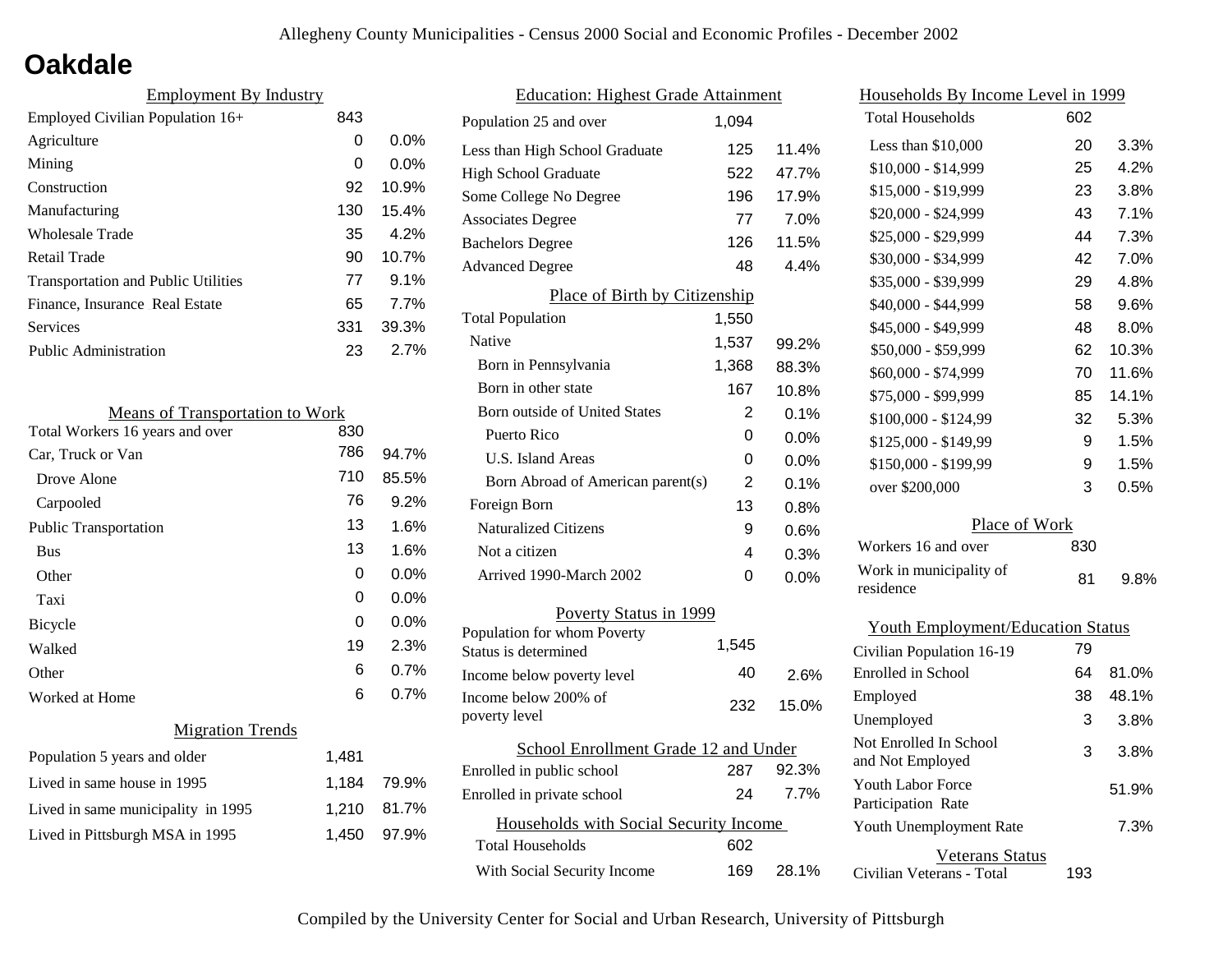### **Oakmont**

| <b>Employment By Industry</b>              |       |         |
|--------------------------------------------|-------|---------|
| Employed Civilian Population 16+           | 3,152 |         |
| Agriculture                                | 0     | $0.0\%$ |
| Mining                                     | 0     | $0.0\%$ |
| Construction                               | 155   | 4.9%    |
| Manufacturing                              | 412   | 13.1%   |
| Wholesale Trade                            | 163   | 5.2%    |
| Retail Trade                               | 347   | 11.0%   |
| <b>Transportation and Public Utilities</b> | 146   | 4.6%    |
| Finance, Insurance Real Estate             | 180   | 5.7%    |
| Services                                   | 1,681 | 53.3%   |
| <b>Public Administration</b>               | 68    | 2.2%    |

| <b>Means of Transportation to Work</b> |       |       |
|----------------------------------------|-------|-------|
| Total Workers 16 years and over        | 3,074 |       |
| Car, Truck or Van                      | 2,759 | 89.8% |
| Drove Alone                            | 2,444 | 79.5% |
| Carpooled                              | 315   | 10.2% |
| <b>Public Transportation</b>           | 110   | 3.6%  |
| <b>Bus</b>                             | 103   | 3.4%  |
| Other                                  | 0     | 0.0%  |
| Taxi                                   | 7     | 0.2%  |
| Bicycle                                | 0     | 0.0%  |
| Walked                                 | 112   | 3.6%  |
| Other                                  | 6     | 0.2%  |
| Worked at Home                         | 87    | 2.8%  |
| <b>Migration Trends</b>                |       |       |
| Population 5 years and older           | 6,602 |       |
| Lived in same house in 1995            | 4,293 | 65.0% |
| Lived in same municipality in 1995     | 4,653 | 70.5% |
| Lived in Pittsburgh MSA in 1995        | 6,246 | 94.6% |
|                                        |       |       |

| <b>Education: Highest Grade Attainment</b>          |       |       |  |
|-----------------------------------------------------|-------|-------|--|
| Population 25 and over                              | 5.246 |       |  |
| Less than High School Graduate                      | 650   | 12.4% |  |
| <b>High School Graduate</b>                         | 1,542 | 29.4% |  |
| Some College No Degree                              | 779   | 14.8% |  |
| <b>Associates Degree</b>                            | 326   | 6.2%  |  |
| <b>Bachelors Degree</b>                             | 1,212 | 23.1% |  |
| <b>Advanced Degree</b>                              | 737   | 14.0% |  |
| Place of Birth by Citizenship                       |       |       |  |
| <b>Total Population</b>                             | 6,911 |       |  |
| Native                                              | 6,767 | 97.9% |  |
| Born in Pennsylvania                                | 5,764 | 83.4% |  |
| Born in other state                                 | 983   | 14.2% |  |
| <b>Born outside of United States</b>                | 20    | 0.3%  |  |
| Puerto Rico                                         | 0     | 0.0%  |  |
| U.S. Island Areas                                   | 0     | 0.0%  |  |
| Born Abroad of American parent(s)                   | 20    | 0.3%  |  |
| Foreign Born                                        | 144   | 2.1%  |  |
| <b>Naturalized Citizens</b>                         | 82    | 1.2%  |  |
| Not a citizen                                       | 62    | 0.9%  |  |
| Arrived 1990-March 2002                             | 18    | 0.3%  |  |
| Poverty Status in 1999                              |       |       |  |
| Population for whom Poverty<br>Status is determined | 6,497 |       |  |
| Income below poverty level                          | 386   | 5.9%  |  |
| Income below 200% of<br>poverty level               | 1,143 | 17.6% |  |
| School Enrollment Grade 12 and Under                |       |       |  |
| Enrolled in public school                           | 840   | 74.5% |  |
| Enrolled in private school                          | 288   | 25.5% |  |
| Households with Social Security Income              |       |       |  |
| <b>Total Households</b>                             | 3,118 |       |  |
| With Social Security Income                         | 1,139 | 36.5% |  |

| Households By Income Level in 1999             |       |       |  |
|------------------------------------------------|-------|-------|--|
| <b>Total Households</b>                        | 3,118 |       |  |
| Less than $$10,000$                            | 221   | 7.1%  |  |
| \$10,000 - \$14,999                            | 233   | 7.5%  |  |
| \$15,000 - \$19,999                            | 138   | 4.4%  |  |
| \$20,000 - \$24,999                            | 234   | 7.5%  |  |
| \$25,000 - \$29,999                            | 244   | 7.8%  |  |
| \$30,000 - \$34,999                            | 203   | 6.5%  |  |
| \$35,000 - \$39,999                            | 185   | 5.9%  |  |
| \$40,000 - \$44,999                            | 205   | 6.6%  |  |
| \$45,000 - \$49,999                            | 171   | 5.5%  |  |
| \$50,000 - \$59,999                            | 271   | 8.7%  |  |
| \$60,000 - \$74,999                            | 373   | 12.0% |  |
| \$75,000 - \$99,999                            | 265   | 8.5%  |  |
| $$100,000 - $124,99$                           | 157   | 5.0%  |  |
| \$125,000 - \$149,99                           | 41    | 1.3%  |  |
| \$150,000 - \$199,99                           | 56    | 1.8%  |  |
| over \$200,000                                 | 121   | 3.9%  |  |
| Place of Work                                  |       |       |  |
| Workers 16 and over                            | 3,074 |       |  |
| Work in municipality of<br>residence           | 670   | 19.3% |  |
| <b>Youth Employment/Education Status</b>       |       |       |  |
| Civilian Population 16-19                      | 206   |       |  |
| <b>Enrolled</b> in School                      | 186   | 90.3% |  |
| Employed                                       | 64    | 31.1% |  |
| Unemployed                                     | 0     | 0.0%  |  |
| Not Enrolled In School<br>and Not Employed     | 0     | 0.0%  |  |
| <b>Youth Labor Force</b><br>Participation Rate |       | 31.1% |  |

Civilian Veterans - Total

Youth Unemployment Rate

Veterans Status

787

0.0%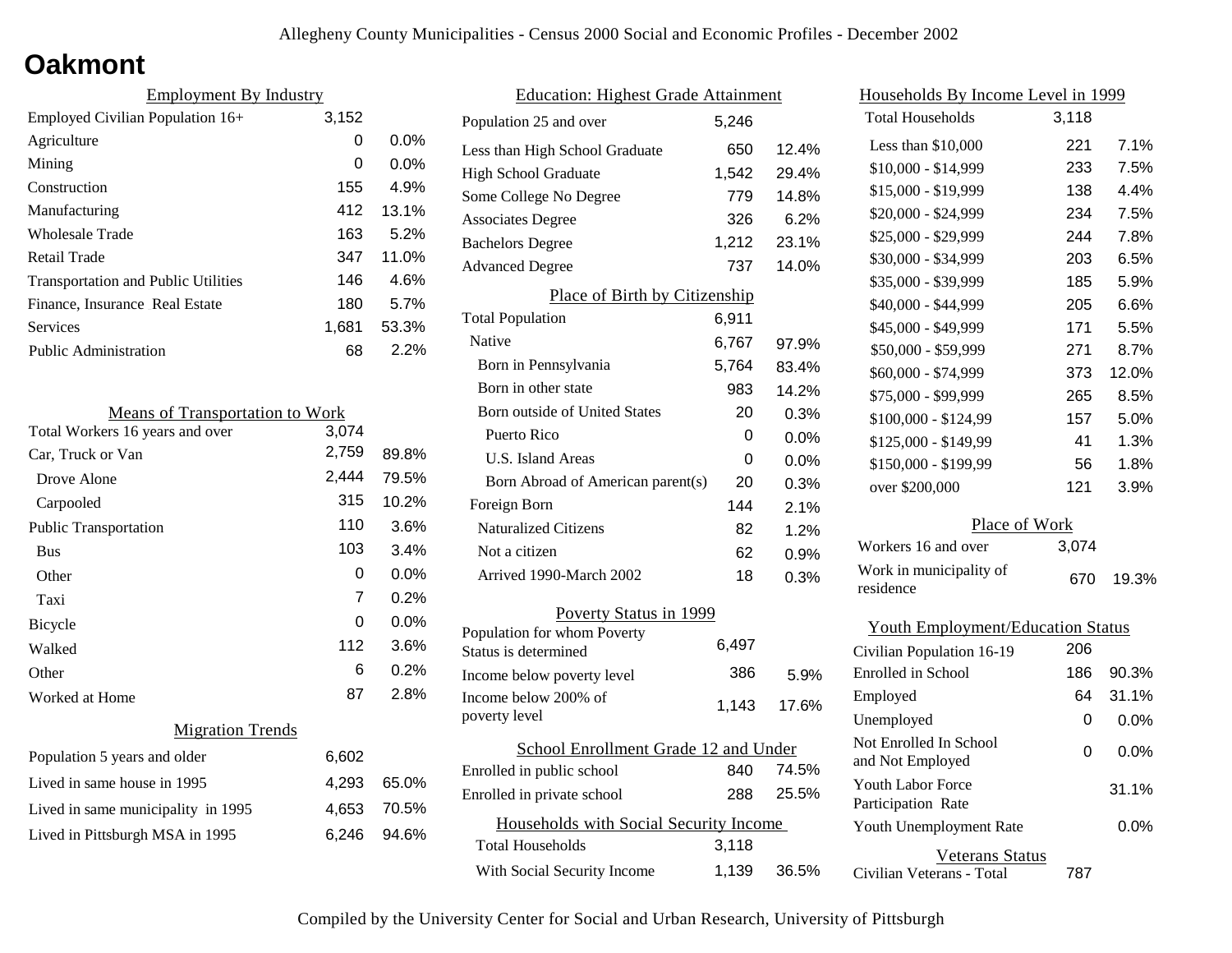# **O'Hara**

| <b>Employment By Industry</b>              |       |         |
|--------------------------------------------|-------|---------|
| Employed Civilian Population 16+           | 3,917 |         |
| Agriculture                                | 14    | $0.4\%$ |
| Mining                                     | 0     | $0.0\%$ |
| Construction                               | 199   | 5.1%    |
| Manufacturing                              | 339   | 8.7%    |
| Wholesale Trade                            | 130   | 3.3%    |
| Retail Trade                               | 282   | 7.2%    |
| <b>Transportation and Public Utilities</b> | 184   | 4.7%    |
| Finance, Insurance Real Estate             | 332   | 8.5%    |
| Services                                   | 2,306 | 58.9%   |
| Public Administration                      | 131   | 3.3%    |

| <b>Means of Transportation to Work</b> |       |             |
|----------------------------------------|-------|-------------|
| Total Workers 16 years and over        | 3,893 |             |
| Car, Truck or Van                      | 3,630 | 93.2%       |
| Drove Alone                            | 3,240 | 83.2%       |
| Carpooled                              | 390   | 10.0%       |
| <b>Public Transportation</b>           | 135   | 3.5%        |
| <b>Bus</b>                             | 135   | 3.5%        |
| Other                                  | 0     | 0.0%        |
| Taxi                                   | 0     | 0.0%        |
| <b>Bicycle</b>                         | 0     | 0.0%        |
| Walked                                 | 68    | 1.7%        |
| Other                                  | 19    | 0.5%        |
| Worked at Home                         | 41    | 1.1%        |
| <b>Migration Trends</b>                |       |             |
| Population 5 years and older           | 8,364 |             |
| Lived in same house in 1995            |       | 6,187 74.0% |
| Lived in same municipality in 1995     | 6,828 | 81.6%       |
| Lived in Pittsburgh MSA in 1995        | 8,125 | 97.1%       |

| <b>Education: Highest Grade Attainment</b>          |       |       |  |
|-----------------------------------------------------|-------|-------|--|
| Population 25 and over                              | 6,263 |       |  |
| Less than High School Graduate                      | 517   | 8.3%  |  |
| <b>High School Graduate</b>                         | 1,496 | 23.9% |  |
| Some College No Degree                              | 816   | 13.0% |  |
| <b>Associates Degree</b>                            | 229   | 3.7%  |  |
| <b>Bachelors Degree</b>                             | 1,450 | 23.2% |  |
| <b>Advanced Degree</b>                              | 1,755 | 28.0% |  |
| Place of Birth by Citizenship                       |       |       |  |
| <b>Total Population</b>                             | 8,856 |       |  |
| Native                                              | 8,244 | 93.1% |  |
| Born in Pennsylvania                                | 6,786 | 76.6% |  |
| Born in other state                                 | 1,407 | 15.9% |  |
| <b>Born outside of United States</b>                | 51    | 0.6%  |  |
| Puerto Rico                                         | 17    | 0.2%  |  |
| U.S. Island Areas                                   | 0     | 0.0%  |  |
| Born Abroad of American parent(s)                   | 34    | 0.4%  |  |
| Foreign Born                                        | 612   | 6.9%  |  |
| <b>Naturalized Citizens</b>                         | 359   | 4.1%  |  |
| Not a citizen                                       | 253   | 2.9%  |  |
| Arrived 1990-March 2002                             | 240   | 2.7%  |  |
| Poverty Status in 1999                              |       |       |  |
| Population for whom Poverty<br>Status is determined | 8,584 |       |  |
| Income below poverty level                          | 309   | 3.6%  |  |
| Income below 200% of<br>poverty level               | 1,036 | 12.1% |  |
| School Enrollment Grade 12 and Under                |       |       |  |
| Enrolled in public school                           | 1,565 | 77.0% |  |
| Enrolled in private school                          | 467   | 23.0% |  |
| Households with Social Security Income              |       |       |  |
| <b>Total Households</b>                             | 3,232 |       |  |
| With Social Security Income                         | 1,091 | 33.8% |  |

| <u>Households By Income Level in 1999</u> |       |       |  |
|-------------------------------------------|-------|-------|--|
| <b>Total Households</b>                   | 3,232 |       |  |
| Less than \$10,000                        | 131   | 4.1%  |  |
| $$10,000 - $14,999$                       | 88    | 2.7%  |  |
| \$15,000 - \$19,999                       | 155   | 4.8%  |  |
| \$20,000 - \$24,999                       | 197   | 6.1%  |  |
| \$25,000 - \$29,999                       | 129   | 4.0%  |  |
| \$30,000 - \$34,999                       | 153   | 4.7%  |  |
| \$35,000 - \$39,999                       | 122   | 3.8%  |  |
| \$40,000 - \$44,999                       | 157   | 4.9%  |  |
| \$45,000 - \$49,999                       | 83    | 2.6%  |  |
| \$50,000 - \$59,999                       | 217   | 6.7%  |  |
| \$60,000 - \$74,999                       | 375   | 11.6% |  |
| \$75,000 - \$99,999                       | 473   | 14.6% |  |
| \$100,000 - \$124,99                      | 265   | 8.2%  |  |
| \$125,000 - \$149,99                      | 145   | 4.5%  |  |
| \$150,000 - \$199,99                      | 219   | 6.8%  |  |
| over \$200,000                            | 323   | 10.0% |  |
| Place of Work                             |       |       |  |
| Workers 16 and over                       | 3,893 |       |  |
| Work in municipality of<br>residence      | 375   | 11.3% |  |
| <b>Youth Employment/Education Status</b>  |       |       |  |
| Civilian Population 16-19                 | 407   |       |  |
| Enrolled in School                        | 390   | 95.8% |  |
| Employed                                  | 141   | 34.6% |  |
| Unemployed                                | 20    | 4.9%  |  |

|                           |       | Unemployed                                     | 20    | 4.9%  |
|---------------------------|-------|------------------------------------------------|-------|-------|
| ade 12 and Under<br>1.565 | 77.0% | Not Enrolled In School<br>and Not Employed     | 11    | 2.7%  |
| 467                       | 23.0% | <b>Youth Labor Force</b><br>Participation Rate |       | 39.6% |
| Security Income           |       | Youth Unemployment Rate                        |       | 12.4% |
| 3.232                     |       | Veterans Status                                |       |       |
| 1.091                     | 33.8% | Civilian Veterans - Total                      | 1.162 |       |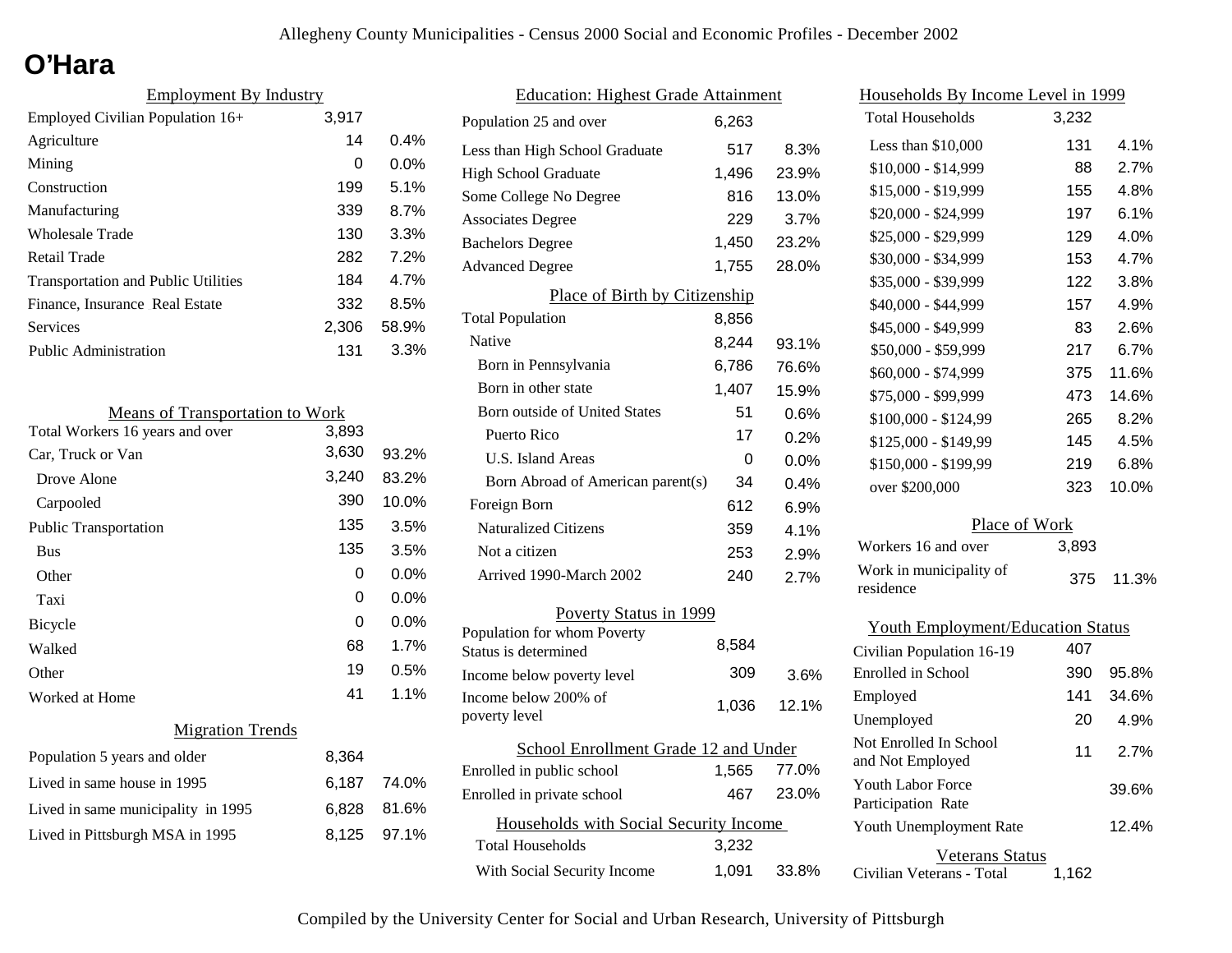# **Ohio**

| <b>Employment By Industry</b>              |       |       |
|--------------------------------------------|-------|-------|
| Employed Civilian Population 16+           | 1,505 |       |
| Agriculture                                | 7     | 0.5%  |
| Mining                                     | 4     | 0.3%  |
| Construction                               | 93    | 6.2%  |
| Manufacturing                              | 151   | 10.0% |
| <b>Wholesale Trade</b>                     | 54    | 3.6%  |
| Retail Trade                               | 128   | 8.5%  |
| <b>Transportation and Public Utilities</b> | 127   | 8.4%  |
| Finance, Insurance Real Estate             | 171   | 11.4% |
| Services                                   | 723   | 48.0% |
| <b>Public Administration</b>               | 47    | 3.1%  |

| <b>Means of Transportation to Work</b> |       |         |
|----------------------------------------|-------|---------|
| Total Workers 16 years and over        | 1,503 |         |
| Car, Truck or Van                      | 1,380 | 91.8%   |
| Drove Alone                            | 1,244 | 82.8%   |
| Carpooled                              | 136   | 9.0%    |
| <b>Public Transportation</b>           | 25    | 1.7%    |
| <b>Bus</b>                             | 25    | 1.7%    |
| Other                                  | 0     | $0.0\%$ |
| Taxi                                   | 0     | $0.0\%$ |
| <b>Bicycle</b>                         | 0     | $0.0\%$ |
| Walked                                 | 24    | 1.6%    |
| Other                                  | 6     | 0.4%    |
| Worked at Home                         | 68    | 4.5%    |
| <b>Migration Trends</b>                |       |         |
| Population 5 years and older           | 2,895 |         |
| Lived in same house in 1995            | 2,025 | 69.9%   |
| Lived in same municipality in 1995     | 2,265 | 78.2%   |
| Lived in Pittsburgh MSA in 1995        | 2,717 | 93.9%   |
|                                        |       |         |

| <b>Education: Highest Grade Attainment</b>          |       |       |  |
|-----------------------------------------------------|-------|-------|--|
| Population 25 and over                              | 2,121 |       |  |
| Less than High School Graduate                      | 213   | 10.0% |  |
| <b>High School Graduate</b>                         | 516   | 24.3% |  |
| Some College No Degree                              | 309   | 14.6% |  |
| <b>Associates Degree</b>                            | 118   | 5.6%  |  |
| <b>Bachelors Degree</b>                             | 632   | 29.8% |  |
| <b>Advanced Degree</b>                              | 333   | 15.7% |  |
| Place of Birth by Citizenship                       |       |       |  |
| <b>Total Population</b>                             | 3,086 |       |  |
| Native                                              | 2,985 | 96.7% |  |
| Born in Pennsylvania                                | 2,485 | 80.5% |  |
| Born in other state                                 | 491   | 15.9% |  |
| <b>Born outside of United States</b>                | 9     | 0.3%  |  |
| <b>Puerto Rico</b>                                  | 0     | 0.0%  |  |
| U.S. Island Areas                                   | 0     | 0.0%  |  |
| Born Abroad of American parent(s)                   | 9     | 0.3%  |  |
| Foreign Born                                        | 101   | 3.3%  |  |
| <b>Naturalized Citizens</b>                         | 43    | 1.4%  |  |
| Not a citizen                                       | 58    | 1.9%  |  |
| Arrived 1990-March 2002                             | 61    | 2.0%  |  |
| Poverty Status in 1999                              |       |       |  |
| Population for whom Poverty<br>Status is determined | 3,056 |       |  |
| Income below poverty level                          | 158   | 5.2%  |  |
| Income below 200% of                                |       |       |  |
| poverty level                                       | 449   | 14.7% |  |
| School Enrollment Grade 12 and Under                |       |       |  |
| Enrolled in public school                           | 564   | 83.4% |  |
| Enrolled in private school                          | 112   | 16.6% |  |
| Households with Social Security Income              |       |       |  |
| <b>Total Households</b>                             | 1,099 |       |  |
| With Social Security Income                         | 283   | 25.8% |  |

| <u>Households By Income Level in 1999</u>  |       |       |
|--------------------------------------------|-------|-------|
| <b>Total Households</b>                    | 1,099 |       |
| Less than $$10,000$                        | 24    | 2.2%  |
| $$10,000 - $14,999$                        | 29    | 2.6%  |
| \$15,000 - \$19,999                        | 33    | 3.0%  |
| \$20,000 - \$24,999                        | 38    | 3.5%  |
| \$25,000 - \$29,999                        | 41    | 3.7%  |
| \$30,000 - \$34,999                        | 40    | 3.6%  |
| \$35,000 - \$39,999                        | 59    | 5.4%  |
| \$40,000 - \$44,999                        | 67    | 6.1%  |
| \$45,000 - \$49,999                        | 68    | 6.2%  |
| \$50,000 - \$59,999                        | 112   | 10.2% |
| \$60,000 - \$74,999                        | 113   | 10.3% |
| \$75,000 - \$99,999                        | 156   | 14.2% |
| \$100,000 - \$124,99                       | 123   | 11.2% |
| \$125,000 - \$149,99                       | 49    | 4.5%  |
| \$150,000 - \$199,99                       | 54    | 4.9%  |
| over \$200,000                             | 93    | 8.5%  |
| Place of Work                              |       |       |
| Workers 16 and over                        | 1,503 |       |
| Work in municipality of<br>residence       | 190   | 12.6% |
| <b>Youth Employment/Education Status</b>   |       |       |
| Civilian Population 16-19                  | 125   |       |
| Enrolled in School                         | 115   | 92.0% |
| Employed                                   | 36    | 28.8% |
| Unemployed                                 | 7     | 5.6%  |
| Not Enrolled In School<br>and Not Employed | 0     | 0.0%  |
| Youth Labor Force<br>Participation Rate    |       | 34.4% |
| Youth Unemployment Rate                    |       | 16.3% |
| <b>Veterans Status</b>                     |       |       |

Civilian Veterans - Total

295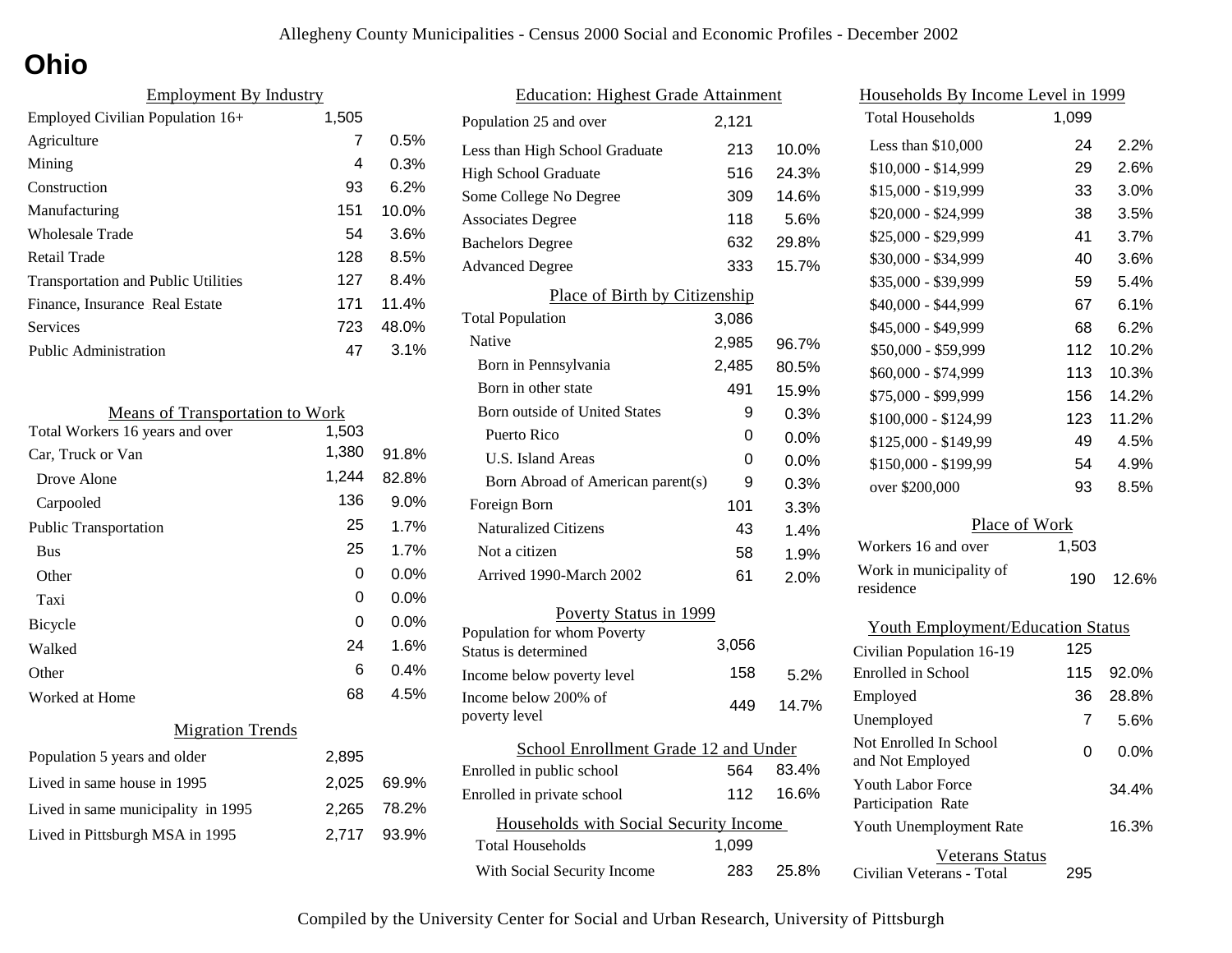### **Osborne**

| <b>Employment By Industry</b>              |     |         |
|--------------------------------------------|-----|---------|
| Employed Civilian Population 16+           | 273 |         |
| Agriculture                                | 0   | $0.0\%$ |
| Mining                                     | 0   | $0.0\%$ |
| Construction                               | 14  | 5.1%    |
| Manufacturing                              | 21  | 7.7%    |
| Wholesale Trade                            | 11  | 4.0%    |
| Retail Trade                               | 34  | 12.5%   |
| <b>Transportation and Public Utilities</b> | 4   | 1.5%    |
| Finance, Insurance Real Estate             | 31  | 11.4%   |
| Services                                   | 143 | 52.4%   |
| <b>Public Administration</b>               | 15  | 5.5%    |

| <b>Means of Transportation to Work</b> |     |         |
|----------------------------------------|-----|---------|
| Total Workers 16 years and over        | 265 |         |
| Car, Truck or Van                      | 232 | 87.5%   |
| Drove Alone                            | 227 | 85.7%   |
| Carpooled                              | 5   | 1.9%    |
| <b>Public Transportation</b>           | 11  | 4.2%    |
| <b>Bus</b>                             | 11  | 4.2%    |
| Other                                  | 0   | $0.0\%$ |
| Taxi                                   | 0   | 0.0%    |
| Bicycle                                | 0   | $0.0\%$ |
| Walked                                 | 5   | 1.9%    |
| Other                                  | 0   | 0.0%    |
| Worked at Home                         | 17  | 6.4%    |
| <b>Migration Trends</b>                |     |         |
| Population 5 years and older           | 534 |         |
| Lived in same house in 1995            | 344 | 64.4%   |
| Lived in same municipality in 1995     | 344 | 64.4%   |
| Lived in Pittsburgh MSA in 1995        | 516 | 96.6%   |
|                                        |     |         |

| <b>Education: Highest Grade Attainment</b>          |     |         |
|-----------------------------------------------------|-----|---------|
| Population 25 and over                              | 400 |         |
| Less than High School Graduate                      | 27  | $6.8\%$ |
| High School Graduate                                | 76  | 19.0%   |
| Some College No Degree                              | 60  | 15.0%   |
| <b>Associates Degree</b>                            | 9   | 2.3%    |
| <b>Bachelors Degree</b>                             | 148 | 37.0%   |
| <b>Advanced Degree</b>                              | 80  | 20.0%   |
| Place of Birth by Citizenship                       |     |         |
| <b>Total Population</b>                             | 567 |         |
| Native                                              | 547 | 96.5%   |
| Born in Pennsylvania                                | 402 | 70.9%   |
| Born in other state                                 | 145 | 25.6%   |
| Born outside of United States                       | 0   | 0.0%    |
| Puerto Rico                                         | 0   | 0.0%    |
| U.S. Island Areas                                   | 0   | $0.0\%$ |
| Born Abroad of American parent(s)                   | 0   | $0.0\%$ |
| Foreign Born                                        | 20  | 3.5%    |
| <b>Naturalized Citizens</b>                         | 11  | 1.9%    |
| Not a citizen                                       | 9   | 1.6%    |
| Arrived 1990-March 2002                             | 10  | 1.8%    |
| Poverty Status in 1999                              |     |         |
| Population for whom Poverty<br>Status is determined | 567 |         |
| Income below poverty level                          | 61  | 10.8%   |
| Income below 200% of<br>poverty level               | 105 | 18.5%   |
| School Enrollment Grade 12 and Under                |     |         |
| Enrolled in public school                           | 105 | 88.2%   |
| Enrolled in private school                          | 14  | 11.8%   |
| Households with Social Security Income              |     |         |
| <b>Total Households</b>                             | 229 |         |
| With Social Security Income                         | 64  | 27.9%   |

| Households By Income Level in 1999             |     |       |
|------------------------------------------------|-----|-------|
| <b>Total Households</b>                        | 229 |       |
| Less than \$10,000                             | 25  | 10.9% |
| \$10,000 - \$14,999                            | 4   | 1.7%  |
| \$15,000 - \$19,999                            | 10  | 4.4%  |
| \$20,000 - \$24,999                            | 9   | 3.9%  |
| \$25,000 - \$29,999                            | 5   | 2.2%  |
| \$30,000 - \$34,999                            | 9   | 3.9%  |
| \$35,000 - \$39,999                            | 9   | 3.9%  |
| \$40,000 - \$44,999                            | 11  | 4.8%  |
| \$45,000 - \$49,999                            | 5   | 2.2%  |
| \$50,000 - \$59,999                            | 19  | 8.3%  |
| \$60,000 - \$74,999                            | 34  | 14.8% |
| \$75,000 - \$99,999                            | 17  | 7.4%  |
| \$100,000 - \$124,99                           | 20  | 8.7%  |
| \$125,000 - \$149,99                           | 10  | 4.4%  |
| \$150,000 - \$199,99                           | 7   | 3.1%  |
| over \$200,000                                 | 35  | 15.3% |
| Place of Work                                  |     |       |
| Workers 16 and over                            | 265 |       |
| Work in municipality of<br>residence           | 19  | 7.2%  |
| <b>Youth Employment/Education Status</b>       |     |       |
| Civilian Population 16-19                      | 34  |       |
| Enrolled in School                             | 31  | 91.2% |
| Employed                                       | 10  | 29.4% |
| Unemployed                                     | 2   | 5.9%  |
| Not Enrolled In School<br>and Not Employed     | 0   | 0.0%  |
| <b>Youth Labor Force</b><br>Participation Rate |     | 35.3% |
| Youth Unemployment Rate                        |     | 16.7% |
| Veterans Status                                |     |       |

Civilian Veterans - Total

72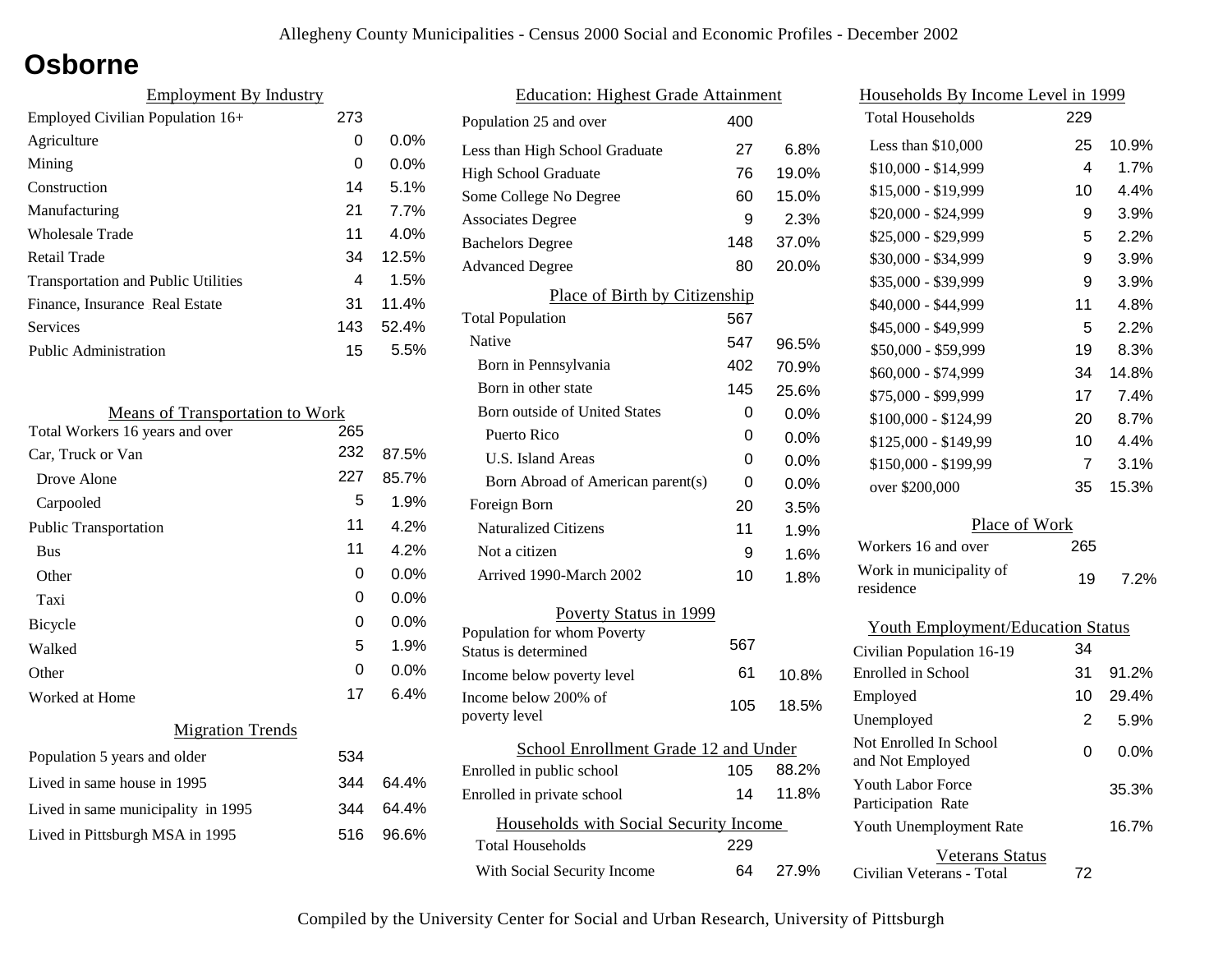# **Penn Hills**

| <b>Employment By Industry</b>              |        |         |
|--------------------------------------------|--------|---------|
| Employed Civilian Population 16+           | 22,043 |         |
| Agriculture                                | 7      | $0.0\%$ |
| Mining                                     | 0      | $0.0\%$ |
| Construction                               | 1,160  | 5.3%    |
| Manufacturing                              | 1,969  | 8.9%    |
| Wholesale Trade                            | 741    | 3.4%    |
| Retail Trade                               | 2,787  | 12.6%   |
| <b>Transportation and Public Utilities</b> | 1,488  | 6.8%    |
| Finance, Insurance Real Estate             | 1,763  | $8.0\%$ |
| Services                                   | 11,240 | 51.0%   |
| Public Administration                      | 888    | 4.0%    |

| <b>Means of Transportation to Work</b> |        |       |
|----------------------------------------|--------|-------|
| Total Workers 16 years and over        | 21,654 |       |
| Car, Truck or Van                      | 19,175 | 88.6% |
| Drove Alone                            | 16,680 | 77.0% |
| Carpooled                              | 2,495  | 11.5% |
| <b>Public Transportation</b>           | 1,698  | 7.8%  |
| <b>Bus</b>                             | 1,651  | 7.6%  |
| Other                                  | 21     | 0.1%  |
| Taxi                                   | 26     | 0.1%  |
| Bicycle                                | 22     | 0.1%  |
| Walked                                 | 212    | 1.0%  |
| Other                                  | 61     | 0.3%  |
| Worked at Home                         | 486    | 2.2%  |
| <b>Migration Trends</b>                |        |       |
| Population 5 years and older           | 44,274 |       |
| Lived in same house in 1995            | 31,644 | 71.5% |
| Lived in same municipality in 1995     | 35,170 | 79.4% |
| Lived in Pittsburgh MSA in 1995        | 43,059 | 97.3% |

| <b>Education: Highest Grade Attainment</b>          |        |         |  |
|-----------------------------------------------------|--------|---------|--|
| Population 25 and over                              | 33,695 |         |  |
| Less than High School Graduate                      | 4,730  | 14.0%   |  |
| <b>High School Graduate</b>                         | 12,063 | 35.8%   |  |
| Some College No Degree                              | 7,110  | 21.1%   |  |
| <b>Associates Degree</b>                            | 2,668  | 7.9%    |  |
| <b>Bachelors Degree</b>                             | 4,686  | 13.9%   |  |
| <b>Advanced Degree</b>                              | 2,438  | 7.2%    |  |
| Place of Birth by Citizenship                       |        |         |  |
| <b>Total Population</b>                             | 46,809 |         |  |
| Native                                              | 45,644 | 97.5%   |  |
| Born in Pennsylvania                                | 40,244 | 86.0%   |  |
| Born in other state                                 | 5,189  | 11.1%   |  |
| Born outside of United States                       | 211    | 0.5%    |  |
| Puerto Rico                                         | 0      | 0.0%    |  |
| U.S. Island Areas                                   | 11     | $0.0\%$ |  |
| Born Abroad of American parent(s)                   | 200    | 0.4%    |  |
| Foreign Born                                        | 1,165  | 2.5%    |  |
| <b>Naturalized Citizens</b>                         | 840    | 1.8%    |  |
| Not a citizen                                       | 325    | 0.7%    |  |
| Arrived 1990-March 2002                             | 219    | 0.5%    |  |
| Poverty Status in 1999                              |        |         |  |
| Population for whom Poverty<br>Status is determined | 46,359 |         |  |
| Income below poverty level                          | 3.486  | 7.5%    |  |
| Income below 200% of<br>poverty level               | 10,742 | 23.2%   |  |
| School Enrollment Grade 12 and Under                |        |         |  |
| Enrolled in public school                           | 6,731  | 80.7%   |  |
| Enrolled in private school                          | 1,614  | 19.3%   |  |
| Households with Social Security Income              |        |         |  |
| Total Households                                    | 19,467 |         |  |
| With Social Security Income                         | 7,088  | 36.4%   |  |

| Households By Income Level in 1999         |        |       |
|--------------------------------------------|--------|-------|
| <b>Total Households</b>                    | 19,467 |       |
| Less than $$10,000$                        | 1,480  | 7.6%  |
| $$10,000 - $14,999$                        | 1,446  | 7.4%  |
| \$15,000 - \$19,999                        | 1,189  | 6.1%  |
| \$20,000 - \$24,999                        | 1,655  | 8.5%  |
| \$25,000 - \$29,999                        | 1,396  | 7.2%  |
| \$30,000 - \$34,999                        | 1,154  | 5.9%  |
| \$35,000 - \$39,999                        | 1,422  | 7.3%  |
| \$40,000 - \$44,999                        | 1,204  | 6.2%  |
| \$45,000 - \$49,999                        | 1,201  | 6.2%  |
| \$50,000 - \$59,999                        | 1,935  | 9.9%  |
| \$60,000 - \$74,999                        | 2,210  | 11.4% |
| \$75,000 - \$99,999                        | 1,952  | 10.0% |
| \$100,000 - \$124,99                       | 669    | 3.4%  |
| \$125,000 - \$149,99                       | 280    | 1.4%  |
| \$150,000 - \$199,99                       | 140    | 0.7%  |
| over \$200,000                             | 134    | 0.7%  |
| Place of Work                              |        |       |
| Workers 16 and over                        | 21,654 |       |
| Work in municipality of<br>residence       | 3,854  | 14.3% |
| <b>Youth Employment/Education Status</b>   |        |       |
| Civilian Population 16-19                  | 1,994  |       |
| <b>Enrolled</b> in School                  | 1,687  | 84.6% |
| Employed                                   | 760    | 38.1% |
| Unemployed                                 | 104    | 5.2%  |
| Not Enrolled In School<br>and Not Employed | 143    | 7.2%  |

| TUUTTLAUUTTULU<br>Participation Rate | 43.3% |
|--------------------------------------|-------|
| Youth Unemployment Rate              | 12.0% |
|                                      |       |

43.3%

#### Veterans Status

Civilian Veterans - Total 6,287

Youth Labor Force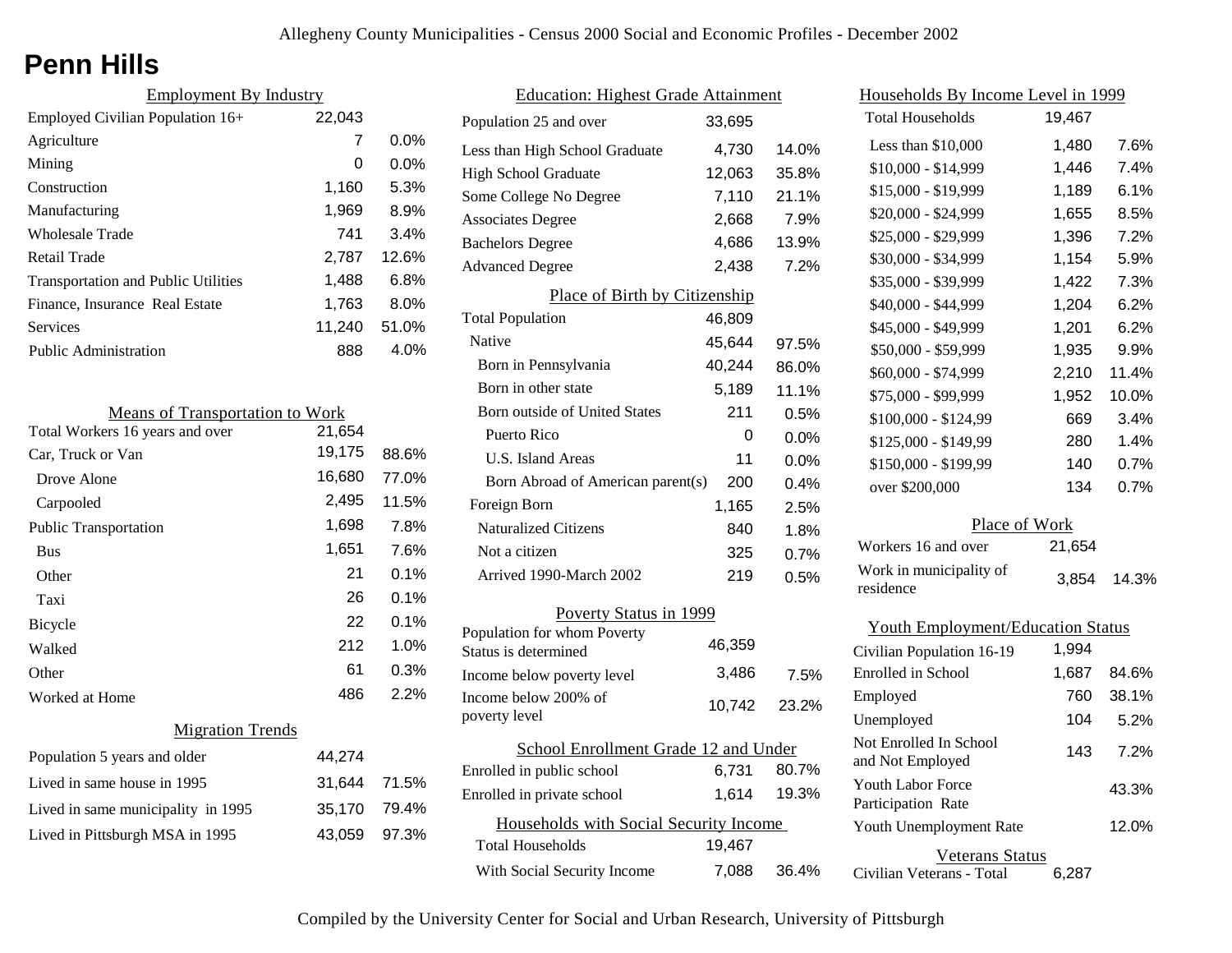# **Pennsbury Village**

| <b>Employment By Industry</b>              |     |         |                    |
|--------------------------------------------|-----|---------|--------------------|
| Employed Civilian Population 16+           | 556 |         | Populatio          |
| Agriculture                                | 0   | $0.0\%$ | Less than          |
| Mining                                     | 0   | 0.0%    | High Sch           |
| Construction                               | 12  | 2.2%    | Some Co            |
| Manufacturing                              | 32  | 5.8%    | Associate          |
| <b>Wholesale Trade</b>                     | 27  | 4.9%    | Bachelor           |
| <b>Retail Trade</b>                        | 44  | 7.9%    | Advance            |
| <b>Transportation and Public Utilities</b> | 34  | 6.1%    |                    |
| Finance, Insurance Real Estate             | 68  | 12.2%   |                    |
| <b>Services</b>                            | 319 | 57.4%   | Total Po<br>Native |
| Public Administration                      | 20  | 3.6%    | Born i             |
|                                            |     |         | Born i             |
| <b>Means of Transportation to Work</b>     |     |         | Born o             |
| Total Workers 16 years and over            | 552 |         | Puert              |
| Car, Truck or Van                          | 492 | 89.1%   | U.S.               |
| Drove Alone                                | 460 | 83.3%   | Born               |
| Carpooled                                  | 32  | 5.8%    | Foreign            |
| <b>Public Transportation</b>               | 42  | 7.6%    | Natura             |
| <b>Bus</b>                                 | 42  | 7.6%    | Not a              |
| Other                                      | 0   | $0.0\%$ | Arrive             |
| Taxi                                       | 0   | 0.0%    |                    |
| Bicycle                                    | 0   | 0.0%    | Populatio          |
| Walked                                     | 12  | $2.2\%$ | Status is          |
| Other                                      | 0   | 0.0%    | Income b           |
| Worked at Home                             | 6   | 1.1%    | Income b           |
| <b>Migration Trends</b>                    |     |         | poverty 1          |
| Population 5 years and older               | 720 |         |                    |
| Lived in same house in 1995                | 338 | 46.9%   | Enrolled           |
| Lived in same municipality in 1995         | 440 | 61.1%   | Enrolled           |
| Lived in Pittsburgh MSA in 1995            | 655 | 91.0%   | $H_0$<br>m         |

| <b>Education: Highest Grade Attainment</b> |     |         |
|--------------------------------------------|-----|---------|
| Population 25 and over                     | 626 |         |
| Less than High School Graduate             | 9   | 1.4%    |
| High School Graduate                       | 129 | 20.6%   |
| Some College No Degree                     | 138 | 22.0%   |
| <b>Associates Degree</b>                   | 46  | 7.3%    |
| <b>Bachelors Degree</b>                    | 219 | 35.0%   |
| <b>Advanced Degree</b>                     | 85  | 13.6%   |
| Place of Birth by Citizenship              |     |         |
| <b>Total Population</b>                    | 741 |         |
| Native                                     | 697 | 94.1%   |
| Born in Pennsylvania                       | 556 | 75.0%   |
| Born in other state                        | 141 | 19.0%   |
| <b>Born outside of United States</b>       | 0   | $0.0\%$ |
| Puerto Rico                                | 0   | $0.0\%$ |
| <b>U.S. Island Areas</b>                   | 0   | 0.0%    |
| Born Abroad of American parent(s)          | 0   | 0.0%    |
| Foreign Born                               | 44  | 5.9%    |
| <b>Naturalized Citizens</b>                | 31  | 4.2%    |
| Not a citizen                              | 13  | 1.8%    |
| Arrived 1990-March 2002                    | 6   | 0.8%    |
| Poverty Status in 1999                     |     |         |
| Population for whom Poverty                |     |         |
| Status is determined                       | 739 |         |
| Income below poverty level                 | 25  | 3.4%    |
| Income below 200% of<br>poverty level      | 78  | 10.6%   |
| School Enrollment Grade 12 and Under       |     |         |
| Enrolled in public school                  | 59  | 90.8%   |
| Enrolled in private school                 | 6   | 9.2%    |
| Households with Social Security Income     |     |         |
| <b>Total Households</b>                    | 472 |         |
| With Social Security Income                | 56  | 11.9%   |
|                                            |     |         |

| Households By Income Level in 1999                  |                |         |
|-----------------------------------------------------|----------------|---------|
| <b>Total Households</b>                             | 472            |         |
| Less than \$10,000                                  | 11             | 2.3%    |
| \$10,000 - \$14,999                                 | 15             | 3.2%    |
| \$15,000 - \$19,999                                 | 19             | 4.0%    |
| \$20,000 - \$24,999                                 | 26             | 5.5%    |
| \$25,000 - \$29,999                                 | 17             | 3.6%    |
| \$30,000 - \$34,999                                 | 55             | 11.7%   |
| \$35,000 - \$39,999                                 | 37             | 7.8%    |
| \$40,000 - \$44,999                                 | 44             | 9.3%    |
| \$45,000 - \$49,999                                 | 28             | 5.9%    |
| \$50,000 - \$59,999                                 | 77             | 16.3%   |
| \$60,000 - \$74,999                                 | 68             | 14.4%   |
| \$75,000 - \$99,999                                 | 49             | 10.4%   |
| \$100,000 - \$124,99                                | 7              | 1.5%    |
| \$125,000 - \$149,99                                | 15             | 3.2%    |
| \$150,000 - \$199,99                                | $\overline{2}$ | 0.4%    |
| over \$200,000                                      | $\overline{2}$ | 0.4%    |
| Place of Work                                       |                |         |
| Workers 16 and over                                 | 552            |         |
| Work in municipality of<br>residence                | 27             | 4.9%    |
| <b>Youth Employment/Education Status</b>            |                |         |
| Civilian Population 16-19                           | 24             |         |
| Enrolled in School                                  | 20             | 83.3%   |
| Employed                                            | 14             | 58.3%   |
| Unemployed                                          | 0              | 0.0%    |
| Not Enrolled In School<br>and Not Employed          | 4              | 16.7%   |
| <b>Youth Labor Force</b><br>Participation Rate      |                | 58.3%   |
| Youth Unemployment Rate                             |                | $0.0\%$ |
| <b>Veterans Status</b><br>Civilian Veterans - Total | 58             |         |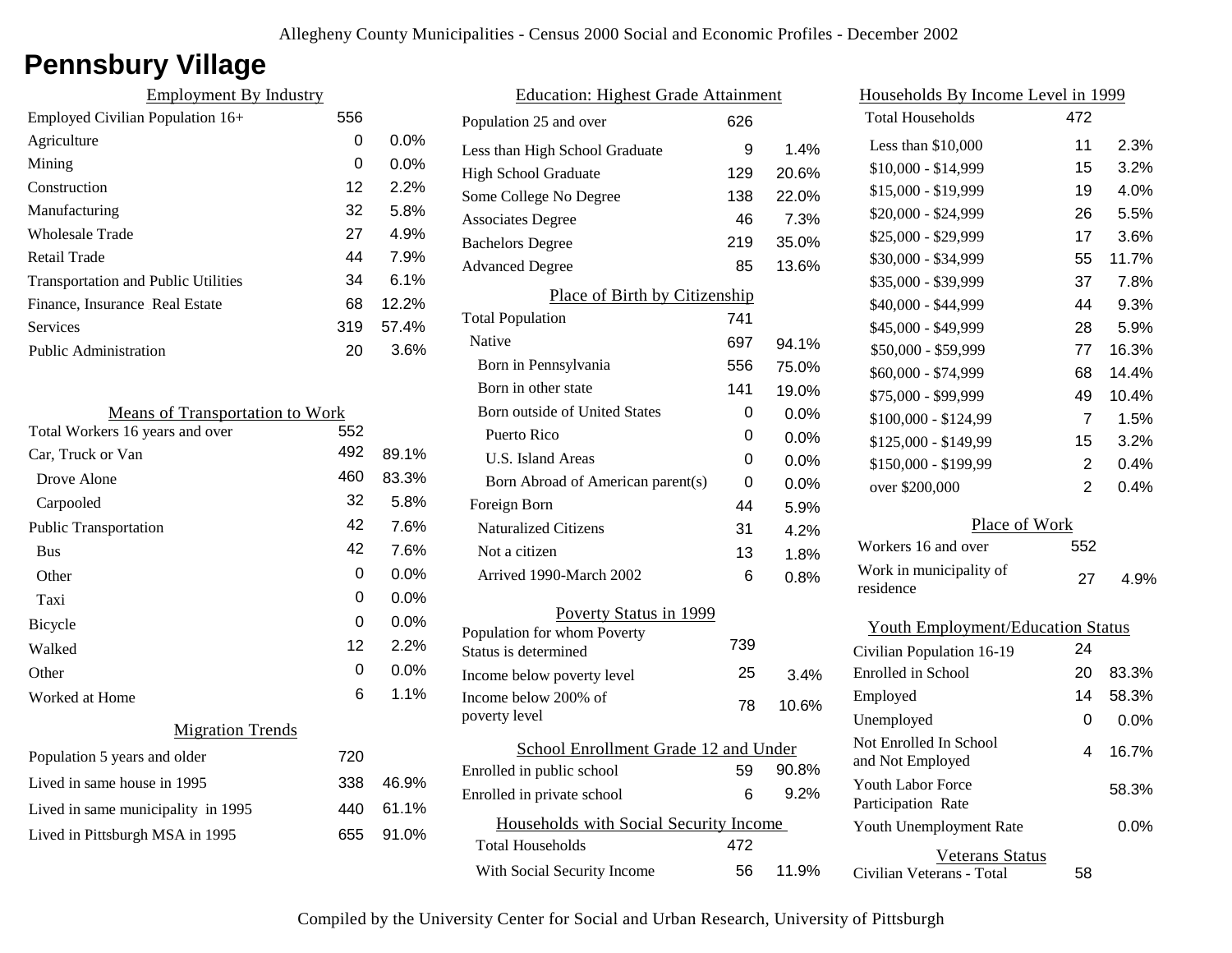# **Pine**

| <b>Employment By Industry</b>              |       |         |
|--------------------------------------------|-------|---------|
| Employed Civilian Population 16+           | 3,305 |         |
| Agriculture                                | 0     | $0.0\%$ |
| Mining                                     | 8     | 0.2%    |
| Construction                               | 136   | 4.1%    |
| Manufacturing                              | 518   | 15.7%   |
| Wholesale Trade                            | 268   | 8.1%    |
| Retail Trade                               | 284   | 8.6%    |
| <b>Transportation and Public Utilities</b> | 135   | $4.1\%$ |
| Finance, Insurance Real Estate             | 355   | 10.7%   |
| Services                                   | 1.553 | 47.0%   |
| Public Administration                      | 48    | 1.5%    |
|                                            |       |         |

| <b>Means of Transportation to Work</b> |       |       |
|----------------------------------------|-------|-------|
| Total Workers 16 years and over        | 3,237 |       |
| Car, Truck or Van                      | 2,926 | 90.4% |
| Drove Alone                            | 2,726 | 84.2% |
| Carpooled                              | 200   | 6.2%  |
| <b>Public Transportation</b>           | 62    | 1.9%  |
| <b>Bus</b>                             | 55    | 1.7%  |
| Other                                  | 0     | 0.0%  |
| Taxi                                   | 7     | 0.2%  |
| <b>Bicycle</b>                         | 0     | 0.0%  |
| Walked                                 | 36    | 1.1%  |
| Other                                  | 17    | 0.5%  |
| Worked at Home                         | 196   | 6.1%  |
| <b>Migration Trends</b>                |       |       |
| Population 5 years and older           | 6,958 |       |
| Lived in same house in 1995            | 3,852 | 55.4% |
| Lived in same municipality in 1995     | 4,250 | 61.1% |
| Lived in Pittsburgh MSA in 1995        | 5,689 | 81.8% |
|                                        |       |       |

| <b>Education: Highest Grade Attainment</b>          |       |         |
|-----------------------------------------------------|-------|---------|
| Population 25 and over                              | 4,771 |         |
| Less than High School Graduate                      | 262   | 5.5%    |
| <b>High School Graduate</b>                         | 934   | 19.6%   |
| Some College No Degree                              | 706   | 14.8%   |
| <b>Associates Degree</b>                            | 291   | 6.1%    |
| <b>Bachelors Degree</b>                             | 1,559 | 32.7%   |
| <b>Advanced Degree</b>                              | 1,019 | 21.4%   |
| Place of Birth by Citizenship                       |       |         |
| <b>Total Population</b>                             | 7,683 |         |
| Native                                              | 7,470 | 97.2%   |
| Born in Pennsylvania                                | 5,252 | 68.4%   |
| Born in other state                                 | 2,163 | 28.2%   |
| Born outside of United States                       | 55    | 0.7%    |
| Puerto Rico                                         | 10    | 0.1%    |
| U.S. Island Areas                                   | 0     | $0.0\%$ |
| Born Abroad of American parent(s)                   | 45    | 0.6%    |
| Foreign Born                                        | 213   | 2.8%    |
| <b>Naturalized Citizens</b>                         | 97    | 1.3%    |
| Not a citizen                                       | 116   | 1.5%    |
| Arrived 1990-March 2002                             | 77    | 1.0%    |
| <b>Poverty Status in 1999</b>                       |       |         |
| Population for whom Poverty<br>Status is determined | 7,627 |         |
| Income below poverty level                          | 290   | 3.8%    |
| Income below 200% of                                |       |         |
| poverty level                                       | 699   | 9.2%    |
| School Enrollment Grade 12 and Under                |       |         |
| Enrolled in public school                           | 1,772 | 81.4%   |
| Enrolled in private school                          | 404   | 18.6%   |
| Households with Social Security Income              |       |         |
| Total Households                                    | 2,408 |         |
| With Social Security Income                         | 444   | 18.4%   |

| <u>Households By Income Level in 1999</u>  |       |         |  |
|--------------------------------------------|-------|---------|--|
| <b>Total Households</b>                    | 2,408 |         |  |
| Less than $$10,000$                        | 67    | 2.8%    |  |
| \$10,000 - \$14,999                        | 72    | 3.0%    |  |
| \$15,000 - \$19,999                        | 81    | 3.4%    |  |
| \$20,000 - \$24,999                        | 30    | 1.2%    |  |
| \$25,000 - \$29,999                        | 72    | 3.0%    |  |
| \$30,000 - \$34,999                        | 76    | 3.2%    |  |
| \$35,000 - \$39,999                        | 60    | 2.5%    |  |
| \$40,000 - \$44,999                        | 84    | 3.5%    |  |
| \$45,000 - \$49,999                        | 79    | 3.3%    |  |
| \$50,000 - \$59,999                        | 180   | 7.5%    |  |
| \$60,000 - \$74,999                        | 225   | 9.3%    |  |
| \$75,000 - \$99,999                        | 331   | 13.7%   |  |
| \$100,000 - \$124,99                       | 287   | 11.9%   |  |
| \$125,000 - \$149,99                       | 182   | 7.6%    |  |
| \$150,000 - \$199,99                       | 242   | 10.0%   |  |
| over \$200,000                             | 340   | 14.1%   |  |
| Place of Work                              |       |         |  |
| Workers 16 and over                        | 3,237 |         |  |
| Work in municipality of<br>residence       | 388   | 12.0%   |  |
| <b>Youth Employment/Education Status</b>   |       |         |  |
| Civilian Population 16-19                  | 350   |         |  |
| Enrolled in School                         | 343   | 98.0%   |  |
| Employed                                   | 100   | 28.6%   |  |
| Unemployed                                 | 0     | 0.0%    |  |
| Not Enrolled In School<br>and Not Employed | 7     | 2.0%    |  |
| Youth Labor Force<br>Participation Rate    |       | 28.6%   |  |
| Youth Unemployment Rate                    |       | $0.0\%$ |  |
| <b>Veterans Status</b>                     |       |         |  |

Civilian Veterans - Total

640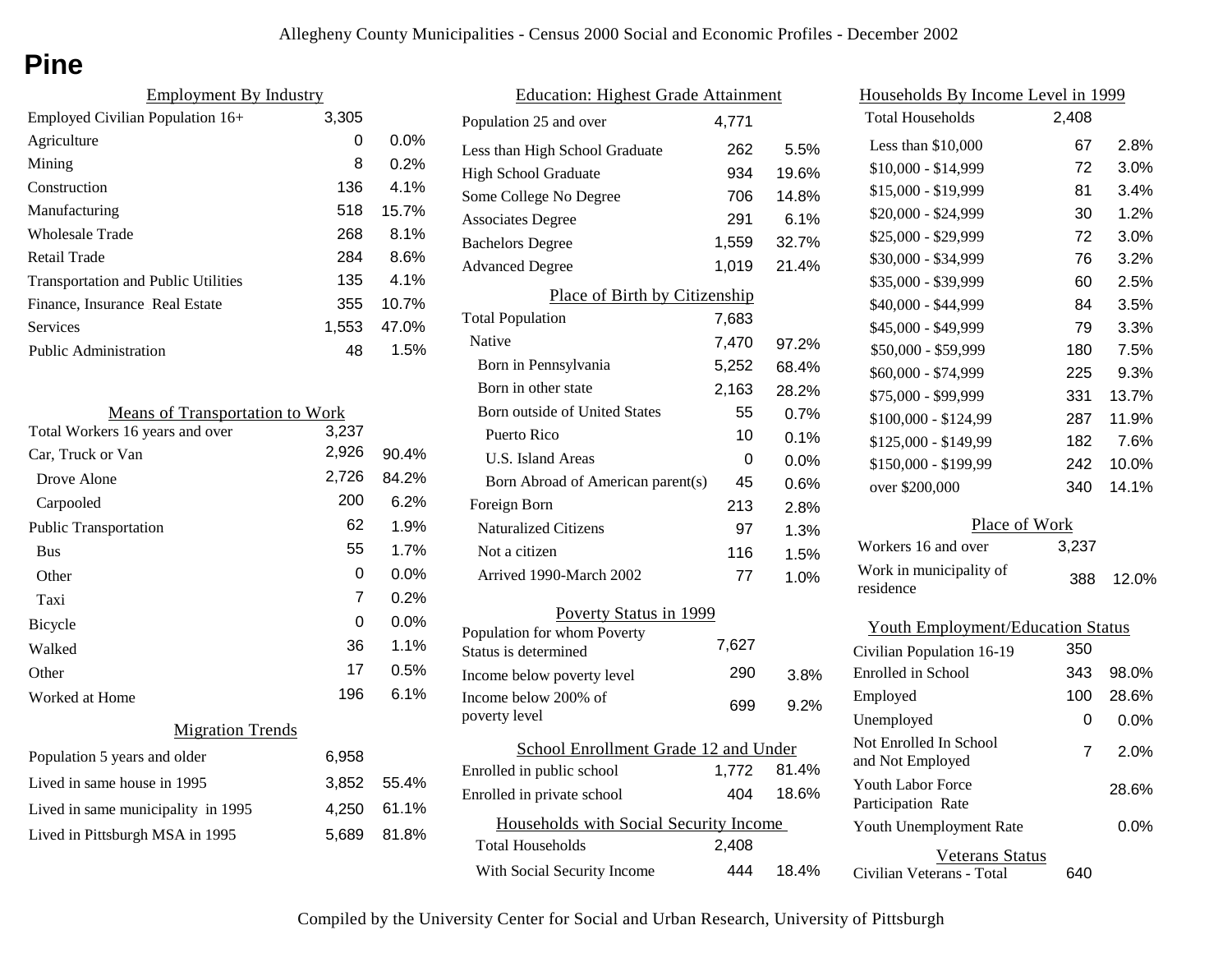## **Pitcairn**

| <b>Employment By Industry</b> |         |  |
|-------------------------------|---------|--|
| 1,702                         |         |  |
| 0                             | $0.0\%$ |  |
| 0                             | $0.0\%$ |  |
| 132                           | 7.8%    |  |
| 134                           | 7.9%    |  |
| 77                            | 4.5%    |  |
| 316                           | 18.6%   |  |
| 108                           | 6.3%    |  |
| 105                           | 6.2%    |  |
| 800                           | 47.0%   |  |
| 30                            | 1.8%    |  |
|                               |         |  |

| <b>Means of Transportation to Work</b> |       |         |
|----------------------------------------|-------|---------|
| Total Workers 16 years and over        | 1,662 |         |
| Car, Truck or Van                      | 1,405 | 84.5%   |
| Drove Alone                            | 1,237 | 74.4%   |
| Carpooled                              | 168   | 10.1%   |
| <b>Public Transportation</b>           | 124   | 7.5%    |
| <b>Bus</b>                             | 116   | 7.0%    |
| Other                                  | 0     | $0.0\%$ |
| Taxi                                   | 8     | 0.5%    |
| Bicycle                                | 11    | 0.7%    |
| Walked                                 | 79    | 4.8%    |
| Other                                  | 38    | 2.3%    |
| Worked at Home                         | 5     | 0.3%    |
| <b>Migration Trends</b>                |       |         |
| Population 5 years and older           | 3,446 |         |
| Lived in same house in 1995            | 2,154 | 62.5%   |
| Lived in same municipality in 1995     | 2,179 | 63.2%   |
| Lived in Pittsburgh MSA in 1995        | 3,385 | 98.2%   |

| <b>Education: Highest Grade Attainment</b>          |       |         |
|-----------------------------------------------------|-------|---------|
| Population 25 and over                              | 2,502 |         |
| Less than High School Graduate                      | 429   | 17.1%   |
| <b>High School Graduate</b>                         | 1,120 | 44.8%   |
| Some College No Degree                              | 481   | 19.2%   |
| <b>Associates Degree</b>                            | 213   | 8.5%    |
| <b>Bachelors Degree</b>                             | 194   | 7.8%    |
| <b>Advanced Degree</b>                              | 65    | 2.6%    |
| Place of Birth by Citizenship                       |       |         |
| <b>Total Population</b>                             | 3,689 |         |
| <b>Native</b>                                       | 3,658 | 99.2%   |
| Born in Pennsylvania                                | 3,353 | 90.9%   |
| Born in other state                                 | 305   | 8.3%    |
| <b>Born outside of United States</b>                | 0     | $0.0\%$ |
| Puerto Rico                                         | 0     | $0.0\%$ |
| <b>U.S. Island Areas</b>                            | 0     | $0.0\%$ |
| Born Abroad of American parent(s)                   | 0     | $0.0\%$ |
| Foreign Born                                        | 31    | 0.8%    |
| <b>Naturalized Citizens</b>                         | 31    | 0.8%    |
| Not a citizen                                       | 0     | $0.0\%$ |
| Arrived 1990-March 2002                             | 0     | $0.0\%$ |
| Poverty Status in 1999                              |       |         |
| Population for whom Poverty<br>Status is determined | 3,689 |         |
| Income below poverty level                          | 443   | 12.0%   |
| Income below 200% of<br>poverty level               | 1,429 | 38.7%   |
| School Enrollment Grade 12 and Under                |       |         |
| Enrolled in public school                           | 606   | 94.1%   |
| Enrolled in private school                          | 38    | 5.9%    |
| Households with Social Security Income              |       |         |
| Total Households                                    | 1,671 |         |
| With Social Security Income                         | 545   | 32.6%   |

| Households By Income Level in 1999             |       |         |  |
|------------------------------------------------|-------|---------|--|
| <b>Total Households</b>                        | 1,671 |         |  |
| Less than $$10,000$                            | 229   | 13.7%   |  |
| \$10,000 - \$14,999                            | 190   | 11.4%   |  |
| \$15,000 - \$19,999                            | 204   | 12.2%   |  |
| \$20,000 - \$24,999                            | 185   | 11.1%   |  |
| \$25,000 - \$29,999                            | 126   | 7.5%    |  |
| \$30,000 - \$34,999                            | 112   | 6.7%    |  |
| \$35,000 - \$39,999                            | 68    | 4.1%    |  |
| \$40,000 - \$44,999                            | 115   | 6.9%    |  |
| \$45,000 - \$49,999                            | 87    | 5.2%    |  |
| \$50,000 - \$59,999                            | 111   | 6.6%    |  |
| \$60,000 - \$74,999                            | 135   | 8.1%    |  |
| \$75,000 - \$99,999                            | 92    | 5.5%    |  |
| \$100,000 - \$124,99                           | 17    | 1.0%    |  |
| \$125,000 - \$149,99                           | 0     | 0.0%    |  |
| \$150,000 - \$199,99                           | 0     | 0.0%    |  |
| over \$200,000                                 | 0     | $0.0\%$ |  |
| Place of Work                                  |       |         |  |
| Workers 16 and over                            | 1,662 |         |  |
| Work in municipality of<br>residence           | 125   | 7.5%    |  |
| <b>Youth Employment/Education Status</b>       |       |         |  |
| Civilian Population 16-19                      | 184   |         |  |
| <b>Enrolled</b> in School                      | 156   | 84.8%   |  |
| Employed                                       | 53    | 28.8%   |  |
| Unemployed                                     | 4     | 2.2%    |  |
| Not Enrolled In School<br>and Not Employed     | 15    | 8.2%    |  |
| <b>Youth Labor Force</b><br>Participation Rate |       | 31.0%   |  |

| Veterans Status |  |
|-----------------|--|

7.0%

Civilian Veterans - Total 448

Youth Unemployment Rate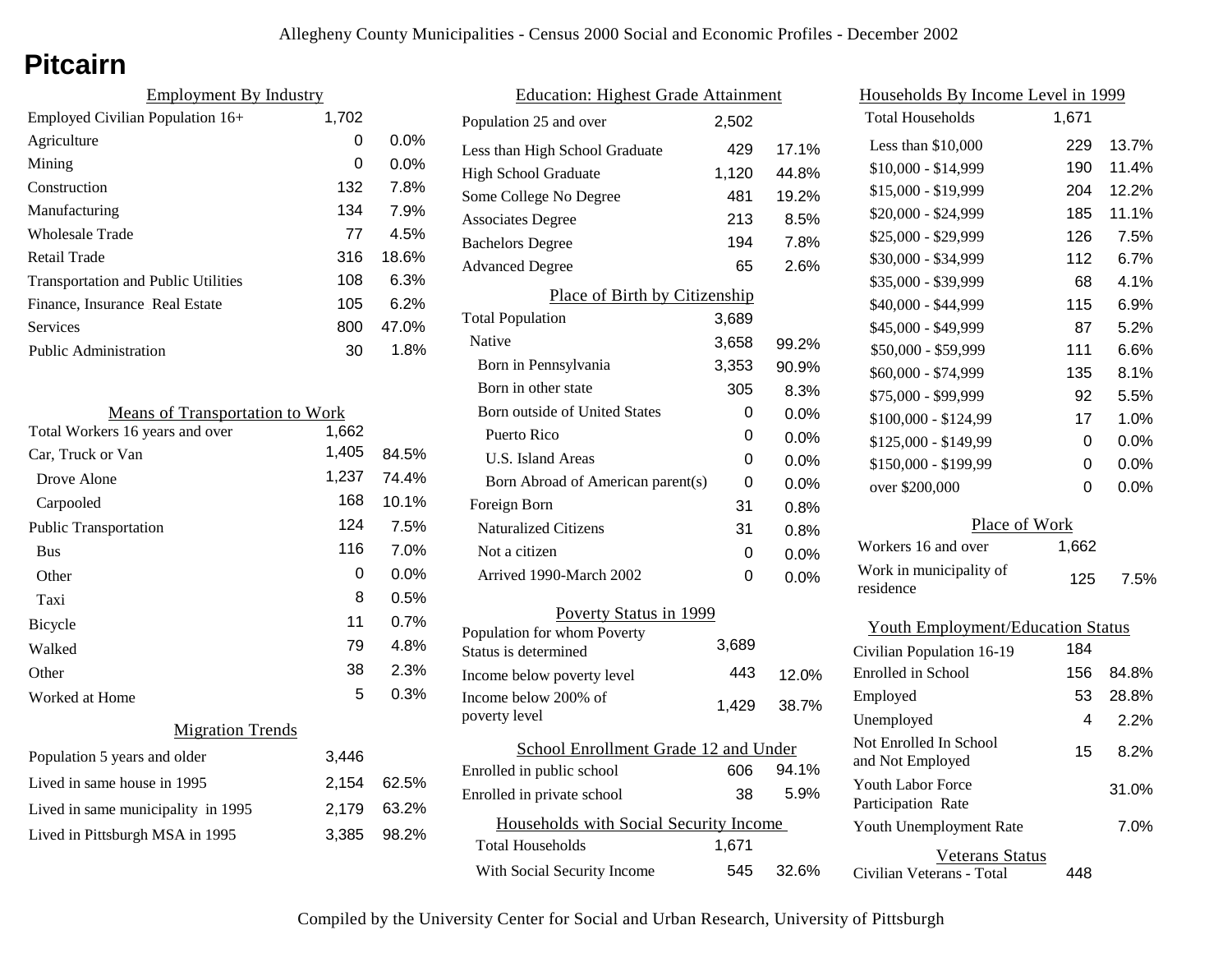# **Pittsburgh**

| <b>Employment By Industry</b>              |         |         |
|--------------------------------------------|---------|---------|
| Employed Civilian Population 16+           | 144,768 |         |
| Agriculture                                | 168     | $0.1\%$ |
| Mining                                     | 97      | $0.1\%$ |
| Construction                               | 6,185   | 4.3%    |
| Manufacturing                              | 8,807   | $6.1\%$ |
| Wholesale Trade                            | 3,159   | 2.2%    |
| Retail Trade                               | 14,876  | 10.3%   |
| <b>Transportation and Public Utilities</b> | 6,699   | 4.6%    |
| Finance, Insurance Real Estate             | 11,520  | $8.0\%$ |
| Services                                   | 86,748  | 59.9%   |
| <b>Public Administration</b>               | 6,509   | 4.5%    |

| <b>Means of Transportation to Work</b> |         |         |
|----------------------------------------|---------|---------|
| Total Workers 16 years and over        | 141.844 |         |
| Car, Truck or Van                      | 93,918  | 66.2%   |
| Drove Alone                            | 77,787  | 54.8%   |
| Carpooled                              | 16,131  | 11.4%   |
| <b>Public Transportation</b>           | 29,062  | 20.5%   |
| <b>Bus</b>                             | 27,984  | 19.7%   |
| Other                                  | 918     | $0.6\%$ |
| Taxi                                   | 160     | $0.1\%$ |
| Bicycle                                | 627     | 0.4%    |
| Walked                                 | 13,870  | 9.8%    |
| Other                                  | 1,008   | 0.7%    |
| Worked at Home                         | 3,359   | 2.4%    |
| <b>Migration Trends</b>                |         |         |

| Population 5 years and older       | 316,760       |  |
|------------------------------------|---------------|--|
| Lived in same house in 1995        | 179,957 56.8% |  |
| Lived in same municipality in 1995 | 249,785 78.9% |  |
| Lived in Pittsburgh MSA in 1995    | 287,198 90.7% |  |

| <b>Education: Highest Grade Attainment</b>          |              |       |
|-----------------------------------------------------|--------------|-------|
| Population 25 and over                              | 218,813      |       |
| Less than High School Graduate                      | 40,982       | 18.7% |
| <b>High School Graduate</b>                         | 71,657       | 32.7% |
| Some College No Degree                              | 35,497       | 16.2% |
| <b>Associates Degree</b>                            | 13,410       | 6.1%  |
| <b>Bachelors Degree</b>                             | 29,936       | 13.7% |
| <b>Advanced Degree</b>                              | 27,331       | 12.5% |
| Place of Birth by Citizenship                       |              |       |
| <b>Total Population</b>                             | 334,563      |       |
| Native                                              | 315,689      | 94.4% |
| Born in Pennsylvania                                | 261,318      | 78.1% |
| Born in other state                                 | 52,249       | 15.6% |
| Born outside of United States                       | 2,122        | 0.6%  |
| Puerto Rico                                         | 410          | 0.1%  |
| U.S. Island Areas                                   | 74           | 0.0%  |
| Born Abroad of American parent(s) 1,638             |              | 0.5%  |
| Foreign Born                                        | 18,874       | 5.6%  |
| <b>Naturalized Citizens</b>                         | 7,385        | 2.2%  |
| Not a citizen                                       | 11,489       | 3.4%  |
| Arrived 1990-March 2002                             | 10,508       | 3.1%  |
| Poverty Status in 1999                              |              |       |
| Population for whom Poverty<br>Status is determined | 313,383      |       |
| Income below poverty level                          | 63,866       | 20.4% |
| Income below 200% of<br>poverty level               | 128,636      | 41.0% |
| School Enrollment Grade 12 and Under                |              |       |
| Enrolled in public school                           | 42,424       | 77.3% |
| Enrolled in private school                          | 12,434 22.7% |       |
| Households with Social Security Income              |              |       |
| <b>Total Households</b>                             | 143,752      |       |
| With Social Security Income                         | 43,059       | 30.0% |

| Households By Income Level in 1999                  |         |       |
|-----------------------------------------------------|---------|-------|
| <b>Total Households</b>                             | 143,752 |       |
| Less than \$10,000                                  | 25,927  | 18.0% |
| \$10,000 - \$14,999                                 | 13,668  | 9.5%  |
| \$15,000 - \$19,999                                 | 12,657  | 8.8%  |
| \$20,000 - \$24,999                                 | 11,949  | 8.3%  |
| \$25,000 - \$29,999                                 | 10,074  | 7.0%  |
| \$30,000 - \$34,999                                 | 9,154   | 6.4%  |
| \$35,000 - \$39,999                                 | 8,065   | 5.6%  |
| \$40,000 - \$44,999                                 | 7,163   | 5.0%  |
| \$45,000 - \$49,999                                 | 6,213   | 4.3%  |
| \$50,000 - \$59,999                                 | 9,788   | 6.8%  |
| \$60,000 - \$74,999                                 | 10,694  | 7.4%  |
| \$75,000 - \$99,999                                 | 8,366   | 5.8%  |
| \$100,000 - \$124,99                                | 4,084   | 2.8%  |
| \$125,000 - \$149,99                                | 1,759   | 1.2%  |
| \$150,000 - \$199,99                                | 1,797   | 1.3%  |
| over \$200,000                                      | 2,394   | 1.7%  |
| Place of Work                                       |         |       |
| Workers 16 and over                                 | 141,844 |       |
| Work in municipality of<br>residence                | 98,005  | 80.3% |
| <b>Youth Employment/Education Status</b>            |         |       |
| Civilian Population 16-19                           | 21,948  |       |
| Enrolled in School                                  | 18,657  | 85.0% |
| Employed                                            | 5,701   | 26.0% |
| Unemployed                                          | 3,811   | 17.4% |
| Not Enrolled In School<br>and Not Employed          | 1,834   | 8.4%  |
| Youth Labor Force<br>Participation Rate             |         | 43.3% |
| Youth Unemployment Rate                             |         | 40.1% |
| <b>Veterans Status</b><br>Civilian Veterans - Total | 33,559  |       |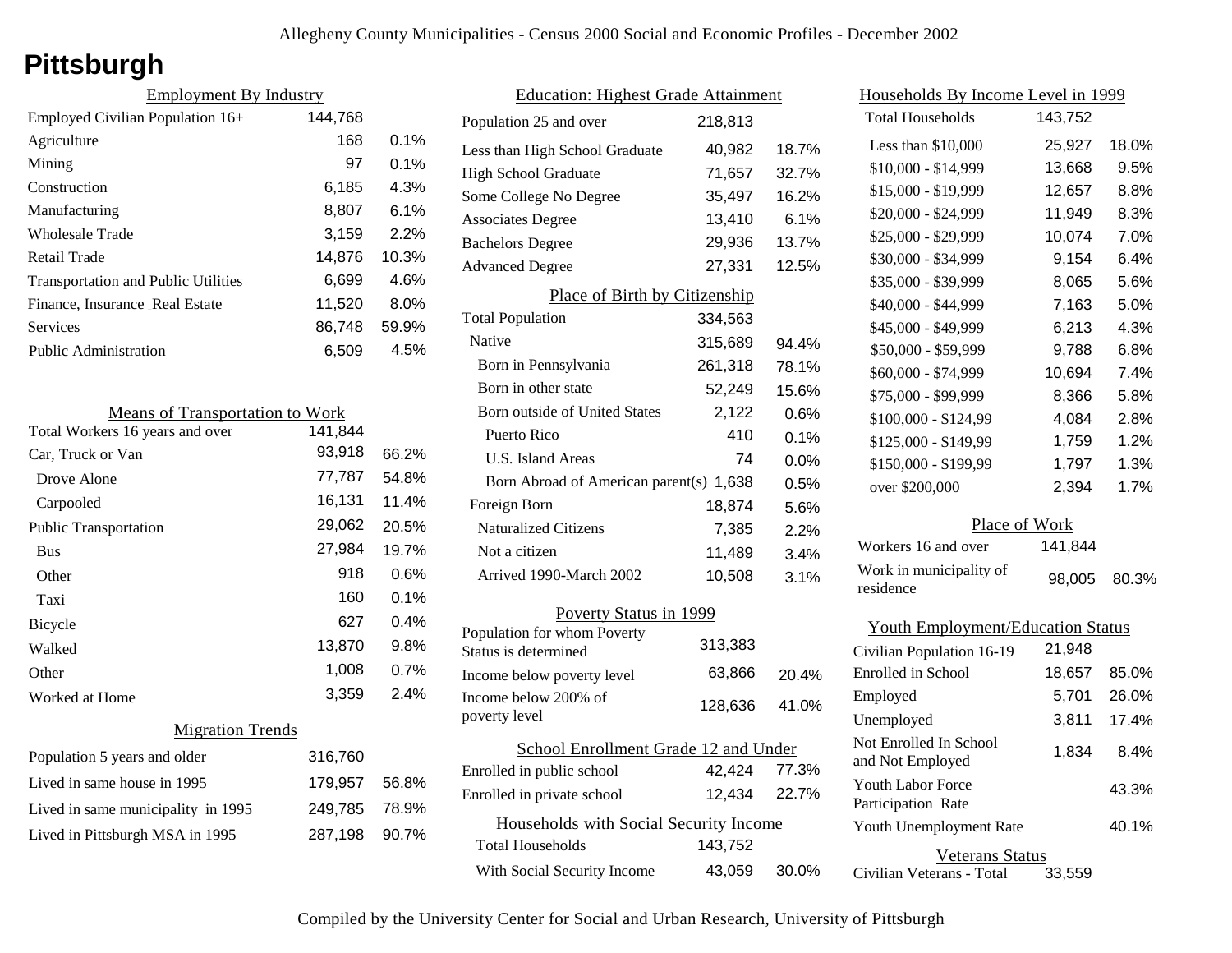# **Pleasant Hills**

| <b>Employment By Industry</b>              |       |         |
|--------------------------------------------|-------|---------|
| Employed Civilian Population 16+           | 4,066 |         |
| Agriculture                                | 11    | 0.3%    |
| Mining                                     | 0     | $0.0\%$ |
| Construction                               | 243   | $6.0\%$ |
| Manufacturing                              | 356   | 8.8%    |
| <b>Wholesale Trade</b>                     | 127   | 3.1%    |
| Retail Trade                               | 428   | 10.5%   |
| <b>Transportation and Public Utilities</b> | 226   | 5.6%    |
| Finance, Insurance Real Estate             | 397   | 9.8%    |
| Services                                   | 2.136 | 52.5%   |
| <b>Public Administration</b>               | 142   | 3.5%    |

| <b>Means of Transportation to Work</b> |       |         |
|----------------------------------------|-------|---------|
| Total Workers 16 years and over        | 4,012 |         |
| Car, Truck or Van                      | 3,624 | 90.3%   |
| Drove Alone                            | 3,215 | 80.1%   |
| Carpooled                              | 409   | 10.2%   |
| <b>Public Transportation</b>           | 264   | 6.6%    |
| <b>Bus</b>                             | 250   | 6.2%    |
| Other                                  | 14    | 0.3%    |
| Taxi                                   | 0     | $0.0\%$ |
| Bicycle                                | 0     | $0.0\%$ |
| Walked                                 | 46    | 1.1%    |
| Other                                  | 23    | 0.6%    |
| Worked at Home                         | 55    | 1.4%    |
| <b>Migration Trends</b>                |       |         |
| Population 5 years and older           | 7,950 |         |
| Lived in same house in 1995            | 5,817 | 73.2%   |
| Lived in same municipality in 1995     | 6,392 | 80.4%   |
| Lived in Pittsburgh MSA in 1995        | 7,763 | 97.6%   |

| <b>Education: Highest Grade Attainment</b>         |       |       |
|----------------------------------------------------|-------|-------|
| Population 25 and over                             | 6.069 |       |
| Less than High School Graduate                     | 414   | 6.8%  |
| <b>High School Graduate</b>                        | 1,891 | 31.2% |
| Some College No Degree                             | 1,056 | 17.4% |
| <b>Associates Degree</b>                           | 354   | 5.8%  |
| <b>Bachelors Degree</b>                            | 1,485 | 24.5% |
| <b>Advanced Degree</b>                             | 869   | 14.3% |
| Place of Birth by Citizenship                      |       |       |
| <b>Total Population</b>                            | 8,397 |       |
| Native                                             | 8,267 | 98.5% |
| Born in Pennsylvania                               | 7,264 | 86.5% |
| Born in other state                                | 995   | 11.8% |
| <b>Born outside of United States</b>               | 8     | 0.1%  |
| Puerto Rico                                        | 0     | 0.0%  |
| U.S. Island Areas                                  | 0     | 0.0%  |
| Born Abroad of American parent(s)                  | 8     | 0.1%  |
| Foreign Born                                       | 130   | 1.5%  |
| <b>Naturalized Citizens</b>                        | 53    | 0.6%  |
| Not a citizen                                      | 77    | 0.9%  |
| Arrived 1990-March 2002                            | 68    | 0.8%  |
| Poverty Status in 1999                             |       |       |
| Population for whom Poverty                        | 8.286 |       |
| Status is determined                               | 300   |       |
| Income below poverty level<br>Income below 200% of |       | 3.6%  |
| poverty level                                      | 1,015 | 12.2% |
| School Enrollment Grade 12 and Under               |       |       |
| Enrolled in public school                          | 1,340 | 83.7% |
| Enrolled in private school                         | 260   | 16.2% |
| Households with Social Security Income             |       |       |
| <b>Total Households</b>                            | 3,431 |       |
| With Social Security Income                        | 1,177 | 34.3% |

| Households By Income Level in 1999             |       |       |
|------------------------------------------------|-------|-------|
| <b>Total Households</b>                        | 3,431 |       |
| Less than \$10,000                             | 139   | 4.1%  |
| $$10,000 - $14,999$                            | 175   | 5.1%  |
| \$15,000 - \$19,999                            | 154   | 4.5%  |
| \$20,000 - \$24,999                            | 198   | 5.8%  |
| \$25,000 - \$29,999                            | 190   | 5.5%  |
| \$30,000 - \$34,999                            | 209   | 6.1%  |
| \$35,000 - \$39,999                            | 231   | 6.7%  |
| \$40,000 - \$44,999                            | 171   | 5.0%  |
| \$45,000 - \$49,999                            | 236   | 6.9%  |
| \$50,000 - \$59,999                            | 328   | 9.6%  |
| \$60,000 - \$74,999                            | 478   | 13.9% |
| \$75,000 - \$99,999                            | 406   | 11.8% |
| \$100,000 - \$124,99                           | 237   | 6.9%  |
| \$125,000 - \$149,99                           | 147   | 4.3%  |
| \$150,000 - \$199,99                           | 66    | 1.9%  |
| over \$200,000                                 | 66    | 1.9%  |
| Place of Work                                  |       |       |
| Workers 16 and over                            | 4,012 |       |
| Work in municipality of<br>residence           | 548   | 13.2% |
| <b>Youth Employment/Education Status</b>       |       |       |
| Civilian Population 16-19                      | 342   |       |
| <b>Enrolled</b> in School                      | 320   | 93.6% |
| Employed                                       | 122   | 35.7% |
| Unemployed                                     | 0     | 0.0%  |
| Not Enrolled In School<br>and Not Employed     | 13    | 3.8%  |
| <b>Youth Labor Force</b><br>Participation Rate |       | 35.7% |
| Youth Unemployment Rate                        |       | 0.0%  |

Veterans Status

Civilian Veterans - Total 1,032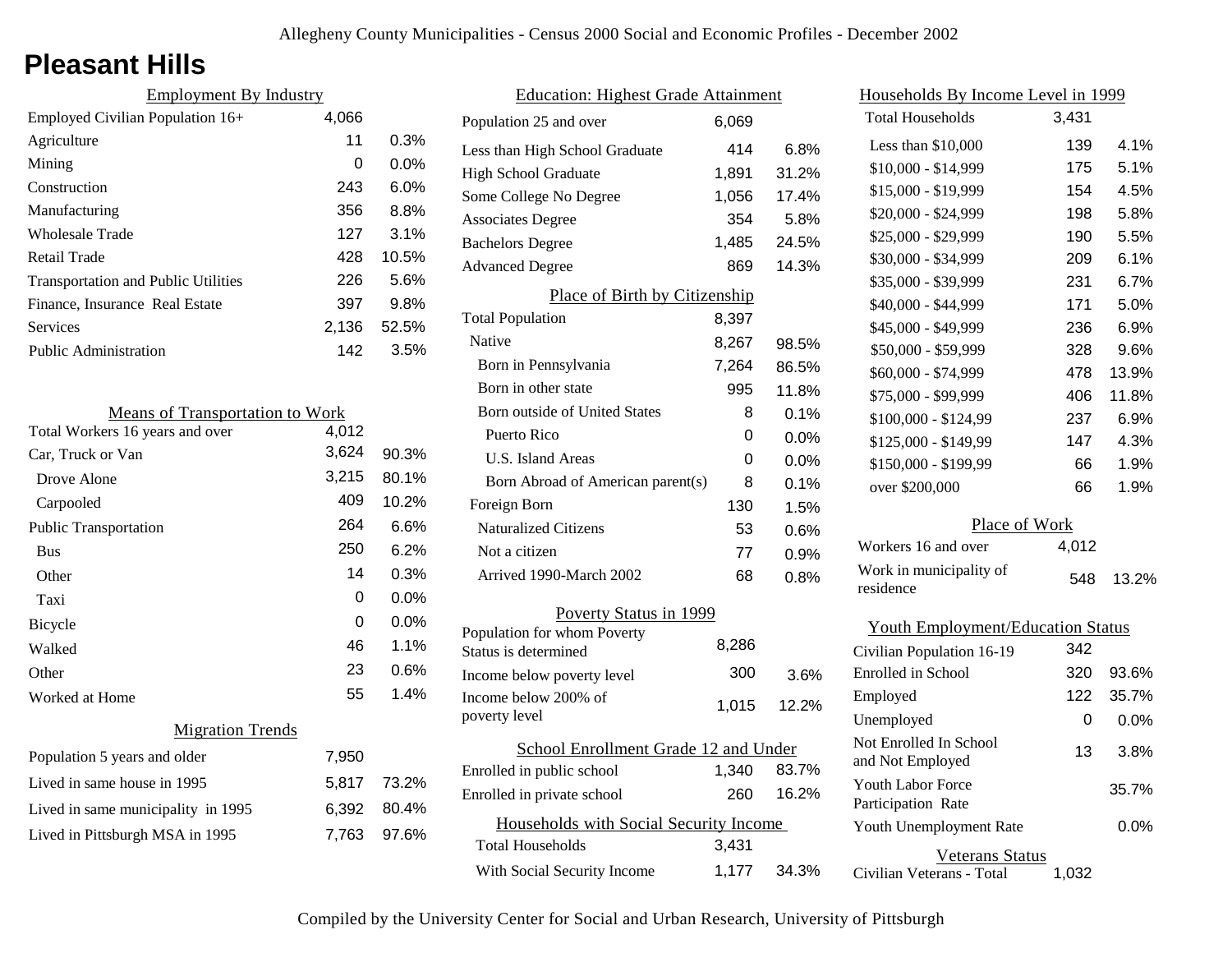# **Plum**

| <b>Employment By Industry</b>              |        |         |
|--------------------------------------------|--------|---------|
| Employed Civilian Population 16+           | 13,323 |         |
| Agriculture                                | 27     | 0.2%    |
| Mining                                     | 21     | 0.2%    |
| Construction                               | 929    | $7.0\%$ |
| Manufacturing                              | 1,550  | 11.6%   |
| Wholesale Trade                            | 637    | 4.8%    |
| Retail Trade                               | 1.912  | 14.4%   |
| <b>Transportation and Public Utilities</b> | 627    | 4.7%    |
| Finance, Insurance Real Estate             | 1.025  | 7.7%    |
| Services                                   | 6,238  | 46.8%   |
| Public Administration                      | 357    | 2.7%    |

| <b>Means of Transportation to Work</b> |        |         |
|----------------------------------------|--------|---------|
| Total Workers 16 years and over        | 13,082 |         |
| Car, Truck or Van                      | 12,219 | 93.4%   |
| Drove Alone                            | 11,081 | 84.7%   |
| Carpooled                              | 1,138  | 8.7%    |
| <b>Public Transportation</b>           | 378    | 2.9%    |
| <b>Bus</b>                             | 370    | 2.8%    |
| Other                                  | 0      | $0.0\%$ |
| Taxi                                   | 8      | 0.1%    |
| Bicycle                                | 0      | $0.0\%$ |
| Walked                                 | 105    | 0.8%    |
| Other                                  | 67     | 0.5%    |
| Worked at Home                         | 313    | 2.4%    |
| <b>Migration Trends</b>                |        |         |
| Population 5 years and older           | 25,206 |         |
| Lived in same house in 1995            | 17,006 | 67.5%   |
| Lived in same municipality in 1995     | 18,008 | 71.4%   |
| Lived in Pittsburgh MSA in 1995        | 24,143 | 95.8%   |
|                                        |        |         |

| <b>Education: Highest Grade Attainment</b>          |        |         |
|-----------------------------------------------------|--------|---------|
| Population 25 and over                              | 18,555 |         |
| Less than High School Graduate                      | 1,769  | 9.5%    |
| <b>High School Graduate</b>                         | 6,581  | 35.5%   |
| Some College No Degree                              | 3,354  | 18.1%   |
| <b>Associates Degree</b>                            | 1,664  | 9.0%    |
| <b>Bachelors Degree</b>                             | 3,534  | 19.0%   |
| <b>Advanced Degree</b>                              | 1,653  | 8.9%    |
| Place of Birth by Citizenship                       |        |         |
| <b>Total Population</b>                             | 26,940 |         |
| <b>Native</b>                                       | 26,311 | 97.7%   |
| Born in Pennsylvania                                | 22,988 | 85.3%   |
| Born in other state                                 | 3,241  | 12.0%   |
| Born outside of United States                       | 82     | 0.3%    |
| Puerto Rico                                         | 0      | 0.0%    |
| U.S. Island Areas                                   | 13     | $0.0\%$ |
| Born Abroad of American parent(s)                   | 69     | 0.3%    |
| Foreign Born                                        | 629    | 2.3%    |
| <b>Naturalized Citizens</b>                         | 371    | 1.4%    |
| Not a citizen                                       | 258    | 1.0%    |
| Arrived 1990-March 2002                             | 301    | 1.1%    |
| Poverty Status in 1999                              |        |         |
| Population for whom Poverty<br>Status is determined | 26,850 |         |
| Income below poverty level                          | 1,424  | 5.3%    |
| Income below 200% of<br>poverty level               | 4,831  | 18.0%   |
| School Enrollment Grade 12 and Under                |        |         |
| Enrolled in public school                           | 4,613  | 83.6%   |
| Enrolled in private school                          | 908    | 16.4%   |
| Households with Social Security Income              |        |         |
| <b>Total Households</b>                             | 10,242 |         |
| With Social Security Income                         | 2,753  | 26.9%   |

| Households By Income Level in 1999         |        |         |
|--------------------------------------------|--------|---------|
| <b>Total Households</b>                    | 10,242 |         |
| Less than $$10,000$                        | 452    | 4.4%    |
| \$10,000 - \$14,999                        | 542    | 5.3%    |
| \$15,000 - \$19,999                        | 418    | 4.1%    |
| \$20,000 - \$24,999                        | 507    | 5.0%    |
| \$25,000 - \$29,999                        | 701    | $6.8\%$ |
| \$30,000 - \$34,999                        | 713    | 7.0%    |
| \$35,000 - \$39,999                        | 698    | 6.8%    |
| \$40,000 - \$44,999                        | 715    | 7.0%    |
| \$45,000 - \$49,999                        | 550    | 5.4%    |
| \$50,000 - \$59,999                        | 1,221  | 11.9%   |
| \$60,000 - \$74,999                        | 1,385  | 13.5%   |
| \$75,000 - \$99,999                        | 1,324  | 12.9%   |
| \$100,000 - \$124,99                       | 616    | 6.0%    |
| \$125,000 - \$149,99                       | 167    | 1.6%    |
| \$150,000 - \$199,99                       | 161    | 1.6%    |
| over \$200,000                             | 72     | 0.7%    |
| Place of Work                              |        |         |
| Workers 16 and over                        | 13,082 |         |
| Work in municipality of<br>residence       | 1,932  | 11.8%   |
| <b>Youth Employment/Education Status</b>   |        |         |
| Civilian Population 16-19                  | 1,275  |         |
| Enrolled in School                         | 1,110  | 87.1%   |
| Employed                                   | 456    | 35.8%   |
| Unemployed                                 | 26     | 2.0%    |
| Not Enrolled In School<br>and Not Employed | 55     | 4.3%    |
| Youth Labor Force<br>Participation Rate    |        | 37.8%   |
| Youth Unemployment Rate                    |        | 5.4%    |
| Veterans Status                            |        |         |

Civilian Veterans - Total

2,888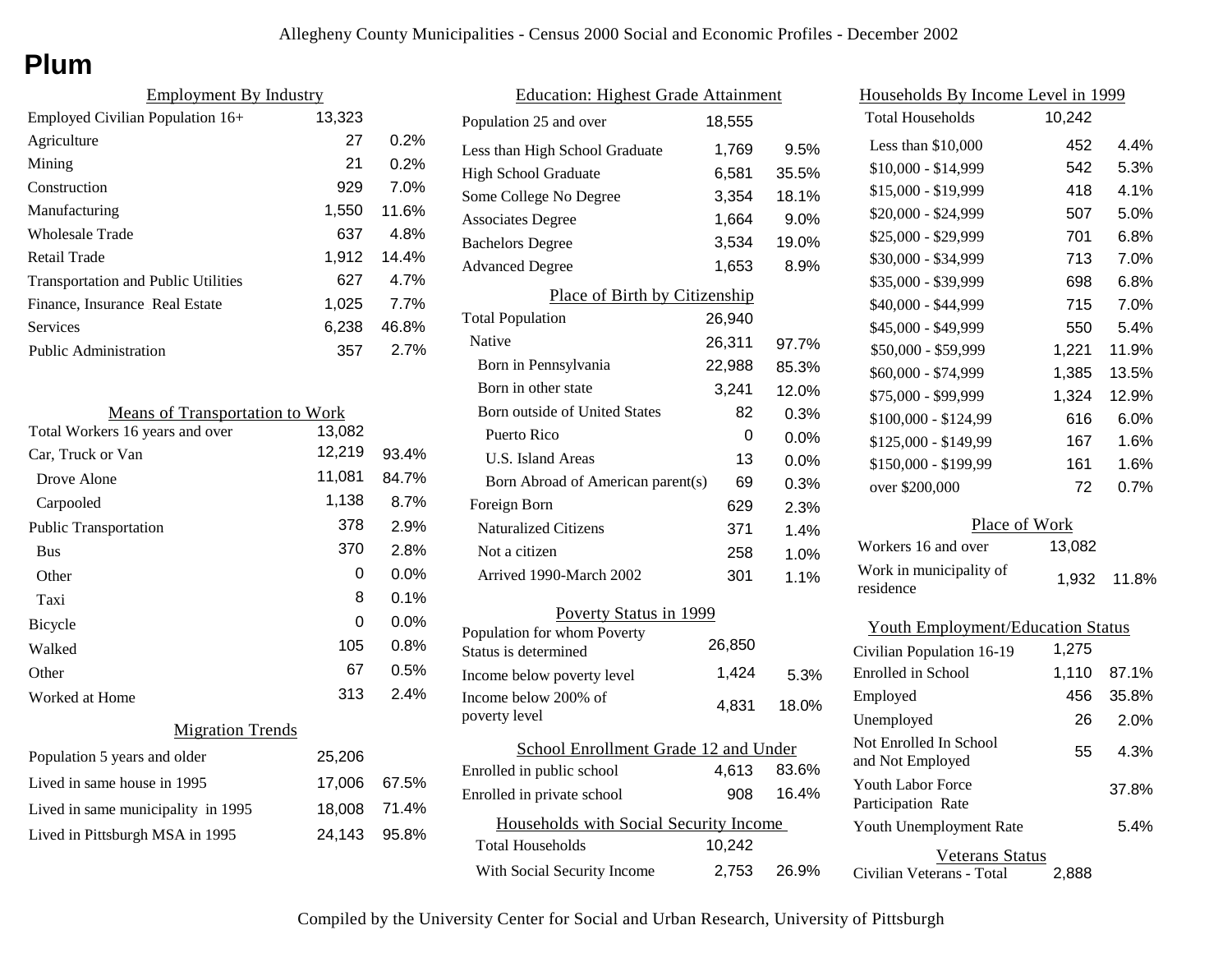# **Port Vue**

| <b>Employment By Industry</b>              |       |         |
|--------------------------------------------|-------|---------|
| Employed Civilian Population 16+           | 1,873 |         |
| Agriculture                                | 16    | 0.9%    |
| Mining                                     | 0     | $0.0\%$ |
| Construction                               | 103   | 5.5%    |
| Manufacturing                              | 227   | 12.1%   |
| Wholesale Trade                            | 56    | 3.0%    |
| Retail Trade                               | 391   | 20.9%   |
| <b>Transportation and Public Utilities</b> | 138   | 7.4%    |
| Finance, Insurance Real Estate             | 113   | $6.0\%$ |
| Services                                   | 788   | 42.1%   |
| Public Administration                      | 41    | 2.2%    |

| <b>Means of Transportation to Work</b> |       |         |
|----------------------------------------|-------|---------|
| Total Workers 16 years and over        | 1,855 |         |
| Car, Truck or Van                      | 1,699 | 91.6%   |
| Drove Alone                            | 1,428 | 77.0%   |
| Carpooled                              | 271   | 14.6%   |
| <b>Public Transportation</b>           | 97    | 5.2%    |
| <b>Bus</b>                             | 97    | 5.2%    |
| Other                                  | 0     | $0.0\%$ |
| Taxi                                   | 0     | 0.0%    |
| <b>Bicycle</b>                         | 0     | 0.0%    |
| Walked                                 | 35    | 1.9%    |
| Other                                  | 0     | $0.0\%$ |
| Worked at Home                         | 24    | 1.3%    |
| <b>Migration Trends</b>                |       |         |
| Population 5 years and older           | 4,071 |         |
| Lived in same house in 1995            | 3,164 | 77.7%   |
| Lived in same municipality in 1995     | 3,209 | 78.8%   |
| Lived in Pittsburgh MSA in 1995        | 4,026 | 98.9%   |
|                                        |       |         |

| <b>Education: Highest Grade Attainment</b>          |       |         |
|-----------------------------------------------------|-------|---------|
| Population 25 and over                              | 3,056 |         |
| Less than High School Graduate                      | 497   | 16.3%   |
| High School Graduate                                | 1,481 | 48.5%   |
| Some College No Degree                              | 639   | 20.9%   |
| <b>Associates Degree</b>                            | 230   | 7.5%    |
| <b>Bachelors Degree</b>                             | 147   | 4.8%    |
| <b>Advanced Degree</b>                              | 62    | 2.0%    |
| Place of Birth by Citizenship                       |       |         |
| <b>Total Population</b>                             | 4,228 |         |
| Native                                              | 4,189 | 99.1%   |
| Born in Pennsylvania                                | 4,021 | 95.1%   |
| Born in other state                                 | 149   | 3.5%    |
| Born outside of United States                       | 19    | 0.4%    |
| Puerto Rico                                         | 0     | 0.0%    |
| U.S. Island Areas                                   | 0     | 0.0%    |
| Born Abroad of American parent(s)                   | 19    | $0.4\%$ |
| Foreign Born                                        | 39    | $0.9\%$ |
| <b>Naturalized Citizens</b>                         | 39    | 0.9%    |
| Not a citizen                                       | 0     | $0.0\%$ |
| Arrived 1990-March 2002                             | 0     | 0.0%    |
| Poverty Status in 1999                              |       |         |
| Population for whom Poverty<br>Status is determined | 4,228 |         |
| Income below poverty level                          | 444   | 10.5%   |
| Income below 200% of<br>poverty level               | 1,332 | 31.5%   |
| School Enrollment Grade 12 and Under                |       |         |
| Enrolled in public school                           | 682   | 84.9%   |
| Enrolled in private school                          | 121   | 15.1%   |
| Households with Social Security Income              |       |         |
| Total Households                                    | 1,834 |         |
| With Social Security Income                         | 764   | 41.7%   |

| <u>Households By Income Level in 1999</u>  |       |         |
|--------------------------------------------|-------|---------|
| <b>Total Households</b>                    | 1,834 |         |
| Less than \$10,000                         | 170   | 9.3%    |
| \$10,000 - \$14,999                        | 158   | 8.6%    |
| \$15,000 - \$19,999                        | 196   | 10.7%   |
| \$20,000 - \$24,999                        | 173   | 9.4%    |
| \$25,000 - \$29,999                        | 150   | 8.2%    |
| \$30,000 - \$34,999                        | 185   | 10.1%   |
| \$35,000 - \$39,999                        | 117   | 6.4%    |
| \$40,000 - \$44,999                        | 129   | 7.0%    |
| \$45,000 - \$49,999                        | 117   | 6.4%    |
| \$50,000 - \$59,999                        | 161   | 8.8%    |
| \$60,000 - \$74,999                        | 118   | 6.4%    |
| \$75,000 - \$99,999                        | 116   | 6.3%    |
| \$100,000 - \$124,99                       | 12    | 0.7%    |
| \$125,000 - \$149,99                       | 11    | $0.6\%$ |
| \$150,000 - \$199,99                       | 21    | 1.1%    |
| over \$200,000                             | 0     | 0.0%    |
| Place of Work                              |       |         |
| Workers 16 and over                        | 1,855 |         |
| Work in municipality of<br>residence       | 117   | 6.3%    |
| <b>Youth Employment/Education Status</b>   |       |         |
| Civilian Population 16-19                  | 211   |         |
| Enrolled in School                         | 174   | 82.5%   |
| Employed                                   | 99    | 46.9%   |
| Unemployed                                 | 28    | 13.3%   |
| Not Enrolled In School<br>and Not Employed | 31    | 14.7%   |
| Youth Labor Force<br>Participation Rate    |       | 60.2%   |
| Youth Unemployment Rate                    |       | 22.0%   |

Veterans Status

638

Civilian Veterans - Total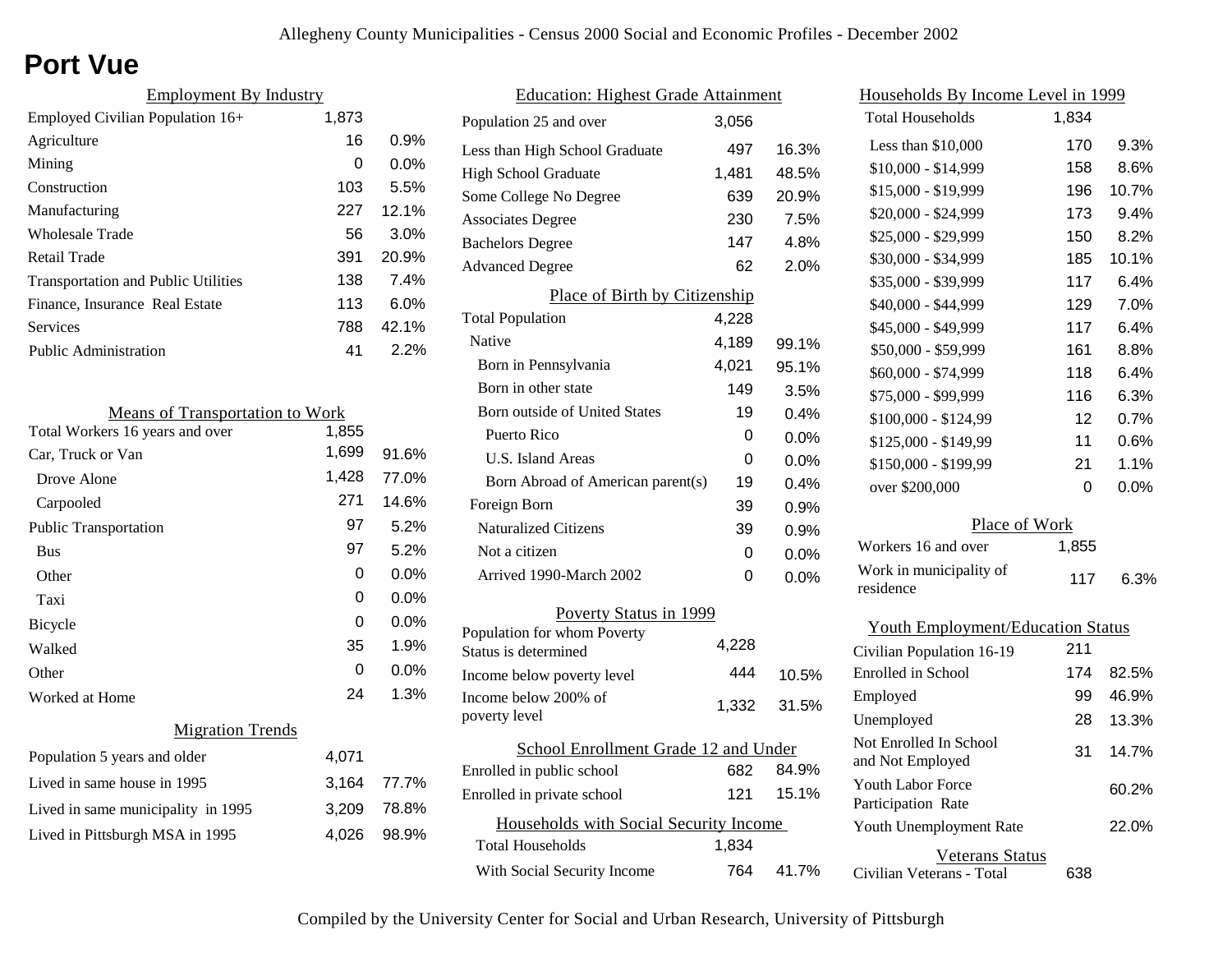# **Rankin**

| <b>Employment By Industry</b>              |     |         |
|--------------------------------------------|-----|---------|
| Employed Civilian Population 16+           | 698 |         |
| Agriculture                                | 0   | $0.0\%$ |
| Mining                                     | 6   | 0.9%    |
| Construction                               | 25  | 3.6%    |
| Manufacturing                              | 46  | 6.6%    |
| <b>Wholesale Trade</b>                     | 19  | 2.7%    |
| Retail Trade                               | 60  | 8.6%    |
| <b>Transportation and Public Utilities</b> | 63  | 9.0%    |
| Finance, Insurance Real Estate             | 58  | 8.3%    |
| Services                                   | 392 | 56.2%   |
| <b>Public Administration</b>               | 29  | 4.2%    |

| <b>Means of Transportation to Work</b> |       |         |
|----------------------------------------|-------|---------|
| Total Workers 16 years and over        | 669   |         |
| Car, Truck or Van                      | 381   | 57.0%   |
| Drove Alone                            | 318   | 47.5%   |
| Carpooled                              | 63    | 9.4%    |
| <b>Public Transportation</b>           | 214   | 32.0%   |
| <b>Bus</b>                             | 214   | 32.0%   |
| Other                                  | 0     | $0.0\%$ |
| Taxi                                   | 0     | $0.0\%$ |
| Bicycle                                | 0     | 0.0%    |
| Walked                                 | 61    | 9.1%    |
| Other                                  | 6     | 0.9%    |
| Worked at Home                         | 7     | 1.0%    |
| <b>Migration Trends</b>                |       |         |
| Population 5 years and older           | 2,117 |         |
| Lived in same house in 1995            | 1,272 | 60.1%   |
| Lived in same municipality in 1995     | 1,448 | 68.4%   |
| Lived in Pittsburgh MSA in 1995        | 2,096 | 99.0%   |
|                                        |       |         |

| <b>Education: Highest Grade Attainment</b> |       |         |
|--------------------------------------------|-------|---------|
| Population 25 and over                     | 1.362 |         |
| Less than High School Graduate             | 277   | 20.3%   |
| High School Graduate                       | 660   | 48.5%   |
| Some College No Degree                     | 257   | 18.9%   |
| <b>Associates Degree</b>                   | 110   | 8.1%    |
| <b>Bachelors Degree</b>                    | 42    | 3.1%    |
| <b>Advanced Degree</b>                     | 16    | 1.2%    |
| Place of Birth by Citizenship              |       |         |
| <b>Total Population</b>                    | 2,315 |         |
| Native                                     | 2,292 | 99.0%   |
| Born in Pennsylvania                       | 2,104 | 90.9%   |
| Born in other state                        | 185   | 8.0%    |
| Born outside of United States              | 3     | 0.1%    |
| Puerto Rico                                | 0     | 0.0%    |
| U.S. Island Areas                          | 0     | $0.0\%$ |
| Born Abroad of American parent(s)          | 3     | 0.1%    |
| Foreign Born                               | 23    | 1.0%    |
| <b>Naturalized Citizens</b>                | 6     | 0.3%    |
| Not a citizen                              | 17    | 0.7%    |
| Arrived 1990-March 2002                    | 17    | 0.7%    |
| Poverty Status in 1999                     |       |         |
| Population for whom Poverty                | 2,306 |         |
| Status is determined                       |       |         |
| Income below poverty level                 | 1,037 | 45.0%   |
| Income below 200% of<br>poverty level      | 1,505 | 65.3%   |
| School Enrollment Grade 12 and Under       |       |         |
| Enrolled in public school                  | 546   | 88.9%   |
| Enrolled in private school                 | 68    | 11.1%   |
| Households with Social Security Income     |       |         |
| <b>Total Households</b>                    | 1,007 |         |
| With Social Security Income                | 340   | 33.8%   |
|                                            |       |         |

| Households By Income Level in 1999         |       |       |
|--------------------------------------------|-------|-------|
| <b>Total Households</b>                    | 1,007 |       |
| Less than \$10,000                         | 358   | 35.6% |
| \$10,000 - \$14,999                        | 174   | 17.3% |
| \$15,000 - \$19,999                        | 88    | 8.7%  |
| \$20,000 - \$24,999                        | 63    | 6.3%  |
| \$25,000 - \$29,999                        | 42    | 4.2%  |
| \$30,000 - \$34,999                        | 49    | 4.9%  |
| \$35,000 - \$39,999                        | 53    | 5.3%  |
| \$40,000 - \$44,999                        | 39    | 3.9%  |
| \$45,000 - \$49,999                        | 19    | 1.9%  |
| \$50,000 - \$59,999                        | 59    | 5.9%  |
| \$60,000 - \$74,999                        | 32    | 3.2%  |
| \$75,000 - \$99,999                        | 13    | 1.3%  |
| \$100,000 - \$124,99                       | 5     | 0.5%  |
| \$125,000 - \$149,99                       | 13    | 1.3%  |
| \$150,000 - \$199,99                       | 0     | 0.0%  |
| over \$200,000                             | 0     | 0.0%  |
| Place of Work                              |       |       |
| Workers 16 and over                        | 669   |       |
| Work in municipality of<br>residence       | 34    | 5.1%  |
|                                            |       |       |
| <b>Youth Employment/Education Status</b>   |       |       |
| Civilian Population 16-19                  | 147   |       |
| <b>Enrolled</b> in School                  | 126   | 85.7% |
| Employed                                   | 29    | 19.7% |
| Unemployed                                 | 17    | 11.6% |
| Not Enrolled In School<br>and Not Employed | 4     | 2.7%  |
| <b>Youth Labor Force</b>                   |       | 31.3% |

Civilian Veterans - Total

Youth Unemployment Rate

Participation Rate

Veterans Status

209

37.0%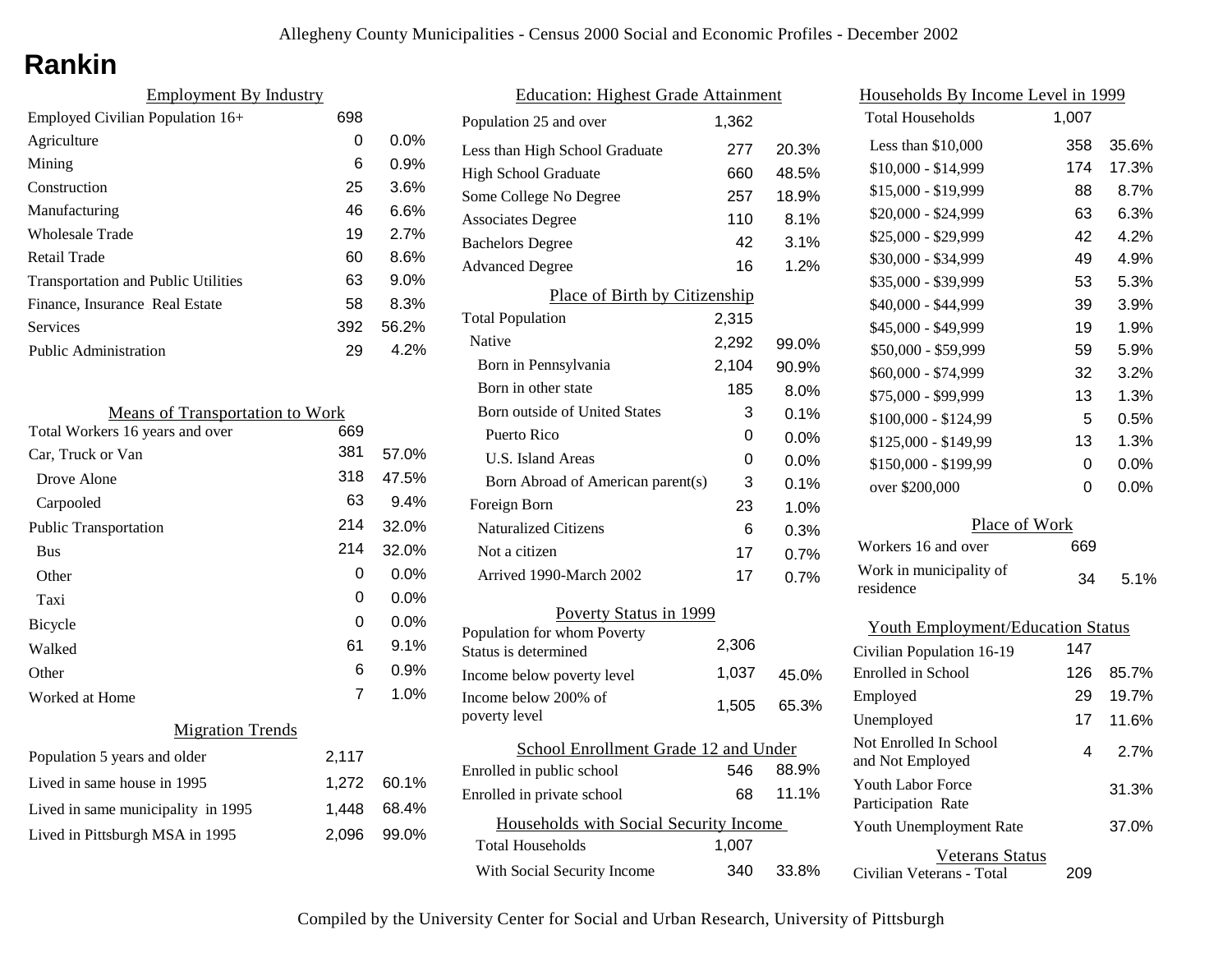### **Reserve**

| <b>Employment By Industry</b>              |       |         |
|--------------------------------------------|-------|---------|
| Employed Civilian Population 16+           | 1,845 |         |
| Agriculture                                | 0     | $0.0\%$ |
| Mining                                     | 6     | 0.3%    |
| Construction                               | 128   | 6.9%    |
| Manufacturing                              | 210   | 11.4%   |
| Wholesale Trade                            | 104   | 5.6%    |
| Retail Trade                               | 277   | 15.0%   |
| <b>Transportation and Public Utilities</b> | 162   | 8.8%    |
| Finance, Insurance Real Estate             | 222   | 12.0%   |
| Services                                   | 677   | 36.7%   |
| <b>Public Administration</b>               | 59    | 3.2%    |

| <b>Means of Transportation to Work</b> |       |       |
|----------------------------------------|-------|-------|
| Total Workers 16 years and over        | 1,845 |       |
| Car, Truck or Van                      | 1,612 | 87.4% |
| Drove Alone                            | 1,351 | 73.2% |
| Carpooled                              | 261   | 14.1% |
| <b>Public Transportation</b>           | 157   | 8.5%  |
| <b>Bus</b>                             | 157   | 8.5%  |
| Other                                  | 0     | 0.0%  |
| Taxi                                   | 0     | 0.0%  |
| Bicycle                                | 0     | 0.0%  |
| Walked                                 | 32    | 1.7%  |
| Other                                  | 9     | 0.5%  |
| Worked at Home                         | 35    | 1.9%  |
| <b>Migration Trends</b>                |       |       |
| Population 5 years and older           | 3,658 |       |
| Lived in same house in 1995            | 2,805 | 76.7% |
| Lived in same municipality in 1995     | 3,316 | 90.7% |
| Lived in Pittsburgh MSA in 1995        | 3,601 | 98.4% |
|                                        |       |       |

| <b>Education: Highest Grade Attainment</b>          |                |       |
|-----------------------------------------------------|----------------|-------|
| Population 25 and over                              | 2,741          |       |
| Less than High School Graduate                      | 370            | 13.5% |
| <b>High School Graduate</b>                         | 1,377          | 50.2% |
| Some College No Degree                              | 486            | 17.7% |
| <b>Associates Degree</b>                            | 206            | 7.5%  |
| <b>Bachelors Degree</b>                             | 215            | 7.8%  |
| <b>Advanced Degree</b>                              | 87             | 3.2%  |
| Place of Birth by Citizenship                       |                |       |
| <b>Total Population</b>                             | 3,856          |       |
| Native                                              | 3.810          | 98.8% |
| Born in Pennsylvania                                | 3,610          | 93.6% |
| Born in other state                                 | 192            | 5.0%  |
| <b>Born outside of United States</b>                | 8              | 0.2%  |
| Puerto Rico                                         | 0              | 0.0%  |
| U.S. Island Areas                                   | 0              | 0.0%  |
| Born Abroad of American parent(s)                   | 8              | 0.2%  |
| Foreign Born                                        | 46             | 1.2%  |
| <b>Naturalized Citizens</b>                         | 39             | 1.0%  |
| Not a citizen                                       | $\overline{7}$ | 0.2%  |
| Arrived 1990-March 2002                             | 13             | 0.3%  |
| Poverty Status in 1999                              |                |       |
| Population for whom Poverty<br>Status is determined | 3,856          |       |
| Income below poverty level                          | 322            | 8.4%  |
| Income below 200% of<br>poverty level               | 1,035          | 26.8% |
| School Enrollment Grade 12 and Under                |                |       |
| Enrolled in public school                           | 631            | 90.7% |
| Enrolled in private school                          | 65             | 9.3%  |
| Households with Social Security Income              |                |       |
| <b>Total Households</b>                             | 1,560          |       |
| With Social Security Income                         | 485            | 31.1% |

| <u>Households By Income Level in 1999</u>  |       |         |
|--------------------------------------------|-------|---------|
| <b>Total Households</b>                    | 1,560 |         |
| Less than \$10,000                         | 101   | 6.5%    |
| $$10,000 - $14,999$                        | 73    | 4.7%    |
| \$15,000 - \$19,999                        | 131   | 8.4%    |
| \$20,000 - \$24,999                        | 144   | 9.2%    |
| \$25,000 - \$29,999                        | 102   | 6.5%    |
| \$30,000 - \$34,999                        | 114   | 7.3%    |
| \$35,000 - \$39,999                        | 146   | 9.4%    |
| \$40,000 - \$44,999                        | 102   | 6.5%    |
| \$45,000 - \$49,999                        | 98    | 6.3%    |
| \$50,000 - \$59,999                        | 202   | 12.9%   |
| \$60,000 - \$74,999                        | 169   | 10.8%   |
| \$75,000 - \$99,999                        | 129   | 8.3%    |
| \$100,000 - \$124,99                       | 23    | 1.5%    |
| \$125,000 - \$149,99                       | 22    | 1.4%    |
| \$150,000 - \$199,99                       | 0     | $0.0\%$ |
| over \$200,000                             | 4     | 0.3%    |
| Place of Work                              |       |         |
| Workers 16 and over                        | 1,845 |         |
| Work in municipality of<br>residence       | 83    | 4.0%    |
| <b>Youth Employment/Education Status</b>   |       |         |
| Civilian Population 16-19                  | 175   |         |
| <b>Enrolled</b> in School                  | 160   | 91.4%   |
| Employed                                   | 97    | 55.4%   |
| Unemployed                                 | 7     | 4.0%    |
| Not Enrolled In School<br>and Not Employed | 0     | $0.0\%$ |
| <b>Youth Labor Force</b>                   |       | 59.4%   |

Civilian Veterans - Total

Youth Unemployment Rate

Participation Rate

Veterans Status

524

6.7%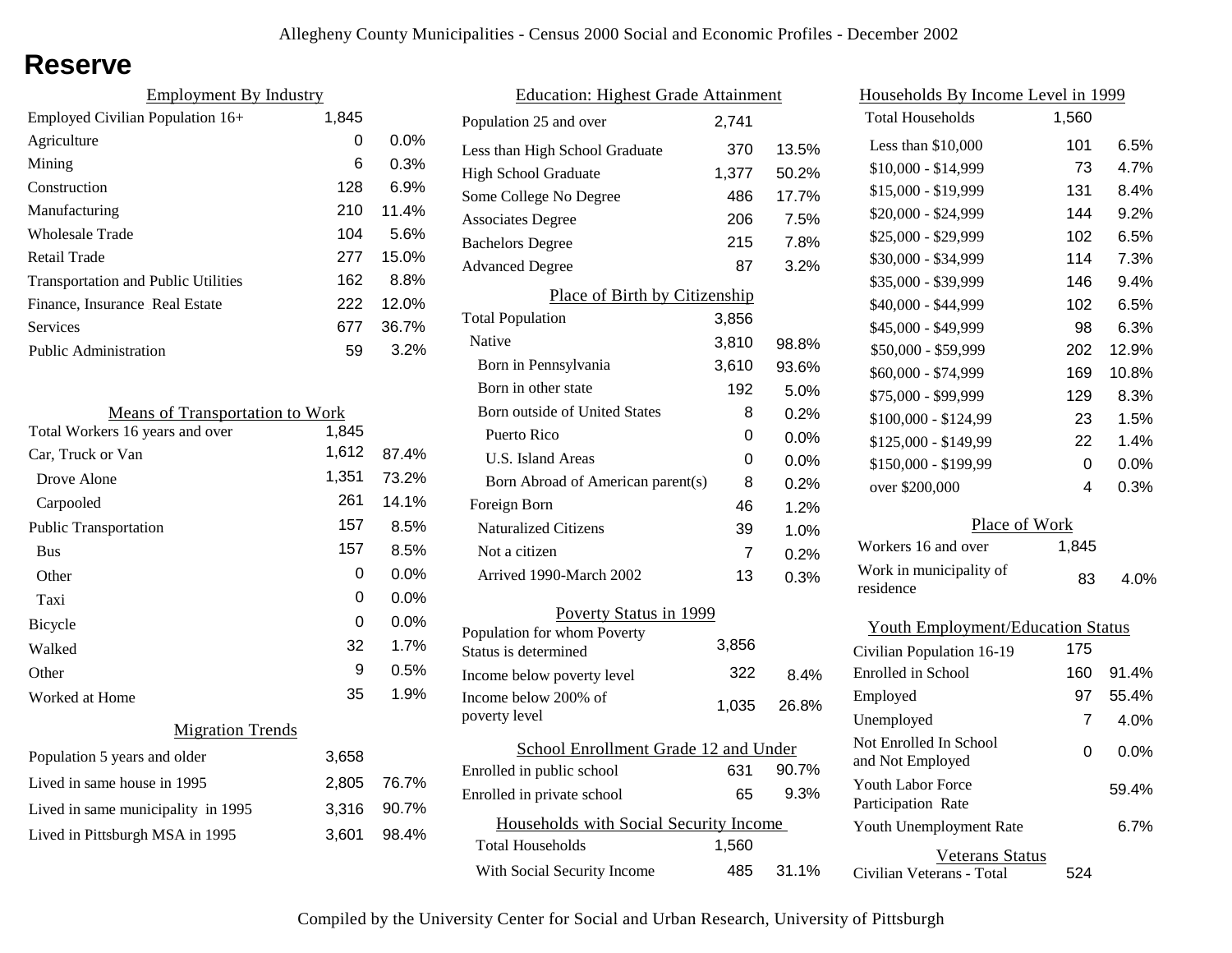## **Richland**

| <b>Employment By Industry</b> |         |
|-------------------------------|---------|
| 4,316                         |         |
| 0                             | $0.0\%$ |
| 15                            | 0.3%    |
| 360                           | 8.3%    |
| 573                           | 13.3%   |
| 136                           | 3.2%    |
| 597                           | 13.8%   |
| 185                           | 4.3%    |
| 335                           | 7.8%    |
| 2.029                         | 47.0%   |
| 86                            | 2.0%    |
|                               |         |

| <b>Means of Transportation to Work</b> |       |       |
|----------------------------------------|-------|-------|
| Total Workers 16 years and over        | 4,284 |       |
| Car, Truck or Van                      | 3,970 | 92.7% |
| Drove Alone                            | 3,646 | 85.1% |
| Carpooled                              | 324   | 7.6%  |
| <b>Public Transportation</b>           | 44    | 1.0%  |
| <b>Bus</b>                             | 44    | 1.0%  |
| Other                                  | 0     | 0.0%  |
| Taxi                                   | 0     | 0.0%  |
| Bicycle                                | 0     | 0.0%  |
| Walked                                 | 23    | 0.5%  |
| Other                                  | 3     | 0.1%  |
| Worked at Home                         | 244   | 5.7%  |
| <b>Migration Trends</b>                |       |       |
| Population 5 years and older           | 8,647 |       |
| Lived in same house in 1995            | 5,890 | 68.1% |
| Lived in same municipality in 1995     | 6,196 | 71.7% |
| Lived in Pittsburgh MSA in 1995        | 7,959 | 92.0% |
|                                        |       |       |

| <b>Education: Highest Grade Attainment</b> |       |         |
|--------------------------------------------|-------|---------|
| Population 25 and over                     | 6,241 |         |
| Less than High School Graduate             | 578   | 9.3%    |
| <b>High School Graduate</b>                | 1,879 | 30.1%   |
| Some College No Degree                     | 1,102 | 17.7%   |
| <b>Associates Degree</b>                   | 406   | 6.5%    |
| <b>Bachelors Degree</b>                    | 1,509 | 24.2%   |
| <b>Advanced Degree</b>                     | 767   | 12.3%   |
| Place of Birth by Citizenship              |       |         |
| <b>Total Population</b>                    | 9,231 |         |
| <b>Native</b>                              | 9,027 | 97.8%   |
| Born in Pennsylvania                       | 7,547 | 81.8%   |
| Born in other state                        | 1,442 | 15.6%   |
| Born outside of United States              | 38    | 0.4%    |
| Puerto Rico                                | 0     | $0.0\%$ |
| U.S. Island Areas                          | 0     | $0.0\%$ |
| Born Abroad of American parent(s)          | 38    | 0.4%    |
| Foreign Born                               | 204   | 2.2%    |
| <b>Naturalized Citizens</b>                | 120   | 1.3%    |
| Not a citizen                              | 84    | 0.9%    |
| Arrived 1990-March 2002                    | 22    | 0.2%    |
| Poverty Status in 1999                     |       |         |
| Population for whom Poverty                | 8,993 |         |
| Status is determined                       |       |         |
| Income below poverty level                 | 446   | 5.0%    |
| Income below 200% of<br>poverty level      | 1,258 | 14.0%   |
|                                            |       |         |
| School Enrollment Grade 12 and Under       |       |         |
| Enrolled in public school                  | 1,903 | 86.4%   |
| Enrolled in private school                 | 299   | 13.6%   |
| Households with Social Security Income     |       |         |
| Total Households                           | 3.357 |         |
| With Social Security Income                | 1,007 | 30.0%   |

| Households By Income Level in 1999             |       |       |
|------------------------------------------------|-------|-------|
| <b>Total Households</b>                        | 3,357 |       |
| Less than \$10,000                             | 191   | 5.7%  |
| $$10,000 - $14,999$                            | 152   | 4.5%  |
| \$15,000 - \$19,999                            | 153   | 4.6%  |
| \$20,000 - \$24,999                            | 204   | 6.1%  |
| \$25,000 - \$29,999                            | 119   | 3.5%  |
| \$30,000 - \$34,999                            | 125   | 3.7%  |
| \$35,000 - \$39,999                            | 149   | 4.4%  |
| \$40,000 - \$44,999                            | 160   | 4.8%  |
| \$45,000 - \$49,999                            | 154   | 4.6%  |
| \$50,000 - \$59,999                            | 346   | 10.3% |
| \$60,000 - \$74,999                            | 473   | 14.1% |
| \$75,000 - \$99,999                            | 548   | 16.3% |
| \$100,000 - \$124,99                           | 245   | 7.3%  |
| \$125,000 - \$149,99                           | 111   | 3.3%  |
| \$150,000 - \$199,99                           | 137   | 4.1%  |
| over \$200,000                                 | 90    | 2.7%  |
| Place of Work                                  |       |       |
| Workers 16 and over                            | 4,284 |       |
| Work in municipality of<br>residence           | 801   | 20.3% |
| <b>Youth Employment/Education Status</b>       |       |       |
| Civilian Population 16-19                      | 487   |       |
| Enrolled in School                             | 468   | 96.1% |
| Employed                                       | 231   | 47.4% |
| Unemployed                                     | 29    | 6.0%  |
| Not Enrolled In School<br>and Not Employed     | 12    | 2.5%  |
| <b>Youth Labor Force</b><br>Participation Rate |       | 53.4% |
| Youth Unemployment Rate                        |       | 11.2% |

Veterans Status

Civilian Veterans - Total 871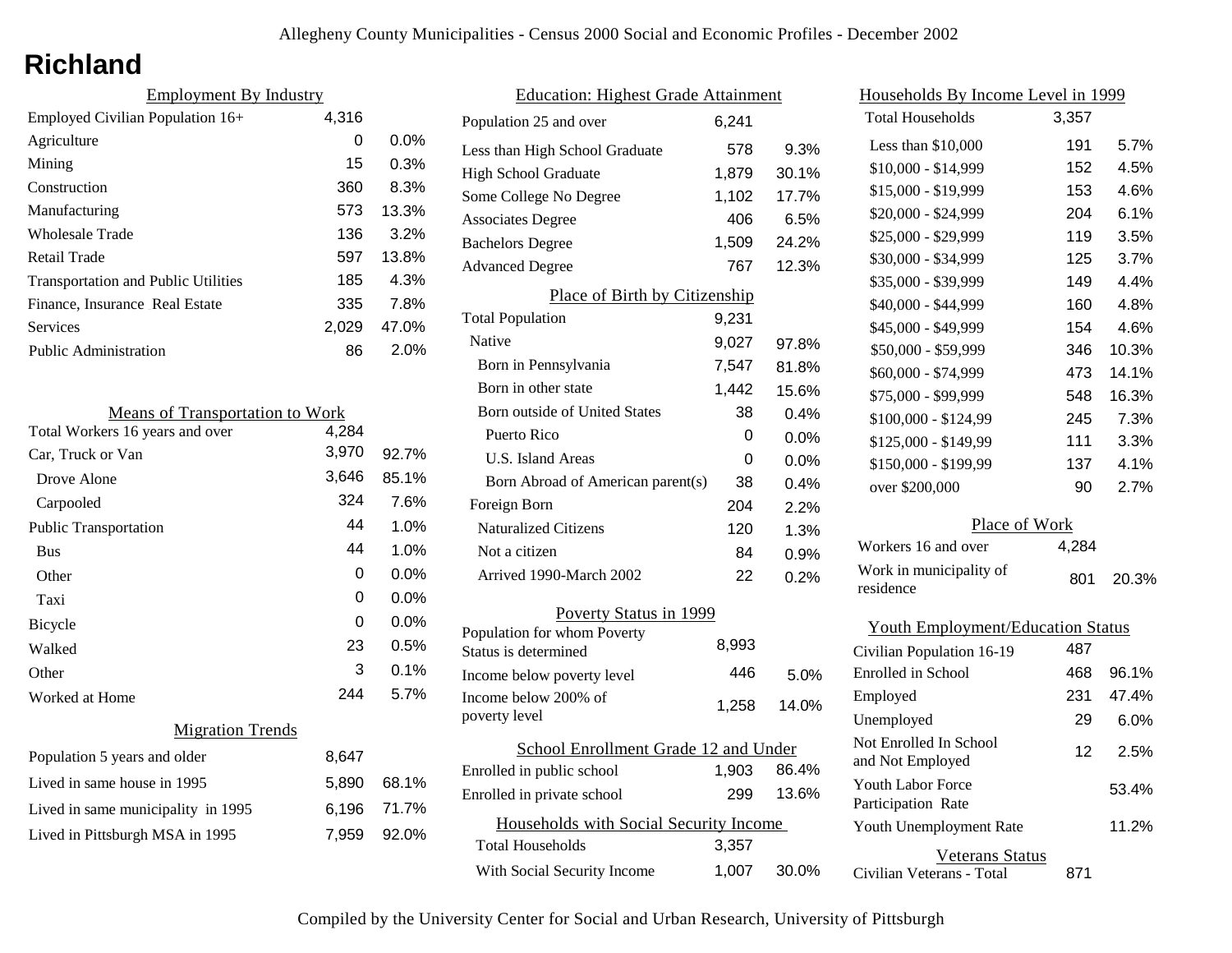### **Robinson**

| <b>Employment By Industry</b>              |       |         |
|--------------------------------------------|-------|---------|
| Employed Civilian Population 16+           | 6,236 |         |
| Agriculture                                | 0     | $0.0\%$ |
| Mining                                     | 0     | $0.0\%$ |
| Construction                               | 424   | 6.8%    |
| Manufacturing                              | 711   | 11.4%   |
| Wholesale Trade                            | 386   | 6.2%    |
| Retail Trade                               | 696   | 11.2%   |
| <b>Transportation and Public Utilities</b> | 741   | 11.9%   |
| Finance, Insurance Real Estate             | 630   | 10.1%   |
| Services                                   | 2.474 | 39.7%   |
| <b>Public Administration</b>               | 174   | 2.8%    |

| <b>Means of Transportation to Work</b> |        |          |
|----------------------------------------|--------|----------|
| Total Workers 16 years and over        | 6,100  |          |
| Car, Truck or Van                      | 5,747  | $94.2\%$ |
| Drove Alone                            | 5,329  | 87.4%    |
| Carpooled                              | 418    | 6.9%     |
| <b>Public Transportation</b>           | 100    | 1.6%     |
| <b>Bus</b>                             | 100    | 1.6%     |
| Other                                  | 0      | $0.0\%$  |
| Taxi                                   | 0      | $0.0\%$  |
| <b>Bicycle</b>                         | 0      | $0.0\%$  |
| Walked                                 | 42     | 0.7%     |
| Other                                  | 66     | 1.1%     |
| Worked at Home                         | 145    | 2.4%     |
| <b>Migration Trends</b>                |        |          |
| Population 5 years and older           | 11,608 |          |
| Lived in same house in 1995            | 7,105  | 61.2%    |
| Lived in same municipality in 1995     | 7,908  | 68.1%    |
| Lived in Pittsburgh MSA in 1995        | 10,804 | 93.1%    |
|                                        |        |          |

| <b>Education: Highest Grade Attainment</b>          |        |         |
|-----------------------------------------------------|--------|---------|
| Population 25 and over                              | 8,793  |         |
| Less than High School Graduate                      | 1,121  | 12.7%   |
| <b>High School Graduate</b>                         | 2,695  | 30.6%   |
| Some College No Degree                              | 1,397  | 15.9%   |
| <b>Associates Degree</b>                            | 677    | 7.7%    |
| <b>Bachelors Degree</b>                             | 2,020  | 23.0%   |
| <b>Advanced Degree</b>                              | 883    | 10.0%   |
| Place of Birth by Citizenship                       |        |         |
| <b>Total Population</b>                             | 12,289 |         |
| Native                                              | 11,771 | 95.8%   |
| Born in Pennsylvania                                | 10,386 | 84.5%   |
| Born in other state                                 | 1,335  | 10.9%   |
| Born outside of United States                       | 50     | 0.4%    |
| Puerto Rico                                         | 9      | 0.1%    |
| U.S. Island Areas                                   | 0      | $0.0\%$ |
| Born Abroad of American parent(s)                   | 41     | 0.3%    |
| Foreign Born                                        | 518    | 4.2%    |
| Naturalized Citizens                                | 270    | 2.2%    |
| Not a citizen                                       | 248    | 2.0%    |
| Arrived 1990-March 2002                             | 198    | 1.6%    |
| <b>Poverty Status in 1999</b>                       |        |         |
| Population for whom Poverty<br>Status is determined | 11,965 |         |
| Income below poverty level                          | 791    | 6.6%    |
| Income below 200% of<br>poverty level               | 1,756  | 14.7%   |
| School Enrollment Grade 12 and Under                |        |         |
| Enrolled in public school                           | 1,790  | 79.1%   |
| Enrolled in private school                          | 473    | 20.9%   |
| Households with Social Security Income              |        |         |
| <b>Total Households</b>                             | 4,840  |         |
| With Social Security Income                         | 1,173  | 24.2%   |

| Households By Income Level in 1999       |       |       |  |
|------------------------------------------|-------|-------|--|
| <b>Total Households</b>                  | 4,840 |       |  |
| Less than \$10,000                       | 284   | 5.9%  |  |
| \$10,000 - \$14,999                      | 192   | 4.0%  |  |
| \$15,000 - \$19,999                      | 226   | 4.7%  |  |
| \$20,000 - \$24,999                      | 283   | 5.8%  |  |
| \$25,000 - \$29,999                      | 251   | 5.2%  |  |
| \$30,000 - \$34,999                      | 318   | 6.6%  |  |
| \$35,000 - \$39,999                      | 174   | 3.6%  |  |
| \$40,000 - \$44,999                      | 293   | 6.1%  |  |
| \$45,000 - \$49,999                      | 164   | 3.4%  |  |
| \$50,000 - \$59,999                      | 425   | 8.8%  |  |
| \$60,000 - \$74,999                      | 630   | 13.0% |  |
| \$75,000 - \$99,999                      | 741   | 15.3% |  |
| \$100,000 - \$124,99                     | 457   | 9.4%  |  |
| \$125,000 - \$149,99                     | 171   | 3.5%  |  |
| \$150,000 - \$199,99                     | 102   | 2.1%  |  |
| over \$200,000                           | 129   | 2.7%  |  |
| Place of Work                            |       |       |  |
| Workers 16 and over                      | 6,100 |       |  |
| Work in municipality of                  | 1,188 | 13.7% |  |
| residence                                |       |       |  |
| <b>Youth Employment/Education Status</b> |       |       |  |
| Civilian Population 16-19                | 494   |       |  |
| <b>Enrolled</b> in School                | 433   | 87.7% |  |
| Employed                                 | 163   | 33.0% |  |
| Unemployed                               | 32    | 6.5%  |  |

| Employed                                     | 163 | 33.0% |
|----------------------------------------------|-----|-------|
| Unemployed                                   | 32  | 6.5%  |
| Not Enrolled In School<br>and Not Employed   | 34  | 6.9%  |
| Youth Labor Force<br>Participation Rate      |     | 39.5% |
| Youth Unemployment Rate                      |     | 16.4% |
| Veterans Status<br>Civilian Veterans - Total |     |       |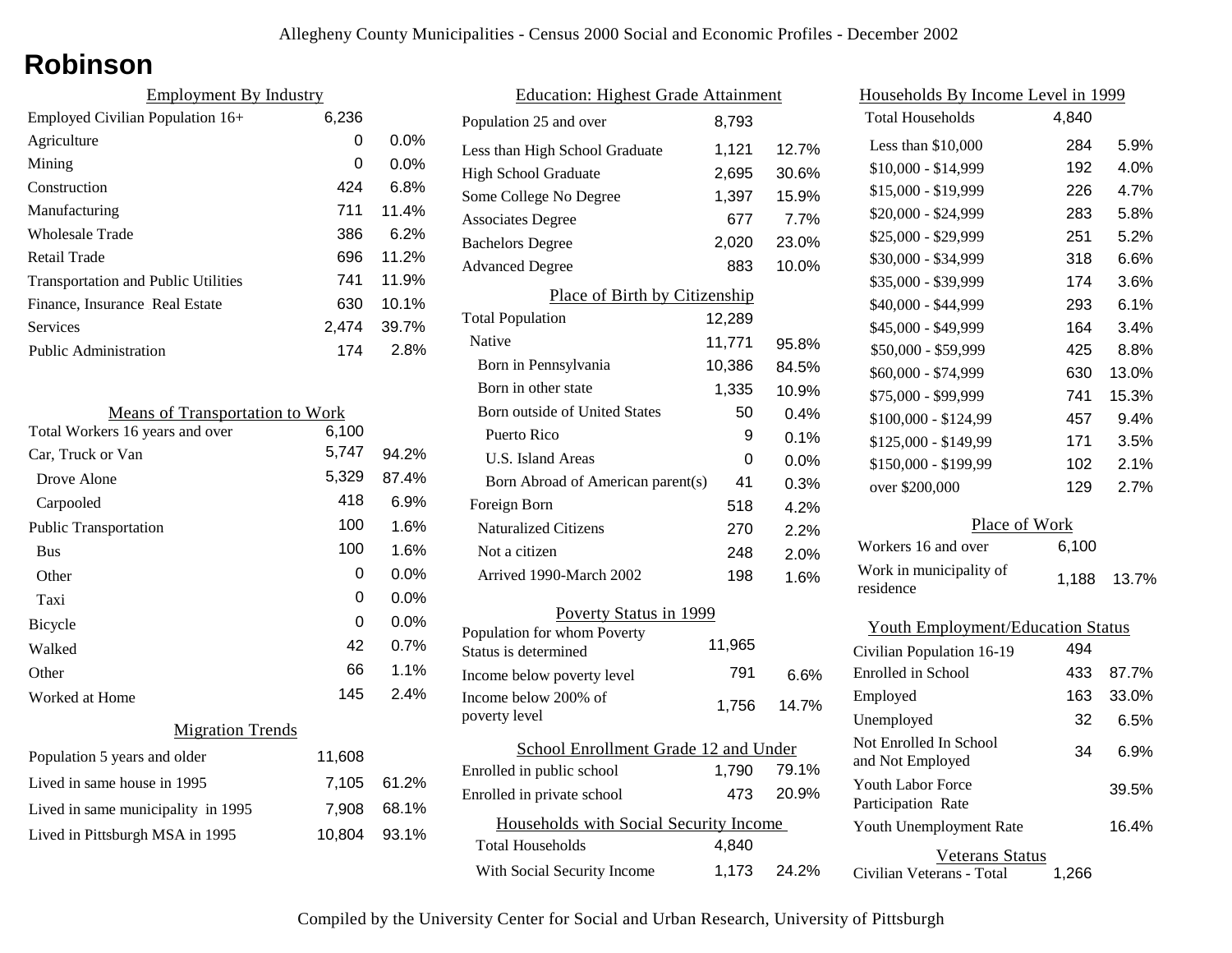# **Ross**

| <b>Employment By Industry</b>              |        |         |
|--------------------------------------------|--------|---------|
| Employed Civilian Population 16+           | 16,549 |         |
| Agriculture                                | 0      | $0.0\%$ |
| Mining                                     | 10     | $0.1\%$ |
| Construction                               | 1,014  | $6.1\%$ |
| Manufacturing                              | 1,492  | 9.0%    |
| Wholesale Trade                            | 690    | 4.2%    |
| Retail Trade                               | 1,866  | 11.3%   |
| <b>Transportation and Public Utilities</b> | 1,002  | 6.1%    |
| Finance, Insurance Real Estate             | 1,797  | 10.9%   |
| Services                                   | 8,288  | 50.1%   |
| Public Administration                      | 390    | 2.4%    |

| <b>Means of Transportation to Work</b> |        |         |
|----------------------------------------|--------|---------|
| Total Workers 16 years and over        | 16,452 |         |
| Car, Truck or Van                      | 14,855 | 90.3%   |
| Drove Alone                            | 13,188 | 80.2%   |
| Carpooled                              | 1,667  | 10.1%   |
| <b>Public Transportation</b>           | 768    | 4.7%    |
| <b>Bus</b>                             | 746    | 4.5%    |
| Other                                  | 22     | 0.1%    |
| Taxi                                   | 0      | $0.0\%$ |
| <b>Bicycle</b>                         | 7      | $0.0\%$ |
| Walked                                 | 269    | 1.6%    |
| Other                                  | 103    | 0.6%    |
| Worked at Home                         | 450    | 2.7%    |
| <b>Migration Trends</b>                |        |         |
| Population 5 years and older           | 30,998 |         |
| Lived in same house in 1995            | 21,067 | 68.0%   |
| Lived in same municipality in 1995     | 25,027 | 80.7%   |
|                                        |        |         |

Lived in Pittsburgh MSA in 1995 29,393 94.8%

| <b>Education: Highest Grade Attainment</b>          |        |       |
|-----------------------------------------------------|--------|-------|
| Population 25 and over                              | 24,330 |       |
| Less than High School Graduate                      | 2,523  | 10.4% |
| <b>High School Graduate</b>                         | 7,673  | 31.5% |
| Some College No Degree                              | 4,134  | 17.0% |
| <b>Associates Degree</b>                            | 1,944  | 8.0%  |
| <b>Bachelors Degree</b>                             | 5,154  | 21.2% |
| <b>Advanced Degree</b>                              | 2,902  | 11.9% |
| Place of Birth by Citizenship                       |        |       |
| <b>Total Population</b>                             | 32,581 |       |
| Native                                              | 31,377 | 96.3% |
| Born in Pennsylvania                                | 27,160 | 83.4% |
| Born in other state                                 | 4,077  | 12.5% |
| <b>Born outside of United States</b>                | 140    | 0.4%  |
| Puerto Rico                                         | 11     | 0.0%  |
| <b>U.S. Island Areas</b>                            | 0      | 0.0%  |
| Born Abroad of American parent(s)                   | 129    | 0.4%  |
| Foreign Born                                        | 1,204  | 3.7%  |
| <b>Naturalized Citizens</b>                         | 709    | 2.2%  |
| Not a citizen                                       | 495    | 1.5%  |
| Arrived 1990-March 2002                             | 513    | 1.6%  |
| Poverty Status in 1999                              |        |       |
| Population for whom Poverty<br>Status is determined | 31,833 |       |
| Income below poverty level                          | 1,325  | 4.2%  |
| Income below 200% of<br>poverty level               | 5,238  | 16.5% |
| School Enrollment Grade 12 and Under                |        |       |
| Enrolled in public school                           | 4,190  | 80.7% |
| Enrolled in private school                          | 1,001  | 19.3% |
| Households with Social Security Income              |        |       |
| <b>Total Households</b>                             | 13,975 |       |
| With Social Security Income                         | 4,663  | 33.4% |

| Households By Income Level in 1999         |        |         |
|--------------------------------------------|--------|---------|
| <b>Total Households</b>                    | 13,975 |         |
| Less than $$10,000$                        | 792    | 5.7%    |
| \$10,000 - \$14,999                        | 766    | 5.5%    |
| \$15,000 - \$19,999                        | 844    | 6.0%    |
| \$20,000 - \$24,999                        | 776    | 5.6%    |
| \$25,000 - \$29,999                        | 931    | 6.7%    |
| \$30,000 - \$34,999                        | 950    | $6.8\%$ |
| \$35,000 - \$39,999                        | 892    | 6.4%    |
| \$40,000 - \$44,999                        | 799    | 5.7%    |
| \$45,000 - \$49,999                        | 691    | 4.9%    |
| \$50,000 - \$59,999                        | 1,498  | 10.7%   |
| \$60,000 - \$74,999                        | 1,617  | 11.6%   |
| \$75,000 - \$99,999                        | 1,776  | 12.7%   |
| \$100,000 - \$124,99                       | 778    | 5.6%    |
| \$125,000 - \$149,99                       | 320    | 2.3%    |
| \$150,000 - \$199,99                       | 235    | 1.7%    |
| over \$200,000                             | 310    | 2.2%    |
| Place of Work                              |        |         |
| Workers 16 and over                        | 16,452 |         |
| Work in municipality of<br>residence       | 3,236  | 18.6%   |
| <b>Youth Employment/Education Status</b>   |        |         |
| Civilian Population 16-19                  | 1,209  |         |
| Enrolled in School                         | 1,070  | 88.5%   |
| Employed                                   | 636    | 52.6%   |
| Unemployed                                 | 22     | 1.8%    |
| Not Enrolled In School<br>and Not Employed | 46     | 3.8%    |
| Youth Labor Force<br>Participation Rate    |        | 54.4%   |
| Youth Unemployment Rate                    |        | 3.3%    |

#### Veterans Status

Civilian Veterans - Total 3,797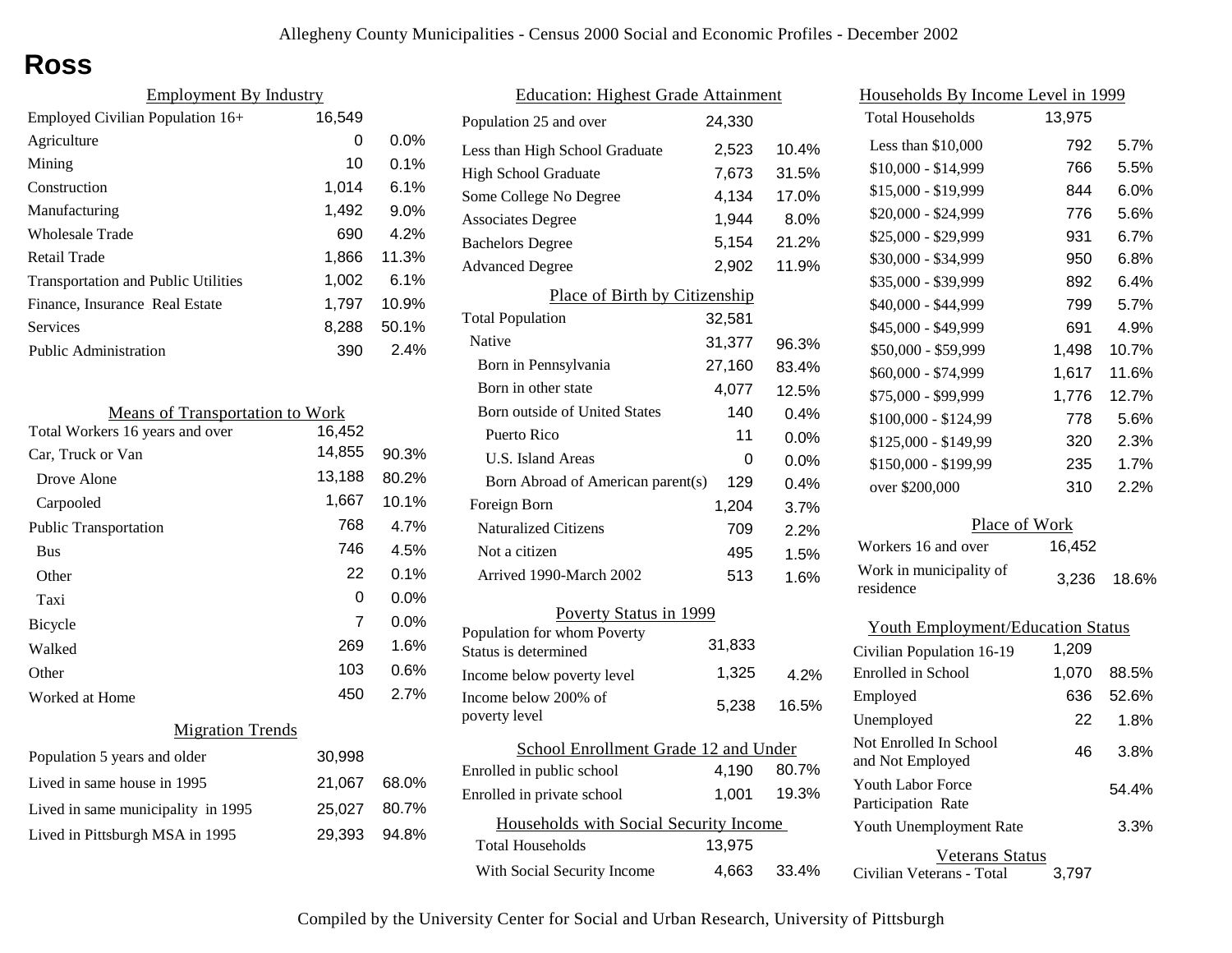# **Rosslyn Farms**

| <b>Employment By Industry</b>              |     |         |
|--------------------------------------------|-----|---------|
| Employed Civilian Population 16+           | 263 |         |
| Agriculture                                | 0   | $0.0\%$ |
| Mining                                     | 0   | $0.0\%$ |
| Construction                               | 22  | 8.4%    |
| Manufacturing                              | 22  | 8.4%    |
| Wholesale Trade                            | 8   | 3.0%    |
| Retail Trade                               | 37  | 14.1%   |
| <b>Transportation and Public Utilities</b> | 12  | 4.6%    |
| Finance, Insurance Real Estate             | 26  | 9.9%    |
| Services                                   | 127 | 48.3%   |
| <b>Public Administration</b>               | 9   | 3.4%    |
|                                            |     |         |

| <b>Means of Transportation to Work</b> |     |         |
|----------------------------------------|-----|---------|
| Total Workers 16 years and over        | 261 |         |
| Car, Truck or Van                      | 231 | 88.5%   |
| Drove Alone                            | 209 | 80.1%   |
| Carpooled                              | 22  | 8.4%    |
| <b>Public Transportation</b>           | 17  | 6.5%    |
| <b>Bus</b>                             | 17  | 6.5%    |
| Other                                  | 0   | 0.0%    |
| Taxi                                   | 0   | 0.0%    |
| <b>Bicycle</b>                         | 0   | $0.0\%$ |
| Walked                                 | 0   | $0.0\%$ |
| Other                                  | 0   | 0.0%    |
| Worked at Home                         | 13  | 5.0%    |
| <b>Migration Trends</b>                |     |         |
| Population 5 years and older           | 446 |         |
| Lived in same house in 1995            | 294 | 65.9%   |
| Lived in same municipality in 1995     | 310 | 69.5%   |
| Lived in Pittsburgh MSA in 1995        | 396 | 88.8%   |
|                                        |     |         |

| <b>Education: Highest Grade Attainment</b> |                |         |
|--------------------------------------------|----------------|---------|
| Population 25 and over                     | 369            |         |
| Less than High School Graduate             | 2              | 0.5%    |
| <b>High School Graduate</b>                | 32             | 8.7%    |
| Some College No Degree                     | 66             | 17.9%   |
| <b>Associates Degree</b>                   | 26             | 7.0%    |
| <b>Bachelors Degree</b>                    | 137            | 37.1%   |
| <b>Advanced Degree</b>                     | 106            | 28.7%   |
| Place of Birth by Citizenship              |                |         |
| <b>Total Population</b>                    | 467            |         |
| Native                                     | 450            | 96.4%   |
| Born in Pennsylvania                       | 340            | 72.8%   |
| Born in other state                        | 107            | 22.9%   |
| <b>Born outside of United States</b>       | 3              | 0.6%    |
| Puerto Rico                                | 0              | $0.0\%$ |
| U.S. Island Areas                          | 0              | 0.0%    |
| Born Abroad of American parent(s)          | 3              | 0.6%    |
| Foreign Born                               | 17             | 3.6%    |
| <b>Naturalized Citizens</b>                | 15             | 3.2%    |
| Not a citizen                              | $\overline{2}$ | 0.4%    |
| Arrived 1990-March 2002                    | 0              | 0.0%    |
| Poverty Status in 1999                     |                |         |
| Population for whom Poverty                | 467            |         |
| Status is determined                       | 27             |         |
| Income below poverty level                 |                | 5.8%    |
| Income below 200% of<br>poverty level      | 37             | 7.9%    |
| School Enrollment Grade 12 and Under       |                |         |
| Enrolled in public school                  | 31             | 42.5%   |
| Enrolled in private school                 | 42             | 57.5%   |
| Households with Social Security Income     |                |         |
| <b>Total Households</b>                    | 204            |         |
| With Social Security Income                | 52             | 25.5%   |

| Households By Income Level in 1999                  |                |         |
|-----------------------------------------------------|----------------|---------|
| <b>Total Households</b>                             | 204            |         |
| Less than \$10,000                                  | 10             | 4.9%    |
| $$10,000 - $14,999$                                 | 2              | 1.0%    |
| \$15,000 - \$19,999                                 | $\overline{2}$ | 1.0%    |
| \$20,000 - \$24,999                                 | 5              | 2.5%    |
| \$25,000 - \$29,999                                 | $\overline{2}$ | 1.0%    |
| \$30,000 - \$34,999                                 | 6              | 2.9%    |
| \$35,000 - \$39,999                                 | 5              | 2.5%    |
| \$40,000 - \$44,999                                 | 8              | 3.9%    |
| \$45,000 - \$49,999                                 | 4              | 2.0%    |
| \$50,000 - \$59,999                                 | 18             | 8.8%    |
| \$60,000 - \$74,999                                 | 27             | 13.2%   |
| \$75,000 - \$99,999                                 | 21             | 10.3%   |
| \$100,000 - \$124,99                                | 32             | 15.7%   |
| \$125,000 - \$149,99                                | 15             | 7.4%    |
| \$150,000 - \$199,99                                | 20             | 9.8%    |
| over \$200,000                                      | 27             | 13.2%   |
| Place of Work                                       |                |         |
| Workers 16 and over                                 | 261            |         |
| Work in municipality of<br>residence                | 23             | 8.8%    |
| <b>Youth Employment/Education Status</b>            |                |         |
| Civilian Population 16-19                           | 27             |         |
| Enrolled in School                                  | 27             | 100.0%  |
| Employed                                            | 6              | 22.2%   |
| Unemployed                                          | 0              | $0.0\%$ |
| Not Enrolled In School<br>and Not Employed          | 0              | $0.0\%$ |
| Youth Labor Force<br>Participation Rate             |                | 22.2%   |
| Youth Unemployment Rate                             |                | $0.0\%$ |
| <b>Veterans Status</b><br>Civilian Veterans - Total | 47             |         |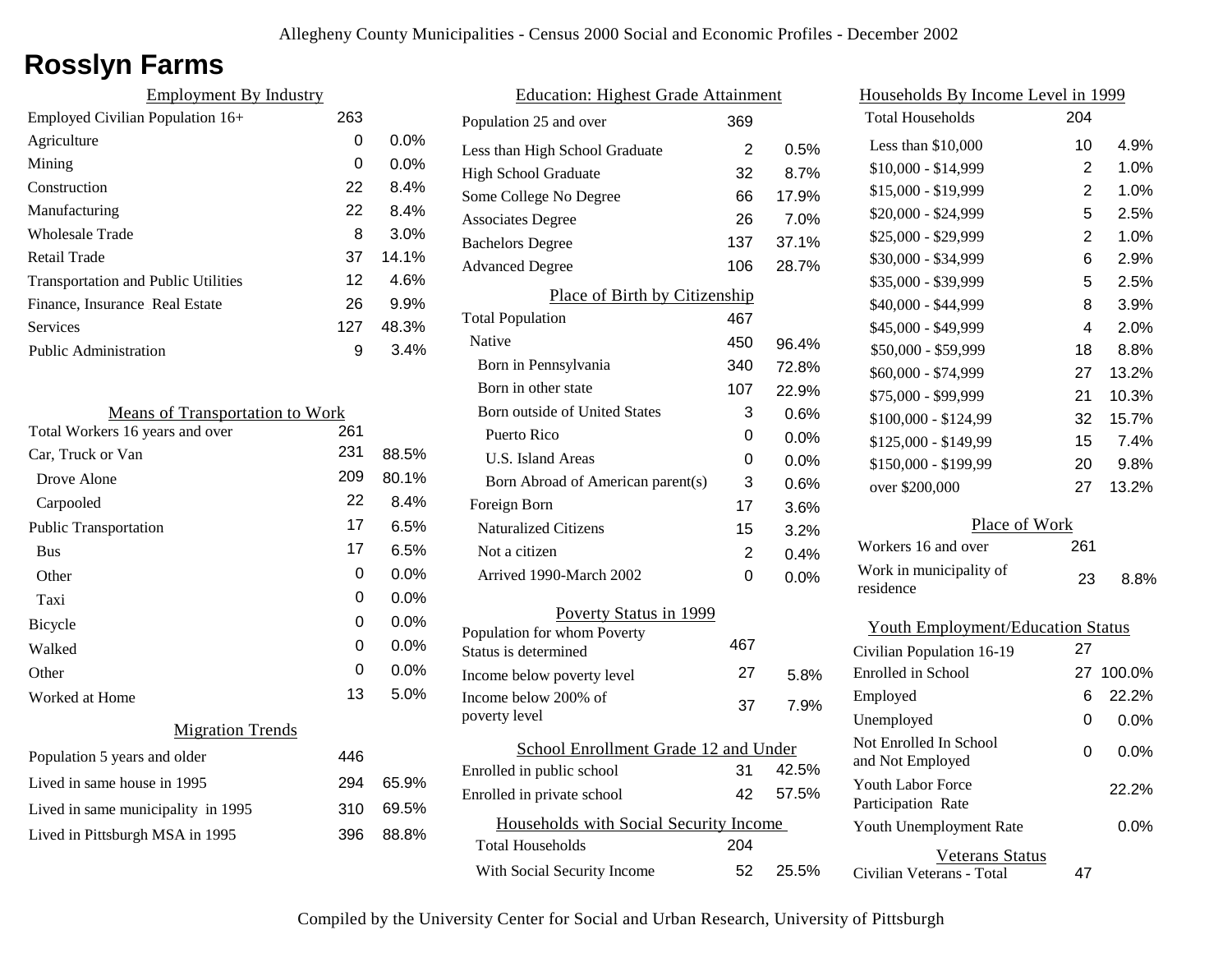# **Scott**

| <b>Employment By Industry</b>              |       |          |
|--------------------------------------------|-------|----------|
| Employed Civilian Population 16+           | 8,246 |          |
| Agriculture                                | 7     | $0.1\%$  |
| Mining                                     | 4     | $0.0\%$  |
| Construction                               | 371   | 4.5%     |
| Manufacturing                              | 630   | 7.6%     |
| Wholesale Trade                            | 340   | $4.1\%$  |
| Retail Trade                               | 930   | 11.3%    |
| <b>Transportation and Public Utilities</b> | 536   | 6.5%     |
| Finance, Insurance Real Estate             | 919   | $11.1\%$ |
| Services                                   | 4,323 | 52.4%    |
| <b>Public Administration</b>               | 186   | 2.3%     |

| <b>Means of Transportation to Work</b> |        |       |
|----------------------------------------|--------|-------|
| Total Workers 16 years and over        | 8,117  |       |
| Car, Truck or Van                      | 6,968  | 85.8% |
| Drove Alone                            | 6,346  | 78.2% |
| Carpooled                              | 622    | 7.7%  |
| <b>Public Transportation</b>           | 804    | 9.9%  |
| <b>Bus</b>                             | 730    | 9.0%  |
| Other                                  | 74     | 0.9%  |
| Taxi                                   | 0      | 0.0%  |
| <b>Bicycle</b>                         | 0      | 0.0%  |
| Walked                                 | 89     | 1.1%  |
| Other                                  | 49     | 0.6%  |
| Worked at Home                         | 207    | 2.6%  |
| <b>Migration Trends</b>                |        |       |
| Population 5 years and older           | 16,412 |       |
| Lived in same house in 1995            | 10,371 | 63.2% |
| Lived in same municipality in 1995     | 11,570 | 70.5% |
| Lived in Pittsburgh MSA in 1995        | 15,800 | 96.3% |
|                                        |        |       |

| <b>Education: Highest Grade Attainment</b>          |        |       |
|-----------------------------------------------------|--------|-------|
| Population 25 and over                              | 13,236 |       |
| Less than High School Graduate                      | 1,624  | 12.3% |
| <b>High School Graduate</b>                         | 4,167  | 31.5% |
| Some College No Degree                              | 2,014  | 15.2% |
| <b>Associates Degree</b>                            | 784    | 5.9%  |
| <b>Bachelors Degree</b>                             | 2,941  | 22.2% |
| <b>Advanced Degree</b>                              | 1,706  | 12.9% |
| Place of Birth by Citizenship                       |        |       |
| <b>Total Population</b>                             | 17,288 |       |
| <b>Native</b>                                       | 15,745 | 91.1% |
| Born in Pennsylvania                                | 13,784 | 79.7% |
| Born in other state                                 | 1,860  | 10.8% |
| <b>Born outside of United States</b>                | 101    | 0.6%  |
| Puerto Rico                                         | 25     | 0.1%  |
| <b>U.S. Island Areas</b>                            | 0      | 0.0%  |
| Born Abroad of American parent(s)                   | 76     | 0.4%  |
| Foreign Born                                        | 1,543  | 8.9%  |
| <b>Naturalized Citizens</b>                         | 437    | 2.5%  |
| Not a citizen                                       | 1,106  | 6.4%  |
| Arrived 1990-March 2002                             | 1,052  | 6.1%  |
| Poverty Status in 1999                              |        |       |
| Population for whom Poverty<br>Status is determined | 16,953 |       |
| Income below poverty level                          | 1,219  | 7.2%  |
| Income below 200% of<br>poverty level               | 3,253  | 19.2% |
| School Enrollment Grade 12 and Under                |        |       |
| Enrolled in public school                           | 2,225  | 83.9% |
| Enrolled in private school                          | 428    | 16.1% |
| Households with Social Security Income              |        |       |
| <b>Total Households</b>                             | 7,833  |       |
| With Social Security Income                         | 2,606  | 33.3% |

| Households By Income Level in 1999         |       |       |
|--------------------------------------------|-------|-------|
| <b>Total Households</b>                    | 7,833 |       |
| Less than \$10,000                         | 505   | 6.4%  |
| $$10,000 - $14,999$                        | 398   | 5.1%  |
| \$15,000 - \$19,999                        | 489   | 6.2%  |
| \$20,000 - \$24,999                        | 448   | 5.7%  |
| \$25,000 - \$29,999                        | 572   | 7.3%  |
| \$30,000 - \$34,999                        | 483   | 6.2%  |
| \$35,000 - \$39,999                        | 574   | 7.3%  |
| \$40,000 - \$44,999                        | 500   | 6.4%  |
| \$45,000 - \$49,999                        | 470   | 6.0%  |
| \$50,000 - \$59,999                        | 866   | 11.1% |
| \$60,000 - \$74,999                        | 1,038 | 13.3% |
| \$75,000 - \$99,999                        | 718   | 9.2%  |
| \$100,000 - \$124,99                       | 442   | 5.6%  |
| \$125,000 - \$149,99                       | 104   | 1.3%  |
| \$150,000 - \$199,99                       | 120   | 1.5%  |
| over \$200,000                             | 106   | 1.4%  |
| Place of Work                              |       |       |
| Workers 16 and over                        | 8,117 |       |
| Work in municipality of<br>residence       | 859   | 12.0% |
| <b>Youth Employment/Education Status</b>   |       |       |
| Civilian Population 16-19                  | 463   |       |
| Enrolled in School                         | 411   | 88.8% |
| Employed                                   | 168   | 36.3% |
| Unemployed                                 | 20    | 4.3%  |
| Not Enrolled In School<br>and Not Employed | 21    | 4.5%  |

Civilian Veterans - Total

Youth Unemployment Rate

Youth Labor Force Participation Rate

Veterans Status

2,076

10.6%

40.6%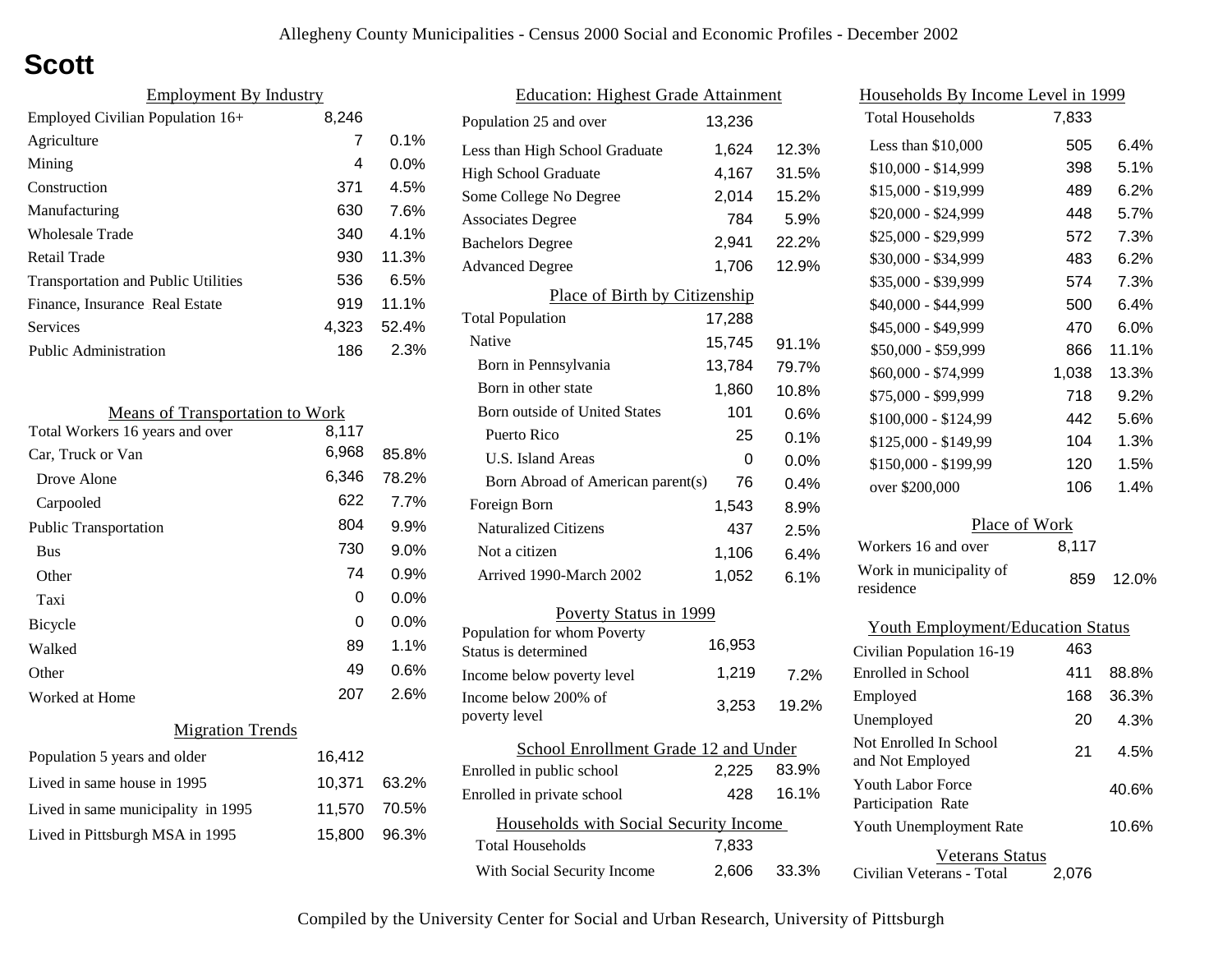### **Sewickley**

| <b>Employment By Industry</b>              |       |         |
|--------------------------------------------|-------|---------|
| Employed Civilian Population 16+           | 1,836 |         |
| Agriculture                                | 0     | $0.0\%$ |
| Mining                                     | 0     | $0.0\%$ |
| Construction                               | 48    | 2.6%    |
| Manufacturing                              | 115   | 6.3%    |
| Wholesale Trade                            | 25    | 1.4%    |
| Retail Trade                               | 251   | 13.7%   |
| <b>Transportation and Public Utilities</b> | 159   | 8.7%    |
| Finance, Insurance Real Estate             | 127   | 6.9%    |
| Services                                   | 1,059 | 57.7%   |
| Public Administration                      | 52    | 2.8%    |

| <b>Means of Transportation to Work</b> |       |       |
|----------------------------------------|-------|-------|
| Total Workers 16 years and over        | 1,827 |       |
| Car, Truck or Van                      | 1,484 | 81.2% |
| Drove Alone                            | 1,347 | 73.7% |
| Carpooled                              | 137   | 7.5%  |
| <b>Public Transportation</b>           | 70    | 3.8%  |
| <b>Bus</b>                             | 64    | 3.5%  |
| Other                                  | 0     | 0.0%  |
| Taxi                                   | 6     | 0.3%  |
| <b>Bicycle</b>                         | 0     | 0.0%  |
| Walked                                 | 136   | 7.4%  |
| Other                                  | 21    | 1.1%  |
| Worked at Home                         | 116   | 6.3%  |
| <b>Migration Trends</b>                |       |       |
| Population 5 years and older           | 3,716 |       |
| Lived in same house in 1995            | 2,169 | 58.4% |
| Lived in same municipality in 1995     | 2,232 | 60.1% |
| Lived in Pittsburgh MSA in 1995        | 3,363 | 90.5% |
|                                        |       |       |

| <b>Education: Highest Grade Attainment</b>          |       |         |
|-----------------------------------------------------|-------|---------|
| Population 25 and over                              | 2,870 |         |
| Less than High School Graduate                      | 294   | 10.2%   |
| <b>High School Graduate</b>                         | 669   | 23.3%   |
| Some College No Degree                              | 380   | 13.2%   |
| <b>Associates Degree</b>                            | 247   | 8.6%    |
| <b>Bachelors Degree</b>                             | 732   | 25.5%   |
| <b>Advanced Degree</b>                              | 548   | 19.1%   |
| Place of Birth by Citizenship                       |       |         |
| <b>Total Population</b>                             | 3,902 |         |
| Native                                              | 3,717 | 95.3%   |
| Born in Pennsylvania                                | 2,660 | 68.2%   |
| Born in other state                                 | 1,009 | 25.9%   |
| Born outside of United States                       | 48    | 1.2%    |
| Puerto Rico                                         | 8     | 0.2%    |
| U.S. Island Areas                                   | 0     | $0.0\%$ |
| Born Abroad of American parent(s)                   | 40    | 1.0%    |
| Foreign Born                                        | 185   | 4.7%    |
| <b>Naturalized Citizens</b>                         | 117   | $3.0\%$ |
| Not a citizen                                       | 68    | 1.7%    |
| Arrived 1990-March 2002                             | 56    | 1.4%    |
| Poverty Status in 1999                              |       |         |
| Population for whom Poverty<br>Status is determined | 3,893 |         |
| Income below poverty level                          | 194   | 5.0%    |
| Income below 200% of                                |       |         |
| poverty level                                       | 675   | 17.3%   |
| School Enrollment Grade 12 and Under                |       |         |
| Enrolled in public school                           | 523   | 68.7%   |
| Enrolled in private school                          | 238   | 31.3%   |
| Households with Social Security Income              |       |         |
| <b>Total Households</b>                             | 1,898 |         |
| With Social Security Income                         | 692   | 36.5%   |

| <u>Households By Income Level in 1999</u>  |       |         |
|--------------------------------------------|-------|---------|
| <b>Total Households</b>                    | 1,898 |         |
| Less than \$10,000                         | 134   | 7.1%    |
| $$10,000 - $14,999$                        | 106   | 5.6%    |
| \$15,000 - \$19,999                        | 156   | 8.2%    |
| \$20,000 - \$24,999                        | 157   | 8.3%    |
| \$25,000 - \$29,999                        | 120   | 6.3%    |
| \$30,000 - \$34,999                        | 160   | 8.4%    |
| \$35,000 - \$39,999                        | 125   | 6.6%    |
| \$40,000 - \$44,999                        | 127   | 6.7%    |
| \$45,000 - \$49,999                        | 75    | 4.0%    |
| \$50,000 - \$59,999                        | 124   | 6.5%    |
| \$60,000 - \$74,999                        | 196   | 10.3%   |
| \$75,000 - \$99,999                        | 141   | 7.4%    |
| \$100,000 - \$124,99                       | 77    | 4.1%    |
| \$125,000 - \$149,99                       | 47    | 2.5%    |
| \$150,000 - \$199,99                       | 67    | 3.5%    |
| over \$200,000                             | 86    | 4.5%    |
| Place of Work                              |       |         |
| Workers 16 and over                        | 1,827 |         |
| Work in municipality of<br>residence       | 478   | 26.2%   |
| <b>Youth Employment/Education Status</b>   |       |         |
| Civilian Population 16-19                  | 176   |         |
| Enrolled in School                         | 160   | 90.9%   |
| Employed                                   | 60    | 34.1%   |
| Unemployed                                 | 13    | 7.4%    |
| Not Enrolled In School<br>and Not Employed | 0     | $0.0\%$ |

Civilian Veterans - Total

Youth Unemployment Rate

Youth Labor Force Participation Rate

Veterans Status

530

17.8%

41.5%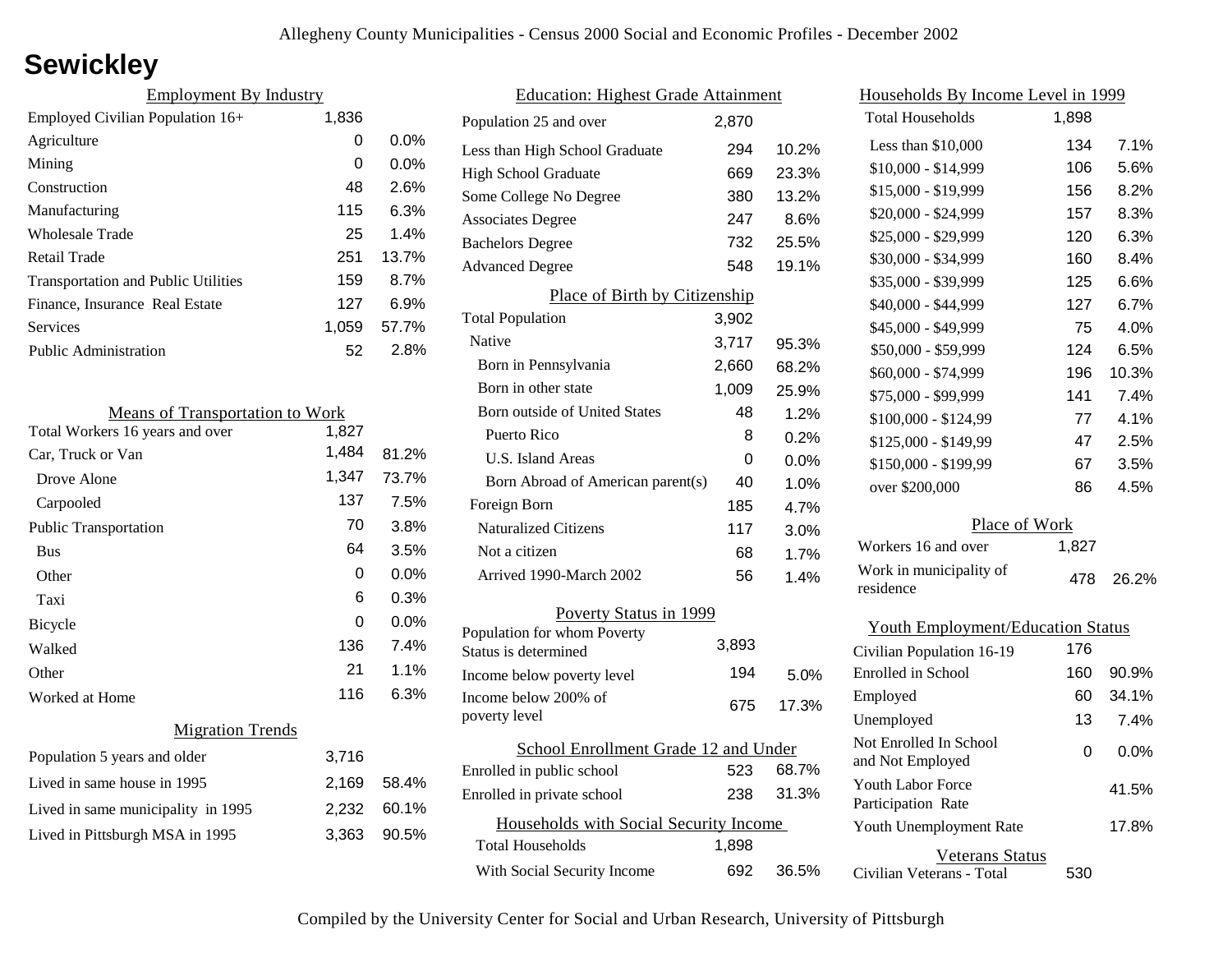# **Sewickley Heights**

| <b>Employment By Industry</b>              |     |         |
|--------------------------------------------|-----|---------|
| Employed Civilian Population 16+           | 371 |         |
| Agriculture                                | 15  | $4.0\%$ |
| Mining                                     | 0   | $0.0\%$ |
| Construction                               | 15  | 4.0%    |
| Manufacturing                              | 47  | 12.7%   |
| Wholesale Trade                            | 7   | 1.9%    |
| Retail Trade                               | 36  | 9.7%    |
| <b>Transportation and Public Utilities</b> | 19  | 5.1%    |
| Finance, Insurance Real Estate             | 45  | 12.1%   |
| Services                                   | 186 | 50.1%   |
| <b>Public Administration</b>               | 1   | 0.3%    |
|                                            |     |         |

| <b>Means of Transportation to Work</b> |     |         |
|----------------------------------------|-----|---------|
| Total Workers 16 years and over        | 362 |         |
| Car, Truck or Van                      | 306 | 84.5%   |
| Drove Alone                            | 289 | 79.8%   |
| Carpooled                              | 17  | 4.7%    |
| <b>Public Transportation</b>           | 0   | 0.0%    |
| <b>Bus</b>                             | 0   | 0.0%    |
| Other                                  | 0   | $0.0\%$ |
| Taxi                                   | 0   | $0.0\%$ |
| Bicycle                                | 0   | $0.0\%$ |
| Walked                                 | 13  | $3.6\%$ |
| Other                                  | 3   | 0.8%    |
| Worked at Home                         | 40  | 11.0%   |
| <b>Migration Trends</b>                |     |         |
| Population 5 years and older           | 949 |         |
| Lived in same house in 1995            | 572 | 60.3%   |
| Lived in same municipality in 1995     | 593 | 62.5%   |
| Lived in Pittsburgh MSA in 1995        | 827 | 87.1%   |
|                                        |     |         |

| <b>Education: Highest Grade Attainment</b>          |     |         |
|-----------------------------------------------------|-----|---------|
| Population 25 and over                              | 746 |         |
| Less than High School Graduate                      | 60  | 8.0%    |
| <b>High School Graduate</b>                         | 147 | 19.7%   |
| Some College No Degree                              | 119 | 16.0%   |
| <b>Associates Degree</b>                            | 12  | 1.6%    |
| <b>Bachelors Degree</b>                             | 203 | 27.2%   |
| <b>Advanced Degree</b>                              | 205 | 27.5%   |
| Place of Birth by Citizenship                       |     |         |
| <b>Total Population</b>                             | 981 |         |
| Native                                              | 904 | 92.2%   |
| Born in Pennsylvania                                | 593 | 60.4%   |
| Born in other state                                 | 303 | 30.9%   |
| <b>Born outside of United States</b>                | 8   | 0.8%    |
| Puerto Rico                                         | 0   | 0.0%    |
| U.S. Island Areas                                   | 0   | 0.0%    |
| Born Abroad of American parent(s)                   | 8   | 0.8%    |
| Foreign Born                                        | 77  | 7.8%    |
| <b>Naturalized Citizens</b>                         | 34  | 3.5%    |
| Not a citizen                                       | 43  | 4.4%    |
| Arrived 1990-March 2002                             | 18  | 1.8%    |
| Poverty Status in 1999                              |     |         |
| Population for whom Poverty<br>Status is determined | 859 |         |
| Income below poverty level                          | 60  | $7.0\%$ |
| Income below 200% of<br>poverty level               | 90  | 10.5%   |
| School Enrollment Grade 12 and Under                |     |         |
| Enrolled in public school                           | 88  | 47.8%   |
| Enrolled in private school                          | 96  | 52.2%   |
| Households with Social Security Income              |     |         |
| <b>Total Households</b>                             | 326 |         |
| With Social Security Income                         | 102 | 31.3%   |

| Households By Income Level in 1999             |     |         |  |
|------------------------------------------------|-----|---------|--|
| <b>Total Households</b>                        | 326 |         |  |
| Less than $$10,000$                            | 24  | 7.4%    |  |
| \$10,000 - \$14,999                            | 3   | 0.9%    |  |
| \$15,000 - \$19,999                            | 6   | 1.8%    |  |
| \$20,000 - \$24,999                            | 8   | 2.5%    |  |
| \$25,000 - \$29,999                            | 12  | 3.7%    |  |
| \$30,000 - \$34,999                            | 2   | 0.6%    |  |
| \$35,000 - \$39,999                            | 9   | 2.8%    |  |
| \$40,000 - \$44,999                            | 11  | 3.4%    |  |
| \$45,000 - \$49,999                            | 15  | 4.6%    |  |
| \$50,000 - \$59,999                            | 20  | 6.1%    |  |
| \$60,000 - \$74,999                            | 12  | 3.7%    |  |
| \$75,000 - \$99,999                            | 27  | 8.3%    |  |
| \$100,000 - \$124,99                           | 21  | 6.4%    |  |
| \$125,000 - \$149,99                           | 10  | 3.1%    |  |
| \$150,000 - \$199,99                           | 31  | 9.5%    |  |
| over \$200,000                                 | 115 | 35.3%   |  |
| Place of Work                                  |     |         |  |
| Workers 16 and over                            | 362 |         |  |
| Work in municipality of<br>residence           | 52  | 14.4%   |  |
| <b>Youth Employment/Education Status</b>       |     |         |  |
| Civilian Population 16-19                      | 36  |         |  |
| Enrolled in School                             | 32  | 88.9%   |  |
| Employed                                       | 3   | 8.3%    |  |
| Unemployed                                     | 1   | 2.8%    |  |
| Not Enrolled In School<br>and Not Employed     | 0   | $0.0\%$ |  |
| <b>Youth Labor Force</b><br>Participation Rate |     | 11.1%   |  |
| Youth Unemployment Rate                        |     | 25.0%   |  |

Civilian Veterans - Total

Veterans Status

93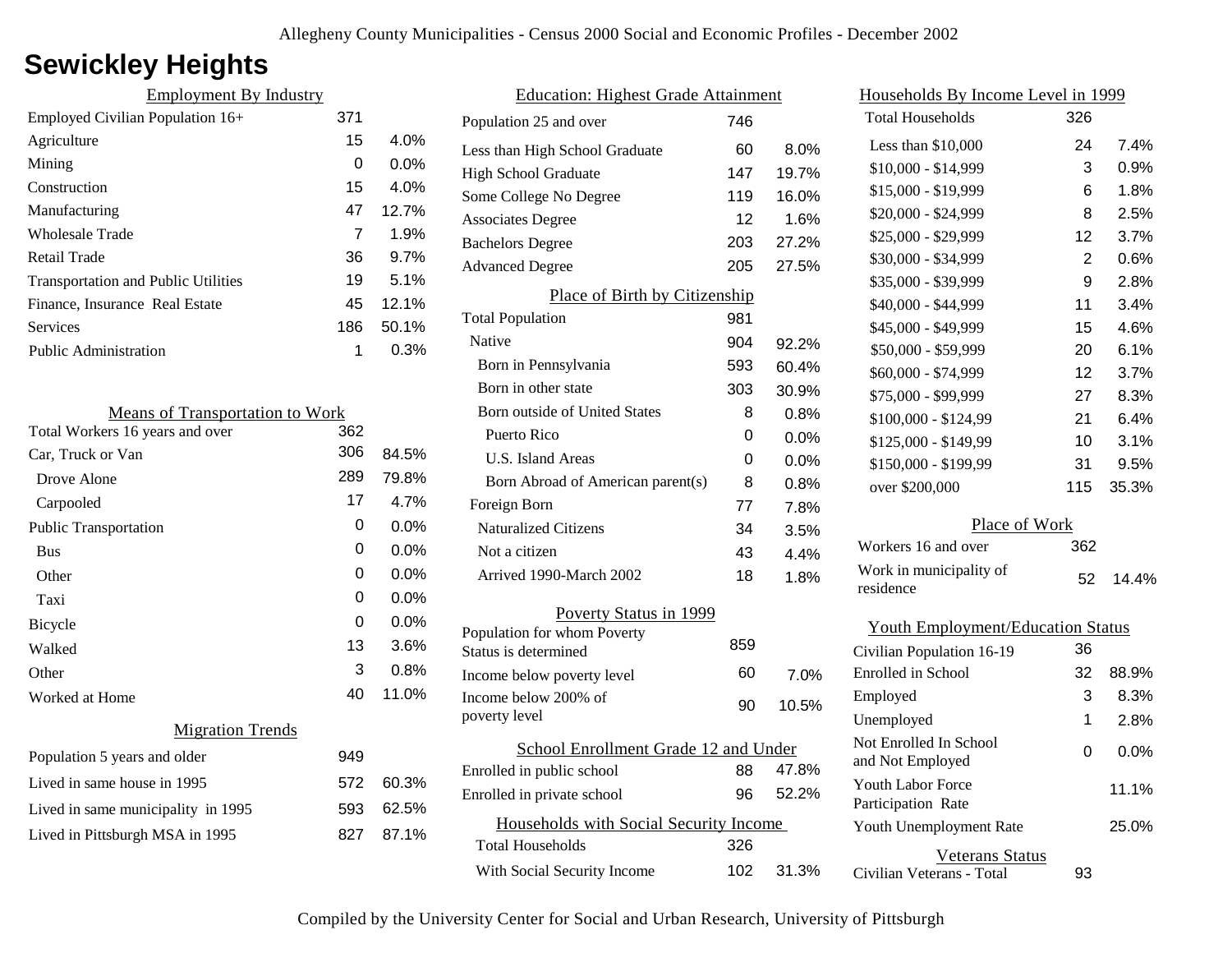# **Sewickley Hills**

| <b>Employment By Industry</b>              |     |         |
|--------------------------------------------|-----|---------|
| Employed Civilian Population $16+$         | 338 |         |
| Agriculture                                | 5   | 1.5%    |
| Mining                                     | 0   | $0.0\%$ |
| Construction                               | 24  | 7.1%    |
| Manufacturing                              | 43  | 12.7%   |
| Wholesale Trade                            | 10  | 3.0%    |
| Retail Trade                               | 11  | 3.3%    |
| <b>Transportation and Public Utilities</b> | 36  | 10.7%   |
| Finance, Insurance Real Estate             | 21  | 6.2%    |
| <b>Services</b>                            | 184 | 54.4%   |
| <b>Public Administration</b>               | 4   | $1.2\%$ |

| <b>Means of Transportation to Work</b> |     |         |
|----------------------------------------|-----|---------|
| Total Workers 16 years and over        | 333 |         |
| Car, Truck or Van                      | 297 | 89.2%   |
| Drove Alone                            | 264 | 79.3%   |
| Carpooled                              | 33  | 9.9%    |
| <b>Public Transportation</b>           | 0   | $0.0\%$ |
| <b>Bus</b>                             | 0   | $0.0\%$ |
| Other                                  | 0   | 0.0%    |
| Taxi                                   | 0   | 0.0%    |
| <b>Bicycle</b>                         | 0   | $0.0\%$ |
| Walked                                 | 6   | 1.8%    |
| Other                                  | 3   | 0.9%    |
| Worked at Home                         | 27  | 8.1%    |
| <b>Migration Trends</b>                |     |         |
| Population 5 years and older           | 626 |         |
| Lived in same house in 1995            | 474 | 75.7%   |
| Lived in same municipality in 1995     | 487 | 77.8%   |
| Lived in Pittsburgh MSA in 1995        | 583 | 93.1%   |
|                                        |     |         |

|                                                     | <b>Education: Highest Grade Attainment</b> |     |       |
|-----------------------------------------------------|--------------------------------------------|-----|-------|
| Population 25 and over                              |                                            | 448 |       |
| Less than High School Graduate                      |                                            | 38  | 8.5%  |
| <b>High School Graduate</b>                         |                                            | 98  | 21.9% |
| Some College No Degree                              |                                            | 69  | 15.4% |
| <b>Associates Degree</b>                            |                                            | 13  | 2.9%  |
| <b>Bachelors Degree</b>                             |                                            | 133 | 29.7% |
| <b>Advanced Degree</b>                              |                                            | 97  | 21.7% |
|                                                     | Place of Birth by Citizenship              |     |       |
| <b>Total Population</b>                             |                                            | 663 |       |
| Native                                              |                                            | 632 | 95.3% |
| Born in Pennsylvania                                |                                            | 462 | 69.7% |
| Born in other state                                 |                                            | 164 | 24.7% |
| Born outside of United States                       |                                            | 6   | 0.9%  |
| Puerto Rico                                         |                                            | 0   | 0.0%  |
| <b>U.S. Island Areas</b>                            |                                            | 0   | 0.0%  |
| Born Abroad of American parent(s)                   |                                            | 6   | 0.9%  |
| Foreign Born                                        |                                            | 31  | 4.7%  |
| <b>Naturalized Citizens</b>                         |                                            | 19  | 2.9%  |
| Not a citizen                                       |                                            | 12  | 1.8%  |
| Arrived 1990-March 2002                             |                                            | 4   | 0.6%  |
|                                                     | Poverty Status in 1999                     |     |       |
| Population for whom Poverty<br>Status is determined |                                            | 663 |       |
| Income below poverty level                          |                                            | 23  | 3.5%  |
| Income below 200% of<br>poverty level               |                                            | 95  | 14.3% |
|                                                     | School Enrollment Grade 12 and Under       |     |       |
| Enrolled in public school                           |                                            | 157 | 86.3% |
| Enrolled in private school                          |                                            | 25  | 13.7% |
|                                                     | Households with Social Security Income     |     |       |
| <b>Total Households</b>                             |                                            | 232 |       |
| With Social Security Income                         |                                            | 59  | 25.4% |
|                                                     |                                            |     |       |

| Households By Income Level in 1999         |     |         |
|--------------------------------------------|-----|---------|
| <b>Total Households</b>                    | 232 |         |
| Less than $$10,000$                        | 12  | 5.2%    |
| \$10,000 - \$14,999                        | 2   | 0.9%    |
| \$15,000 - \$19,999                        | 9   | 3.9%    |
| \$20,000 - \$24,999                        | 17  | 7.3%    |
| \$25,000 - \$29,999                        | 10  | 4.3%    |
| \$30,000 - \$34,999                        | 2   | 0.9%    |
| \$35,000 - \$39,999                        | 11  | 4.7%    |
| \$40,000 - \$44,999                        | 6   | 2.6%    |
| \$45,000 - \$49,999                        | 9   | 3.9%    |
| \$50,000 - \$59,999                        | 16  | 6.9%    |
| \$60,000 - \$74,999                        | 13  | 5.6%    |
| \$75,000 - \$99,999                        | 30  | 12.9%   |
| \$100,000 - \$124,99                       | 22  | 9.5%    |
| \$125,000 - \$149,99                       | 22  | 9.5%    |
| \$150,000 - \$199,99                       | 18  | 7.8%    |
| over \$200,000                             | 33  | 14.2%   |
| Place of Work                              |     |         |
| Workers 16 and over                        | 333 |         |
| Work in municipality of<br>residence       | 41  | 12.3%   |
| <b>Youth Employment/Education Status</b>   |     |         |
| Civilian Population 16-19                  | 42  |         |
| <b>Enrolled</b> in School                  | 35  | 83.3%   |
| Employed                                   | 12  | 28.6%   |
| Unemployed                                 | 0   | 0.0%    |
| Not Enrolled In School<br>and Not Employed | 5   | 11.9%   |
| Youth Labor Force<br>Participation Rate    |     | 28.6%   |
| Youth Unemployment Rate                    |     | $0.0\%$ |
| <b>Veterans Status</b>                     |     |         |

Civilian Veterans - Total

56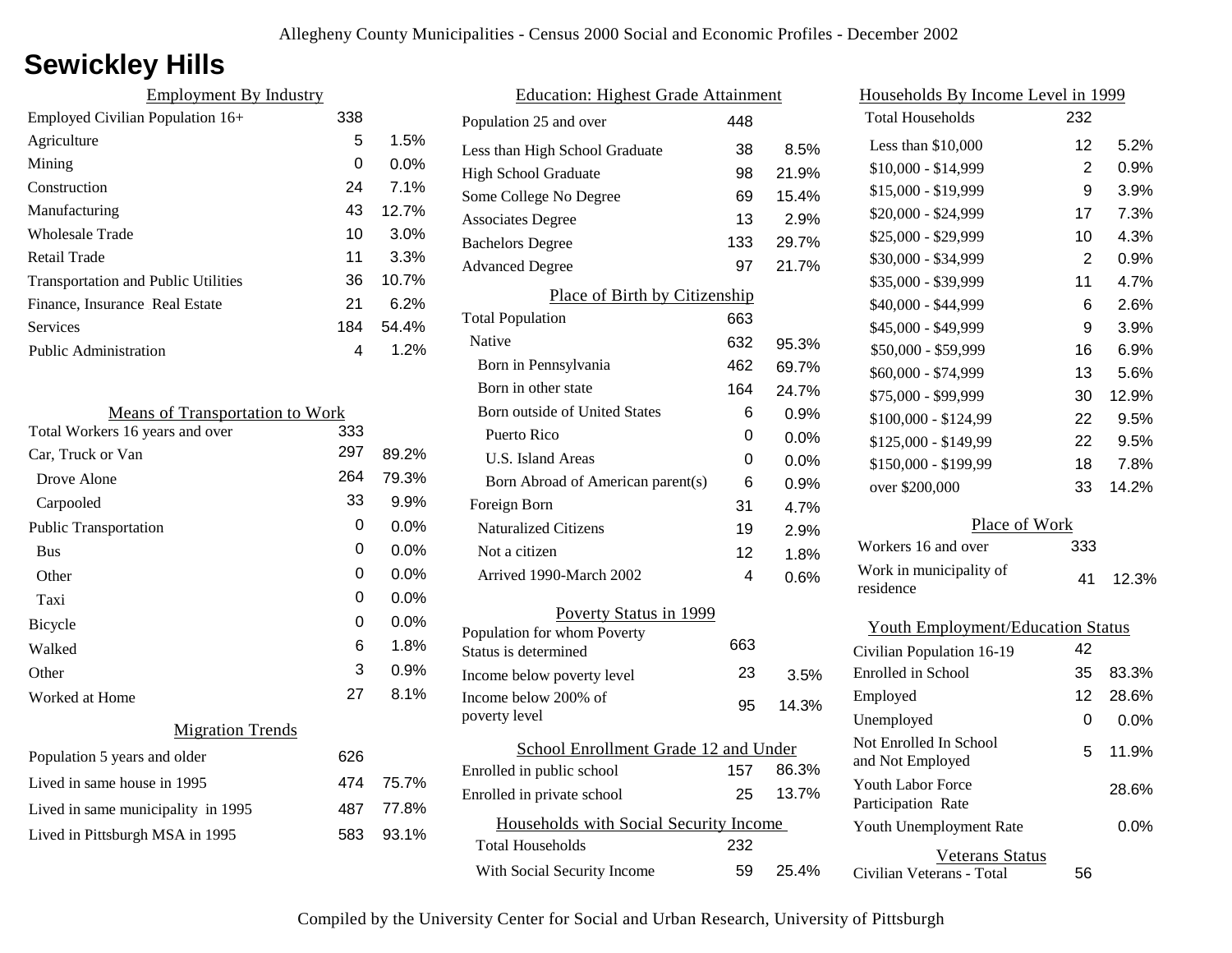# **Shaler**

| <b>Employment By Industry</b>              |        |         |
|--------------------------------------------|--------|---------|
| Employed Civilian Population 16+           | 14,720 |         |
| Agriculture                                | 35     | 0.2%    |
| Mining                                     | 8      | $0.1\%$ |
| Construction                               | 851    | 5.8%    |
| Manufacturing                              | 1,273  | 8.6%    |
| Wholesale Trade                            | 728    | 4.9%    |
| Retail Trade                               | 2,129  | 14.5%   |
| <b>Transportation and Public Utilities</b> | 826    | 5.6%    |
| Finance, Insurance Real Estate             | 1,397  | 9.5%    |
| Services                                   | 7,120  | 48.4%   |
| Public Administration                      | 353    | 2.4%    |

| <b>Means of Transportation to Work</b> |              |         |
|----------------------------------------|--------------|---------|
| Total Workers 16 years and over        | 14,526       |         |
| Car, Truck or Van                      | 13,412       | 92.3%   |
| Drove Alone                            | 12,235       | 84.2%   |
| Carpooled                              | 1,177        | 8.1%    |
| <b>Public Transportation</b>           | 568          | 3.9%    |
| <b>Bus</b>                             | 568          | 3.9%    |
| Other                                  | 0            | $0.0\%$ |
| Taxi                                   | 0            | $0.0\%$ |
| <b>Bicycle</b>                         | 25           | $0.2\%$ |
| Walked                                 | 132          | 0.9%    |
| Other                                  | 78           | 0.5%    |
| Worked at Home                         | 311          | 2.1%    |
| <b>Migration Trends</b>                |              |         |
| Population 5 years and older           | 28,233       |         |
| Lived in same house in 1995            | 20,502 72.6% |         |
| Lived in same municipality in 1995     | 22,965       | 81.3%   |
| Lived in Pittsburgh MSA in 1995        | 27,389       | 97.0%   |

| <b>Education: Highest Grade Attainment</b>          |        |       |
|-----------------------------------------------------|--------|-------|
| Population 25 and over                              | 21,591 |       |
| Less than High School Graduate                      | 2,273  | 10.5% |
| <b>High School Graduate</b>                         | 8,534  | 39.5% |
| Some College No Degree                              | 3,588  | 16.6% |
| <b>Associates Degree</b>                            | 1,651  | 7.6%  |
| <b>Bachelors Degree</b>                             | 3,769  | 17.5% |
| <b>Advanced Degree</b>                              | 1,776  | 8.2%  |
| Place of Birth by Citizenship                       |        |       |
| <b>Total Population</b>                             | 29,757 |       |
| Native                                              | 29,007 | 97.5% |
| Born in Pennsylvania                                | 26,231 | 88.2% |
| Born in other state                                 | 2,596  | 8.7%  |
| <b>Born outside of United States</b>                | 180    | 0.6%  |
| Puerto Rico                                         | 77     | 0.3%  |
| U.S. Island Areas                                   | 0      | 0.0%  |
| Born Abroad of American parent(s)                   | 103    | 0.3%  |
| Foreign Born                                        | 750    | 2.5%  |
| <b>Naturalized Citizens</b>                         | 481    | 1.6%  |
| Not a citizen                                       | 269    | 0.9%  |
| Arrived 1990-March 2002                             | 182    | 0.6%  |
| Poverty Status in 1999                              |        |       |
| Population for whom Poverty<br>Status is determined | 29,693 |       |
| Income below poverty level                          | 1,360  | 4.6%  |
| Income below 200% of<br>poverty level               | 4,319  | 14.5% |
| School Enrollment Grade 12 and Under                |        |       |
| Enrolled in public school                           | 4,287  | 77.6% |
| Enrolled in private school                          | 1,236  | 22.4% |
| Households with Social Security Income              |        |       |
| Total Households                                    | 11,935 |       |
| With Social Security Income                         | 4,092  | 34.3% |

| <u>Households By Income Level in 1999</u>  |        |       |  |
|--------------------------------------------|--------|-------|--|
| <b>Total Households</b>                    | 11,935 |       |  |
| Less than \$10,000                         | 587    | 4.9%  |  |
| $$10,000 - $14,999$                        | 663    | 5.6%  |  |
| \$15,000 - \$19,999                        | 499    | 4.2%  |  |
| \$20,000 - \$24,999                        | 786    | 6.6%  |  |
| \$25,000 - \$29,999                        | 596    | 5.0%  |  |
| \$30,000 - \$34,999                        | 743    | 6.2%  |  |
| \$35,000 - \$39,999                        | 673    | 5.6%  |  |
| \$40,000 - \$44,999                        | 802    | 6.7%  |  |
| \$45,000 - \$49,999                        | 706    | 5.9%  |  |
| \$50,000 - \$59,999                        | 1,331  | 11.2% |  |
| \$60,000 - \$74,999                        | 1,730  | 14.5% |  |
| \$75,000 - \$99,999                        | 1,443  | 12.1% |  |
| \$100,000 - \$124,99                       | 745    | 6.2%  |  |
| \$125,000 - \$149,99                       | 259    | 2.2%  |  |
| \$150,000 - \$199,99                       | 121    | 1.0%  |  |
| over \$200,000                             | 251    | 2.1%  |  |
| Place of Work                              |        |       |  |
| Workers 16 and over                        | 14,526 |       |  |
| Work in municipality of<br>residence       | 1,822  | 12.2% |  |
| <b>Youth Employment/Education Status</b>   |        |       |  |
| Civilian Population 16-19                  | 1,296  |       |  |
| Enrolled in School                         | 1,212  | 93.5% |  |
| Employed                                   | 567    | 43.8% |  |
| Unemployed                                 | 52     | 4.0%  |  |
| Not Enrolled In School<br>and Not Employed | 24     | 1.9%  |  |
| Youth Labor Force                          |        | 47 8% |  |

| Youth Labor Force<br>Participation Rate | 47.8% |
|-----------------------------------------|-------|
| Youth Unemployment Rate                 | 8.4%  |
| Veterans Status                         |       |

Civilian Veterans - Total 3,726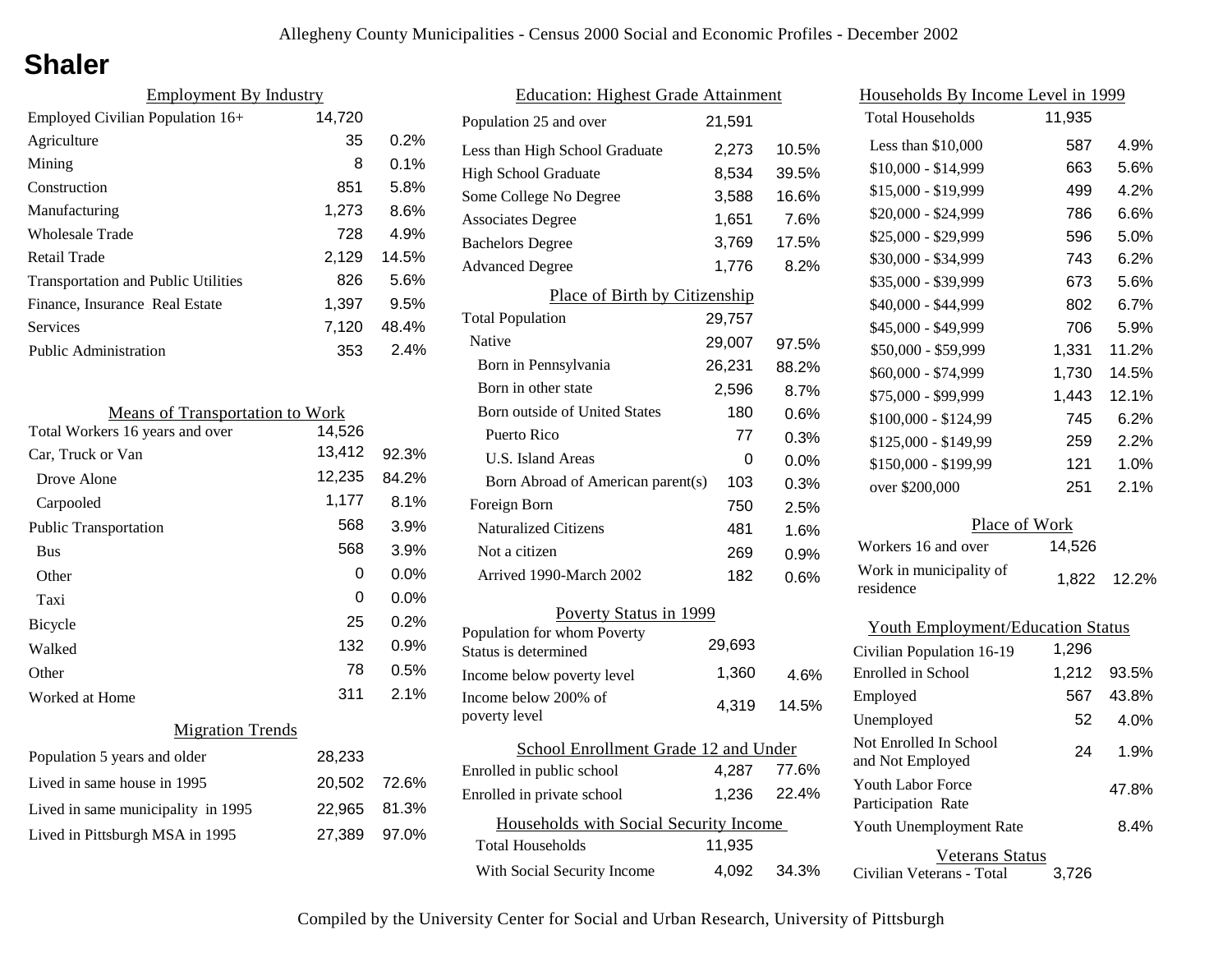## **Sharpsburg**

| <b>Employment By Industry</b>              |       |         |
|--------------------------------------------|-------|---------|
| Employed Civilian Population 16+           | 1,605 |         |
| Agriculture                                | 0     | $0.0\%$ |
| Mining                                     | 0     | $0.0\%$ |
| Construction                               | 50    | 3.1%    |
| Manufacturing                              | 183   | 11.4%   |
| Wholesale Trade                            | 38    | 2.4%    |
| Retail Trade                               | 235   | 14.6%   |
| <b>Transportation and Public Utilities</b> | 81    | 5.0%    |
| Finance, Insurance Real Estate             | 120   | 7.5%    |
| <b>Services</b>                            | 853   | 53.1%   |
| <b>Public Administration</b>               | 45    | 2.8%    |

| <b>Means of Transportation to Work</b> |       |         |
|----------------------------------------|-------|---------|
| Total Workers 16 years and over        | 1,544 |         |
| Car, Truck or Van                      | 1,170 | 75.8%   |
| Drove Alone                            | 987   | 63.9%   |
| Carpooled                              | 183   | 11.9%   |
| Public Transportation                  | 262   | 17.0%   |
| <b>Bus</b>                             | 253   | 16.4%   |
| Other                                  | 9     | 0.6%    |
| Taxi                                   | 0     | 0.0%    |
| Bicycle                                | 0     | $0.0\%$ |
| Walked                                 | 77    | 5.0%    |
| Other                                  | 9     | 0.6%    |
| Worked at Home                         | 26    | 1.7%    |
| <b>Migration Trends</b>                |       |         |
| Population 5 years and older           | 3,428 |         |
| Lived in same house in 1995            | 2,054 | 59.9%   |
| Lived in same municipality in 1995     | 2,516 | 73.4%   |
| Lived in Pittsburgh MSA in 1995        | 3,369 | 98.3%   |
|                                        |       |         |

| <b>Education: Highest Grade Attainment</b>          |       |       |
|-----------------------------------------------------|-------|-------|
| Population 25 and over                              | 2,620 |       |
| Less than High School Graduate                      | 631   | 24.1% |
| <b>High School Graduate</b>                         | 1,108 | 42.3% |
| Some College No Degree                              | 424   | 16.2% |
| <b>Associates Degree</b>                            | 163   | 6.2%  |
| <b>Bachelors Degree</b>                             | 207   | 7.9%  |
| <b>Advanced Degree</b>                              | 87    | 3.3%  |
| Place of Birth by Citizenship                       |       |       |
| <b>Total Population</b>                             | 3,594 |       |
| <b>Native</b>                                       | 3,477 | 96.7% |
| Born in Pennsylvania                                | 3,245 | 90.3% |
| Born in other state                                 | 199   | 5.5%  |
| <b>Born outside of United States</b>                | 33    | 0.9%  |
| Puerto Rico                                         | 0     | 0.0%  |
| U.S. Island Areas                                   | 0     | 0.0%  |
| Born Abroad of American parent(s)                   | 33    | 0.9%  |
| Foreign Born                                        | 117   | 3.3%  |
| <b>Naturalized Citizens</b>                         | 69    | 1.9%  |
| Not a citizen                                       | 48    | 1.3%  |
| Arrived 1990-March 2002                             | 18    | 0.5%  |
| Poverty Status in 1999                              |       |       |
| Population for whom Poverty<br>Status is determined | 3,535 |       |
| Income below poverty level                          | 587   | 16.6% |
| Income below 200% of<br>poverty level               | 1,573 | 44.5% |
| School Enrollment Grade 12 and Under                |       |       |
| Enrolled in public school                           | 541   | 86.6% |
| Enrolled in private school                          | 84    | 13.4% |
| Households with Social Security Income              |       |       |
| <b>Total Households</b>                             | 1,750 |       |
| With Social Security Income                         | 686   | 39.2% |

| Households By Income Level in 1999         |       |         |  |
|--------------------------------------------|-------|---------|--|
| <b>Total Households</b>                    | 1,750 |         |  |
| Less than \$10,000                         | 275   | 15.7%   |  |
| \$10,000 - \$14,999                        | 290   | 16.6%   |  |
| \$15,000 - \$19,999                        | 194   | 11.1%   |  |
| \$20,000 - \$24,999                        | 169   | 9.7%    |  |
| \$25,000 - \$29,999                        | 174   | 9.9%    |  |
| \$30,000 - \$34,999                        | 101   | 5.8%    |  |
| \$35,000 - \$39,999                        | 52    | 3.0%    |  |
| \$40,000 - \$44,999                        | 105   | $6.0\%$ |  |
| \$45,000 - \$49,999                        | 83    | 4.7%    |  |
| \$50,000 - \$59,999                        | 112   | 6.4%    |  |
| \$60,000 - \$74,999                        | 68    | 3.9%    |  |
| \$75,000 - \$99,999                        | 77    | 4.4%    |  |
| \$100,000 - \$124,99                       | 21    | 1.2%    |  |
| \$125,000 - \$149,99                       | 16    | 0.9%    |  |
| \$150,000 - \$199,99                       | 7     | 0.4%    |  |
| over \$200,000                             | 6     | 0.3%    |  |
| Place of Work                              |       |         |  |
| Workers 16 and over                        | 1,544 |         |  |
| Work in municipality of<br>residence       | 187   | 12.1%   |  |
| <b>Youth Employment/Education Status</b>   |       |         |  |
| Civilian Population 16-19                  | 158   |         |  |
| Enrolled in School                         | 132   | 83.5%   |  |
| Employed                                   | 34    | 21.5%   |  |
| Unemployed                                 | 35    | 22.2%   |  |
| Not Enrolled In School<br>and Not Employed | 4     | 2.5%    |  |
| Youth Labor Force<br>Participation Rate    |       | 43.7%   |  |
| Youth Unemployment Rate                    |       | 50.7%   |  |

Civilian Veterans - Total

Veterans Status

276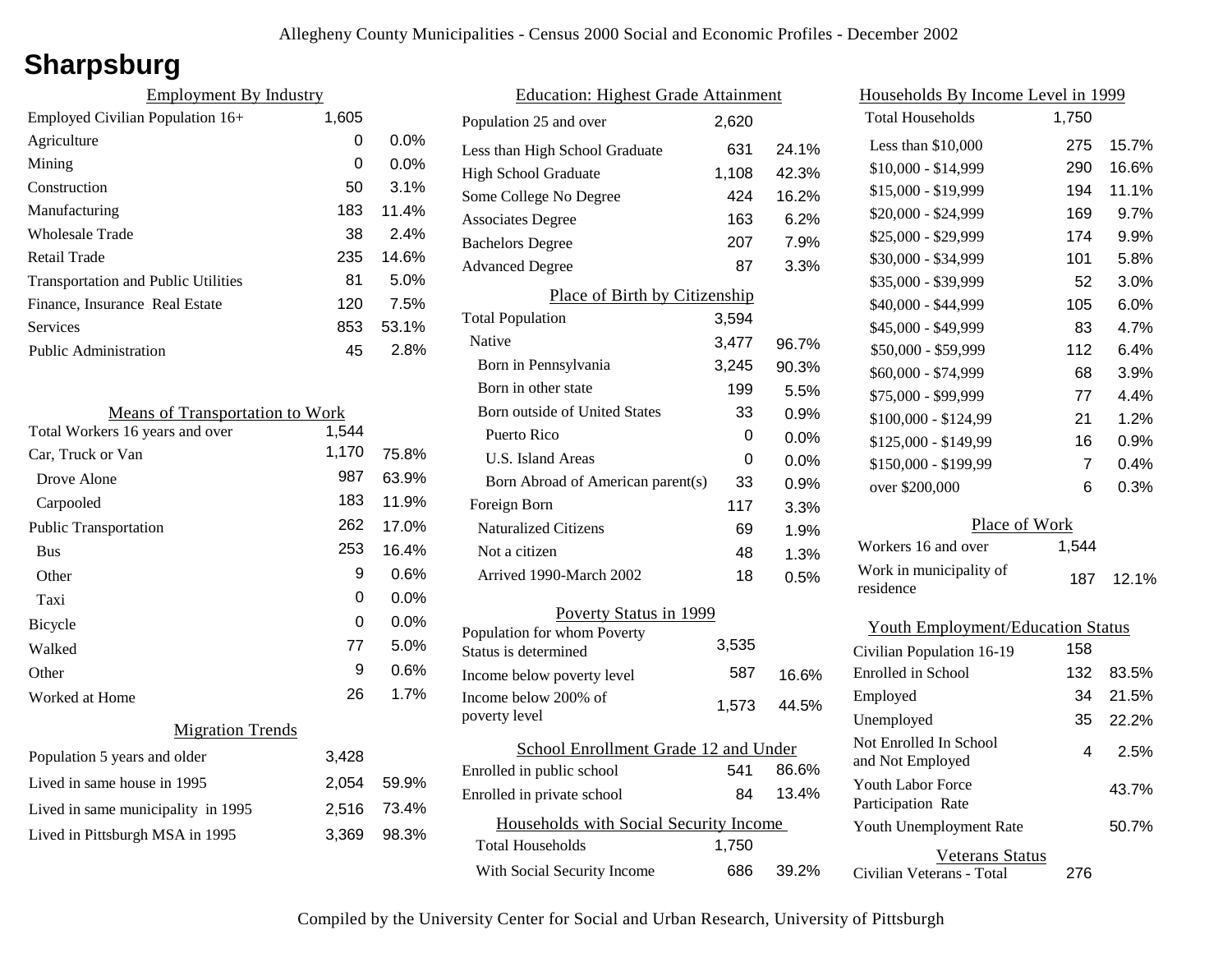# **South Fayette**

| <b>Employment By Industry</b>              |       |         |
|--------------------------------------------|-------|---------|
| Employed Civilian Population 16+           | 5,924 |         |
| Agriculture                                | 13    | 0.2%    |
| Mining                                     | 24    | $0.4\%$ |
| Construction                               | 429   | 7.2%    |
| Manufacturing                              | 659   | 11.1%   |
| Wholesale Trade                            | 282   | 4.8%    |
| Retail Trade                               | 777   | 13.1%   |
| <b>Transportation and Public Utilities</b> | 369   | 6.2%    |
| Finance, Insurance Real Estate             | 472   | $8.0\%$ |
| <b>Services</b>                            | 2.840 | 47.9%   |
| <b>Public Administration</b>               | 59    | 1.0%    |

| <b>Means of Transportation to Work</b> |        |       |
|----------------------------------------|--------|-------|
| Total Workers 16 years and over        | 5,807  |       |
| Car, Truck or Van                      | 5,417  | 93.3% |
| Drove Alone                            | 5,029  | 86.6% |
| Carpooled                              | 388    | 6.7%  |
| <b>Public Transportation</b>           | 171    | 2.9%  |
| <b>Bus</b>                             | 117    | 2.0%  |
| Other                                  | 49     | 0.8%  |
| Taxi                                   | 5      | 0.1%  |
| <b>Bicycle</b>                         | 0      | 0.0%  |
| Walked                                 | 45     | 0.8%  |
| Other                                  | 34     | 0.6%  |
| Worked at Home                         | 140    | 2.4%  |
| <b>Migration Trends</b>                |        |       |
| Population 5 years and older           | 11,439 |       |
| Lived in same house in 1995            | 6,845  | 59.8% |
| Lived in same municipality in 1995     | 7,480  | 65.4% |
| Lived in Pittsburgh MSA in 1995        | 10,584 | 92.5% |

| <b>Education: Highest Grade Attainment</b>          |        |       |
|-----------------------------------------------------|--------|-------|
| Population 25 and over                              | 8,840  |       |
| Less than High School Graduate                      | 1,475  | 16.7% |
| <b>High School Graduate</b>                         | 2,398  | 27.1% |
| Some College No Degree                              | 1,360  | 15.4% |
| <b>Associates Degree</b>                            | 703    | 8.0%  |
| <b>Bachelors Degree</b>                             | 1,965  | 22.2% |
| <b>Advanced Degree</b>                              | 939    | 10.6% |
| Place of Birth by Citizenship                       |        |       |
| <b>Total Population</b>                             | 12,271 |       |
| Native                                              | 11,883 | 96.8% |
| Born in Pennsylvania                                | 10,067 | 82.0% |
| Born in other state                                 | 1,762  | 14.4% |
| Born outside of United States                       | 54     | 0.4%  |
| Puerto Rico                                         | 20     | 0.2%  |
| <b>U.S. Island Areas</b>                            | 0      | 0.0%  |
| Born Abroad of American parent(s)                   | 34     | 0.3%  |
| Foreign Born                                        | 388    | 3.2%  |
| <b>Naturalized Citizens</b>                         | 204    | 1.7%  |
| Not a citizen                                       | 184    | 1.5%  |
| Arrived 1990-March 2002                             | 212    | 1.7%  |
| Poverty Status in 1999                              |        |       |
| Population for whom Poverty<br>Status is determined | 11,193 |       |
| Income below poverty level                          | 467    | 4.2%  |
| Income below 200% of<br>poverty level               | 1,560  | 13.9% |
| School Enrollment Grade 12 and Under                |        |       |
| Enrolled in public school                           | 1,730  | 79.7% |
| Enrolled in private school                          | 442    | 20.3% |
| Households with Social Security Income              |        |       |
| <b>Total Households</b>                             | 4,714  |       |
| With Social Security Income                         | 1,156  | 24.5% |

| Households By Income Level in 1999         |       |       |
|--------------------------------------------|-------|-------|
| <b>Total Households</b>                    | 4,714 |       |
| Less than \$10,000                         | 124   | 2.6%  |
| $$10,000 - $14,999$                        | 182   | 3.9%  |
| \$15,000 - \$19,999                        | 239   | 5.1%  |
| \$20,000 - \$24,999                        | 333   | 7.1%  |
| \$25,000 - \$29,999                        | 263   | 5.6%  |
| \$30,000 - \$34,999                        | 269   | 5.7%  |
| \$35,000 - \$39,999                        | 252   | 5.3%  |
| \$40,000 - \$44,999                        | 245   | 5.2%  |
| \$45,000 - \$49,999                        | 214   | 4.5%  |
| \$50,000 - \$59,999                        | 577   | 12.2% |
| \$60,000 - \$74,999                        | 494   | 10.5% |
| \$75,000 - \$99,999                        | 765   | 16.2% |
| \$100,000 - \$124,99                       | 325   | 6.9%  |
| \$125,000 - \$149,99                       | 145   | 3.1%  |
| \$150,000 - \$199,99                       | 171   | 3.6%  |
| over \$200,000                             | 116   | 2.5%  |
| Place of Work                              |       |       |
| Workers 16 and over                        | 5,807 |       |
| Work in municipality of<br>residence       | 852   | 17.0% |
| <b>Youth Employment/Education Status</b>   |       |       |
| Civilian Population 16-19                  | 460   |       |
| Enrolled in School                         | 431   | 93.7% |
| Employed                                   | 212   | 46.1% |
| Unemployed                                 | 16    | 3.5%  |
| Not Enrolled In School<br>and Not Employed | 0     | 0.0%  |
| Youth Labor Force<br>Participation Rate    |       | 49.6% |

Veterans Status

7.0%

Civilian Veterans - Total 1,250

Youth Unemployment Rate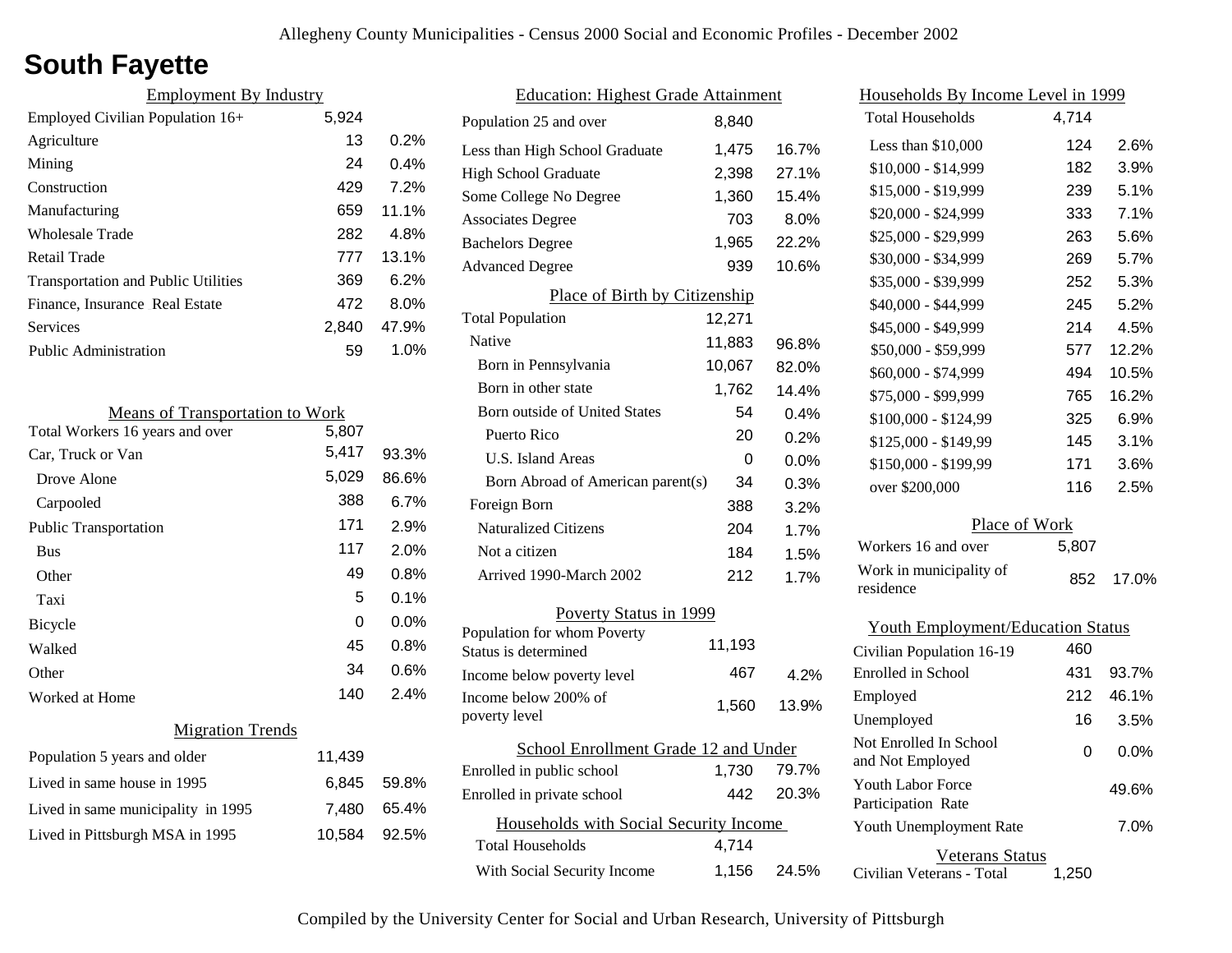# **South Park**

| <b>Employment By Industry</b>              |       |         |
|--------------------------------------------|-------|---------|
| Employed Civilian Population 16+           | 7,712 |         |
| Agriculture                                | 24    | 0.3%    |
| Mining                                     | 42    | 0.5%    |
| Construction                               | 534   | 6.9%    |
| Manufacturing                              | 696   | $9.0\%$ |
| Wholesale Trade                            | 257   | 3.3%    |
| Retail Trade                               | 1,127 | 14.6%   |
| <b>Transportation and Public Utilities</b> | 439   | 5.7%    |
| Finance, Insurance Real Estate             | 766   | 9.9%    |
| Services                                   | 3,605 | 46.7%   |
| <b>Public Administration</b>               | 222   | 2.9%    |

| <b>Means of Transportation to Work</b> |        |         |
|----------------------------------------|--------|---------|
| Total Workers 16 years and over        | 7,579  |         |
| Car, Truck or Van                      | 6,848  | 90.4%   |
| Drove Alone                            | 6,309  | 83.2%   |
| Carpooled                              | 539    | 7.1%    |
| <b>Public Transportation</b>           | 477    | 6.3%    |
| <b>Bus</b>                             | 249    | 3.3%    |
| Other                                  | 228    | 3.0%    |
| Taxi                                   | 0      | $0.0\%$ |
| Bicycle                                | 0      | $0.0\%$ |
| Walked                                 | 80     | 1.1%    |
| Other                                  | 8      | 0.1%    |
| Worked at Home                         | 166    | 2.2%    |
| <b>Migration Trends</b>                |        |         |
| Population 5 years and older           | 13,411 |         |
| Lived in same house in 1995            | 8,888  | 66.3%   |
| Lived in same municipality in 1995     | 9.837  | 73.4%   |
| Lived in Pittsburgh MSA in 1995        | 12,762 | 95.2%   |
|                                        |        |         |

| <b>Education: Highest Grade Attainment</b>          |        |         |
|-----------------------------------------------------|--------|---------|
| Population 25 and over                              | 9,656  |         |
| Less than High School Graduate                      | 854    | 8.8%    |
| <b>High School Graduate</b>                         | 3,480  | 36.0%   |
| Some College No Degree                              | 2,102  | 21.8%   |
| <b>Associates Degree</b>                            | 917    | 9.5%    |
| <b>Bachelors Degree</b>                             | 1,643  | 17.0%   |
| <b>Advanced Degree</b>                              | 660    | 6.8%    |
| Place of Birth by Citizenship                       |        |         |
| <b>Total Population</b>                             | 14,340 |         |
| Native                                              | 13,922 | 97.1%   |
| Born in Pennsylvania                                | 12,417 | 86.6%   |
| Born in other state                                 | 1,426  | 9.9%    |
| Born outside of United States                       | 79     | 0.6%    |
| Puerto Rico                                         | 29     | 0.2%    |
| U.S. Island Areas                                   | 0      | $0.0\%$ |
| Born Abroad of American parent(s)                   | 50     | 0.3%    |
| Foreign Born                                        | 418    | 2.9%    |
| <b>Naturalized Citizens</b>                         | 269    | 1.9%    |
| Not a citizen                                       | 149    | 1.0%    |
| Arrived 1990-March 2002                             | 169    | 1.2%    |
| Poverty Status in 1999                              |        |         |
| Population for whom Poverty<br>Status is determined | 14,325 |         |
| Income below poverty level                          | 654    | 4.6%    |
| Income below 200% of<br>poverty level               | 2,361  | 16.5%   |
| School Enrollment Grade 12 and Under                |        |         |
| Enrolled in public school                           | 2,385  | 77.0%   |
| Enrolled in private school                          | 711    | 23.0%   |
| Households with Social Security Income              |        |         |
| <b>Total Households</b>                             | 5,457  |         |
| With Social Security Income                         | 1,198  | 22.0%   |

| <u>Households By Income Level in 1999</u>      |       |       |  |
|------------------------------------------------|-------|-------|--|
| <b>Total Households</b>                        | 5,457 |       |  |
| Less than \$10,000                             | 211   | 3.9%  |  |
| \$10,000 - \$14,999                            | 221   | 4.0%  |  |
| \$15,000 - \$19,999                            | 222   | 4.1%  |  |
| \$20,000 - \$24,999                            | 327   | 6.0%  |  |
| \$25,000 - \$29,999                            | 304   | 5.6%  |  |
| \$30,000 - \$34,999                            | 333   | 6.1%  |  |
| \$35,000 - \$39,999                            | 376   | 6.9%  |  |
| \$40,000 - \$44,999                            | 442   | 8.1%  |  |
| \$45,000 - \$49,999                            | 194   | 3.6%  |  |
| \$50,000 - \$59,999                            | 639   | 11.7% |  |
| \$60,000 - \$74,999                            | 889   | 16.3% |  |
| \$75,000 - \$99,999                            | 758   | 13.9% |  |
| \$100,000 - \$124,99                           | 301   | 5.5%  |  |
| \$125,000 - \$149,99                           | 158   | 2.9%  |  |
| \$150,000 - \$199,99                           | 55    | 1.0%  |  |
| over \$200,000                                 | 27    | 0.5%  |  |
| Place of Work                                  |       |       |  |
| Workers 16 and over                            | 7,579 |       |  |
| Work in municipality of<br>residence           | 680   | 11.2% |  |
| <b>Youth Employment/Education Status</b>       |       |       |  |
| Civilian Population 16-19                      | 717   |       |  |
| <b>Enrolled</b> in School                      | 666   | 92.9% |  |
| Employed                                       | 351   | 49.0% |  |
| Unemployed                                     | 33    | 4.6%  |  |
| Not Enrolled In School<br>and Not Employed     | 18    | 2.5%  |  |
| <b>Youth Labor Force</b><br>Participation Rate |       | 53.6% |  |

### Veterans Status

8.6%

Civilian Veterans - Total 1,392

Youth Unemployment Rate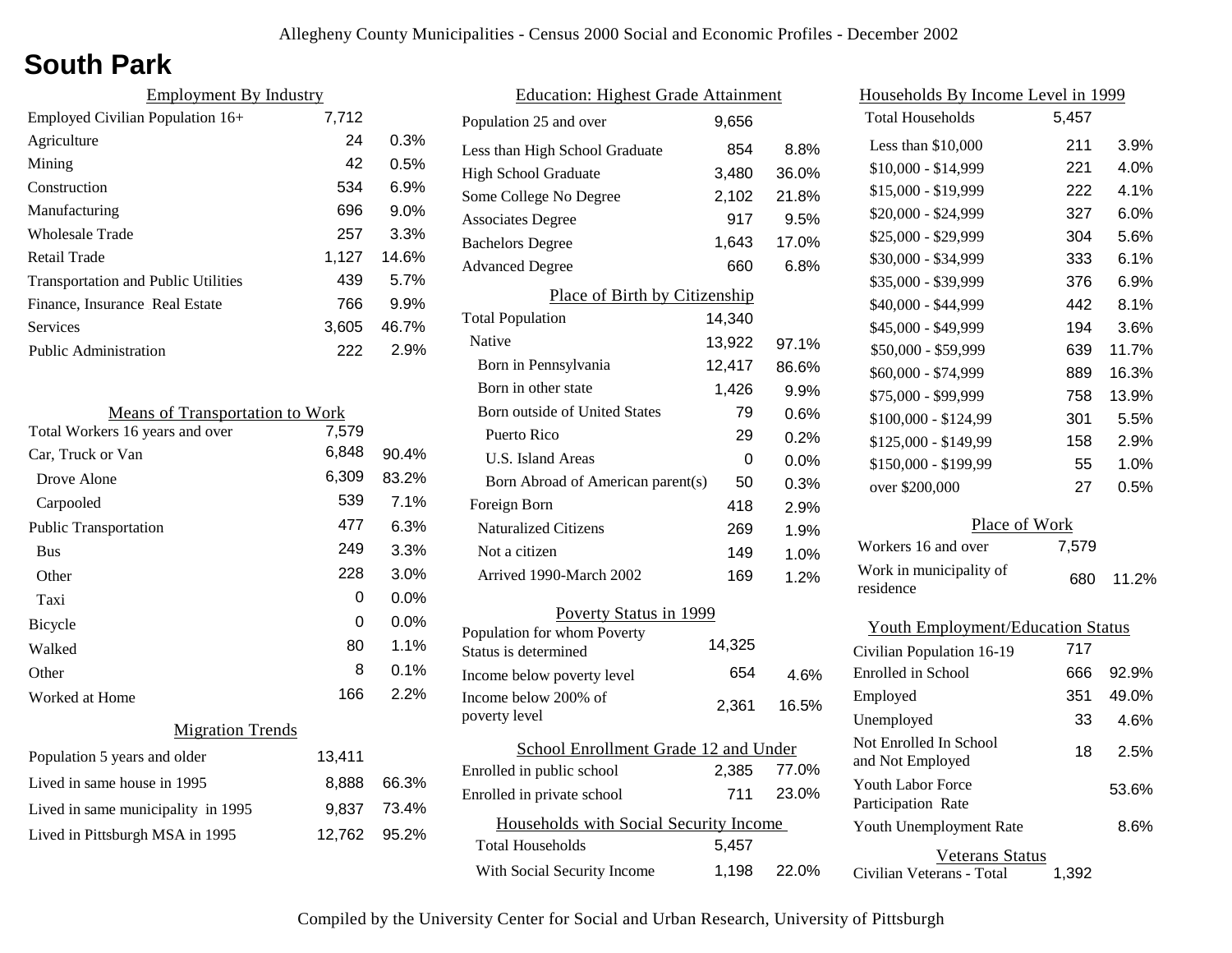### **South Versailles**

| 129 |         |
|-----|---------|
| 0   | $0.0\%$ |
| 0   | $0.0\%$ |
| 13  | 10.1%   |
| 17  | 13.2%   |
| 9   | 7.0%    |
| 19  | 14.7%   |
| 4   | $3.1\%$ |
| 2   | 1.6%    |
| 64  | 49.6%   |
| 1   | $0.8\%$ |
|     |         |

| <b>Means of Transportation to Work</b> |     |         |
|----------------------------------------|-----|---------|
| Total Workers 16 years and over        | 127 |         |
| Car, Truck or Van                      | 111 | 87.4%   |
| Drove Alone                            | 94  | 74.0%   |
| Carpooled                              | 17  | 13.4%   |
| <b>Public Transportation</b>           | 2   | 1.6%    |
| <b>Bus</b>                             | 2   | 1.6%    |
| Other                                  | 0   | $0.0\%$ |
| Taxi                                   | 0   | 0.0%    |
| <b>Bicycle</b>                         | 0   | 0.0%    |
| Walked                                 | 0   | $0.0\%$ |
| Other                                  | 0   | $0.0\%$ |
| Worked at Home                         | 14  | 11.0%   |
| <b>Migration Trends</b>                |     |         |
| Population 5 years and older           | 328 |         |
| Lived in same house in 1995            | 258 | 78.7%   |
| Lived in same municipality in 1995     | 258 | 78.7%   |
| Lived in Pittsburgh MSA in 1995        | 326 | 99.4%   |
|                                        |     |         |

| <b>Education: Highest Grade Attainment</b>         |     |         |
|----------------------------------------------------|-----|---------|
| Population 25 and over                             | 252 |         |
| Less than High School Graduate                     | 33  | 13.1%   |
| <b>High School Graduate</b>                        | 123 | 48.8%   |
| Some College No Degree                             | 40  | 15.9%   |
| <b>Associates Degree</b>                           | 15  | 6.0%    |
| <b>Bachelors Degree</b>                            | 34  | 13.5%   |
| <b>Advanced Degree</b>                             | 7   | 2.8%    |
| Place of Birth by Citizenship                      |     |         |
| <b>Total Population</b>                            | 338 |         |
| Native                                             | 334 | 98.8%   |
| Born in Pennsylvania                               | 317 | 93.8%   |
| Born in other state                                | 17  | 5.0%    |
| <b>Born outside of United States</b>               | 0   | $0.0\%$ |
| Puerto Rico                                        | 0   | 0.0%    |
| U.S. Island Areas                                  | 0   | 0.0%    |
| Born Abroad of American parent(s)                  | 0   | $0.0\%$ |
| Foreign Born                                       | 4   | 1.2%    |
| <b>Naturalized Citizens</b>                        | 4   | 1.2%    |
| Not a citizen                                      | 0   | 0.0%    |
| Arrived 1990-March 2002                            | 0   | $0.0\%$ |
| Poverty Status in 1999                             |     |         |
| Population for whom Poverty                        | 338 |         |
| Status is determined                               | 30  | 8.9%    |
| Income below poverty level<br>Income below 200% of |     |         |
| poverty level                                      | 80  | 23.7%   |
| School Enrollment Grade 12 and Under               |     |         |
| Enrolled in public school                          | 55  | 90.2%   |
| Enrolled in private school                         | 6   | 9.8%    |
| Households with Social Security Income             |     |         |
| <b>Total Households</b>                            | 144 |         |
| With Social Security Income                        | 74  | 51.4%   |
|                                                    |     |         |

| Households By Income Level in 1999                  |     |         |
|-----------------------------------------------------|-----|---------|
| <b>Total Households</b>                             | 144 |         |
| Less than \$10,000                                  | 8   | 5.6%    |
| \$10,000 - \$14,999                                 | 10  | 6.9%    |
| \$15,000 - \$19,999                                 | 20  | 13.9%   |
| \$20,000 - \$24,999                                 | 15  | 10.4%   |
| \$25,000 - \$29,999                                 | 10  | 6.9%    |
| \$30,000 - \$34,999                                 | 15  | 10.4%   |
| \$35,000 - \$39,999                                 | 7   | 4.9%    |
| \$40,000 - \$44,999                                 | 4   | 2.8%    |
| \$45,000 - \$49,999                                 | 7   | 4.9%    |
| \$50,000 - \$59,999                                 | 22  | 15.3%   |
| \$60,000 - \$74,999                                 | 10  | 6.9%    |
| \$75,000 - \$99,999                                 | 12  | 8.3%    |
| \$100,000 - \$124,99                                | 4   | 2.8%    |
| \$125,000 - \$149,99                                | 0   | $0.0\%$ |
| \$150,000 - \$199,99                                | 0   | $0.0\%$ |
| over \$200,000                                      | 0   | $0.0\%$ |
| Place of Work                                       |     |         |
| Workers 16 and over                                 | 127 |         |
| Work in municipality of<br>residence                | 14  | 11.0%   |
| <b>Youth Employment/Education Status</b>            |     |         |
| Civilian Population 16-19                           | 16  |         |
| Enrolled in School                                  | 14  | 87.5%   |
| Employed                                            | 7   | 43.8%   |
| Unemployed                                          | 4   | 25.0%   |
| Not Enrolled In School<br>and Not Employed          | 2   | 12.5%   |
| <b>Youth Labor Force</b><br>Participation Rate      |     | 68.8%   |
| Youth Unemployment Rate                             |     | 36.4%   |
| <b>Veterans Status</b><br>Civilian Veterans - Total | 56  |         |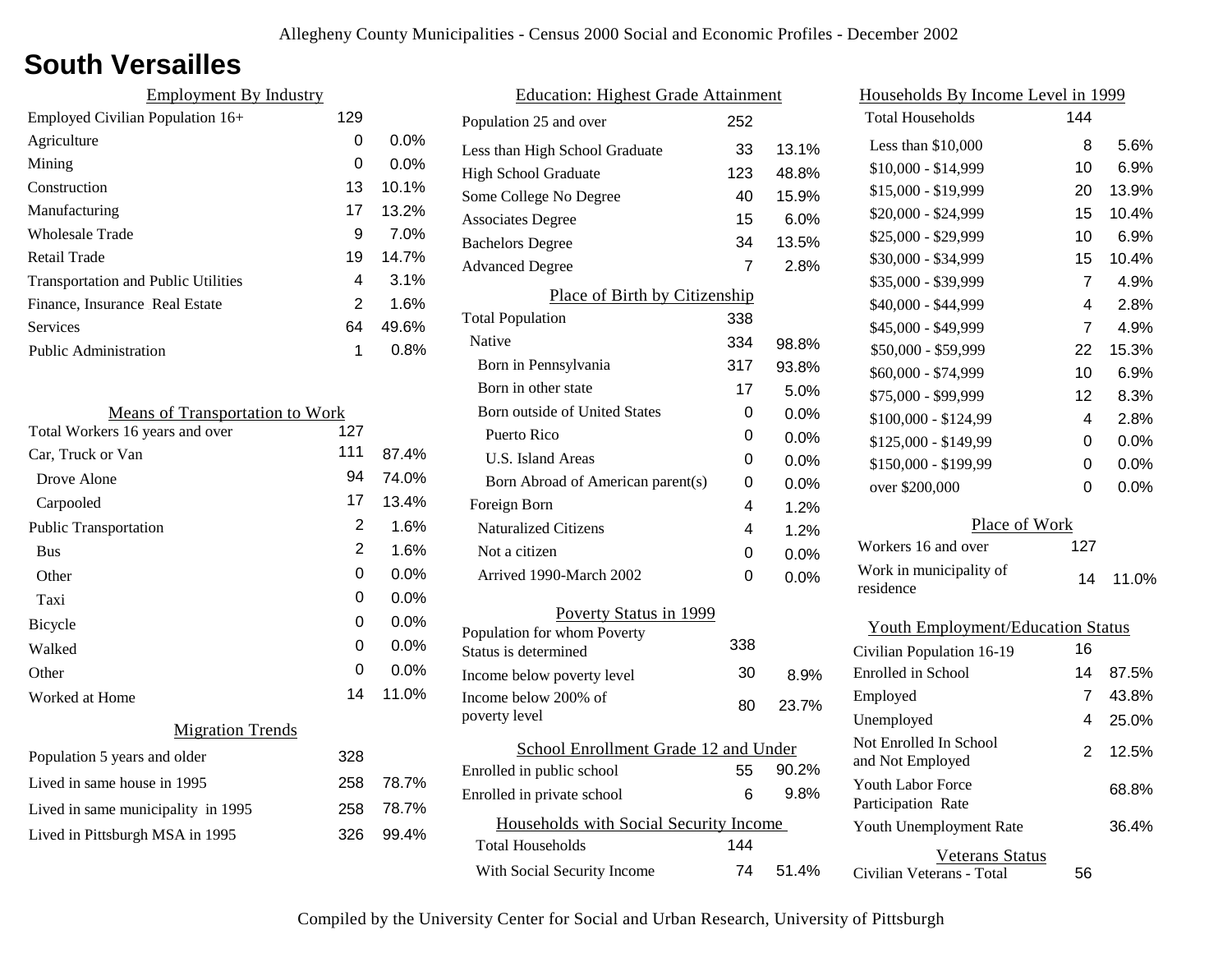# **Springdale**

| <b>Employment By Industry</b>              |       |       |
|--------------------------------------------|-------|-------|
| Employed Civilian Population 16+           | 2,461 |       |
| Agriculture                                | 4     | 0.2%  |
| Mining                                     | 5     | 0.2%  |
| Construction                               | 210   | 8.5%  |
| Manufacturing                              | 479   | 19.5% |
| Wholesale Trade                            | 75    | 3.0%  |
| Retail Trade                               | 276   | 11.2% |
| <b>Transportation and Public Utilities</b> | 164   | 6.7%  |
| Finance, Insurance Real Estate             | 106   | 4.3%  |
| Services                                   | 1.042 | 42.3% |
| <b>Public Administration</b>               | 100   | 4.1%  |

| <b>Means of Transportation to Work</b> |       |         |
|----------------------------------------|-------|---------|
| Total Workers 16 years and over        | 2,423 |         |
| Car, Truck or Van                      | 2,208 | 91.1%   |
| Drove Alone                            | 1,919 | 79.2%   |
| Carpooled                              | 289   | 11.9%   |
| <b>Public Transportation</b>           | 81    | 3.3%    |
| <b>Bus</b>                             | 81    | 3.3%    |
| Other                                  | 0     | $0.0\%$ |
| Taxi                                   | 0     | $0.0\%$ |
| <b>Bicycle</b>                         | 0     | $0.0\%$ |
| Walked                                 | 78    | 3.2%    |
| Other                                  | 16    | 0.7%    |
| Worked at Home                         | 40    | 1.7%    |
| <b>Migration Trends</b>                |       |         |
| Population 5 years and older           | 5,403 |         |
| Lived in same house in 1995            | 3,817 | 70.6%   |
| Lived in same municipality in 1995     | 3,887 | 71.9%   |
| Lived in Pittsburgh MSA in 1995        | 5,336 | 98.8%   |
|                                        |       |         |

| <b>Education: Highest Grade Attainment</b> |       |         |
|--------------------------------------------|-------|---------|
| Population 25 and over                     | 4,164 |         |
| Less than High School Graduate             | 629   | 15.1%   |
| <b>High School Graduate</b>                | 1,964 | 47.2%   |
| Some College No Degree                     | 671   | 16.1%   |
| <b>Associates Degree</b>                   | 375   | 9.0%    |
| <b>Bachelors Degree</b>                    | 342   | 8.2%    |
| <b>Advanced Degree</b>                     | 183   | 4.4%    |
| Place of Birth by Citizenship              |       |         |
| <b>Total Population</b>                    | 5,641 |         |
| Native                                     | 5,555 | 98.5%   |
| Born in Pennsylvania                       | 5,196 | 92.1%   |
| Born in other state                        | 340   | 6.0%    |
| <b>Born outside of United States</b>       | 19    | 0.3%    |
| Puerto Rico                                | 0     | 0.0%    |
| <b>U.S. Island Areas</b>                   | 0     | 0.0%    |
| Born Abroad of American parent(s)          | 19    | 0.3%    |
| Foreign Born                               | 86    | 1.5%    |
| <b>Naturalized Citizens</b>                | 71    | 1.3%    |
| Not a citizen                              | 15    | 0.3%    |
| Arrived 1990-March 2002                    | 3     | 0.1%    |
| Poverty Status in 1999                     |       |         |
| Population for whom Poverty                | 5,620 |         |
| Status is determined                       |       |         |
| Income below poverty level                 | 386   | $6.9\%$ |
| Income below 200% of<br>poverty level      | 1,356 | 24.1%   |
| School Enrollment Grade 12 and Under       |       |         |
| Enrolled in public school                  | 889   | 91.1%   |
| Enrolled in private school                 | 87    | 8.9%    |
| Households with Social Security Income     |       |         |
| <b>Total Households</b>                    | 2,523 |         |
| With Social Security Income                | 921   | 36.5%   |

| <u>Households By Income Level in 1999</u>  |       |         |
|--------------------------------------------|-------|---------|
| <b>Total Households</b>                    | 2,523 |         |
| Less than \$10,000                         | 195   | 7.7%    |
| \$10,000 - \$14,999                        | 178   | 7.1%    |
| \$15,000 - \$19,999                        | 199   | 7.9%    |
| \$20,000 - \$24,999                        | 204   | 8.1%    |
| \$25,000 - \$29,999                        | 206   | 8.2%    |
| \$30,000 - \$34,999                        | 203   | 8.0%    |
| \$35,000 - \$39,999                        | 216   | 8.6%    |
| \$40,000 - \$44,999                        | 190   | 7.5%    |
| \$45,000 - \$49,999                        | 137   | 5.4%    |
| \$50,000 - \$59,999                        | 211   | 8.4%    |
| \$60,000 - \$74,999                        | 251   | 9.9%    |
| \$75,000 - \$99,999                        | 216   | 8.6%    |
| \$100,000 - \$124,99                       | 59    | 2.3%    |
| \$125,000 - \$149,99                       | 12    | 0.5%    |
| \$150,000 - \$199,99                       | 18    | 0.7%    |
| over \$200,000                             | 28    | 1.1%    |
| Place of Work                              |       |         |
| Workers 16 and over                        | 2,423 |         |
| Work in municipality of<br>residence       | 300   | 15.7%   |
| <b>Youth Employment/Education Status</b>   |       |         |
| Civilian Population 16-19                  | 190   |         |
| Enrolled in School                         | 158   | 83.2%   |
| Employed                                   | 47    | 24.7%   |
| Unemployed                                 | 0     | $0.0\%$ |
| Not Enrolled In School<br>and Not Employed | 13    | 6.8%    |

Civilian Veterans - Total

Youth Unemployment Rate

Youth Labor Force Participation Rate

Veterans Status

685

0.0%

24.7%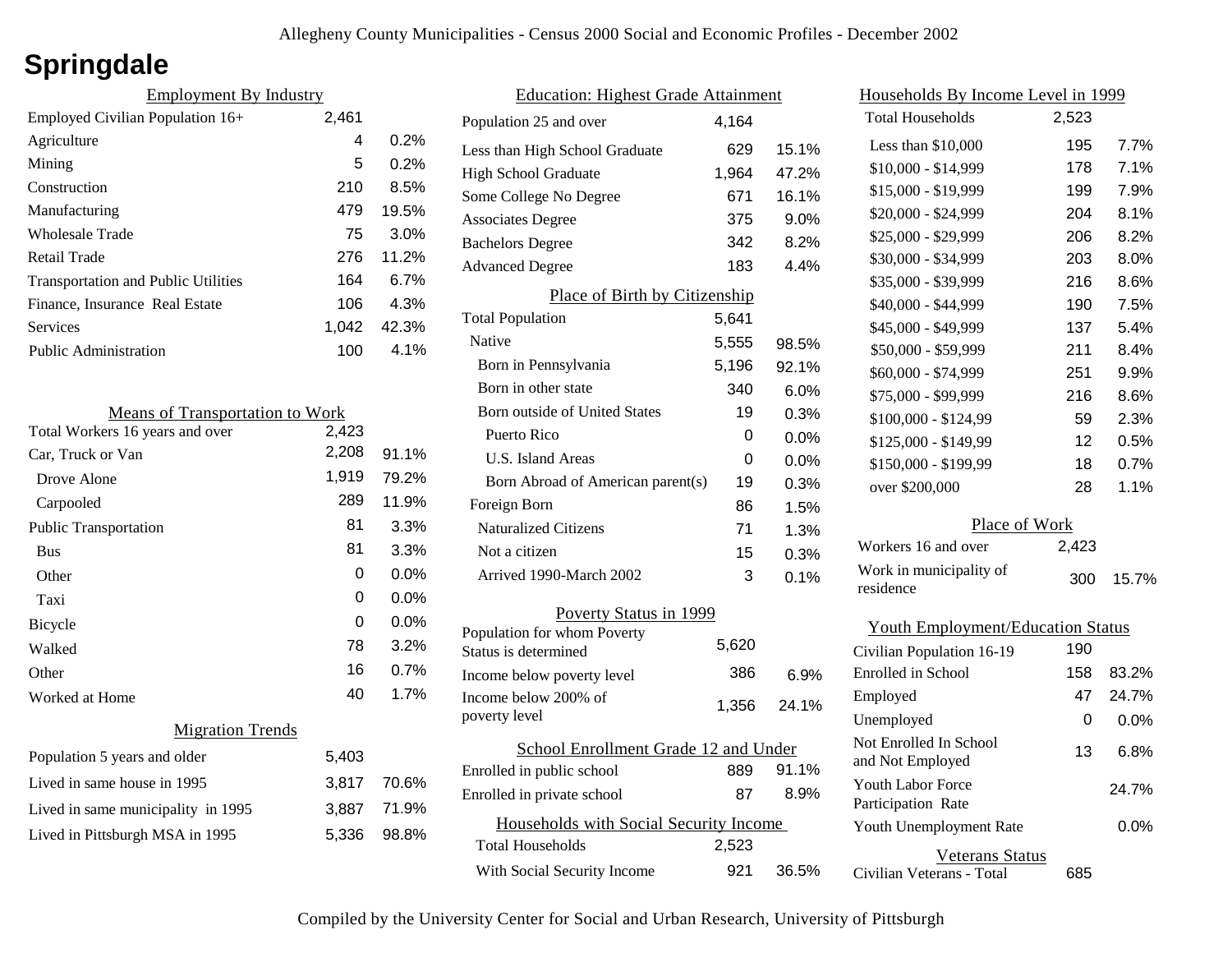### **Stowe**

| <b>Employment By Industry</b>              |       |         |
|--------------------------------------------|-------|---------|
| Employed Civilian Population 16+           | 2,848 |         |
| Agriculture                                | 8     | 0.3%    |
| Mining                                     | 0     | $0.0\%$ |
| Construction                               | 277   | 9.7%    |
| Manufacturing                              | 387   | 13.6%   |
| Wholesale Trade                            | 111   | 3.9%    |
| Retail Trade                               | 353   | 12.4%   |
| <b>Transportation and Public Utilities</b> | 137   | 4.8%    |
| Finance, Insurance Real Estate             | 234   | 8.2%    |
| Services                                   | 1.244 | 43.7%   |
| <b>Public Administration</b>               | 97    | 3.4%    |

| <b>Means of Transportation to Work</b> |       |             |
|----------------------------------------|-------|-------------|
| Total Workers 16 years and over        | 2,738 |             |
| Car, Truck or Van                      | 2,292 | 83.7%       |
| Drove Alone                            | 1,892 | 69.1%       |
| Carpooled                              | 400   | 14.6%       |
| <b>Public Transportation</b>           | 274   | 10.0%       |
| <b>Bus</b>                             | 274   | 10.0%       |
| Other                                  | 0     | 0.0%        |
| Taxi                                   | 0     | 0.0%        |
| <b>Bicycle</b>                         | 0     | $0.0\%$     |
| Walked                                 | 143   | 5.2%        |
| Other                                  | 7     | 0.3%        |
| Worked at Home                         | 22    | 0.8%        |
| <b>Migration Trends</b>                |       |             |
| Population 5 years and older           | 6,321 |             |
| Lived in same house in 1995            | 4,238 | 67.0%       |
| Lived in same municipality in 1995     |       | 4,527 71.6% |
| Lived in Pittsburgh MSA in 1995        | 6,159 | 97.4%       |
|                                        |       |             |

| <b>Education: Highest Grade Attainment</b>          |       |       |
|-----------------------------------------------------|-------|-------|
| Population 25 and over                              | 4,927 |       |
| Less than High School Graduate                      | 1,077 | 21.9% |
| <b>High School Graduate</b>                         | 2,310 | 46.9% |
| Some College No Degree                              | 675   | 13.7% |
| <b>Associates Degree</b>                            | 290   | 5.9%  |
| <b>Bachelors Degree</b>                             | 400   | 8.1%  |
| <b>Advanced Degree</b>                              | 175   | 3.6%  |
| Place of Birth by Citizenship                       |       |       |
| <b>Total Population</b>                             | 6,706 |       |
| <b>Native</b>                                       | 6,614 | 98.6% |
| Born in Pennsylvania                                | 6,163 | 91.9% |
| Born in other state                                 | 421   | 6.3%  |
| <b>Born outside of United States</b>                | 30    | 0.4%  |
| Puerto Rico                                         | 0     | 0.0%  |
| U.S. Island Areas                                   | 5     | 0.1%  |
| Born Abroad of American parent(s)                   | 25    | 0.4%  |
| Foreign Born                                        | 92    | 1.4%  |
| <b>Naturalized Citizens</b>                         | 53    | 0.8%  |
| Not a citizen                                       | 39    | 0.6%  |
| Arrived 1990-March 2002                             | 19    | 0.3%  |
| Poverty Status in 1999                              |       |       |
| Population for whom Poverty<br>Status is determined | 6,640 |       |
| Income below poverty level                          | 885   | 13.3% |
| Income below 200% of<br>poverty level               | 2,242 | 33.8% |
| School Enrollment Grade 12 and Under                |       |       |
| Enrolled in public school                           | 913   | 85.6% |
| Enrolled in private school                          | 154   | 14.4% |
| Households with Social Security Income              |       |       |
| Total Households                                    | 3,072 |       |
| With Social Security Income                         | 1,217 | 39.6% |

| <u>Households By Income Level in 1999</u>  |       |       |
|--------------------------------------------|-------|-------|
| <b>Total Households</b>                    | 3,072 |       |
| Less than $$10,000$                        | 375   | 12.2% |
| \$10,000 - \$14,999                        | 210   | 6.8%  |
| \$15,000 - \$19,999                        | 287   | 9.3%  |
| \$20,000 - \$24,999                        | 343   | 11.2% |
| \$25,000 - \$29,999                        | 340   | 11.1% |
| \$30,000 - \$34,999                        | 246   | 8.0%  |
| \$35,000 - \$39,999                        | 221   | 7.2%  |
| \$40,000 - \$44,999                        | 145   | 4.7%  |
| \$45,000 - \$49,999                        | 173   | 5.6%  |
| \$50,000 - \$59,999                        | 206   | 6.7%  |
| \$60,000 - \$74,999                        | 213   | 6.9%  |
| \$75,000 - \$99,999                        | 177   | 5.8%  |
| \$100,000 - \$124,99                       | 79    | 2.6%  |
| \$125,000 - \$149,99                       | 17    | 0.6%  |
| \$150,000 - \$199,99                       | 13    | 0.4%  |
| over \$200,000                             | 27    | 0.9%  |
| Place of Work                              |       |       |
| Workers 16 and over                        | 2,738 |       |
| Work in municipality of<br>residence       | 188   | 6.5%  |
| <b>Youth Employment/Education Status</b>   |       |       |
| Civilian Population 16-19                  | 262   |       |
| Enrolled in School                         | 226   | 86.3% |
| Employed                                   | 101   | 38.5% |
| Unemployed                                 | 12    | 4.6%  |
| Not Enrolled In School<br>and Not Employed | 9     | 3.4%  |
| Youth Labor Force<br>Participation Rate    |       | 43.1% |
| Youth Unemployment Rate                    |       | 10.6% |

Civilian Veterans - Total

Veterans Status

966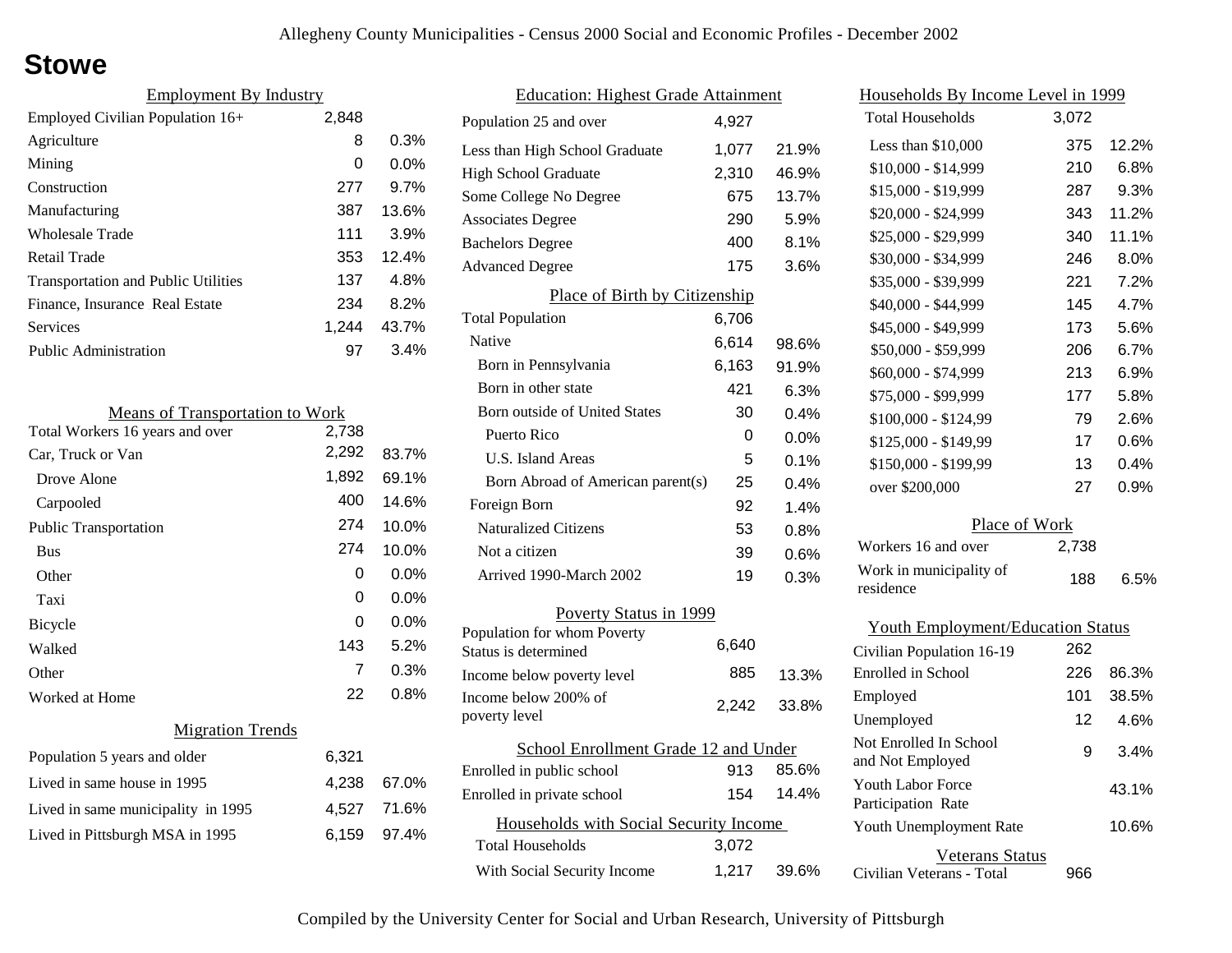### **Swissvale**

| <b>Employment By Industry</b>              |       |       |
|--------------------------------------------|-------|-------|
| Employed Civilian Population 16+           | 4,881 |       |
| Agriculture                                | 8     | 0.2%  |
| Mining                                     | 8     | 0.2%  |
| Construction                               | 214   | 4.4%  |
| Manufacturing                              | 340   | 7.0%  |
| Wholesale Trade                            | 139   | 2.8%  |
| Retail Trade                               | 581   | 11.9% |
| <b>Transportation and Public Utilities</b> | 208   | 4.3%  |
| Finance, Insurance Real Estate             | 404   | 8.3%  |
| Services                                   | 2.794 | 57.2% |
| <b>Public Administration</b>               | 185   | 3.8%  |

| <b>Means of Transportation to Work</b> |       |       |
|----------------------------------------|-------|-------|
| Total Workers 16 years and over        | 4,768 |       |
| Car, Truck or Van                      | 3,624 | 76.0% |
| Drove Alone                            | 3,017 | 63.3% |
| Carpooled                              | 607   | 12.7% |
| <b>Public Transportation</b>           | 727   | 15.2% |
| <b>Bus</b>                             | 710   | 14.9% |
| Other                                  | 6     | 0.1%  |
| Taxi                                   | 11    | 0.2%  |
| Bicycle                                | 0     | 0.0%  |
| Walked                                 | 257   | 5.4%  |
| Other                                  | 35    | 0.7%  |
| Worked at Home                         | 125   | 2.6%  |
| <b>Migration Trends</b>                |       |       |
| Population 5 years and older           | 9,082 |       |
| Lived in same house in 1995            | 5,346 | 58.9% |
| Lived in same municipality in 1995     | 6,340 | 69.8% |
| Lived in Pittsburgh MSA in 1995        | 8,661 | 95.4% |
|                                        |       |       |

| <b>Education: Highest Grade Attainment</b>          |       |       |
|-----------------------------------------------------|-------|-------|
| Population 25 and over                              | 6,900 |       |
| Less than High School Graduate                      | 945   | 13.7% |
| <b>High School Graduate</b>                         | 2,424 | 35.1% |
| Some College No Degree                              | 1,204 | 17.4% |
| <b>Associates Degree</b>                            | 616   | 8.9%  |
| <b>Bachelors Degree</b>                             | 1,085 | 15.7% |
| <b>Advanced Degree</b>                              | 626   | 9.1%  |
| Place of Birth by Citizenship                       |       |       |
| <b>Total Population</b>                             | 9,653 |       |
| Native                                              | 9,226 | 95.6% |
| Born in Pennsylvania                                | 7,679 | 79.6% |
| Born in other state                                 | 1,507 | 15.6% |
| Born outside of United States                       | 40    | 0.4%  |
| Puerto Rico                                         | 25    | 0.3%  |
| U.S. Island Areas                                   | 0     | 0.0%  |
| Born Abroad of American parent(s)                   | 15    | 0.2%  |
| Foreign Born                                        | 427   | 4.4%  |
| <b>Naturalized Citizens</b>                         | 160   | 1.7%  |
| Not a citizen                                       | 267   | 2.8%  |
| Arrived 1990-March 2002                             | 208   | 2.2%  |
| Poverty Status in 1999                              |       |       |
| Population for whom Poverty<br>Status is determined | 9,647 |       |
| Income below poverty level                          | 1,480 | 15.3% |
| Income below 200% of<br>poverty level               | 3,529 | 36.6% |
| School Enrollment Grade 12 and Under                |       |       |
| Enrolled in public school                           | 1,173 | 78.9% |
| Enrolled in private school                          | 313   | 21.1% |
| Households with Social Security Income              |       |       |
| <b>Total Households</b>                             | 4,686 |       |
| With Social Security Income                         | 1,322 | 28.2% |

| Households By Income Level in 1999         |       |       |  |
|--------------------------------------------|-------|-------|--|
| <b>Total Households</b>                    | 4,686 |       |  |
| Less than \$10,000                         | 684   | 14.6% |  |
| $$10,000 - $14,999$                        | 301   | 6.4%  |  |
| \$15,000 - \$19,999                        | 465   | 9.9%  |  |
| \$20,000 - \$24,999                        | 388   | 8.3%  |  |
| \$25,000 - \$29,999                        | 346   | 7.4%  |  |
| \$30,000 - \$34,999                        | 479   | 10.2% |  |
| \$35,000 - \$39,999                        | 374   | 8.0%  |  |
| \$40,000 - \$44,999                        | 346   | 7.4%  |  |
| \$45,000 - \$49,999                        | 232   | 5.0%  |  |
| \$50,000 - \$59,999                        | 313   | 6.7%  |  |
| \$60,000 - \$74,999                        | 320   | 6.8%  |  |
| \$75,000 - \$99,999                        | 250   | 5.3%  |  |
| \$100,000 - \$124,99                       | 82    | 1.7%  |  |
| \$125,000 - \$149,99                       | 57    | 1.2%  |  |
| \$150,000 - \$199,99                       | 6     | 0.1%  |  |
| over \$200,000                             | 43    | 0.9%  |  |
| Place of Work                              |       |       |  |
| Workers 16 and over                        | 4,768 |       |  |
| Work in municipality of<br>residence       | 581   | 11.6% |  |
| <b>Youth Employment/Education Status</b>   |       |       |  |
| Civilian Population 16-19                  | 434   |       |  |
| <b>Enrolled</b> in School                  | 347   | 80.0% |  |
| Employed                                   | 157   | 36.2% |  |
| Unemployed                                 | 44    | 10.1% |  |
| Not Enrolled In School<br>and Not Employed | 42    | 9.7%  |  |
| Youth Labor Force<br>Participation Rate    |       | 46.3% |  |

Veterans Status

21.9%

Civilian Veterans - Total 1,038

Youth Unemployment Rate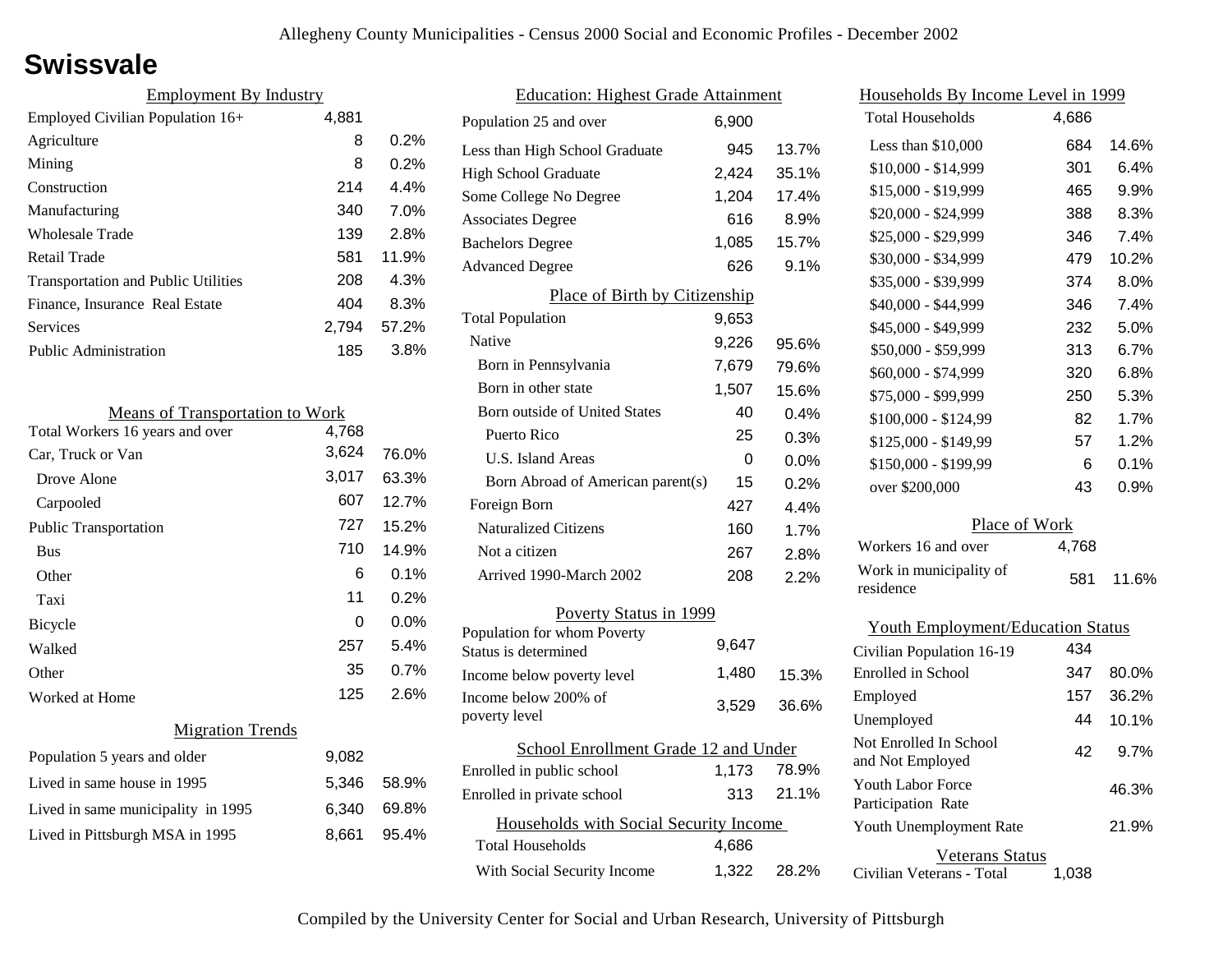### **Tarentum**

| <b>Employment By Industry</b>              |       |         |
|--------------------------------------------|-------|---------|
| Employed Civilian Population 16+           | 2,291 |         |
| Agriculture                                | 0     | $0.0\%$ |
| Mining                                     | 0     | $0.0\%$ |
| Construction                               | 184   | 8.0%    |
| Manufacturing                              | 568   | 24.8%   |
| Wholesale Trade                            | 40    | 1.7%    |
| Retail Trade                               | 246   | 10.7%   |
| <b>Transportation and Public Utilities</b> | 122   | 5.3%    |
| Finance, Insurance Real Estate             | 74    | 3.2%    |
| Services                                   | 1.007 | 44.0%   |
| Public Administration                      | 50    | 2.2%    |

| <b>Means of Transportation to Work</b> |       |         |
|----------------------------------------|-------|---------|
| Total Workers 16 years and over        | 2,251 |         |
| Car, Truck or Van                      | 1,923 | 85.4%   |
| Drove Alone                            | 1,576 | 70.0%   |
| Carpooled                              | 347   | 15.4%   |
| <b>Public Transportation</b>           | 39    | 1.7%    |
| <b>Bus</b>                             | 39    | 1.7%    |
| Other                                  | 0     | $0.0\%$ |
| Taxi                                   | 0     | $0.0\%$ |
| Bicycle                                | 19    | 0.8%    |
| Walked                                 | 178   | 7.9%    |
| Other                                  | 59    | 2.6%    |
| Worked at Home                         | 33    | 1.5%    |
| <b>Migration Trends</b>                |       |         |
| Population 5 years and older           | 4,711 |         |
| Lived in same house in 1995            | 2,759 | 58.6%   |
| Lived in same municipality in 1995     | 2,923 | 62.0%   |
| Lived in Pittsburgh MSA in 1995        | 4,578 | 97.2%   |

| <b>Education: Highest Grade Attainment</b>          |       |         |
|-----------------------------------------------------|-------|---------|
| Population 25 and over                              | 3,434 |         |
| Less than High School Graduate                      | 441   | 12.8%   |
| <b>High School Graduate</b>                         | 1,890 | 55.0%   |
| Some College No Degree                              | 520   | 15.1%   |
| <b>Associates Degree</b>                            | 202   | 5.9%    |
| <b>Bachelors Degree</b>                             | 282   | 8.2%    |
| <b>Advanced Degree</b>                              | 99    | 2.9%    |
| Place of Birth by Citizenship                       |       |         |
| <b>Total Population</b>                             | 4,993 |         |
| Native                                              | 4,894 | 98.0%   |
| Born in Pennsylvania                                | 4,456 | 89.2%   |
| Born in other state                                 | 400   | 8.0%    |
| <b>Born outside of United States</b>                | 38    | 0.8%    |
| Puerto Rico                                         | 0     | $0.0\%$ |
| <b>U.S. Island Areas</b>                            | 0     | $0.0\%$ |
| Born Abroad of American parent(s)                   | 38    | 0.8%    |
| Foreign Born                                        | 99    | 2.0%    |
| <b>Naturalized Citizens</b>                         | 53    | 1.1%    |
| Not a citizen                                       | 46    | 0.9%    |
| Arrived 1990-March 2002                             | 73    | 1.5%    |
| Poverty Status in 1999                              |       |         |
| Population for whom Poverty<br>Status is determined | 4,976 |         |
| Income below poverty level                          | 776   | 15.6%   |
| Income below 200% of<br>poverty level               | 2,193 | 44.1%   |
| School Enrollment Grade 12 and Under                |       |         |
| Enrolled in public school                           | 813   | 95.9%   |
| Enrolled in private school                          | 35    | 4.1%    |
| Households with Social Security Income              |       |         |
| <b>Total Households</b>                             | 2,166 |         |
| With Social Security Income                         | 662   | 30.6%   |

| <u>Households By Income Level in 1999</u> |       |       |
|-------------------------------------------|-------|-------|
| <b>Total Households</b>                   | 2,166 |       |
| Less than $$10,000$                       | 285   | 13.2% |
| \$10,000 - \$14,999                       | 224   | 10.3% |
| \$15,000 - \$19,999                       | 253   | 11.7% |
| \$20,000 - \$24,999                       | 224   | 10.3% |
| \$25,000 - \$29,999                       | 218   | 10.1% |
| \$30,000 - \$34,999                       | 126   | 5.8%  |
| \$35,000 - \$39,999                       | 120   | 5.5%  |
| \$40,000 - \$44,999                       | 79    | 3.6%  |
| \$45,000 - \$49,999                       | 127   | 5.9%  |
| \$50,000 - \$59,999                       | 171   | 7.9%  |
| \$60,000 - \$74,999                       | 179   | 8.3%  |
| \$75,000 - \$99,999                       | 122   | 5.6%  |
| $$100,000 - $124,99$                      | 23    | 1.1%  |
| \$125,000 - \$149,99                      | 6     | 0.3%  |
| \$150,000 - \$199,99                      | 0     | 0.0%  |
| over \$200,000                            | 9     | 0.4%  |
| Place of Work                             |       |       |
| Workers 16 and over                       | 2,251 |       |
| Work in municipality of<br>residence      | 318   | 14.1% |
| <b>Youth Employment/Education Status</b>  |       |       |
| Civilian Population 16-19                 | 262   |       |
| Enrolled in School                        | 176   | 67.2% |

| Enrolled in School                                  | 176 | 67.2% |
|-----------------------------------------------------|-----|-------|
| Employed                                            | 31  | 11.8% |
| Unemployed                                          | 27  | 10.3% |
| Not Enrolled In School<br>and Not Employed          | 21  | 8.0%  |
| Youth Labor Force<br>Participation Rate             |     | 22.1% |
| Youth Unemployment Rate                             |     | 46.6% |
| <b>Veterans Status</b><br>Civilian Veterans - Total | 522 |       |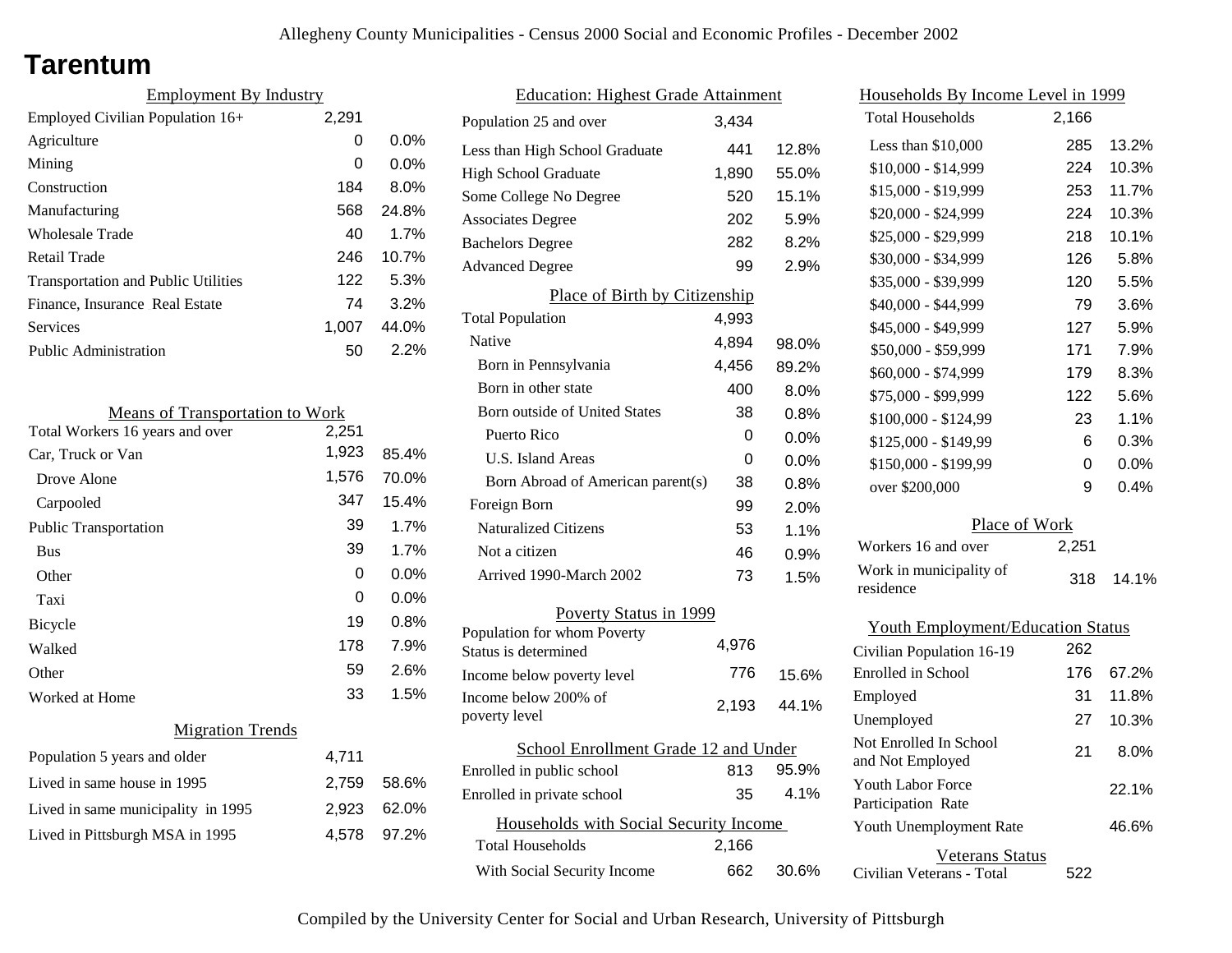# **Thornburg**

| <b>Employment By Industry</b>              |     |         |
|--------------------------------------------|-----|---------|
| Employed Civilian Population 16+           | 220 |         |
| Agriculture                                | 0   | $0.0\%$ |
| Mining                                     | 6   | 2.7%    |
| Construction                               | 6   | 2.7%    |
| Manufacturing                              | 26  | 11.8%   |
| <b>Wholesale Trade</b>                     | 5   | 2.3%    |
| Retail Trade                               | 13  | 5.9%    |
| <b>Transportation and Public Utilities</b> | 9   | 4.1%    |
| Finance, Insurance Real Estate             | 30  | 13.6%   |
| <b>Services</b>                            | 125 | 56.8%   |
| <b>Public Administration</b>               | ი   | $0.0\%$ |

| <b>Means of Transportation to Work</b> |     |         |
|----------------------------------------|-----|---------|
| Total Workers 16 years and over        | 220 |         |
| Car, Truck or Van                      | 196 | 89.1%   |
| Drove Alone                            | 175 | 79.5%   |
| Carpooled                              | 21  | 9.5%    |
| <b>Public Transportation</b>           | 16  | 7.3%    |
| <b>Bus</b>                             | 16  | 7.3%    |
| Other                                  | 0   | $0.0\%$ |
| Taxi                                   | 0   | $0.0\%$ |
| Bicycle                                | 0   | $0.0\%$ |
| Walked                                 | 0   | $0.0\%$ |
| Other                                  | 0   | $0.0\%$ |
| Worked at Home                         | 8   | 3.6%    |
| <b>Migration Trends</b>                |     |         |
| Population 5 years and older           | 440 |         |
| Lived in same house in 1995            | 305 | 69.3%   |
| Lived in same municipality in 1995     | 325 | 73.9%   |
| Lived in Pittsburgh MSA in 1995        | 440 | 100.0%  |
|                                        |     |         |

| <b>Education: Highest Grade Attainment</b>          |     |       |
|-----------------------------------------------------|-----|-------|
| Population 25 and over                              | 323 |       |
| Less than High School Graduate                      | 16  | 5.0%  |
| <b>High School Graduate</b>                         | 24  | 7.4%  |
| Some College No Degree                              | 67  | 20.7% |
| <b>Associates Degree</b>                            | 17  | 5.3%  |
| <b>Bachelors Degree</b>                             | 97  | 30.0% |
| <b>Advanced Degree</b>                              | 102 | 31.6% |
| Place of Birth by Citizenship                       |     |       |
| <b>Total Population</b>                             | 469 |       |
| Native                                              | 446 | 95.1% |
| Born in Pennsylvania                                | 389 | 82.9% |
| Born in other state                                 | 52  | 11.1% |
| Born outside of United States                       | 5   | 1.1%  |
| Puerto Rico                                         | 0   | 0.0%  |
| U.S. Island Areas                                   | 5   | 1.1%  |
| Born Abroad of American parent(s)                   | 0   | 0.0%  |
| Foreign Born                                        | 23  | 4.9%  |
| <b>Naturalized Citizens</b>                         | 16  | 3.4%  |
| Not a citizen                                       | 7   | 1.5%  |
| Arrived 1990-March 2002                             | 6   | 1.3%  |
| Poverty Status in 1999                              |     |       |
| Population for whom Poverty<br>Status is determined | 469 |       |
| Income below poverty level                          | 6   | 1.3%  |
| Income below 200% of<br>poverty level               | 51  | 10.9% |
| School Enrollment Grade 12 and Under                |     |       |
| Enrolled in public school                           | 62  | 59.6% |
| Enrolled in private school                          | 42  | 40.4% |
| Households with Social Security Income              |     |       |
| Total Households                                    | 188 |       |
| With Social Security Income                         | 54  | 28.7% |

| <u>Households By Income Level in 1999</u>  |                |         |
|--------------------------------------------|----------------|---------|
| <b>Total Households</b>                    | 188            |         |
| Less than $$10,000$                        | 5              | 2.7%    |
| \$10,000 - \$14,999                        | $\overline{2}$ | 1.1%    |
| \$15,000 - \$19,999                        | 5              | 2.7%    |
| \$20,000 - \$24,999                        | 5              | 2.7%    |
| \$25,000 - \$29,999                        | 8              | 4.3%    |
| \$30,000 - \$34,999                        | $\overline{2}$ | 1.1%    |
| \$35,000 - \$39,999                        | 9              | 4.8%    |
| \$40,000 - \$44,999                        | 12             | 6.4%    |
| \$45,000 - \$49,999                        | 0              | 0.0%    |
| \$50,000 - \$59,999                        | 6              | 3.2%    |
| \$60,000 - \$74,999                        | 28             | 14.9%   |
| \$75,000 - \$99,999                        | 22             | 11.7%   |
| \$100,000 - \$124,99                       | 26             | 13.8%   |
| \$125,000 - \$149,99                       | 9              | 4.8%    |
| \$150,000 - \$199,99                       | 23             | 12.2%   |
| over \$200,000                             | 26             | 13.8%   |
| Place of Work                              |                |         |
| Workers 16 and over                        | 220            |         |
| Work in municipality of<br>residence       | 17             | 7.7%    |
| <b>Youth Employment/Education Status</b>   |                |         |
| Civilian Population 16-19                  | 12             |         |
| Enrolled in School                         | 12             | 100.0%  |
| Employed                                   | $\overline{2}$ | 16.7%   |
| Unemployed                                 | 0              | $0.0\%$ |
| Not Enrolled In School<br>and Not Employed | 0              | 0.0%    |
| Youth Labor Force<br>Participation Rate    |                | 16.7%   |
| Youth Unemployment Rate                    |                | 0.0%    |

Civilian Veterans - Total

Veterans Status

42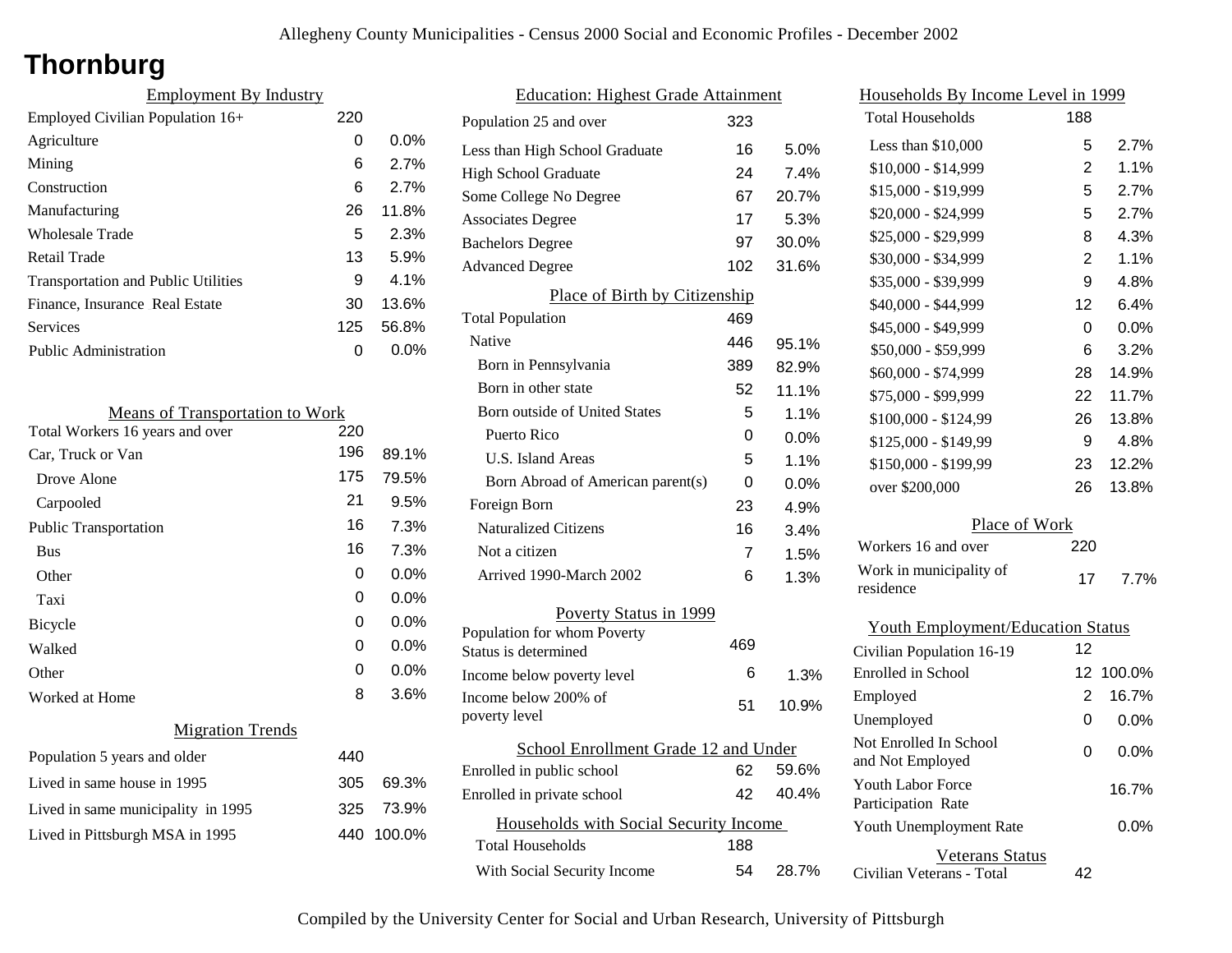# **Trafford**

| <b>Employment By Industry</b>              |    |         |
|--------------------------------------------|----|---------|
| Employed Civilian Population 16+           | 16 |         |
| Agriculture                                | 0  | $0.0\%$ |
| Mining                                     | 0  | $0.0\%$ |
| Construction                               | 0  | $0.0\%$ |
| Manufacturing                              | 0  | $0.0\%$ |
| Wholesale Trade                            | 0  | 0.0%    |
| Retail Trade                               | 7  | 43.8%   |
| <b>Transportation and Public Utilities</b> | 0  | $0.0\%$ |
| Finance, Insurance Real Estate             | 5  | 31.3%   |
| Services                                   | 4  | 25.0%   |
| <b>Public Administration</b>               | ი  | $0.0\%$ |
|                                            |    |         |

| <b>Means of Transportation to Work</b> |    |           |
|----------------------------------------|----|-----------|
| Total Workers 16 years and over        | 16 |           |
| Car, Truck or Van                      | 16 | 100.0%    |
| Drove Alone                            | 12 | 75.0%     |
| Carpooled                              | 4  | 25.0%     |
| <b>Public Transportation</b>           | 0  | 0.0%      |
| <b>Bus</b>                             | 0  | $0.0\%$   |
| Other                                  | 0  | $0.0\%$   |
| Taxi                                   | 0  | 0.0%      |
| Bicycle                                | 0  | 0.0%      |
| Walked                                 | 0  | 0.0%      |
| Other                                  | 0  | 0.0%      |
| Worked at Home                         | 0  | 0.0%      |
| <b>Migration Trends</b>                |    |           |
| Population 5 years and older           | 25 |           |
| Lived in same house in 1995            | 25 | 100.0%    |
| Lived in same municipality in 1995     |    | 25 100.0% |
| Lived in Pittsburgh MSA in 1995        | 25 | 100.0%    |
|                                        |    |           |

| <b>Education: Highest Grade Attainment</b>          |    |         |
|-----------------------------------------------------|----|---------|
| Population 25 and over                              | 12 |         |
| Less than High School Graduate                      | 0  | $0.0\%$ |
| <b>High School Graduate</b>                         | 12 | 100.0%  |
| Some College No Degree                              | 0  | 0.0%    |
| <b>Associates Degree</b>                            | 0  | 0.0%    |
| <b>Bachelors Degree</b>                             | 0  | 0.0%    |
| <b>Advanced Degree</b>                              | 0  | $0.0\%$ |
| Place of Birth by Citizenship                       |    |         |
| <b>Total Population</b>                             | 25 |         |
| Native                                              | 25 | 100.0%  |
| Born in Pennsylvania                                | 25 | 100.0%  |
| Born in other state                                 | 0  | 0.0%    |
| <b>Born outside of United States</b>                | 0  | $0.0\%$ |
| Puerto Rico                                         | 0  | 0.0%    |
| <b>U.S. Island Areas</b>                            | 0  | $0.0\%$ |
| Born Abroad of American parent(s)                   | 0  | 0.0%    |
| Foreign Born                                        | 0  | $0.0\%$ |
| <b>Naturalized Citizens</b>                         | 0  | 0.0%    |
| Not a citizen                                       | 0  | $0.0\%$ |
| Arrived 1990-March 2002                             | 0  | 0.0%    |
| Poverty Status in 1999                              |    |         |
| Population for whom Poverty<br>Status is determined | 25 |         |
| Income below poverty level                          | 25 | 100.0%  |
| Income below 200% of<br>poverty level               | 25 | 100.0%  |
| School Enrollment Grade 12 and Under                |    |         |
| Enrolled in public school                           | 13 | 100.0%  |
| Enrolled in private school                          | 0  | $0.0\%$ |
| Households with Social Security Income              |    |         |
| <b>Total Households</b>                             | 5  |         |
| With Social Security Income                         | 0  | $0.0\%$ |

| Households By Income Level in 1999             |    |         |
|------------------------------------------------|----|---------|
| Total Households                               | 5  |         |
| Less than $$10,000$                            | 0  | $0.0\%$ |
| $$10,000 - $14,999$                            | 0  | $0.0\%$ |
| \$15,000 - \$19,999                            | 5  | 100.0%  |
| \$20,000 - \$24,999                            | 0  | 0.0%    |
| \$25,000 - \$29,999                            | 0  | 0.0%    |
| \$30,000 - \$34,999                            | 0  | 0.0%    |
| \$35,000 - \$39,999                            | 0  | 0.0%    |
| \$40,000 - \$44,999                            | 0  | $0.0\%$ |
| \$45,000 - \$49,999                            | 0  | $0.0\%$ |
| \$50,000 - \$59,999                            | 0  | $0.0\%$ |
| \$60,000 - \$74,999                            | 0  | $0.0\%$ |
| \$75,000 - \$99,999                            | 0  | $0.0\%$ |
| \$100,000 - \$124,99                           | 0  | 0.0%    |
| \$125,000 - \$149,99                           | 0  | 0.0%    |
| \$150,000 - \$199,99                           | 0  | 0.0%    |
| over \$200,000                                 | 0  | 0.0%    |
| Place of Work                                  |    |         |
| Workers 16 and over                            | 16 |         |
| Work in municipality of<br>residence           | 0  | $0.0\%$ |
| <b>Youth Employment/Education Status</b>       |    |         |
| Civilian Population 16-19                      | 4  |         |
| <b>Enrolled</b> in School                      | 4  | 100.0%  |
| Employed                                       | 4  | 100.0%  |
| Unemployed                                     | 0  | $0.0\%$ |
| Not Enrolled In School<br>and Not Employed     | 0  | $0.0\%$ |
| <b>Youth Labor Force</b><br>Participation Rate |    | 100.0%  |
| Youth Unemployment Rate                        |    | $0.0\%$ |
| Veterans Status                                |    |         |

Civilian Veterans - Total

5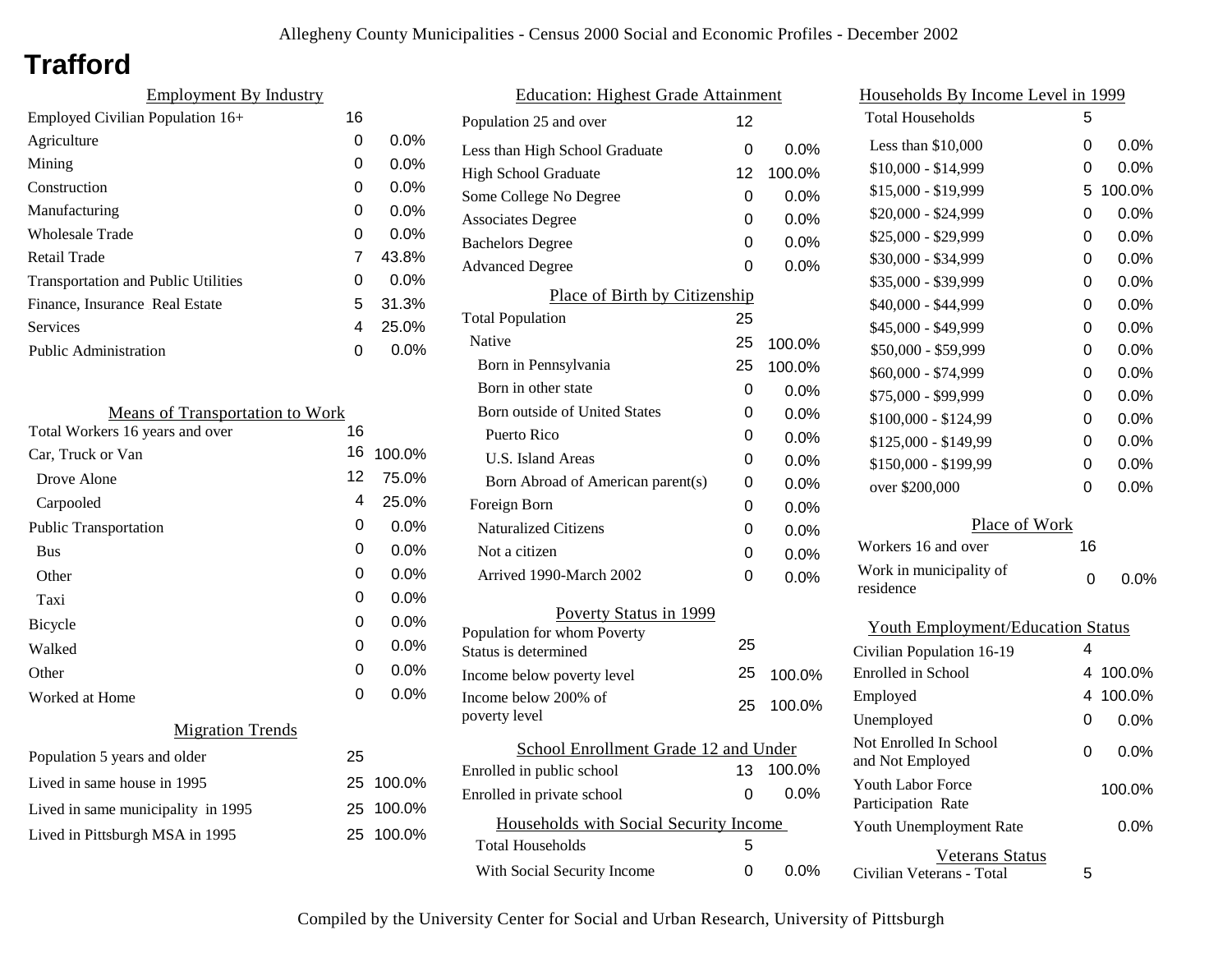# **Turtle Creek**

| <b>Employment By Industry</b>              |       |         |
|--------------------------------------------|-------|---------|
| Employed Civilian Population $16+$         | 2,826 |         |
| Agriculture                                | 0     | $0.0\%$ |
| Mining                                     | 0     | $0.0\%$ |
| Construction                               | 133   | 4.7%    |
| Manufacturing                              | 181   | 6.4%    |
| Wholesale Trade                            | 137   | 4.8%    |
| Retail Trade                               | 469   | 16.6%   |
| <b>Transportation and Public Utilities</b> | 205   | 7.3%    |
| Finance, Insurance Real Estate             | 199   | 7.0%    |
| Services                                   | 1.446 | 51.2%   |
| <b>Public Administration</b>               | 56    | 2.0%    |

| <b>Means of Transportation to Work</b> |       |         |
|----------------------------------------|-------|---------|
| Total Workers 16 years and over        | 2,793 |         |
| Car, Truck or Van                      | 2,547 | 91.2%   |
| Drove Alone                            | 2,216 | 79.3%   |
| Carpooled                              | 331   | 11.9%   |
| <b>Public Transportation</b>           | 122   | $4.4\%$ |
| <b>Bus</b>                             | 122   | 4.4%    |
| Other                                  | 0     | 0.0%    |
| Taxi                                   | 0     | 0.0%    |
| Bicycle                                | O     | $0.0\%$ |
| Walked                                 | 114   | 4.1%    |
| Other                                  | 3     | 0.1%    |
| Worked at Home                         | 7     | 0.3%    |
| <b>Migration Trends</b>                |       |         |
| Population 5 years and older           | 5,703 |         |
| Lived in same house in 1995            | 3,581 | 62.8%   |
| Lived in same municipality in 1995     | 3,770 | 66.1%   |
| Lived in Pittsburgh MSA in 1995        | 5,495 | 96.4%   |

| <b>Education: Highest Grade Attainment</b>         |       |       |
|----------------------------------------------------|-------|-------|
| Population 25 and over                             | 4,375 |       |
| Less than High School Graduate                     | 825   | 18.9% |
| <b>High School Graduate</b>                        | 1,834 | 41.9% |
| Some College No Degree                             | 819   | 18.7% |
| <b>Associates Degree</b>                           | 352   | 8.0%  |
| <b>Bachelors Degree</b>                            | 413   | 9.4%  |
| <b>Advanced Degree</b>                             | 132   | 3.0%  |
| Place of Birth by Citizenship                      |       |       |
| <b>Total Population</b>                            | 6,076 |       |
| Native                                             | 6,010 | 98.9% |
| Born in Pennsylvania                               | 5,396 | 88.8% |
| Born in other state                                | 555   | 9.1%  |
| <b>Born outside of United States</b>               | 59    | 1.0%  |
| Puerto Rico                                        | 10    | 0.2%  |
| U.S. Island Areas                                  | 0     | 0.0%  |
| Born Abroad of American parent(s)                  | 49    | 0.8%  |
| Foreign Born                                       | 66    | 1.1%  |
| <b>Naturalized Citizens</b>                        | 29    | 0.5%  |
| Not a citizen                                      | 37    | 0.6%  |
| Arrived 1990-March 2002                            | 8     | 0.1%  |
| Poverty Status in 1999                             |       |       |
| Population for whom Poverty                        | 5,858 |       |
| Status is determined                               | 660   |       |
| Income below poverty level<br>Income below 200% of |       | 11.3% |
| poverty level                                      | 1,883 | 32.1% |
| School Enrollment Grade 12 and Under               |       |       |
| Enrolled in public school                          | 744   | 76.8% |
| Enrolled in private school                         | 225   | 23.2% |
| Households with Social Security Income             |       |       |
| <b>Total Households</b>                            | 2,720 |       |
| With Social Security Income                        | 995   | 36.6% |

| Households By Income Level in 1999         |       |         |
|--------------------------------------------|-------|---------|
| <b>Total Households</b>                    | 2,720 |         |
| Less than $$10,000$                        | 350   | 12.9%   |
| \$10,000 - \$14,999                        | 342   | 12.6%   |
| \$15,000 - \$19,999                        | 256   | 9.4%    |
| \$20,000 - \$24,999                        | 226   | 8.3%    |
| \$25,000 - \$29,999                        | 184   | 6.8%    |
| \$30,000 - \$34,999                        | 162   | 6.0%    |
| \$35,000 - \$39,999                        | 193   | 7.1%    |
| \$40,000 - \$44,999                        | 108   | 4.0%    |
| \$45,000 - \$49,999                        | 204   | 7.5%    |
| \$50,000 - \$59,999                        | 203   | 7.5%    |
| \$60,000 - \$74,999                        | 229   | 8.4%    |
| \$75,000 - \$99,999                        | 155   | 5.7%    |
| \$100,000 - \$124,99                       | 26    | 1.0%    |
| \$125,000 - \$149,99                       | 40    | 1.5%    |
| \$150,000 - \$199,99                       | 25    | 0.9%    |
| over \$200,000                             | 17    | 0.6%    |
| Place of Work                              |       |         |
| Workers 16 and over                        | 2,793 |         |
| Work in municipality of<br>residence       | 216   | 7.7%    |
| <b>Youth Employment/Education Status</b>   |       |         |
| Civilian Population 16-19                  | 297   |         |
| Enrolled in School                         | 228   | 76.8%   |
| Employed                                   | 152   | 51.2%   |
| Unemployed                                 | 0     | 0.0%    |
| Not Enrolled In School<br>and Not Employed | 5     | 1.7%    |
| Youth Labor Force<br>Participation Rate    |       | 51.2%   |
| Youth Unemployment Rate                    |       | $0.0\%$ |
| Veterans Status                            |       |         |

Civilian Veterans - Total

765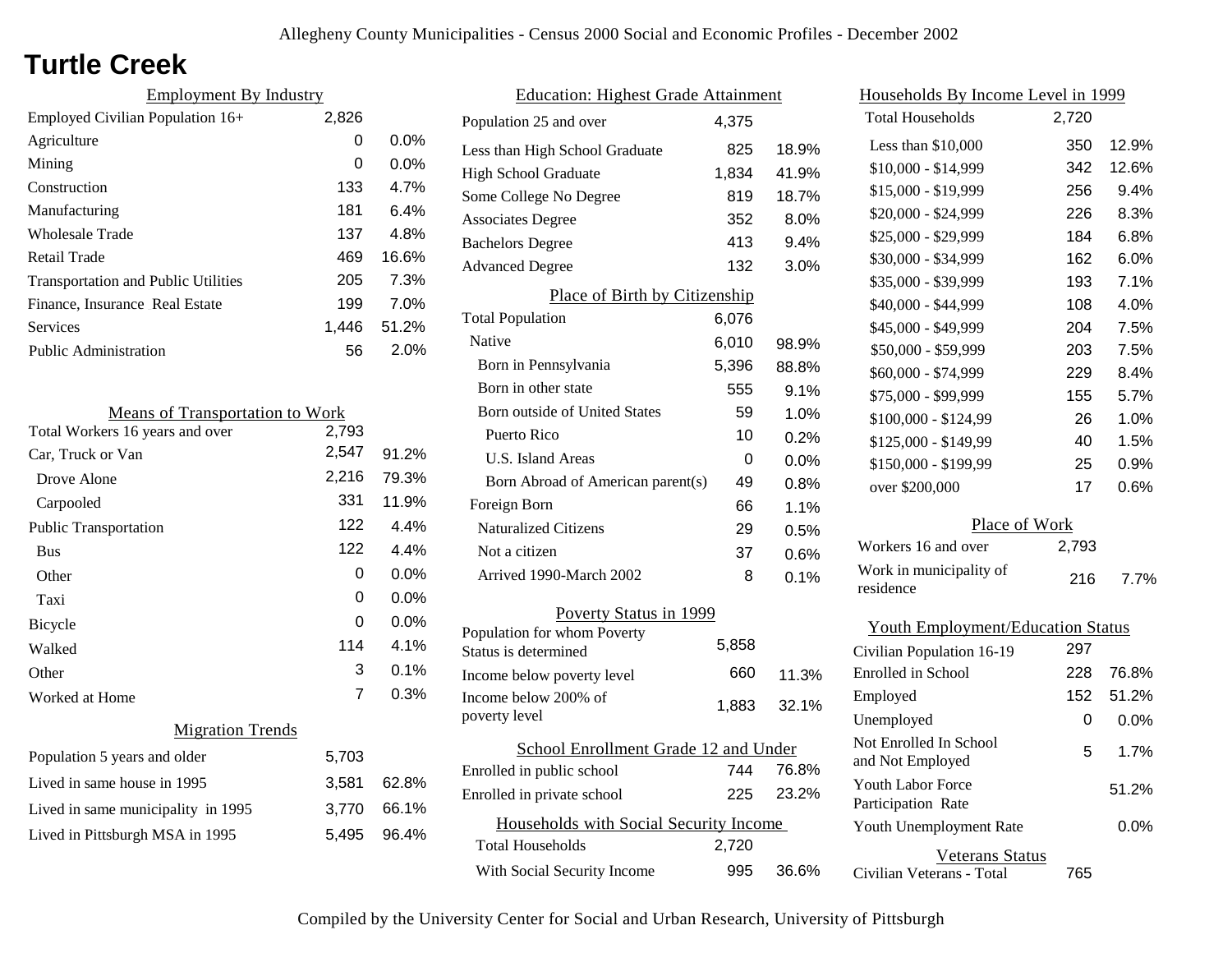# **Upper St. Clair**

| <b>Employment By Industry</b>              |       |         |
|--------------------------------------------|-------|---------|
| Employed Civilian Population 16+           | 8,603 |         |
| Agriculture                                | 11    | $0.1\%$ |
| Mining                                     | 66    | 0.8%    |
| Construction                               | 303   | 3.5%    |
| Manufacturing                              | 791   | 9.2%    |
| Wholesale Trade                            | 409   | 4.8%    |
| Retail Trade                               | 1,006 | 11.7%   |
| <b>Transportation and Public Utilities</b> | 365   | 4.2%    |
| Finance, Insurance Real Estate             | 1.023 | 11.9%   |
| Services                                   | 4.404 | 51.2%   |
| <b>Public Administration</b>               | 225   | 2.6%    |

| <b>Means of Transportation to Work</b> |        |       |
|----------------------------------------|--------|-------|
| Total Workers 16 years and over        | 8,458  |       |
| Car, Truck or Van                      | 7,418  | 87.7% |
| Drove Alone                            | 6,854  | 81.0% |
| Carpooled                              | 564    | 6.7%  |
| <b>Public Transportation</b>           | 568    | 6.7%  |
| <b>Bus</b>                             | 167    | 2.0%  |
| Other                                  | 390    | 4.6%  |
| Taxi                                   | 11     | 0.1%  |
| Bicycle                                | 0      | 0.0%  |
| Walked                                 | 26     | 0.3%  |
| Other                                  | 15     | 0.2%  |
| Worked at Home                         | 431    | 5.1%  |
| <b>Migration Trends</b>                |        |       |
| Population 5 years and older           | 18,831 |       |
| Lived in same house in 1995            | 12,793 | 67.9% |
| Lived in same municipality in 1995     | 13,570 | 72.1% |
| Lived in Pittsburgh MSA in 1995        | 17,453 | 92.7% |
|                                        |        |       |

| <b>Education: Highest Grade Attainment</b>          |        |         |
|-----------------------------------------------------|--------|---------|
| Population 25 and over                              | 13,603 |         |
| Less than High School Graduate                      | 379    | 2.8%    |
| <b>High School Graduate</b>                         | 1,924  | 14.1%   |
| Some College No Degree                              | 1,778  | 13.1%   |
| <b>Associates Degree</b>                            | 633    | 4.7%    |
| <b>Bachelors Degree</b>                             | 5,228  | 38.4%   |
| <b>Advanced Degree</b>                              | 3,661  | 26.9%   |
| Place of Birth by Citizenship                       |        |         |
| <b>Total Population</b>                             | 20,053 |         |
| <b>Native</b>                                       | 18,669 | 93.1%   |
| Born in Pennsylvania                                | 13,246 | 66.1%   |
| Born in other state                                 | 5,290  | 26.4%   |
| Born outside of United States                       | 133    | 0.7%    |
| Puerto Rico                                         | 4      | 0.0%    |
| U.S. Island Areas                                   | 6      | $0.0\%$ |
| Born Abroad of American parent(s)                   | 123    | 0.6%    |
| Foreign Born                                        | 1,384  | 6.9%    |
| <b>Naturalized Citizens</b>                         | 787    | 3.9%    |
| Not a citizen                                       | 597    | 3.0%    |
| Arrived 1990-March 2002                             | 439    | 2.2%    |
| Poverty Status in 1999                              |        |         |
| Population for whom Poverty<br>Status is determined | 19,631 |         |
| Income below poverty level                          | 544    | 2.8%    |
| Income below 200% of<br>poverty level               | 1,185  | 6.0%    |
| School Enrollment Grade 12 and Under                |        |         |
| Enrolled in public school                           | 4,392  | 85.8%   |
| Enrolled in private school                          | 728    | 14.2%   |
| Households with Social Security Income              |        |         |
| <b>Total Households</b>                             | 6,978  |         |
| With Social Security Income                         | 2,047  | 29.3%   |

| Households By Income Level in 1999         |       |       |  |
|--------------------------------------------|-------|-------|--|
| <b>Total Households</b>                    | 6,978 |       |  |
| Less than \$10,000                         | 171   | 2.5%  |  |
| \$10,000 - \$14,999                        | 126   | 1.8%  |  |
| \$15,000 - \$19,999                        | 109   | 1.6%  |  |
| \$20,000 - \$24,999                        | 140   | 2.0%  |  |
| \$25,000 - \$29,999                        | 174   | 2.5%  |  |
| \$30,000 - \$34,999                        | 252   | 3.6%  |  |
| \$35,000 - \$39,999                        | 240   | 3.4%  |  |
| \$40,000 - \$44,999                        | 318   | 4.6%  |  |
| \$45,000 - \$49,999                        | 211   | 3.0%  |  |
| \$50,000 - \$59,999                        | 513   | 7.4%  |  |
| \$60,000 - \$74,999                        | 705   | 10.1% |  |
| \$75,000 - \$99,999                        | 1,091 | 15.6% |  |
| \$100,000 - \$124,99                       | 806   | 11.6% |  |
| \$125,000 - \$149,99                       | 549   | 7.9%  |  |
| \$150,000 - \$199,99                       | 664   | 9.5%  |  |
| over \$200,000                             | 909   | 13.0% |  |
| Place of Work                              |       |       |  |
| Workers 16 and over                        | 8,458 |       |  |
| Work in municipality of<br>residence       | 1,391 | 14.3% |  |
| <b>Youth Employment/Education Status</b>   |       |       |  |
| Civilian Population 16-19                  | 1,046 |       |  |
| Enrolled in School                         | 1,010 | 96.6% |  |
| Employed                                   | 220   | 21.0% |  |
| Unemployed                                 | 8     | 0.8%  |  |
| Not Enrolled In School<br>and Not Employed | 24    | 2.3%  |  |

| Youth Labor Force<br>Participation Rate | 21.8% |
|-----------------------------------------|-------|
| Youth Unemployment Rate                 | 3.5%  |
| Veterans Status                         |       |

Civilian Veterans - Total 1,927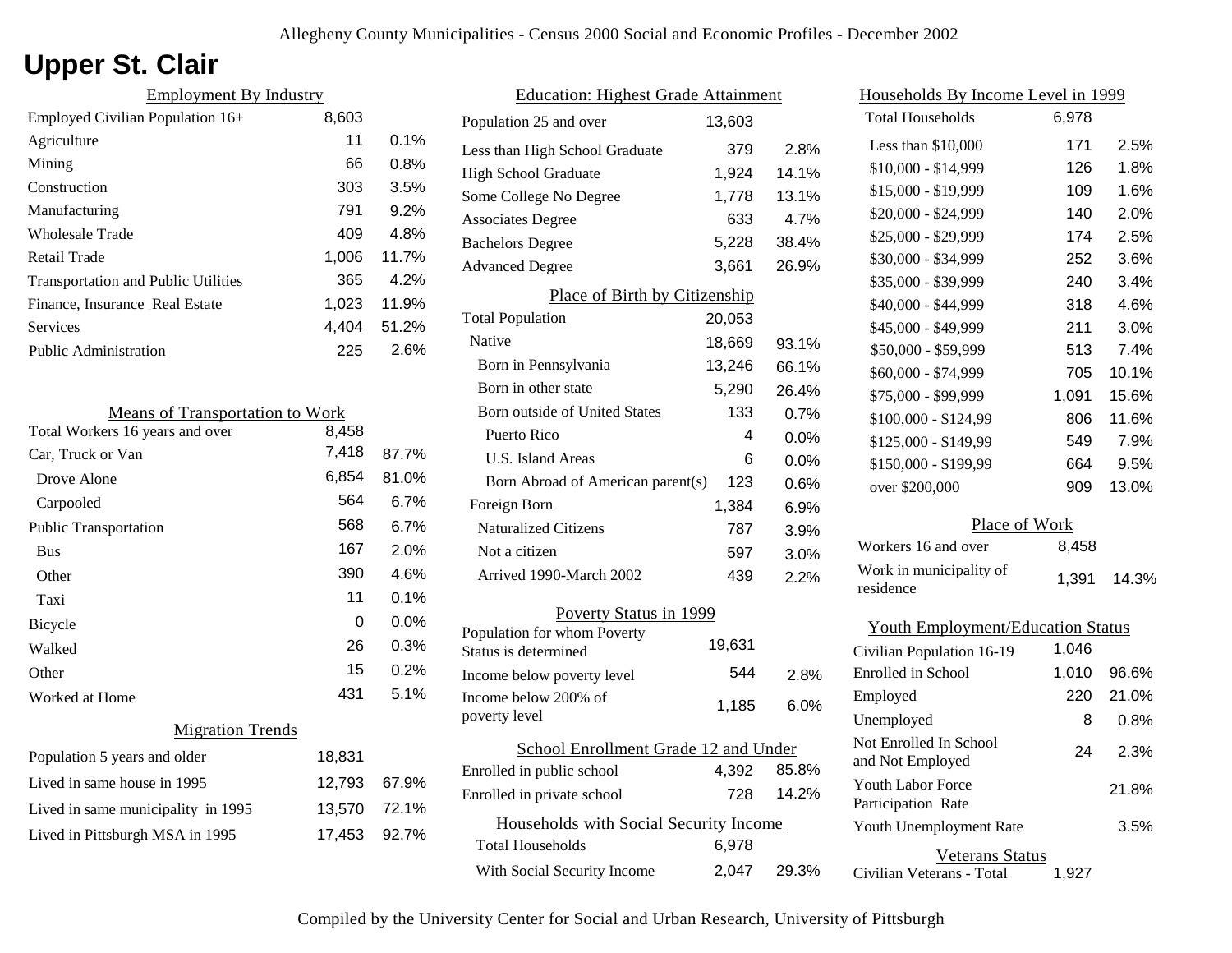### **Verona**

| <b>Employment By Industry</b>              |       |       |
|--------------------------------------------|-------|-------|
| Employed Civilian Population 16+           | 1,356 |       |
| Agriculture                                | 0     | 0.0%  |
| Mining                                     | 3     | 0.2%  |
| Construction                               | 94    | 6.9%  |
| Manufacturing                              | 150   | 11.1% |
| <b>Wholesale Trade</b>                     | 47    | 3.5%  |
| Retail Trade                               | 141   | 10.4% |
| <b>Transportation and Public Utilities</b> | 118   | 8.7%  |
| Finance, Insurance Real Estate             | 68    | 5.0%  |
| Services                                   | 696   | 51.3% |
| <b>Public Administration</b>               | 39    | 2.9%  |

| <b>Means of Transportation to Work</b> |       |         |
|----------------------------------------|-------|---------|
| Total Workers 16 years and over        | 1,323 |         |
| Car, Truck or Van                      | 1,162 | 87.8%   |
| Drove Alone                            | 1,009 | 76.3%   |
| Carpooled                              | 153   | 11.6%   |
| <b>Public Transportation</b>           | 66    | 5.0%    |
| <b>Bus</b>                             | 66    | 5.0%    |
| Other                                  | 0     | $0.0\%$ |
| Taxi                                   | 0     | $0.0\%$ |
| Bicycle                                | 0     | $0.0\%$ |
| Walked                                 | 77    | 5.8%    |
| Other                                  | 8     | $0.6\%$ |
| Worked at Home                         | 10    | $0.8\%$ |
| <b>Migration Trends</b>                |       |         |
| Population 5 years and older           | 2,960 |         |
| Lived in same house in 1995            | 1,817 | 61.4%   |
| Lived in same municipality in 1995     | 1,923 | 65.0%   |
| Lived in Pittsburgh MSA in 1995        | 2.879 | 97.3%   |
|                                        |       |         |

| <b>Education: Highest Grade Attainment</b> |       |       |
|--------------------------------------------|-------|-------|
| Population 25 and over                     | 2,105 |       |
| Less than High School Graduate             | 493   | 23.4% |
| <b>High School Graduate</b>                | 830   | 39.4% |
| Some College No Degree                     | 411   | 19.5% |
| <b>Associates Degree</b>                   | 153   | 7.3%  |
| <b>Bachelors Degree</b>                    | 130   | 6.2%  |
| <b>Advanced Degree</b>                     | 88    | 4.2%  |
| Place of Birth by Citizenship              |       |       |
| <b>Total Population</b>                    | 3,124 |       |
| Native                                     | 3,037 | 97.2% |
| Born in Pennsylvania                       | 2,866 | 91.7% |
| Born in other state                        | 160   | 5.1%  |
| Born outside of United States              | 11    | 0.4%  |
| Puerto Rico                                | 0     | 0.0%  |
| U.S. Island Areas                          | 0     | 0.0%  |
| Born Abroad of American parent(s)          | 11    | 0.4%  |
| Foreign Born                               | 87    | 2.8%  |
| Naturalized Citizens                       | 42    | 1.3%  |
| Not a citizen                              | 45    | 1.4%  |
| Arrived 1990-March 2002                    | 29    | 0.9%  |
| Poverty Status in 1999                     |       |       |
| Population for whom Poverty                | 3,109 |       |
| Status is determined                       |       |       |
| Income below poverty level                 | 439   | 14.1% |
| Income below 200% of<br>poverty level      | 1,207 | 38.8% |
|                                            |       |       |
| School Enrollment Grade 12 and Under       | 584   | 88.4% |
| Enrolled in public school                  | 77    | 11.6% |
| Enrolled in private school                 |       |       |
| Households with Social Security Income     |       |       |
| <b>Total Households</b>                    | 1,392 |       |
| With Social Security Income                | 474   | 34.1% |

| Households By Income Level in 1999             |       |       |
|------------------------------------------------|-------|-------|
| <b>Total Households</b>                        | 1,392 |       |
| Less than \$10,000                             | 178   | 12.8% |
| \$10,000 - \$14,999                            | 152   | 10.9% |
| \$15,000 - \$19,999                            | 124   | 8.9%  |
| \$20,000 - \$24,999                            | 143   | 10.3% |
| \$25,000 - \$29,999                            | 132   | 9.5%  |
| \$30,000 - \$34,999                            | 102   | 7.3%  |
| \$35,000 - \$39,999                            | 141   | 10.1% |
| \$40,000 - \$44,999                            | 59    | 4.2%  |
| \$45,000 - \$49,999                            | 49    | 3.5%  |
| \$50,000 - \$59,999                            | 124   | 8.9%  |
| \$60,000 - \$74,999                            | 105   | 7.5%  |
| \$75,000 - \$99,999                            | 59    | 4.2%  |
| \$100,000 - \$124,99                           | 19    | 1.4%  |
| \$125,000 - \$149,99                           | 0     | 0.0%  |
| \$150,000 - \$199,99                           | 0     | 0.0%  |
| over \$200,000                                 | 5     | 0.4%  |
| Place of Work                                  |       |       |
| Workers 16 and over                            | 1,323 |       |
| Work in municipality of<br>residence           | 113   | 8.5%  |
| <b>Youth Employment/Education Status</b>       |       |       |
| Civilian Population 16-19                      | 205   |       |
| Enrolled in School                             | 173   | 84.4% |
| Employed                                       | 44    | 21.5% |
| Unemployed                                     | 9     | 4.4%  |
| Not Enrolled In School<br>and Not Employed     | 21    | 10.2% |
| <b>Youth Labor Force</b><br>Participation Rate |       | 25.9% |

Civilian Veterans - Total

Youth Unemployment Rate

Veterans Status

326

17.0%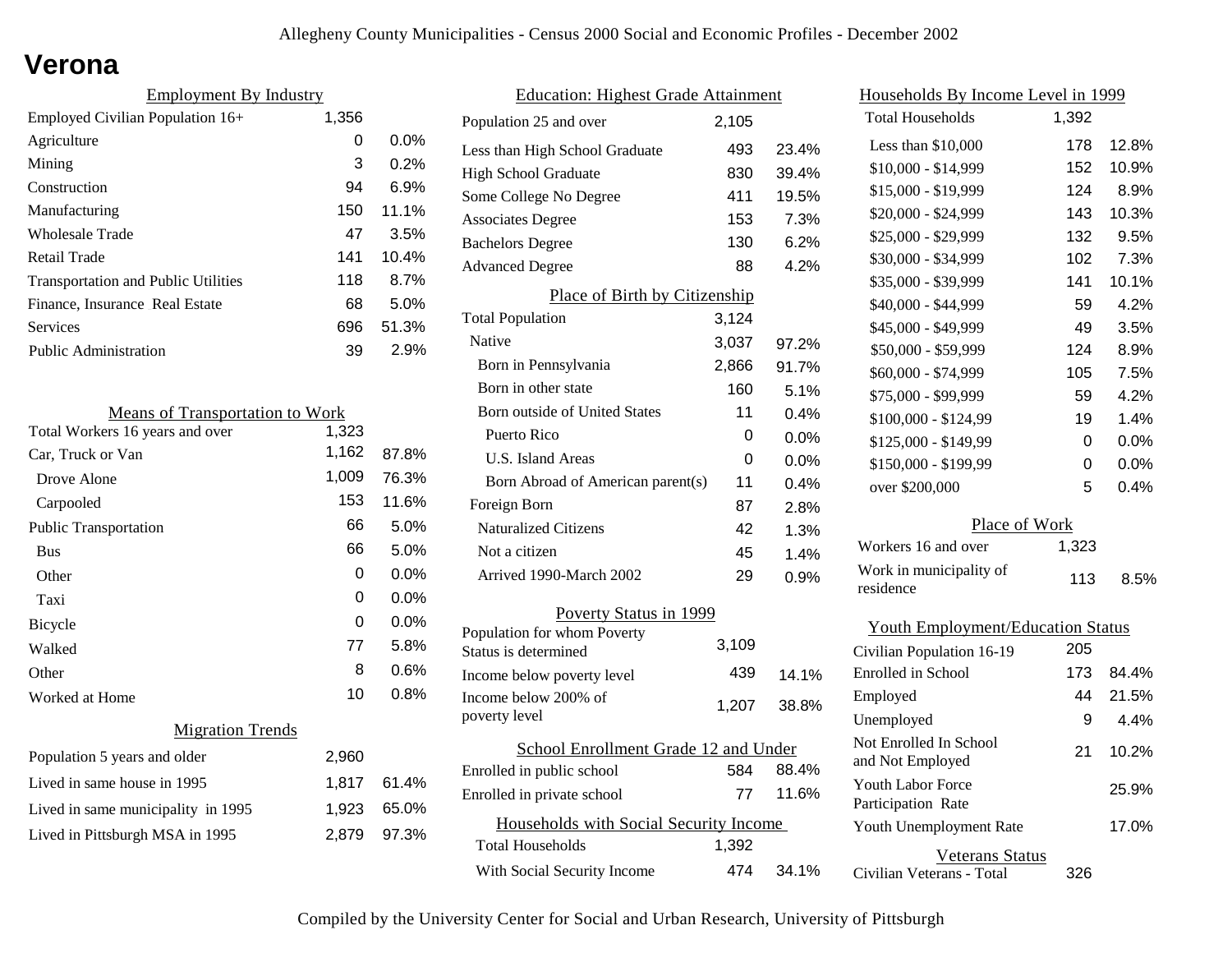### **Versailles**

| <b>Employment By Industry</b>              |     |         |
|--------------------------------------------|-----|---------|
| Employed Civilian Population 16+           | 729 |         |
| Agriculture                                | 0   | $0.0\%$ |
| Mining                                     | 0   | $0.0\%$ |
| Construction                               | 23  | 3.2%    |
| Manufacturing                              | 140 | 19.2%   |
| Wholesale Trade                            | 36  | 4.9%    |
| Retail Trade                               | 127 | 17.4%   |
| <b>Transportation and Public Utilities</b> | 50  | 6.9%    |
| Finance, Insurance Real Estate             | 47  | 6.4%    |
| Services                                   | 299 | 41.0%   |
| <b>Public Administration</b>               |     | 1.0%    |

| <b>Means of Transportation to Work</b> |       |       |
|----------------------------------------|-------|-------|
| Total Workers 16 years and over        | 698   |       |
| Car, Truck or Van                      | 608   | 87.1% |
| Drove Alone                            | 554   | 79.4% |
| Carpooled                              | 54    | 7.7%  |
| <b>Public Transportation</b>           | 23    | 3.3%  |
| <b>Bus</b>                             | 23    | 3.3%  |
| Other                                  | 0     | 0.0%  |
| Taxi                                   | 0     | 0.0%  |
| Bicycle                                | 0     | 0.0%  |
| Walked                                 | 48    | 6.9%  |
| Other                                  | 0     | 0.0%  |
| Worked at Home                         | 19    | 2.7%  |
| <b>Migration Trends</b>                |       |       |
| Population 5 years and older           | 1,608 |       |
| Lived in same house in 1995            | 1,033 | 64.2% |
| Lived in same municipality in 1995     | 1,047 | 65.1% |
| Lived in Pittsburgh MSA in 1995        | 1,576 | 98.0% |
|                                        |       |       |

| <b>Education: Highest Grade Attainment</b> |       |         |
|--------------------------------------------|-------|---------|
| Population 25 and over                     | 1,334 |         |
| Less than High School Graduate             | 330   | 24.7%   |
| High School Graduate                       | 619   | 46.4%   |
| Some College No Degree                     | 185   | 13.9%   |
| <b>Associates Degree</b>                   | 87    | 6.5%    |
| <b>Bachelors Degree</b>                    | 87    | 6.5%    |
| <b>Advanced Degree</b>                     | 26    | 1.9%    |
| Place of Birth by Citizenship              |       |         |
| <b>Total Population</b>                    | 1,730 |         |
| Native                                     | 1,689 | 97.6%   |
| Born in Pennsylvania                       | 1,586 | 91.7%   |
| Born in other state                        | 100   | 5.8%    |
| <b>Born outside of United States</b>       | 3     | 0.2%    |
| Puerto Rico                                | 0     | 0.0%    |
| <b>U.S. Island Areas</b>                   | 0     | $0.0\%$ |
| Born Abroad of American parent(s)          | 3     | 0.2%    |
| Foreign Born                               | 41    | 2.4%    |
| <b>Naturalized Citizens</b>                | 34    | 2.0%    |
| Not a citizen                              | 7     | 0.4%    |
| Arrived 1990-March 2002                    | 7     | 0.4%    |
| Poverty Status in 1999                     |       |         |
| Population for whom Poverty                | 1,726 |         |
| Status is determined                       | 286   |         |
| Income below poverty level                 |       | 16.6%   |
| Income below 200% of<br>poverty level      | 770   | 44.6%   |
| School Enrollment Grade 12 and Under       |       |         |
| Enrolled in public school                  | 190   | 83.7%   |
| Enrolled in private school                 | 37    | 16.3%   |
| Households with Social Security Income     |       |         |
| <b>Total Households</b>                    | 844   |         |
| With Social Security Income                | 382   | 45.3%   |
|                                            |       |         |

| Households By Income Level in 1999             |     |         |
|------------------------------------------------|-----|---------|
| <b>Total Households</b>                        | 844 |         |
| Less than \$10,000                             | 114 | 13.5%   |
| $$10,000 - $14,999$                            | 129 | 15.3%   |
| \$15,000 - \$19,999                            | 80  | 9.5%    |
| \$20,000 - \$24,999                            | 111 | 13.2%   |
| \$25,000 - \$29,999                            | 56  | 6.6%    |
| \$30,000 - \$34,999                            | 60  | 7.1%    |
| \$35,000 - \$39,999                            | 69  | 8.2%    |
| \$40,000 - \$44,999                            | 21  | 2.5%    |
| \$45,000 - \$49,999                            | 30  | 3.6%    |
| \$50,000 - \$59,999                            | 51  | 6.0%    |
| \$60,000 - \$74,999                            | 57  | 6.8%    |
| \$75,000 - \$99,999                            | 40  | 4.7%    |
| \$100,000 - \$124,99                           | 14  | 1.7%    |
| \$125,000 - \$149,99                           | 4   | 0.5%    |
| \$150,000 - \$199,99                           | 8   | 0.9%    |
| over \$200,000                                 | 0   | 0.0%    |
| Place of Work                                  |     |         |
| Workers 16 and over                            | 698 |         |
| Work in municipality of<br>residence           | 64  | $9.2\%$ |
| <b>Youth Employment/Education Status</b>       |     |         |
| Civilian Population 16-19                      | 33  |         |
| Enrolled in School                             | 27  | 81.8%   |
| Employed                                       | 14  | 42.4%   |
| Unemployed                                     | 4   | 12.1%   |
| Not Enrolled In School<br>and Not Employed     | 6   | 18.2%   |
| <b>Youth Labor Force</b><br>Participation Rate |     | 54.5%   |
| Youth Unemployment Rate                        |     | 22.2%   |

Civilian Veterans - Total

Veterans Status

251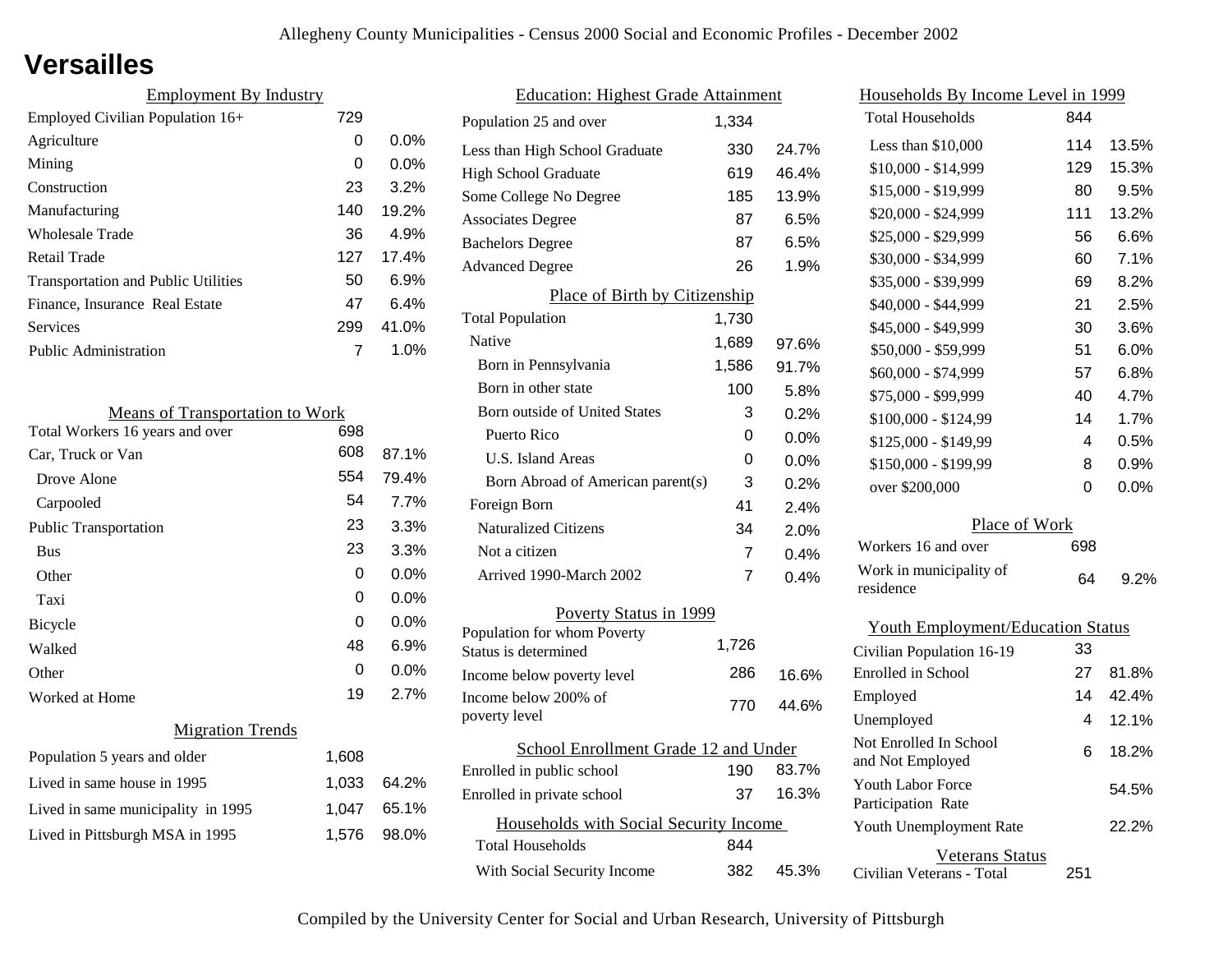# **Wall**

| <b>Employment By Industry</b>              |     |         |
|--------------------------------------------|-----|---------|
| Employed Civilian Population 16+           | 337 |         |
| Agriculture                                | 0   | $0.0\%$ |
| Mining                                     | 0   | $0.0\%$ |
| Construction                               | 33  | 9.8%    |
| Manufacturing                              | 42  | 12.5%   |
| <b>Wholesale Trade</b>                     | 22  | 6.5%    |
| Retail Trade                               | 51  | 15.1%   |
| <b>Transportation and Public Utilities</b> | 20  | 5.9%    |
| Finance, Insurance Real Estate             | 20  | 5.9%    |
| Services                                   | 139 | 41.2%   |
| <b>Public Administration</b>               | 10  | 3.0%    |
|                                            |     |         |

| <b>Means of Transportation to Work</b> |     |         |
|----------------------------------------|-----|---------|
| Total Workers 16 years and over        | 331 |         |
| Car, Truck or Van                      | 306 | 92.4%   |
| Drove Alone                            | 261 | 78.9%   |
| Carpooled                              | 45  | 13.6%   |
| <b>Public Transportation</b>           | 16  | 4.8%    |
| <b>Bus</b>                             | 16  | 4.8%    |
| Other                                  | 0   | 0.0%    |
| Taxi                                   | 0   | $0.0\%$ |
| Bicycle                                | 0   | $0.0\%$ |
| Walked                                 | 1   | 0.3%    |
| Other                                  | 0   | 0.0%    |
| Worked at Home                         | 8   | 2.4%    |
| <b>Migration Trends</b>                |     |         |
| Population 5 years and older           | 712 |         |
| Lived in same house in 1995            | 478 | 67.1%   |
| Lived in same municipality in 1995     | 494 | 69.4%   |
| Lived in Pittsburgh MSA in 1995        | 688 | 96.6%   |
|                                        |     |         |

| <b>Education: Highest Grade Attainment</b>          |     |       |
|-----------------------------------------------------|-----|-------|
| Population 25 and over                              | 537 |       |
| Less than High School Graduate                      | 95  | 17.7% |
| <b>High School Graduate</b>                         | 285 | 53.1% |
| Some College No Degree                              | 79  | 14.7% |
| <b>Associates Degree</b>                            | 45  | 8.4%  |
| <b>Bachelors Degree</b>                             | 24  | 4.5%  |
| <b>Advanced Degree</b>                              | 9   | 1.7%  |
| Place of Birth by Citizenship                       |     |       |
| <b>Total Population</b>                             | 740 |       |
| Native                                              | 727 | 98.2% |
| Born in Pennsylvania                                | 699 | 94.5% |
| Born in other state                                 | 26  | 3.5%  |
| <b>Born outside of United States</b>                | 2   | 0.3%  |
| Puerto Rico                                         | 0   | 0.0%  |
| U.S. Island Areas                                   | 0   | 0.0%  |
| Born Abroad of American parent(s)                   | 2   | 0.3%  |
| Foreign Born                                        | 13  | 1.8%  |
| <b>Naturalized Citizens</b>                         | 11  | 1.5%  |
| Not a citizen                                       | 2   | 0.3%  |
| Arrived 1990-March 2002                             | 2   | 0.3%  |
| Poverty Status in 1999                              |     |       |
| Population for whom Poverty<br>Status is determined | 729 |       |
| Income below poverty level                          | 122 | 16.7% |
| Income below 200% of                                | 298 | 40.9% |
| poverty level                                       |     |       |
| School Enrollment Grade 12 and Under                |     |       |
| Enrolled in public school                           | 111 | 85.4% |
| Enrolled in private school                          | 19  | 14.6% |
| Households with Social Security Income              |     |       |
| Total Households                                    | 333 |       |
| With Social Security Income                         | 123 | 36.9% |

| Households By Income Level in 1999             |     |         |
|------------------------------------------------|-----|---------|
| <b>Total Households</b>                        | 333 |         |
| Less than \$10,000                             | 37  | 11.1%   |
| \$10,000 - \$14,999                            | 43  | 12.9%   |
| \$15,000 - \$19,999                            | 39  | 11.7%   |
| \$20,000 - \$24,999                            | 29  | $8.7\%$ |
| \$25,000 - \$29,999                            | 41  | 12.3%   |
| \$30,000 - \$34,999                            | 24  | 7.2%    |
| \$35,000 - \$39,999                            | 16  | 4.8%    |
| \$40,000 - \$44,999                            | 23  | 6.9%    |
| \$45,000 - \$49,999                            | 23  | 6.9%    |
| \$50,000 - \$59,999                            | 14  | 4.2%    |
| \$60,000 - \$74,999                            | 26  | 7.8%    |
| \$75,000 - \$99,999                            | 12  | 3.6%    |
| \$100,000 - \$124,99                           | 6   | 1.8%    |
| \$125,000 - \$149,99                           | 0   | 0.0%    |
| \$150,000 - \$199,99                           | 0   | 0.0%    |
| over \$200,000                                 | 0   | 0.0%    |
| Place of Work                                  |     |         |
| Workers 16 and over                            | 331 |         |
| Work in municipality of<br>residence           | 13  | 3.9%    |
| <b>Youth Employment/Education Status</b>       |     |         |
| Civilian Population 16-19                      | 32  |         |
| <b>Enrolled</b> in School                      | 24  | 75.0%   |
| Employed                                       | 10  | 31.3%   |
| Unemployed                                     | 2   | 6.3%    |
| Not Enrolled In School<br>and Not Employed     | 5   | 15.6%   |
| <b>Youth Labor Force</b><br>Participation Rate |     | 37.5%   |
| Youth Unemployment Rate                        |     | 16.7%   |

Civilian Veterans - Total

Veterans Status

82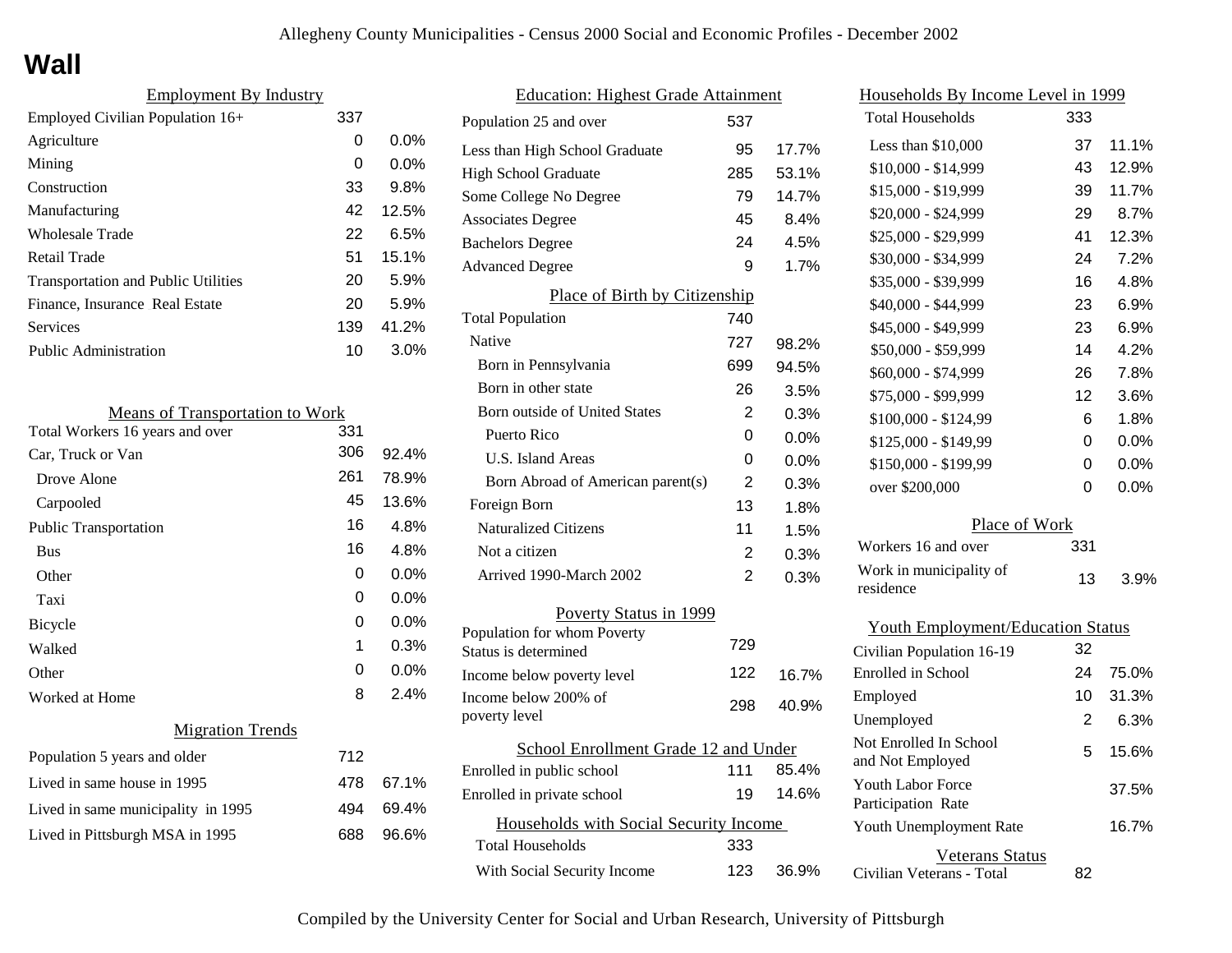### **West Deer**

| <b>Employment By Industry</b> |       |
|-------------------------------|-------|
| 5,588                         |       |
| 13                            | 0.2%  |
| 13                            | 0.2%  |
| 371                           | 6.6%  |
| 883                           | 15.8% |
| 220                           | 3.9%  |
| 759                           | 13.6% |
| 322                           | 5.8%  |
| 395                           | 7.1%  |
| 2.462                         | 44.1% |
| 150                           | 2.7%  |
|                               |       |

| <b>Means of Transportation to Work</b> |        |         |
|----------------------------------------|--------|---------|
| Total Workers 16 years and over        | 5,508  |         |
| Car, Truck or Van                      | 5,208  | 94.6%   |
| Drove Alone                            | 4,741  | 86.1%   |
| Carpooled                              | 467    | 8.5%    |
| <b>Public Transportation</b>           | 105    | 1.9%    |
| <b>Bus</b>                             | 92     | 1.7%    |
| Other                                  | 0      | $0.0\%$ |
| Taxi                                   | 13     | 0.2%    |
| Bicycle                                | 0      | 0.0%    |
| Walked                                 | 32     | 0.6%    |
| Other                                  | 36     | 0.7%    |
| Worked at Home                         | 127    | 2.3%    |
| <b>Migration Trends</b>                |        |         |
| Population 5 years and older           | 10,842 |         |
| Lived in same house in 1995            | 8,117  | 74.9%   |
| Lived in same municipality in 1995     | 8.446  | 77.9%   |
| Lived in Pittsburgh MSA in 1995        | 10,591 | 97.7%   |
|                                        |        |         |

| <b>Education: Highest Grade Attainment</b>          |        |         |
|-----------------------------------------------------|--------|---------|
| Population 25 and over                              | 8,013  |         |
| Less than High School Graduate                      | 1,266  | 15.8%   |
| <b>High School Graduate</b>                         | 3,073  | 38.4%   |
| Some College No Degree                              | 1,126  | 14.1%   |
| <b>Associates Degree</b>                            | 743    | 9.3%    |
| <b>Bachelors Degree</b>                             | 1,348  | 16.8%   |
| <b>Advanced Degree</b>                              | 457    | 5.7%    |
| Place of Birth by Citizenship                       |        |         |
| <b>Total Population</b>                             | 11,563 |         |
| Native                                              | 11,500 | 99.5%   |
| Born in Pennsylvania                                | 10,384 | 89.8%   |
| Born in other state                                 | 1,018  | $8.8\%$ |
| <b>Born outside of United States</b>                | 98     | 0.8%    |
| Puerto Rico                                         | 73     | 0.6%    |
| <b>U.S. Island Areas</b>                            | 0      | 0.0%    |
| Born Abroad of American parent(s)                   | 25     | 0.2%    |
| Foreign Born                                        | 63     | 0.5%    |
| <b>Naturalized Citizens</b>                         | 45     | $0.4\%$ |
| Not a citizen                                       | 18     | 0.2%    |
| Arrived 1990-March 2002                             | 18     | 0.2%    |
| Poverty Status in 1999                              |        |         |
| Population for whom Poverty<br>Status is determined | 11,496 |         |
| Income below poverty level                          | 719    | 6.3%    |
| Income below 200% of<br>poverty level               | 2,022  | 17.6%   |
| School Enrollment Grade 12 and Under                |        |         |
| Enrolled in public school                           | 2,007  | 84.4%   |
| Enrolled in private school                          | 370    | 15.6%   |
| Households with Social Security Income              |        |         |
| <b>Total Households</b>                             | 4,396  |         |
| With Social Security Income                         | 1,181  | 26.9%   |

| Households By Income Level in 1999         |       |       |  |
|--------------------------------------------|-------|-------|--|
| <b>Total Households</b>                    | 4,396 |       |  |
| Less than \$10,000                         | 248   | 5.6%  |  |
| $$10,000 - $14,999$                        | 218   | 5.0%  |  |
| \$15,000 - \$19,999                        | 314   | 7.1%  |  |
| \$20,000 - \$24,999                        | 233   | 5.3%  |  |
| \$25,000 - \$29,999                        | 241   | 5.5%  |  |
| \$30,000 - \$34,999                        | 257   | 5.8%  |  |
| \$35,000 - \$39,999                        | 311   | 7.1%  |  |
| \$40,000 - \$44,999                        | 296   | 6.7%  |  |
| \$45,000 - \$49,999                        | 268   | 6.1%  |  |
| \$50,000 - \$59,999                        | 429   | 9.8%  |  |
| \$60,000 - \$74,999                        | 673   | 15.3% |  |
| \$75,000 - \$99,999                        | 550   | 12.5% |  |
| \$100,000 - \$124,99                       | 203   | 4.6%  |  |
| \$125,000 - \$149,99                       | 68    | 1.5%  |  |
| \$150,000 - \$199,99                       | 34    | 0.8%  |  |
| over \$200,000                             | 53    | 1.2%  |  |
| Place of Work                              |       |       |  |
| Workers 16 and over                        | 5,508 |       |  |
| Work in municipality of<br>residence       | 573   | 14.9% |  |
| <b>Youth Employment/Education Status</b>   |       |       |  |
| Civilian Population 16-19                  | 526   |       |  |
| Enrolled in School                         | 443   | 84.2% |  |
| Employed                                   | 235   | 44.7% |  |
| Unemployed                                 | 13    | 2.5%  |  |
| Not Enrolled In School<br>and Not Employed | 42    | 8.0%  |  |

Civilian Veterans - Total

Youth Unemployment Rate

Youth Labor Force Participation Rate

Veterans Status

1,048

5.2%

47.1%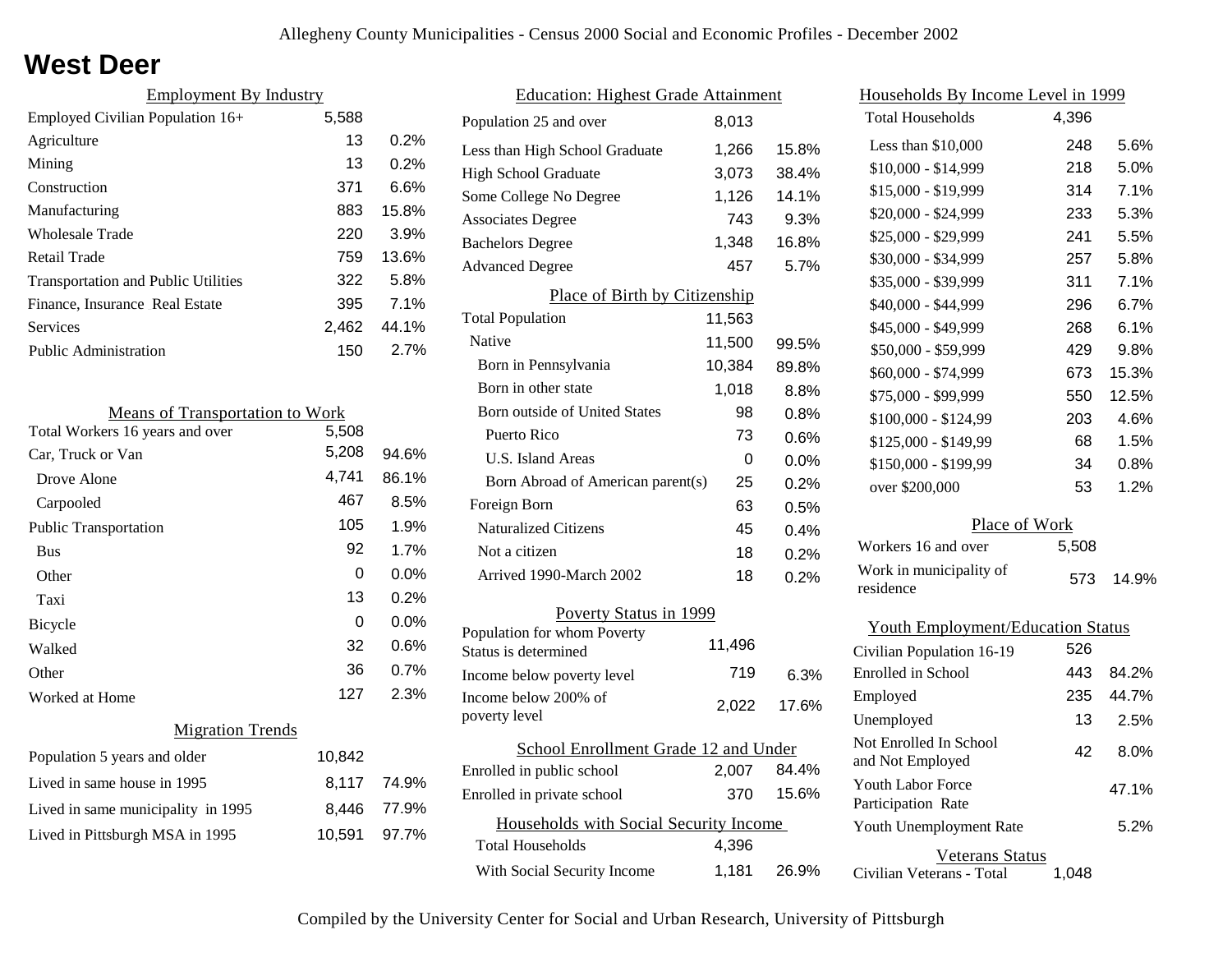### **West Elizabeth**

| <b>Employment By Industry</b>              |     |         |
|--------------------------------------------|-----|---------|
| Employed Civilian Population 16+           | 277 |         |
| Agriculture                                | 0   | $0.0\%$ |
| Mining                                     | 0   | $0.0\%$ |
| Construction                               | 35  | 12.6%   |
| Manufacturing                              | 40  | 14.4%   |
| Wholesale Trade                            | 3   | $1.1\%$ |
| Retail Trade                               | 59  | 21.3%   |
| <b>Transportation and Public Utilities</b> | 24  | 8.7%    |
| Finance, Insurance Real Estate             | 18  | 6.5%    |
| <b>Services</b>                            | 86  | 31.0%   |
| <b>Public Administration</b>               | 12  | 4.3%    |

| <b>Means of Transportation to Work</b> |     |         |
|----------------------------------------|-----|---------|
| Total Workers 16 years and over        | 277 |         |
| Car, Truck or Van                      | 226 | 81.6%   |
| Drove Alone                            | 202 | 72.9%   |
| Carpooled                              | 24  | 8.7%    |
| <b>Public Transportation</b>           | 17  | 6.1%    |
| <b>Bus</b>                             | 17  | 6.1%    |
| Other                                  | 0   | 0.0%    |
| Taxi                                   | 0   | $0.0\%$ |
| <b>Bicycle</b>                         | 0   | $0.0\%$ |
| Walked                                 | 21  | 7.6%    |
| Other                                  | 5   | 1.8%    |
| Worked at Home                         | 8   | 2.9%    |
| <b>Migration Trends</b>                |     |         |
| Population 5 years and older           | 542 |         |
| Lived in same house in 1995            | 361 | 66.6%   |
| Lived in same municipality in 1995     | 369 | 68.1%   |
| Lived in Pittsburgh MSA in 1995        | 522 | 96.3%   |
|                                        |     |         |

| <u> Education: Highest Grade Attainment</u> |                                        |     |         |  |
|---------------------------------------------|----------------------------------------|-----|---------|--|
|                                             | Population 25 and over                 | 400 |         |  |
|                                             | Less than High School Graduate         | 100 | 25.0%   |  |
|                                             | <b>High School Graduate</b>            | 192 | 48.0%   |  |
|                                             | Some College No Degree                 | 44  | 11.0%   |  |
|                                             | <b>Associates Degree</b>               | 31  | 7.8%    |  |
|                                             | <b>Bachelors Degree</b>                | 24  | 6.0%    |  |
|                                             | <b>Advanced Degree</b>                 | 9   | 2.3%    |  |
|                                             | Place of Birth by Citizenship          |     |         |  |
|                                             | <b>Total Population</b>                | 581 |         |  |
|                                             | Native                                 | 581 | 100.0%  |  |
|                                             | Born in Pennsylvania                   | 542 | 93.3%   |  |
|                                             | Born in other state                    | 37  | 6.4%    |  |
|                                             | <b>Born outside of United States</b>   | 2   | 0.3%    |  |
|                                             | Puerto Rico                            | 2   | 0.3%    |  |
|                                             | U.S. Island Areas                      | 0   | 0.0%    |  |
|                                             | Born Abroad of American parent(s)      | 0   | 0.0%    |  |
|                                             | Foreign Born                           | 0   | $0.0\%$ |  |
|                                             | <b>Naturalized Citizens</b>            | 0   | 0.0%    |  |
|                                             | Not a citizen                          | 0   | 0.0%    |  |
|                                             | Arrived 1990-March 2002                | 0   | 0.0%    |  |
|                                             | Poverty Status in 1999                 |     |         |  |
|                                             | Population for whom Poverty            | 576 |         |  |
|                                             | Status is determined                   |     |         |  |
|                                             | Income below poverty level             | 89  | 15.5%   |  |
|                                             | Income below 200% of<br>poverty level  | 268 | 46.5%   |  |
|                                             |                                        |     |         |  |
|                                             | School Enrollment Grade 12 and Under   |     |         |  |
|                                             | Enrolled in public school              | 105 | 96.3%   |  |
|                                             | Enrolled in private school             | 4   | 3.7%    |  |
|                                             | Households with Social Security Income |     |         |  |
|                                             | <b>Total Households</b>                | 253 |         |  |
|                                             | With Social Security Income            | 88  | 34.8%   |  |
|                                             |                                        |     |         |  |

| Households By Income Level in 1999         |     |         |
|--------------------------------------------|-----|---------|
| <b>Total Households</b>                    | 253 |         |
| Less than \$10,000                         | 49  | 19.4%   |
| \$10,000 - \$14,999                        | 23  | 9.1%    |
| \$15,000 - \$19,999                        | 28  | 11.1%   |
| \$20,000 - \$24,999                        | 19  | 7.5%    |
| \$25,000 - \$29,999                        | 23  | 9.1%    |
| \$30,000 - \$34,999                        | 18  | 7.1%    |
| \$35,000 - \$39,999                        | 12  | 4.7%    |
| \$40,000 - \$44,999                        | 8   | 3.2%    |
| \$45,000 - \$49,999                        | 20  | 7.9%    |
| \$50,000 - \$59,999                        | 13  | 5.1%    |
| \$60,000 - \$74,999                        | 14  | 5.5%    |
| \$75,000 - \$99,999                        | 17  | 6.7%    |
| \$100,000 - \$124,99                       | 4   | 1.6%    |
| \$125,000 - \$149,99                       | 5   | 2.0%    |
| \$150,000 - \$199,99                       | 0   | $0.0\%$ |
| over \$200,000                             | 0   | 0.0%    |
| Place of Work                              |     |         |
| Workers 16 and over                        | 277 |         |
| Work in municipality of<br>residence       | 39  | 14.1%   |
| <b>Youth Employment/Education Status</b>   |     |         |
| Civilian Population 16-19                  | 28  |         |
| Enrolled in School                         | 23  | 82.1%   |
| Employed                                   | 4   | 14.3%   |
| Unemployed                                 | 4   | 14.3%   |
| Not Enrolled In School<br>and Not Employed | 3   | 10.7%   |
| Youth Labor Force<br>Participation Rate    |     | 28.6%   |
| Youth Unemployment Rate                    |     | 50.0%   |
| <b>Veterans Status</b>                     |     |         |

Civilian Veterans - Total

78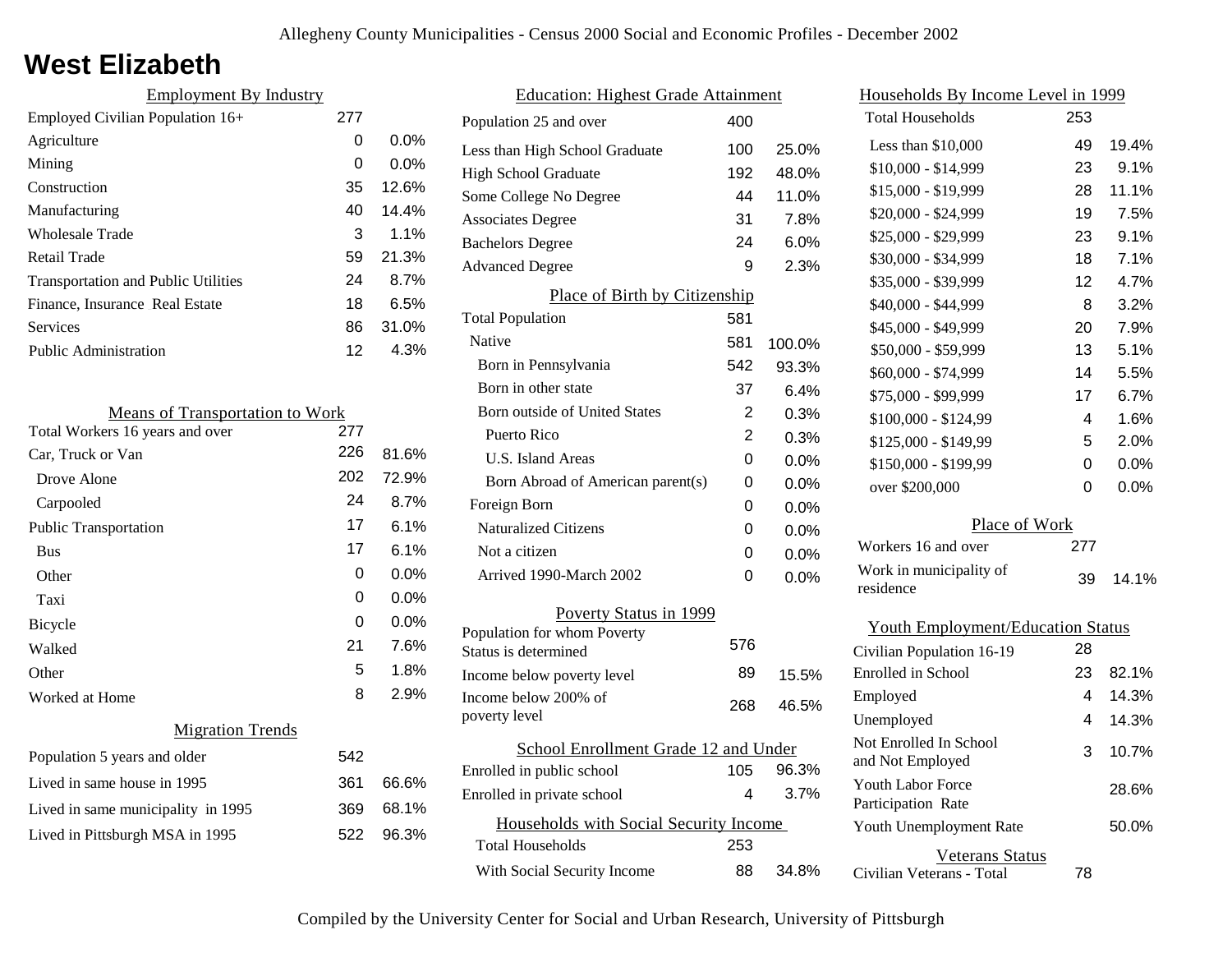### **West Homestead**

| <b>Employment By Industry</b>              |     |         |
|--------------------------------------------|-----|---------|
| Employed Civilian Population 16+           | 959 |         |
| Agriculture                                | 0   | $0.0\%$ |
| Mining                                     | 0   | $0.0\%$ |
| Construction                               | 72  | 7.5%    |
| Manufacturing                              | 108 | 11.3%   |
| Wholesale Trade                            | 20  | 2.1%    |
| Retail Trade                               | 163 | 17.0%   |
| <b>Transportation and Public Utilities</b> | 44  | 4.6%    |
| Finance, Insurance Real Estate             | 50  | 5.2%    |
| <b>Services</b>                            | 456 | 47.5%   |
| <b>Public Administration</b>               | 46  | 4.8%    |

| <b>Means of Transportation to Work</b> |       |         |  |  |
|----------------------------------------|-------|---------|--|--|
| Total Workers 16 years and over<br>930 |       |         |  |  |
| Car, Truck or Van                      | 778   | 83.7%   |  |  |
| Drove Alone                            | 659   | 70.9%   |  |  |
| Carpooled                              | 119   | 12.8%   |  |  |
| <b>Public Transportation</b>           | 75    | 8.1%    |  |  |
| <b>Bus</b>                             | 75    | 8.1%    |  |  |
| Other                                  | 0     | 0.0%    |  |  |
| Taxi                                   | 0     | $0.0\%$ |  |  |
| Bicycle                                | 4     | 0.4%    |  |  |
| Walked                                 | 54    | 5.8%    |  |  |
| Other                                  | 5     | 0.5%    |  |  |
| Worked at Home                         | 14    | 1.5%    |  |  |
| <b>Migration Trends</b>                |       |         |  |  |
| Population 5 years and older           | 2,088 |         |  |  |
| Lived in same house in 1995            | 1,567 | 75.0%   |  |  |
| Lived in same municipality in 1995     | 1,673 | 80.1%   |  |  |
| Lived in Pittsburgh MSA in 1995        | 2,031 | 97.3%   |  |  |
|                                        |       |         |  |  |

| <b>Education: Highest Grade Attainment</b>          |       |         |  |
|-----------------------------------------------------|-------|---------|--|
| Population 25 and over                              | 1,619 |         |  |
| Less than High School Graduate                      | 282   | 17.4%   |  |
| High School Graduate                                | 669   | 41.3%   |  |
| Some College No Degree                              | 302   | 18.7%   |  |
| <b>Associates Degree</b>                            | 107   | 6.6%    |  |
| <b>Bachelors Degree</b>                             | 150   | 9.3%    |  |
| <b>Advanced Degree</b>                              | 109   | 6.7%    |  |
| <b>Place of Birth by Citizenship</b>                |       |         |  |
| <b>Total Population</b>                             | 2,197 |         |  |
| Native                                              | 2,144 | 97.6%   |  |
| Born in Pennsylvania                                | 2,017 | 91.8%   |  |
| Born in other state                                 | 121   | 5.5%    |  |
| Born outside of United States                       | 6     | 0.3%    |  |
| Puerto Rico                                         | 0     | $0.0\%$ |  |
| U.S. Island Areas                                   | 0     | $0.0\%$ |  |
| Born Abroad of American parent(s)                   | 6     | 0.3%    |  |
| Foreign Born                                        | 53    | 2.4%    |  |
| <b>Naturalized Citizens</b>                         | 24    | 1.1%    |  |
| Not a citizen                                       | 29    | 1.3%    |  |
| Arrived 1990-March 2002                             | 21    | 1.0%    |  |
| Poverty Status in 1999                              |       |         |  |
| Population for whom Poverty<br>Status is determined | 2,197 |         |  |
| Income below poverty level                          | 300   | 13.7%   |  |
| Income below 200% of<br>poverty level               | 572   | 26.0%   |  |
| School Enrollment Grade 12 and Under                |       |         |  |
| Enrolled in public school                           | 282   | 77.0%   |  |
| Enrolled in private school                          | 84    | 23.0%   |  |
| Households with Social Security Income              |       |         |  |
| <b>Total Households</b>                             | 952   |         |  |
| With Social Security Income                         | 427   | 44.9%   |  |

| Households By Income Level in 1999             |     |       |  |
|------------------------------------------------|-----|-------|--|
| <b>Total Households</b>                        | 952 |       |  |
| Less than \$10,000                             | 134 | 14.1% |  |
| $$10,000 - $14,999$                            | 84  | 8.8%  |  |
| \$15,000 - \$19,999                            | 68  | 7.1%  |  |
| \$20,000 - \$24,999                            | 75  | 7.9%  |  |
| \$25,000 - \$29,999                            | 76  | 8.0%  |  |
| \$30,000 - \$34,999                            | 62  | 6.5%  |  |
| \$35,000 - \$39,999                            | 71  | 7.5%  |  |
| \$40,000 - \$44,999                            | 45  | 4.7%  |  |
| \$45,000 - \$49,999                            | 34  | 3.6%  |  |
| \$50,000 - \$59,999                            | 100 | 10.5% |  |
| \$60,000 - \$74,999                            | 86  | 9.0%  |  |
| \$75,000 - \$99,999                            | 89  | 9.3%  |  |
| \$100,000 - \$124,99                           | 12  | 1.3%  |  |
| \$125,000 - \$149,99                           | 9   | 0.9%  |  |
| \$150,000 - \$199,99                           | 0   | 0.0%  |  |
| over \$200,000                                 | 7   | 0.7%  |  |
| Place of Work                                  |     |       |  |
| Workers 16 and over                            | 930 |       |  |
| Work in municipality of<br>residence           | 121 | 13.0% |  |
| <b>Youth Employment/Education Status</b>       |     |       |  |
| Civilian Population 16-19                      | 75  |       |  |
| Enrolled in School                             | 62  | 82.7% |  |
| Employed                                       | 6   | 8.0%  |  |
| Unemployed                                     | 4   | 5.3%  |  |
| Not Enrolled In School<br>and Not Employed     | 4   | 5.3%  |  |
| <b>Youth Labor Force</b><br>Participation Rate |     | 13.3% |  |
| Youth Unemployment Rate                        |     | 40.0% |  |

Veterans Status

340

Civilian Veterans - Total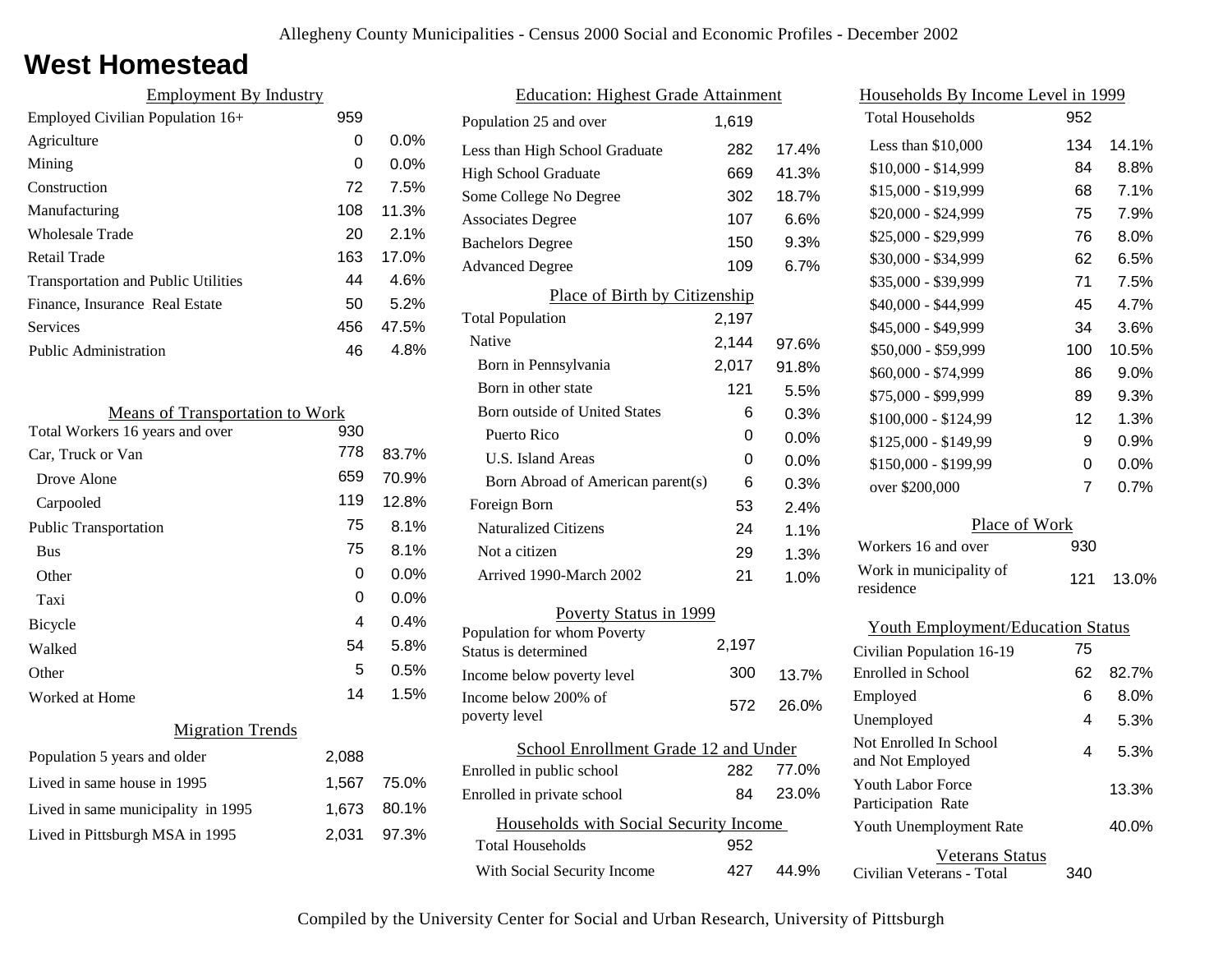### **West Mifflin**

| <b>Employment By Industry</b>              |       |         |
|--------------------------------------------|-------|---------|
| Employed Civilian Population 16+           | 9,965 |         |
| Agriculture                                | 8     | $0.1\%$ |
| Mining                                     | 0     | $0.0\%$ |
| Construction                               | 628   | 6.3%    |
| Manufacturing                              | 866   | 8.7%    |
| Wholesale Trade                            | 375   | 3.8%    |
| Retail Trade                               | 1,482 | 14.9%   |
| <b>Transportation and Public Utilities</b> | 669   | 6.7%    |
| Finance, Insurance Real Estate             | 706   | 7.1%    |
| Services                                   | 4,858 | 48.8%   |
| Public Administration                      | 373   | 3.7%    |

| <b>Means of Transportation to Work</b> |        |       |  |
|----------------------------------------|--------|-------|--|
| Total Workers 16 years and over        | 9,815  |       |  |
| Car, Truck or Van                      | 8,867  | 90.3% |  |
| Drove Alone                            | 7,529  | 76.7% |  |
| Carpooled                              | 1,338  | 13.6% |  |
| <b>Public Transportation</b>           | 594    | 6.1%  |  |
| <b>Bus</b>                             | 594    | 6.1%  |  |
| Other                                  | 0      | 0.0%  |  |
| Taxi                                   | 0      | 0.0%  |  |
| Bicycle                                | 7      | 0.1%  |  |
| Walked                                 | 216    | 2.2%  |  |
| Other                                  | 33     | 0.3%  |  |
| Worked at Home                         | 98     | 1.0%  |  |
| <b>Migration Trends</b>                |        |       |  |
| Population 5 years and older           | 21,232 |       |  |
| Lived in same house in 1995            | 16,304 | 76.8% |  |
| Lived in same municipality in 1995     | 16,893 | 79.6% |  |
| Lived in Pittsburgh MSA in 1995        | 20,824 | 98.1% |  |
|                                        |        |       |  |

| <b>Education: Highest Grade Attainment</b>          |        |         |
|-----------------------------------------------------|--------|---------|
| Population 25 and over                              | 16,000 |         |
| Less than High School Graduate                      | 2,416  | 15.1%   |
| <b>High School Graduate</b>                         | 6,585  | 41.2%   |
| Some College No Degree                              | 3,135  | 19.6%   |
| <b>Associates Degree</b>                            | 1,511  | 9.4%    |
| <b>Bachelors Degree</b>                             | 1,696  | 10.6%   |
| <b>Advanced Degree</b>                              | 657    | 4.1%    |
| Place of Birth by Citizenship                       |        |         |
| <b>Total Population</b>                             | 22,464 |         |
| Native                                              | 22,282 | 99.2%   |
| Born in Pennsylvania                                | 20,773 | 92.5%   |
| Born in other state                                 | 1,470  | 6.5%    |
| Born outside of United States                       | 39     | 0.2%    |
| Puerto Rico                                         | 0      | $0.0\%$ |
| <b>U.S. Island Areas</b>                            | 7      | 0.0%    |
| Born Abroad of American parent(s)                   | 32     | 0.1%    |
| Foreign Born                                        | 182    | 0.8%    |
| <b>Naturalized Citizens</b>                         | 131    | 0.6%    |
| Not a citizen                                       | 51     | 0.2%    |
| Arrived 1990-March 2002                             | 33     | 0.1%    |
| Poverty Status in 1999                              |        |         |
| Population for whom Poverty<br>Status is determined | 22,452 |         |
| Income below poverty level                          | 2,289  | 10.2%   |
| Income below 200% of<br>poverty level               | 6,070  | 27.0%   |
| School Enrollment Grade 12 and Under                |        |         |
| Enrolled in public school                           | 3,408  | 82.9%   |
| Enrolled in private school                          | 703    | 17.1%   |
| Households with Social Security Income              |        |         |
| <b>Total Households</b>                             | 9,495  |         |
| With Social Security Income                         | 3,784  | 39.9%   |

| Households By Income Level in 1999             |       |       |  |
|------------------------------------------------|-------|-------|--|
| <b>Total Households</b>                        | 9,495 |       |  |
| Less than \$10,000                             | 1,022 | 10.8% |  |
| $$10,000 - $14,999$                            | 822   | 8.7%  |  |
| \$15,000 - \$19,999                            | 733   | 7.7%  |  |
| \$20,000 - \$24,999                            | 635   | 6.7%  |  |
| \$25,000 - \$29,999                            | 738   | 7.8%  |  |
| \$30,000 - \$34,999                            | 684   | 7.2%  |  |
| \$35,000 - \$39,999                            | 515   | 5.4%  |  |
| \$40,000 - \$44,999                            | 534   | 5.6%  |  |
| \$45,000 - \$49,999                            | 487   | 5.1%  |  |
| \$50,000 - \$59,999                            | 906   | 9.5%  |  |
| \$60,000 - \$74,999                            | 1,099 | 11.6% |  |
| \$75,000 - \$99,999                            | 938   | 9.9%  |  |
| \$100,000 - \$124,99                           | 235   | 2.5%  |  |
| \$125,000 - \$149,99                           | 62    | 0.7%  |  |
| \$150,000 - \$199,99                           | 43    | 0.5%  |  |
| over \$200,000                                 | 42    | 0.4%  |  |
| Place of Work                                  |       |       |  |
| Workers 16 and over                            | 9,815 |       |  |
| Work in municipality of<br>residence           | 2,380 | 18.5% |  |
| <b>Youth Employment/Education Status</b>       |       |       |  |
| Civilian Population 16-19                      | 1,071 |       |  |
| Enrolled in School                             | 892   | 83.3% |  |
| Employed                                       | 350   | 32.7% |  |
| Unemployed                                     | 12    | 1.1%  |  |
| Not Enrolled In School<br>and Not Employed     | 44    | 4.1%  |  |
| <b>Youth Labor Force</b><br>Participation Rate |       | 33.8% |  |
| Youth Unemployment Rate                        |       | 3.3%  |  |
| Veterans Status                                |       |       |  |

Civilian Veterans - Total

2,849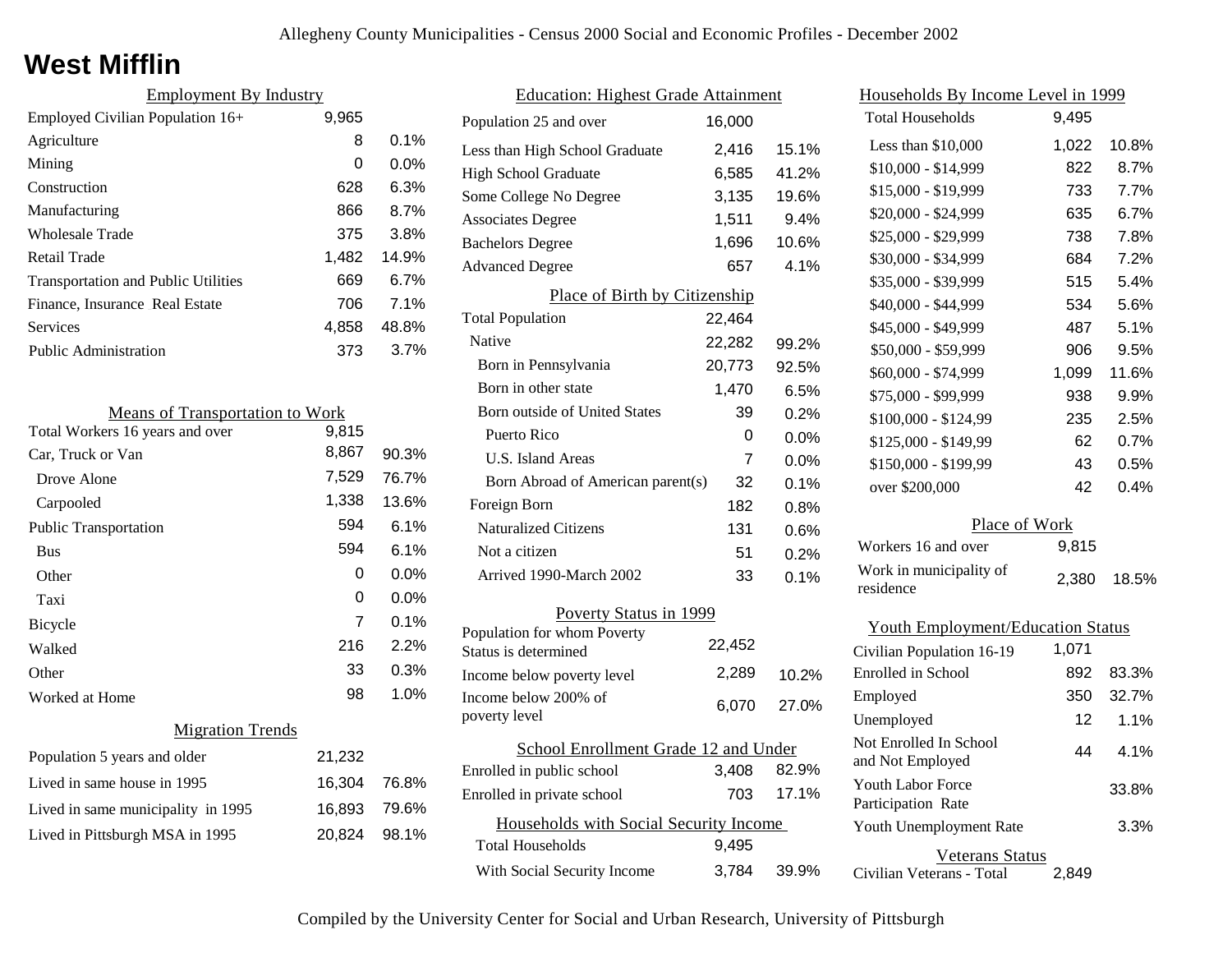### **West View**

| <b>Employment By Industry</b>              |       |         |
|--------------------------------------------|-------|---------|
| Employed Civilian Population 16+           | 3,826 |         |
| Agriculture                                | 18    | 0.5%    |
| Mining                                     | 0     | $0.0\%$ |
| Construction                               | 233   | $6.1\%$ |
| Manufacturing                              | 281   | 7.3%    |
| Wholesale Trade                            | 152   | 4.0%    |
| Retail Trade                               | 529   | 13.8%   |
| <b>Transportation and Public Utilities</b> | 266   | 7.0%    |
| Finance, Insurance Real Estate             | 286   | 7.5%    |
| Services                                   | 1,930 | 50.4%   |
| <b>Public Administration</b>               | 131   | 3.4%    |

| <b>Means of Transportation to Work</b> |       |         |  |
|----------------------------------------|-------|---------|--|
| Total Workers 16 years and over        | 3,790 |         |  |
| Car, Truck or Van                      | 3,308 | 87.3%   |  |
| Drove Alone                            | 2,813 | 74.2%   |  |
| Carpooled                              | 495   | 13.1%   |  |
| <b>Public Transportation</b>           | 294   | 7.8%    |  |
| <b>Bus</b>                             | 294   | 7.8%    |  |
| Other                                  | 0     | 0.0%    |  |
| Taxi                                   | 0     | 0.0%    |  |
| Bicycle                                | 0     | 0.0%    |  |
| Walked                                 | 120   | 3.2%    |  |
| Other                                  | 0     | $0.0\%$ |  |
| Worked at Home                         | 68    | 1.8%    |  |
| <b>Migration Trends</b>                |       |         |  |
| Population 5 years and older           | 6,826 |         |  |
| Lived in same house in 1995            | 4,612 | 67.6%   |  |
| Lived in same municipality in 1995     | 5,346 | 78.3%   |  |
| Lived in Pittsburgh MSA in 1995        | 6,451 | 94.5%   |  |
|                                        |       |         |  |

| <b>Education: Highest Grade Attainment</b>          |       |         |
|-----------------------------------------------------|-------|---------|
| Population 25 and over                              | 5,033 |         |
| Less than High School Graduate                      | 652   | 13.0%   |
| <b>High School Graduate</b>                         | 1,958 | 38.9%   |
| Some College No Degree                              | 940   | 18.7%   |
| <b>Associates Degree</b>                            | 310   | 6.2%    |
| <b>Bachelors Degree</b>                             | 855   | 17.0%   |
| <b>Advanced Degree</b>                              | 318   | 6.3%    |
| Place of Birth by Citizenship                       |       |         |
| <b>Total Population</b>                             | 7,247 |         |
| Native                                              | 7,192 | 99.2%   |
| Born in Pennsylvania                                | 6,307 | 87.0%   |
| Born in other state                                 | 803   | 11.1%   |
| <b>Born outside of United States</b>                | 82    | 1.1%    |
| Puerto Rico                                         | 0     | 0.0%    |
| U.S. Island Areas                                   | 0     | 0.0%    |
| Born Abroad of American parent(s)                   | 82    | 1.1%    |
| Foreign Born                                        | 55    | $0.8\%$ |
| <b>Naturalized Citizens</b>                         | 40    | $0.6\%$ |
| Not a citizen                                       | 15    | 0.2%    |
| Arrived 1990-March 2002                             | 18    | 0.2%    |
| Poverty Status in 1999                              |       |         |
| Population for whom Poverty<br>Status is determined | 7,241 |         |
| Income below poverty level                          | 460   | 6.4%    |
| Income below 200% of<br>poverty level               | 1,588 | 21.9%   |
| School Enrollment Grade 12 and Under                |       |         |
| Enrolled in public school                           | 1,158 | 80.1%   |
| Enrolled in private school                          | 288   | 19.9%   |
| Households with Social Security Income              |       |         |
| <b>Total Households</b>                             | 3,103 |         |
| With Social Security Income                         | 983   | 31.7%   |

| <u>Households By Income Level in 1999</u>  |       |         |
|--------------------------------------------|-------|---------|
| <b>Total Households</b>                    | 3,103 |         |
| Less than \$10,000                         | 239   | 7.7%    |
| $$10,000 - $14,999$                        | 193   | 6.2%    |
| \$15,000 - \$19,999                        | 246   | 7.9%    |
| \$20,000 - \$24,999                        | 218   | 7.0%    |
| \$25,000 - \$29,999                        | 234   | 7.5%    |
| \$30,000 - \$34,999                        | 255   | 8.2%    |
| \$35,000 - \$39,999                        | 263   | 8.5%    |
| \$40,000 - \$44,999                        | 175   | 5.6%    |
| \$45,000 - \$49,999                        | 195   | 6.3%    |
| \$50,000 - \$59,999                        | 365   | 11.8%   |
| \$60,000 - \$74,999                        | 288   | 9.3%    |
| \$75,000 - \$99,999                        | 212   | 6.8%    |
| \$100,000 - \$124,99                       | 118   | 3.8%    |
| \$125,000 - \$149,99                       | 40    | 1.3%    |
| \$150,000 - \$199,99                       | 6     | 0.2%    |
| over \$200,000                             | 56    | 1.8%    |
| Place of Work                              |       |         |
| Workers 16 and over                        | 3,790 |         |
| Work in municipality of<br>residence       | 471   | 5.4%    |
| <b>Youth Employment/Education Status</b>   |       |         |
| Civilian Population 16-19                  | 286   |         |
| Enrolled in School                         | 248   | 86.7%   |
| Employed                                   | 146   | 51.0%   |
| Unemployed                                 | 5     | 1.7%    |
| Not Enrolled In School<br>and Not Employed | 0     | $0.0\%$ |

Civilian Veterans - Total

Youth Unemployment Rate

Youth Labor Force Participation Rate

Veterans Status

636

3.3%

52.8%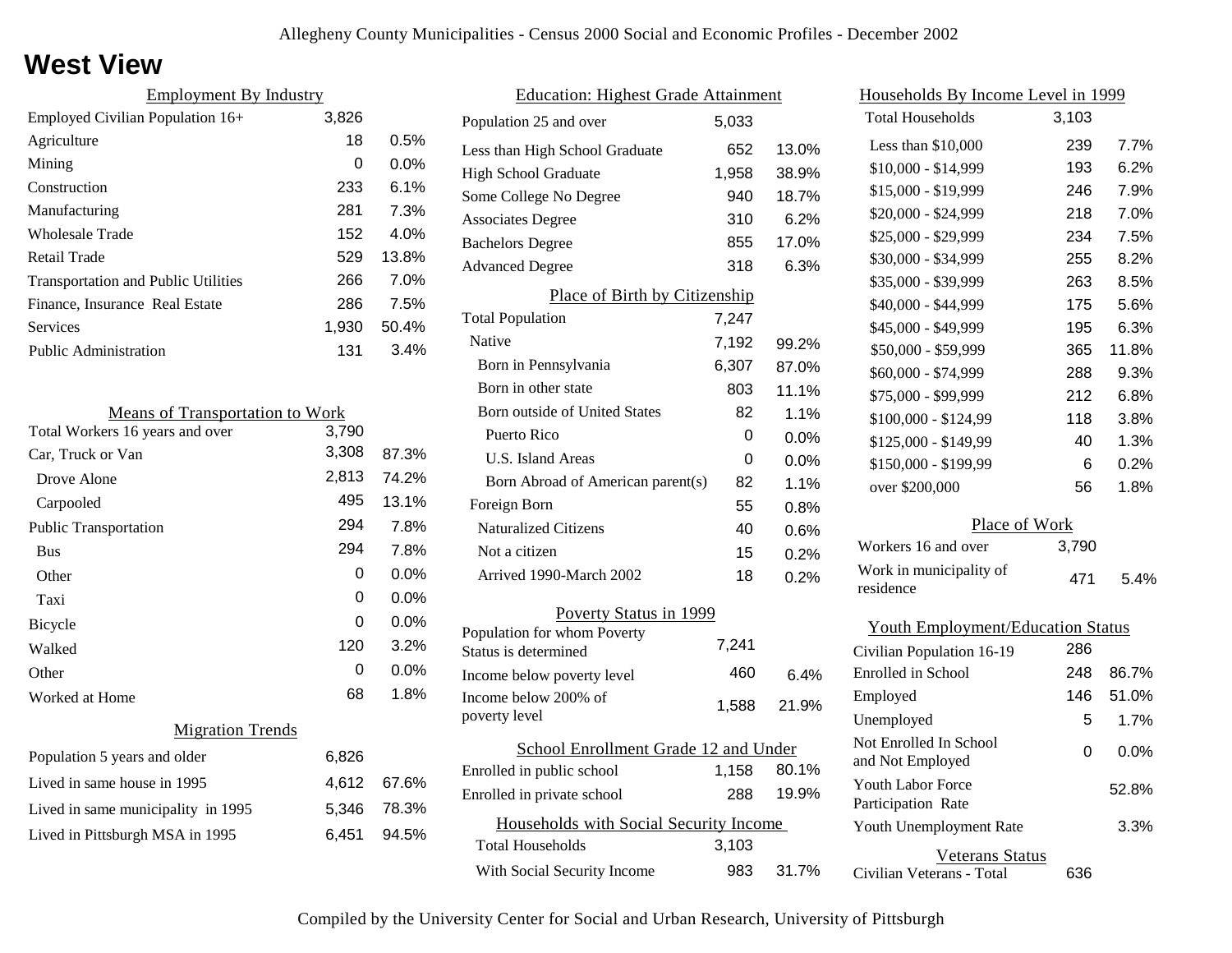### **Whitaker**

| <b>Employment By Industry</b>              |     |         |
|--------------------------------------------|-----|---------|
| Employed Civilian Population 16+           | 577 |         |
| Agriculture                                | 0   | $0.0\%$ |
| Mining                                     | 2   | 0.3%    |
| Construction                               | 38  | 6.6%    |
| Manufacturing                              | 57  | 9.9%    |
| Wholesale Trade                            | 14  | 2.4%    |
| Retail Trade                               | 129 | 22.4%   |
| <b>Transportation and Public Utilities</b> | 31  | 5.4%    |
| Finance, Insurance Real Estate             | 36  | 6.2%    |
| Services                                   | 266 | 46.1%   |
| <b>Public Administration</b>               | 4   | 0.7%    |

| <b>Means of Transportation to Work</b> |       |         |
|----------------------------------------|-------|---------|
| Total Workers 16 years and over        | 577   |         |
| Car, Truck or Van                      | 507   | 87.9%   |
| Drove Alone                            | 425   | 73.7%   |
| Carpooled                              | 82    | 14.2%   |
| <b>Public Transportation</b>           | 45    | 7.8%    |
| <b>Bus</b>                             | 45    | 7.8%    |
| Other                                  | 0     | $0.0\%$ |
| Taxi                                   | 0     | $0.0\%$ |
| Bicycle                                | 0     | $0.0\%$ |
| Walked                                 | 14    | 2.4%    |
| Other                                  | 0     | 0.0%    |
| Worked at Home                         | 11    | 1.9%    |
| <b>Migration Trends</b>                |       |         |
| Population 5 years and older           | 1,263 |         |
| Lived in same house in 1995            | 884   | 70.0%   |
| Lived in same municipality in 1995     | 924   | 73.2%   |
| Lived in Pittsburgh MSA in 1995        | 1,229 | 97.3%   |
|                                        |       |         |

|                                        | <b>Education: Highest Grade Attainment</b> |       |         |
|----------------------------------------|--------------------------------------------|-------|---------|
|                                        | Population 25 and over                     | 935   |         |
|                                        | Less than High School Graduate             | 147   | 15.7%   |
|                                        | <b>High School Graduate</b>                | 481   | 51.4%   |
|                                        | Some College No Degree                     | 151   | 16.1%   |
|                                        | <b>Associates Degree</b>                   | 68    | 7.3%    |
|                                        | <b>Bachelors Degree</b>                    | 60    | 6.4%    |
|                                        | <b>Advanced Degree</b>                     | 28    | 3.0%    |
|                                        | Place of Birth by Citizenship              |       |         |
|                                        | <b>Total Population</b>                    | 1,338 |         |
| Native                                 |                                            | 1,330 | 99.4%   |
|                                        | Born in Pennsylvania                       | 1,250 | 93.4%   |
|                                        | Born in other state                        | 74    | 5.5%    |
|                                        | <b>Born outside of United States</b>       | 6     | 0.4%    |
|                                        | Puerto Rico                                | 0     | $0.0\%$ |
|                                        | U.S. Island Areas                          | 0     | $0.0\%$ |
|                                        | Born Abroad of American parent(s)          | 6     | 0.4%    |
| Foreign Born                           |                                            | 8     | 0.6%    |
|                                        | <b>Naturalized Citizens</b>                | 4     | 0.3%    |
|                                        | Not a citizen                              | 4     | 0.3%    |
|                                        | Arrived 1990-March 2002                    | 2     | 0.1%    |
|                                        | Poverty Status in 1999                     |       |         |
|                                        | Population for whom Poverty                |       |         |
|                                        | Status is determined                       | 1,333 |         |
|                                        | Income below poverty level                 | 194   | 14.6%   |
| poverty level                          | Income below 200% of                       | 408   | 30.6%   |
|                                        |                                            |       |         |
|                                        | School Enrollment Grade 12 and Under       |       |         |
|                                        | Enrolled in public school                  | 234   | 84.8%   |
|                                        | Enrolled in private school                 | 42    | 15.2%   |
| Households with Social Security Income |                                            |       |         |
|                                        | <b>Total Households</b>                    | 554   |         |
|                                        | With Social Security Income                | 192   | 34.7%   |
|                                        |                                            |       |         |

| <u>Households By Income Level in 1999</u>      |     |       |  |
|------------------------------------------------|-----|-------|--|
| <b>Total Households</b>                        | 554 |       |  |
| Less than \$10,000                             | 56  | 10.1% |  |
| \$10,000 - \$14,999                            | 63  | 11.4% |  |
| \$15,000 - \$19,999                            | 30  | 5.4%  |  |
| \$20,000 - \$24,999                            | 49  | 8.8%  |  |
| \$25,000 - \$29,999                            | 46  | 8.3%  |  |
| \$30,000 - \$34,999                            | 40  | 7.2%  |  |
| \$35,000 - \$39,999                            | 52  | 9.4%  |  |
| \$40,000 - \$44,999                            | 47  | 8.5%  |  |
| \$45,000 - \$49,999                            | 44  | 7.9%  |  |
| \$50,000 - \$59,999                            | 40  | 7.2%  |  |
| \$60,000 - \$74,999                            | 43  | 7.8%  |  |
| \$75,000 - \$99,999                            | 27  | 4.9%  |  |
| \$100,000 - \$124,99                           | 2   | 0.4%  |  |
| \$125,000 - \$149,99                           | 4   | 0.7%  |  |
| \$150,000 - \$199,99                           | 3   | 0.5%  |  |
| over \$200,000                                 | 8   | 1.4%  |  |
| Place of Work                                  |     |       |  |
| Workers 16 and over                            | 577 |       |  |
| Work in municipality of<br>residence           | 27  | 4.7%  |  |
| <b>Youth Employment/Education Status</b>       |     |       |  |
| Civilian Population 16-19                      | 48  |       |  |
| Enrolled in School                             | 43  | 89.6% |  |
| Employed                                       | 5   | 10.4% |  |
| Unemployed                                     | 0   | 0.0%  |  |
| Not Enrolled In School<br>and Not Employed     | 3   | 6.3%  |  |
| <b>Youth Labor Force</b><br>Participation Rate |     | 10.4% |  |
| Youth Unemployment Rate                        |     | 0.0%  |  |

Veterans Status

152

Civilian Veterans - Total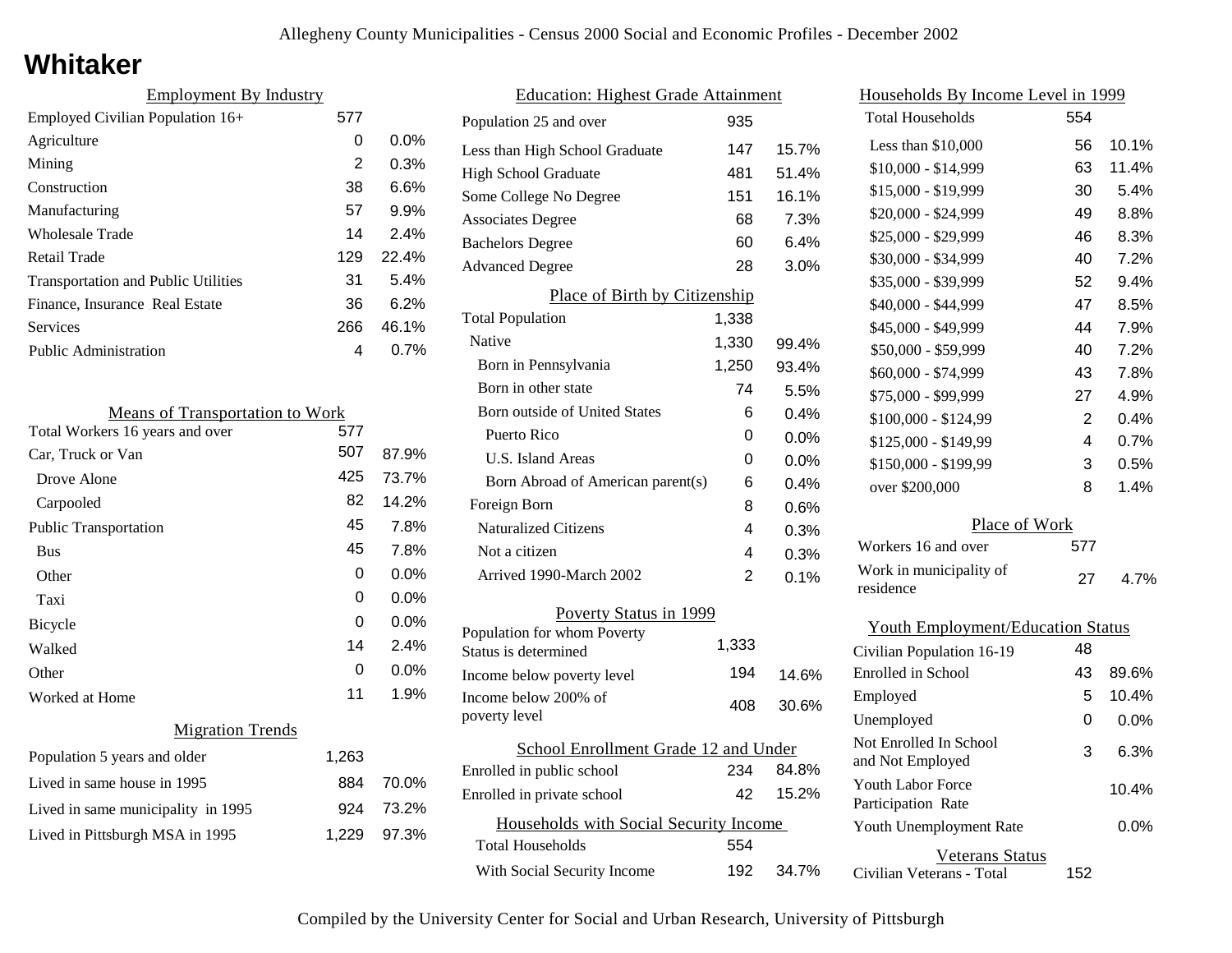# **White Oak**

| <b>Employment By Industry</b>              |       |         |
|--------------------------------------------|-------|---------|
| Employed Civilian Population 16+           | 3,979 |         |
| Agriculture                                | 0     | $0.0\%$ |
| Mining                                     | 0     | $0.0\%$ |
| Construction                               | 158   | $4.0\%$ |
| Manufacturing                              | 573   | 14.4%   |
| Wholesale Trade                            | 114   | 2.9%    |
| Retail Trade                               | 523   | 13.1%   |
| <b>Transportation and Public Utilities</b> | 152   | 3.8%    |
| Finance, Insurance Real Estate             | 220   | 5.5%    |
| Services                                   | 2,117 | 53.2%   |
| <b>Public Administration</b>               | 122   | 3.1%    |

| <b>Means of Transportation to Work</b> |       |       |
|----------------------------------------|-------|-------|
| Total Workers 16 years and over        | 3,924 |       |
| Car, Truck or Van                      | 3,581 | 91.3% |
| Drove Alone                            | 3,115 | 79.4% |
| Carpooled                              | 466   | 11.9% |
| <b>Public Transportation</b>           | 146   | 3.7%  |
| <b>Bus</b>                             | 146   | 3.7%  |
| Other                                  | 0     | 0.0%  |
| Taxi                                   | 0     | 0.0%  |
| <b>Bicycle</b>                         | 11    | 0.3%  |
| Walked                                 | 74    | 1.9%  |
| Other                                  | 44    | 1.1%  |
| Worked at Home                         | 68    | 1.7%  |
| <b>Migration Trends</b>                |       |       |
| Population 5 years and older           | 8,149 |       |
| Lived in same house in 1995            | 5,880 | 72.2% |
| Lived in same municipality in 1995     | 5,955 | 73.1% |
| Lived in Pittsburgh MSA in 1995        | 7,894 | 96.9% |
|                                        |       |       |

| <b>Education: Highest Grade Attainment</b>          |       |         |
|-----------------------------------------------------|-------|---------|
| Population 25 and over                              | 6,358 |         |
| Less than High School Graduate                      | 698   | 11.0%   |
| <b>High School Graduate</b>                         | 2,300 | 36.2%   |
| Some College No Degree                              | 1,272 | 20.0%   |
| <b>Associates Degree</b>                            | 436   | 6.9%    |
| <b>Bachelors Degree</b>                             | 1,093 | 17.2%   |
| <b>Advanced Degree</b>                              | 559   | 8.8%    |
| Place of Birth by Citizenship                       |       |         |
| <b>Total Population</b>                             | 8,450 |         |
| <b>Native</b>                                       | 8,331 | 98.6%   |
| Born in Pennsylvania                                | 7,752 | 91.7%   |
| Born in other state                                 | 573   | 6.8%    |
| <b>Born outside of United States</b>                | 6     | 0.1%    |
| Puerto Rico                                         | 0     | $0.0\%$ |
| <b>U.S. Island Areas</b>                            | 0     | 0.0%    |
| Born Abroad of American parent(s)                   | 6     | 0.1%    |
| Foreign Born                                        | 119   | 1.4%    |
| <b>Naturalized Citizens</b>                         | 90    | 1.1%    |
| Not a citizen                                       | 29    | 0.3%    |
| Arrived 1990-March 2002                             | 35    | 0.4%    |
| Poverty Status in 1999                              |       |         |
| Population for whom Poverty<br>Status is determined | 8,312 |         |
| Income below poverty level                          | 438   | 5.3%    |
| Income below 200% of<br>poverty level               | 1,618 | 19.5%   |
| School Enrollment Grade 12 and Under                |       |         |
| Enrolled in public school                           | 945   | 72.6%   |
| Enrolled in private school                          | 356   | 27.4%   |
| Households with Social Security Income              |       |         |
| <b>Total Households</b>                             | 3,732 |         |
| With Social Security Income                         | 1,628 | 43.6%   |

| Households By Income Level in 1999         |       |       |
|--------------------------------------------|-------|-------|
| <b>Total Households</b>                    | 3,732 |       |
| Less than $$10,000$                        | 288   | 7.7%  |
| $$10,000 - $14,999$                        | 177   | 4.7%  |
| \$15,000 - \$19,999                        | 358   | 9.6%  |
| \$20,000 - \$24,999                        | 267   | 7.2%  |
| \$25,000 - \$29,999                        | 347   | 9.3%  |
| \$30,000 - \$34,999                        | 235   | 6.3%  |
| \$35,000 - \$39,999                        | 277   | 7.4%  |
| \$40,000 - \$44,999                        | 250   | 6.7%  |
| \$45,000 - \$49,999                        | 234   | 6.3%  |
| \$50,000 - \$59,999                        | 347   | 9.3%  |
| \$60,000 - \$74,999                        | 369   | 9.9%  |
| \$75,000 - \$99,999                        | 323   | 8.7%  |
| \$100,000 - \$124,99                       | 126   | 3.4%  |
| \$125,000 - \$149,99                       | 52    | 1.4%  |
| \$150,000 - \$199,99                       | 58    | 1.6%  |
| over \$200,000                             | 24    | 0.6%  |
| Place of Work                              |       |       |
| Workers 16 and over                        | 3,924 |       |
| Work in municipality of<br>residence       | 439   | 11.6% |
| <b>Youth Employment/Education Status</b>   |       |       |
| Civilian Population 16-19                  | 416   |       |
| Enrolled in School                         | 388   | 93.3% |
| Employed                                   | 200   | 48.1% |
| Unemployed                                 | 27    | 6.5%  |
| Not Enrolled In School<br>and Not Employed | 8     | 1.9%  |
| <b>Youth Labor Force</b>                   |       | 54.6% |

Civilian Veterans - Total

Youth Unemployment Rate

Participation Rate

Veterans Status

1,267

11.9%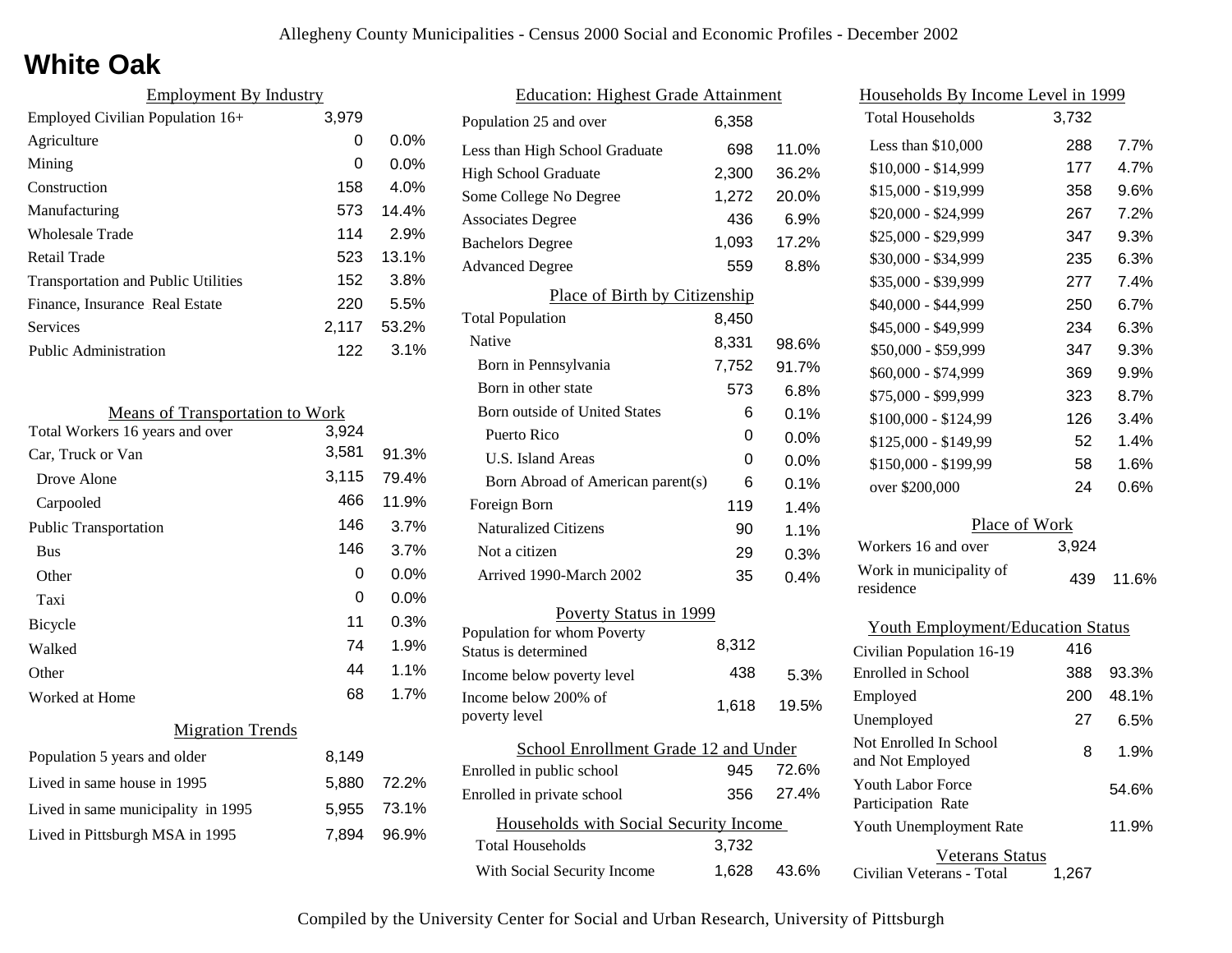# **Whitehall**

| <b>Employment By Industry</b>              |       |         |
|--------------------------------------------|-------|---------|
| Employed Civilian Population 16+           | 6,720 |         |
| Agriculture                                | 0     | $0.0\%$ |
| Mining                                     | 23    | 0.3%    |
| Construction                               | 309   | 4.6%    |
| Manufacturing                              | 667   | 9.9%    |
| Wholesale Trade                            | 410   | 6.1%    |
| Retail Trade                               | 715   | 10.6%   |
| <b>Transportation and Public Utilities</b> | 344   | 5.1%    |
| Finance, Insurance Real Estate             | 730   | 10.9%   |
| Services                                   | 3.322 | 49.4%   |
| <b>Public Administration</b>               | 200   | 3.0%    |

| <b>Means of Transportation to Work</b> |        |       |
|----------------------------------------|--------|-------|
| Total Workers 16 years and over        | 6,598  |       |
| Car, Truck or Van                      | 5,421  | 82.2% |
| Drove Alone                            | 4,845  | 73.4% |
| Carpooled                              | 576    | 8.7%  |
| <b>Public Transportation</b>           | 979    | 14.8% |
| <b>Bus</b>                             | 917    | 13.9% |
| Other                                  | 53     | 0.8%  |
| Taxi                                   | 9      | 0.1%  |
| Bicycle                                | 0      | 0.0%  |
| Walked                                 | 13     | 0.2%  |
| Other                                  | 40     | 0.6%  |
| Worked at Home                         | 145    | 2.2%  |
| <b>Migration Trends</b>                |        |       |
| Population 5 years and older           | 13,769 |       |
| Lived in same house in 1995            | 9,402  | 68.3% |
| Lived in same municipality in 1995     | 10,833 | 78.7% |
| Lived in Pittsburgh MSA in 1995        | 13,386 | 97.2% |
|                                        |        |       |

| <b>Education: Highest Grade Attainment</b>          |        |       |  |
|-----------------------------------------------------|--------|-------|--|
| Population 25 and over                              | 10,729 |       |  |
| Less than High School Graduate                      | 1,064  | 9.9%  |  |
| <b>High School Graduate</b>                         | 3,692  | 34.4% |  |
| Some College No Degree                              | 2,076  | 19.3% |  |
| <b>Associates Degree</b>                            | 690    | 6.4%  |  |
| <b>Bachelors Degree</b>                             | 2,059  | 19.2% |  |
| <b>Advanced Degree</b>                              | 1,148  | 10.7% |  |
| Place of Birth by Citizenship                       |        |       |  |
| <b>Total Population</b>                             | 14,444 |       |  |
| Native                                              | 13,811 | 95.6% |  |
| Born in Pennsylvania                                | 12,502 | 86.6% |  |
| Born in other state                                 | 1,289  | 8.9%  |  |
| <b>Born outside of United States</b>                | 20     | 0.1%  |  |
| Puerto Rico                                         | 0      | 0.0%  |  |
| U.S. Island Areas                                   | 0      | 0.0%  |  |
| Born Abroad of American parent(s)                   | 20     | 0.1%  |  |
| Foreign Born                                        | 633    | 4.4%  |  |
| <b>Naturalized Citizens</b>                         | 224    | 1.6%  |  |
| Not a citizen                                       | 409    | 2.8%  |  |
| Arrived 1990-March 2002                             | 341    | 2.4%  |  |
| Poverty Status in 1999                              |        |       |  |
| Population for whom Poverty<br>Status is determined | 14,213 |       |  |
| Income below poverty level                          | 913    | 6.4%  |  |
| Income below 200% of<br>poverty level               | 2,556  | 18.0% |  |
| School Enrollment Grade 12 and Under                |        |       |  |
| Enrolled in public school                           | 1,741  | 74.2% |  |
| Enrolled in private school                          | 605    | 25.8% |  |
| Households with Social Security Income              |        |       |  |
| <b>Total Households</b>                             | 6,272  |       |  |
| With Social Security Income                         | 2,364  | 37.7% |  |

| <u>Households By Income Level in 1999</u>  |       |       |
|--------------------------------------------|-------|-------|
| <b>Total Households</b>                    | 6,272 |       |
| Less than \$10,000                         | 419   | 6.7%  |
| \$10,000 - \$14,999                        | 410   | 6.5%  |
| \$15,000 - \$19,999                        | 416   | 6.6%  |
| \$20,000 - \$24,999                        | 376   | 6.0%  |
| \$25,000 - \$29,999                        | 487   | 7.8%  |
| \$30,000 - \$34,999                        | 333   | 5.3%  |
| \$35,000 - \$39,999                        | 403   | 6.4%  |
| \$40,000 - \$44,999                        | 282   | 4.5%  |
| \$45,000 - \$49,999                        | 375   | 6.0%  |
| \$50,000 - \$59,999                        | 487   | 7.8%  |
| \$60,000 - \$74,999                        | 783   | 12.5% |
| \$75,000 - \$99,999                        | 796   | 12.7% |
| \$100,000 - \$124,99                       | 345   | 5.5%  |
| \$125,000 - \$149,99                       | 153   | 2.4%  |
| \$150,000 - \$199,99                       | 120   | 1.9%  |
| over \$200,000                             | 87    | 1.4%  |
| Place of Work                              |       |       |
| Workers 16 and over                        | 6,598 |       |
| Work in municipality of<br>residence       | 583   | 10.5% |
| <b>Youth Employment/Education Status</b>   |       |       |
| Civilian Population 16-19                  | 656   |       |
| Enrolled in School                         | 611   | 93.1% |
| Employed                                   | 214   | 32.6% |
| Unemployed                                 | 45    | 6.9%  |
| Not Enrolled In School<br>and Not Employed | 16    | 2.4%  |

Civilian Veterans - Total

Youth Unemployment Rate

Youth Labor Force Participation Rate

Veterans Status

1,919

17.4%

39.5%

|  |  |  |  | Compiled by the University Center for Social and Urban Research, University of Pittsburgh |
|--|--|--|--|-------------------------------------------------------------------------------------------|
|  |  |  |  |                                                                                           |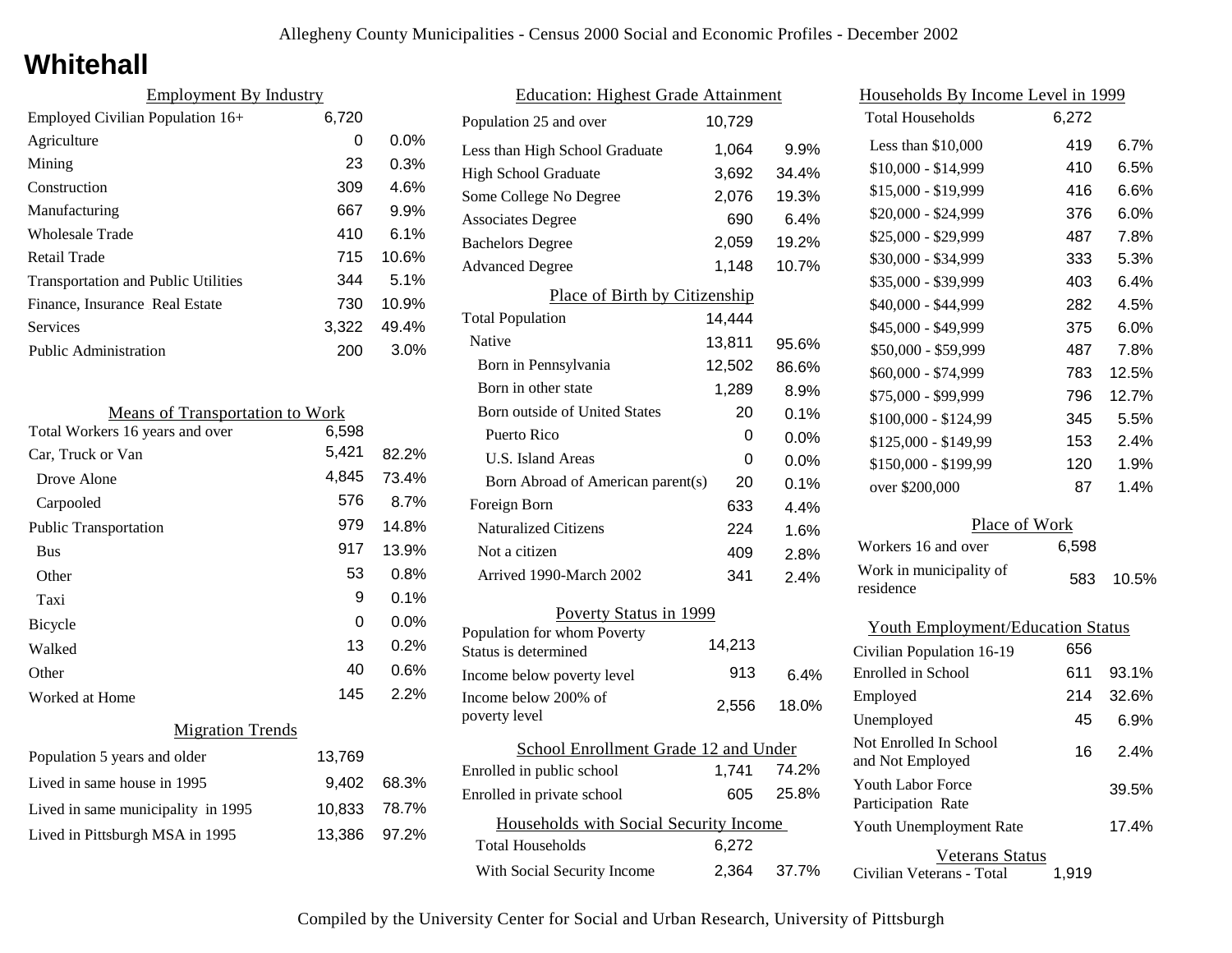# **Wilkins**

| <b>Employment By Industry</b>              |       |         |
|--------------------------------------------|-------|---------|
| Employed Civilian Population 16+           | 3,181 |         |
| Agriculture                                | 0     | $0.0\%$ |
| Mining                                     | 0     | $0.0\%$ |
| Construction                               | 190   | $6.0\%$ |
| Manufacturing                              | 286   | 9.0%    |
| Wholesale Trade                            | 81    | 2.5%    |
| Retail Trade                               | 456   | 14.3%   |
| <b>Transportation and Public Utilities</b> | 177   | 5.6%    |
| Finance, Insurance Real Estate             | 284   | 8.9%    |
| Services                                   | 1,603 | 50.4%   |
| <b>Public Administration</b>               | 104   | 3.3%    |

| <b>Means of Transportation to Work</b> |       |       |
|----------------------------------------|-------|-------|
| Total Workers 16 years and over        | 3,124 |       |
| Car, Truck or Van                      | 2,920 | 93.5% |
| Drove Alone                            | 2,735 | 87.5% |
| Carpooled                              | 185   | 5.9%  |
| <b>Public Transportation</b>           | 98    | 3.1%  |
| <b>Bus</b>                             | 92    | 2.9%  |
| Other                                  | 0     | 0.0%  |
| Taxi                                   | 6     | 0.2%  |
| Bicycle                                | 0     | 0.0%  |
| Walked                                 | 69    | 2.2%  |
| Other                                  | 0     | 0.0%  |
| Worked at Home                         | 37    | 1.2%  |
| <b>Migration Trends</b>                |       |       |
| Population 5 years and older           | 6,598 |       |
| Lived in same house in 1995            | 4,813 | 72.9% |
| Lived in same municipality in 1995     | 5,238 | 79.4% |
| Lived in Pittsburgh MSA in 1995        | 6,418 | 97.3% |
|                                        |       |       |

| <b>Education: Highest Grade Attainment</b>          |       |       |  |
|-----------------------------------------------------|-------|-------|--|
| Population 25 and over                              | 5,335 |       |  |
| Less than High School Graduate                      | 575   | 10.8% |  |
| <b>High School Graduate</b>                         | 1,815 | 34.0% |  |
| Some College No Degree                              | 932   | 17.5% |  |
| <b>Associates Degree</b>                            | 398   | 7.5%  |  |
| <b>Bachelors Degree</b>                             | 976   | 18.3% |  |
| <b>Advanced Degree</b>                              | 639   | 12.0% |  |
| Place of Birth by Citizenship                       |       |       |  |
| <b>Total Population</b>                             | 6,917 |       |  |
| Native                                              | 6,603 | 95.5% |  |
| Born in Pennsylvania                                | 5,788 | 83.7% |  |
| Born in other state                                 | 810   | 11.7% |  |
| <b>Born outside of United States</b>                | 5     | 0.1%  |  |
| Puerto Rico                                         | 0     | 0.0%  |  |
| U.S. Island Areas                                   | 0     | 0.0%  |  |
| Born Abroad of American parent(s)                   | 5     | 0.1%  |  |
| Foreign Born                                        | 314   | 4.5%  |  |
| <b>Naturalized Citizens</b>                         | 243   | 3.5%  |  |
| Not a citizen                                       | 71    | 1.0%  |  |
| Arrived 1990-March 2002                             | 43    | 0.6%  |  |
| Poverty Status in 1999                              |       |       |  |
| Population for whom Poverty<br>Status is determined | 6,917 |       |  |
| Income below poverty level                          | 441   | 6.4%  |  |
| Income below 200% of<br>poverty level               | 1,275 | 18.4% |  |
| School Enrollment Grade 12 and Under                |       |       |  |
| Enrolled in public school                           | 566   | 56.9% |  |
| Enrolled in private school                          | 428   | 43.1% |  |
| Households with Social Security Income              |       |       |  |
| <b>Total Households</b>                             | 3,237 |       |  |
| With Social Security Income                         | 1,308 | 40.4% |  |

| Households By Income Level in 1999             |       |         |  |  |
|------------------------------------------------|-------|---------|--|--|
| Total Households                               | 3,237 |         |  |  |
| Less than $$10,000$                            | 220   | $6.8\%$ |  |  |
| $$10,000 - $14,999$                            | 223   | 6.9%    |  |  |
| \$15,000 - \$19,999                            | 208   | 6.4%    |  |  |
| \$20,000 - \$24,999                            | 230   | 7.1%    |  |  |
| \$25,000 - \$29,999                            | 300   | 9.3%    |  |  |
| \$30,000 - \$34,999                            | 338   | 10.4%   |  |  |
| \$35,000 - \$39,999                            | 207   | 6.4%    |  |  |
| \$40,000 - \$44,999                            | 213   | 6.6%    |  |  |
| \$45,000 - \$49,999                            | 178   | 5.5%    |  |  |
| \$50,000 - \$59,999                            | 204   | 6.3%    |  |  |
| \$60,000 - \$74,999                            | 322   | 9.9%    |  |  |
| \$75,000 - \$99,999                            | 276   | 8.5%    |  |  |
| \$100,000 - \$124,99                           | 106   | 3.3%    |  |  |
| \$125,000 - \$149,99                           | 60    | 1.9%    |  |  |
| \$150,000 - \$199,99                           | 70    | 2.2%    |  |  |
| over \$200,000                                 | 82    | 2.5%    |  |  |
| Place of Work                                  |       |         |  |  |
| Workers 16 and over                            | 3,124 |         |  |  |
| Work in municipality of<br>residence           | 311   | 12.4%   |  |  |
| <b>Youth Employment/Education Status</b>       |       |         |  |  |
| Civilian Population 16-19                      | 254   |         |  |  |
| <b>Enrolled</b> in School                      | 215   | 84.6%   |  |  |
| Employed                                       | 55    | 21.7%   |  |  |
| Unemployed                                     | 0     | 0.0%    |  |  |
| Not Enrolled In School<br>and Not Employed     | 27    | 10.6%   |  |  |
| <b>Youth Labor Force</b><br>Participation Rate |       | 21.7%   |  |  |
| Youth Unemployment Rate                        |       | 0.0%    |  |  |

Veterans Status

Civilian Veterans - Total 983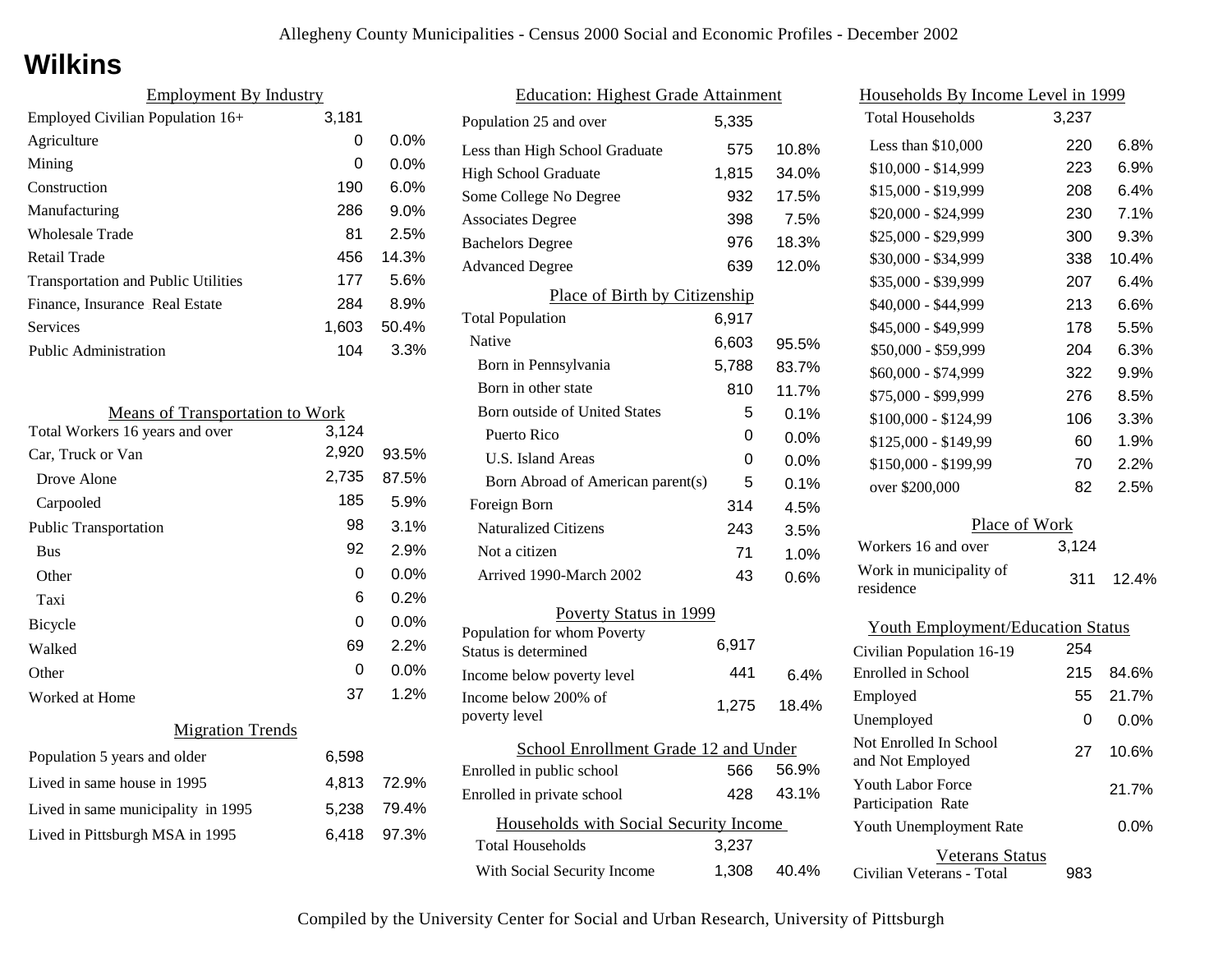# **Wilkinsburg**

| <b>Employment By Industry</b>              |       |         |
|--------------------------------------------|-------|---------|
| Employed Civilian Population 16+           | 8,477 |         |
| Agriculture                                | 0     | $0.0\%$ |
| Mining                                     | 0     | $0.0\%$ |
| Construction                               | 155   | 1.8%    |
| Manufacturing                              | 438   | 5.2%    |
| Wholesale Trade                            | 244   | 2.9%    |
| Retail Trade                               | 962   | 11.3%   |
| <b>Transportation and Public Utilities</b> | 514   | 6.1%    |
| Finance, Insurance Real Estate             | 747   | 8.8%    |
| Services                                   | 5.074 | 59.9%   |
| <b>Public Administration</b>               | 343   | 4.0%    |

| <b>Means of Transportation to Work</b> |        |       |
|----------------------------------------|--------|-------|
| Total Workers 16 years and over        | 8,215  |       |
| Car, Truck or Van                      | 5,450  | 66.3% |
| Drove Alone                            | 4,559  | 55.5% |
| Carpooled                              | 891    | 10.8% |
| <b>Public Transportation</b>           | 2,278  | 27.7% |
| <b>Bus</b>                             | 2,247  | 27.4% |
| Other                                  | 8      | 0.1%  |
| Taxi                                   | 23     | 0.3%  |
| <b>Bicycle</b>                         | 24     | 0.3%  |
| Walked                                 | 322    | 3.9%  |
| Other                                  | 9      | 0.1%  |
| Worked at Home                         | 132    | 1.6%  |
| <b>Migration Trends</b>                |        |       |
| Population 5 years and older           | 17,965 |       |
| Lived in same house in 1995            | 9,530  | 53.0% |
| Lived in same municipality in 1995     | 13,529 | 75.3% |
| Lived in Pittsburgh MSA in 1995        | 17,120 | 95.3% |
|                                        |        |       |

| <b>Education: Highest Grade Attainment</b>          |        |       |  |
|-----------------------------------------------------|--------|-------|--|
| Population 25 and over                              | 13,212 |       |  |
| Less than High School Graduate                      | 2,155  | 16.3% |  |
| <b>High School Graduate</b>                         | 4,163  | 31.5% |  |
| Some College No Degree                              | 2,719  | 20.6% |  |
| <b>Associates Degree</b>                            | 1,216  | 9.2%  |  |
| <b>Bachelors Degree</b>                             | 1,807  | 13.7% |  |
| <b>Advanced Degree</b>                              | 1,152  | 8.7%  |  |
| Place of Birth by Citizenship                       |        |       |  |
| <b>Total Population</b>                             | 19,196 |       |  |
| Native                                              | 18,654 | 97.2% |  |
| Born in Pennsylvania                                | 15,367 | 80.1% |  |
| Born in other state                                 | 3,174  | 16.5% |  |
| <b>Born outside of United States</b>                | 113    | 0.6%  |  |
| Puerto Rico                                         | 31     | 0.2%  |  |
| <b>U.S. Island Areas</b>                            | 30     | 0.2%  |  |
| Born Abroad of American parent(s)                   | 52     | 0.3%  |  |
| Foreign Born                                        | 542    | 2.8%  |  |
| <b>Naturalized Citizens</b>                         | 238    | 1.2%  |  |
| Not a citizen                                       | 304    | 1.6%  |  |
| Arrived 1990-March 2002                             | 196    | 1.0%  |  |
| Poverty Status in 1999                              |        |       |  |
| Population for whom Poverty<br>Status is determined | 18,911 |       |  |
| Income below poverty level                          | 3.531  | 18.7% |  |
| Income below 200% of<br>poverty level               | 8,270  | 43.7% |  |
| School Enrollment Grade 12 and Under                |        |       |  |
| Enrolled in public school                           | 2,957  | 81.2% |  |
| Enrolled in private school                          | 684    | 18.8% |  |
| Households with Social Security Income              |        |       |  |
| Total Households                                    | 9,111  |       |  |
| With Social Security Income                         | 2,550  | 28.0% |  |

| <u>Households By Income Level in 1999</u>  |       |         |
|--------------------------------------------|-------|---------|
| <b>Total Households</b>                    | 9,111 |         |
| Less than $$10,000$                        | 1,487 | 16.3%   |
| \$10,000 - \$14,999                        | 893   | 9.8%    |
| \$15,000 - \$19,999                        | 992   | 10.9%   |
| \$20,000 - \$24,999                        | 915   | 10.0%   |
| \$25,000 - \$29,999                        | 772   | 8.5%    |
| \$30,000 - \$34,999                        | 618   | 6.8%    |
| \$35,000 - \$39,999                        | 625   | 6.9%    |
| \$40,000 - \$44,999                        | 453   | 5.0%    |
| \$45,000 - \$49,999                        | 497   | 5.5%    |
| \$50,000 - \$59,999                        | 534   | 5.9%    |
| \$60,000 - \$74,999                        | 530   | 5.8%    |
| \$75,000 - \$99,999                        | 445   | 4.9%    |
| \$100,000 - \$124,99                       | 178   | 2.0%    |
| \$125,000 - \$149,99                       | 89    | 1.0%    |
| \$150,000 - \$199,99                       | 30    | 0.3%    |
| over \$200,000                             | 53    | $0.6\%$ |
| Place of Work                              |       |         |
| Workers 16 and over                        | 8,215 |         |
| Work in municipality of<br>residence       | 724   | 8.1%    |
| <b>Youth Employment/Education Status</b>   |       |         |
| Civilian Population 16-19                  | 755   |         |
| Enrolled in School                         | 586   | 77.6%   |
| Employed                                   | 172   | 22.8%   |
| Unemployed                                 | 99    | 13.1%   |
| Not Enrolled In School<br>and Not Employed | 117   | 15.5%   |
| Youth Labor Force<br>Participation Rate    |       | 35.9%   |
| Youth Unemployment Rate                    |       | 36.5%   |

Veterans Status 2,109

Civilian Veterans - Total